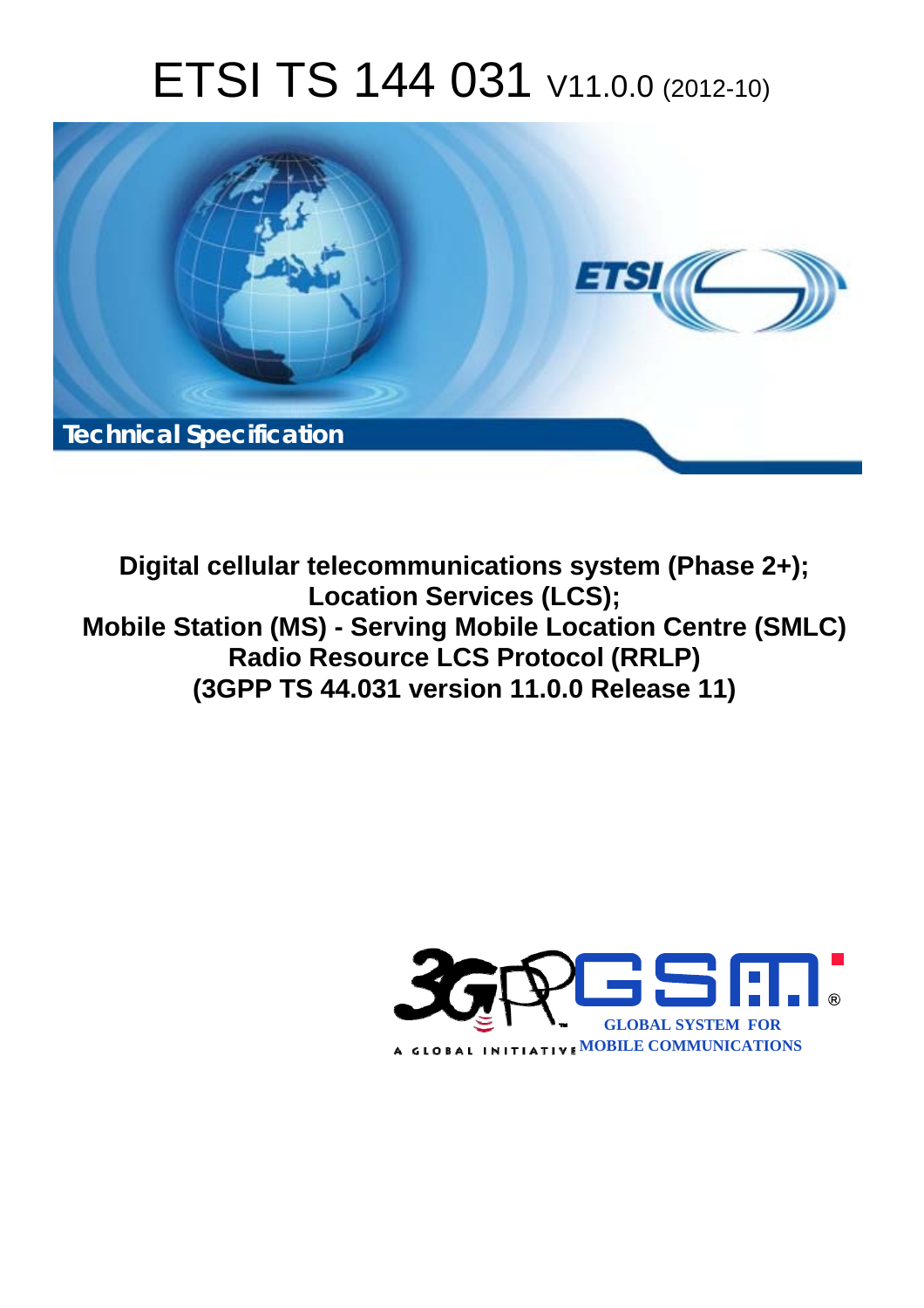Reference RTS/TSGG-0244031vb00

> Keywords GSM

#### *ETSI*

#### 650 Route des Lucioles F-06921 Sophia Antipolis Cedex - FRANCE

Tel.: +33 4 92 94 42 00 Fax: +33 4 93 65 47 16

Siret N° 348 623 562 00017 - NAF 742 C Association à but non lucratif enregistrée à la Sous-Préfecture de Grasse (06) N° 7803/88

#### *Important notice*

Individual copies of the present document can be downloaded from: [http://www.etsi.org](http://www.etsi.org/)

The present document may be made available in more than one electronic version or in print. In any case of existing or perceived difference in contents between such versions, the reference version is the Portable Document Format (PDF). In case of dispute, the reference shall be the printing on ETSI printers of the PDF version kept on a specific network drive within ETSI Secretariat.

Users of the present document should be aware that the document may be subject to revision or change of status. Information on the current status of this and other ETSI documents is available at <http://portal.etsi.org/tb/status/status.asp>

If you find errors in the present document, please send your comment to one of the following services: [http://portal.etsi.org/chaircor/ETSI\\_support.asp](http://portal.etsi.org/chaircor/ETSI_support.asp)

#### *Copyright Notification*

No part may be reproduced except as authorized by written permission. The copyright and the foregoing restriction extend to reproduction in all media.

> © European Telecommunications Standards Institute 2012. All rights reserved.

**DECT**TM, **PLUGTESTS**TM, **UMTS**TM and the ETSI logo are Trade Marks of ETSI registered for the benefit of its Members. **3GPP**TM and **LTE**™ are Trade Marks of ETSI registered for the benefit of its Members and of the 3GPP Organizational Partners.

**GSM**® and the GSM logo are Trade Marks registered and owned by the GSM Association.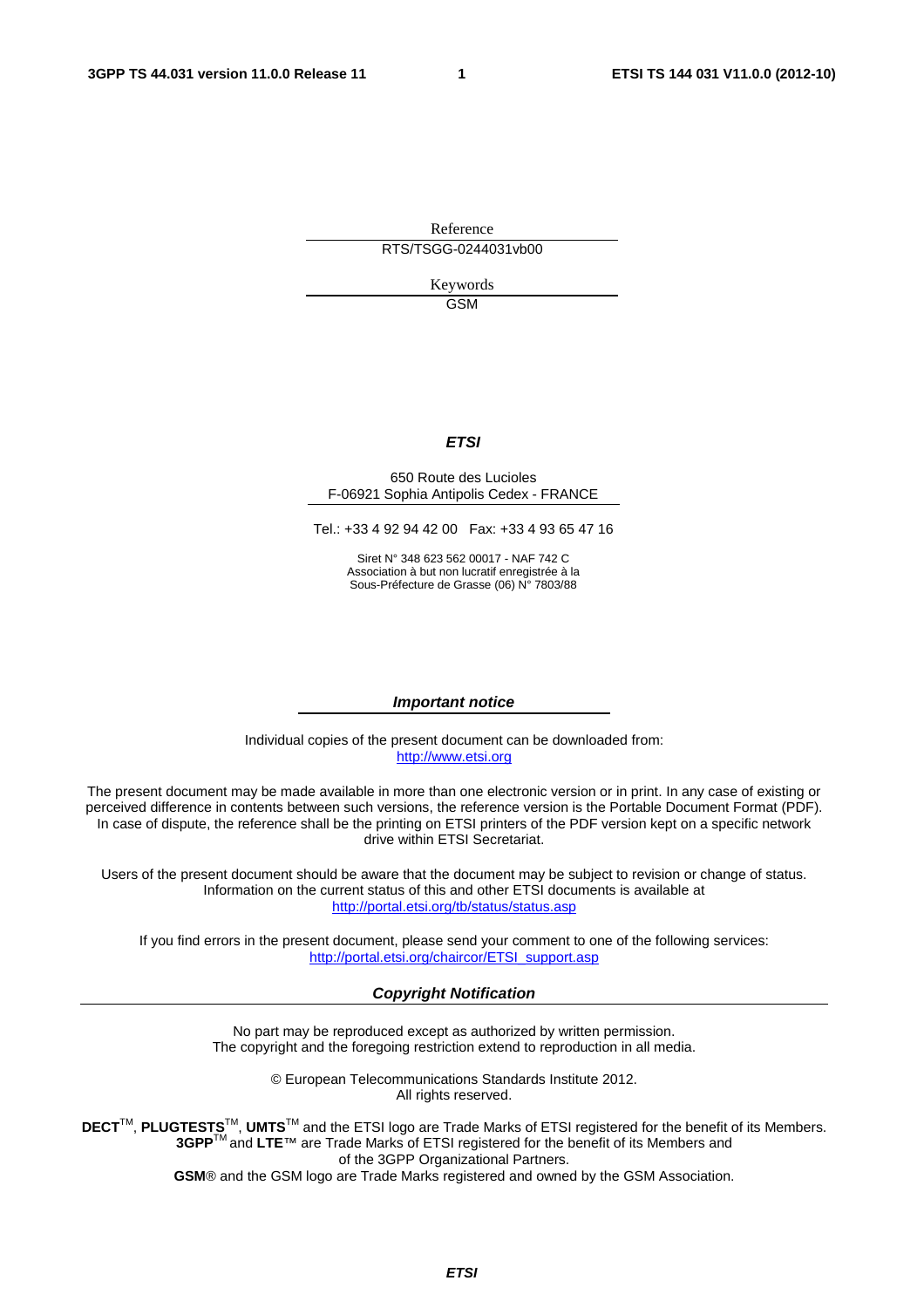## Intellectual Property Rights

IPRs essential or potentially essential to the present document may have been declared to ETSI. The information pertaining to these essential IPRs, if any, is publicly available for **ETSI members and non-members**, and can be found in ETSI SR 000 314: *"Intellectual Property Rights (IPRs); Essential, or potentially Essential, IPRs notified to ETSI in respect of ETSI standards"*, which is available from the ETSI Secretariat. Latest updates are available on the ETSI Web server [\(http://ipr.etsi.org](http://webapp.etsi.org/IPR/home.asp)).

Pursuant to the ETSI IPR Policy, no investigation, including IPR searches, has been carried out by ETSI. No guarantee can be given as to the existence of other IPRs not referenced in ETSI SR 000 314 (or the updates on the ETSI Web server) which are, or may be, or may become, essential to the present document.

## Foreword

This Technical Specification (TS) has been produced by ETSI 3rd Generation Partnership Project (3GPP).

The present document may refer to technical specifications or reports using their 3GPP identities, UMTS identities or GSM identities. These should be interpreted as being references to the corresponding ETSI deliverables.

The cross reference between GSM, UMTS, 3GPP and ETSI identities can be found under [http://webapp.etsi.org/key/queryform.asp.](http://webapp.etsi.org/key/queryform.asp)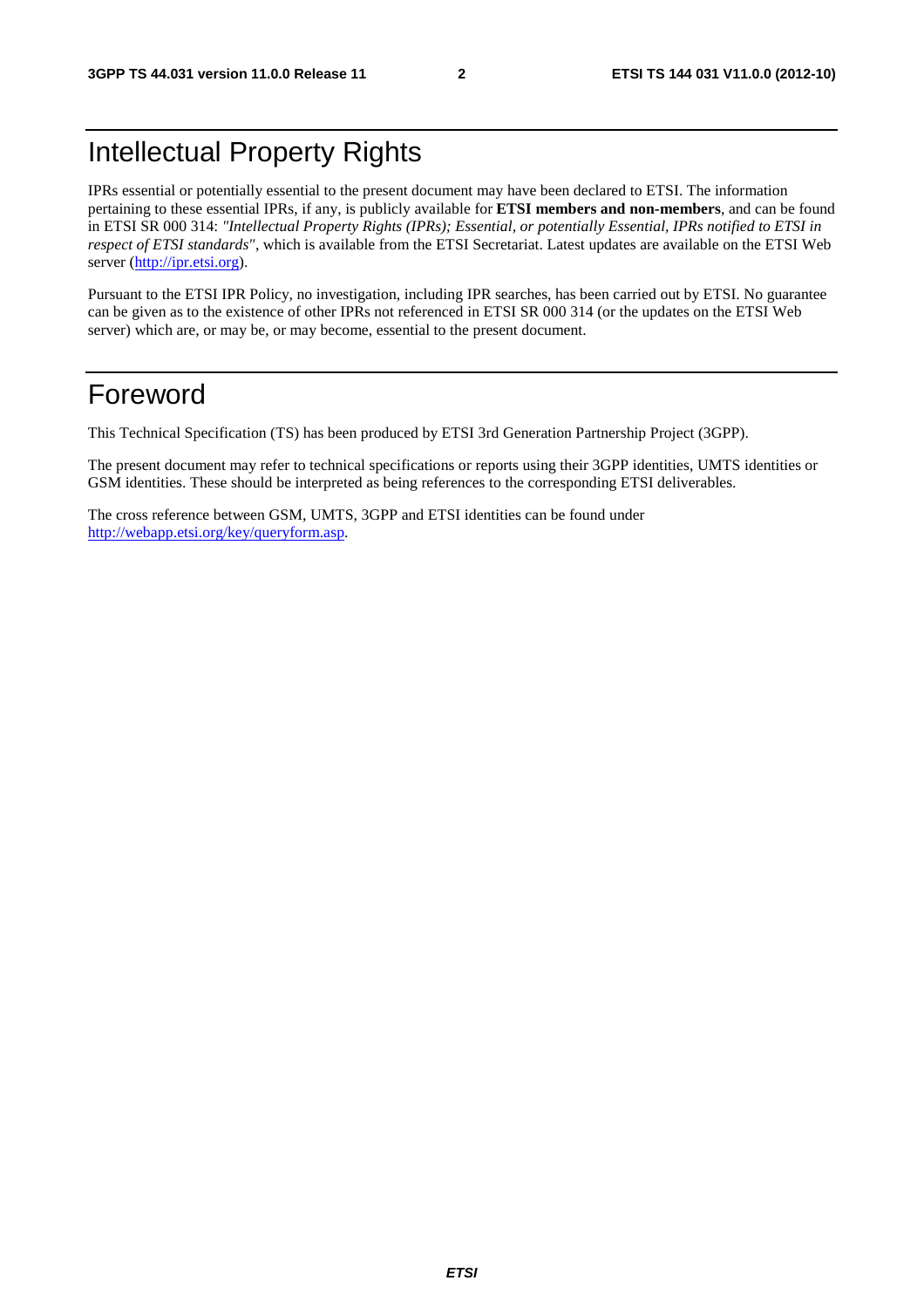$\mathbf{3}$ 

## Contents

| 1           |                               |  |  |
|-------------|-------------------------------|--|--|
| 1.1         |                               |  |  |
| 1.2         |                               |  |  |
|             |                               |  |  |
| 2           |                               |  |  |
| 2.1         |                               |  |  |
| 2.2         |                               |  |  |
| 2.3         |                               |  |  |
| 2.3a<br>2.4 |                               |  |  |
| 2.5         |                               |  |  |
| 2.5.1       |                               |  |  |
| 2.5.1a      |                               |  |  |
| 2.5.2       |                               |  |  |
| 2.5.3       |                               |  |  |
| 2.5.4       |                               |  |  |
| 2.5.5       |                               |  |  |
| 2.5.6       |                               |  |  |
| 2.5.7       |                               |  |  |
| 2.5.8       |                               |  |  |
| 2.5.8a      |                               |  |  |
| 2.5.9       |                               |  |  |
|             |                               |  |  |
| 3           |                               |  |  |
| 3.1<br>3.2  |                               |  |  |
| 3.3         |                               |  |  |
|             |                               |  |  |
| 4           |                               |  |  |
| 4.1         |                               |  |  |
| 4.2         |                               |  |  |
| 4.3         |                               |  |  |
| 4.4         |                               |  |  |
| 4.5         |                               |  |  |
| 4.6         |                               |  |  |
| 4.7         |                               |  |  |
| 5           |                               |  |  |
| 5.1         |                               |  |  |
|             |                               |  |  |
| 6           |                               |  |  |
| 6.1         |                               |  |  |
| 6.2         |                               |  |  |
|             | <b>Annex A (informative):</b> |  |  |
| A.1         |                               |  |  |
| A.2         |                               |  |  |
| A.2.1       |                               |  |  |
| A.2.2       |                               |  |  |
| A.2.2.1     |                               |  |  |
| A.2.2.1a    |                               |  |  |
| A.2.2.2     |                               |  |  |
| A.2.2.3     |                               |  |  |
| A.2.2.4     |                               |  |  |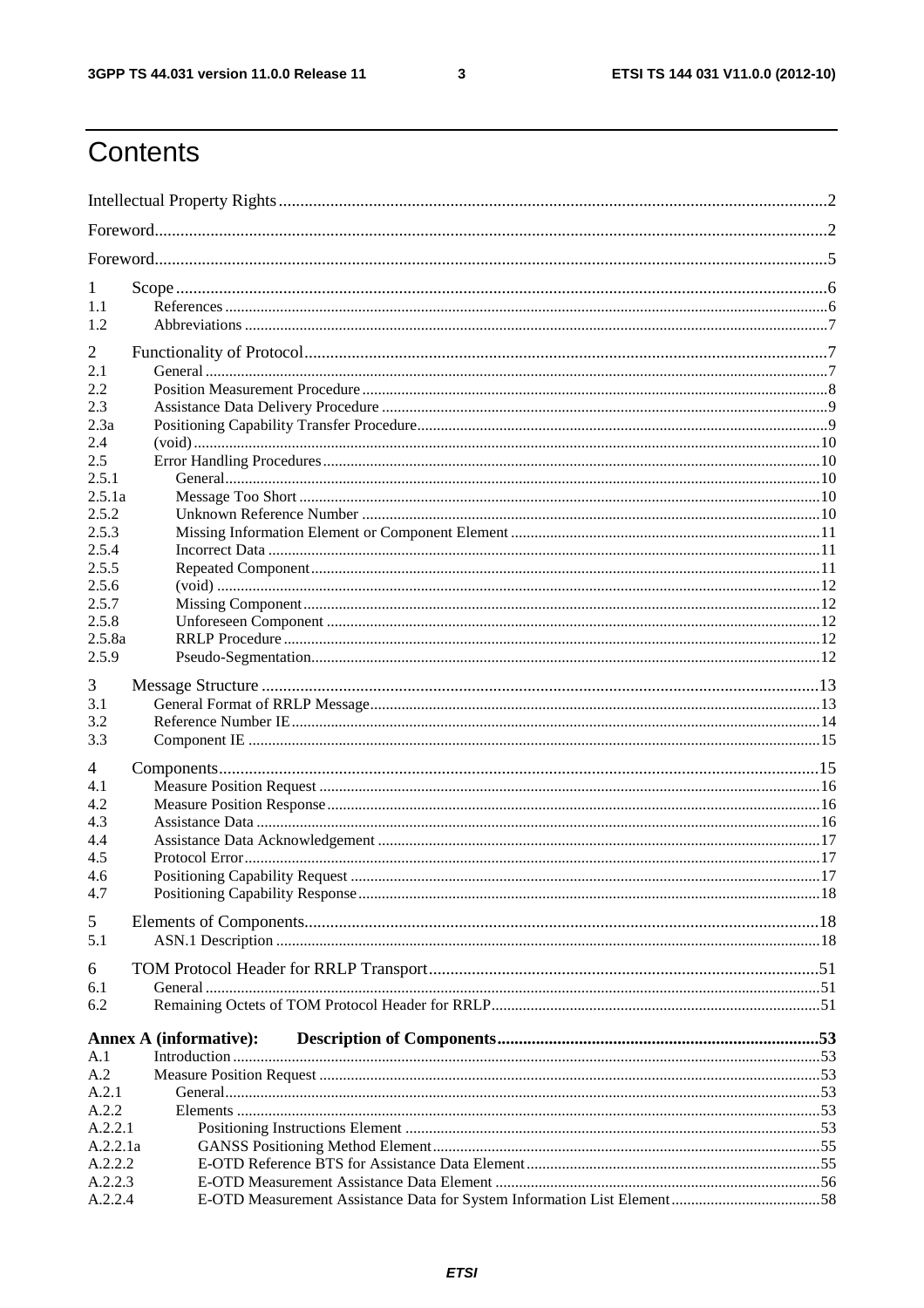| A.2.2.4a             |                                      |  |
|----------------------|--------------------------------------|--|
| A.2.2.4b             |                                      |  |
| A.2.2.4c             |                                      |  |
| A.2.2.4d             |                                      |  |
| A.2.2.4e             |                                      |  |
| A.2.2.4f             |                                      |  |
| A.2.2.4g             |                                      |  |
| A.2.2.5              |                                      |  |
| A.3                  |                                      |  |
| A.3.1                |                                      |  |
| A.3.2                |                                      |  |
| A.3.2.1              |                                      |  |
| A.3.2.2              |                                      |  |
| A.3.2.3              |                                      |  |
| A.3.2.3a             |                                      |  |
| A.3.2.4              |                                      |  |
| A.3.2.5              |                                      |  |
| A.3.2.6              |                                      |  |
| A.3.2.6a             |                                      |  |
| A.3.2.6 <sub>b</sub> |                                      |  |
| A.3.2.7              |                                      |  |
| A.3.2.8              |                                      |  |
| A.3.2.9              |                                      |  |
| A.3.2.10             |                                      |  |
| A.3.2.10.1           |                                      |  |
| A.4                  |                                      |  |
| A.4.1                |                                      |  |
| A.4.2                |                                      |  |
| A.4.2.1              |                                      |  |
| A.4.2.2              |                                      |  |
| A.4.2.3              |                                      |  |
| A.4.2.4              |                                      |  |
| A.4.2.4a             |                                      |  |
| A.4.2.4b             |                                      |  |
| A.4.2.4c             |                                      |  |
| A.4.2.5              |                                      |  |
| A.4.2.6              |                                      |  |
| A.4.2.6.1            |                                      |  |
| A.4.2.6.2            | <b>GANSS Generic Assistance Data</b> |  |
| A.4.2.7<br>A.4.2.8   |                                      |  |
| A.5                  |                                      |  |
| A.5.1                |                                      |  |
| A.6                  |                                      |  |
| A.6.1                |                                      |  |
| A.6.2                |                                      |  |
| A.7                  |                                      |  |
| A.7.1                |                                      |  |
| A.8                  |                                      |  |
| A.8.1                |                                      |  |
| A.8.2                |                                      |  |
| A.8.2.1              |                                      |  |
| A.8.2.2              |                                      |  |
| A.8.2.3              |                                      |  |
|                      |                                      |  |
|                      | <b>Annex B</b> (informative):        |  |
|                      |                                      |  |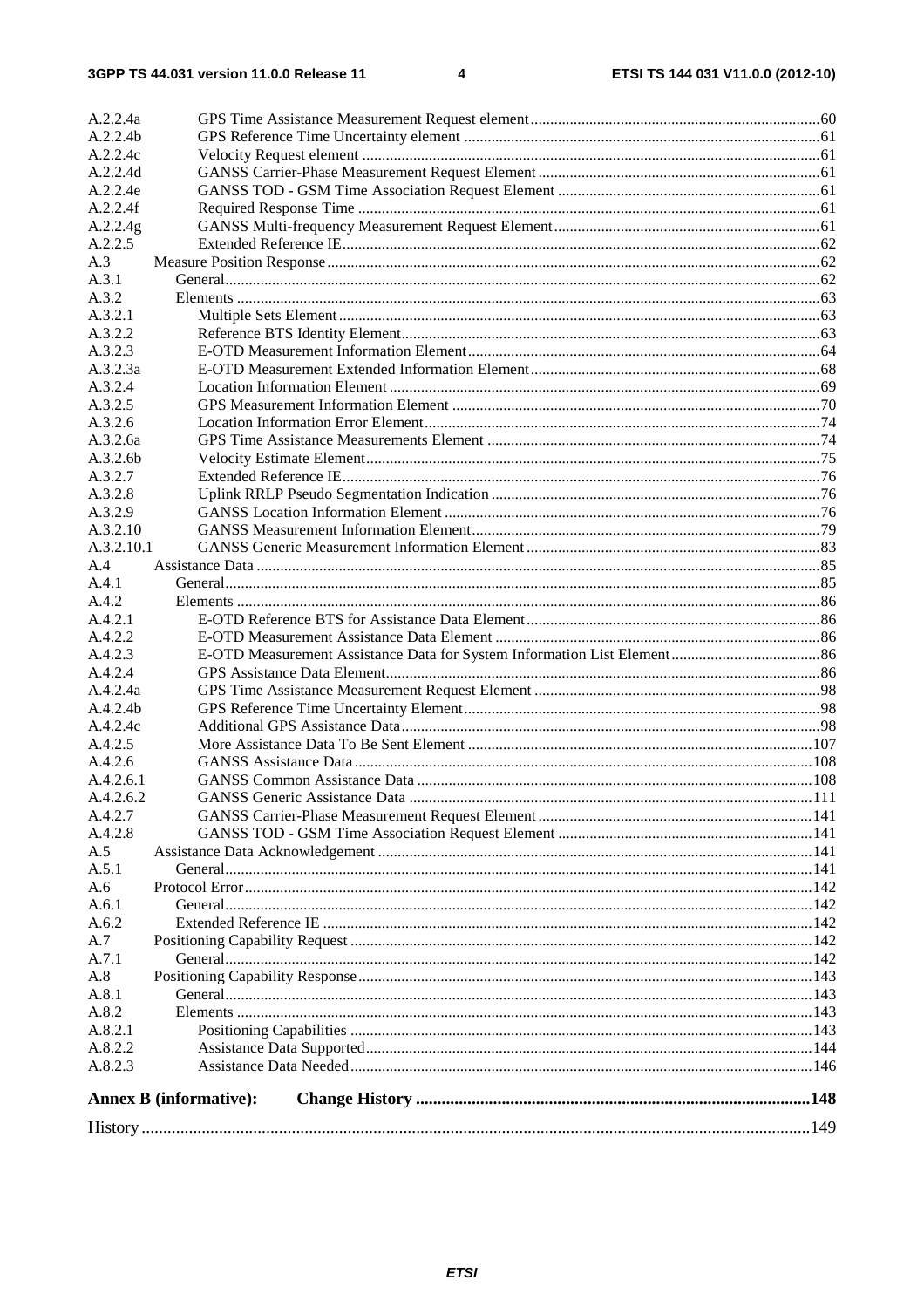## Foreword

This Technical Specification has been produced by the 3<sup>rd</sup> Generation Partnership Project (3GPP).

The contents of the present document are subject to continuing work within the TSG and may change following formal TSG approval. Should the TSG modify the contents of the present document, it will be re-released by the TSG with an identifying change of release date and an increase in version number as follows:

Version x.y.z

where:

- x the first digit:
	- 1 presented to TSG for information;
	- 2 presented to TSG for approval;
	- 3 or greater indicates TSG approved document under change control.
- y the second digit is incremented for all changes of substance, i.e. technical enhancements, corrections, updates, etc.
- z the third digit is incremented when editorial only changes have been incorporated in the document.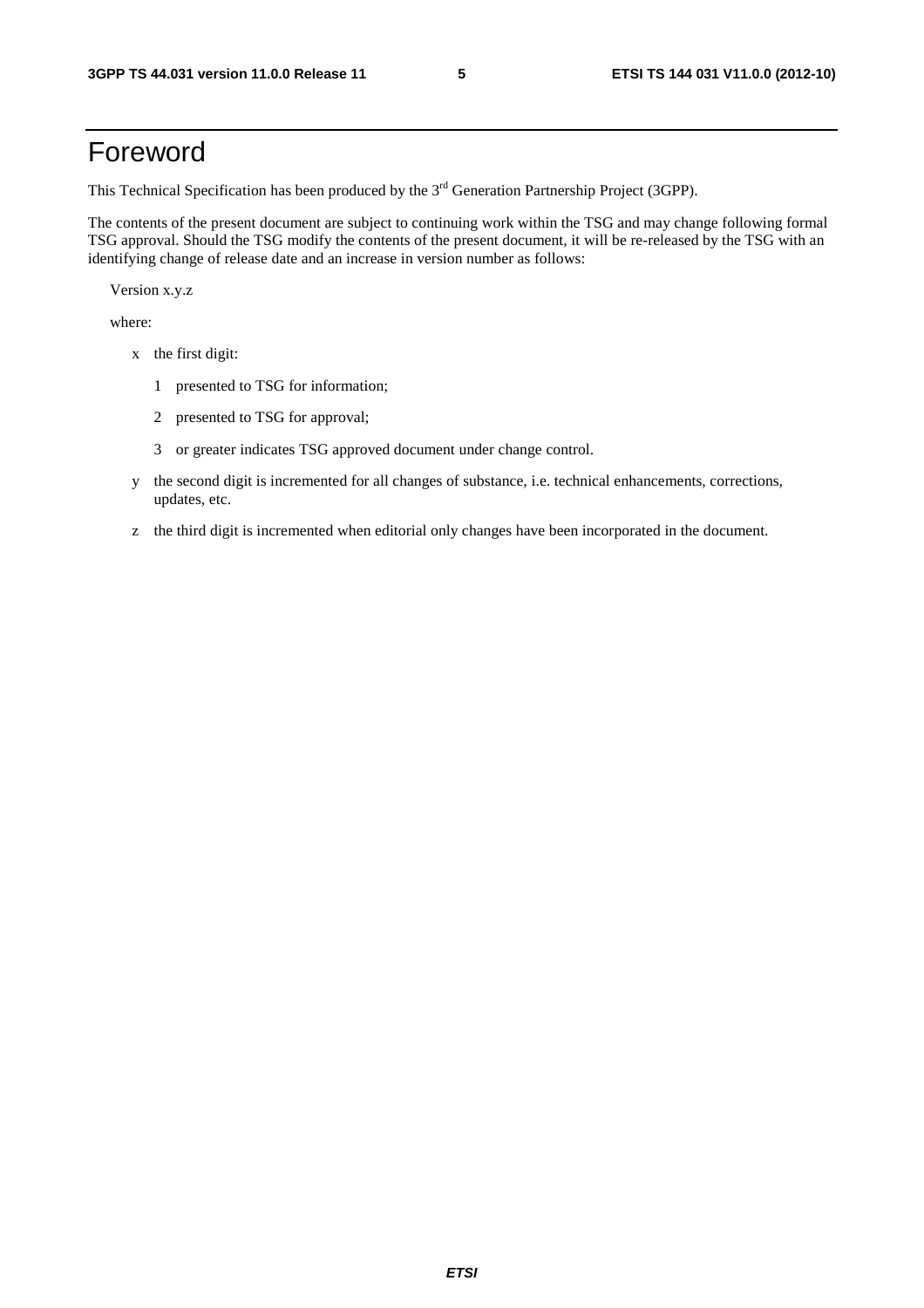## 1 Scope

The present document contains the definition of the Radio Resource LCS Protocol (RRLP) to be used between the Mobile Station (MS) and the Serving Mobile Location Centre (SMLC).

Clause 2 defines the functionality of the protocol. Clause 3 describes the message structure, and Clause 4 the structure of components. Clause 5 contains the ASN.1 description of the components.

### 1.1 References

The following documents contain provisions which, through reference in this text, constitute provisions of the present document.

- References are either specific (identified by date of publication, edition number, version number, etc.) or non-specific.
- For a specific reference, subsequent revisions do not apply.
- For a non-specific reference, the latest version applies. In the case of a reference to a 3GPP document (including a GSM document), a non-specific reference implicitly refers to the latest version of that document *in the same Release as the present document*.
- [1] 3GPP TR 21.905: "Vocabulary for 3GPP Specifications".
- [2] 3GPP TS 43.059: "Functional Stage 2 Description of Location Services in GERAN".
- [3] 3GPP TS 29.002: "Mobile Application Part (MAP) specification".
- [4] ITU-T Recommendation X.691: "Information technology ASN.1 encoding rules: Specification of Packed Encoding Rules (PER)".
- [5] ITU-T Recommendation X.680: "Information technology Abstract Syntax Notation One (ASN.1): Specification of basic notation".
- [6] 3GPP TS 23.032: "Universal Geographical Area Description (GAD)".
- [7] 3GPP TS 49.031: "Location Services (LCS); Base Station System Application Part LCS Extension (BSSAP-LE)".
- [8] ICD-GPS-200, Navstar GPS Space Segment/Navigation User Interfaces.
- [9] RTCM-SC104, RTCM Recommended Standards for Differential GNSS Service (v.2.2).
- [10] 3GPP TS 44.064: "General Packet Radio Service (GPRS); Mobile Station Serving GPRS Support Node (MS-SGSN); Logical Link Control (LLC) layer specification".
- [11] Galileo OS Signal in Space ICD (OS SIS ICD), Draft 0, Galileo Joint Undertaking, May 23rd, 2006.
- [12] IS-GPS-200, Revision D, Navstar GPS Space Segment/Navigation User Interfaces, March 7<sup>th</sup>, 2006.
- [13] IS-GPS-705, Navstar GPS Space Segment/User Segment L5 Interfaces, September 22, 2005.
- [14] IS-GPS-800, Navstar GPS Space Segment/User Segment L1C Interfaces, March 31, 2008.
- [15] Specification for the Wide Area Augmentation System (WAAS), US Department of Transportation, Federal Aviation Administration, DTFA01-96-C-00025, 2001.
- [16] IS-QZSS, Quasi Zenith Satellite System Navigation Service Interface Specifications for QZSS, Ver.1.0, June 17, 2008.
- [17] Global Navigation Satellite System GLONASS Interface Control Document, Version 5, 2002.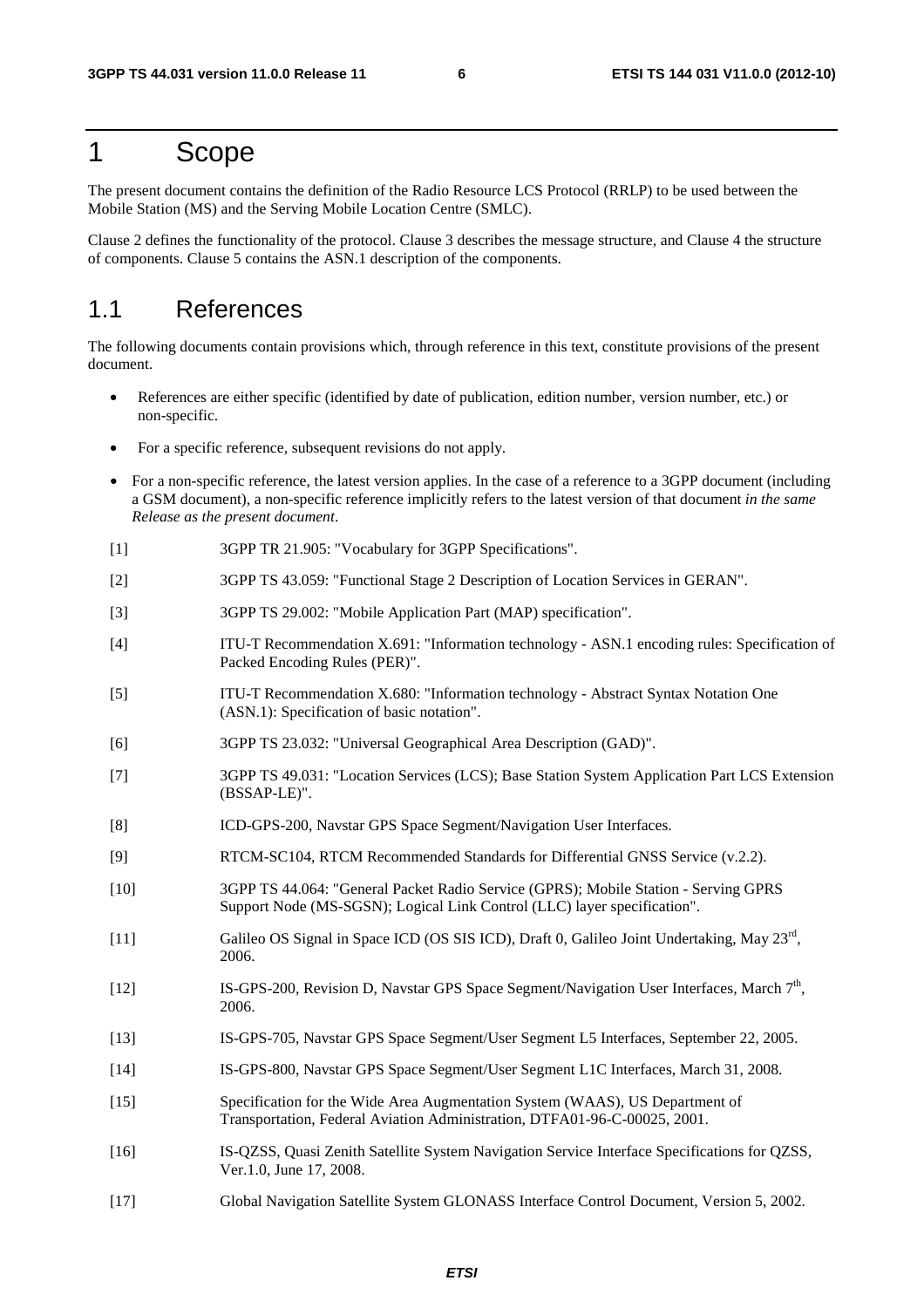### 1.2 Abbreviations

For the purposes of the present document, the following abbreviations and the abbreviations given in 3GPP TR 21.905 or in 3GPP TS 43.059 apply.

| ADR.           | <b>Accumulated Delta-Range</b>                                                               |
|----------------|----------------------------------------------------------------------------------------------|
| <b>CNAV</b>    | Civil Navigation                                                                             |
| <b>ECEF</b>    | Earth-Centered, Earth-Fixed                                                                  |
| ECI            | Earth-Centered-Inertial                                                                      |
| <b>EGNOS</b>   | European Geostationary Navigation Overlay Service                                            |
| <b>FEC</b>     | <b>Forward Error Correction</b>                                                              |
| <b>GAGAN</b>   | GPS Aided Geo Augmented Navigation                                                           |
| <b>ICD</b>     | Interface Control Document                                                                   |
| <b>GANSS</b>   | Galileo and Additional Navigation Satellite Systems                                          |
| <b>GLONASS</b> | GLObal'naya NAvigatsionnaya Sputnikovaya Sistema (Engl.: Global Navigation Satellite System) |
| <b>GNSS</b>    | Global Navigation Satellite System                                                           |
| <b>IOD</b>     | Issue of Data                                                                                |
| LSB.           | Least Significant Bit                                                                        |
| <b>MSAS</b>    | Multi-functional Satellite Augmentation System                                               |
| MSB            | Most Significant Bit                                                                         |
| msd            | mean solar day                                                                               |
| <b>NAV</b>     | Navigation                                                                                   |
| <b>NICT</b>    | National Institute of Information and Communications Technology                              |
| PZ-90          | Parametry Zemli 1990 Goda - Parameters of the Earth Year 1990                                |
| QZSS           | Quasi-Zenith Satellite System                                                                |
| <b>SBAS</b>    | Space Based Augmentation System                                                              |
| SV             | Space Vehicle                                                                                |
| <b>USNO</b>    | <b>US Naval Observatory</b>                                                                  |
| <b>WAAS</b>    | Wide Area Augmentation System                                                                |
| WGS-84         | World Geodetic System 1984                                                                   |

## 2 Functionality of Protocol

## 2.1 General

The present document defines one generic RRLP message that is used to transfer Location Services (LCS) related information between the Mobile Station (MS) and the Serving Mobile Location Centre (SMLC). Usage of the RRLP protocol on a general level is described in 3GPP TS 43.059 that includes Stage 2 description of LCS.

One message includes one of the following components:

- Measure Position Request;
- Measure Position Response;
- Assistance Data:
- Assistance Data Acknowledgement;
- Protocol Error;
- Positioning Capability Request;
- Positioning Capability Response.

Next sub-clauses describe the usage of these components.

Delivery of components may be supported in the RRLP level using pseudo-segmentation by sending several shorter messages instead of one long message. Any assistance data that is successfully delivered to an MS and acknowledged prior to the interruption of the positioning procedure by an event like handover, or by any other event that causes an MS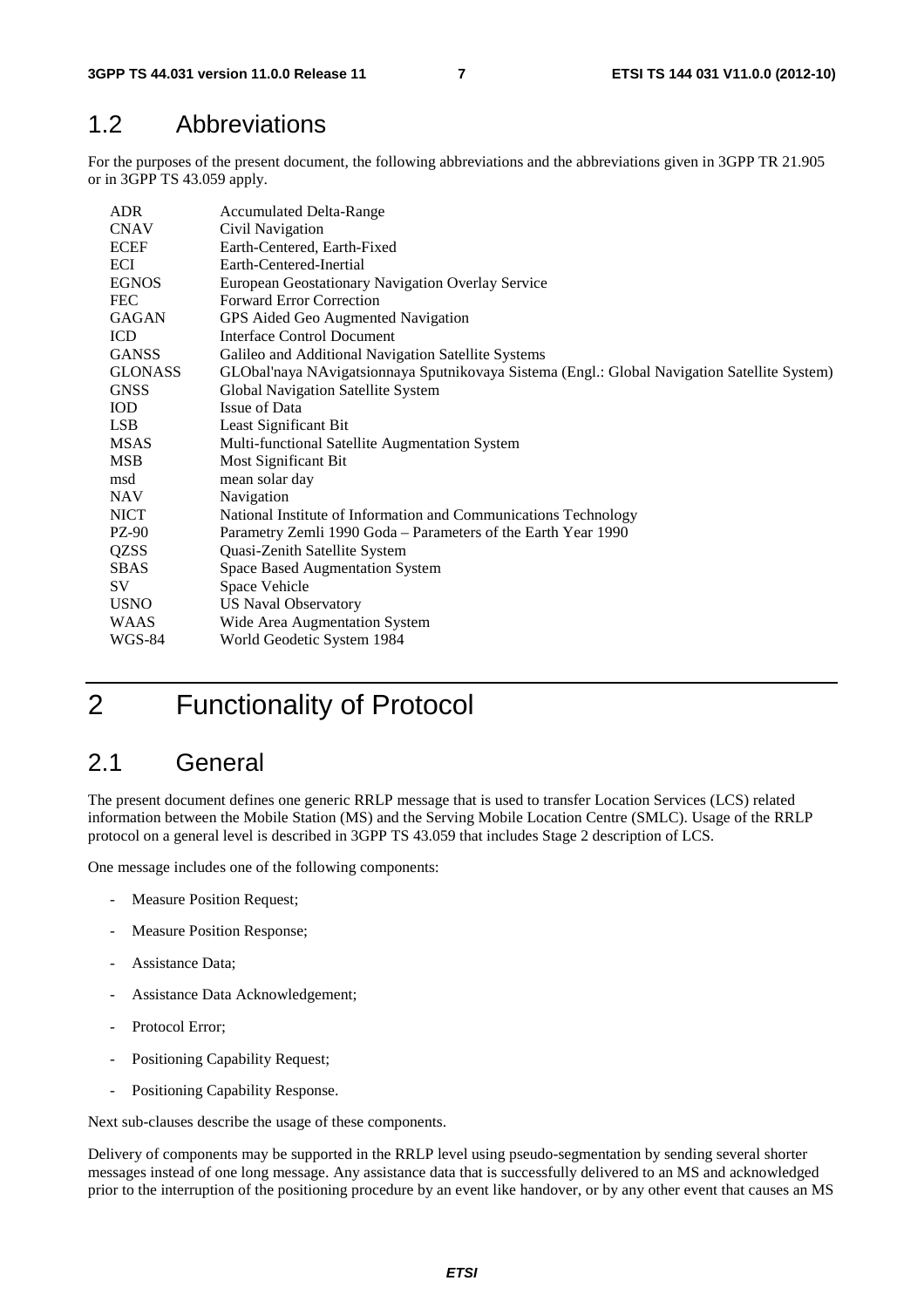to terminate the positioning procedure or delivery of assistance data (see 3GPP TS 43.059), shall be retained by the MS and need not be resent by the SMLC when positioning or delivery of assistance data is again re-attempted.

The RRLP maximum PDU size is 242 octets. If the amount of data that needs to be sent is larger than RRLP maximum PDU size, the RRLP pseudo-segmentation shall be used. The RRLP pseudo-segmentation is the use of several RRLP components (one in each RRLP message) to deliver a large amount of information. For SMLC to MS messages, the Assistance Data component is the one that is sent several times in order to deliver the information. For MS to SMLC messages, the Measure Position Response component may be sent twice in order to deliver the information. Legacy MS and SMLC (3GPP Rel-4 or older) may send RRLP components that are larger than the RRLP maximum PDU size. In this case lower level segmentation will be used.

### 2.2 Position Measurement Procedure

The purpose of this procedure is to enable the SMLC to request for position measurement data or location estimate from the MS, and the MS to respond to the request with measurements or location estimate.



**Figure 2.1: Position Measurement procedure** 

- 1. The Measure Position Request component and any Assistance Data Delivery Procedure may be preceded by a Positioning Capability Transfer procedure (see sub-clause 2.3a) to transfer the MS positioning capabilities to the SMLC.
- 2. The Measure Position Request component may be preceded by an Assistance Data Delivery Procedure (see subclause 2.3) to deliver some or all of the entire set of assistance data that is needed by the subsequent positioning procedure (steps 3-5).
- 3. The SMLC sends the Measure Position Request component in a RRLP message to the MS. The component includes QoS, other instructions, and possible assistance data to the MS. The RRLP message contains a reference number and an extended reference ID of the request.
- 4. The MS sends a RRLP message containing the Protocol Error component to the SMLC, if there is a problem that prevents the MS to receive a complete and understandable Measure Position Request component. The RRLP message contains the reference number and, if available, the extended reference ID included in the Measure Position Request received incomplete. The Protocol Error component includes a more specific reason. When the SMLC receives the Protocol Error component, it may try to resend the Measure Position Request (go back to the step 3), abort location, or start a new position measurement procedure (e.g. with updated assistance data).
- 5. The MS tries to perform the requested location measurements, and possibly calculates it own position. When the MS has location measurements, location estimate, or an error indication (measurements/location estimation not possible), it sends the results in the Measure Position Response component to the SMLC. The RRLP message contains the reference number and, if received, the extended reference ID of the request originally received in the step 3. The MS may optionally send one additional Measure Position Response component in a second RRLP message to the SMLC if the amount of information it needs to transfer to the SMLC is too large to fit into one single Measure Position Response component (uplink RRLP pseudo-segmentation). This RRLP message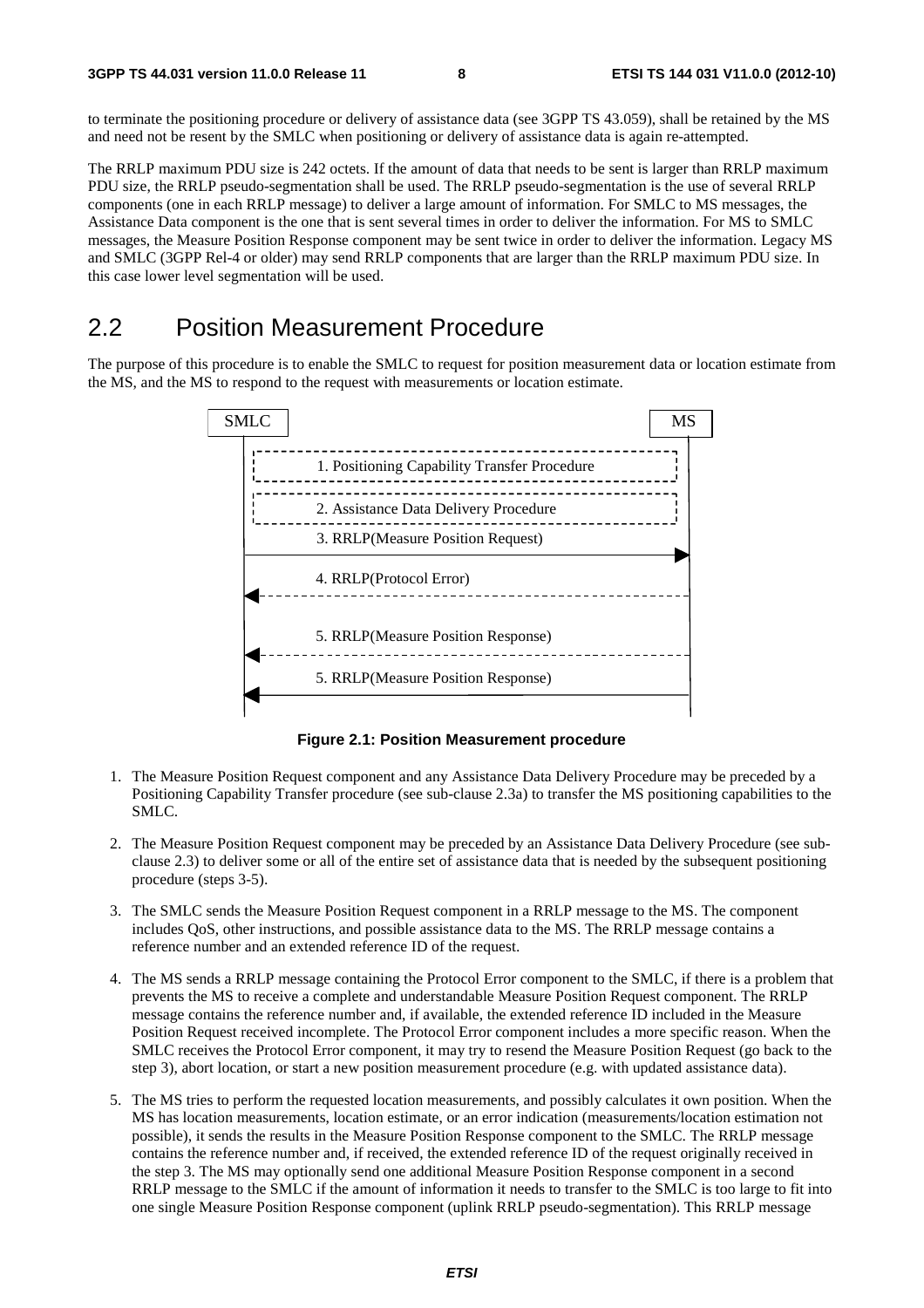also contains the reference number and, if received, the extended reference ID of the request originally received in the step 3. If two components are sent, the MS shall indicate in the first component that it is the first of many components and in the second one that it is the second of many components. If there is a problem that prevents the SMLC to receive a complete and understandable Measure Position Response component, the SMLC may decide to abort location, or start a new position measurement procedure instead. If additional Measure Position Response components are received by the SMLC after the  $1<sup>st</sup>$  and optional  $2<sup>nd</sup>$  one, they shall be ignored.

### 2.3 Assistance Data Delivery Procedure

The purpose of this procedure is to enable the SMLC to send assistance data to the MS related to position measurement and/or location calculation. Notice that RRLP protocol is not used by the MS to request assistance data, only to deliver it to the MS. The entire set of assistance data (i.e. the total amount of assistance data that the SMLC has decided to send in the current procedure) may be delivered in one or several Assistance Data components. In this case steps 1 and 3 below may be repeated several times by the SMLC. If several components are sent, the SMLC shall await the acknowledgement of each component before the next Assistance Data component is sent. If Assistance Data Delivery is used as part of the Position Measurement Procedure, as described in sub-clause 2.2, then some assistance data may be delivered in the final RRLP Measure Position Request.



**Figure 2.2: Assistance Data Delivery procedure** 

- 1. The SMLC sends the Assistance Data component to the MS. The component includes assistance data for location measurement and/or location calculation. The RRLP message contains a reference number and an extended reference ID of the delivery. The More Assistance Data To Be Sent Element in the Assistance Data component is used by the SMLC to indicate to the MS if either more Assistance Data components (in the current Assistance Data Delivery procedure) or a final RRLP Measure Position Request (if the Assistance Data Delivery Procedure forms part of a Position Measurement procedure as described in sub-clause 2.2) will be sent.
- 2. The MS sends a RRLP message containing the Protocol Error component to the SMLC, if there is a problem that prevents the MS to receive a complete and understandable Assistance Data component. The RRLP message contains the reference number and, if available, the extended reference ID included in the Assistance Data component received incomplete. The Protocol Error component includes a more specific reason. When the SMLC receives the Protocol Error component, it may try to resend the Assistance Data component (go back to the step 1), send a new measure Assistance Data set (e.g. with updated assistance data), or abort the delivery.
- 3. When the MS has received a complete Assistance Data component, it send the Assistance Data Acknowledgement component to the SMLC. The RRLP message contains the reference number of the Assistance Data originally received in step 1.

## 2.3a Positioning Capability Transfer Procedure

The purpose of this procedure is to enable the SMLC to obtain the positioning capabilities of the MS, the types of assistance supported and the types of assistance data that may be needed from the SMLC. MS support for this procedure can be indicated to the SMLC using the MS Classmark 3 IE for GSM (see 3GPP TS 24.008), the PS LCS Capability IE for GERAN Gb mode (see 3GPP TS 24.008) and the MS Positioning Capability IE for GERAN Iu mode (see 3GPP TS 44.118).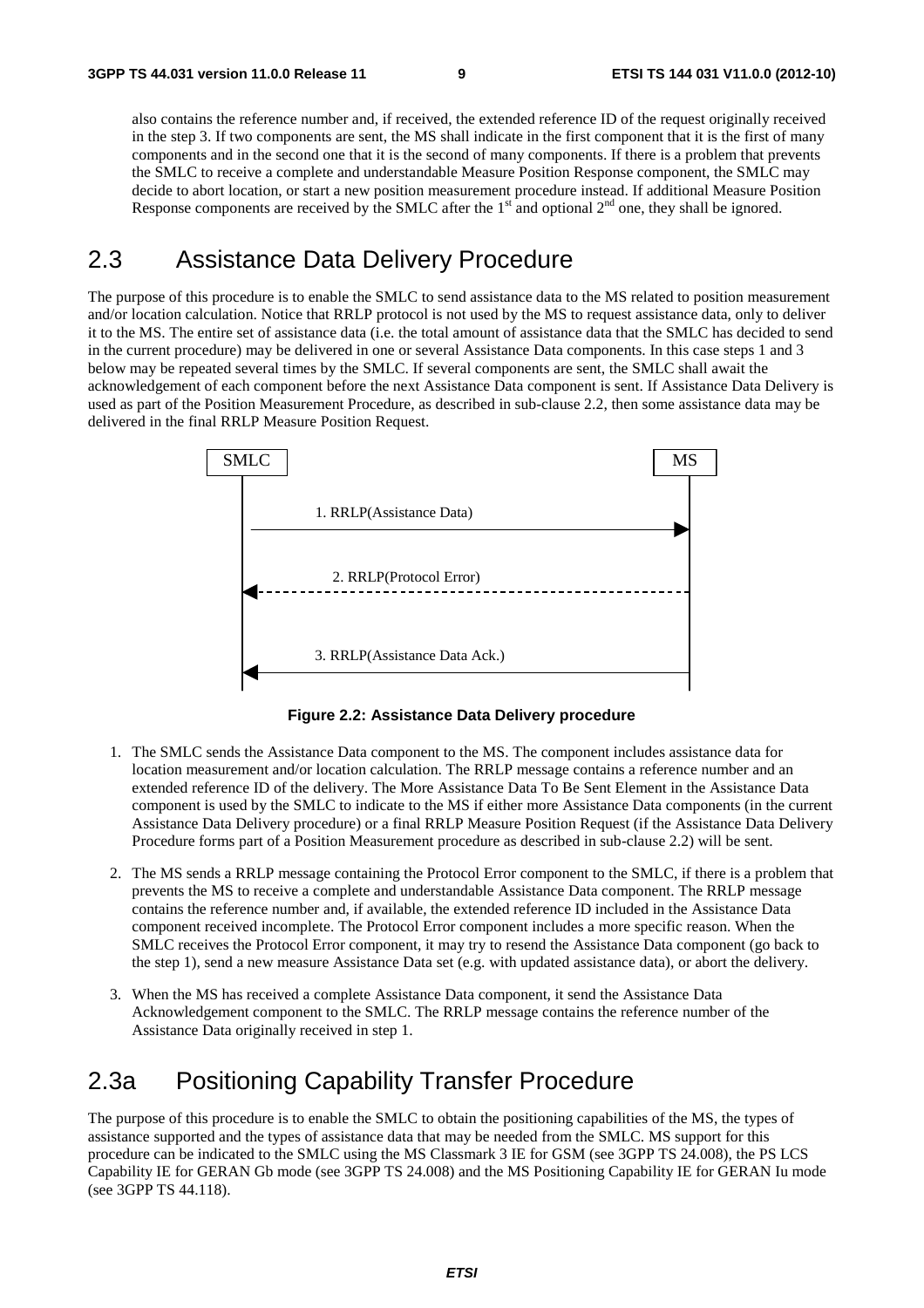

**Figure 2.3: Positioning Capability Transfer procedure** 

- 1. The SMLC sends the Positioning Capability Request component to the MS. The RRLP message contains a reference number and an extended reference ID of the request. The message may contain indication of GANSS positioning support.
- 2. The MS sends a RRLP message containing the Protocol Error component to the SMLC, if there is a problem that prevents the MS to receive a complete and understandable Positioning Capability Request component. The RRLP message contains the reference number and the extended reference ID included in the Positioning Capability Request component. The Protocol Error component includes a more specific reason. When the SMLC receives the Protocol Error component, it may try to resend the Positioning Capability Request component (go back to the step 1) or abort the request.
- 3. When the MS has received a complete Positioning Capability Request component, it sends the Positioning Capability Response component to the SMLC. The component shall include the positioning capabilities of the MS and the types of supported assistance data. The component may include the types of assistance needed by the MS to obtain a location estimate or positioning measurements. The RRLP message also contains the reference number and extended Reference ID of the Positioning Capability Request originally received in step 1.
- 2.4 (void)

## 2.5 Error Handling Procedures

#### 2.5.1 General

In this sub-clause it is described how a receiving entity behaves in cases when it receives erroneous data or detects that certain data is missing.

#### 2.5.1a Message Too Short

When MS receives a RRLP message, that is too short to contain all mandatory IEs, the MS sends a Protocol Error component with indication "Message Too Short". If the Reference Number can be found, it is included. If the Reference Number is not available, the Reference Number of the RRLP message carrying the Protocol Error component is set to '0'. If the Extended Reference IE can be found, it shall be included in the returned Protocol Error Component. If the Extended Reference IE is not available, an Extended Reference IE shall not be included. The original sending entity that receives the Protocol Error, may then resend the original message, or abort the procedure.

#### 2.5.2 Unknown Reference Number

A SMLC detects that it has received a RRLP message with an unknown or invalid Reference Number, when one or more of the following conditions occur:

a Measure Position Response, Assistance Data Acknowledgement, Positioning Capability Response or Protocol Error component is received with a Reference Number that the SMLC has not sent in a Measure Position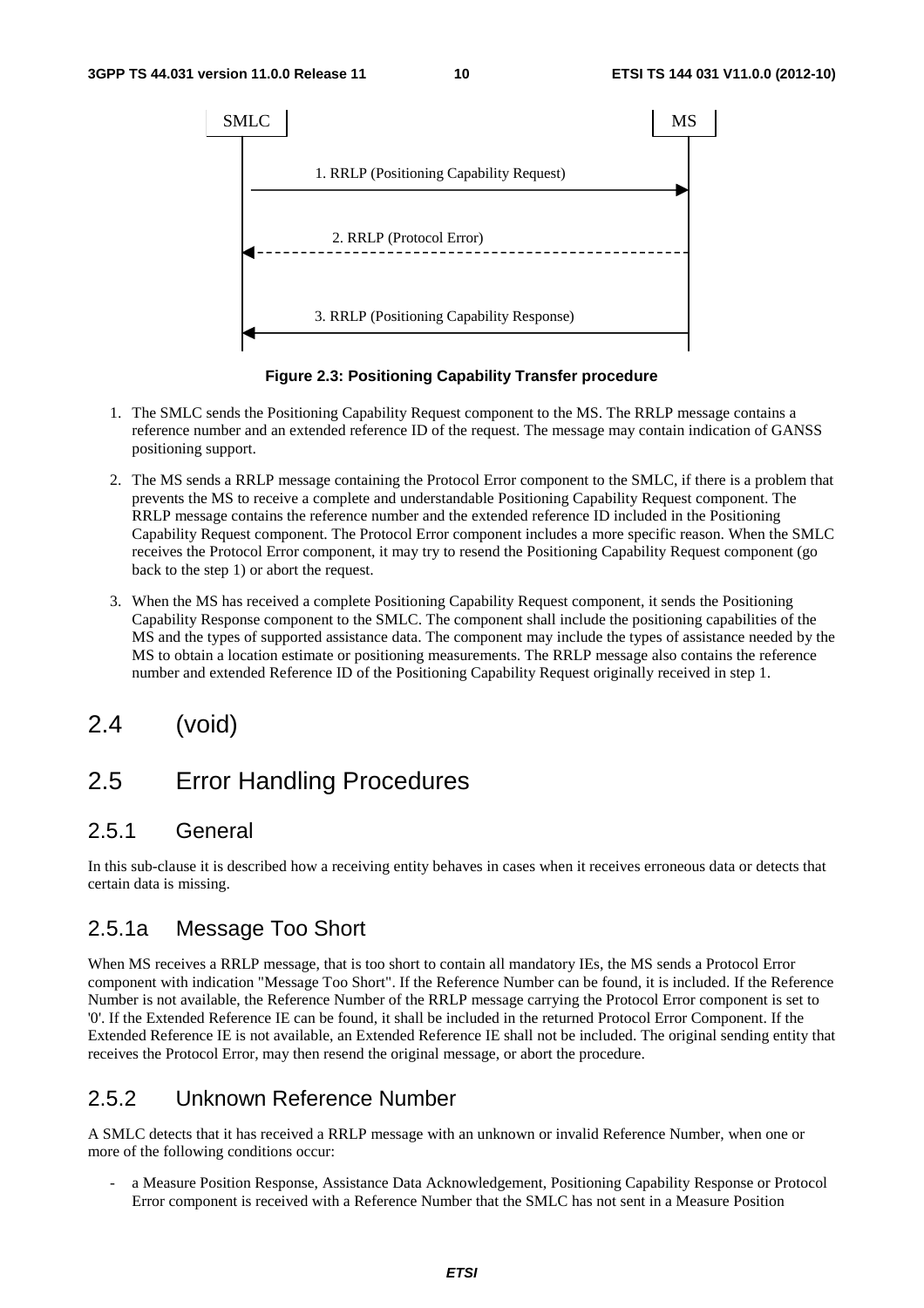Request, Assistance Data or Positioning Capability Request component during a pending Position Measurement, Assistance Data Delivery or Positioning Capability Transfer procedure.

- a Measure Position Response, Positioning Capability Response or Protocol Error component is received with an Extended Reference IE value that the SMLC has not sent in a Measure Position Request Assistance Data or Positioning Capability Request component during a pending Position Measurement, Assistance Data Delivery or Positioning Capability Transfer procedure.
- a Measure Position Response, Positioning Capability Response or Protocol Error component is received with a Reference Number and an Extended Reference IE value that the SMLC has not sent together in the same Measure Position Request, the same Assistance Data or the same Positioning Capability Request component during a pending Position Measurement, Assistance Data Delivery or Positioning Capability Transfer procedure.

The SMLC shall then discard the message. If the SMLC receives a Measure Position Response or a Protocol Error component containing no Extended Reference ID, then the SMLC shall assume that the target MS is for Release 4 or earlier and shall only verify the received Reference Number.

#### 2.5.3 Missing Information Element or Component Element

When MS receives a RRLP message, that does not contain IEs or component elements expected to be present, the MS sends a Protocol Error component with indication "Missing Information Element or Component Element". If the Reference Number can be found, it is included. If the Reference Number is not available, the Reference Number of the RRLP message carrying the Protocol Error component is set to '0'. If the Extended Reference IE can be found, it shall be included in the returned Protocol Error Component. If the Extended Reference IE is not available, an Extended Reference IE shall not be included. The SMLC that receives the Protocol Error, may then resend the original message, or abort the procedure.

#### 2.5.4 Incorrect Data

When MS receives a RRLP message, that is contains IEs or elements of components that are syntactically incorrect, the MS sends a Protocol Error component with indication "Incorrect Data". If the Reference Number can be found, it is included. If the Reference Number is not available, the Reference Number of the RRLP message carrying the Protocol Error component is set to '0'. If the Extended Reference IE can be found, it shall be included in the returned Protocol Error Component. If the Extended Reference IE is not available, an Extended Reference IE shall not be included. The SMLC that receives the Protocol Error, may then resend the original message, or abort the procedure.

#### 2.5.5 Repeated Component

When after the reception of a Measure Position Request component, but before responding with a Measure Position Response or a Protocol Error component, the MS receives a new RRLP message with the Measure Position Request component, it acts as follows:

- if the old and new Measure Position Request components have the same Reference Number and, if included, the same Extended Reference IE, the MS ignores the later component;
- if the old and new Measure Position Request components have different Reference Numbers or, if included, different Extended Reference IEs or if one Measure Position Request component (old or new) contains an Extended Reference IE but the other component does not, the MS aborts activity for the former component, and starts to acts according to the later component, and sends a response to that.

When after the reception of an Assistance Data component, but before responding with an Assistance Data Acknowledgement or a Protocol Error component, the MS receives a new RRLP message with the Assistance Data component, it acts as follows:

- if the old and new Assistance Data components have the same Reference Number and, if included, the same Extended Reference IE and if pseudo-segmentation does not apply (see sub-clause 2.5.9), the MS ignores the later component;
- if the old and new Assistance Data components have different Reference Numbers or, if included, different Extended Reference IEs or if one Assistance Data component (old or new) contains an Extended Reference IE but the other component does not, the MS ignores the former component and sends an acknowledgement to the latter component.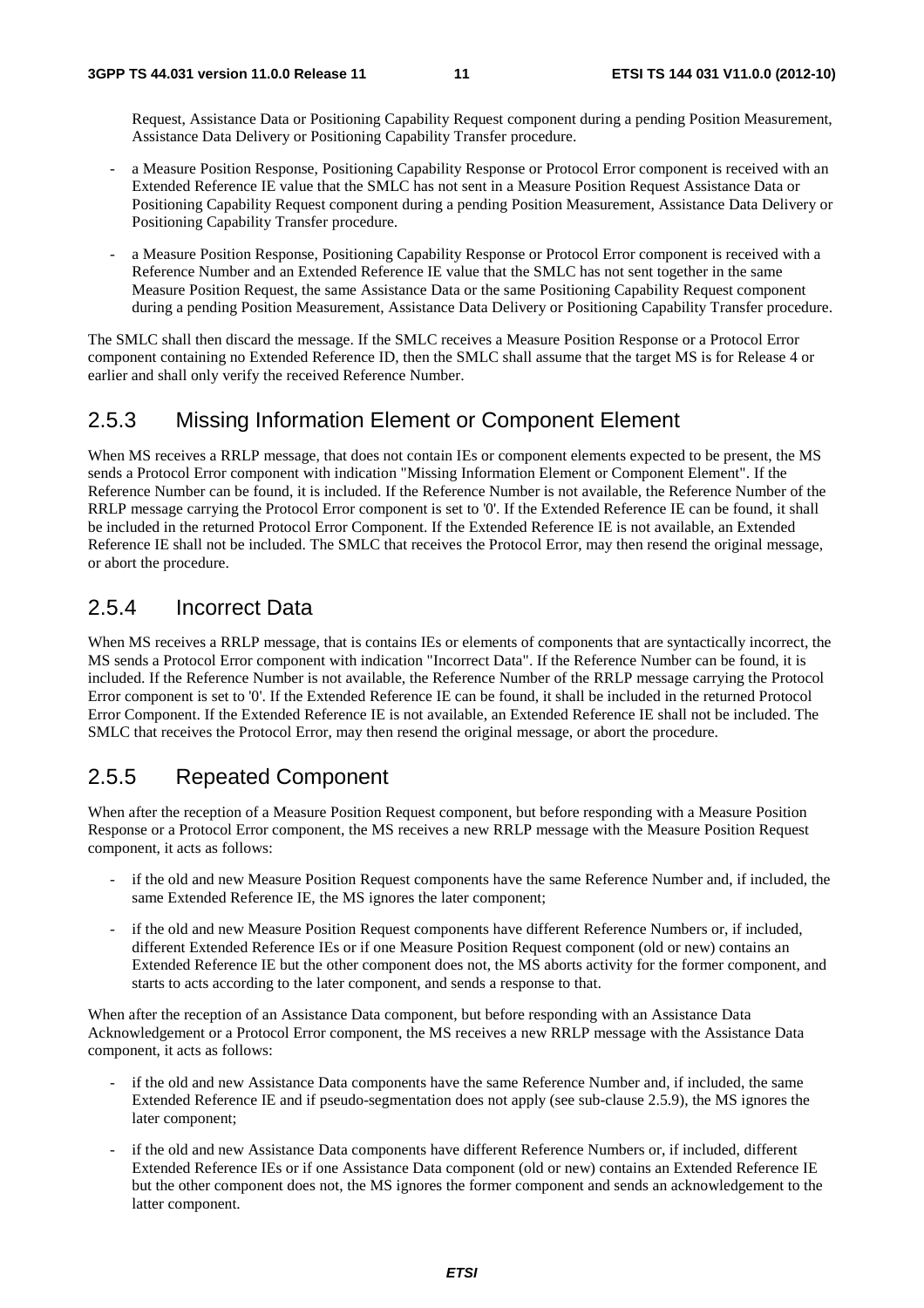When after the reception of a Positioning Capability Request component, but before responding with a Positioning Capability Response or a Protocol Error component, the MS receives a new RRLP message with the Positioning Capability Request component, it acts as follows:

- if the old and new Positioning Capability Request components have the same Reference Number and the same Extended Reference IE, the MS ignores the later component;
- if the old and new Positioning Capability Request components have different Reference Numbers or different Extended Reference IEs, the MS aborts activity for the former component, starts to act according to the later component and sends a response to that.

When after the reception of an Measure Position Response component, the SMLC receives a new RRLP message with the Measure Position Response component, it acts as follows:

if the old and new Measure Position Response components have the same Reference Number and, if included, the same Extended Reference IE values, the SMLC may ignore the later component;

#### 2.5.6 (void)

#### 2.5.7 Missing Component

When the SMLC sends a Measure Position Request component to the MS, it starts a timer. If the timer expires before the SMLC receives the last Measure Position Response component or a Protocol Error component from the MS with the same Reference Number and, if included, the same Extended Reference IE value as in the sent component, it may abort location attempt or send a new Measure Position Request.

When the SMLC receives a Measure Position Response component with the same Reference Number and, if included, the same Extended Reference IE value as in the sent component indicating that it is the second of many segments, but the first of the many segments was never received by the SMLC, it may abort location attempt or send a new Measure Position Request.

When the SMLC sends a Assistance Data component to the MS, it starts a timer. If the timer expires before the SMLC receives a Assistance Data Acknowledgement or Protocol Error component from the MS with the same Reference Number as in the sent component and, in the case of a Protocol Error component, either the same extended reference ID as in the sent component or no extended reference ID, it may abort delivery attempt or send a new Assistance Data.

When the SMLC sends a Positioning Capability Request component to the MS, it starts a timer. If the timer expires before the SMLC receives a Positioning Capability Response or Protocol Error component from the MS with the same Reference Number and the same Extended Reference ID as in the sent component, it may abort the Positioning Capability Transfer Procedure attempt or send a new Positioning Capability Request.

#### 2.5.8 Unforeseen Component

When the MS receives a complete Assistance Data pseudo-segmentation sequence or an Assistance Data component that was sent without pseudo-segmentation, that it is not expecting, MS may discard it.

#### 2.5.8a RRLP Procedure

The MS and SMLC shall only support one RRLP procedure at a time for either positioning, delivery of assistance data or positioning capability transfer. The normal sequence of events for either procedure is defined in sub-clause 2.2, subclause 2.3 or sub-clause2.3a, respectively. If the MS is engaged in an RRLP procedure and receives a correctly encoded RRLP message from the SMLC that starts a new procedure, the MS shall abort the first procedure without sending a response and start the second.

#### 2.5.9 Pseudo-Segmentation

When the SMLC employs pseudo-segmentation to send an RRLP Measure Position Request message or an RRLP Assistance Data message, the SMLC shall send one or more RRLP Assistance Data components followed by:

a final RRLP Measure Position Request component (see sub-clause 2.2) or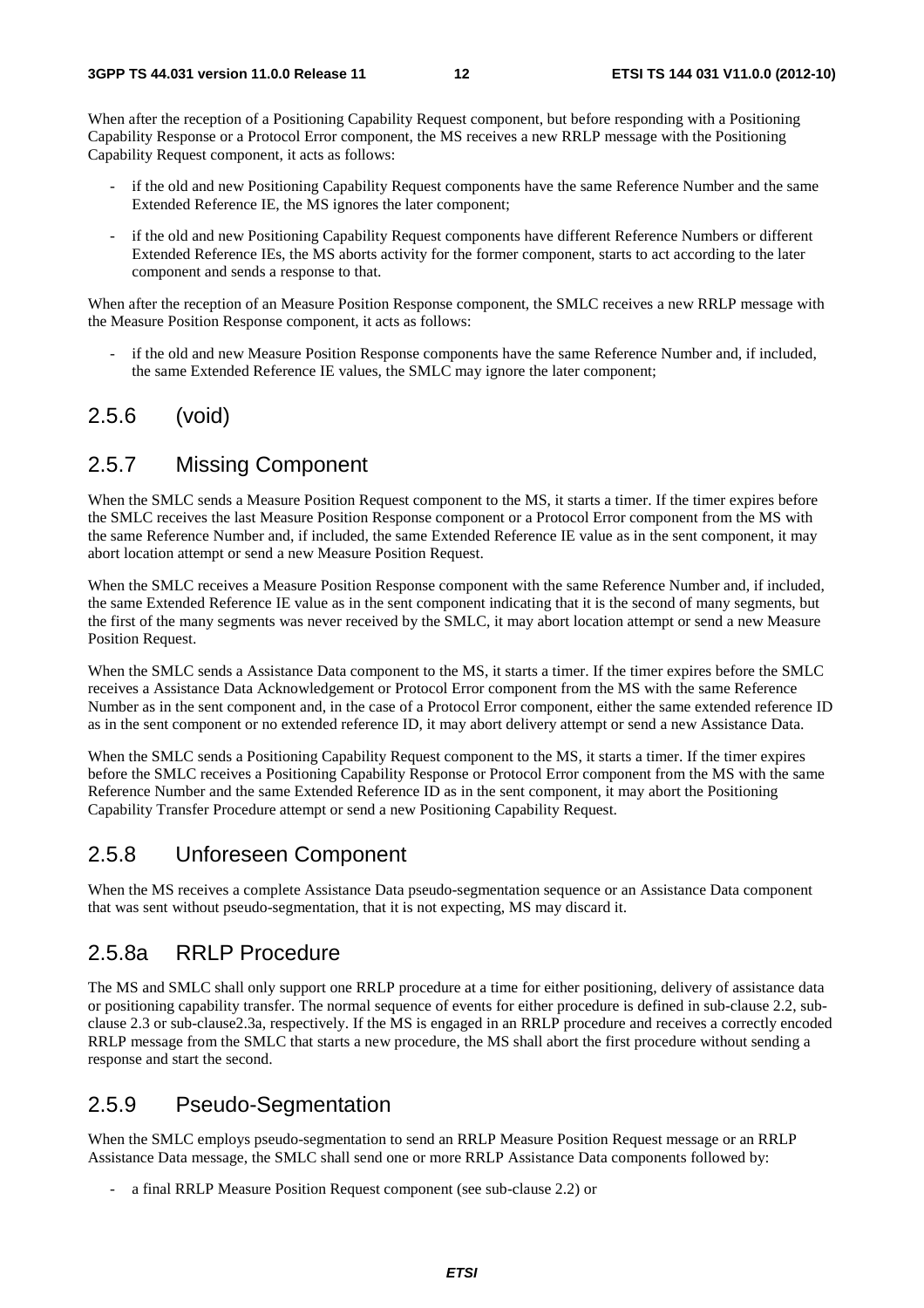a final RRLP Assistance Data component (see sub-clause 2.3).

The SMLC shall indicate in all but the final component (Measure Position Request or Assistance Data, respectively) that more components are on the way.

When an MS receives an Assistance Data component indicating that more components are on the way, the MS may store the contents of the component. If the MS receives a subsequent Assistance Data component or a final Measure Position Request component that is correctly encoded, the MS shall assume that the new component continues the pseudo-segmentation of the earlier component and may then store the contents of the new component. If the new component is an Assistance Data component indicating that no more components are on the way or if it is a Measure Position Request, the MS shall assume that pseudo-segmentation is complete. The MS may then employ the rules defined in sub-clause 2.5.5 to verify if the new message is a repeated duplicate of a previous message.

## 3 Message Structure

### 3.1 General Format of RRLP Message

The general format of the RRLP message is given below, and based on:

- ITU-T Recommendation X.680;
- ITU-T Recommendation X.691;

and is consistent with these ITU-T recommendations. Also further definitions in the present document are based on ASN.1/94 defined in ITU-T Recommendation X.680 (ASN.1 1994). BASIC-PER, unaligned variant is used. Both RRLP ASN.1 modules, RRLP-Messages and RRLP-Components, are based on recommendations presented above.

ASN.1 identifiers have the same name as the corresponding parameters (information elements of the RRLP message, components, elements of components, fields of component elements etc) in other parts of the present document, except for the differences required by the ASN.1 notation (blanks between words are removed, the first letter of the first word is lower-case and the first letter of the following words are capitalized, e.g. "Reference Number" is mapped to "referenceNumber"). In addition some words may be abbreviated as follows:

| msr | measure         |
|-----|-----------------|
| req | request         |
| rsp | response        |
| nbr | number          |
| ack | acknowledgement |

Ellipsis Notation shall be used in the same way as described in 3GPP TS 29.002 and shall be supported on the radio interface by the MS and the network for all operations defined in the present document.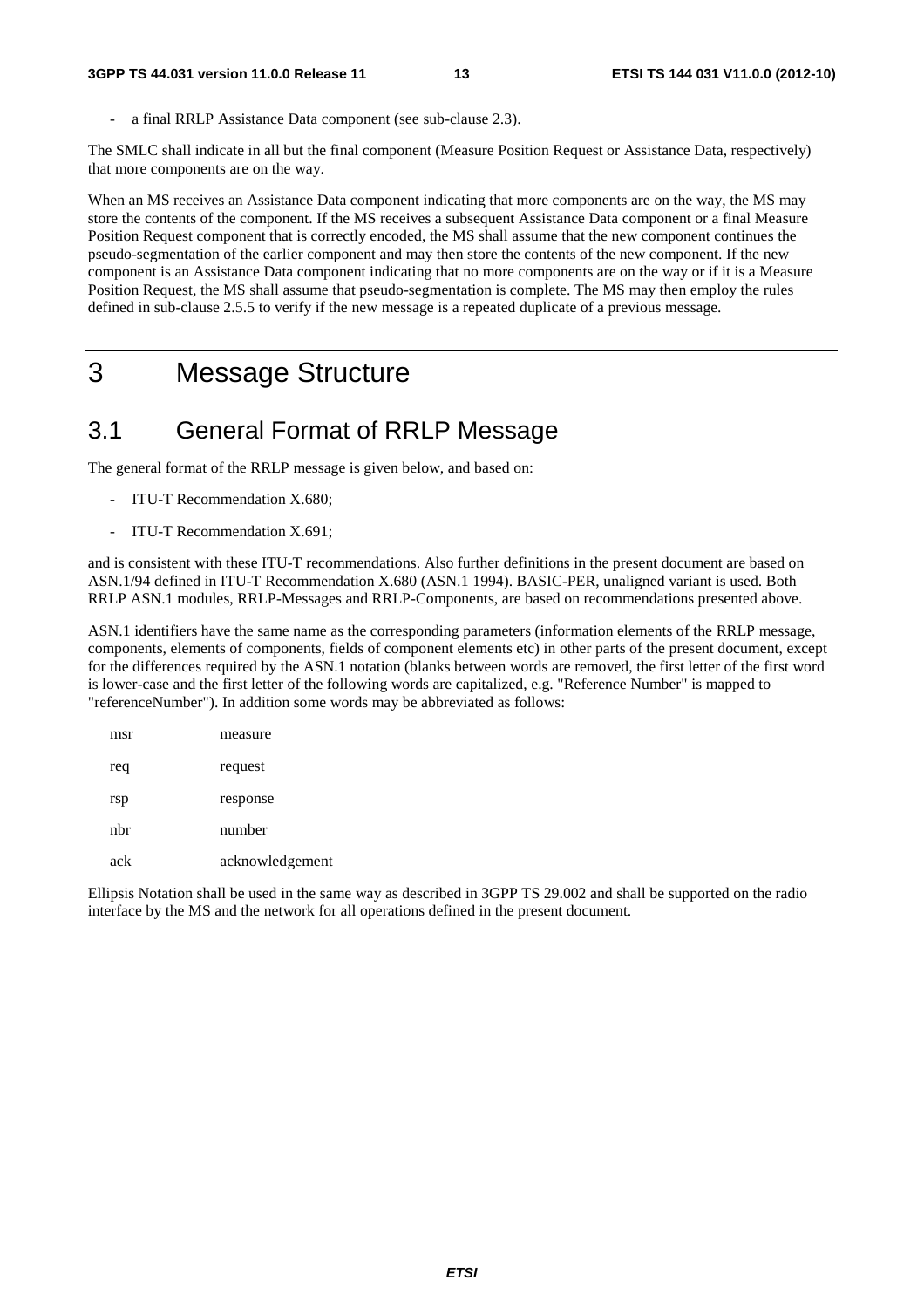;

}

}

```
RRLP-Messages 
-- { RRLP-messages } 
DEFINITIONS AUTOMATIC TAGS ::= 
BEGIN
IMPORTS 
    MsrPosition-Req, MsrPosition-Rsp, AssistanceData, 
    ProtocolError, PosCapability-Req, PosCapability-Rsp 
FROM 
    RRLP-Components -- { RRLP-Components } 
PDU ::= SEQUENCE { 
    referenceNumber INTEGER (0..7), 
    component RRLP-Component 
RRLP-Component ::= CHOICE {<br>msrPositionReq
                           MsrPosition-Req,
    msrPositionRsp MsrPosition-Rsp, 
    assistanceData AssistanceData, 
    assistanceDataAck NULL, 
   protocolError ProtocolError,
     ..., 
    posCapabilityReq PosCapability-Req, 
    posCapabilityRsp PosCapability-Rsp 
END
```
The message consists of two information elements, that are further described in the following sub-clauses.

### 3.2 Reference Number IE

This element is mandatory, and appears only once per RRLP message. It has the range from 0 to 7. Value 0 is reserved for indicating unknown Reference Number. Its ASN.1 definition is in sub-clause 3.1. This element contains the Reference Number that shall be used as follows:

- in the Position Measurement procedure the SMLC shall select any number within the range 1-7 that it is not already using with the particular MS. The Reference Number serves as an identification of the Measure Position request component that it sends to the MS. When the MS responds either with the Measure Position Response component, or the Protocol Error component, it shall use the same Reference Number value and, if an Extended Reference ID was included by the SMLC, the same Extended Reference ID to identify to which Measure Position Request it is responding, if the Reference Number has been obtained. If the MS has not been able to decode the Reference Number (e.g. IE missing), it shall use '0' as the Reference number in the response. This mechanism helps for example in the cases where the SMLC sends a Measure Position Request to the MS, and before it receives the Response, it needs to send another Request (e.g. assistance data changes). Then the SMLC can identify to which Request the Response is related to;
- in the Assistance Data Delivery procedure the SMLC shall select any number within the range 1 7 that it is not already using with the MS. The Reference Number serves as an identification of the Assistance Data component that it sends to the MS. When the MS responds either with the Assistance Data Acknowledgement component or the Protocol Error component, it shall use the same Reference Number value if the Reference Number has been obtained and, in the case of Protocol Error, if an Extended Reference ID was included by the SMLC, the same Extended Reference ID to identify to which Assistance Data component it is responding. If the MS has not been able to decode the Reference Number (e.g. IE missing), it shall use '0' as the Reference number in the response.
- in the Position Capability Transfer procedure the SMLC shall select any number within the range 1 7 that it is not already using with the MS. The Reference Number serves as an identification of the Positioning Capability Request component that it sends to the MS. When the MS responds either with the Positioning Capability Response component, or the Protocol Error component, it shall use the same Reference Number value if the Reference Number has been obtained and the same Extended Reference ID value if that has been obtained to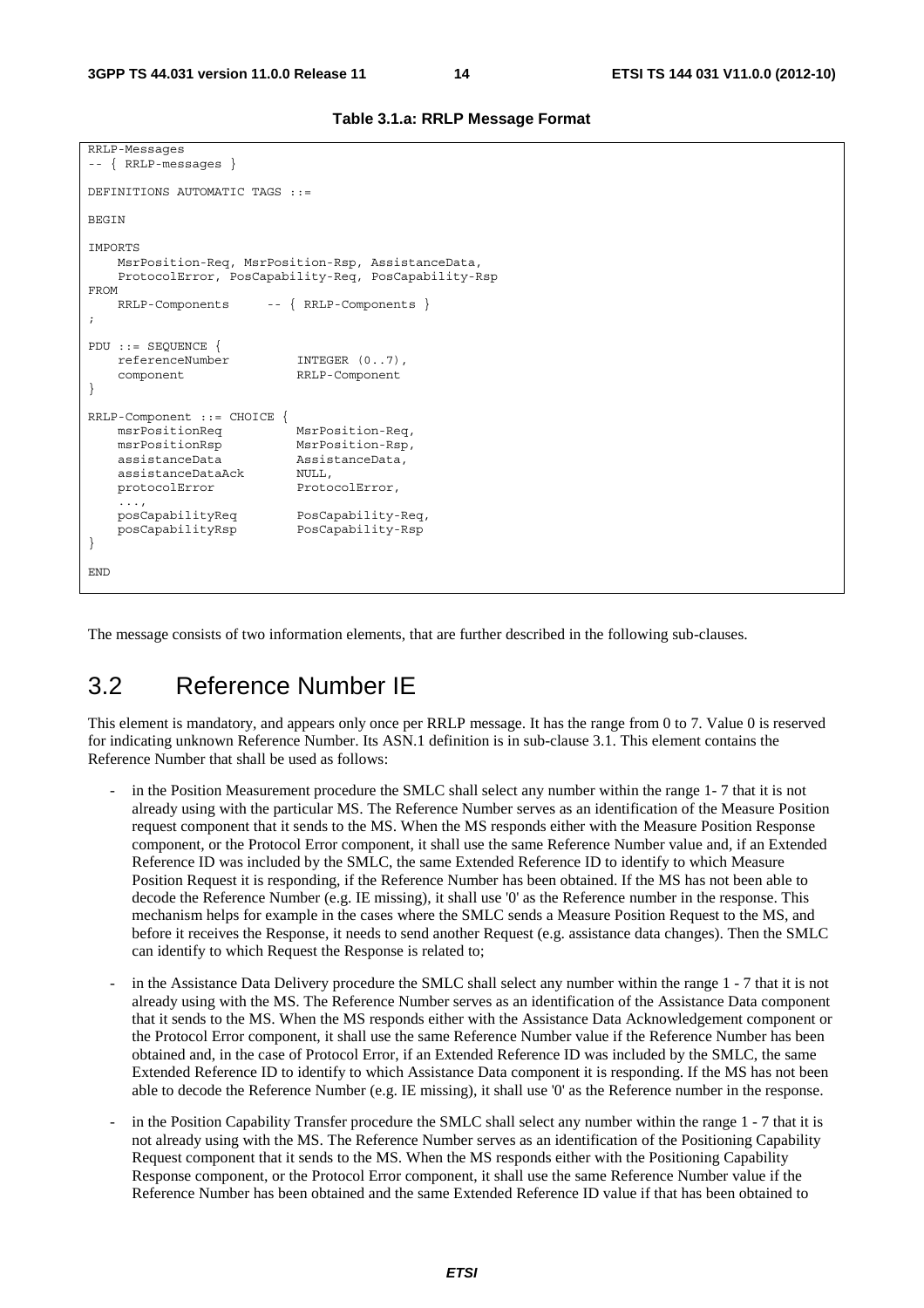identify to which Positioning Capability Request component it is responding. If the MS has not been able to decode the Reference Number (e.g. IE missing), it shall use '0' as the Reference number in the response.

- the SMLC shall use the same Reference Number and same Extended Reference ID to resend any RRLP component for which a response was not received from the MS.
- the SMLC shall use a different Reference Number to that in any RRLP component for which a response was not received from the MS if the SMLC aborts an existing RRLP procedure and starts a new procedure.
- the SMLC may use the same Reference Number and same Extended Reference ID or different Reference Numbers and Extended Reference IDs for different RRLP components within the same pseudo-segmentation sequence.

In all RRLP messages except Assistance Data Acknowledgement, the Reference Number IE shall be supplemented by an Extended Reference IE in order to distinguish valid from invalid RRLP responses at the SMLC and duplicate from non-duplicate RRLP commands at the MS. In order to remain backward compatible, the receiving entity shall be able to receive Measure Position Request, Measure Position Response, Assistance Data and Protocol Error messages without the Extended Reference IE. The ASN.1 definition of the Extended Reference IE is given in sub-clause 5.1 and the procedures associated with sending and receiving it are given in clause 2 and in Annex A, sub-clauses A.2.2.5, A.3.2.7 and A.6.6.

#### 3.3 Component IE

This element is mandatory, and appears only once per RRLP message. It contains the actual component to be transferred.

Different components are described further in Chapter 4. This IE contains only one component, i.e. it is not possible to include two or more components.

## 4 Components

This ASN.1 module contains the definitions of the components and datatypes defined in the components.

#### **Table 4.a: RRLP-Components format**

```
RRLP-Components 
-- { RRLP-Components } 
DEFINITIONS AUTOMATIC TAGS ::= 
BEGIN 
IMPORTS 
     Ext-GeographicalInformation, VelocityEstimate 
FROM 
     MAP-LCS-DataTypes { 
     itu-t identified-organization (4) etsi (0) mobileDomain (0) 
     gsm-Network (1) modules (3) map-LCS-DataTypes (25) version10 (10)} 
     ExtensionContainer 
FROM MAP-ExtensionDataTypes { 
     itu-t identified-organization (4) etsi (0) mobileDomain (0) 
     gsm-Network (1) modules (3) map-ExtensionDataTypes (21) version10 (10)} 
; 
-- Add here other ASN.1 definitions presented below 
-- in chapters 4 and 5. 
END
```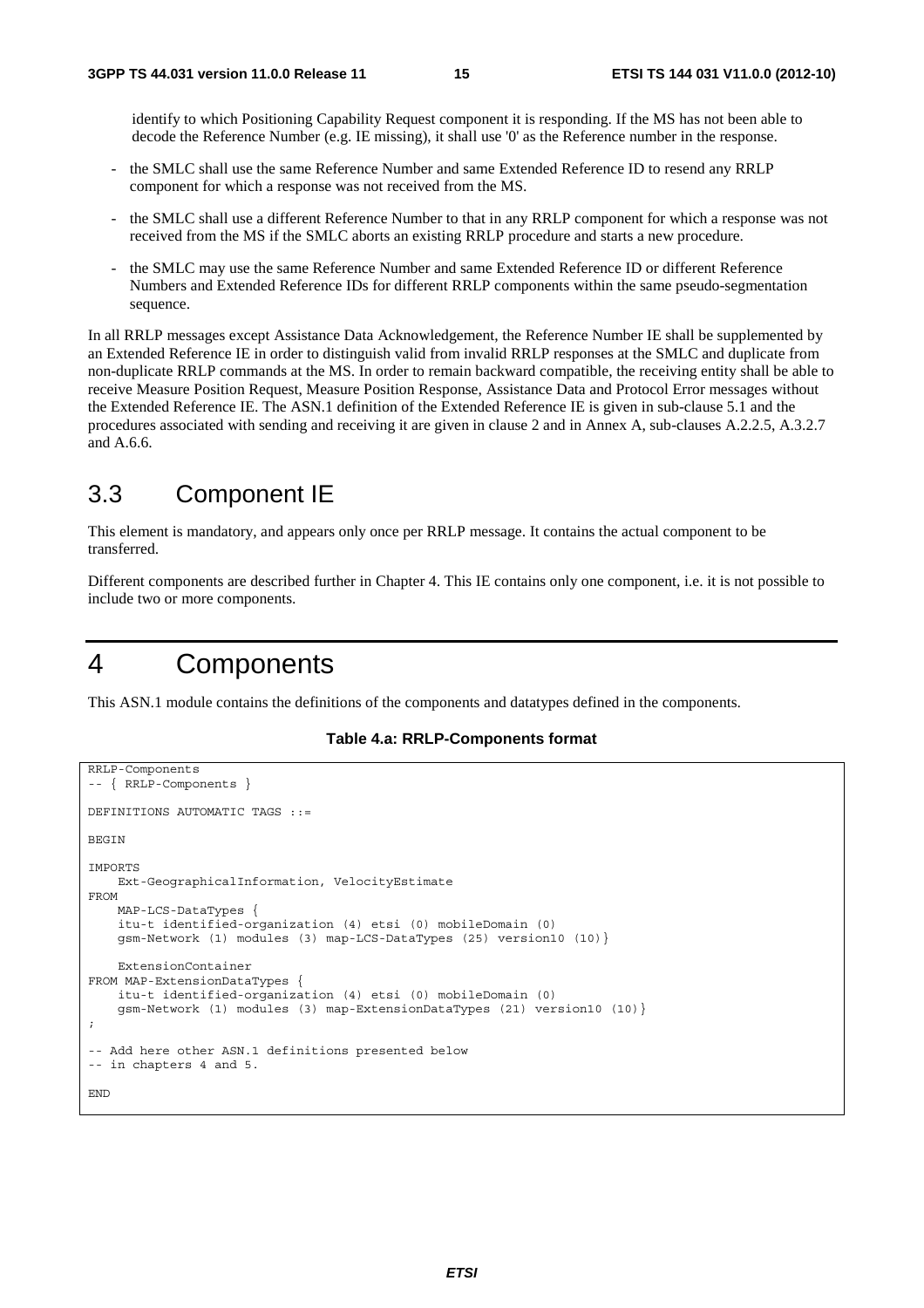#### 4.1 Measure Position Request

This component is used by the SMLC to request location measurements or a location estimate from the MS. It includes QoS, other instructions, and possible assistance data to the MS. This component is defined as follows:

#### **Table 4.1.a: Measure Position Request**

| -- add this definition to RRLP-Components module |                                       |                                 |           |           |          |
|--------------------------------------------------|---------------------------------------|---------------------------------|-----------|-----------|----------|
| -- Measurement Position request component        |                                       |                                 |           |           |          |
| MsrPosition-Req ::= SEQUENCE                     |                                       |                                 |           |           |          |
|                                                  | positionInstruct<br>PositionInstruct, |                                 |           |           |          |
| referenceAssistData<br>ReferenceAssistData       |                                       |                                 | OPTIONAL, |           |          |
| msrAssistData<br>MsrAssistData                   |                                       |                                 | OPTIONAL, |           |          |
| systemInfoAssistData                             | SystemInfoAssistData                  |                                 | OPTIONAL, |           |          |
| qps-AssistData                                   | GPS-AssistData                        |                                 | OPTIONAL, |           |          |
| extensionContainer                               | ExtensionContainer                    |                                 | OPTIONAL, |           |          |
| $\cdots$                                         |                                       |                                 |           |           |          |
| -- Release 98 extension element                  |                                       |                                 |           |           |          |
| rel98-MsrPosition-Req-extension                  |                                       | Rel98-MsrPosition-Req-Extension |           | OPTIONAL, |          |
| -- Release 5 extension element                   |                                       |                                 |           |           |          |
| rel5-MsrPosition-Req-extension                   | Rel5-MsrPosition-Req-Extension        |                                 |           | OPTIONAL, |          |
| -- Release 7 extension element                   |                                       |                                 |           |           |          |
| rel7-MsrPosition-Req-extension                   |                                       | Rel7-MsrPosition-Req-Extension  |           |           | OPTIONAL |
|                                                  |                                       |                                 |           |           |          |

The elements of this component are defined in clause 5.

#### 4.2 Measure Position Response

This component is used by the MS to respond to a Measure Position Request from the SMLC with location measurements, a location estimate, or an error indication. This component is defined as follows:

#### **Table 4.2.a: Measure Position Response**

```
-- add this defintion to RRLP-Components module 
 -- Measurement Position response component 
MsrPosition-Rsp ::= SEQUENCE { 
    multipleSets MultipleSets OPTIONAL, 
    referenceIdentity ReferenceIdentity OPTIONAL, 
    otd-MeasureInfo OTD-MeasureInfo OPTIONAL, 
    locationInfo LocationInfo OPTIONAL, 
    gps-MeasureInfo GPS-MeasureInfo OPTIONAL, 
   locationError LocationError OPTIONAL,<br>extensionContainer ExtensionContainer OPTIONAL,
                           ExtensionContainer
    ..., 
     -- Release extension here 
    rel-98-MsrPosition-Rsp-Extension 
                            Rel-98-MsrPosition-Rsp-Extension OPTIONAL, 
    rel-5-MsrPosition-Rsp-Extension 
                            Rel-5-MsrPosition-Rsp-Extension OPTIONAL, 
    -- When RRLP pseudo-segmentation is used, rel-5-MsrPosition-Rsp-Extension 
    -- and other possible future extensions should be the ones included in 
     -- the 2nd MsrPosition-Rsp component. 
    rel-7-MsrPosition-Rsp-Extension 
                            Rel-7-MsrPosition-Rsp-Extension OPTIONAL 
}
```
The elements of this component are defined in clause 5.

#### 4.3 Assistance Data

This component is used by the SMLC to deliver assistance data for location measurement and/or location calculation. This component is defined as follows: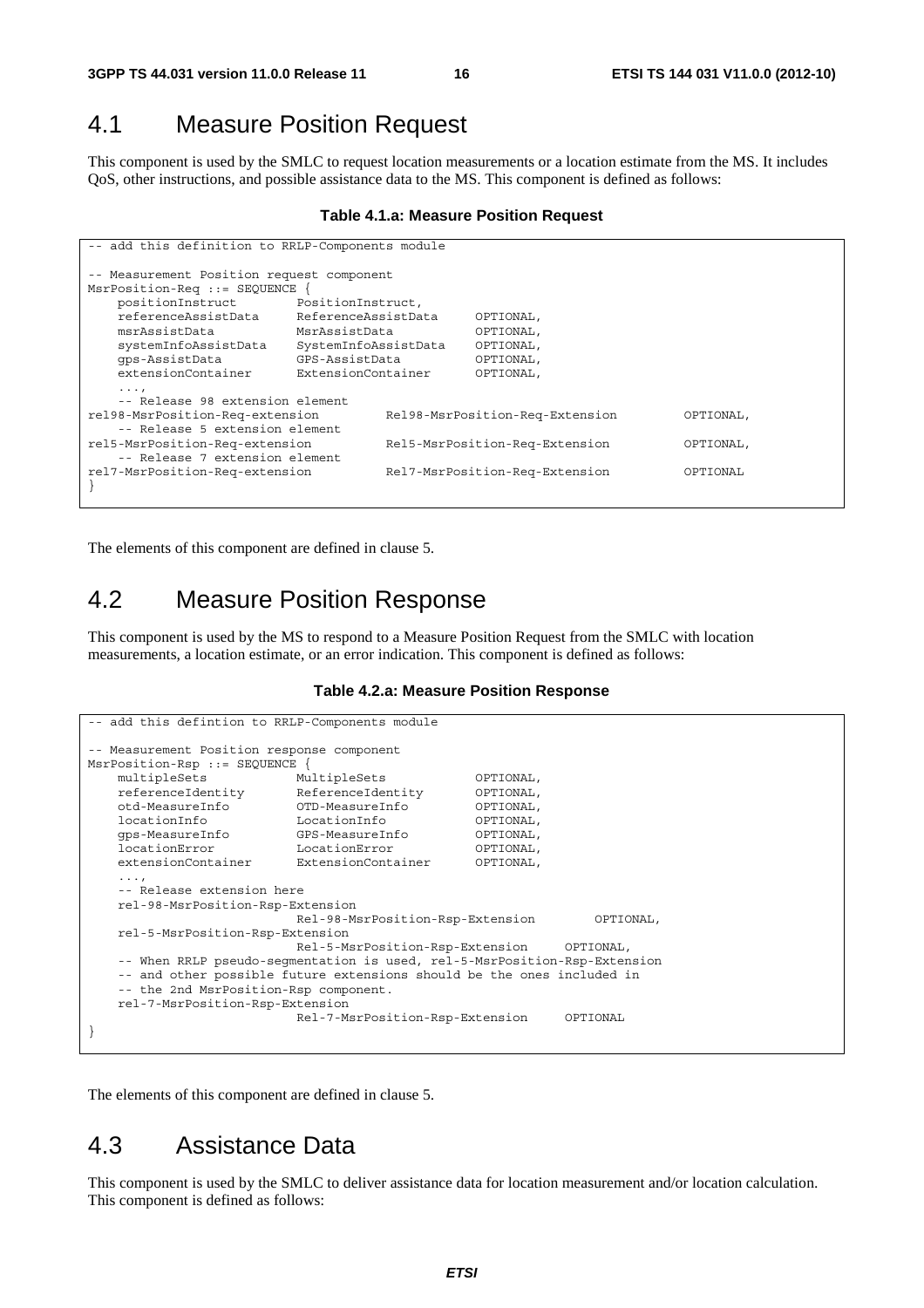| -- add this defintion to RRLP-Components module                                                                                                                                                                                                                         |                    |                                                               |                                                                                                                                   |  |  |
|-------------------------------------------------------------------------------------------------------------------------------------------------------------------------------------------------------------------------------------------------------------------------|--------------------|---------------------------------------------------------------|-----------------------------------------------------------------------------------------------------------------------------------|--|--|
| -- Assistance Data component<br>AssistanceData ::= SEOUENCE {                                                                                                                                                                                                           |                    |                                                               |                                                                                                                                   |  |  |
| referenceAssistData ReferenceAssistData<br>msrAssistData<br>MsrAssistData<br>SystemInfoAssistData<br>systemInfoAssistData<br>qps-AssistData<br>GPS-AssistData<br>moreAssDataToBeSent<br>MoreAssDataToBeSent                                                             |                    | OPTIONAL,<br>OPTIONAL,<br>OPTIONAL,<br>OPTIONAL,<br>OPTIONAL, | -- If not present, interpret as only<br>-- Assistance Data component used to<br>-- deliver entire set of assistance<br>$--$ data. |  |  |
| extensionContainer                                                                                                                                                                                                                                                      | ExtensionContainer | OPTIONAL,                                                     |                                                                                                                                   |  |  |
| $\cdots$<br>-- Release extension here<br>rel98-AssistanceData-Extension Rel98-AssistanceData-Extension OPTIONAL,<br>rel5-AssistanceData-Extension<br>Rel5-AssistanceData-Extension<br>OPTIONAL,<br>rel7-AssistanceData-Extension Rel7-AssistanceData-Extension OPTIONAL |                    |                                                               |                                                                                                                                   |  |  |

#### **Table 4.3.a: Assistance Data**

The elements of this component are defined in clause 5.

### 4.4 Assistance Data Acknowledgement

This component does not have any information contents. It presence indicates that the MS has received the complete Assistance Data component.

### 4.5 Protocol Error

This component is used by the receiving entity (SMLC or MS) to indicate to the sending entity, that there is a problem that prevents the receiving entity to receive a complete and understandable component. This component is defined as follows:

#### **Table 4.5.a: Protocol Error**

```
-- add this defintion to RRLP-Components module 
-- Protocol Error component 
ProtocolError ::= SEQUENCE { 
    errorCause ErrorCodes, 
    extensionContainer ExtensionContainer OPTIONAL, 
 ..., 
    -- Release extensions here 
    rel-5-ProtocolError-Extension Rel-5-ProtocolError-Extension OPTIONAL 
}
```
The elements of this component are defined in clause 5.

## 4.6 Positioning Capability Request

This component is used by the SMLC to request the positioning capabilities of the MS and optionally indicating GANSS positioning support. This component is defined as follows:

#### **Table 4.6.a: Positioning Capability Request**

```
-- add this definition to RRLP-Components module 
-- Positioning Capability request component 
PosCapability-Req ::= SEQUENCE { 
                              .<br>Extended-reference,
    gANSSPositionMethods GANSSPositionMethods OPTIONAL, 
    extensionContainer ExtensionContainer OPTIONAL,
```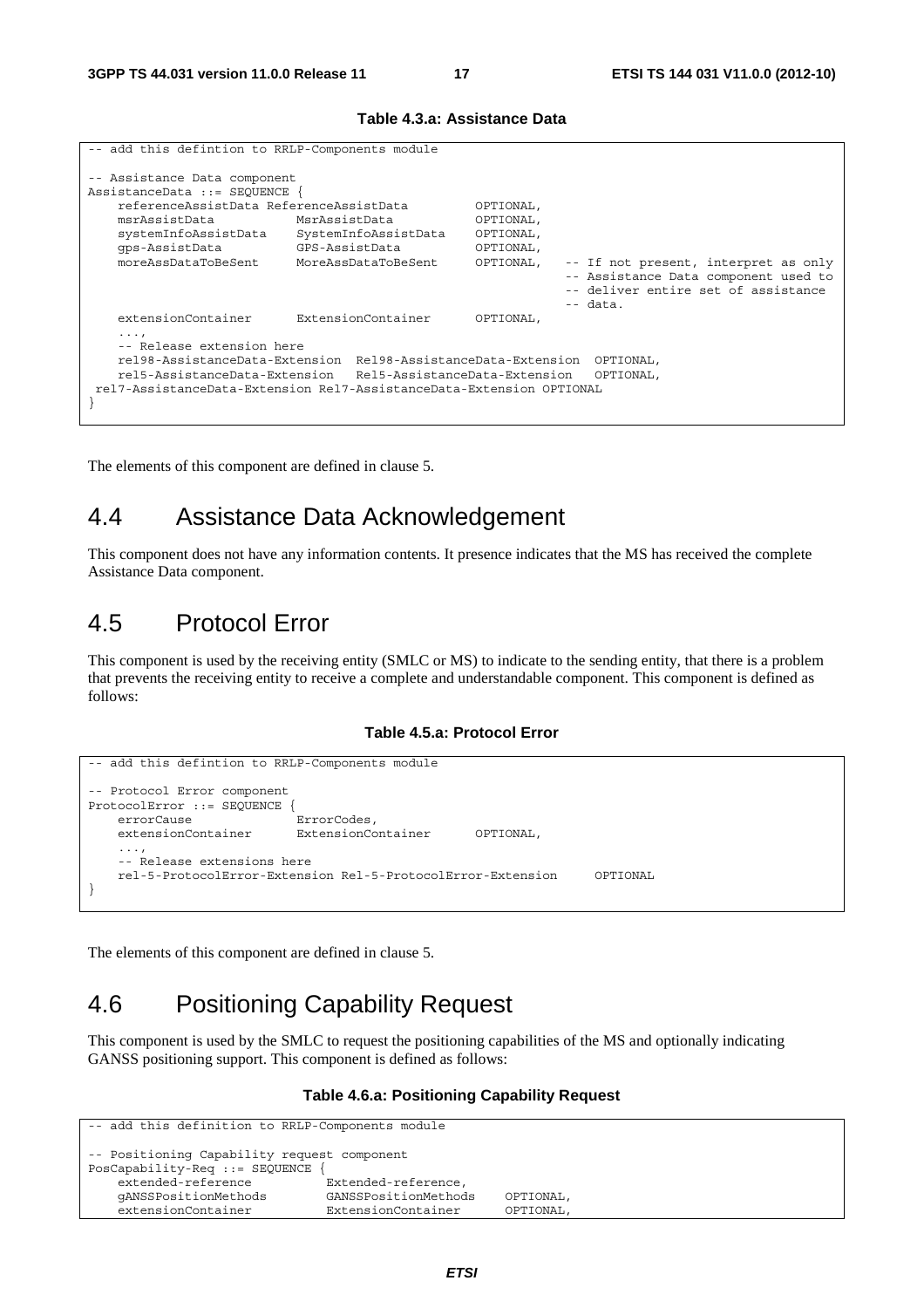... }

The elements of this component are defined in clause 5.

### 4.7 Positioning Capability Response

This component is used by the MS to respond to a Positioning Capability Request from the SMLC with the positioning capabilities of the MS, the types of assistance data supported and the types of assistance data possibly needed by the MS. This component is defined as follows:

#### **Table 4.7.a: Positioning Capability Response**

```
-- add this definition to RRLP-Components module 
-- Positioning Capability response component 
PosCapability-Rsp ::= SEQUENCE { 
     extended-reference Extended-reference, 
    posCapabilities PosCapabilities, 
-- assistanceSupported shall be included if and only if any of the assistance data is supported<br>assistanceSupported assistanceSupported OPTIONAL.
 assistanceSupported AssistanceSupported OPTIONAL, 
 assistanceNeeded AssistanceNeeded OPTIONAL, 
     extensionContainer ExtensionContainer OPTIONAL, 
 ... 
}
```
The elements of this component are defined in clause 5.

## 5 Elements of Components

#### 5.1 ASN.1 Description

The following ASN.1 code defines the elements of components. See the Annex A for further description of the contents of components and their elements.

```
add these defintions to RRLP-Components module
-- Position instructions 
PositionInstruct ::= SEQUENCE { 
     -- Method type 
   methodType MethodType,<br>positionMethod PositionMet
 positionMethod PositionMethod, 
 measureResponseTime MeasureResponseTime, 
    useMultipleSets UseMultipleSets,
     environmentCharacter EnvironmentCharacter OPTIONAL 
} 
-- 
MethodType ::= CHOICE {<br>msAssisted AccuracyOpt,
    msAssisted AccuracyOpt, -- accuracy is optional msBased Accuracy, -- accuracy is mandator
     msBased Accuracy, -- accuracy is mandatory 
                    Accuracy, - -- accuracy is mandatory
     msAssistedPref Accuracy -- accuracy is mandatory 
} 
-- Accuracy of the location estimation 
AccuracyOpt ::= SEQUENCE { 
     accuracy Accuracy OPTIONAL 
}
```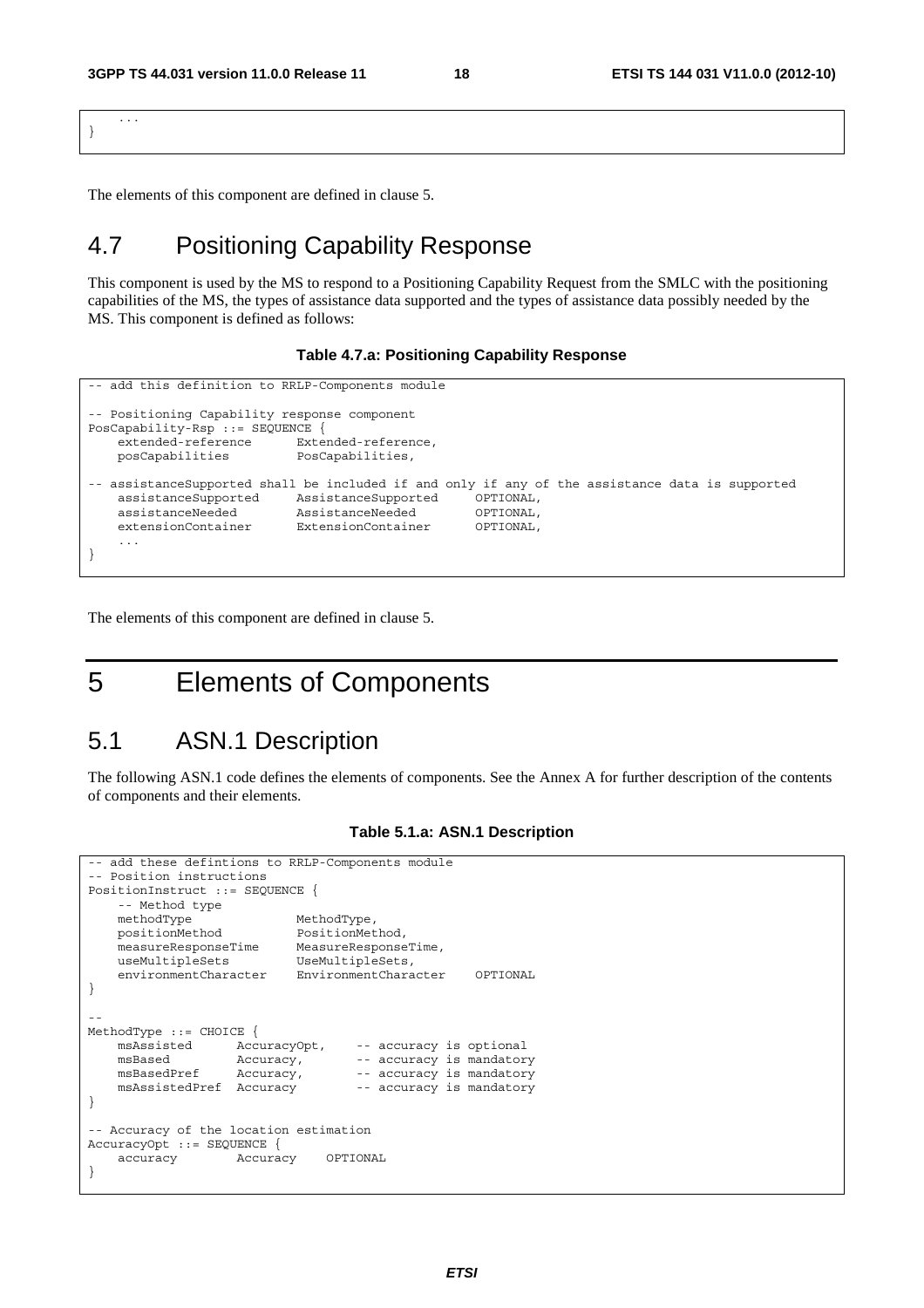**3GPP TS 44.031 version 11.0.0 Release 11 19 ETSI TS 144 031 V11.0.0 (2012-10)**

```
-- The values of this field are defined in 3GPP TS 23.032 (Uncertainty code) 
Accuracy ::= INTEGER (0..127) 
-- Position Method 
PositionMethod ::= ENUMERATED { 
    eotd (0), 
    gps (1), 
    gpsOrEOTD (2) 
} 
-- Measurement request response time 
MeasureResponseTime ::= INTEGER (0..7) 
-- useMultiple Sets, FFS! 
UseMultipleSets ::= ENUMERATED { 
   multipleSets (0), -- multiple sets are allowed
    oneSet (1) -- sending of multiple is not allowed 
} 
-- Environment characterization 
EnvironmentCharacter ::= ENUMERATED { 
 badArea (0), -- bad urban or suburban, heavy multipath and NLOS 
 notBadArea (1), -- light multipath and NLOS 
 mixedArea (2), -- not defined or mixed environment 
     ... 
} 
-- E-OTD reference BTS for Assitance data IE 
ReferenceAssistData ::= SEQUENCE { 
    bcchCarrier BCCHCarrier, -- BCCH carrier 
bsic BSIC, and BSIC, the BSIC of the BSIC of the BSIC of the BSIC of the BSIC of the BSIC of the BSIC of the BSIC of the BSIC of the BSIC of the BSIC of the BSIC of the BSIC of the BSIC of the BSIC of the BSIC of the BSIC 
   timeSlotScheme TimeSlotScheme,<br>
btsPosition BTSPosition OPTIONAL -- Timeslot scheme
   btsPosition BTSPosition
} 
-- ellipsoid point and 
-- ellipsoid point with altitude and uncertainty ellipsoid shapes are supported 
BTSPosition ::= Ext-GeographicalInformation 
-- RF channel number of BCCH 
BCCHCarrier ::= INTEGER (0..1023) 
-- Base station Identity Code 
BSIC ::= INTEGER (0..63)-- Timeslot scheme 
TimeSlotScheme ::= ENUMERATED { 
    equalLength (0), 
    variousLength (1) 
} 
-- Time slot (modulo) 
ModuloTimeSlot ::= INTEGER (0..3) 
-- E-OTD measurement assistance data IE 
-- The total number of neighbors in this element (MsrAssistData) 
-- and in SystemInfoAssistData element (presented neighbors 
-- can be at a maximum 15!) 
MsrAssistData ::= SEQUENCE { 
     msrAssistList SeqOfMsrAssistBTS 
} 
SeqOfMsrAssistBTS ::= SEQUENCE (SIZE(1..15)) OF MsrAssistBTS 
MsrAssistBTS ::= SEQUENCE { 
bcchCarrier BCCHCarrier, -- BCCH carrier
bsic BSIC, - - BSTCmultiFrameOffset MultiFrameOffset, -- multiframe offset<br>timeSlotScheme TimeSlotScheme, -- Timeslot scheme
 timeSlotScheme TimeSlotScheme, -- Timeslot scheme 
 roughRTD RoughRTD, -- rough RTD value 
     -- Location Calculation Assistance data is moved here 
    calcAssistanceBTS CalcAssistanceBTS OPTIONAL 
}
```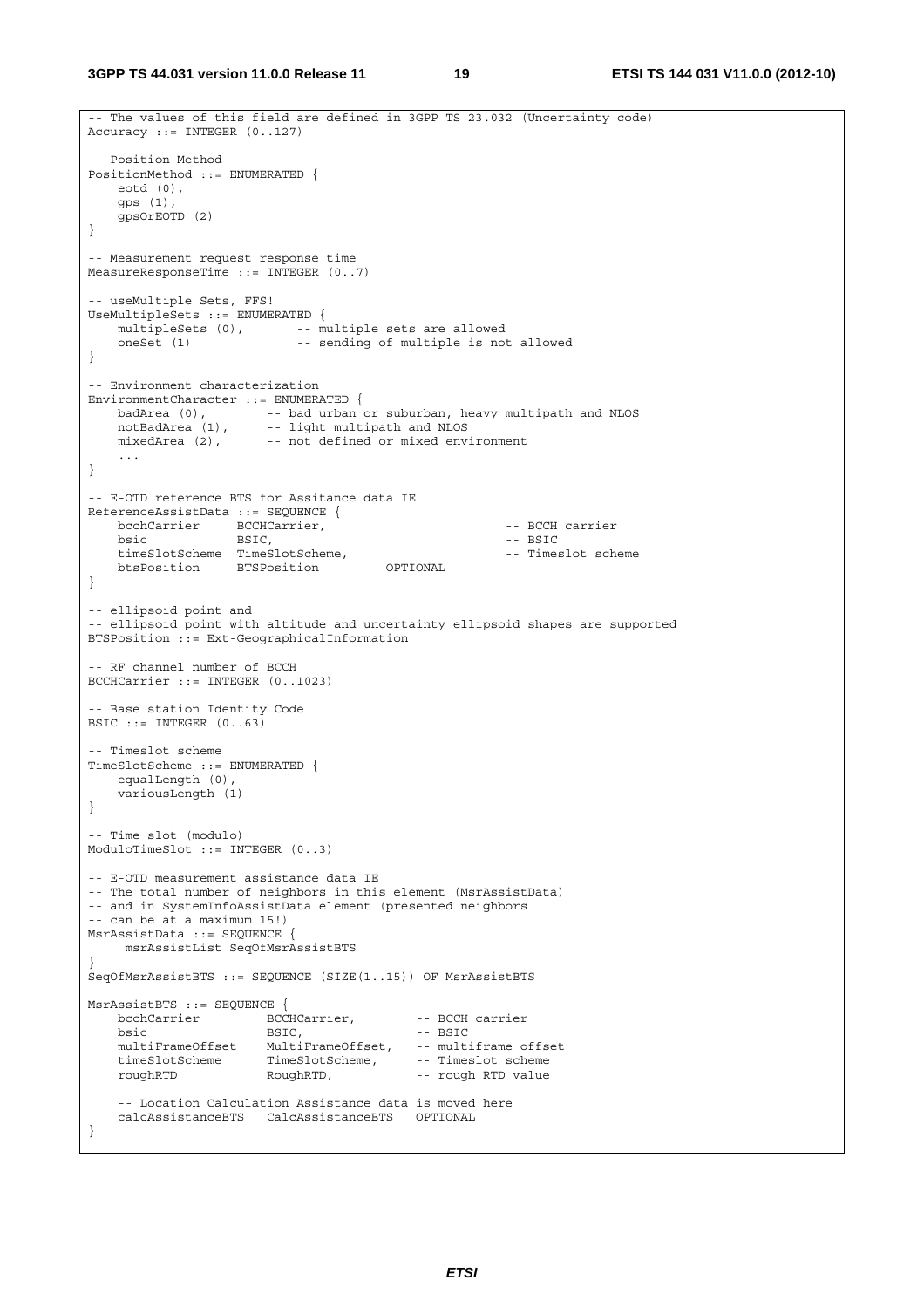-- Multiframe offset MultiFrameOffset ::= INTEGER (0..51) -- The Multiframe Offset value 51 shall not be encoded by the transmitting entity and -- shall be treated by the receiving entity as 0. -- Rough RTD value between one base station and reference BTS RoughRTD ::= INTEGER (0..1250) -- The RoughRTD value 1250 shall not be encoded by the transmitting entity and shall -- be treated by the receiving entity as 0. -- E-OTD Measurement assistance data for system information List IE -- The total number of base stations in this element (SystemInfoAssistData -- presented neighbors) and in MsrAssistData element can be at a maximum 15. SystemInfoAssistData ::= SEQUENCE { systemInfoAssistList SeqOfSystemInfoAssistBTS } SeqOfSystemInfoAssistBTS::= SEQUENCE (SIZE(1..32)) OF SystemInfoAssistBTS -- whether n.th is present or not ? SystemInfoAssistBTS ::= CHOICE { notPresent NULL, present AssistBTSData } -- Actual assistance data for system information base station AssistBTSData ::= SEQUENCE {<br>bsic BSIC, bsic BSIC,  $- - BSTC$ MultiFrameOffset, -- multiframe offset<br>TimeSlotScheme, -- Timeslot scheme timeSlotScheme TimeSlotScheme, -- Timeslot scheme roughRTD RoughRTD, -- rough RTD value -- Location Calculation Assistance data calcAssistanceBTS CalcAssistanceBTS OPTIONAL } -- E-OTD Location calculation assistance data, -- CalcAssistanceBTS element is optional not subfields CalcAssistanceBTS ::= SEQUENCE { fineRTD FineRTD, -- fine RTD value between base stations referenceWGS84 ReferenceWGS84 -- reference coordinates } -- Coordinates of neighbour BTS, WGS-84 ellipsoid ReferenceWGS84 ::= SEQUENCE {<br>relativeNorth RelDistance, RelDistance, -- relative distance (south negative)<br>RelDistance, -- relative distance (west negative) relativeEast RelDistance, end in relative distance (west negative) -- Relative Altitude is not always known relativeAlt RelativeAlt OPTIONAL -- relative altitude } -- Fine RTD value between this BTS and the reference BTS FineRTD ::= INTEGER (0..255) -- Relative north/east distance RelDistance ::= INTEGER (-200000..200000) -- Relative altitude RelativeAlt ::= INTEGER (-4000..4000) -- Measure position response IEs -- Reference Identity -- Multiple sets MultipleSets ::= SEQUENCE { -- number of reference sets nbrOfSets INTEGER (2..3), -- This field actually tells the number of reference BTSs nbrOfReferenceBTSs INTEGER (1..3), -- This field is conditional and included optionally only if -- nbrOfSets is 3 and number of reference BTSs is 2. referenceRelation ReferenceRelation OPTIONAL }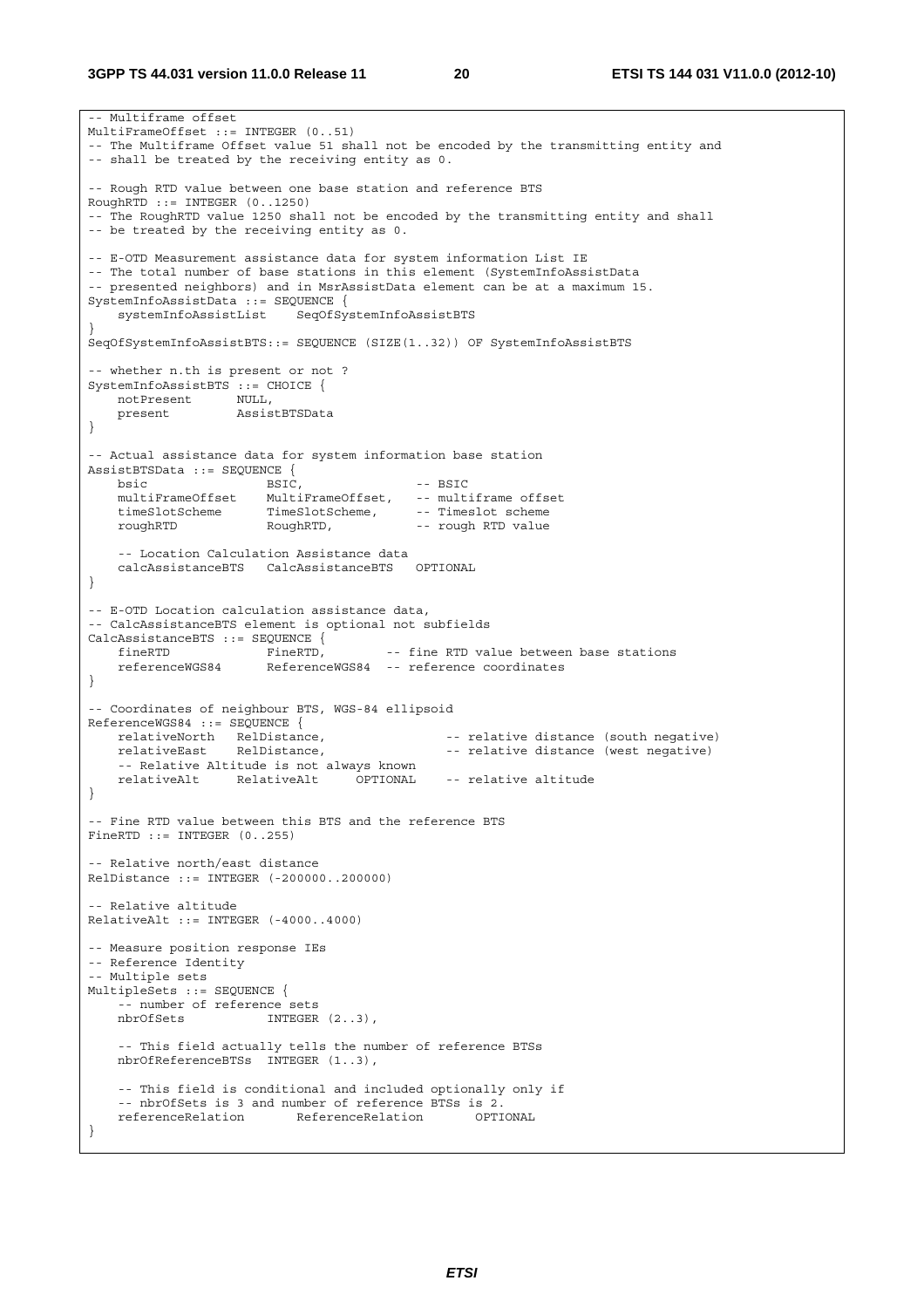**3GPP TS 44.031 version 11.0.0 Release 11 21 ETSI TS 144 031 V11.0.0 (2012-10)**

```
-- Relation between refence BTSs and sets 
ReferenceRelation ::= ENUMERATED { 
    secondBTSThirdSet (0), -- 1st BTS related to 1st and 2nd sets 
    secondBTSSecondSet (1), -- 1st BTS related to 1st and 3rd sets 
    firstBTSFirstSet (2) -- 1st BTS related to 1st set 
} 
-- Reference BTS Identity, this element contains number of 
-- BTSs told nbrOfReferenceBTSs field in Multiple sets element) 
ReferenceIdentity ::= SEQUENCE { 
    -- Reference BTS list 
    refBTSList SeqOfReferenceIdentityType 
} 
SeqOfReferenceIdentityType ::= SEQUENCE (SIZE(1..3)) OF ReferenceIdentityType 
-- Cell identity 
ReferenceIdentityType ::= CHOICE { 
 bsicAndCarrier BSICAndCarrier, -- BSIC and Carrier 
 ci CellID, -- Cell ID, LAC not needed 
   requestIndex RequestIndex, -- Index to Requested Neighbor List
    systemInfoIndex SystemInfoIndex, -- Index to System info list, this type of ref. identity 
                                       -- shall not be used by the MS unless it has received 
                                       -- the SystemInfoAssistData from the SMLC for this cell. 
   ciAndLAC CellIDAndLAC -- CI and LAC 
} 
BSICAndCarrier ::= SEQUENCE { 
    carrier BCCHCarrier, 
    bsic BSIC 
} 
RequestIndex ::= INTEGER (1..16) 
SystemInfoIndex ::= INTEGER (1..32) 
CellIDAndLAC ::= SEQUENCE { 
   referenceLAC LAC, -- Location area code<br>referenceCI CellID -- Cell identity
                                     -- Cell identity
} 
CellID ::= INTEGER (0..65535) 
LAC ::= INTEGER (0..65535) 
-- OTD-MeasureInfo 
OTD-MeasureInfo ::= SEQUENCE { 
    -- Measurement info elements, OTD-MsrElement is repeated number of times 
    -- told in nbrOfReferenceBTSs in MultipleSets, default value is 1 
    otdMsrFirstSets OTD-MsrElementFirst, 
    -- if more than one sets are present this element is repeated 
    -- NumberOfSets - 1 (-1 = first set) 
    otdMsrRestSets SeqOfOTD-MsrElementRest OPTIONAL 
} 
SeqOfOTD-MsrElementRest ::= SEQUENCE (SIZE(1..2)) OF OTD-MsrElementRest 
-- OTD measurent information for 1 set 
OTD-MsrElementFirst ::= SEQUENCE { 
 refFrameNumber INTEGER (0..42431), -- Frame number modulo 42432 
 referenceTimeSlot ModuloTimeSlot, 
    toaMeasurementsOfRef TOA-MeasurementsOfRef OPTIONAL, 
   stdResolution StdResolution,
    taCorrection INTEGER (0..960) OPTIONAL, -- TA correction 
    -- measured neighbors in OTD measurements 
    otd-FirstSetMsrs SeqOfOTD-FirstSetMsrs OPTIONAL 
} 
SeqOfOTD-FirstSetMsrs ::= SEQUENCE (SIZE(1..10)) OF OTD-FirstSetMsrs
```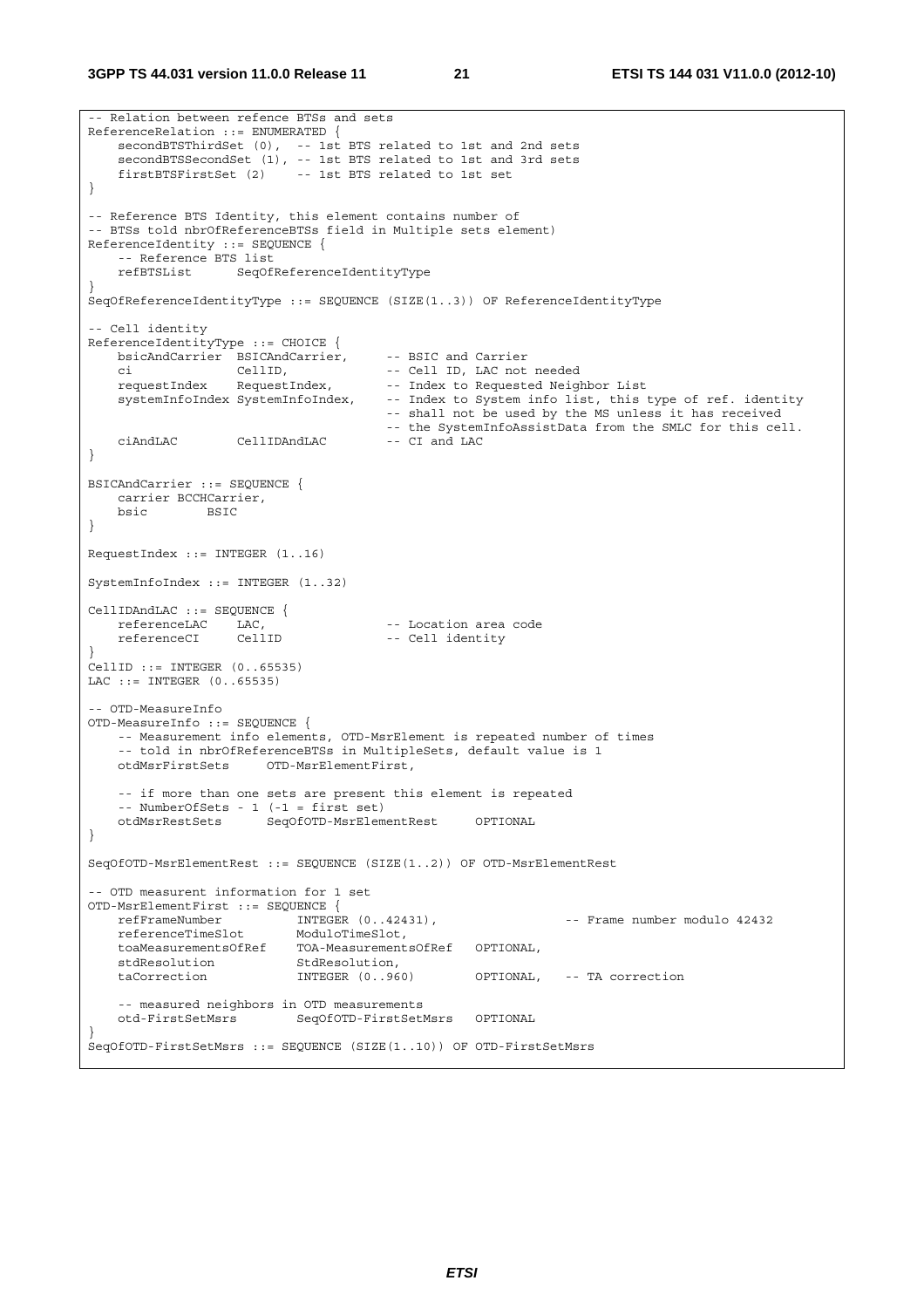**3GPP TS 44.031 version 11.0.0 Release 11 22 ETSI TS 144 031 V11.0.0 (2012-10)**

-- OTD measurent information 2 and 3 sets if exist OTD-MsrElementRest ::= SEQUENCE { refFrameNumber INTEGER (0..42431), -- Frame number modulo 42432 referenceTimeSlot ModuloTimeSlot, toaMeasurementsOfRef TOA-MeasurementsOfRef OPTIONAL, er.<br>stdResolution taCorrection INTEGER (0..960) OPTIONAL, -- TA correction -- measured neighbors in OTD measurements otd-MsrsOfOtherSets SeqOfOTD-MsrsOfOtherSets OPTIONAL } SeqOfOTD-MsrsOfOtherSets ::= SEQUENCE (SIZE(1..10)) OF OTD-MsrsOfOtherSets -- Standard deviation of the TOA measurements from the reference BTS TOA-MeasurementsOfRef ::= SEQUENCE { refQuality RefQuality, numOfMeasurements NumOfMeasurements } RefQuality ::= INTEGER (0..31) -- St Dev of TOA of reference as defined in annex NumOfMeasurements ::= INTEGER (0..7) -- No. of measurements for RefQuality as defined in annex StdResolution ::= INTEGER (0..3) -- Values of resolution are defined in annex OTD-FirstSetMsrs ::= OTD-MeasurementWithID -- Neighbour info in OTD measurements 0-10 times in TD measurement info OTD-MsrsOfOtherSets ::= CHOICE { identityNotPresent OTD-Measurement, identityPresent OTD-MeasurementWithID } -- For this OTD measurement identity is same as the identity of BTS -- in the first set with same sequence number OTD-Measurement ::= SEQUENCE { nborTimeSlot ModuloTimeSlot,<br>eotdOuality EOTDOuality, eotdQuality EOTDQuality, otdValue OTDValue } -- This measurement contains the BTS identity and measurement OTD-MeasurementWithID ::=SEQUENCE { neighborIdentity NeighborIdentity, nborTimeSlot ModuloTimeSlot, eotdQuality EOTDQuality, otdValue OTDValue } EOTDQuality ::= SEQUENCE { nbrOfMeasurements INTEGER (0..7), stdOfEOTD INTEGER (0..31) } NeighborIdentity ::= CHOICE { bsicAndCarrier BSICAndCarrier, -- BSIC and Carrier -- Cell ID, LAC not needed multiFrameCarrier MultiFrameCarrier, -- MultiFrameOffest and BSIC requestIndex RequestIndex,<br>systemInfoIndex SystemInfoIndex, -- Index to System info list, this type of neighbour -- identity shall not be used by the MS unless it has -- received the SystemInfoAssistData from the SMLC for -- this cell.<br>-- CI and LAC ciAndLAC CellIDAndLAC -- CI and LAC } -- Multiframe and carrier MultiFrameCarrier ::= SEQUENCE {<br>bcchCarrier BCCHCarr BCCHCarrier, multiFrameOffset MultiFrameOffset } -- OTD measurement value for neighbour OTDValue ::= INTEGER (0..39999)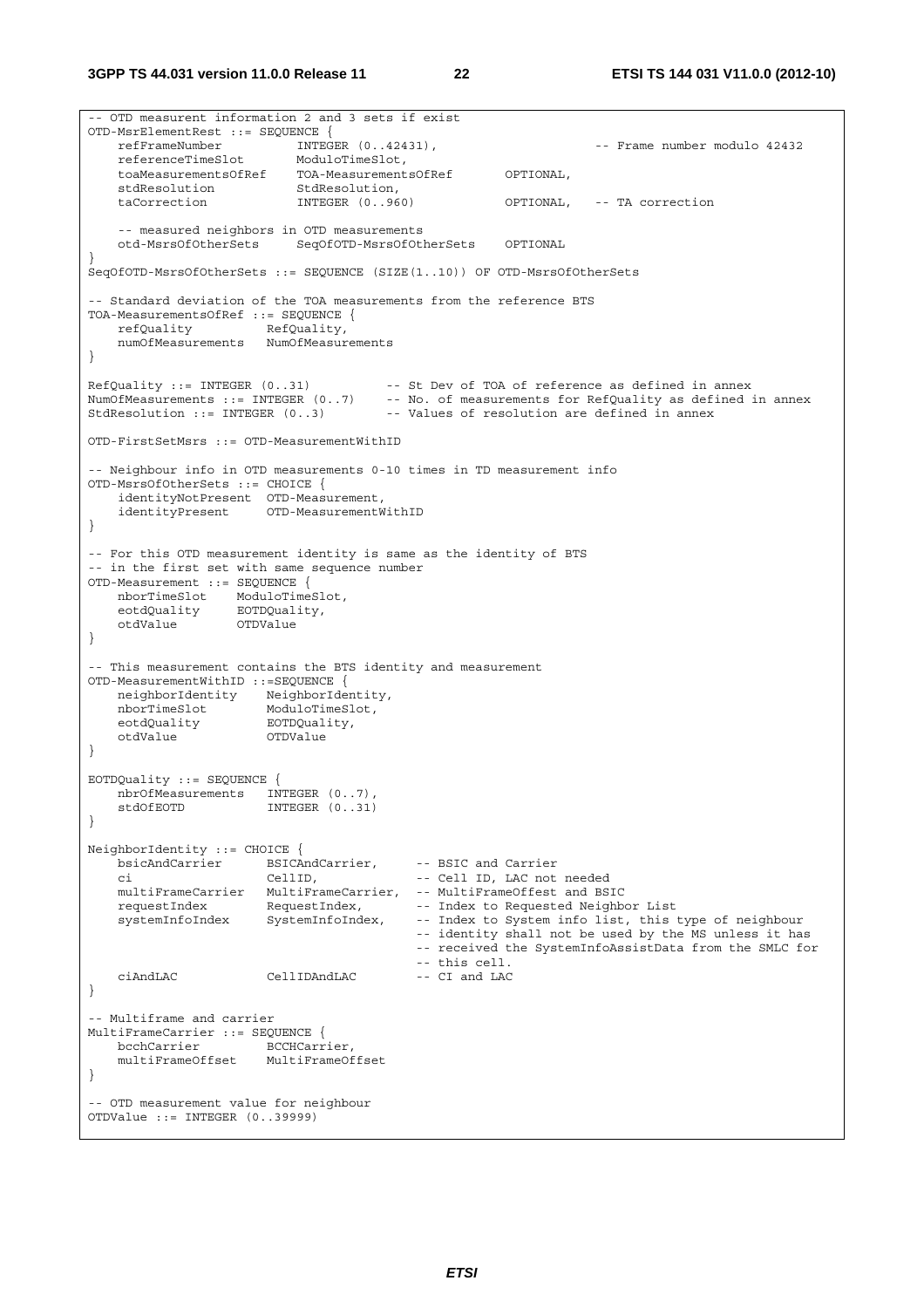-- Location information IE  $\begin{array}{lll} \texttt{LocationInfo} & ::= & \texttt{SEQUENCE} & \{ \\ & \texttt{refFrame} & \texttt{INTER} & (0..65535) \, , \end{array}$ refFrame INTEGER (0..65535), -- Reference Frame number -- If refFrame is within (42432..65535), it shall be ignored by the receiver -- in that case the MS should provide GPS TOW if available<br>qpsTOW 1NTEGER (0..14399999) OPTIONAL, -- GPS TOW qpsTOW INTEGER (0..14399999) OPTIONAL, fixType FixType, -- Note that applicable range for refFrame is 0 - 42431 -- Possible shapes carried in posEstimate are -- ellipsoid point, -- ellipsoid point with uncertainty circle -- ellipsoid point with uncertainty ellipse -- ellipsoid point with altitude and uncertainty ellipsoid<br>posEstimate Ext-GeographicalInformation Ext-GeographicalInformation } FixType ::= INTEGER { twoDFix (0), threeDFix (1) } (0..1) -- GPS-Measurement information GPS-MeasureInfo ::= SEQUENCE { -- Measurement info elements -- user has to make sure that in this element is number of elements -- defined in reference BTS identity gpsMsrSetList SeqOfGPS-MsrSetElement } SeqOfGPS-MsrSetElement ::= SEQUENCE (SIZE(1..3)) OF GPS-MsrSetElement -- OTD measurent information 1-3 times in message GPS-MsrSetElement ::= SEQUENCE {<br>refFrame INTEGER (0..6 INTEGER (0..65535) OPTIONAL, -- Reference Frame number gpsTOW GPSTOW24b, -- GPS TOW -- Note that applicable range for refFrame is 0 - 42431 --N\_SAT can be read from number of elements of gps-msrList gps-msrList SeqOfGPS-MsrElement } -- 24 bit presentation for GPSTOW GPSTOW24b ::= INTEGER (0..14399999) -- measured elements in measurement parameters field SeqOfGPS-MsrElement ::= SEQUENCE (SIZE(1..16)) OF GPS-MsrElement GPS-MsrElement ::= SEQUENCE { STRIETER SATELEMENT II. SATELEMENT II.<br>
SatelliteID SatelliteID, SatelliteID, SatelliteID CNO INTEGER (0..63), SATELLITE TOISE TATIO cNo INTEGER (0..63), -- carrier noise ratio doppler INTEGER (-32768..32767), -- doppler, mulltiply by 0,2 wholeChips INTEGER (0..1022), -- whole value of the code phase measurement fracChips INTEGER (0..1024), -- fractional value of the code phase measurement -- a value of 1024 shall not be encoded by the sender -- the receiver shall consider a value of 1024 to be -- invalid data<br>mpathIndic MpathIndic, 1999-1-12-12-2008, MpathIndic, 1999-1-12-2012 -- multipath indicator<br>-- index pseuRangeRMSErr INTEGER (0..63) } -- Multipath indicator MpathIndic ::= ENUMERATED { notMeasured (0), low (1), medium (2), high (3) }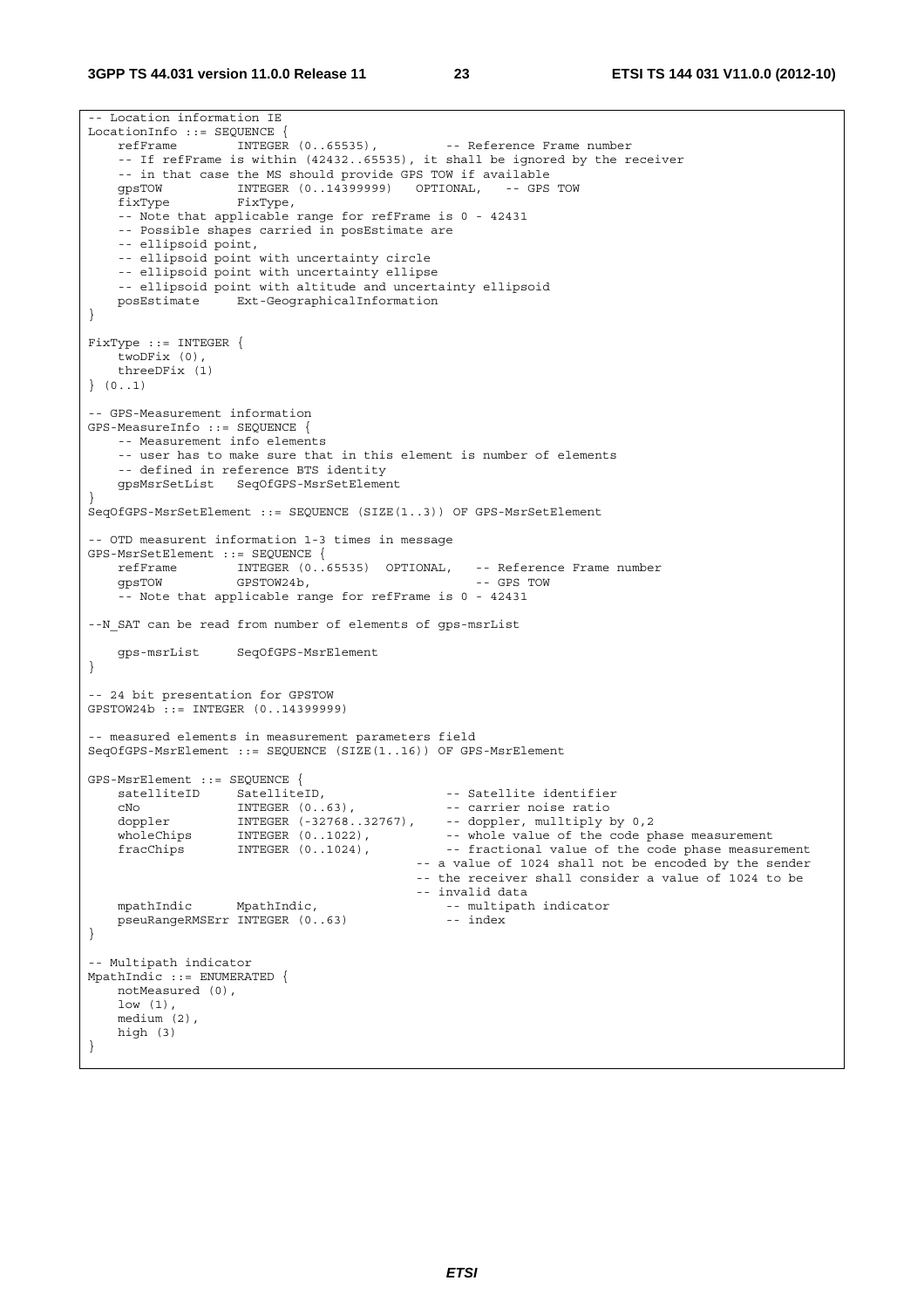```
-- Location error IE 
LocationError ::= SEQUENCE { 
    locErrorReason LocErrorReason, 
     additionalAssistanceData AdditionalAssistanceData OPTIONAL, 
     ... 
} 
LocErrorReason ::= ENUMERATED { 
    unDefined (0), 
    notEnoughBTSs (1), 
    notEnoughSats (2), 
    eotdLocCalAssDataMissing (3), 
    eotdAssDataMissing (4), 
    gpsLocCalAssDataMissing (5), 
    gpsAssDataMissing (6), 
    methodNotSupported (7), 
    notProcessed (8), 
    refBTSForGPSNotServingBTS (9), 
    refBTSForEOTDNotServingBTS (10), 
     ..., 
    notEnoughGANSSSats (11), 
 ganssAssDataMissing (12), 
    refBTSForGANSSNotServingBTS (13) 
} 
-- exception handling: 
-- an unrecognized value shall be treated the same as value 0 
-- defines additional assistance data needed for any new location attempt 
-- MS shall retain any assistance data already received 
AdditionalAssistanceData ::= SEQUENCE { 
 gpsAssistanceData GPSAssistanceData OPTIONAL, 
 extensionContainer ExtensionContainer OPTIONAL, 
 ..., 
    ganssAssistanceData GANSSAssistanceData OPTIONAL 
} 
GPSAssistanceData ::= OCTET STRING (SIZE (1..maxGPSAssistanceData)) 
-- GPSAssistanceData has identical structure and encoding to octets 3 to n of the 
-- GPS Assistance Data IE in 3GPP TS 49.031 
maxGPSAssistanceData INTEGER ::= 40 
GANSSAssistanceData ::= OCTET STRING (SIZE (1..maxGANSSAssistanceData)) 
-- GANSSAssistanceData has identical structure and encoding to octets 3 to n of the 
-- GANSS Assistance Data IE in 3GPP TS 49.031 
maxGANSSAssistanceData INTEGER ::= 40 
-- Protocol Error Causes 
ErrorCodes ::= ENUMERATED { 
    unDefined (0), 
missingComponet (1), 
incorrectData (2), 
missingIEorComponentElement (3), 
messageTooShort (4), 
unknowReferenceNumber (5), 
... 
} 
-- exception handling: 
-- an unrecognized value shall be treated the same as value 0 
-- GPS assistance data IE 
GPS-AssistData ::= SEQUENCE { 
    controlHeader ControlHeader 
}
```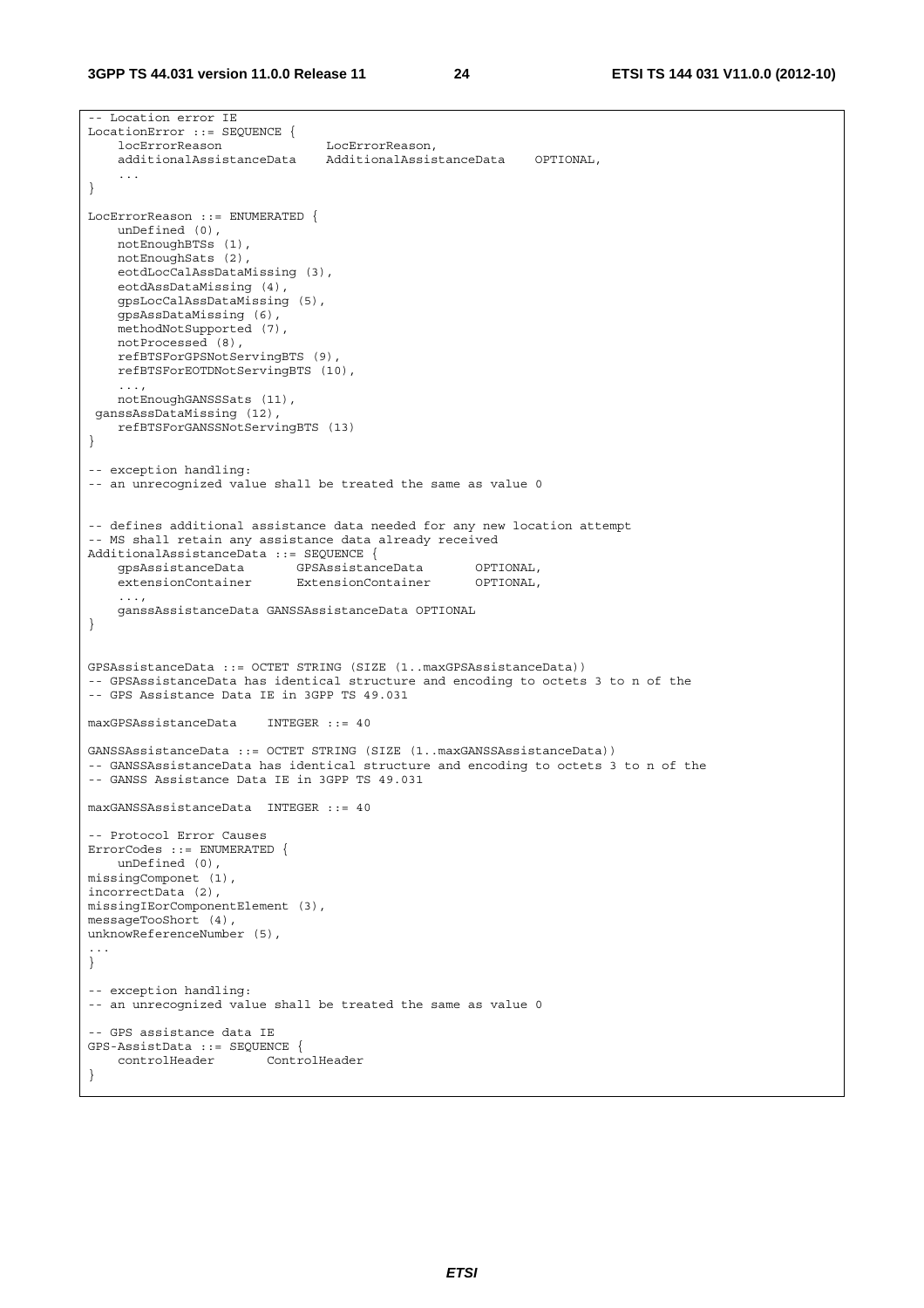```
-- More Assistance Data To Be Sent IE 
-- More Assistance Data Components On the Way indication for delivery of an entire set of assistance 
-- data in multiple Assistance Data components. 
MoreAssDataToBeSent ::= ENUMERATED { 
  noMoreMessages (0), --- This is the only or last Assistance Data message used to deliver
   -- the entire set of assistance data.<br>moreMessagesOnTheWay (1) -- The SMLC will send more Assistance
                               -- The SMLC will send more Assistance Data messages or a final RRLP
                                -- Measure Position Request message to deliver the 
                                 -- the entire set of assistance data. 
} 
-- Control header of the GPS assistance data 
ControlHeader ::= SEQUENCE { 
     -- Field type Present information 
   referenceTime ReferenceTime OPTIONAL,
 refLocation RefLocation OPTIONAL, 
 dgpsCorrections DGPSCorrections OPTIONAL, 
 navigationModel NavigationModel OPTIONAL, 
 ionosphericModel IonosphericModel OPTIONAL, 
utcModel UTCModel OPTIONAL,
 almanac Almanac OPTIONAL, 
    acquisAssist AcquisAssist OPTIONAL, 
    realTimeIntegrity SeqOf-BadSatelliteSet OPTIONAL 
} 
ReferenceTime ::= SEQUENCE { 
   gpsTime GPSTime,
   gsmTime GSMTime OPTIONAL,<br>qpsTowAssist GPSTOWAssist OPTIONAL
   -<br>gpsTowAssist
} 
-- GPS Time includes week number and time-of-week (TOW) 
GPSTime ::= SEQUENCE { 
   gpsTOW23b GPSTOW23b,<br>qpsWeek GPSWeek
                       gpsWeek GPSWeek 
} 
-- GPSTOW, range 0-604799,92, resolution 0,08 sec, 23-bit presentation 
GPSTOW23b ::= INTEGER (0..7559999) 
-- GPS week number 
GPSWeek ::= INTEGER (0..1023) 
-- GPSTOWAssist consists of TLM message, Anti-spoof flag, Alert flag, and 2 reserved bits in TLM 
Word 
-- for each visible satellite. 
-- N SAT can be read from number of elements in GPSTOWAssist
GPSTOWAssist ::= SEQUENCE (SIZE(1..12)) OF GPSTOWAssistElement 
GPSTOWAssistElement ::= SEQUENCE { 
   satelliteID SatelliteID,<br>tlmWord TLMWord,
   tlmWord TLMWord,<br>antiSpoof AntiSpoc
                      AntiSpoofFlaq,
   alert AlertFlag,<br>tlmRsvdBits TLMReserve
                       TLMReservedBits
}
```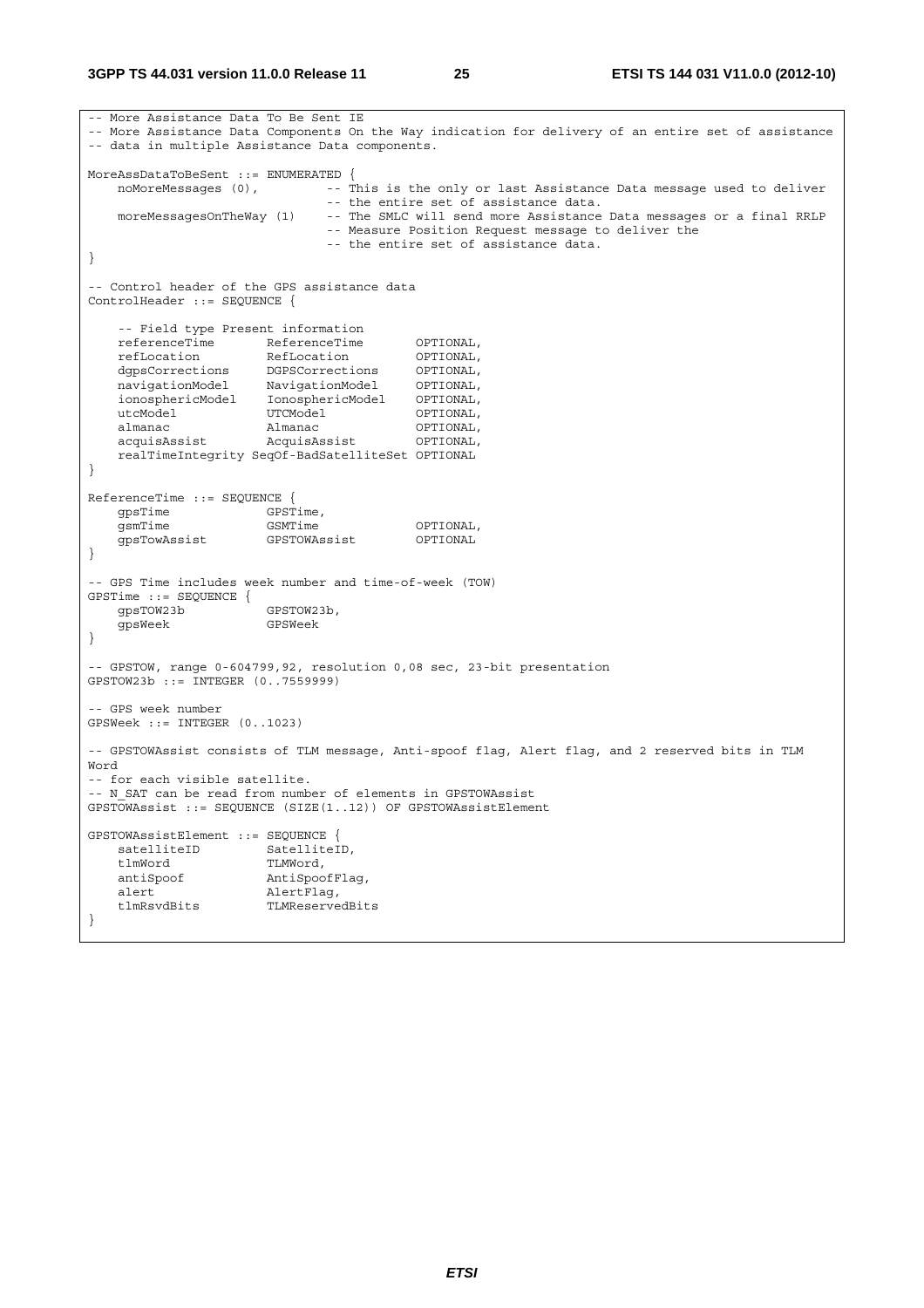```
-- TLM Word, 14 bits 
TLMWord ::= INTEGER (0..16383) 
-- Anti-Spoof flag 
AntiSpoofFlag ::= INTEGER (0..1) 
-- Alert flag 
AlertFlag ::= INTEGER (0..1) 
 -- Reserved bits in TLM word, MSB occurs earlier in TLM Word transmitted by satellite 
TLMReservedBits ::= INTEGER (0..3) 
GSMTime ::= SEQUENCE { 
   bcchCarrier BCCHCarrier, -- BCCH carrier<br>bsic BSIC, -- BSIC
bsic BSIC, -- BSIC
 frameNumber FrameNumber, 
 timeSlot TimeSlot, 
 bitNumber BitNumber 
} 
-- Frame number 
FrameNumber ::= INTEGER (0..2097151) 
 -- Time slot number 
TimeSlot ::= INTEGER (0..7)-- Bit number 
BitNumber ::= INTEGER (0..156) 
-- Reference Location IE 
RefLocation ::= SEQUENCE {<br>threeDLocation
                           Ext-GeographicalInformation
} 
 -- DGPS Corrections IE 
DGPSCorrections ::= SEQUENCE { 
 gpsTOW INTEGER (0..604799), -- DGPS reference time 
status INTEGER (0..7),
     -- N_SAT can be read from number of elements of satList 
   satList SeqOfSatElement
} 
SeqOfSatElement ::= SEQUENCE (SIZE (1..16)) OF SatElement 
-- number of correction for satellites 
SatElement ::= SEOUENCE {
   satelliteID SatelliteID,
--- Sequence number for ephemeris<br>iode INTEGER (0..2)
                   INTEGER (0..239),
     -- User Differential Range Error 
   udre INTEGER (0..3),
    -- Pseudo Range Correction, range is 
    -- -655,04 - +655,04, 
    pseudoRangeCor INTEGER (-2047..2047), 
     -- Pseudo Range Rate Correction, range is 
   - - 4.064 - 4.064,
    rangeRateCor INTEGER (-127..127), 
-- Delta Pseudo Range Correction 2 
    deltaPseudoRangeCor2 INTEGER (-127..127), -- This IE shall be ignored by the receiver and 
                                                      -- set to zero by the sender 
   -- Delta Pseudo Range Correction 2<br>deltaRangeRateCor2      INTEGER (-7..7),
                                                    -- This IE shall be ignored by the receiver and
                                                      -- set to zero by the sender 
    -- Delta Pseudo Range Correction 3 
    deltaPseudoRangeCor3 INTEGER (-127..127), -- This IE shall be ignored by the receiver and 
                                                      -- set to zero by the sender 
     -- Delta Pseudo Range Correction 3 
    deltaRangeRateCor3 INTEGER (-7..7) -- This IE shall be ignored by the receiver and 
                                                      -- set to zero by the sender 
} 
SatelliteID ::= INTEGER (0..63) -- identifies satellite
```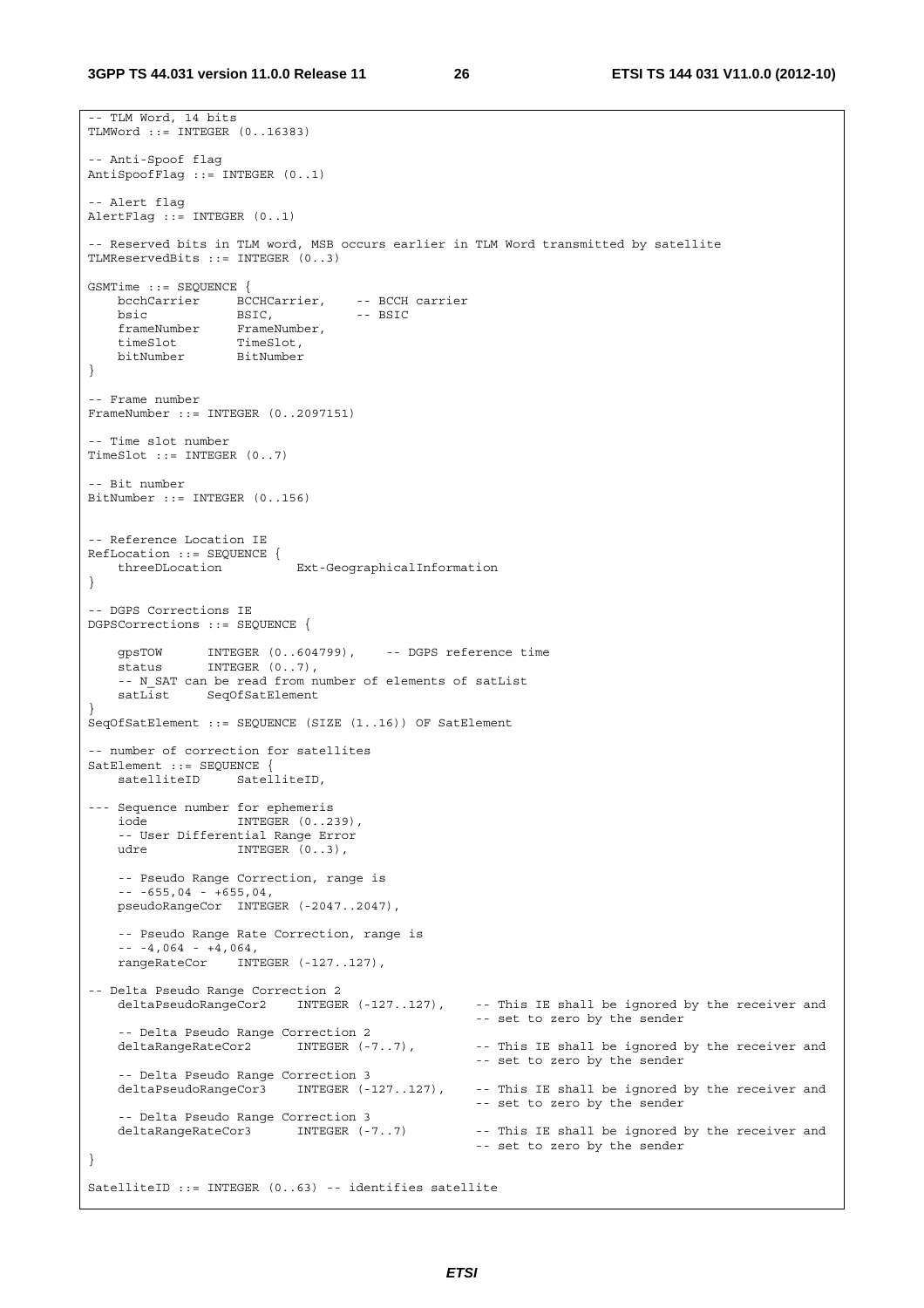```
-- Navigation Model IE 
NavigationModel ::= SEQUENCE { 
    navModelList SeqOfNavModelElement 
} 
 -- navigation model satellite list 
SeqOfNavModelElement ::= SEQUENCE (SIZE(1..16)) OF NavModelElement 
NavModelElement ::= SEQUENCE { 
   satelliteID SatelliteID,<br>satStatus SatStatus
   satStatus SatStatus -- satellite status
} 
-- the Status of the navigation model 
SatStatus ::= CHOICE {
    -- New satellite, new Navigation Model 
    newSatelliteAndModelUC UncompressedEphemeris, 
   -- Existing satellite, Existing Navigation Model<br>oldSatelliteAndModel NULL,
   oldSatelliteAndModel
    -- Existing satellite, new Navigation Model 
                         UncompressedEphemeris,
 ... 
} 
-- Uncompressed satellite emhemeris and clock corrections 
UncompressedEphemeris ::= SEQUENCE { 
   ephemCodeOnL2 INTEGER (0..3),
 ephemURA INTEGER (0..15), 
 ephemSVhealth INTEGER (0..63), 
 ephemIODC INTEGER (0..1023), 
 ephemL2Pflag INTEGER (0..1), 
 ephemSF1Rsvd EphemerisSubframe1Reserved, 
 ephemTgd INTEGER (-128..127), 
 ephemToc INTEGER (0..37799), 
 ephemAF2 INTEGER (-128..127), 
 ephemAF1 INTEGER (-32768..32767), 
 ephemAF0 INTEGER (-2097152..2097151), 
 ephemCrs INTEGER (-32768..32767), 
 ephemDeltaN INTEGER (-32768..32767), 
 ephemM0 INTEGER (-2147483648..2147483647), 
 ephemCuc INTEGER (-32768..32767), 
 ephemE INTEGER (0..4294967295), 
 ephemCus INTEGER (-32768..32767), 
    ephemAPowerHalf INTEGER (0..4294967295), 
 ephemToe INTEGER (0..37799), 
 ephemFitFlag INTEGER (0..1), 
 ephemAODA INTEGER (0..31), 
 ephemCic INTEGER (-32768..32767), 
 ephemOmegaA0 INTEGER (-2147483648..2147483647), 
 ephemCis INTEGER (-32768..32767), 
 ephemI0 INTEGER (-2147483648..2147483647), 
 ephemCrc INTEGER (-32768..32767), 
 ephemW INTEGER (-2147483648..2147483647), 
   ephemOmegaADot INTEGER (-8388608..8388607),<br>ephemIDot INTEGER (-8192..8191)
                  INTEGER (-8192..8191)
} 
-- Reserved bits in subframe 1 of navigation message 
EphemerisSubframe1Reserved ::= SEQUENCE { 
 reserved1 INTEGER (0..8388607), -- 23-bit field 
 reserved2 INTEGER (0..16777215), -- 24-bit field 
 reserved3 INTEGER (0..16777215), -- 24-bit field 
 reserved4 INTEGER (0..65535) -- 16-bit field 
}
```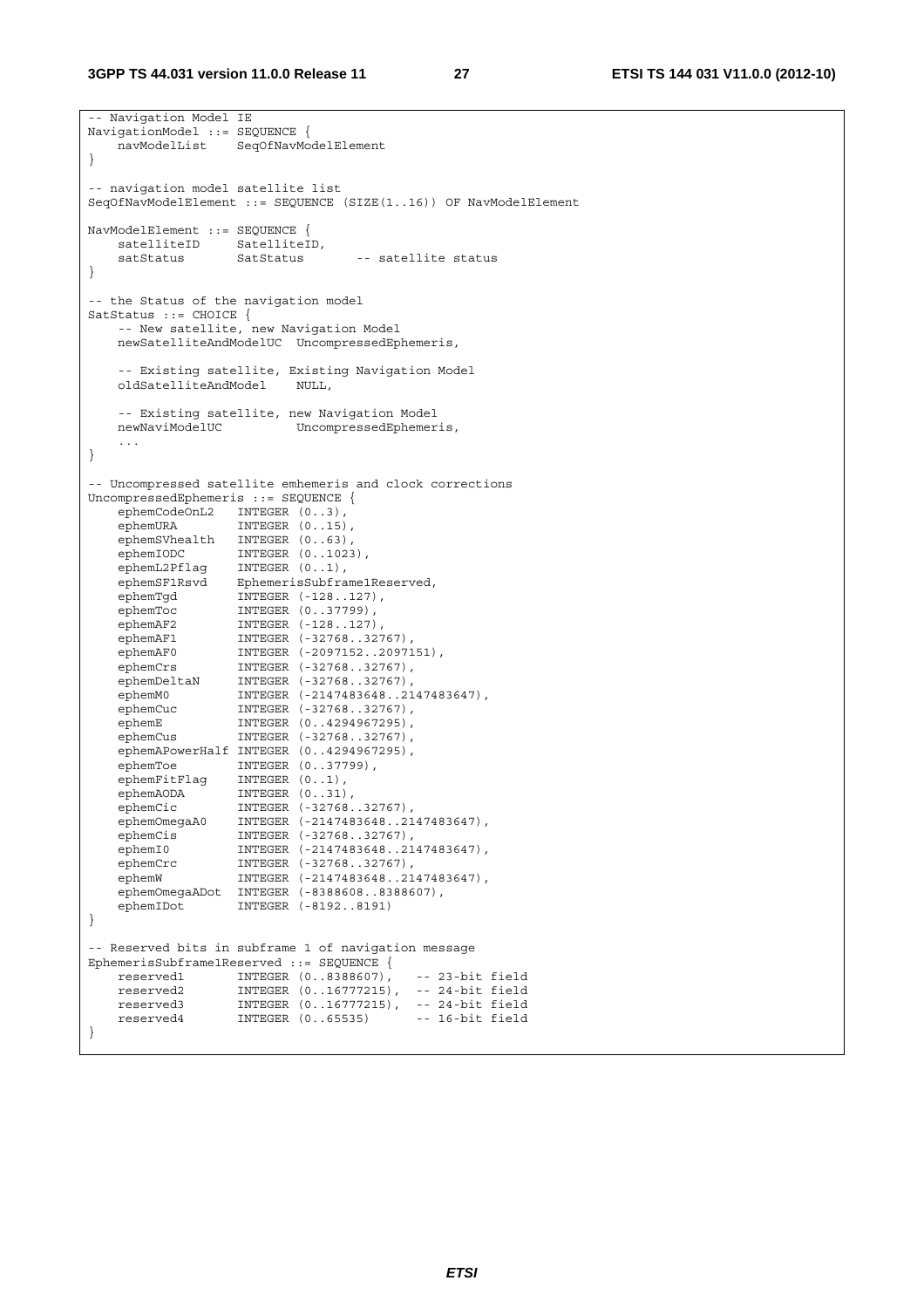```
-- Ionospheric Model IE 
IonosphericModel ::= SEQUENCE { 
 alfa0 INTEGER (-128..127), 
 alfa1 INTEGER (-128..127), 
 alfa2 INTEGER (-128..127), 
 alfa3 INTEGER (-128..127), 
 beta0 INTEGER (-128..127), 
 beta1 INTEGER (-128..127), 
    beta2 INTEGER (-128..127), 
                  INTEGER (-128..127)
} 
-- Universal Time Coordinate Model 
UTCModel ::= SEQUENCE { 
 utcA1 INTEGER (-8388608..8388607), 
 utcA0 INTEGER (-2147483648..2147483647), 
utcTot INTEGER (0..255),
utcWNt INTEGER (0..255),
 utcDeltaTls INTEGER (-128..127), 
 utcWNlsf INTEGER (0..255), 
utcDN INTEGER (-128..127),
    utcDeltaTlsf INTEGER (-128..127) 
} 
-- Almanac, Long term model 
-- NOTE: These are parameters are subset of the ephemeris 
-- NOTE: But with reduced resolution and accuracy 
Almanac ::= SEQUENCE { 
    alamanacWNa INTEGER (0..255), -- Once per message 
    -- navigation model satellite list. 
   -- The size of almanacList is actually Nums_Sats_Total field<br>almanacList SegOfAlmanacElement
                 SeqOfAlmanacElement
} 
SeqOfAlmanacElement ::= SEQUENCE (SIZE(1..64)) OF AlmanacElement 
-- Almanac info once per satellite 
AlmanacElement ::= SEQUENCE { 
   satelliteID SatelliteID,
   almanacE INTEGER (0..65535),<br>alamanacToa INTEGER (0..255),<br>almanacKsii INTEGER (-32768 20
                     --------- (11..255),<br>INTEGER (0..255),<br>INTEGER (-32768..32767),
 almanacKsii INTEGER (-32768..32767), 
 almanacOmegaDot INTEGER (-32768..32767), 
 almanacSVhealth INTEGER (0..255), 
 almanacAPowerHalf INTEGER (0..16777215), 
 almanacOmega0 INTEGER (-8388608..8388607), 
 almanacW INTEGER (-8388608..8388607), 
    almanacM0 INTEGER (-8388608..8388607), 
 almanacAF0 INTEGER (-1024..1023), 
 almanacAF1 INTEGER (-1024..1023) 
} 
 -- Acquisition Assistance 
AcquisAssist ::= SEQUENCE { 
   -- Number of Satellites can be read from acquistList<br>timeRelation TimeRelation,
                  TimeRelation,
    -- Acquisition assistance list 
   -- The size of Number of Satellites is actually Number of Satellites field
    acquisList SeqOfAcquisElement 
} 
SeqOfAcquisElement ::= SEQUENCE (SIZE(1..16)) OF AcquisElement 
 -- the relationship between GPS time and air-interface timing 
TimeRelation ::= SEQUENCE { 
 -- 
   gpsTOW GPSTOW23b, -- 23b presentation<br>
GSMTime CSMTime OPTIONAL
   gsmTime GSMTime
}
```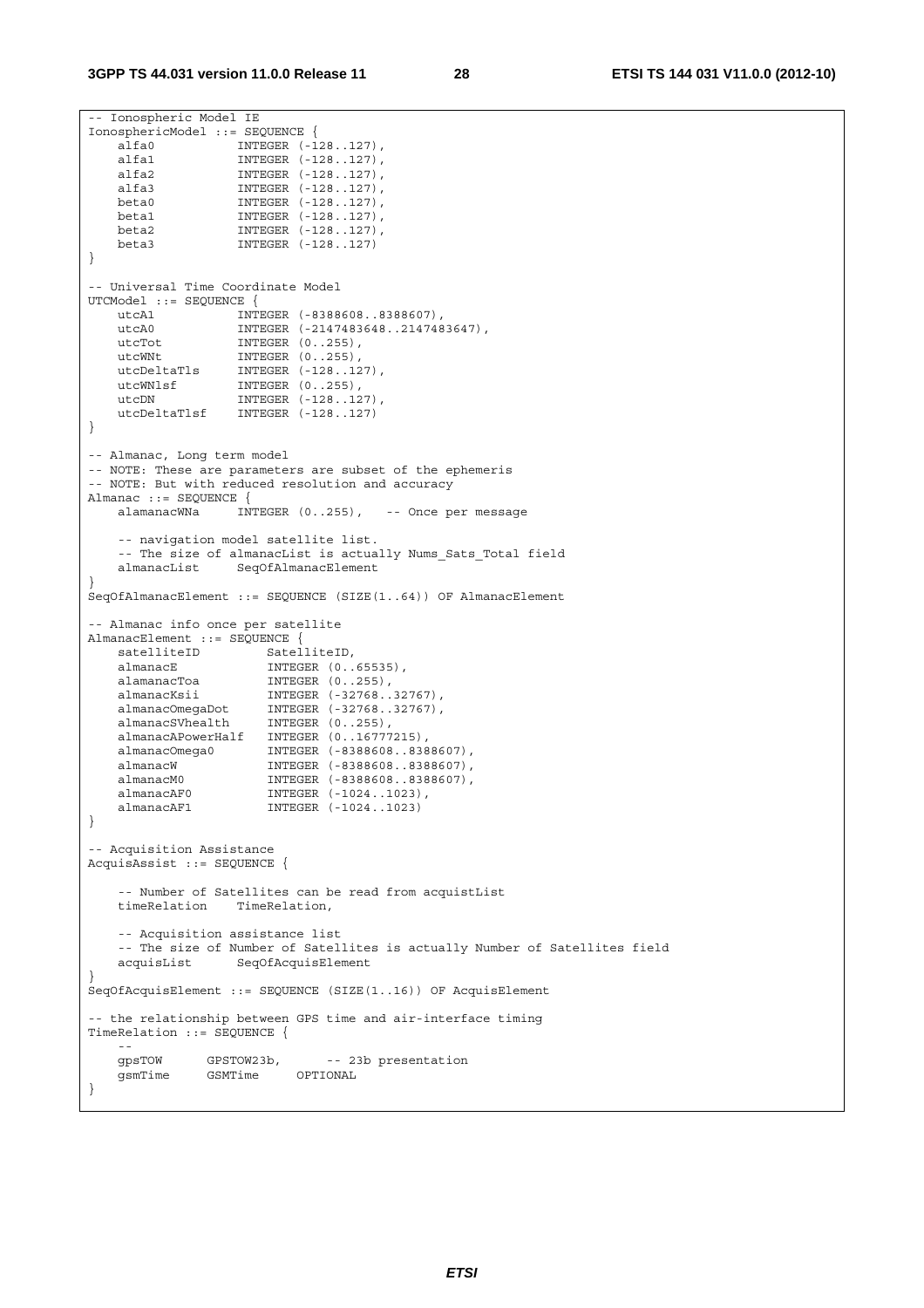```
-- data occuring per number of satellites 
AcquisElement ::= SEQUENCE { 
   svid SatelliteID,
    -- Doppler 0th order term, 
    -- -5120,0 - 5117,5 Hz (= -2048 - 2047 with 2,5 Hz resolution) 
    doppler0 INTEGER (-2048..2047), 
    addionalDoppler AddionalDopplerFields OPTIONAL, 
                         INTEGER (0.1022), -- Code Phase
 intCodePhase INTEGER (0..19), -- Integer Code Phase 
 gpsBitNumber INTEGER (0..3), -- GPS bit number 
 codePhaseSearchWindow INTEGER (0..15), -- Code Phase Search Window 
 addionalAngle AddionalAngleFields OPTIONAL 
} 
AddionalDopplerFields ::= SEQUENCE { 
    -- Doppler 1st order term, -1,0 - +0,5 Hz/sec 
   (= -42 + (0 \text{ to } 63) \text{ with } 1/42 \text{ Hz/sec. resolution}) doppler1 INTEGER (0..63), 
   dopplerUncertainty
  -- a sender shall not encode any DopplerUncertainty value in the range 5 to 7 
  -- a receiver shall ignore any value between 5 and 7. 
} 
AddionalAngleFields ::= SEQUENCE { 
   -- azimuth angle, 0 - 348,75 deg (= 0 - 31 with 11,25 deg resolution)
   azimuth INTEGER (0..31),
   -- elevation angle, 0 - 78,75 deg (= 0 - 7 \text{ with } 11,25 deg resolution)
   elevation INTEGER (0..7)
} 
-- Real-Time Integrity 
-- number of bad satellites can be read from this element 
SeqOf-BadSatelliteSet ::= SEQUENCE (SIZE(1..16)) OF SatelliteID 
 -- Extension Elements 
-- Release 98 Extensions here 
Rel98-MsrPosition-Req-Extension ::= SEQUENCE { 
 rel98-Ext-ExpOTD Rel98-Ext-ExpOTD OPTIONAL, -- ExpectedOTD extension 
 ..., 
 gpsTimeAssistanceMeasurementRequest NULL OPTIONAL, 
 gpsReferenceTimeUncertainty GPSReferenceTimeUncertainty OPTIONAL 
 -- Further R98 extensions here 
} 
Rel98-AssistanceData-Extension ::= SEQUENCE { 
   rel98-Ext-ExpOTD Rel98-Ext-ExpOTD OPTIONAL, -- ExpectedOTD extension 
 ..., 
 gpsTimeAssistanceMeasurementRequest NULL OPTIONAL, 
 gpsReferenceTimeUncertainty GPSReferenceTimeUncertainty OPTIONAL 
-- Further R98 extensions here 
} 
-- Release 98 ExpOTD extension 
Rel98-Ext-ExpOTD ::= SEQUENCE { 
-- If MsrAssistBTS is included in message, msrAssistData-R98-ExpOTD shall be included. 
    msrAssistData-R98-ExpOTD MsrAssistData-R98-ExpOTD OPTIONAL, 
-- If SystemInfoAssistaData is included in message, systemInfoAssistData-R98-ExpOTD shall be 
-- included. 
    systemInfoAssistData-R98-ExpOTD SystemInfoAssistData-R98-ExpOTD OPTIONAL 
} 
-- MsrAssistData R98 extension 
MsrAssistData-R98-ExpOTD ::= SEQUENCE { 
    msrAssistList-R98-ExpOTD SeqOfMsrAssistBTS-R98-ExpOTD 
} 
-- Indexes in SeqOfMsrAssistBTS-R98-ExpOTD refer to SeqOfMsrAssistBTS 
-- If the index exceeds the SegOfMsrAssistBTS range or if there is other 
-- inconsistencies between the BTS indices, the MS shall apply protocol 
-- error cause incorrectData 
SeqOfMsrAssistBTS-R98-ExpOTD ::= SEQUENCE (SIZE(1..15)) OF MsrAssistBTS-R98-ExpOTD
```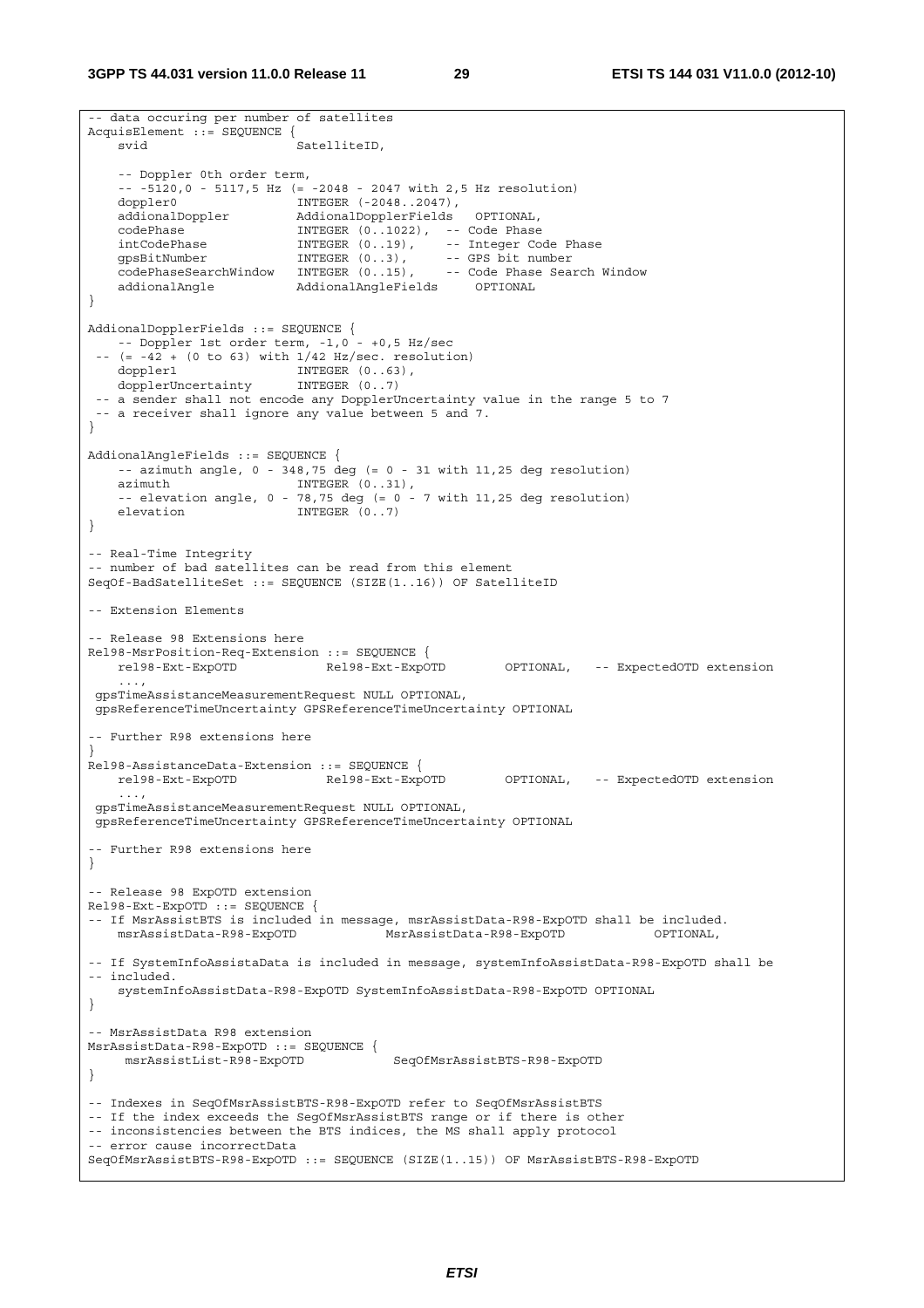**3GPP TS 44.031 version 11.0.0 Release 11 30 ETSI TS 144 031 V11.0.0 (2012-10)**

```
-- This element completes MsrAssistBTS IE 
MsrAssistBTS-R98-ExpOTD ::= SEQUENCE { 
   expectedOTD ExpectedOTD,
     expOTDUncertainty ExpOTDUncertainty 
} 
-- SystemInfoAssistData R98 extension 
SystemInfoAssistData-R98-ExpOTD ::= SEQUENCE { 
    systemInfoAssistListR98-ExpOTD SeqOfSystemInfoAssistBTS-R98-ExpOTD 
} 
-- SeqOfSystemInfoAssistBTS-R98-ExpOTD index refer to SeqOfSystemInfoAssistBTS 
-- If the index exceeds the SegOfSystemInfoAssistBTS range or if there is other 
-- inconsistencies between the BTS indices, the MS shall apply protocol 
-- error cause incorrectData 
SeqOfSystemInfoAssistBTS-R98-ExpOTD ::= SEQUENCE (SIZE(1..32)) OF SystemInfoAssistBTS-R98-ExpOTD 
-- whether n.th is present or not ? 
SystemInfoAssistBTS-R98-ExpOTD ::= CHOICE { 
   notPresent NULL,<br>present Assis
                     present AssistBTSData-R98-ExpOTD 
} 
-- This element completes AssistBTSData IE 
AssistBTSData-R98-ExpOTD ::= SEQUENCE { 
   expectedOTD ExpectedOTD,
    expOTDuncertainty ExpOTDUncertainty -- Uncertainty of expected OTD 
} 
-- Expected OTD value between nbor base station and reference BTS 
-- at MS's current estimated location. 
ExpectedOTD ::= INTEGER (0..1250) 
-- The ExpectedOTD value 1250 shall not be encoded by the transmitting entity and 
-- shall be treated by the receiving entity as 0. 
-- Uncertainty of Exptected OTD in bits 
ExpOTDUncertainty := INTEGER(0..7)
-- Release 98 extensions 
GPSReferenceTimeUncertainty ::= INTEGER (0 .. 127) -- Coding according to Annex 
GPSTimeAssistanceMeasurements ::= SEQUENCE { 
The TerenceFrameMSB INTEGER (0 . . 63) OPTIONAL, -- MSB of frame number<br>gpsTowSubms INTEGER (0 . . . . 9999) OPTIONAL, -- in units of 100ns, for MS based AGPS<br>deltaTow INTEGER (0 . . . 127) OPTIONAL, -- for MS assisted AGP
gpsTowSubms INTEGER (0 .. 9999) OPTIONAL, -- in units of 100ns, for MS based AGPS
deltaTow INTEGER (0 .. 127) OPTIONAL, -- for MS assisted AGPS
 gpsReferenceTimeUncertainty GPSReferenceTimeUncertainty OPTIONAL 
} 
Rel-98-MsrPosition-Rsp-Extension ::= SEQUENCE { 
     -- First extension to Release 98 
     rel-98-Ext-MeasureInfo SEQUENCE { 
         otd-MeasureInfo-R98-Ext OTD-MeasureInfo-R98-Ext OPTIONAL 
     }, 
 ..., 
  timeAssistanceMeasurements GPSTimeAssistanceMeasurements OPTIONAL 
   -- Further R98 extensions here 
} 
-- This is an addition to OTD-MeasureInfo element defined in original message, 
-- If OTD-MeasureInfo is absent, or if one or more OTD-MsrElementRest are present 
-- OTD-MeasureInfo-R98-Ext shall be absent. 
-- OTD-MeasureInfo-R98-Ext 
OTD-MeasureInfo-R98-Ext ::= SEQUENCE { 
    -- Measurement info elements<br>otdMsrFirstSets-R98-Ext
                                 OTD-MsrElementFirst-R98-Ext
}
```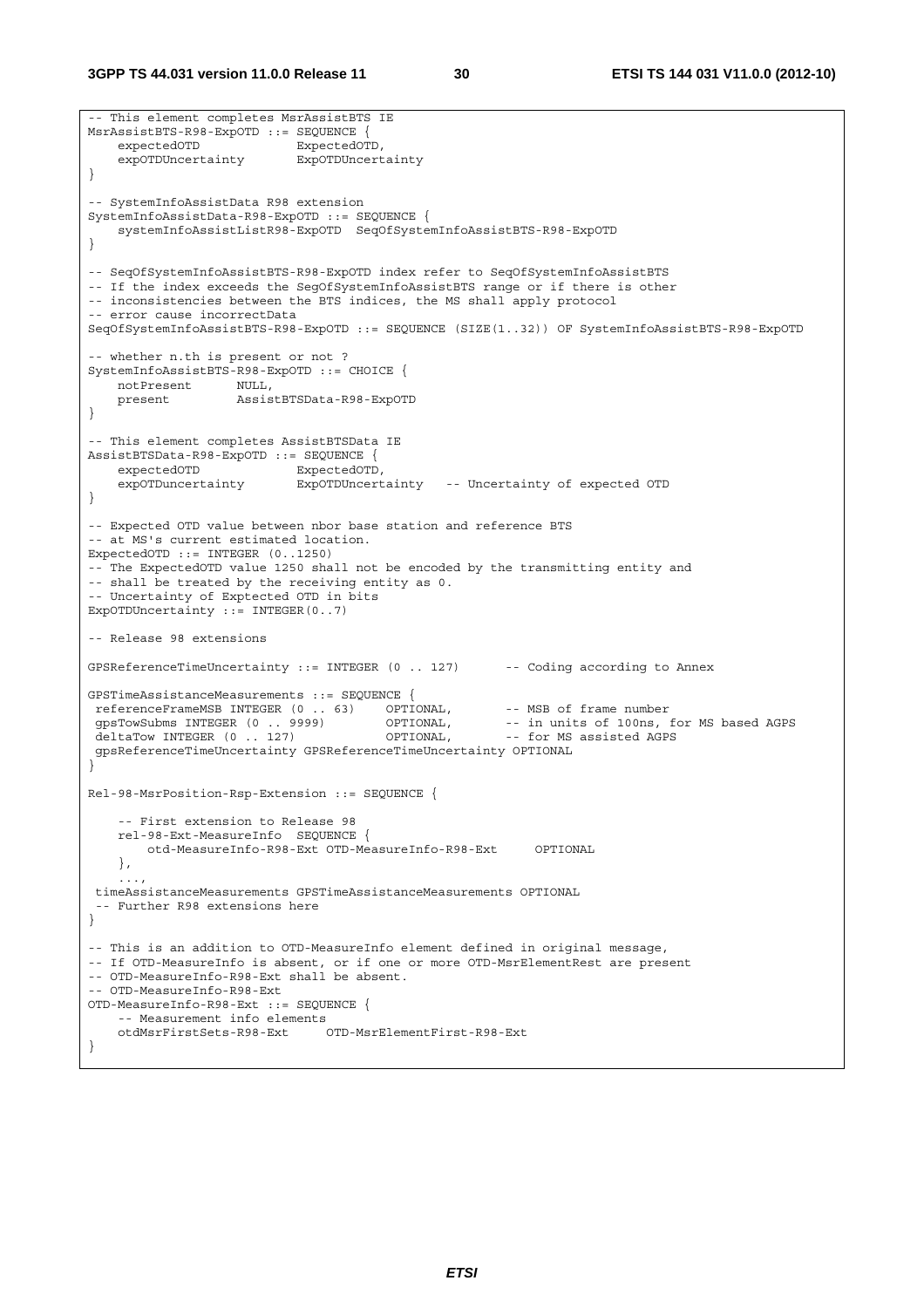```
-- OTD measurement information Ext for the first set only 
OTD-MsrElementFirst-R98-Ext ::= SEQUENCE { 
    -- additional measured neighbors in OTD measurements 
    otd-FirstSetMsrs-R98-Ext SeqOfOTD-FirstSetMsrs-R98-Ext OPTIONAL 
} 
SeqOfOTD-FirstSetMsrs-R98-Ext ::= SEQUENCE (SIZE(1..5)) OF OTD-FirstSetMsrs 
Rel-5-MsrPosition-Rsp-Extension ::= SEQUENCE { 
    extended-reference Extended-reference OPTIONAL, 
    -- The extended-reference shall be included by the MS if and only if previously 
    -- received from the SMLC in a Measure Position Request. When included, the value sent 
    -- by the MS shall equal the value received from the SMLC. 
    -- extension to Release 5, for RRLP pseudo-segmentation here 
    otd-MeasureInfo-5-Ext OTD-MeasureInfo-5-Ext OPTIONAL, 
    ulPseudoSegInd UlPseudoSegInd OPTIONAL, -- Included when uplink RRLP 
    -- Pseudo-segmentation is used, not included when no uplink pseudo-segmentation is used 
    ... 
                   -- Possibly more extensions for Release 5 here later 
} 
Extended-reference ::= SEQUENCE { 
smlc-code INTEGER (0..63),
 transaction-ID INTEGER (0..262143) 
} 
OTD-MeasureInfo-5-Ext ::= SeqOfOTD-MsrElementRest 
    -- if more than one measurement sets are present this element is repeated 
    -- NumberOfSets - 1 (-1 = first set) combined in OTD-MeasureInfo-5-Ext and 
    -- OTD-MeasureInfo (e.g. if NumberOfSets is 3, then one otdMsrRestSets may 
    -- be sent in OTD-MeasureInfo-5-Ext and one in OTD-MeasureInfo) 
-- First part of Uplink RRLP Pseudo-segmentation indication, possibly more may be defined 
-- in the future for segmentation with more than two segments. 
UlPseudoSegInd ::= ENUMERATED { 
    firstOfMany (0), 
    secondOfMany(1) 
} 
Rel5-MsrPosition-Req-Extension ::= SEQUENCE { 
    extended-reference Extended-reference, 
 ... 
    -- Possibly more extensions for Release 5 here later 
} 
Rel5-AssistanceData-Extension ::= SEQUENCE { 
   extended-reference Extended-reference, 
 ... 
-- Possibly more extensions for Release 5 here later 
} 
Rel-5-ProtocolError-Extension::= SEQUENCE { 
   extended-reference Extended-reference OPTIONAL, 
    -- The extended-reference shall be included by the MS if and only if previously 
    -- received from the SMLC. 
    -- When included, the value sent by the MS shall equal the value received from the SMLC. 
 ... 
    -- Possibly more extensions for Release 5 here later 
} 
-- Release 7 Extensions here 
Rel7-MsrPosition-Req-Extension ::= SEQUENCE { 
   velocityRequested and NUL optional,
    ganssPositionMethod GANSSPositioningMethod OPTIONAL, 
    ganss-AssistData GANSS-AssistData OPTIONAL, 
    ganssCarrierPhaseMeasurementRequest NULL OPTIONAL, 
   ganssTODGSMTimeAssociationMeasurementRequest NULL (OPTIONAL, requiredResponseTime OPTIONAL,
                                                 requiredResponseTime RequiredResponseTime OPTIONAL, 
    add-GPS-AssistData Add-GPS-AssistData OPTIONAL, 
   ganssMultiFreqMeasurementRequest \hbox{NULL} ... 
    -- Further Release 7 extentions here 
}
```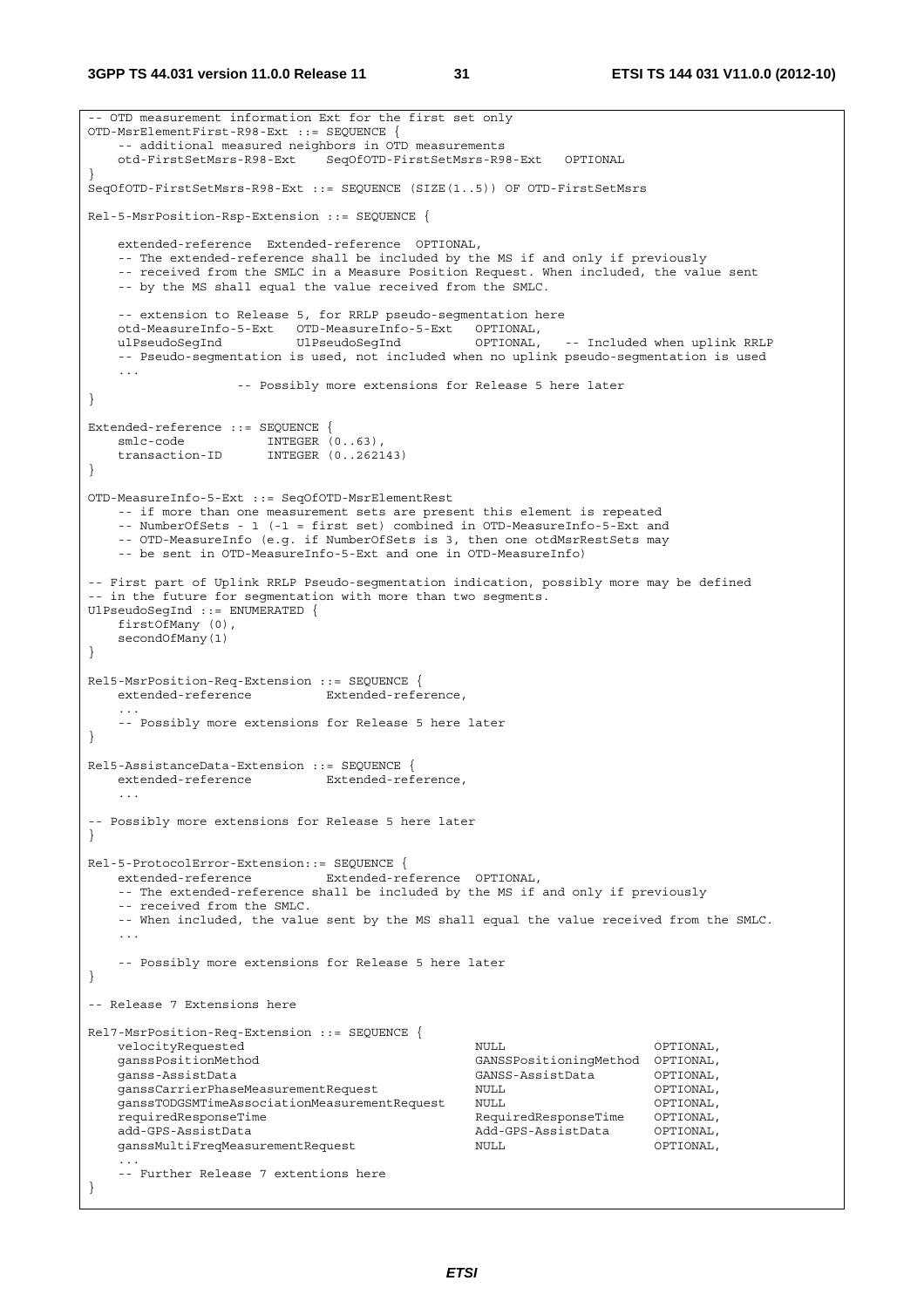**3GPP TS 44.031 version 11.0.0 Release 11 32 ETSI TS 144 031 V11.0.0 (2012-10)**

-- additional satellite systems may be added in future versions of the protocol -- Bit 0 of GANSSPositioningMethod bit map shall not be the only one set to TRUE ("1") GANSSPositioningMethod ::= BIT STRING { gps (0), galileo (1), sbas (2), modernizedGPS (3), qzss (4), glonass (5) } (SIZE (2..16)) GANSS-AssistData ::= SEQUENCE { ganss-controlHeader GANSS-ControlHeader } GANSS-ControlHeader ::= SEQUENCE { ganssCommonAssistData GANSSCommonAssistData OPTIONAL, ganssGenericAssistDataList SeqOfGANSSGenericAssistDataElement OPTIONAL } -- GANSS Common Assistance Data Elements GANSSCommonAssistData ::= SEQUENCE { ganssReferenceTime GANSSReferenceTime OPTIONAL, ganssRefLocation GANSSRefLocation OPTIONAL, ganssIonosphericModel GANSSIonosphericModel OPTIONAL, ... , ganssAddIonosphericModel GANSSAddIonosphericModel OPTIONAL, ganssEarthOrientParam GANSSEarthOrientParam OPTIONAL, -- If GANSSReferenceTime is included, GANSSReferenceTime-R10-Ext shall also be included. ganssReferenceTime-R10-Ext GANSSReferenceTime-R10-Ext OPTIONAL } - List of GANSS Generic Assistance Data Elements, up to 8 GANSS SeqOfGANSSGenericAssistDataElement ::= SEQUENCE (SIZE (1..8)) OF GANSSGenericAssistDataElement -- GANSS Generic Assistance Data Elements GANSSGenericAssistDataElement ::= SEQUENCE { INTEGER (0..7) OPTIONAL, -- Coding according to Annex external operations of the SeqOfGANSSTimeModel (OPTIONAL, canssDiffCorrections operations) operations of the C<br>Canselectron operations of the Canselectron of the Communications of the Communications of the Communications ganssDiffCorrections GANSSDiffCorrections OPTIONAL, ganssNavigationModel GANSSNavModel OPTIONAL, ganssRealTimeIntegrity GANSSRealTimeIntegrity OPTIONAL, ganssDataBitAssist GANSSDataBitAssist OPTIONAL, ganssRefMeasurementAssist GANSSRefMeasurementAssist OPTIONAL, ganssAlmanacModel GANSSAlmanacModel OPTIONAL, ganssUTCModel GANSSUTCModel GANSSUTCModel (OPTIONAL)<br>ganssEphemerisExtension GANSSEphemerisExtension (OPTIONAL) ganssEphemerisExtension GANSSEphemerisExtension OPTIONAL, ganssephemerisExtensionCheck  $\ldots$  ,<br>shas ID sbasID INTEGER (0..7) OPTIONAL, -- Coding according to Annex ganssAddUTCModel GANSSAddUTCModel OPTIONAL, ganssAuxiliaryInfo GANSSAuxiliaryInformation OPTIONAL, ganssDiffCorrectionsValidityPeriod GANSSDiffCorrectionsValidityPeriod OPTIONAL, -- If SeqOfGANSSTimeModel is included, SeqOfGANSSTimeModel-R10-Ext shall also be included. ganssTimeModel-R10-Ext SeqOfGANSSTimeModel-R10-Ext OPTIONAL, -- If GANSSRefMeasurementAssist is included, GANSSRefMeasurementAssist-R10-Ext shall also be -- included. ganssRefMeasurementAssist-R10-Ext GANSSRefMeasurementAssist-R10-Ext OPTIONAL, -- If GANSSAlmanacModel is included, GANSSAlmanacModel-R10-Ext shall also be included.<br>ganssAlmanacModel-R10-Ext GANSSAlmanacModel-R10-Ext OPTIONAL ganssAlmanacModel-R10-Ext } -- GANSS COMMON ASSISTANCE DATA ELEMENTS -- GANSS Reference Time IE GANSSReferenceTime ::= SEQUENCE { ganssRefTimeInfo GANSSRefTimeInfo, ganssTOD-GSMTimeAssociation GANSSTOD-GSMTimeAssociation OPTIONAL } -- GANSS Reference Time includes GANSS TOD, GANSS Day, uncertainty GANSSRefTimeInfo ::= SEQUENCE { -- ganssDay shall be present in this version of the protocol ganssDay INTEGER(0 .. 8191) OPTIONAL, ganssTOD GANSSTOD, ganssTODUncertainty GANSSTODUncertainty OPTIONAL, ganssTimeID INTEGER (0 .. 7) }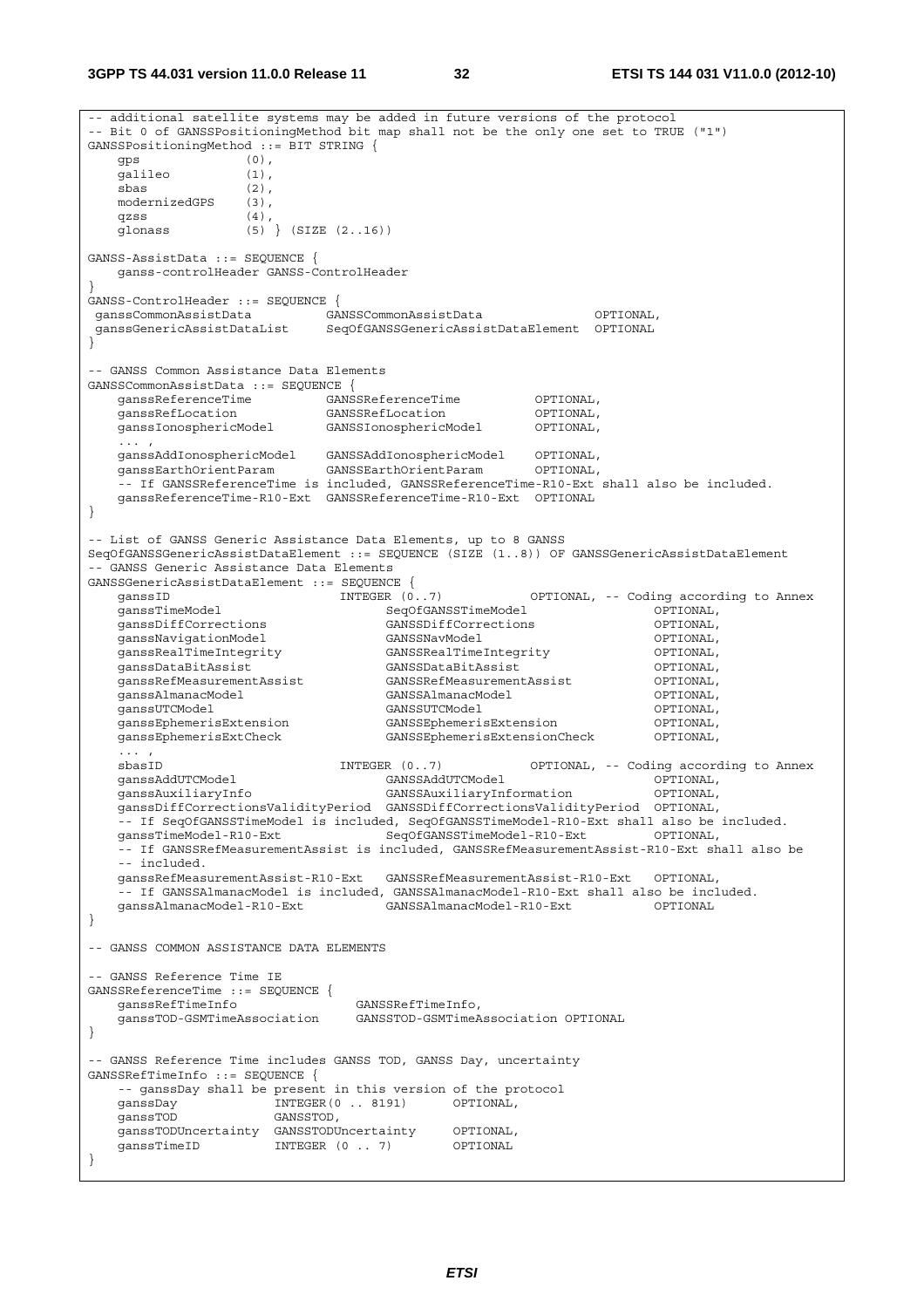```
-- GANSS TOD integer seconds 
GANSSTOD ::= INTEGER (0 .. 86399) 
-- GANSS TOD uncertainty 
GANSSTODUncertainty ::= INTEGER (0 .. 127) -- Coding according to Annex 
-- GANSS Reference Time Rel-10 Extension: 
GANSSReferenceTime-R10-Ext ::= SEQUENCE {<br>ganssDayCycleNumber INTEGER(0..7)
                                           -- coding according to annex
} 
-- GANSS TOD-GSM Time association 
GANSSTOD-GSMTimeAssociation ::= SEQUENCE {<br>bcchCarrier BCCHCarrier, -- BCCH carrier
 bcchCarrier BCCHCarrier, -- BCCH carrier 
bsic BSIC, -- BSIC
 frameNumber FrameNumber, 
 timeSlot TimeSlot, 
 bitNumber BitNumber, 
 frameDrift FrameDrift OPTIONAL 
} 
-- Frame drift 
FrameDrift ::= INTEGER(-64 .. 63) 
 -- GANSS Reference Location IE 
GANSSRefLocation ::= SEQUENCE { 
    threeDLocation Ext-GeographicalInformation 
} 
-- GANSS Ionospheric Model IE 
-- GANSS Ionospheric Model consists of NeQuick model parameters and storm flags 
GANSSIonosphericModel ::= SEQUENCE {<br>ganssIonoModel GANSSIono
 ganssIonoModel GANSSIonosphereModel, 
 ganssIonoStormFlags GANSSIonoStormFlags OPTIONAL, 
 ... 
} 
-- GANSS ionosphere model. Coding according to Annex 
GANSSIonosphereModel ::= SEQUENCE { 
     ai0 INTEGER (0 .. 4095), 
    ai1 INTEGER (0 .. 4095), 
    ai2 INTEGER (0 .. 4095) 
} 
-- GANSS ionosphere storm flags 
GANSSIonoStormFlags ::= SEQUENCE { 
 ionoStormFlag1 INTEGER (0 .. 1), 
 ionoStormFlag2 INTEGER (0 .. 1), 
    ionoStormFlag3 INTEGER (0 .. 1), 
 ionoStormFlag4 INTEGER (0 .. 1), 
 ionoStormFlag5 INTEGER (0 .. 1) 
} 
-- GANSS Additional Ionospheric Model IE 
-- GANSS Additional Ionospheric Model consists of Klobuchar model parameters 
GANSSAddIonosphericModel ::= SEQUENCE { 
 dataID BIT STRING (SIZE (2)), -- Coding according to Annex 
 ionoModel IonosphericModel 
} 
-- GANSS Earth Orientation Paramaters IE 
GANSSEarthOrientParam ::= SEQUENCE { 
   teop INTEGER (0..65535), 
    pmX INTEGER (-1048576..1048575), 
    pmXdot INTEGER (-16384..16383), 
 pmY INTEGER (-1048576..1048575), 
 pmYdot INTEGER (-16384..16383), 
   pmxaot     INTEGER (-16384..16383),<br>deltaUT1     INTEGER (-1073741824..1073741823),<br>deltaUT1dot   INTEGER (-262144..262143)
                       INTEGER (-262144..262143)
} 
-- GANSS GENERIC ASSISTANCE DATA ELEMENTS
```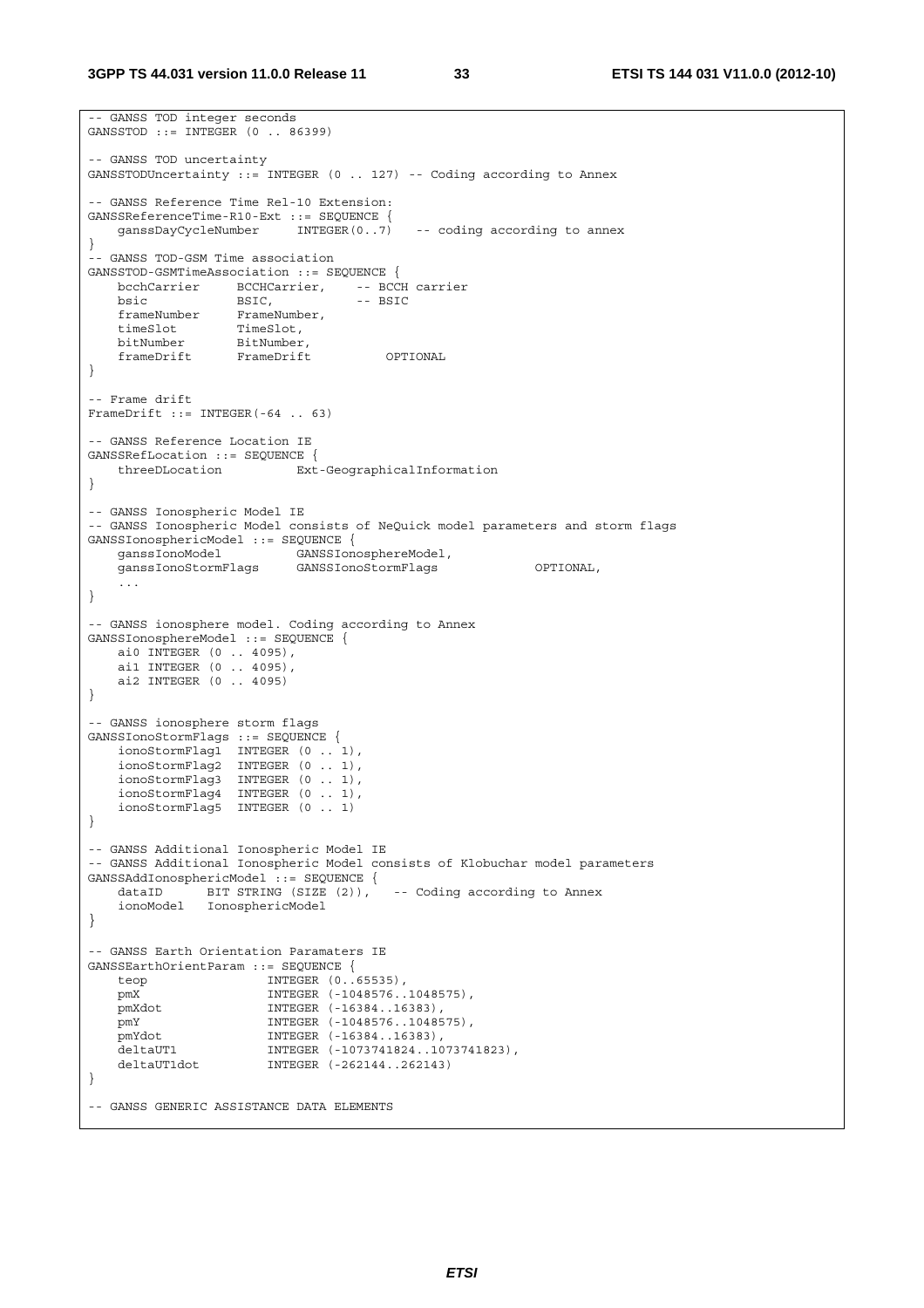**3GPP TS 44.031 version 11.0.0 Release 11 34 ETSI TS 144 031 V11.0.0 (2012-10)**

-- GANSS Time Model IE consists of time offset and first and second order parameters to relate GNSS -- specific system time to selected time reference SeqOfGANSSTimeModel ::= SEQUENCE (SIZE(1..7)) OF GANSSTimeModelElement GANSSTimeModelElement ::= SEQUENCE { ganssTimeModelRefTime INTEGER(0 .. 65535), tA0 TA0, tA1 TA1 OPTIONAL, tA2 TA2 OPTIONAL, -- coding according to annex weekNumber INTEGER (0 .. 8191) OPTIONAL } -- GANSS time model parameter A0 TA0 ::= INTEGER (-2147483648 .. 2147483647) -- GANSS time model parameter A1 TA1 ::= INTEGER (-8388608 .. 8388607) -- GANSS time model parameter A2 TA2 ::= INTEGER (-64 .. 63) -- GANSS Time Model Rel-10 Extension: SeqOfGANSSTimeModel-R10-Ext ::= SEQUENCE (SIZE(1..7)) OF GANSSTimeModelElement-R10-Ext GANSSTimeModelElement-R10-Ext ::= SEQUENCE { gnssTOID INTEGER (0 .. 7), deltaT INTEGER (-128..127) } -- DGANSS Corrections IE GANSSDiffCorrections ::= SEQUENCE { INTEGER (0 .. 119), -- DGANSS reference time -- N\_SGN\_TYPE can be read from number of elements of sgnTypeList sgnTypeList SeqOfSgnTypeElement } SeqOfSgnTypeElement ::= SEQUENCE (SIZE (1..3)) OF SgnTypeElement -- max three signals per GNSS -- DGANSS signal type element, once per GNSS signal type included in DGANSS SgnTypeElement ::= SEQUENCE { ganssSignalID GANSSSignalID, -- signal type identity ganssStatusHealth INTEGER (0 .. 7), -- N SAT can be read from number of elements of dganssSgnList dganssSqnList SeqOfDGANSSSqnElement } GANSSSignalID ::= INTEGER (0 .. 7) -- Coding according to Annex SeqOfDGANSSSgnElement ::= SEQUENCE (SIZE (1..16)) OF DGANSSSgnElement - number of correction for signals DGANSSSgnElement ::= SEQUENCE {<br>syID SWID -- Sa SVID, -- Satellite identity --- Sequence number for GANSS Navigation Model that matches the DGANSS correction set iod INTEGER (0 .. 1023), -- User Differential Range Error udre INTEGER (0.3) -- Pseudo Range Correction, range is  $-- -655,04 - +655,04,$  pseudoRangeCor INTEGER (-2047..2047), -- Pseudo Range Rate Correction, range is  $- - 4,064 - 4,064,$  rangeRateCor INTEGER (-127..127) } SVID  $::=$  INTEGER  $(0 \ldots 63)$  -- Coding according to Annex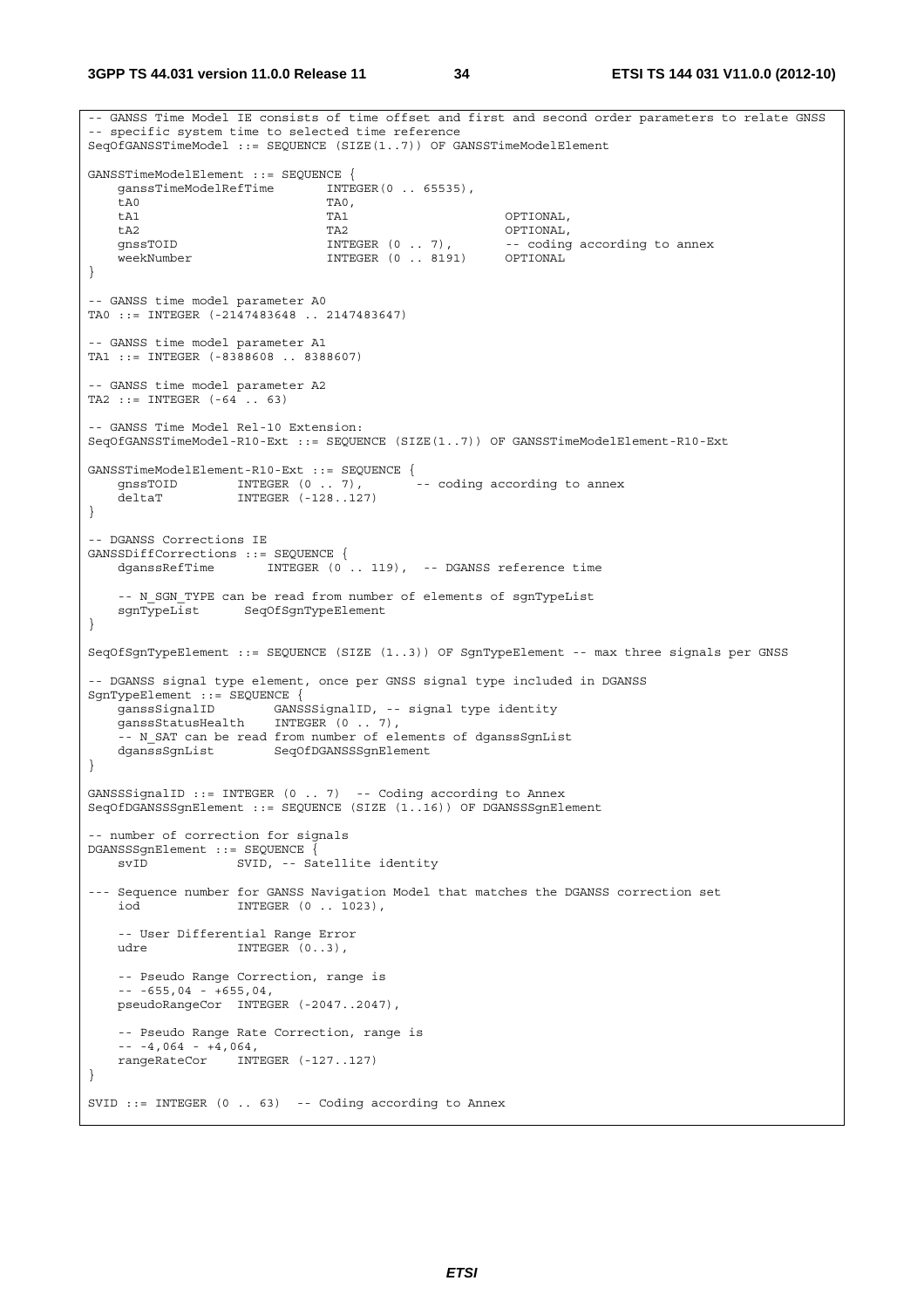```
-- GANSS Navigation Model IE 
GANSSNavModel::= SEOUENCE {
    nonBroadcastIndFlag INTEGER (0 .. 1), 
    ganssSatelliteList SeqOfGANSSSatelliteElement 
} 
SeqOfGANSSSatelliteElement ::= SEQUENCE (SIZE(1..32)) OF GANSSSatelliteElement 
GANSSSatelliteElement ::= SEQUENCE {<br>svID SVID.
 svID SVID, 
                 BIT STRING (SIZE(5)), -- Coding according to Annex<br>INTEGER (0 .. 1023), -- Coding according to Annex
 iod INTEGER (0 .. 1023), -- Coding according to Annex 
 ganssClockModel GANSSClockModel, 
 ganssOrbitModel GANSSOrbitModel, 
  ..., 
 svHealthMSB BIT STRING (SIZE(1)) OPTIONAL, -- Coding according to Annex 
 iodMSB INTEGER (0 .. 1) OPTIONAL -- Coding according to Annex 
} 
-- GANSS orbit model for the GNSS satellite according to the choice 
GANSSOrbitModel ::= CHOICE { 
   keplerianSet NavModel-KeplerianSet, -- Model-1
   ... ,<br>navKeplerianSet
 navKeplerianSet NavModel-NAVKeplerianSet, -- Model-2 
 cnavKeplerianSet NavModel-CNAVKeplerianSet, -- Model-3 
glonassECEF NavModel-GLONASSecef, -- Model-4
    sbasECEF NavModel-SBASecef -- Model-5 
} 
-- Navigation model in Keplerian parameters 
NavModel-KeplerianSet ::= SEQUENCE { 
 keplerToe INTEGER (0 .. 16383), 
 keplerW INTEGER (-2147483648..2147483647), 
 keplerDeltaN INTEGER (-32768..32767), 
 keplerM0 INTEGER (-2147483648..2147483647), 
 keplerOmegaDot INTEGER (-8388608..8388607), 
 keplerE INTEGER (0..4294967295), 
 keplerIDot INTEGER (-8192..8191), 
    keplerAPowerHalf INTEGER (0.. 4294967295), 
 keplerI0 INTEGER (-2147483648..2147483647), 
 keplerOmega0 INTEGER (-2147483648..2147483647), 
 keplerCrs INTEGER (-32768..32767), 
 keplerCis INTEGER (-32768..32767), 
 keplerCus INTEGER (-32768..32767), 
 keplerCrc INTEGER (-32768..32767), 
 keplerCic INTEGER (-32768..32767), 
 keplerCuc INTEGER (-32768..32767) 
} 
NavModel-NAVKeplerianSet ::= SEQUENCE { 
   navURA INTEGER (0..15),<br>navFitFlag INTEGER (0..1),
 navFitFlag INTEGER (0..1), 
navToe INTEGER (0..37799),
 navOmega INTEGER (-2147483648..2147483647), 
 navDeltaN INTEGER (-32768..32767), 
 navM0 INTEGER (-2147483648..2147483647), 
 navOmegaADot INTEGER (-8388608..8388607), 
 navE INTEGER (0..4294967295), 
    navIDot INTEGER (-8192..8191), 
 navAPowerHalf INTEGER (0..4294967295), 
 navI0 INTEGER (-2147483648..2147483647), 
 navOmegaA0 INTEGER (-2147483648..2147483647), 
 navCrs INTEGER (-32768..32767), 
 navCis INTEGER (-32768..32767), 
   navCis INTEGER (-32768..32767), navCus INTEGER (-32768..32767),
   navCrc INTEGER (-32768..32767),<br>navCic INTEGER (-32768..32767),
 navCic INTEGER (-32768..32767), 
 navCuc INTEGER (-32768..32767) 
}
```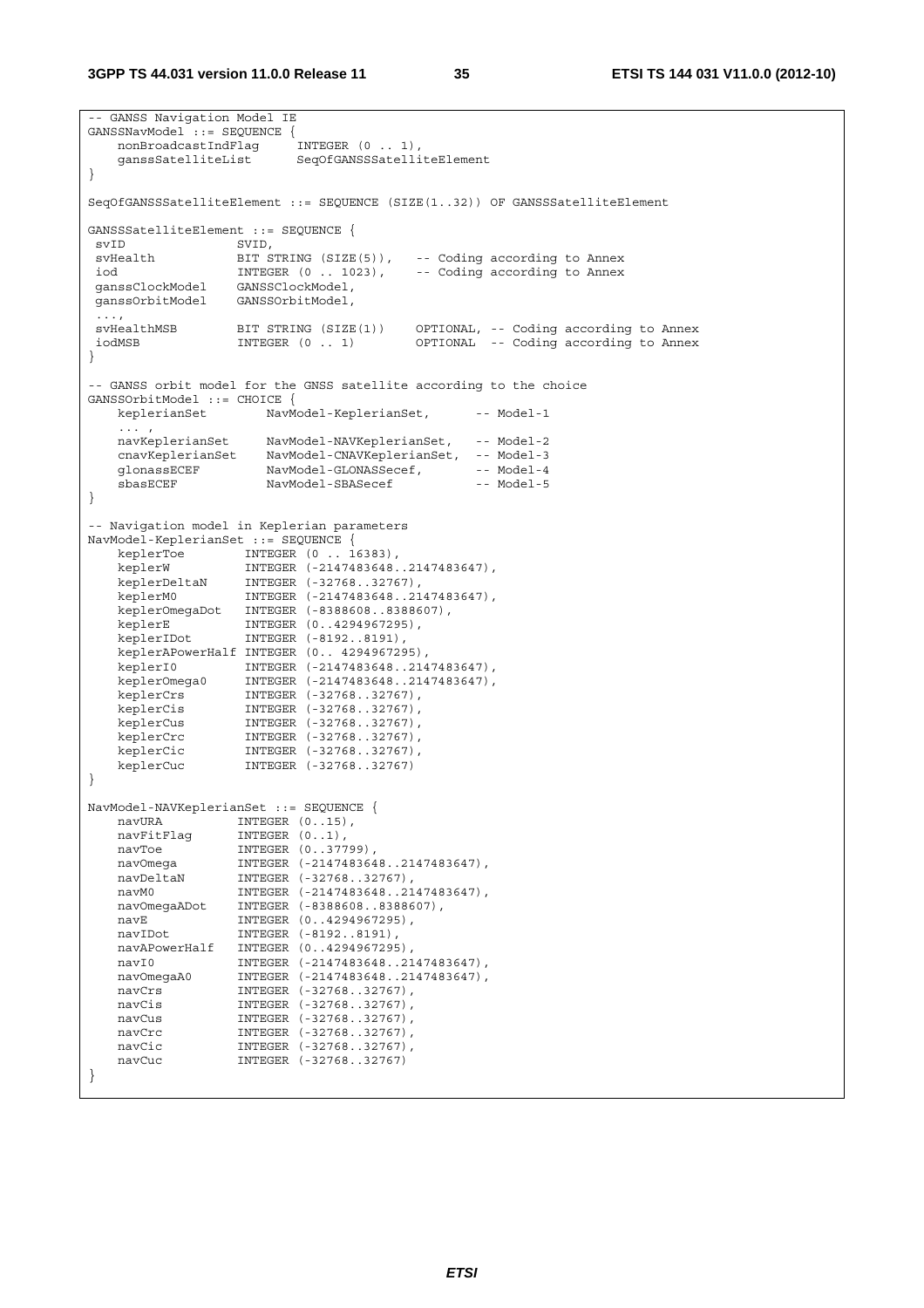NavModel-CNAVKeplerianSet ::= SEQUENCE { cnavTop INTEGER (0..2015), cnavURAindex INTEGER (-16..15), cnavDeltaA INTEGER (-33554432..33554431), cnavAdot INTEGER (-16777216..16777215), cnavDeltaNo INTEGER (-65536..65535), cnavDeltaNoDot INTEGER (-4194304..4194303), cnavMo INTEGER (-4294967296..4294967295), cnavE INTEGER (0..8589934591), cnavOmega INTEGER (-4294967296..4294967295), cnavOMEGA0 INTEGER (-4294967296..4294967295), cnavDeltaOmegaDot INTEGER (-65536..65535), cnavIo INTEGER (-4294967296..4294967295), cnavIoDot INTEGER (-16384..16383), cnavCis INTEGER (-32768..32767), CHAVIODOC MINISTRY (1999)<br>
CHAVCIS INTEGER (-32768..32767),<br>
CHAVCIC INTEGER (-32768..32767),<br>
CHAVCIS INTEGER (-8388608..83886 cnavCrs INTEGER (-8388608..8388607), cnavCrc INTEGER (-8388608..8388607), cnavCus INTEGER (-1048576..1048575), cnavCus INTEGER (-1048576..1048575)<br>cnavCuc INTEGER (-1048576..1048575) } NavModel-GLONASSecef ::= SEQUENCE { gloEn INTEGER (0..31),<br>gloP1 BIT STRING (SIZE BIT STRING (SIZE(2)), gloP2 BOOLEAN, gloM INTEGER (0..3), gloX INTEGER (-67108864..67108863), gloXdot INTEGER (-8388608..8388607), gloXdotdot INTEGER (-16..15), gloY INTEGER (-67108864..67108863), gloYdot INTEGER (-8388608..8388607), gloYdotdot INTEGER (-16..15), gloZ INTEGER (-67108864..67108863), gloZdot INTEGER (-8388608..8388607), gloZdotdot INTEGER (-16..15) } NavModel-SBASecef ::= SEQUENCE { sbasTo INTEGER (0..5399) OPTIONAL, sbasAccuracy BIT STRING (SIZE(4)), sbasXg INTEGER (-536870912..536870911), sbasYg INTEGER (-536870912..536870911), sbasZg INTEGER (-16777216..16777215), sbasXgDot INTEGER (-65536..65535), sbasYgDot INTEGER (-65536..65535), sbasZgDot INTEGER (-131072..131071), sbasXgDotDot INTEGER (-512..511), sbagYgDotDot INTEGER (-512..511), sbasZgDotDot INTEGER (-512..511) } -- GANSS clock model for the GNSS satellite according to the choice GANSSClockModel ::= CHOICE { standardClockModelList SeqOfStandardClockModelElement, -- Model-1  $\ldots$  ,  $\ldots$  ,  $\ldots$  navClockModel NAVclockModel, -- Model-2 cnavClockModel CNAVclockModel, -- Model-3 glonassClockModel GLONASSclockModel, -- Model-4 sbasClockModel SBASclockModel -- Model-5 } SeqOfStandardClockModelElement ::= SEQUENCE (SIZE(1..2)) OF StandardClockModelElement StandardClockModelElement ::= SEQUENCE { stanClockToc INTEGER (0 .. 16383), stanClockAF2 INTEGER (-2048 .. 2047), stanClockAF1 INTEGER (-131072 .. 131071), stanClockAF0 INTEGER (-134217728 .. 134217727), stanClockTgd INTEGER (-512 .. 511) OPTIONAL,  $stanModelID$  INTEGER  $(0 \ldots 1)$  ... }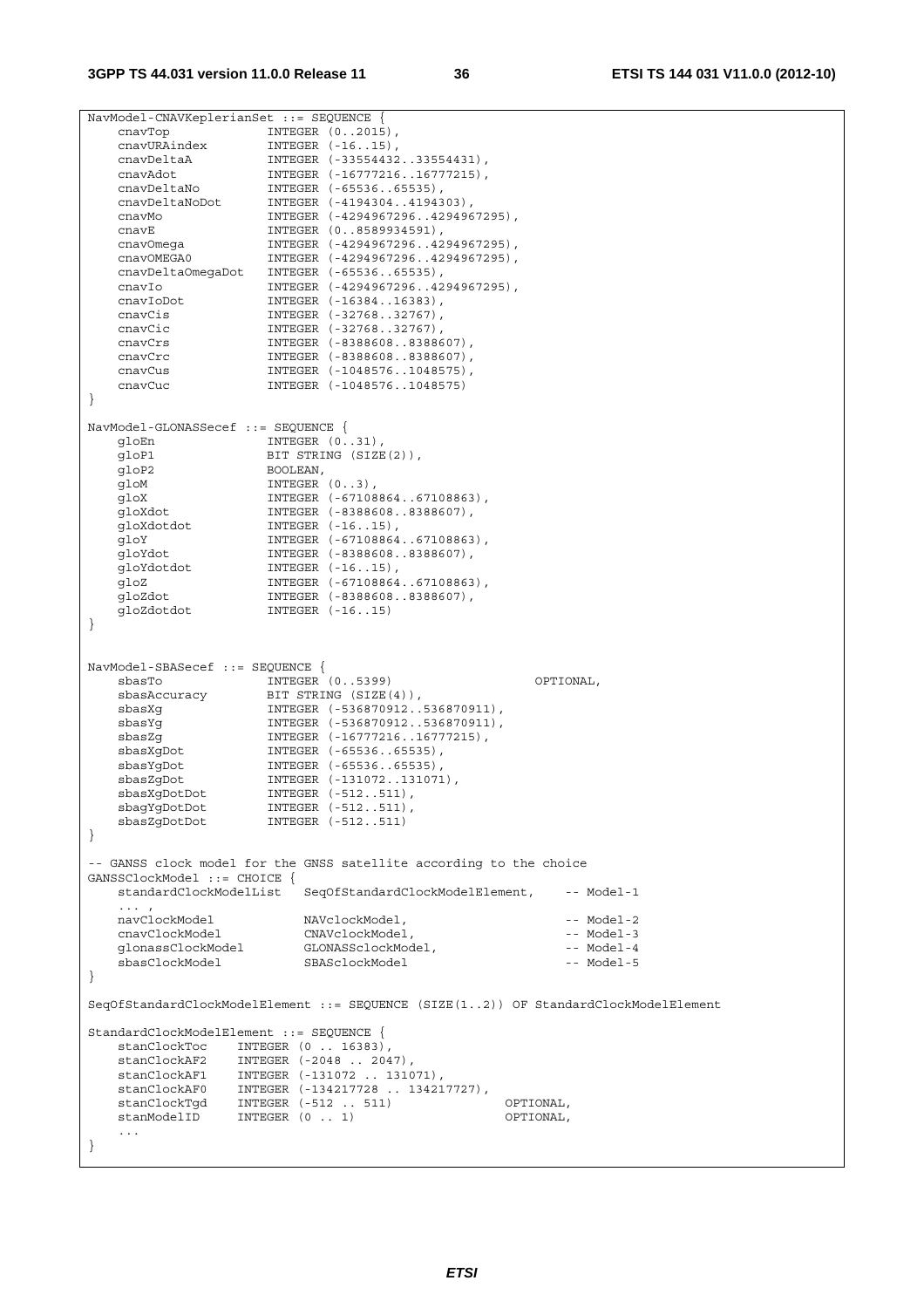```
NAVclockModel ::= SEQUENCE { 
 navToc INTEGER (0.. 37799), 
 navaf2 INTEGER (-128..127), 
 navaf1 INTEGER (-32768..32767), 
 navaf0 INTEGER (-2097152..2097151), 
   navaf0           INTEGER (-2097152..2097151),<br>navTgd        INTEGER (-128..127)
} 
CNAVclockModel ::= SEQUENCE { 
 cnavToc INTEGER (0..2015), 
 cnavTop INTEGER (0..2015), 
 cnavURA0 INTEGER (-16..15), 
 cnavURA1 INTEGER (0..7), 
 cnavURA2 INTEGER (0..7), 
 cnavAf2 INTEGER (-512..511), 
 cnavAf1 INTEGER (-524288..524287), 
 cnavAf0 INTEGER (-33554432..33554431), 
 cnavTgd INTEGER (-4096..4095), 
 cnavISCl1cp INTEGER (-4096..4095) OPTIONAL, 
 cnavISCl1cd INTEGER (-4096..4095) OPTIONAL, 
 cnavISCl1ca INTEGER (-4096..4095) OPTIONAL, 
 cnavISCl2c INTEGER (-4096..4095) OPTIONAL, 
 cnavISCl5i5 INTEGER (-4096..4095) OPTIONAL, 
 cnavISCl5q5 INTEGER (-4096..4095) OPTIONAL 
} 
GLONASSclockModel ::= SEQUENCE { 
 gloTau INTEGER (-2097152..2097151), 
 gloGamma INTEGER (-1024..1023), 
    gloDeltaTau INTEGER (-16..15) OPTIONAL 
} 
SBASclockModel ::= SEQUENCE { 
 sbasTo INTEGER (0..5399), 
 sbasAgfo INTEGER (-2048..2047), 
 sbasAgf1 INTEGER (-128..127) 
} 
-- GANSS Real-Time Integrity IE 
GANSSRealTimeIntegrity ::= SEQUENCE { 
 -- list of satellites with bad signals 
 -- NBS can be read from number of elements in SeqOf-BadSignalSet 
    ganssBadSignalList SeqOfBadSignalElement 
} 
SeqOfBadSignalElement ::= SEQUENCE (SIZE(1..16)) OF BadSignalElement 
BadSignalElement ::= SEQUENCE { 
badSVID SVID, SVID, \sim -- Coding according to Annex
 badSignalID GANSSSignals OPTIONAL -- Coding according to Annex 
} 
-- GANSS Data Bit Assistance IE 
GANSSDataBitAssist ::= SEQUENCE { 
  ganssTOD INTEGER (0 . 59),
    -- N_SAT can be read from number of elements in SeqOfGanssDataBitsElement 
   ganssDataBitsSatList SeqOfGanssDataBitsElement,
 ... 
} 
SeqOfGanssDataBitsElement ::= SEQUENCE (SIZE(1 .. 32))OF GanssDataBitsElement 
GanssDataBitsElement ::= SEQUENCE { 
   svID SVID,
   -- N SGN can be read from number of elements in Seq-OfGANSSDataBitsSgn
    ganssDataBitsSgnList Seq-OfGANSSDataBitsSgn, 
    ... 
}
```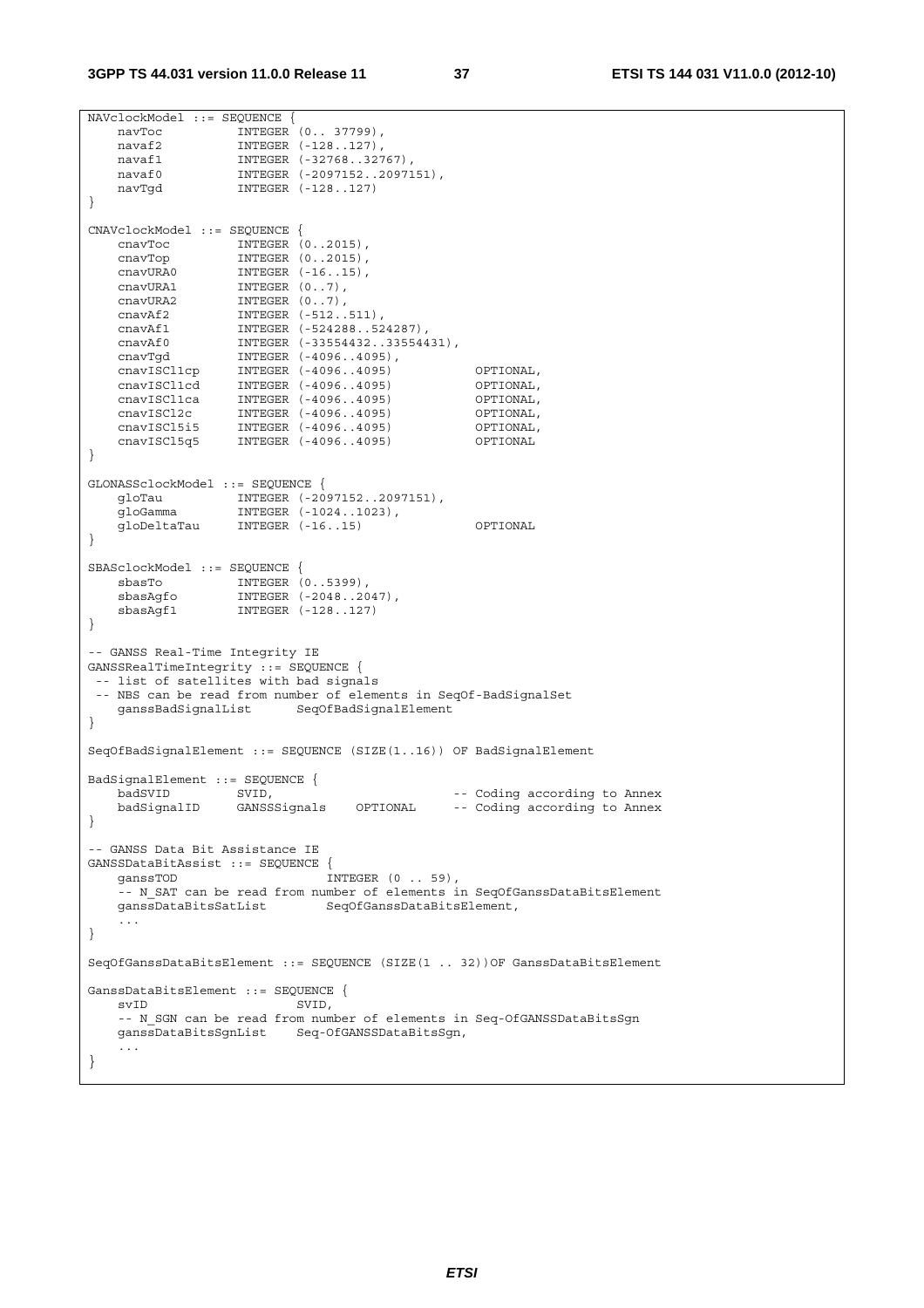**3GPP TS 44.031 version 11.0.0 Release 11 38 ETSI TS 144 031 V11.0.0 (2012-10)**

```
Seq-OfGANSSDataBitsSgn ::= SEQUENCE (SIZE(1..8)) OF GANSSDataBitsSgnElement 
GANSSDataBitsSgnElement ::= SEQUENCE { 
    ganssSignalType GANSSSignalID, 
     -- N_BIT can be read from number of elements in SeqOf-DataBits 
     ganssDataBits SeqOf-GANSSDataBits, 
 ... 
} 
SeqOf-GANSSDataBits ::= SEQUENCE (SIZE(1 .. 1024)) OF GANSSDataBit 
GANSSDataBit ::= INTEGER(0 .. 1) 
-- GANSS Reference Measurement Assistance IE 
-- Code and Doppler assistance from the network. 
GANSSRefMeasurementAssist ::= SEQUENCE { 
                           GANSSSignalID, -- Coding according to Annex
     ganssRefMeasAssistList SeqOfGANSSRefMeasurementElement 
} 
SeqOfGANSSRefMeasurementElement ::= SEQUENCE (SIZE(1 .. 16)) OF GANSSRefMeasurementElement 
GANSSRefMeasurementElement ::= SEQUENCE { 
   svID SVID.
     -- Doppler 0th order term, 
    -- -1024 m/s to 1023,5 m/s with 0,5 m/s resolution)<br>doppler0 INTEGER (-2048 \dots 2047),
   doppler0 INTEGER (-2048 .. 2047), -- Coding according to Annex<br>additionalDoppler AdditionalDopplerFields OPTIONAL,<br>codePhase in ms -- Code Phase in ms<br>at CodePhase in ms -- CodePhase in ms -- CodePhase in ms
   additionalDoppler AdditionalDopplerFields
 codePhase INTEGER (0 .. 1022), -- Code Phase in ms 
 intCodePhase INTEGER (0 .. 127), -- Integer Code Phase in ms 
   codePhaseSearchWindow INTEGER (0 . 31),    -- Code Phase Search Window, see Annex additionalAngle    -- AddionalAngleFields    -- Code Phase Search Window, see Annex
                            and and the Community Community Community<br>AddionalAngleFields
     ... 
} 
AdditionalDopplerFields ::= SEQUENCE { 
   -- Doppler 1st order term, -0.2 - 0.1 m/s2
    -(-(-8.42 + (0 \text{ to } 63)) \text{ with } 1/210 \text{ m/s2 resolution}) doppler1 INTEGER (0..63), 
    dopplerUncertainty INTEGER (0..4) 
} 
-- GANSS Reference Measurement Rel-10 Extension: 
-- GANSSRefMeasurementAssist-R10-Ext shall contain the same number of elements as the 
-- SeqOfGANSSRefMeasurementElement included in GANSSRefMeasurementAssist IE 
GANSSRefMeasurementAssist-R10-Ext ::= SEQUENCE (SIZE(1 .. 16)) OF 
                                                               GANSSRefMeasurement-R10-Ext-Element 
GANSSRefMeasurement-R10-Ext-Element ::= SEQUENCE {<br>svID SVID.
svID SVID,
azimuthLSB INTEGER(0..15),
    elevationLSB INTEGER(0..15)
} 
-- GANSS Almanac Model IE 
GANSSAlmanacModel ::= SEQUENCE { 
   weekNumber \overline{\text{INTEGR}} (0 . 255),
    toa INTEGER (0 .. 255) OPTIONAL, 
                        INTEGR (0 .. 3) ganssAlmanacList SeqOfGANSSAlmanacElement 
} 
SeqOfGANSSAlmanacElement ::= SEQUENCE (SIZE(1 .. 36)) OF GANSSAlmanacElement 
-- GANSS Almanac Model 
GANSSAlmanacElement ::= CHOICE { 
    keplerianAlmanacSet Almanac-KeplerianSet, -- Model-1
     ..., 
    keplerianNAVAlmanac Almanac-NAVKeplerianSet, -- Model-2
   keplerianReducedAlmanac Almanac-ReducedKeplerianSet, -- Model-3
 keplerianMidiAlmanac Almanac-MidiAlmanacSet, -- Model-4 
keplerianGLONASS Almanac-GlonassAlmanacSet, -- Model-5
    ecefSBASAlmanac -- Almanac-ECEFsbasAlmanacSet -- Model-6
}
```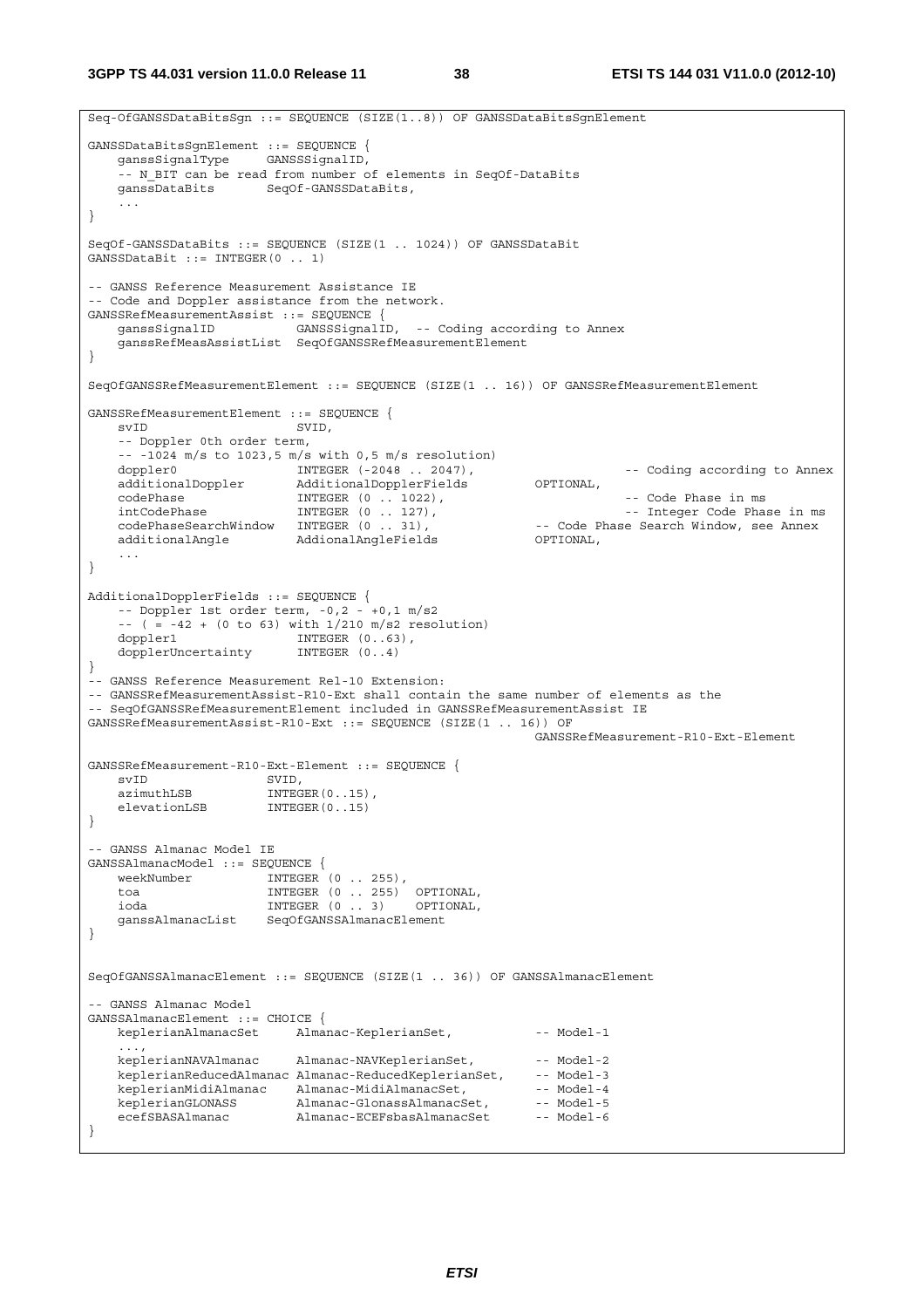$\mathbf I$ 

| -- Almanac parameters according to Keplerian parameters |                  |                             |                              |
|---------------------------------------------------------|------------------|-----------------------------|------------------------------|
| Almanac-KeplerianSet ::= SEQUENCE {                     |                  |                             |                              |
| svID                                                    | SVID,            |                             |                              |
| kepAlmanacE                                             |                  | INTEGER $(0 \ldots 2047)$ , |                              |
| kepAlmanacDeltaI                                        |                  | INTEGER (-1024  1023),      |                              |
| kepAlmanacOmegaDot                                      |                  | INTEGER (-1024  1023),      |                              |
| kepSVHealth                                             |                  | INTEGER $(0 \ldots 15)$ ,   | -- Coding according to Annex |
| kepAlmanacAPowerHalf                                    |                  | INTEGER (-65536  65535),    |                              |
| kepAlmanacOmega0                                        |                  | INTEGER (-32768  32767),    |                              |
|                                                         |                  |                             |                              |
| kepAlmanacW                                             |                  | INTEGER (-32768  32767),    |                              |
| kepAlmanacM0                                            |                  | INTEGER (-32768  32767),    |                              |
| kepAlmanacAF0                                           |                  | INTEGER (-8192  8191),      |                              |
| kepAlmanacAF1                                           |                  | INTEGER (-10241023)         |                              |
| $\}$                                                    |                  |                             |                              |
|                                                         |                  |                             |                              |
| Almanac-NAVKeplerianSet ::= SEQUENCE {                  |                  |                             |                              |
| svID                                                    | SVID,            |                             |                              |
| navAlmE                                                 |                  | INTEGER (065535),           |                              |
| navAlmDeltaI                                            |                  | INTEGER (-3276832767),      |                              |
| navAlmOMEGADOT                                          |                  | INTEGER (-3276832767),      |                              |
| navAlmSVHealth                                          |                  |                             |                              |
|                                                         |                  | INTEGER $(0255)$ ,          |                              |
| navAlmSqrtA                                             |                  | INTEGER (016777215),        |                              |
| navAlmOMEGAo                                            |                  | INTEGER (-83886088388607),  |                              |
| navAlmOmega                                             |                  | INTEGER (-83886088388607),  |                              |
| navAlmMo                                                |                  | INTEGER (-83886088388607),  |                              |
| navAlmaf0                                               |                  | INTEGER (-10241023),        |                              |
| navAlmaf1                                               |                  | INTEGER (-10241023)         |                              |
| $\}$                                                    |                  |                             |                              |
|                                                         |                  |                             |                              |
| Almanac-ReducedKeplerianSet ::= SEQUENCE {              |                  |                             |                              |
| svID                                                    |                  |                             |                              |
|                                                         | SVID,            |                             |                              |
| redAlmDeltaA                                            |                  | INTEGER (-128127),          |                              |
| redAlmOmega0                                            |                  | INTEGER $(-6463)$ ,         |                              |
| redAlmPhi0                                              |                  | INTEGER $(-6463)$ ,         |                              |
| redAlmL1Health                                          | BOOLEAN,         |                             |                              |
| redAlmL2Health                                          | BOOLEAN,         |                             |                              |
| redAlmL5Health                                          | <b>BOOLEAN</b>   |                             |                              |
| $\}$                                                    |                  |                             |                              |
|                                                         |                  |                             |                              |
| Almanac-MidiAlmanacSet ::= SEQUENCE {                   |                  |                             |                              |
| svID                                                    | SVID,            |                             |                              |
| midiAlmE                                                |                  |                             |                              |
|                                                         |                  | INTEGER $(02047)$ ,         |                              |
| midiAlmDeltaI                                           |                  | INTEGER (-10241023),        |                              |
| midiAlmOmegaDot                                         |                  | INTEGER (-10241023),        |                              |
| midiAlmSqrtA                                            |                  | INTEGER (0131071),          |                              |
| midiAlmOmega0                                           |                  | INTEGER (-3276832767),      |                              |
| midiAlmOmega                                            |                  | INTEGER (-3276832767),      |                              |
| midiAlmMo                                               |                  | INTEGER (-3276832767),      |                              |
| midiAlmaf0                                              |                  | INTEGER (-10241023),        |                              |
| midiAlmaf1                                              |                  | INTEGER (-512511),          |                              |
| midiAlmL1Health                                         | BOOLEAN,         |                             |                              |
| midiAlmL2Health                                         | BOOLEAN,         |                             |                              |
| midiAlmL5Health                                         | <b>BOOLEAN</b>   |                             |                              |
|                                                         |                  |                             |                              |
| $\}$                                                    |                  |                             |                              |
|                                                         |                  |                             |                              |
| Almanac-GlonassAlmanacSet ::= SEQUENCE {                |                  |                             |                              |
| gloAlmNA                                                |                  | INTEGER (11461),            |                              |
| gloAlmnA                                                |                  | INTEGER $(124)$ ,           |                              |
| qloAlmHA                                                |                  | INTEGER (031),              |                              |
| qloAlmLambdaA                                           |                  | INTEGER (-10485761048575),  |                              |
| qloAlmtlambdaA                                          |                  | INTEGER (02097151),         |                              |
| qloAlmDeltaIa                                           |                  | INTEGER (-131072131071),    |                              |
| qloAlmDeltaTA                                           |                  | INTEGER (-20971522097151),  |                              |
| gloAlmDeltaTdotA                                        |                  | INTEGER $(-6463)$ ,         |                              |
| qloAlmEpsilonA                                          |                  | INTEGER (032767),           |                              |
| gloAlmOmegaA                                            |                  |                             |                              |
|                                                         |                  | INTEGER (-3276832767),      |                              |
| qloAlmTauA                                              |                  | INTEGER (-512511),          |                              |
| gloAlmCA                                                | INTEGER $(01)$ , |                             |                              |
| qloAlmMA                                                |                  | BIT STRING (SIZE(2))        | OPTIONAL                     |
| $\}$                                                    |                  |                             |                              |
|                                                         |                  |                             |                              |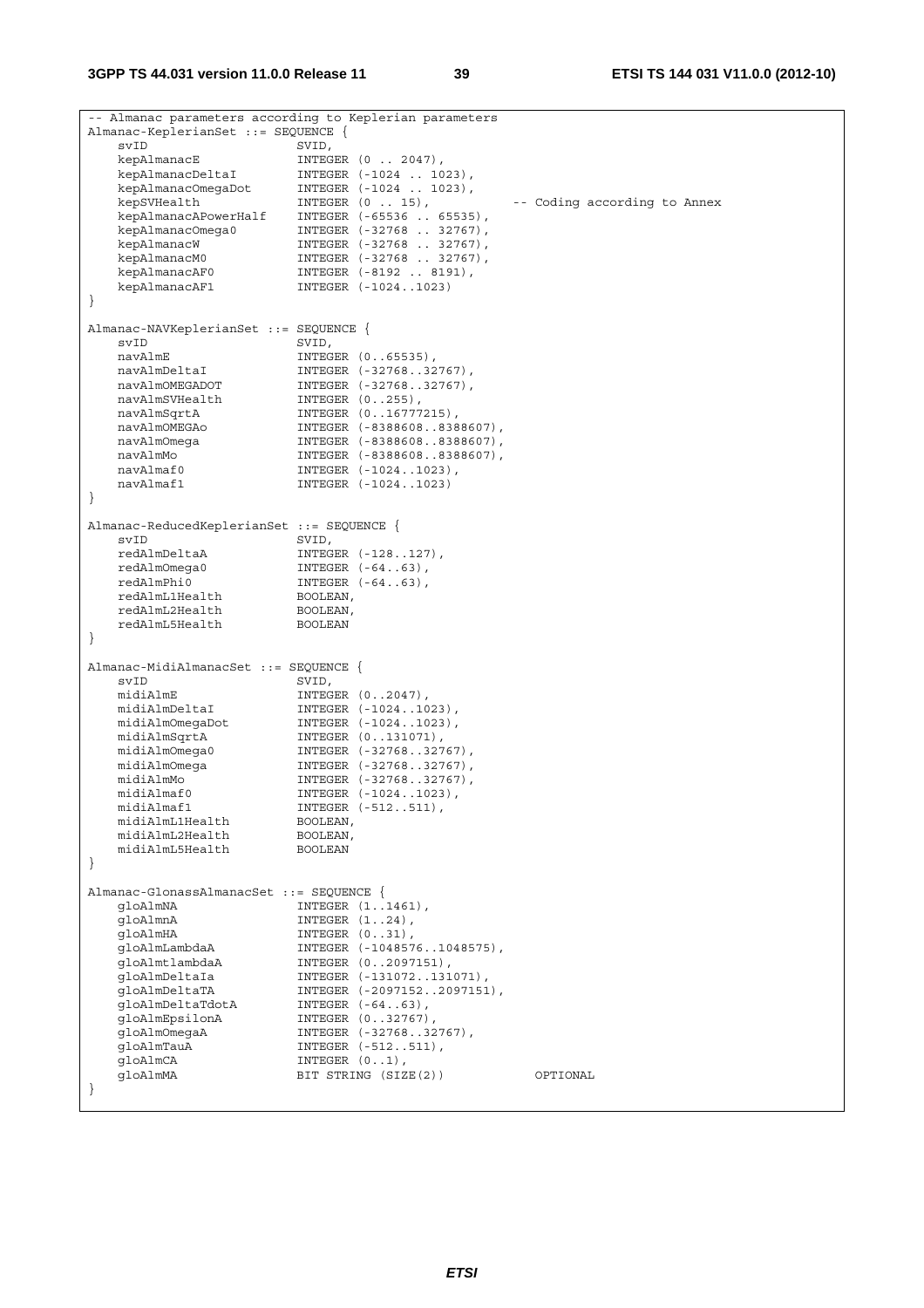```
Almanac-ECEFsbasAlmanacSet ::= SEQUENCE { 
   sbasAlmDataID
svID SVID,
sbasAlmHealth BIT STRING (SIZE(8)),
 sbasAlmXg INTEGER (-16384..16383), 
 sbasAlmYg INTEGER (-16384..16383), 
 sbasAlmZg INTEGER (-256..255), 
 sbasAlmXgdot INTEGER (-4..3), 
sbasAlmYgDot INTEGER (-4..3),
   \begin{tabular}{lllllllllllll} \multicolumn{4}{c}{\textbf{INTEGR & (-4..3)}}, \\ \textbf{sbasAlmYgDot} & \textbf{INTEGR & (-4..3)}\\ \textbf{sbasAlmZgDot} & \textbf{INTEGR & (-8..7)}\\ \end{tabular}sbasAlmTo INTEGER (0.2047)} 
-- GANSS Almanac Model Rel-10 Extension 
GANSSAlmanacModel-R10-Ext ::= SEQUENCE { 
   completeAlmanacProvided BOOLEAN -- TRUE means that complete Almanac is provided 
} 
-- GANSS Universal Time Coordinate Model (Model-1) 
GANSSUTCModel ::= SEQUENCE { 
 ganssUtcA1 INTEGER (-8388608..8388607), 
 ganssUtcA0 INTEGER (-2147483648..2147483647), 
 ganssUtcTot INTEGER (0..255), 
 ganssUtcWNt INTEGER (0..255), 
 ganssUtcDeltaTls INTEGER (-128..127), 
 ganssUtcWNlsf INTEGER (0..255), 
ganssUtcDN INTEGER (-128..127),
    ganssUtcDeltaTlsf INTEGER (-128..127) 
} 
--GANSS Ephemeris Extension 
GANSSEphemerisExtension ::= SEQUENCE { 
 ganssEphemerisHeader GANSSEphemerisExtensionHeader OPTIONAL, 
 ganssReferenceSet SeqOfGANSSRefOrbit OPTIONAL, 
    ganssephemerisDeltasMatrix GANSSEphemerisDeltaMatrix OPTIONAL, 
... 
} 
-- The ganssEphemerisHeader and the ganssReferenceSet are mandatory only once in the delivery of the 
-- GANSS Ephemeris Extension. The ganssReferenceSet shall include all healthy satellite vehicles 
-- at the time of message construction. 
GANSSEphemerisExtensionHeader ::= SEQUENCE { 
 timeAtEstimation GANSSEphemerisExtensionTime, 
 validityPeriod INTEGER(1..8), 
-- The validity period, represented in hours, is the validity period of each individual ephemeris 
-- delta payload 
   ephemerisExtensionDuration INTEGER(1..512), 
-- If the ephemerisExtensionDuration does not match the request duration made by the MS, the MS 
-- should regard the provided ephemerisExtensionDuration as the limit of the SMLC ephemeris 
-- extension capability at this time. 
... 
} 
GANSSEphemerisExtensionTime ::= SEQUENCE { 
 ganssEphExtDay INTEGER(0..8191), 
 ganssEphExtTOD GANSSTOD, 
... 
}
```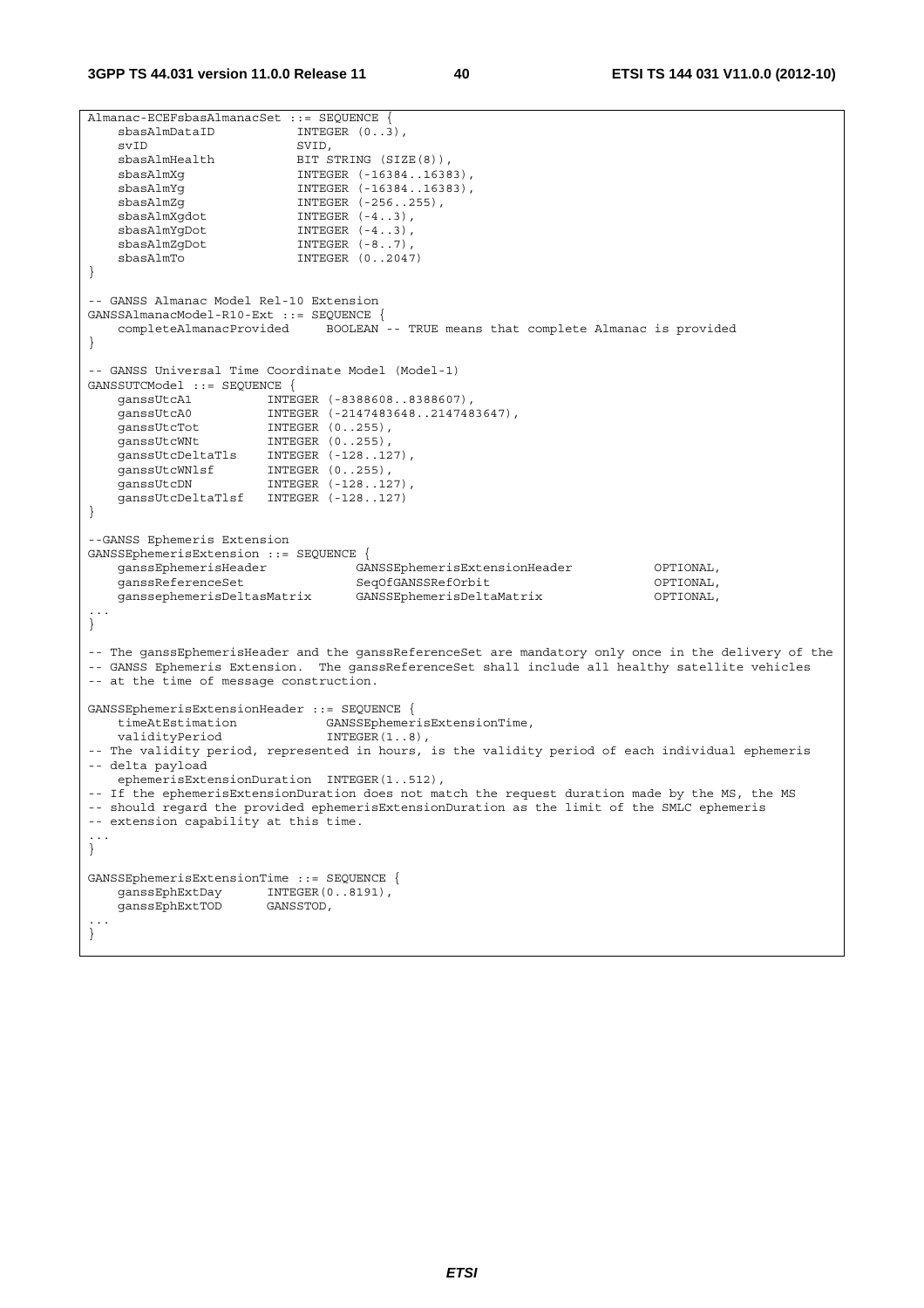```
-- Reference Nav Model for Ephepmeris Extension 
ReferenceNavModel ::= SEQUENCE { 
 keplerToe INTEGER (0..37799), 
 keplerW INTEGER (-2147483648..2147483647), 
 keplerDeltaN INTEGER (-32768..32767), 
 keplerM0 INTEGER (-2147483648..2147483647), 
 keplerOmegaDot INTEGER (-8388608..8388607), 
 keplerE INTEGER (0..4294967295), 
 keplerIDot INTEGER (-8192..8191), 
 keplerAPowerHalf INTEGER (0.. 4294967295), 
 keplerI0 INTEGER (-2147483648..2147483647), 
 keplerOmega0 INTEGER (-2147483648..2147483647), 
 keplerCrs INTEGER (-32768..32767), 
   keplerCis (-32768..32767),<br>keplerCis INTEGER (-32768..32767),<br>keplerCus INTEGER (-32768..32767),<br>keplerCrc INTEGER (-32768..32767),
 keplerCus INTEGER (-32768..32767), 
 keplerCrc INTEGER (-32768..32767), 
 keplerCic INTEGER (-32768..32767), 
 keplerCuc INTEGER (-32768..32767) 
} 
SeqOfGANSSRefOrbit ::= SEQUENCE (SIZE(1..32)) OF GANSSReferenceOrbit 
--The number of reference orbits can be read from number of elements in this sequence 
GANSSReferenceOrbit ::= SEOUENCE {
   evID SVID,
    ganssOrbitModel ReferenceNavModel, 
    ganssClockModel GANSSClockModel, 
... 
} 
GANSSEphemerisDeltaMatrix ::= SEQUENCE (SIZE(1 .. 128)) OF GANSSEphemerisDeltaEpoch 
GANSSEphemerisDeltaEpoch ::= SEQUENCE { 
 ganssDeltaEpochHeader GANSSDeltaEpochHeader OPTIONAL, 
 ganssDeltaElementList GANSSDeltaElementList, 
... 
} 
-- Each GANSSDeltaEpoch element contains a header and the delta values for a particular time window 
-- for all PRN"s. 
GANSSDeltaEpochHeader ::= SEQUENCE { 
 validityPeriod INTEGER(1..8) OPTIONAL, 
 ephemerisDeltaSizes GANSSEphemerisDeltaBitSizes OPTIONAL, 
    ephemerisDeltaScales GANSSEphemerisDeltaScales OPTIONAL, 
... 
} 
-- In each of the GANSSDeltaEpochs, if the optional element, validityPeriod is not included, the 
-- value in GANSSEphemerisExtensionHeader shall be used. If the optional elements 
-- ephemerisDeltaSizes or ephemerisDeltaScales are not included, then the default ephemeris delta 
-- sizes and scales shall be used. The default sizes and scales are found in the annex in the 
-- table 55.11. 
GANSSDeltaElementList ::= SEQUENCE (SIZE(1 .. 32)) OF OCTET STRING(SIZE (1..49)) 
-- Each octet string element in GANSSDeltaElementList corresponds to one PRN within one epoch 
-- Table 55.11 of the annex shows the organization of the delta ephemeris octet string. 
-- Decoding of each of the octet strings is accomplished by consulting the ephemerisDeltaSizes 
-- table to learn the length and order of each of the parameters in the ephemerisDelta payload. 
-- Post decode scaling is accomplished by consulting the ephemerisDeltaScales table to learn the 
-- scale factors to apply to the terms in the delta ephemeris.
```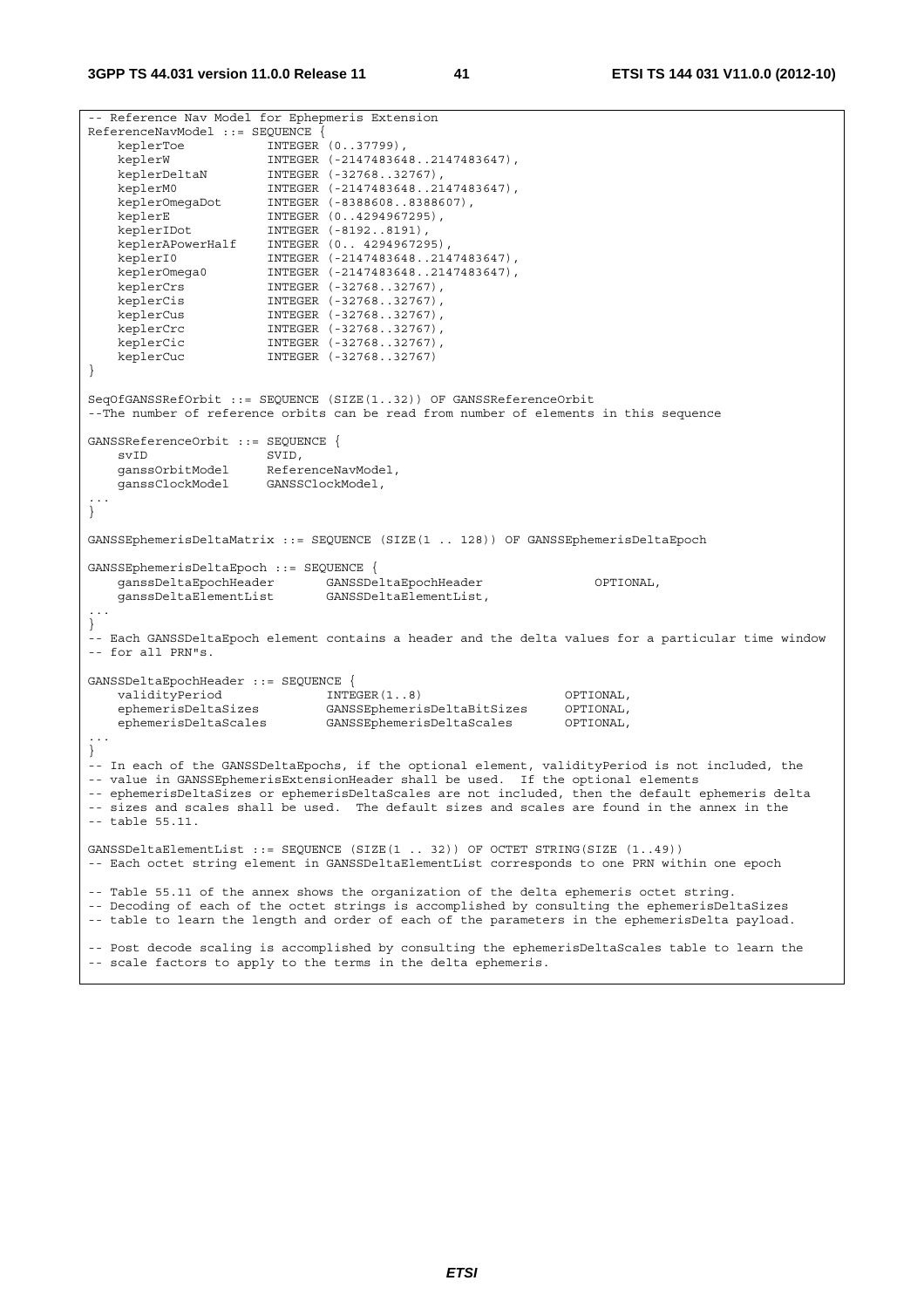```
-- Ephemeris Delta Bit Sizes. 
GANSSEphemerisDeltaBitSizes ::= SEQUENCE { 
-- This structure defines the order and sizes of the fields in the GANSSDeltaEpoch octet string 
-- seqNum and svID are the first two elements of each GANSS Ephemeris Delta Element Structure 
-- seqNum is always 7 bits, and svID is always 6 bits long and are thus not included in 
-- the GANSSEphemerisDeltaBitSizes table. The value of seqNum indicates the GANSSDeltaEpoch number 
-- The Ephemeris delta element payload mimics the bitsize table, but also includes the svID and 
-- seqNum as the first two elements (in that order), in each block.
 bitsize-delta-omega INTEGER(1..32), 
 bitsize-delta-deltaN INTEGER(1..16), 
 bitsize-delta-m0 INTEGER(1..32), 
 bitsize-delta-omegadot INTEGER(1..24), 
 bitsize-delta-e INTEGER(1..32), 
 bitsize-delta-idot INTEGER(1..14), 
 bitsize-delta-sqrtA INTEGER(1..32), 
 bitsize-delta-i0 INTEGER(1..32), 
 bitsize-delta-omega0 INTEGER(1..32), 
 bitsize-delta-crs INTEGER(1..16), 
 bitsize-delta-cis INTEGER(1..16), 
 bitsize-delta-cus INTEGER(1..16), 
 bitsize-delta-crc INTEGER(1..16), 
 bitsize-delta-cic INTEGER(1..16), 
 bitsize-delta-cuc INTEGER(1..16), 
 bitsize-delta-tgd1 INTEGER(1..10), 
 bitsize-delta-tgd2 INTEGER(1..10), 
... 
} 
GANSSEphemerisDeltaScales ::= SEQUENCE { 
 scale-delta-omega INTEGER(-16..15), 
scale-delta-deltaN INTEGER(-16..15),
scale-delta-m0 INTEGER(-16..15),
 scale-delta-omegadot INTEGER(-16..15), 
scale-delta-e INTEGER(-16..15),
scale-delta-idot INTEGER(-16..15),
scale-delta-sqrtA INTEGER(-16..15),
scale-delta-i0 INTEGER(-16..15),
 scale-delta-omega0 INTEGER(-16..15), 
scale-delta-crs INTEGER(-16..15),
scale-delta-cis INTEGER(-16..15),
scale-delta-cus INTEGER(-16..15),
scale-delta-crc INTEGER(-16..15),
scale-delta-cic INTEGER(-16..15),
scale-delta-cuc INTEGER(-16..15),
 scale-delta-tgd1 INTEGER(-16..15), 
 scale-delta-tgd2 INTEGER(-16..15), 
... 
} 
-- GANSS Ephemeris Extension Check 
GANSSEphemerisExtensionCheck ::= SEQUENCE { 
 ganssBeginTime GANSSEphemerisExtensionTime, 
 ganssEndTime GANSSEphemerisExtensionTime, 
 ganssSatEventsInfo GANSSSatEventsInfo, 
... 
}
```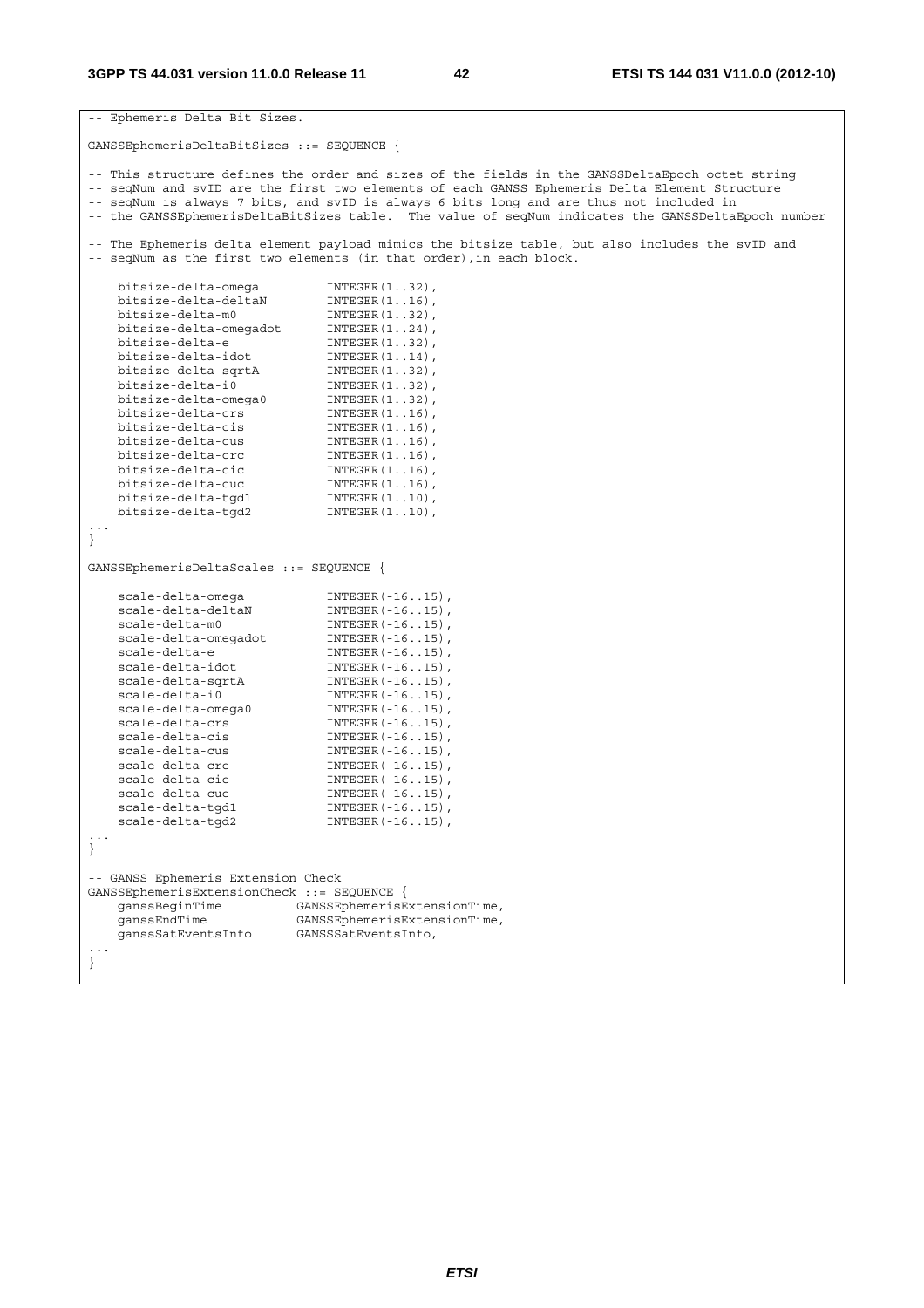#### **3GPP TS 44.031 version 11.0.0 Release 11 43 ETSI TS 144 031 V11.0.0 (2012-10)**

```
GANSSSatEventsInfo ::= SEQUENCE {<br>eventOccured BIT STRIN
                    \overline{B} IT STRING (SIZE (64)),
    futureEventNoted BIT STRING (SIZE (64)), 
... 
} 
-- If a bit is clear in the eventOccured field it indicates that no known errors have occured 
-- between the current time and the ganssBeginTime nor is a maneuver planned for the next sixty
-- minutes. 
-- If a bit is set in the futureEventNoted field it indicates that a maneuver is planned during the 
-- time period between current time plus sixty minutes and the ganssEndTime
-- GANSS Additional Universal Time Coordinate Model 
GANSSAddUTCModel ::= CHOICE { 
utcModel2 UTCmodelSet2,
utcModel3 UTCmodelSet3,
   utcModel4 UTCmodelSet4,
    ... 
} 
UTCmodelSet2 ::= SEQUENCE { 
 utcA0 INTEGER (-32768..32767), 
 utcA1 INTEGER (-4096.. 4095), 
utcA2 INTEGER (-64..63),
 utcDeltaTls INTEGER (-128.. 127), 
utcTot INTEGER (0..65535),
   utcWNot INTEGER (0..8191),<br>utcWNlsf INTEGER (0..255),
                     INTER (0..255),
utcDN BIT STRING (SIZE(4)),
 utcDeltaTlsf INTEGER (-128..127) 
} 
UTCmodelSet3 ::= SEQUENCE { 
  nA NTEGER (1..1461),tauC NTEGER (-21474836)INTEGER (-2147483648..2147483647),
    b1 INTEGER (-1024..1023) OPTIONAL, 
    b2 INTEGER (-512..511) OPTIONAL, 
   kp BIT STRING (SIZE(2))
} 
UTCmodelSet4 ::= SEQUENCE { 
 utcA1wnt INTEGER (-8388608..8388607), 
 utcA0wnt INTEGER (-2147483648..2147483647), 
utcTot INTEGER (0..255),
utcWNt INTEGER (0..255),
 utcDeltaTls INTEGER (-128..127), 
utcWNlsf INTEGER (0..255),
   utcWN1sf INTEGER (0..255),<br>utcDN INTEGER (-128..127),
 utcDeltaTlsf INTEGER (-128..127), 
 utcStandardID INTEGER (0..7) -- coding according to annex 
} 
-- GANSS Auxiliary Information 
GANSSAuxiliaryInformation ::= CHOICE{ 
   ganssID1 GANSS-ID1, -- This choice may only be present if GANSS ID indicates Modernized GPS 
    ganssID3 GANSS-ID3, -- This choice may only be present if GANSS ID indicates GLONASS 
    ... 
} 
GANSS-ID1 ::= SEQUENCE (SIZE(1..64)) OF GANSS-ID1-element
GANSS-ID1-element ::= SEQUENCE { 
    svID SVID, 
    signalsAvailable GANSSSignals, 
    ... 
} 
GANSS-ID3 ::= SEQUENCE (SIZE(1..64)) OF GANSS-ID3-element 
GANSS-ID3-element ::= SEQUENCE {<br>syID SVID.
                    SVID,<br>GANSSSignals,
   signalsAvailable
   channelNumber INTEGER (-7..13),
 ... 
}
```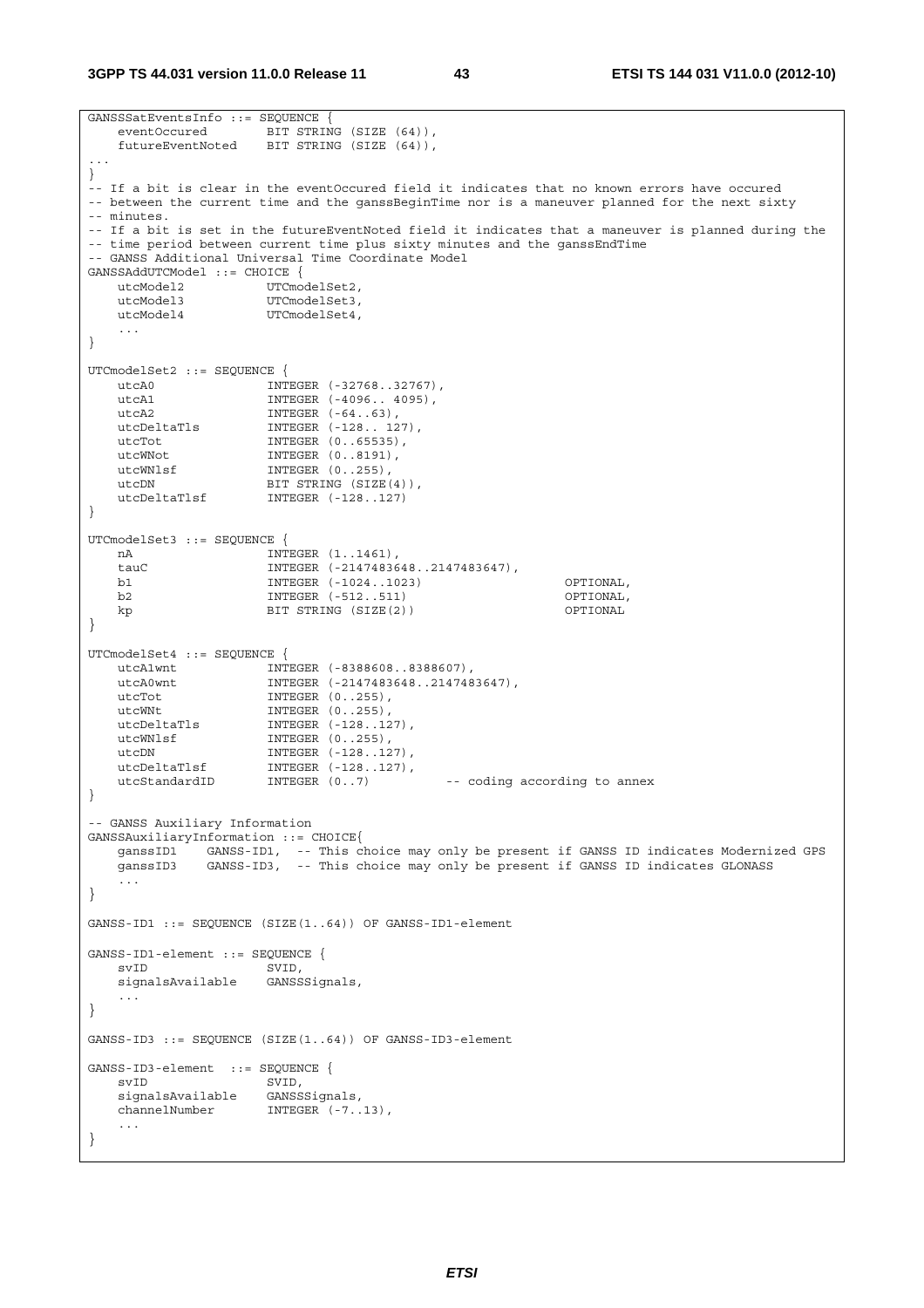-- DGANSS Corrections Validity Period: -- This element may only be included if GANSSDiffCorrections IE is included in -- GANSSGenericAssistDataElement element. -- GANSSDiffCorrectionsValidityPeriod shall contain the same number of elements as the -- SeqOfSgnTypeElement included in GANSSDiffCorrections IE GANSSDiffCorrectionsValidityPeriod ::= SEQUENCE (SIZE (1..3)) OF DGANSSExtensionSgnTypeElement DGANSSExtensionSgnTypeElement ::= SEQUENCE { GANSSSignalID, -- signal type identity dganssExtensionSgnList SeqOfDGANSSExtensionSgnElement } -- SeqOfDGANSSExtensionSgnElement shall contain the same number of elements as the -- SegOfDGANSSSqnElement included in GANSSDiffCorrections IE SeqOfDGANSSExtensionSgnElement ::= SEQUENCE (SIZE (1..16)) OF DGANSSExtensionSgnElement DGANSSExtensionSgnElement ::= SEQUENCE { svID SVID, -- Satellite identity udreGrowthRate INTEGER(0..7), -- coding according to annex udreValidityTime INTEGER(0..7), -- coding according to annex ... } --Required Measurement Request Response Time, range is 1 to 128 seconds. RequiredResponseTime ::= INTEGER (1..128) -- Control header for additional GPS assistance data Add-GPS-AssistData ::= SEQUENCE { add-GPS-controlHeader Add-GPS-ControlHeader } Add-GPS-ControlHeader ::= SEQUENCE { gpsEphemerisExtension GPSEphemerisExtension OPTIONAL, gpsEphemerisExtensionCheck GPSEphemerisExtensionCheck OPTIONAL, ... , dgpsCorrectionsValidityPeriod DGPSCorrectionsValidityPeriod OPTIONAL, -- If ReferenceTime is included in ControlHeader, GPSReferenceTime-R10-Ext -- shall also be included.<br>gpsReferenceTime-R10-Ext gpsReferenceTime-R10-Ext GPSReferenceTime-R10-Ext OPTIONAL, -- If AcquisAssist is included in ControlHeader, GPSAcquisAssist-R10-Ext -- shall also be included. gpsAcquisAssist-R10-Ext GPSAcquisAssist-R10-Ext OPTIONAL, -- If Almanac is included in ControlHeader, GPSAlmanac-R10-Ext -- shall also be included. gpsAlmanac-R10-Ext GPSAlmanac-R10-Ext OPTIONAL } GPSClockModel ::= SEQUENCE {  $\begin{array}{ccc}\n & -22 & \text{NTEGER} \\
\text{a} & \text{INTEGER} & (-128..127) \\
\end{array}$ af1 INTEGER (-32768..32767),<br>af0 INTEGER (-2097152..20971 af0 INTEGER (-2097152..2097151), tgd INTEGER (-128..127) } --GPS Ephemeris Extension GPSEphemerisExtension ::= SEQUENCE { gpsEphemerisHeader GPSEphemerisExtensionHeader OPTIONAL, gpsReferenceSet SeqOfGPSRefOrbit OPTIONAL, gpsephemerisDeltaMatrix GPSEphemerisDeltaMatrix OPTIONAL, ... } -- The gpsEphemerisHeader and the gpsReferenceSet are mandatory only once in the delivery of the -- GPS Ephemeris Extension. The gpsReferenceSet shall include all healthy satellite vehicles at the -- time of message construction -- The SMLC is required to deliver the gpsReferenceSet for all healthy satellite vehicles -- at the time of message construction.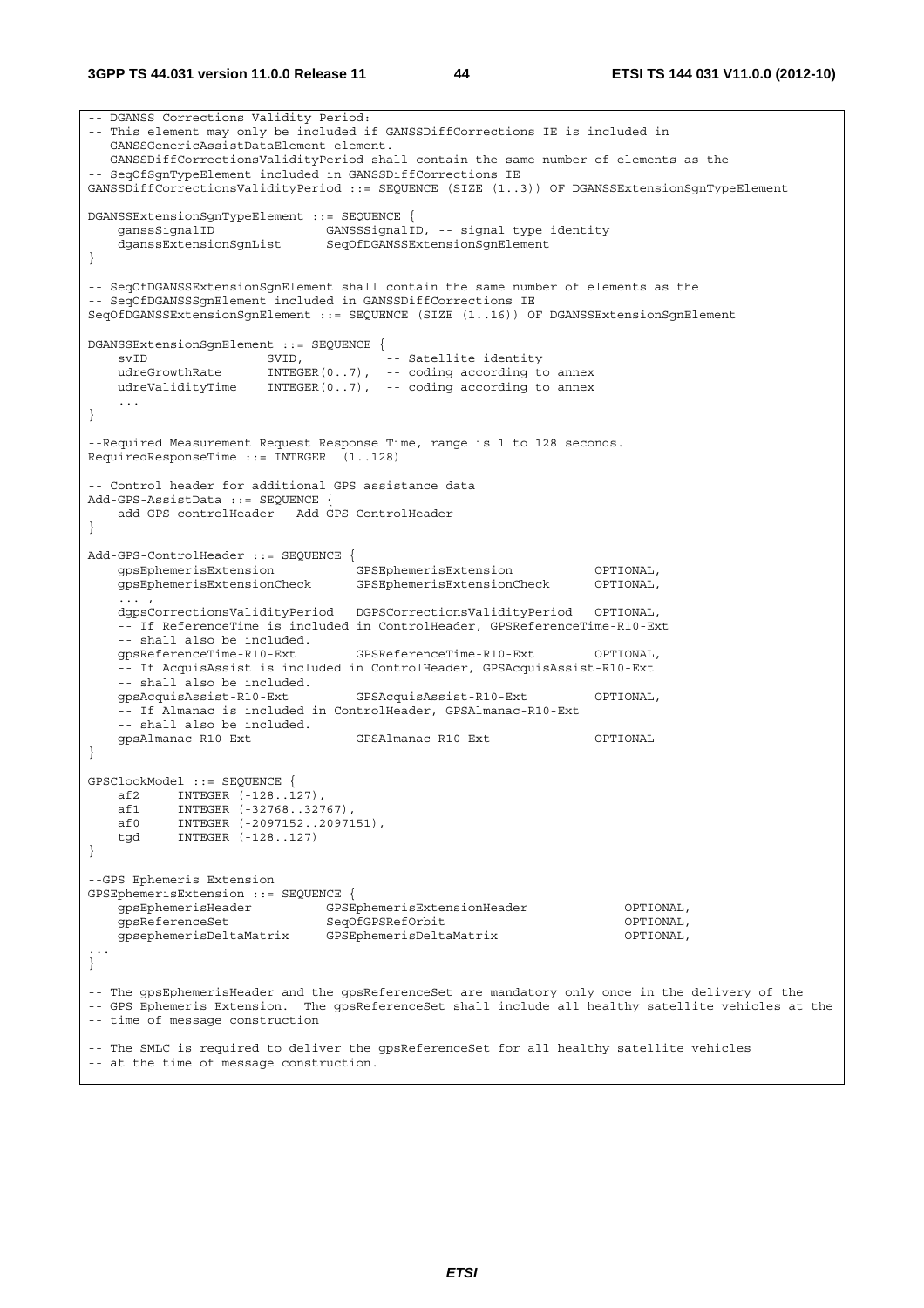**3GPP TS 44.031 version 11.0.0 Release 11 45 ETSI TS 144 031 V11.0.0 (2012-10)**

```
GPSEphemerisExtensionHeader ::= SEQUENCE { 
   filmentials.
   validityPeriod INTEGER(1..8),
-- The validity period, represented in hours is the validity period of each individual ephemeris 
-- delta payload 
    ephemerisExtensionDuration INTEGER(1..512), 
-- If the ephemerisExtensionDuration does not match the request duration made by the MS, the MS 
-- should regard the provided ephemerisExtensionDuration as the limit of the SMLC ephemeris 
-- extension capability at this time. 
... 
} 
GPSEphemerisExtensionTime ::= SEQUENCE { 
   gpsWeek GPSWeek,<br>gpsTOW INTEGER
                       INTEGER (0..604799),
... 
} 
SeqOfGPSRefOrbit ::= SEQUENCE (SIZE(1..32)) OF GPSReferenceOrbit 
--The number of reference orbits can be read from number of elements in this sequence 
GPSReferenceOrbit ::= SEQUENCE { 
svID SVID,
 gpsOrbitModel ReferenceNavModel, 
     gpsClockModel GPSClockModel, 
... 
} 
GPSEphemerisDeltaMatrix ::= SEQUENCE (SIZE(1 .. 128)) OF GPSEphemerisDeltaEpoch 
GPSEphemerisDeltaEpoch ::= SEQUENCE { 
   gpsDeltaEpochHeader GPSDeltaEpochHeader OPTIONAL,<br>gpsDeltaElementList GPSDeltaElementList,
    gpsDeltaElementList GPSDeltaElementList, 
... 
} 
-- Each GPSDeltaEpoch element contains a header and the delta values for a particular time window 
-- for all PRN"s. 
GPSDeltaEpochHeader ::= SEQUENCE { 
   validityPeriod INTEGER(1..8) OPTIONAL,
    ephemerisDeltaSizes GPSEphemerisDeltaBitSizes OPTIONAL, 
    ephemerisDeltaScales GPSEphemerisDeltaScales OPTIONAL, 
... 
} 
-- In each of the GPSDeltaEpochs, if the optional element validityPeriod is not included, 
-- the value in GPSEphemerisExtensionHeader shall be used. if the optional elements 
-- ephemerisDeltaSizes or ephemerisDeltaScales are not included, then the default ephemeris delta 
-- sizes and scales shall be used. The default sizes and scales are found in the annex in section 
-- A.29.m 
GPSDeltaElementList ::= SEQUENCE (SIZE(1 .. 32)) OF OCTET STRING(SIZE (1..47)) 
-- Each octet string element in GPSDeltaElementList corresponds to one PRN within one epoch 
-- Table A.29.m of the annex shows the organization of the delta ephemeris octet string. 
-- Decoding of each of the octet strings is accomplished by consulting the ephemerisDeltaSizes 
-- table to learn the length and order of each of the parameters in the ephemerisDelta payload 
-- Post decode scaling is accomplished by consulting the ephemerisDeltaScales table to learn the. 
-- scale factors to apply to the terms in the delta ephemeris 
-- Ephemeris Delta Bit Sizes.
```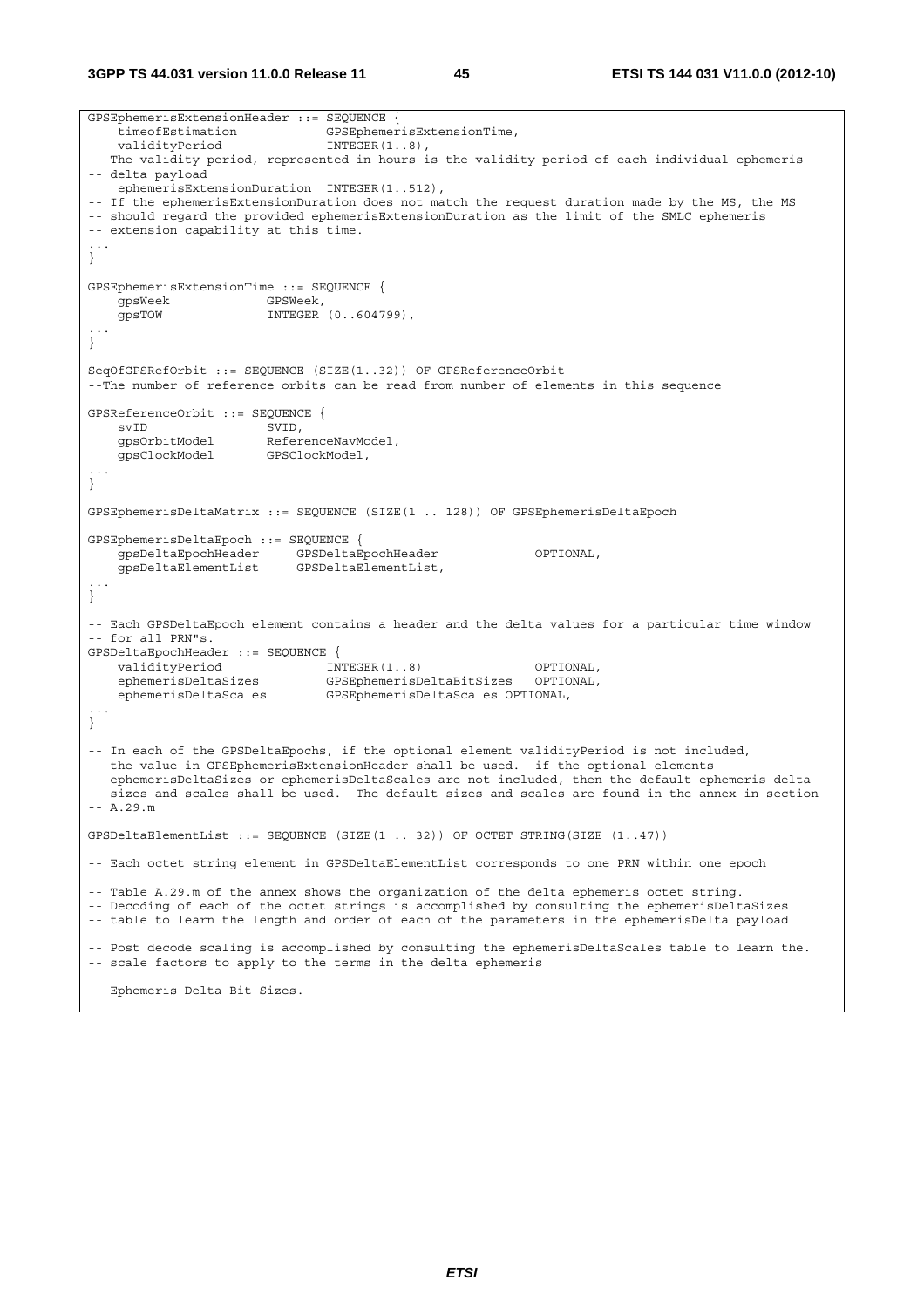| GPSEphemerisDeltaBitSizes ::= SEQUENCE {  |                                                                                                                                                                        |  |  |
|-------------------------------------------|------------------------------------------------------------------------------------------------------------------------------------------------------------------------|--|--|
|                                           | -- This structure defines the order and sizes of the fields in the GPSsDeltaEpoch octet string                                                                         |  |  |
|                                           | -- seqNum and svID are the first two elements of each GPS Ephemeris Delta Element Structure                                                                            |  |  |
|                                           | -- seqNum is always 7 bits, and svID is always 5 bits long and are thus not included in                                                                                |  |  |
|                                           | -- the GPSEphemerisDeltaBitSizes table. seqNum indicates the GPSDeltaEpoch number.                                                                                     |  |  |
|                                           |                                                                                                                                                                        |  |  |
|                                           | -- The Ephemeris delta element payload mimics the bitsize table, but also includes the svID and<br>-- seqNum as the first two elements (in that order), in each block. |  |  |
| bitsize-delta-omega                       | $INTER(132)$ ,                                                                                                                                                         |  |  |
| bitsize-delta-deltaN                      | $INTEGER(116)$ ,                                                                                                                                                       |  |  |
| bitsize-delta-m0                          | $INTEGER(132)$ ,                                                                                                                                                       |  |  |
| bitsize-delta-omegadot                    | $INTEGR(124)$ ,                                                                                                                                                        |  |  |
| bitsize-delta-e                           | $INTER(132)$ ,                                                                                                                                                         |  |  |
| bitsize-delta-idot                        | $INTEGER(114)$ ,                                                                                                                                                       |  |  |
| bitsize-delta-sqrtA                       | $INTER(132)$ ,                                                                                                                                                         |  |  |
| bitsize-delta-i0                          | $INTER(132)$ ,                                                                                                                                                         |  |  |
| bitsize-delta-omega0                      | $INTEGER(132)$ ,                                                                                                                                                       |  |  |
| bitsize-delta-crs                         | $INTEGER(116)$ ,                                                                                                                                                       |  |  |
| bitsize-delta-cis                         | $INTEGER(116)$ ,                                                                                                                                                       |  |  |
| bitsize-delta-cus                         | $INTEGER(116)$ ,                                                                                                                                                       |  |  |
| bitsize-delta-crc                         | $INTEGER(116)$ ,                                                                                                                                                       |  |  |
| bitsize-delta-cic                         | $INTEGR(116)$ ,                                                                                                                                                        |  |  |
| bitsize-delta-cuc                         | $INTEGER(116)$ ,                                                                                                                                                       |  |  |
| bitsize-delta-tqd                         | $INTEGER(110)$ ,                                                                                                                                                       |  |  |
|                                           |                                                                                                                                                                        |  |  |
| }                                         |                                                                                                                                                                        |  |  |
| GPSEphemerisDeltaScales ::= SEQUENCE {    |                                                                                                                                                                        |  |  |
| scale-delta-omega                         | $INTEGER(-1615)$ ,                                                                                                                                                     |  |  |
| scale-delta-deltaN                        | $INTEGER(-1615)$ ,                                                                                                                                                     |  |  |
| scale-delta-m0                            | $INTEGER (-1615)$ ,                                                                                                                                                    |  |  |
| scale-delta-omegadot                      | $INTEGER (-1615)$ ,                                                                                                                                                    |  |  |
| scale-delta-e                             | $INTEGER(-1615)$ ,                                                                                                                                                     |  |  |
| scale-delta-idot                          | $INTEGER(-1615)$ ,                                                                                                                                                     |  |  |
| scale-delta-sqrtA                         | $INTEGER(-1615)$ ,                                                                                                                                                     |  |  |
| scale-delta-i0                            | $INTEGER(-1615)$ ,                                                                                                                                                     |  |  |
| scale-delta-omega0                        | $INTEGER (-1615)$ ,                                                                                                                                                    |  |  |
| scale-delta-crs                           | $INTEGER(-1615)$ ,                                                                                                                                                     |  |  |
| scale-delta-cis                           | $INTEGER (-1615)$ ,                                                                                                                                                    |  |  |
| scale-delta-cus                           | $INTEGER(-1615)$ ,                                                                                                                                                     |  |  |
| scale-delta-crc                           | $INTER(-1615)$ ,                                                                                                                                                       |  |  |
| scale-delta-cic                           | $INTEGER(-1615)$ ,                                                                                                                                                     |  |  |
| scale-delta-cuc                           | $INTEGER(-1615)$ ,                                                                                                                                                     |  |  |
| scale-delta-tqd                           | $INTEGER (-1615)$ ,                                                                                                                                                    |  |  |
| $\big\}$                                  |                                                                                                                                                                        |  |  |
|                                           |                                                                                                                                                                        |  |  |
| GPSEphemerisExtensionCheck ::= SEQUENCE { |                                                                                                                                                                        |  |  |
| qpsBeginTime                              | GPSEphemerisExtensionTime,                                                                                                                                             |  |  |
| qpsEndTime                                | GPSEphemerisExtensionTime,                                                                                                                                             |  |  |
| gpsSatEventsInfo                          | GPSSatEventsInfo,                                                                                                                                                      |  |  |
|                                           |                                                                                                                                                                        |  |  |
|                                           |                                                                                                                                                                        |  |  |
|                                           |                                                                                                                                                                        |  |  |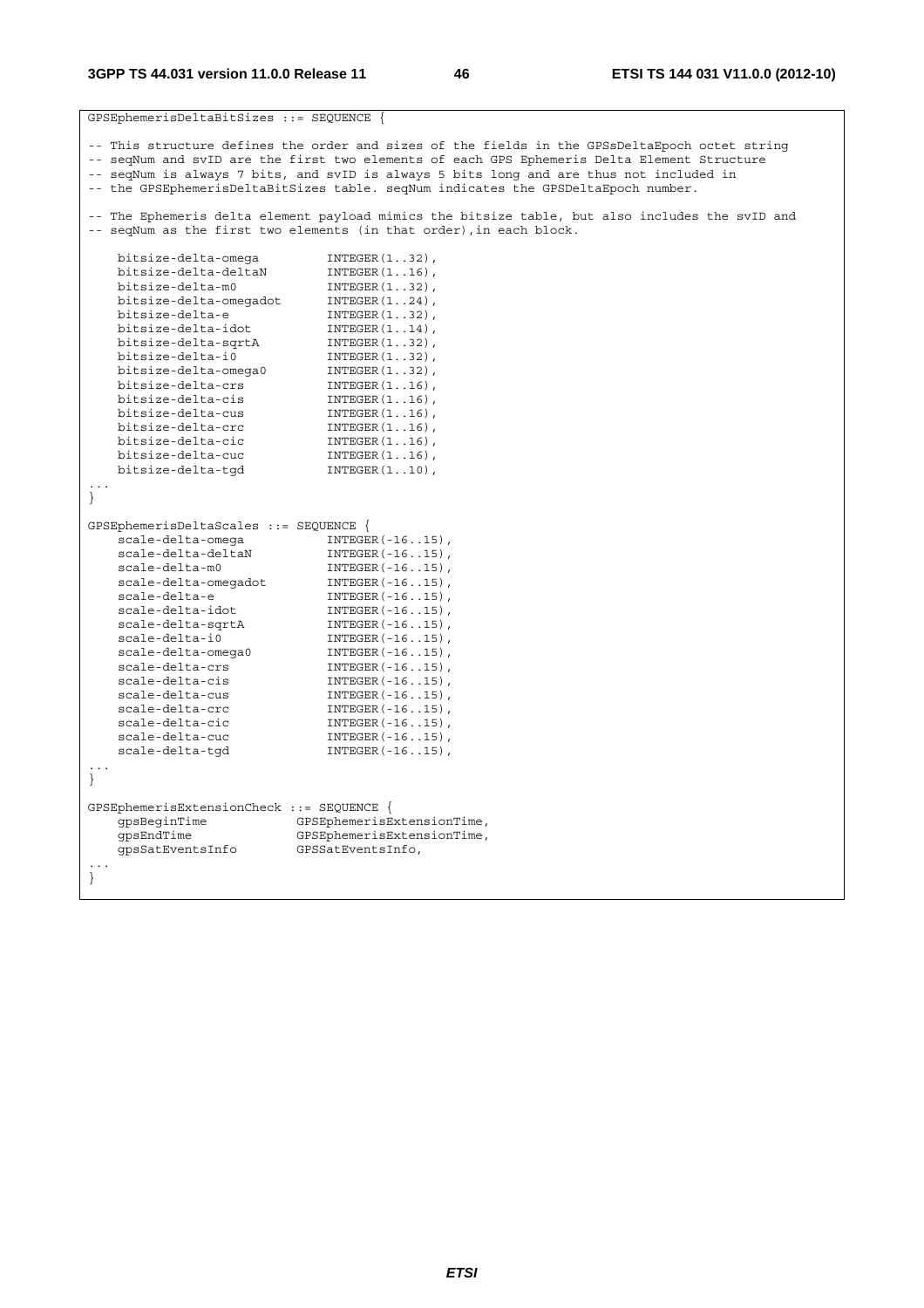**3GPP TS 44.031 version 11.0.0 Release 11 47 ETSI TS 144 031 V11.0.0 (2012-10)**

```
GPSSatEventsInfo ::= SEQUENCE {<br>eventOccured BIT STR
                       BIT STRING (SIZE (32)),
    futureEventNoted BIT STRING (SIZE (32)), 
... 
} 
-- If a bit is clear in the eventOccured field it indicates that no known errors have occured since 
-- the gpsBeginTime nor is a maneuver planned for the next sixty minutes. 
-- If a bit is set in the futureEventNoted field it indicates that a maneuver is planned during the 
-- time period between current time plus sixty minutes and gpsEndTime 
-- DGPS Corrections Validity Period: 
-- This element may only be included if DGPSCorrections IE is included in ControlHeader element. 
-- DGPSCorrectionsValidityPeriod shall contain the same number of elements as the SeqOfSatElement 
-- included in DGPSCorrections IE 
DGPSCorrectionsValidityPeriod ::= SEQUENCE (SIZE (1..16)) OF DGPSExtensionSatElement 
DGPSExtensionSatElement ::= SEQUENCE { 
satelliteID SatelliteID,
 udreGrowthRate INTEGER(0..7), -- coding according to annex 
    udreValidityTime INTEGER(0..7), -- coding according to annex 
 ... 
} 
 -- GPS Reference Time Rel-10 Extension: 
GPSReferenceTime-R10-Ext ::= SEQUENCE {<br>qpsWeekCycleNumber INTEGER(0..7) -- coding according to annex
   qpsWeekCycleNumber INTEGER(0..7)} 
-- GPS Acquisition Assistance Rel-10 Extension: 
-- GPSAcquisAssist-R10-Ext shall contain the same number of elements as the SeqOfAcquisElement 
-- included in AcquisAssist IE 
GPSAcquisAssist-R10-Ext ::= SEQUENCE(SIZE (1..16)) OF GPSAcquisAssist-R10-Ext-Element 
GPSAcquisAssist-R10-Ext-Element::= SEQUENCE { 
   satelliteID SatelliteID,
   azimuthLSB INTEGER(0..15)<br>elevationLSB INTEGER(0..15)
                         INTEGR(0..15)} 
-- GPS Almanac Rel-10 Extension: 
GPSAlmanac-R10-Ext ::= SEQUENCE { 
    completeAlmanacProvided BOOLEAN -- TRUE means that complete Almanac is provided 
} 
Rel-7-MsrPosition-Rsp-Extension ::= SEQUENCE { 
    velEstimate VelocityEstimate OPTIONAL, 
  -- Horizontal Velocity 
  -- Horizontal with Vertical Velocity 
  -- Horizontal Velocity with Uncertainty 
  -- Horizontal with Vertical Velocity and Uncertainty 
 ganssLocationInfo GANSSLocationInfo OPTIONAL, 
 ganssMeasureInfo GANSSMeasureInfo OPTIONAL, 
 ... 
-- Further Release 7 extensions here 
}
```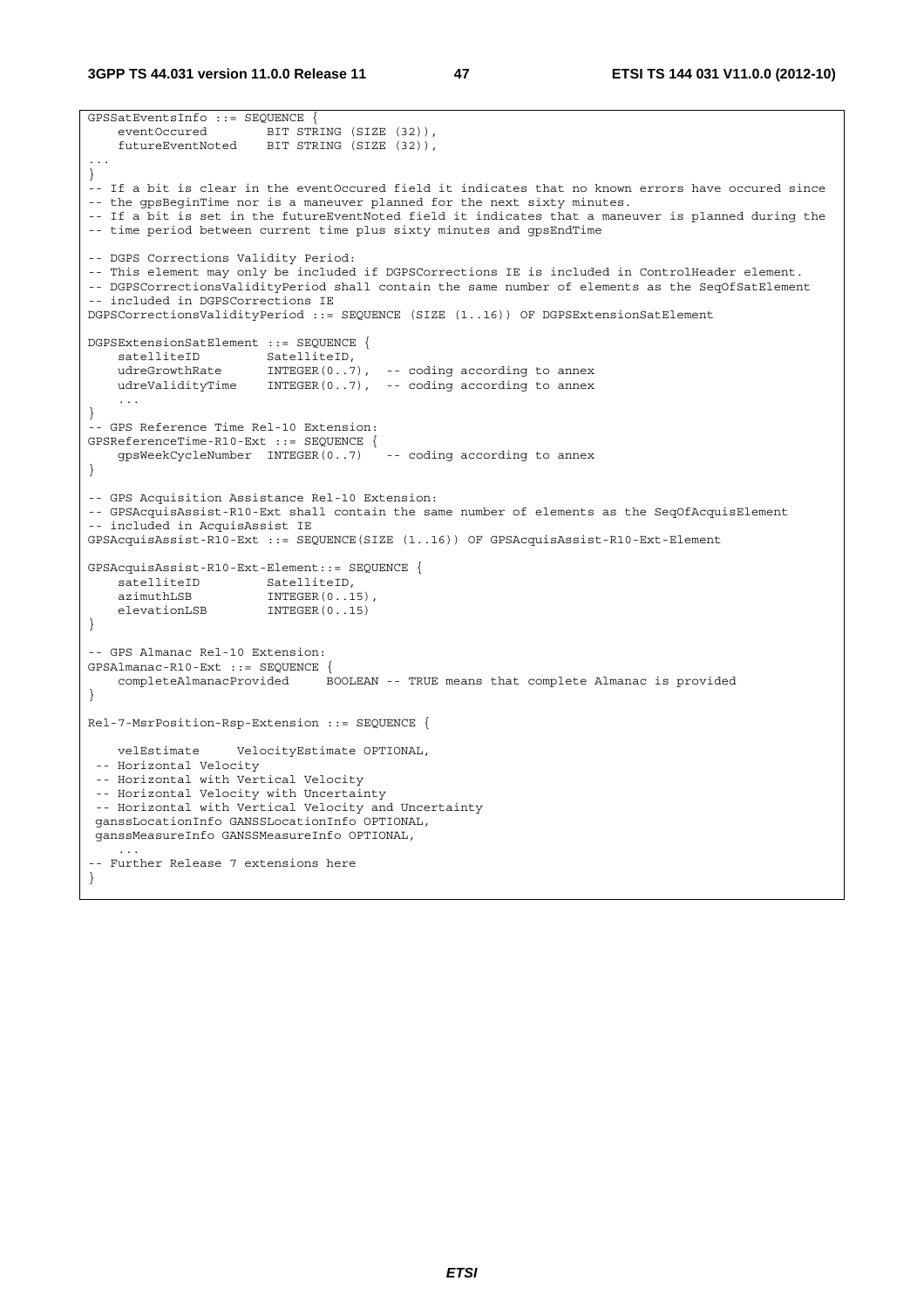**3GPP TS 44.031 version 11.0.0 Release 11 48 ETSI TS 144 031 V11.0.0 (2012-10)**

```
-- GANSS Location Information contains location estimate, time stamp with uncertainty 
 -- and optionally Reference Frame field 
GANSSLocationInfo ::= SEQUENCE {<br>referenceFrame ReferenceFrame
    referenceFrame ReferenceFrame OPTIONAL, -- Reference Frame Number 
    ganssTODm GANSSTODm OPTIONAL, -- GNSS TOD modulo 
    ganssTODFrac INTEGER (0 .. 16384) OPTIONAL, -- Coding according to Annex 
     -- a value of 16384 shall not be encoded by the sender 
   -- the receiver shall consider a value of 16384 to be invalid data<br>ganssTODUncertainty GANSSTODUncertainty OPTIONAL, -- Co
   ganssTODUncertainty GANSSTODUncertainty OPTIONAL, -- Coding according to Annex<br>ganssTimeID 1NTEGER (0 .. 7) OPTIONAL, -- Coding according to Annex
   ganssTimeID INTEGER (0 . . 7) OPTIONAL, -- Coding according to Annex fixType,
   -<br>fixType FixType,<br>posData PositionT
 posData PositionData, 
 stationaryIndication INTEGER(0 .. 1) OPTIONAL, -- "0" if moving or motion not 
 -- known 
     -- Possible shapes carried in posEstimate are 
     -- ellipsoid point, 
     -- ellipsoid point with uncertainty circle 
     -- ellipsoid point with uncertainty ellipse 
   -- ellipsoid point with altitude and uncertainty ellipsoid posEstimate x + 1<br>Ext-GeographicalInformation,
                                Ext-GeographicalInformation,
 ... 
} 
PositionData ::= BIT STRING { 
   e-otd (0)gps (1),<br>galileo (2),
   s.<br>galileo
    sbas (3), 
    modernizedGPS (4), 
 qzss (5), 
 glonass (6) } (SIZE (3..16)) 
-- GANSS TOD modulo 1 hour 
GANSSTODm ::= INTEGER (0 .. 3599999) 
ReferenceFrame ::= SEQUENCE { 
 referenceFN INTEGER (0 .. 65535), 
     -- Note that applicable range for referenceFN is 0 - 42431 
 referenceFNMSB INTEGER (0 .. 63) OPTIONAL -- MSB of Reference Frame Number
} 
-- GANSS Measurement Information 
GANSSMeasureInfo ::= SEQUENCE { 
     -- Measurement info elements 
ganssMsrSetList SeqOfGANSS-MsrSetElement 
} 
SeqOfGANSS-MsrSetElement ::= SEQUENCE (SIZE(1..3)) OF GANSS-MsrSetElement 
 -- GANSS measurement information 1-3 times in a message 
GANSS-MsrSetElement ::= SEQUENCE { 
    referenceFrame ReferenceFrame OPTIONAL, -- Reference Frame Number 
     -- if ganssTODm is included, it is the GNSS specific system time of the GANSS reported 
     -- first in ganss-SgnTypeList. If GPS Measurement Information element is not included in 
   -- a Measure Position Response component, this field shall be present.<br>ganssTODm (GANSSTODm OPTIONAL, -- GANSS TOD mod
                                                OPTIONAL, -- GANSS TOD modulo 1 hour
   deltaGANSSTOD INTEGER (0 .. 127) OPTIONAL,<br>ganssTODUncertainty GANSSTODUncertainty OPTIONAL,
                            GANSSTODUncertainty OPTIONAL, -- Coding according to Annex
    --N_GANSS can be read from number of elements of SeqOfGANSS-MsrElement
    ganss-MsrElementList SeqOfGANSS-MsrElement 
} 
SeqOfGANSS-MsrElement ::= SEQUENCE (SIZE(1..8)) OF GANSS-MsrElement 
GANSS-MsrElement ::= SEQUENCE { 
 ganssID INTEGER (0..7) OPTIONAL, --Absence means Galileo 
    ganss-SgnTypeList SeqOfGANSS-SgnTypeElement 
}
```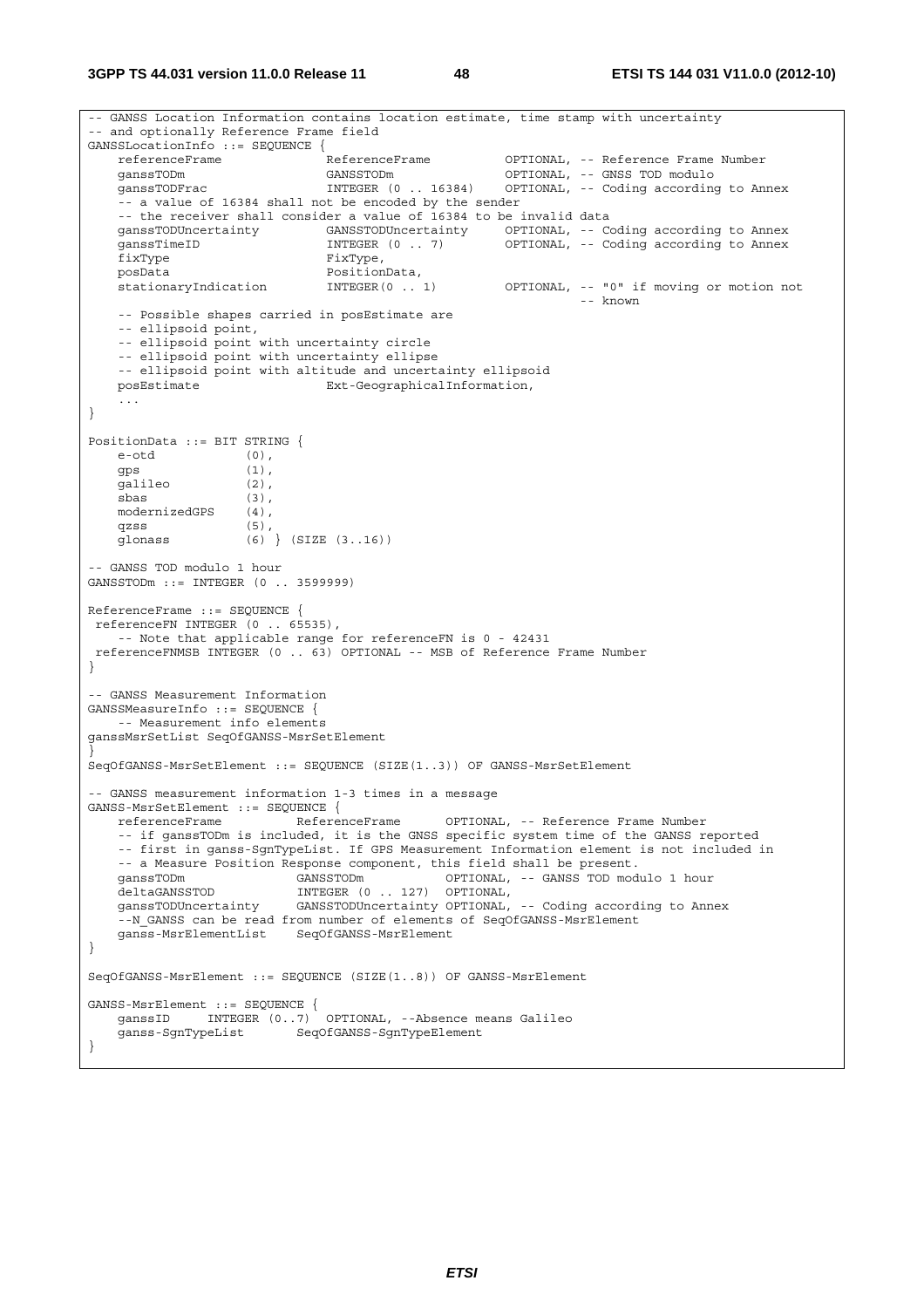```
-- Measurements can be returned up to 8 different signal types 
-- N_SGN_TYPE can be read from number of elements of SeqOfGANSS-SgnTypeElement
-- Reporting of multiple signal types as defined in A.2.2.4g 
SeqOfGANSS-SgnTypeElement ::= SEQUENCE (SIZE(1..8)) OF GANSS-SgnTypeElement 
GANSS-SgnTypeElement ::= SEQUENCE { 
 ganssSignalID GANSSSignalID, -- Coding according to Annex 
 ganssCodePhaseAmbiguity INTEGER (0 .. 127) OPTIONAL, 
    --N_SGN can be read from number of elements of SeqOfGANSS-SgnElement
    ganss-SgnList SeqOfGANSS-SgnElement, 
 ... 
} 
-- Up to 16 Measurements can be returned per signal type 
SeqOfGANSS-SgnElement ::= SEQUENCE (SIZE(1..16)) OF GANSS-SgnElement 
GANSS-SgnElement ::= SEQUENCE { 
   svID SVID,<br>
CNO INTEG
                       INTEGER (0 \ldots 63),
   mpathDet MpathIndic, MpathIndic, and the Coding according to Annex
   carrierQualityInd INTEGER (0 .. 3) OPTIONAL, -- Coding according to Annex
 codePhase INTEGER (0 .. 2097151), 
 integerCodePhase INTEGER (0 .. 127) OPTIONAL, 
   codePhaseRMSError INTEGER (0..63), The coding according to Annex
   doppler INTEGER (-32768 .. 32767) OPTIONAL,
   adr INTEGER (0 .. 33554431) OPTIONAL
} 
Rel7-AssistanceData-Extension ::= SEQUENCE { 
                                                  ganss-AssistData GANSS-AssistData OPTIONAL, 
    ganssCarrierPhaseMeasurementRequest NULL OPTIONAL, 
    ganssTODGSMTimeAssociationMeasurementRequest NULL OPTIONAL, 
    add-GPS-AssistData<br>add-GPS-AssistData Add-GPS-AssistData OPTIONAL,
 ... 
 -- Possibly more extensions for Release 7 here 
} 
-- Rel-7 Positioning Capability parameters here 
PosCapabilities ::= SEQUENCE { 
-- nonGANSSpositionMethods shall be included if and only if any 
-- of the non-GANSS methods is supported.<br>nonGANSSpositionMethods NonGANSSP
                              nonGANSSpositionMethods NonGANSSPositionMethods OPTIONAL, 
-- gANSSpositionMethods shall be included if and only if any of the GANSS methods is supported. 
    gANSSPositionMethods GANSSPositionMethods OPTIONAL, 
-- multipleMeasurementSets shall be present if and only if 'multiple sets' is supported 
-- for any of the positioning methods 
    multipleMeasurementSets MultipleMeasurementSets OPTIONAL, 
     ... 
} 
NonGANSSPositionMethods ::= BIT STRING { 
    msAssistedEOTD (0), 
   msBasedEOTD (1),<br>msAssistedGPS (2),
                    (2), -- If this bit is set, gpsAssistance in AssistanceSupported IE
                          -- shall be present 
   msBasedGPS (3), -- If this bit is set, gpsAssistance in AssistanceSupported IE
                          -- shall be present 
    standaloneGPS (4) } (SIZE (1..16)) 
GANSSPositionMethods ::= SEQUENCE (SIZE(1..16)) OF GANSSPositionMethod 
GANSSPositionMethod ::= SEQUENCE { 
   ganssID                   INTEGER (0..7)         OPTIONAL, --Absence means Galileo
-- gANSSPositioningMethodTypes may be present for PosCapability-Req 
-- and shall be present for PosCapability-Rsp 
    gANSSPositioningMethodTypes GANSSPositioningMethodTypes OPTIONAL, 
    gANSSSignals GANSSSignals, 
\ldots , \ldots , \ldots-- sbasID shall be present if and only if ganssID indicates SBAS 
 sbasID SBASID OPTIONAL 
}
```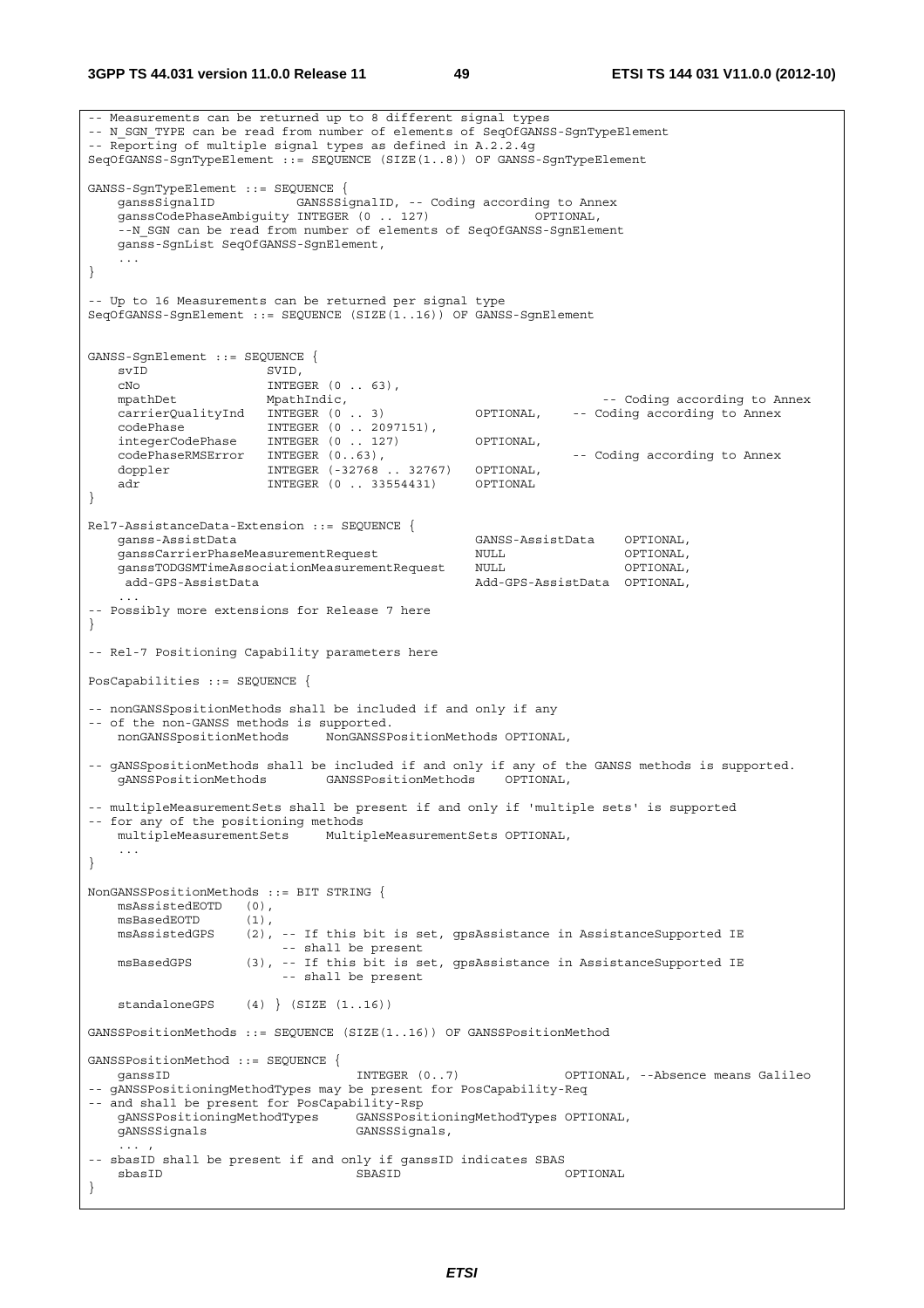```
GANSSPositioningMethodTypes ::= BIT STRING {<br>msAssisted (0), -- If this bit is set
                        ..<br>-- If this bit is set, qANSSAssistanceSet in AssistanceSupported IE
                          -- shall be present. 
     msBased (1), -- If this bit is set, gANSSAssistanceSet in AssistanceSupported IE 
                          -- shall be present. 
    standalone (2) (SIZE (1..8))-- indicates MS support for particular GANSS signals and frequencies 
GANSSSignals ::= BIT STRING { 
   signal1 (0),
    signal<sub>2</sub> (1),
     signal3 (2), 
    signal4(3).
    signal5 (4),
     signal6 (5), 
     signal7 (6), 
     signal8 (7) } (SIZE (1..8)) 
SBASID ::= BIT STRING { 
   waasegnos (1),<br>masas (2),
    mass<sub>2</sub> gagan (3) } (SIZE (1..8)) 
-- indicates MS support of multiple measurement sets for MS assisted position methods 
MultipleMeasurementSets ::= BIT STRING { 
    eotd (0), 
     gps (1), 
     ganss (2) } (SIZE (1..8)) 
-- indicates MS support of different types of assistance data 
AssistanceSupported ::= SEQUENCE { 
    gpsAssistance GPSAssistance OPTIONAL, 
     gANSSAssistanceSet GANSSAssistanceSet OPTIONAL, 
\ldots , \ldots , \ldots-- gANSSAdditionalAssistanceChoices shall be present if the MS supports other than native models 
    gANSSAdditionalAssistanceChoices GANSSAdditionalAssistanceChoices OPTIONAL 
} 
-- GPS assistance data supported 
GPSAssistance ::= BIT STRING { 
    almanac (0), 
   uTCmodel (1),<br>ionosphericModel (2),
   ionosphericModel (2),<br>navigationmodel (3),
    navigationmodel (3), 
   dGPScorrections (4),
    referenceLocation (5), 
   referenceTime (6),
     acquisitionAssistance (7), 
    realTimeIntegrity (8), 
     ephemerisExtension (9), 
     ephemerisExtensionCheck (10)} (SIZE (1..16)) 
 -- GANSS assistance data supported 
GANSSAssistanceSet ::= SEQUENCE { 
    commonGANSSAssistance<br>specificGANSSAssistance
                                SpecificGANSSAssistance,
     ... 
} 
-- Common GANSS assistance data supported 
CommonGANSSAssistance ::= BIT STRING { 
   referenceTime (0),
     referenceLocation (1), 
     ionosphericModel (3), 
    addIonosphericModel (4),<br>earthOrientationParam (5) } (SIZE (1..8))
    earthOrientationParam
SpecificGANSSAssistance ::= SEQUENCE (SIZE(1..16)) OF GANSSAssistanceForOneGANSS 
-- assistance data supported for a particular GANSS system 
GANSSASsistanceForOneGANSS ::= SEQUENCE {<br>GanssAssistanceForOneGANSS ::= SEQUENCE {<br>GanssID INTEGER (0..7
                             INTEGER (0..7) OPTIONAL, --Absence means Galileo
     gANSSAssistance GANSSAssistance, 
     ... 
}
```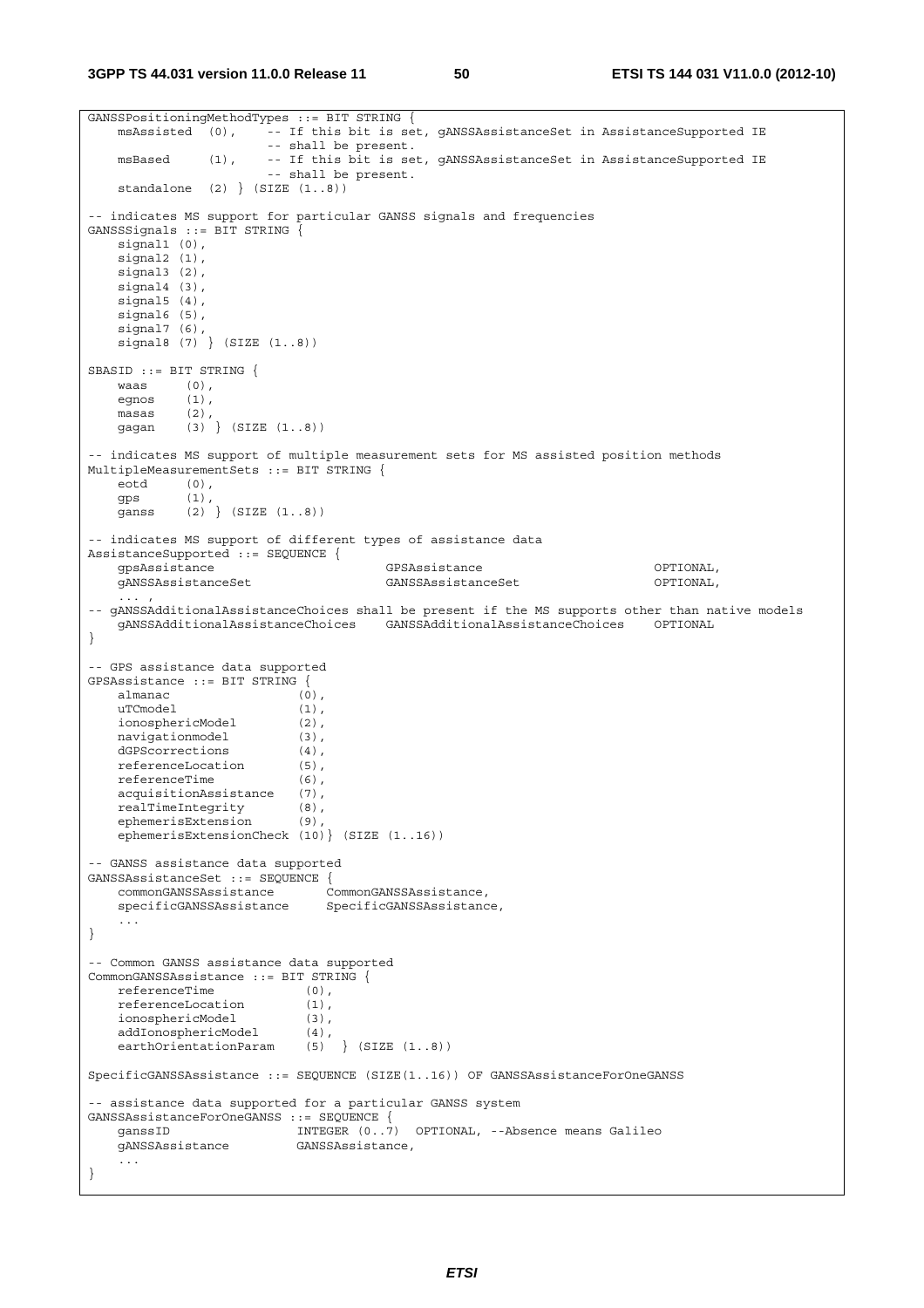-- specific GANSS assistance data supported GANSSAssistance ::= BIT STRING { realTimeIntegrity (0), differentialCorrections (1), almanac (2), referenceMeasurementInformation (3), navigationModel (4),<br>timeModelGNSS-UTC (5), timeModelGNSS-UTC timeModelGNSS-GNSS (6),<br>databitassistance (7), databitassistance ephemerisExtension (8), ephemerisExtensionCheck (9), addUTCmodel (10),<br>auxiliaryInformation (11) } (SIZE (1..16))  $auxiliaryInformation$  (11) GANSSAdditionalAssistanceChoices ::= SEQUENCE (SIZE(1..16)) OF GANSSAdditionalAssistanceChoicesForOneGANSS GANSSAdditionalAssistanceChoicesForOneGANSS ::= SEQUENCE { INTEGER (0..7) OPTIONAL, --Absence means Galileo ganssClockModelChoice GANSSModelID OPTIONAL, gannsOrbitModelChoice GANSSModelID OPTIONAL, ganssAlmanacModelChoice GANSSModelID OPTIONAL, ganssAdditionalUTCModelChoice GANSSModelID OPTIONAL, ... } GANSSModelID ::= BIT STRING { model1 (0), model2 (1), model3 (2), model4 (3), model5 (4), model6 (5), model7 (6), model8 (7) } (SIZE (1..8)) -- indicates assistance data that may be needed by the MS -- These elements are coded as defined in TS 49.031 with the exceptions defined in section A.8.2.3 AssistanceNeeded ::= SEQUENCE { gpsAssistanceData GPSAssistanceData OPTIONAL, ganssAssistanceData GANSSAssistanceData OPTIONAL, ... }

# 6 TOM Protocol Header for RRLP Transport

# 6.1 General

For the specification of the TOM protocol, see 3GPP TS 44.064.

# 6.2 Remaining Octets of TOM Protocol Header for RRLP

The number of remaining octet following the first octets of the TOM protocol header for RRLP is one. The encoding of this octet is defined in the figure 6.1 and the table 6.1.



**Figure 6.1: Remaining Octets of TOM Protocol Header for RRLP**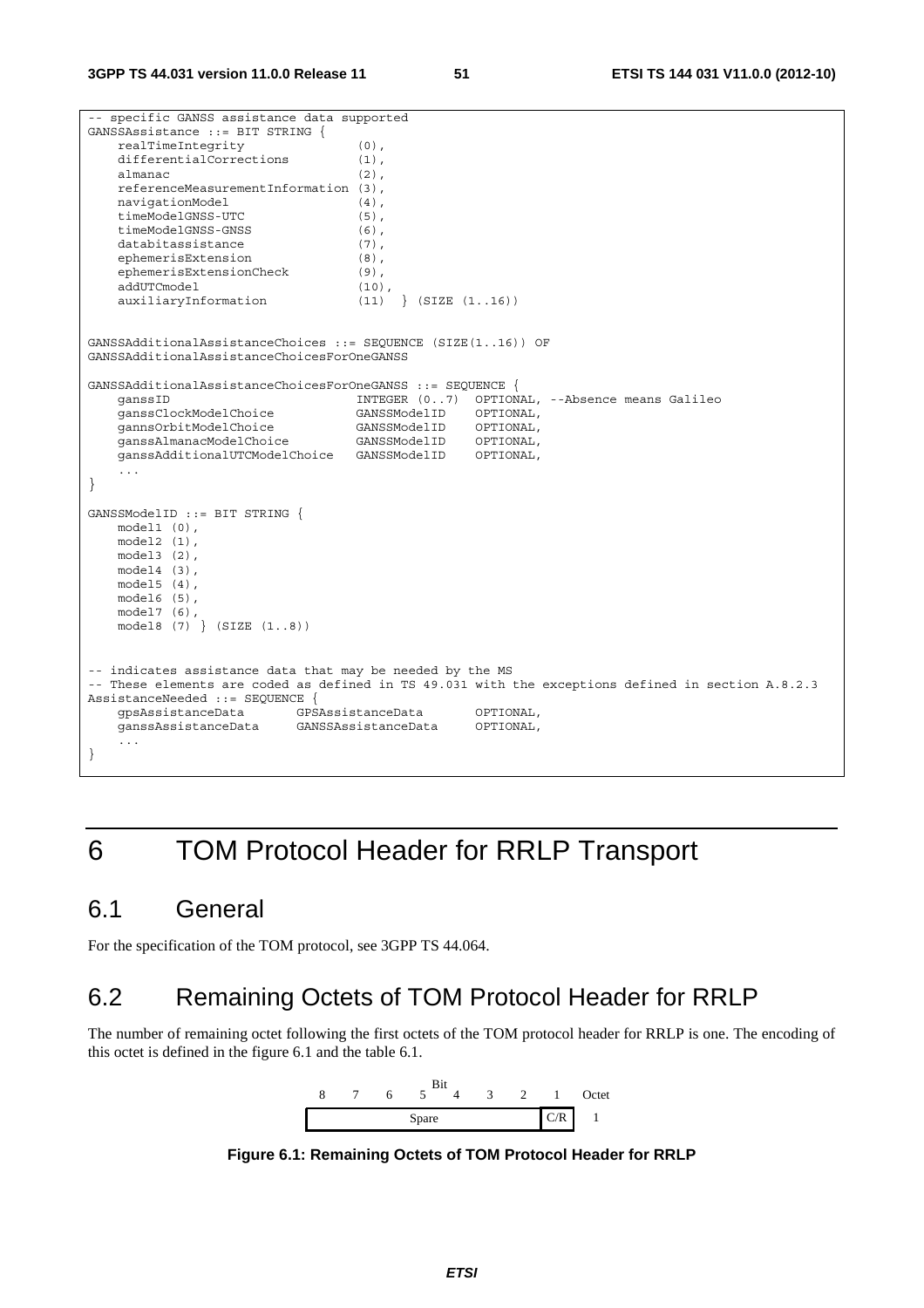| Table 6.1: C/R bit content |  |
|----------------------------|--|
|----------------------------|--|

| C/R | UI frame information field                             |
|-----|--------------------------------------------------------|
| O   | Command (SMLC to MS) or Final Response (MS to<br>SMLC) |
|     | Not Command or Final Response                          |

The setting of the C/R flag is provided by the sending RRLP entity, for further details see 3GPP TS 43.059.

The Spare bits shall be ignored by the receiver and set to 0 by the sender. If a protocol header with more than one remaining octet of the TOM protocol header is received, the additional octets after the first remaining octet shall be ignored by the receiver.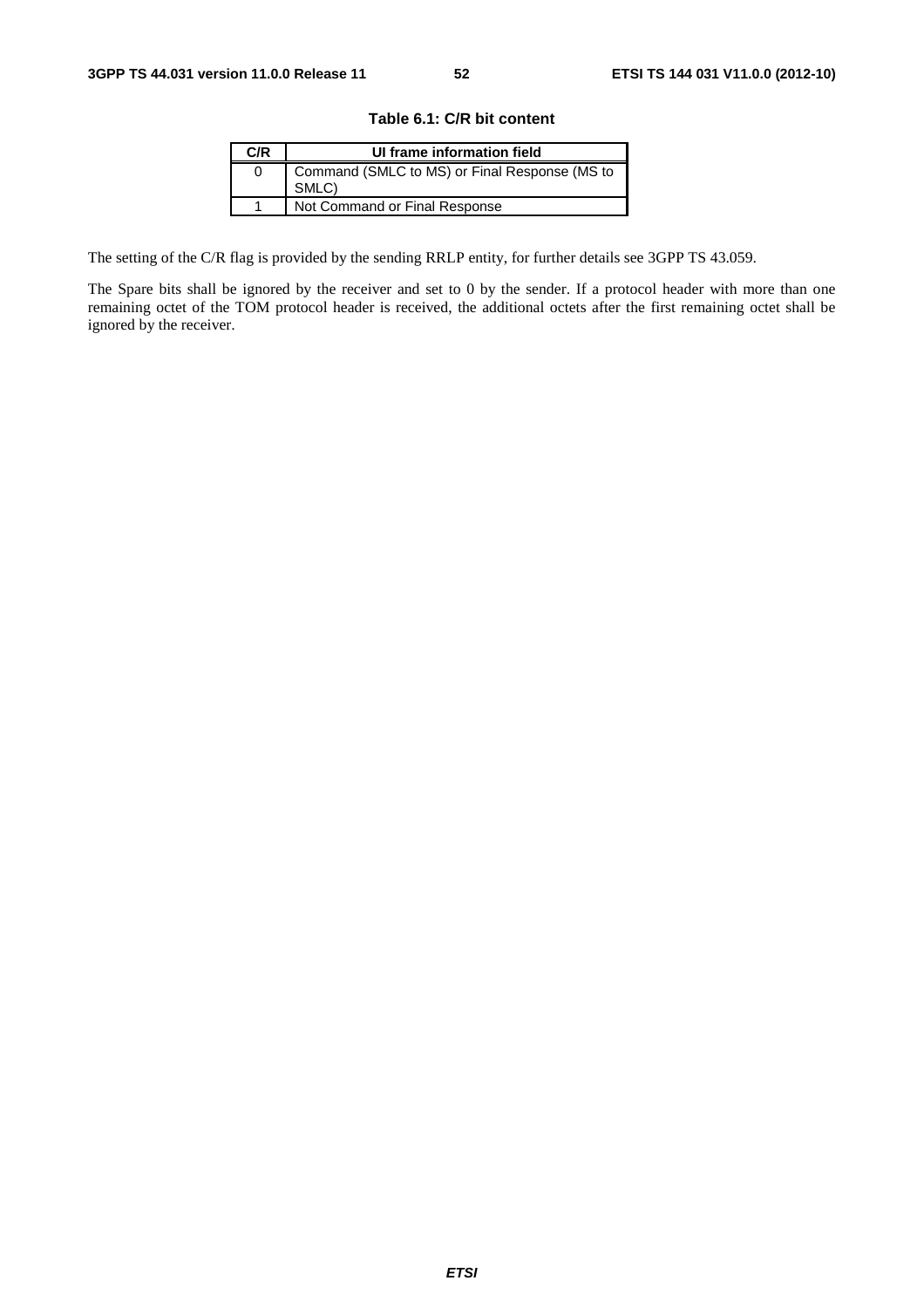# Annex A (informative): Description of Components

# A.1 Introduction

This annex describes the contents of components.

# A.2 Measure Position Request

# A.2.1 General

The Measure Position Request is a RRLP component from the SMLC to the MS. This component is common to E-OTD,GPS and GANSS (Galileo and Additional Navigation Satellite Systems) location methods. As a response to this component, the MS performs E-OTD,GPS or GANSS measurements and possibly calculates its own position, if the MS and/or the network support these options. It contains the following elements.

| <b>Element</b>                         | <b>Type/Reference</b>                    | <b>Presence</b> |
|----------------------------------------|------------------------------------------|-----------------|
| Positioning Instructions               | Positioning Instructions 2.2.1           | м               |
| E-OTD Reference BTS for                | E-OTD Reference BTS for Assistance       | Ω               |
| Assistance Data                        | Data 2.2.2                               |                 |
| E-OTD Measurement Assistance           | E-OTD Measurement Assistance Data        | O               |
| Data                                   | 2.2.3                                    |                 |
| <b>E-OTD Measurement Assistance</b>    | E-OTD Measurement Assistance Data        | Ω               |
| Data for System Information List       | for System Information List 2.2.4        |                 |
| <b>GPS Assistance Data</b>             | GPS Assistance Data 4.2.4                | O               |
| Additional GPS Assistance Data         | Additional GPS Assistance Data 4.2.4c    | O               |
| <b>GPS Time Assistance Measurement</b> | <b>GPS Time Assistance Measurement</b>   | O               |
| Request                                | Request 2.2.4a                           |                 |
| <b>GPS Reference Time Uncertainty</b>  | GPS Reference Time Uncertainty 2.2.4b    | O               |
| <b>Velocity Request</b>                | Velocity Request 2.2.4c                  | O               |
| <b>Extended Reference</b>              | Extended Reference 2.2.5                 | O               |
| <b>GANSS Positioning Method</b>        | <b>GANSS Positioning Method Element</b>  | റ               |
| Element                                | 2.2.1a                                   |                 |
| <b>GANSS Carrier-Phase</b>             | <b>GANSS Carrier-Phase Measurement</b>   | റ               |
| <b>Measurement Request</b>             | Request 2.2.4d                           |                 |
| <b>GANSS TOD - GSM Time</b>            | <b>GANSS TOD - GSM Time Association</b>  | റ               |
| <b>Association Request</b>             | Request 2.2.4e                           |                 |
| <b>GANSS Multi-frequency</b>           | <b>GANSS Multi-frequency Measurement</b> | റ               |
| <b>Measurement Request</b>             | Request 2.2.4g                           |                 |
| <b>GANSS Assistance Data</b>           | GANSS Assistance Data 4.2.6              | O               |
| Required Response Time                 | Required Response Time 2.2.4f            | Ω               |

### **Table A.1: Measure Position Request component content**

# A.2.2 Elements

# A.2.2.1 Positioning Instructions Element

The purpose of Positioning Instructions element is to express the allowed/required location method(s), and to provide information required QoS. This element is mandatory in the Measure Position Request message, and contains the following fields:

# **Method Type**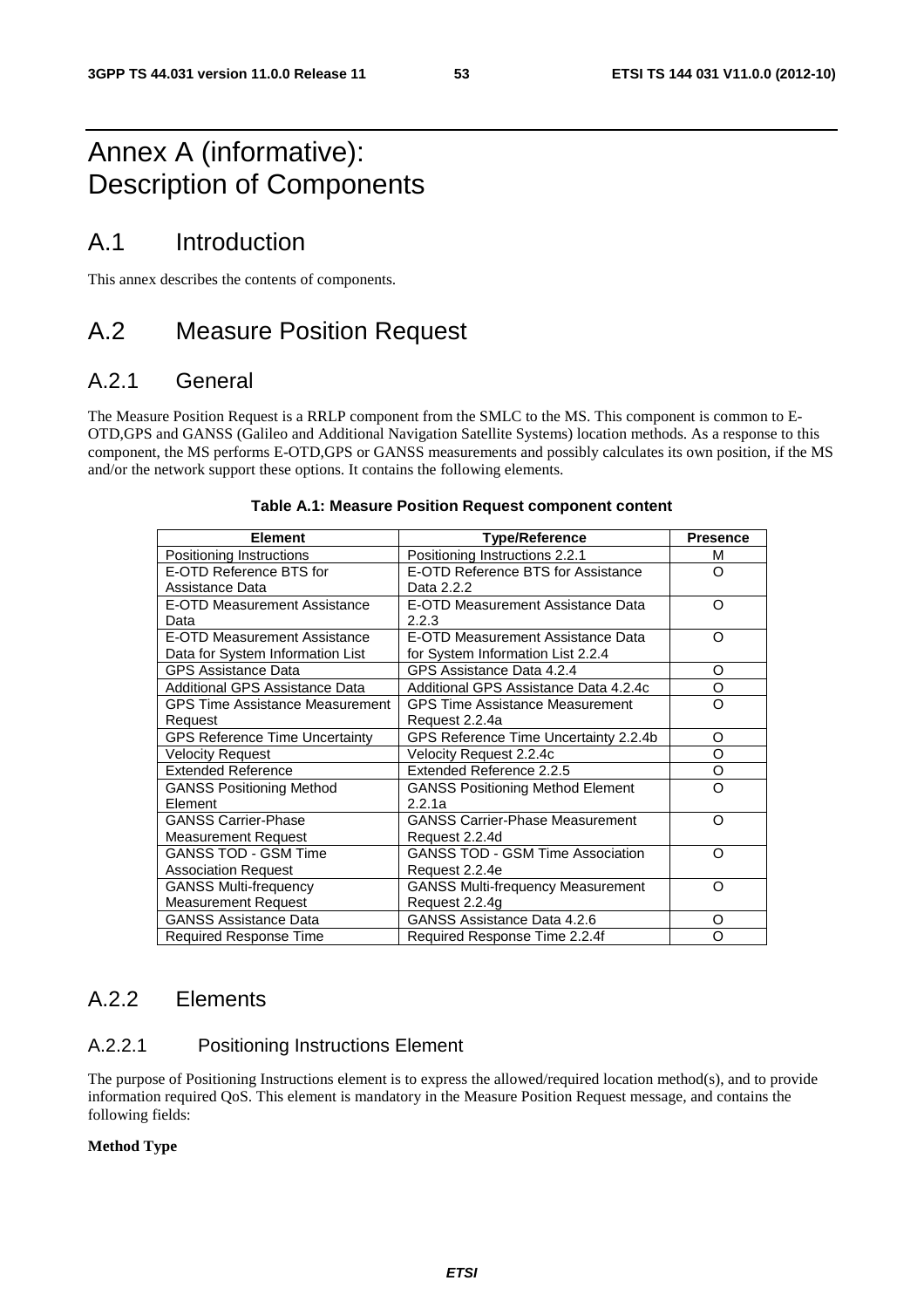This field indicates whether MS based or assisted version is allowed/requested. If the Positioning Methods field includes more than one method, the Method Type applies to all of them. This field is mandatory, and has the following values:

'0': MS assisted;

- '1': MS based;
- '2': MS based is preferred, but MS assisted is allowed;
- '3': MS assisted is preferred, but MS based is allowed.

In GPS positioning methods, "MS based" may indicate either MS Based Assisted GPS method or Conventional GPS method. If "MS based is indicated with no GPS assistance data then the MS may interpret this as either Conventional GPS or MS based A-GPS without assistance data. The same interpretation applies also to the GANSS positioning method.

### **Positioning Methods**

This field indicates which location method or methods should be used. This field is mandatory.

'0': E-OTD;

'1': GPS;

'2': E-OTD or GPS (i.e. both can be reported).

NOTE: If the selected positioning method is "GPS" or "E-OTD or GPS", the field GANSS Positioning Method, if present in a Measure Position Request component, indicates request of GANSS method and indicates the allowed satellite systems.

### **Response Time**

This field indicates the desired response time. However, when performing measurements, the desired response time may be exceeded. This field is mandatory.

The response time is  $2^N$  seconds, where N is the value in this field. Thus the desired maximum response time can be 1, 2, 4, 8, 16, 32, 64, or 128 seconds.

Range: 0-7

### **Accuracy**

This field indicates the required accuracy of the location estimate. This is field is mandatory when Method Type is '1', '2', or '3' and optional when Method Type is '0'.

This field is 7 bit Uncertainty Code as defined in 3GPP TS 23.032.

### **Multiple Sets**

This field indicates whether MS is requested to send multiple *E-OTD/GPS/GANSS Measurement Information Sets*. The maximum number of measurement sets is three. This is field is mandatory. MS is expected to include the current measurement set. Additionally MS may include historical measurement sets, or measure new additional sets if the response time allows that.

- '0': multiple IEs can be send;
- '1': sending of multiple sets is not allowed.

#### **Environment Characterization**

Environment Characterization field provides the MS with information about expected multipath and NLOS in the current area. This field is optional.

- '0': possibly heavy multipath and NLOS conditions (e.g. bad urban or urban).
- '1': no or light multipath and usually LOS conditions (e.g. suburban or rural).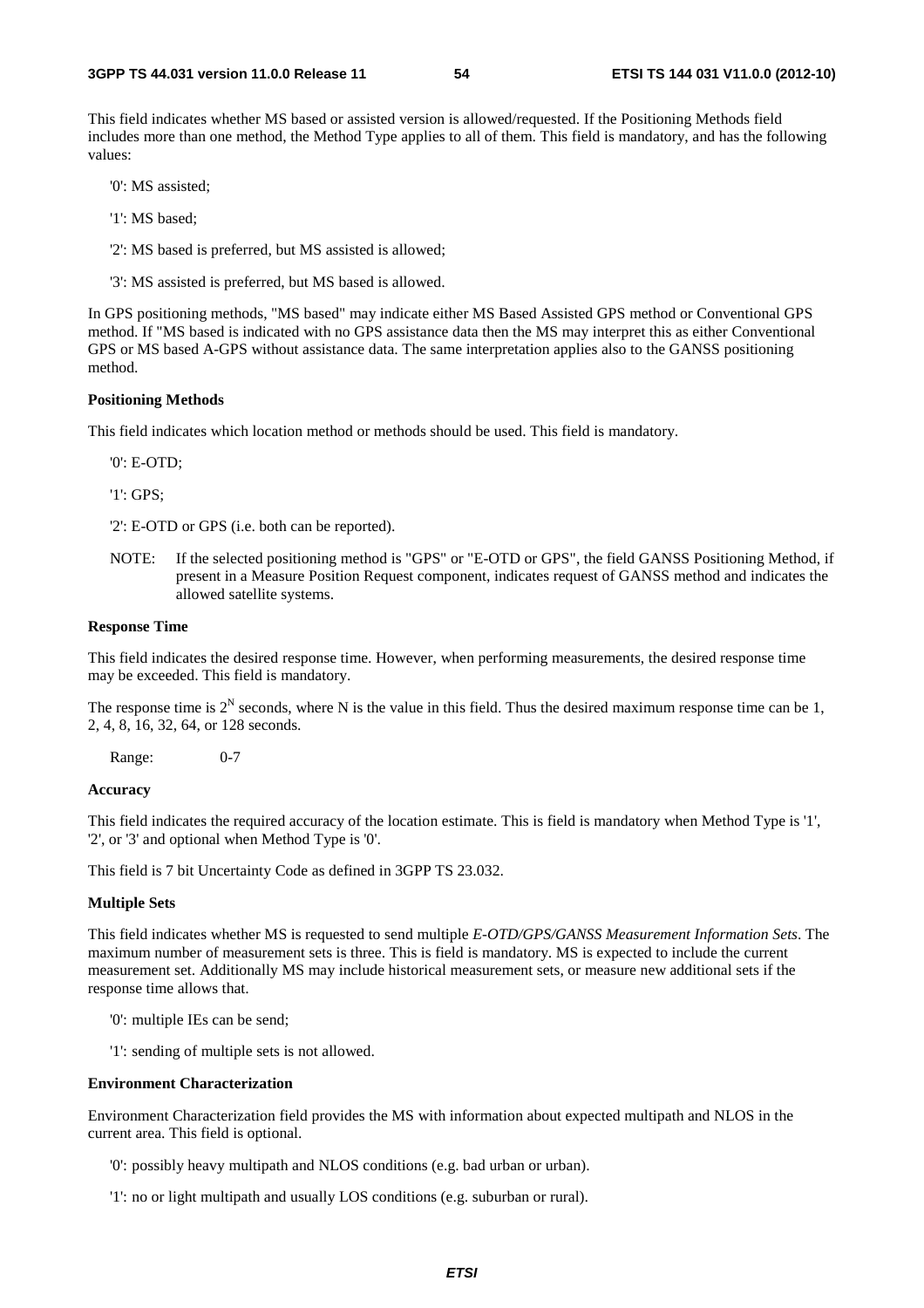'2': not defined or mixed environment.

'3': reserved for future use.

# A.2.2.1a GANSS Positioning Method Element

This bit map indicates the satellite systems allowed by the SMLC corresponding to allowance of "GPS" in the Positioning Methods field. Each bit is of type Boolean, where TRUE ("1") means the particular satellite system is allowed. For example EOTD + Galileo method can be indicated by setting "E-OTD or GPS" in Positioning Methods and setting only the "bit 1" to TRUE value in the GANSS Positioning Method element. The MS shall not request assistance data or report measurements for the systems that are not indicated in the bit map.

NOTE: Bit 0 of this bit map shall not be the only one set to TRUE ("1").

| 'bit $0$ ':    | GPS:                             |
|----------------|----------------------------------|
| 'bit $1$ ':    | Galileo:                         |
| "bit $2$ ":    | SBAS (WAAS, EGNOS, MSAS, GAGAN); |
| "bit $3$ ":    | Modernized GPS (L1C, L2C, L5);   |
| "bit $4$ ":    | OZSS:                            |
| "bit $5$ ":    | GLONASS:                         |
| "bit $6-15$ ": | Reserved for future GNSSes.      |

# A.2.2.2 E-OTD Reference BTS for Assistance Data Element

The RTD and 51 multiframe offset values in the E-OTD Measurement Assistance Data element and the E-OTD Measurement Assistance Data for System Information List element are calculated relative to the BTS indicated in this element. Also the E-OTD Measurement Assistance data for System Information List element, if present, refers to the System Information Neighbor List of this reference BTS.

Inclusion of this parameter is mandatory for E-OTD since it is not possible to reliably default to the current serving BTS for the target MS, as there is a small chance that the SMLC does not know this. If the E-OTD Measurement Assistance data for System Information List element is present, the current serving cell must be the same as reference BTS identified in this element.

### **BCCH Carrier**

This field indicates the absolute RF channel number of BCCH of the reference BTS. This field is mandatory.

Range: 0 - 1023

### **BSIC**

This field indicates the BSIC (Base Station Identity Code) of the reference BTS. This field is mandatory.

Range: 0 - 63

### **Time Slot Scheme**

The Time Slot Scheme field indicates the type of transmission scheme the reference BTS is using. If the MS measures BTSs signals from time slots other than 0 or 4, and it is informed about the burst length schemes used by BTSs, then it can compensate for the possible error. (This is necessary if the MS averages bursts from different time slots, and the BTS uses varying lengths of bursts.) This field is mandatory.

 $0'$  = all time slots are 156,25 bits long.

 $'1'$  = time slots 0 and 4 are 157 bits long and other time slots are 156 bits long.

### **BTS Position**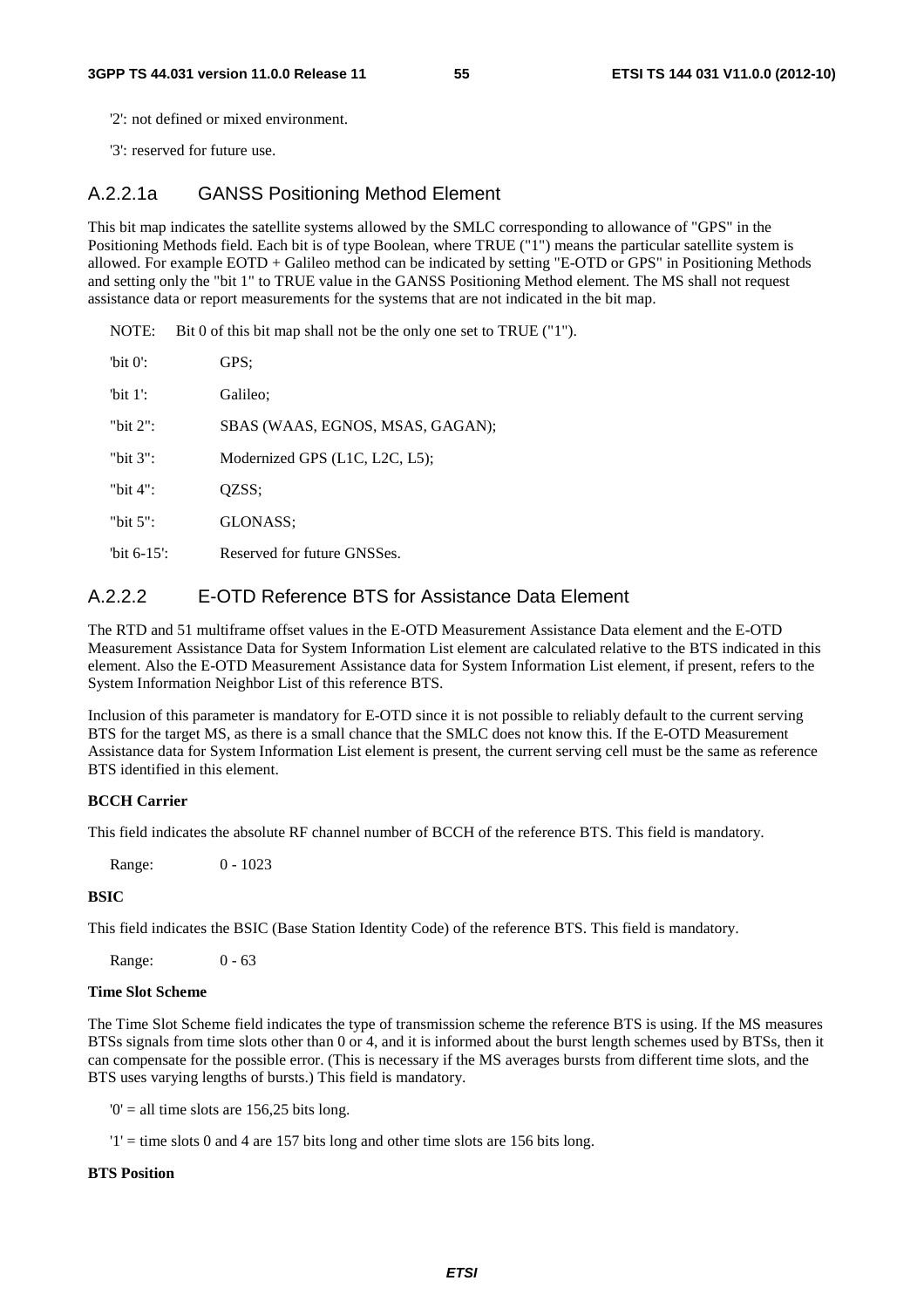This field contains the BTS position in the format defined in 3GPP TS 23.032. This field is optional, but should be present for MS based E-OTD positioning. The allowed shapes are:

- ellipsoid point;
- ellipsoid point with altitude and uncertainty ellipsoid.

# A.2.2.3 E-OTD Measurement Assistance Data Element

This element identifies BTSs that are used for E-OTD measurements. This element helps the MS to make measurements from neighbor BTS (even below decoding level). This element is optional in the Measure Position Request component. The presence of this element means that the MS should try to measure the E-OTD values between the reference BTS and the BTSs identified in this element.

This element is used to deliver E-OTD measurement assistance data for those BTSs, that are not included in the System Information Neighbor List of the reference BTS, if necessary.

The RTD and 51 multiframe offset values are calculated relative to the BTS indicated in the E-OTD Reference BTS for Assistance Data element. This element contains the following fields.

### **Number of BTSs**

This field indicates how many BTSs are included in this IE. This field is mandatory. The maximum number of BTSs in this message for whom the assistance data can be given is 16 (reference BTS and 15 neigbour BTSs). Thus the sum of **Number of BTSs** field in this IE and total amount of **E-OTD Neighbor present** bits with value '1' in **E-OTD Measurement Assistance Data for System Information List IE** can be at a maximum 15.

Range: 1 to 15.

The following fields are repeated for the number of BTSs included in the Number of BTSs field.

### **BCCH Carrier**

This field indicates the absolute RF channel number of BCCH of the particular BTS. This field is mandatory.

Range: 0 - 1023

### **BSIC**

This field indicates the BSIC (Base Station Identity Code) of the particular BTS. This field is mandatory.

Range: 0 - 63

## **Multiframe Offset**

This field indicates the frame difference between the start of the 51 multiframes frames being transmitted from this BTS and the reference BTS. The multiframe offset is defined as  $T_{BTS}$  -  $T_{Ref}$ , where  $T_{BTS}$  is the time of the start of the 51 multiframe in the BTS in question, and  $T_{\text{Ref}}$  is the time of the start of the 51 multiframe in the reference BTS. This field is mandatory. Multiframe Offset may be used to calculate the Expected Multiframe Offset (the Multiframe Offset value that MS is expected to measure between this BTS and reference BTS in its current estimated location).

Expected Multiframe Offset = (Multiframe Offset + Adjustment) modulo 51

| $\text{Adjustment} =$ | 1 if Rough RTD - Expected OTD $>= 850$       |
|-----------------------|----------------------------------------------|
| $\text{Adjustment} =$ | -1 if Rough RTD - Expected OTD $=<$ -850     |
| Adjustment $=$        | 0 if -400 =< Rough RTD - Expected OTD =< 400 |

If the Rough RTD - Expected OTD is not within any of the ranges above, an error has occurred and the Expected OTD should be ignored and no Expected Multiframe Offset can be calculated.

Range: 0 - 51

Usable range of Multiframe Offset value is 0 - 50. The Multiframe Offset value 51 shall not be encoded by the transmitting entity and shall be treated by the receiving entity as 0.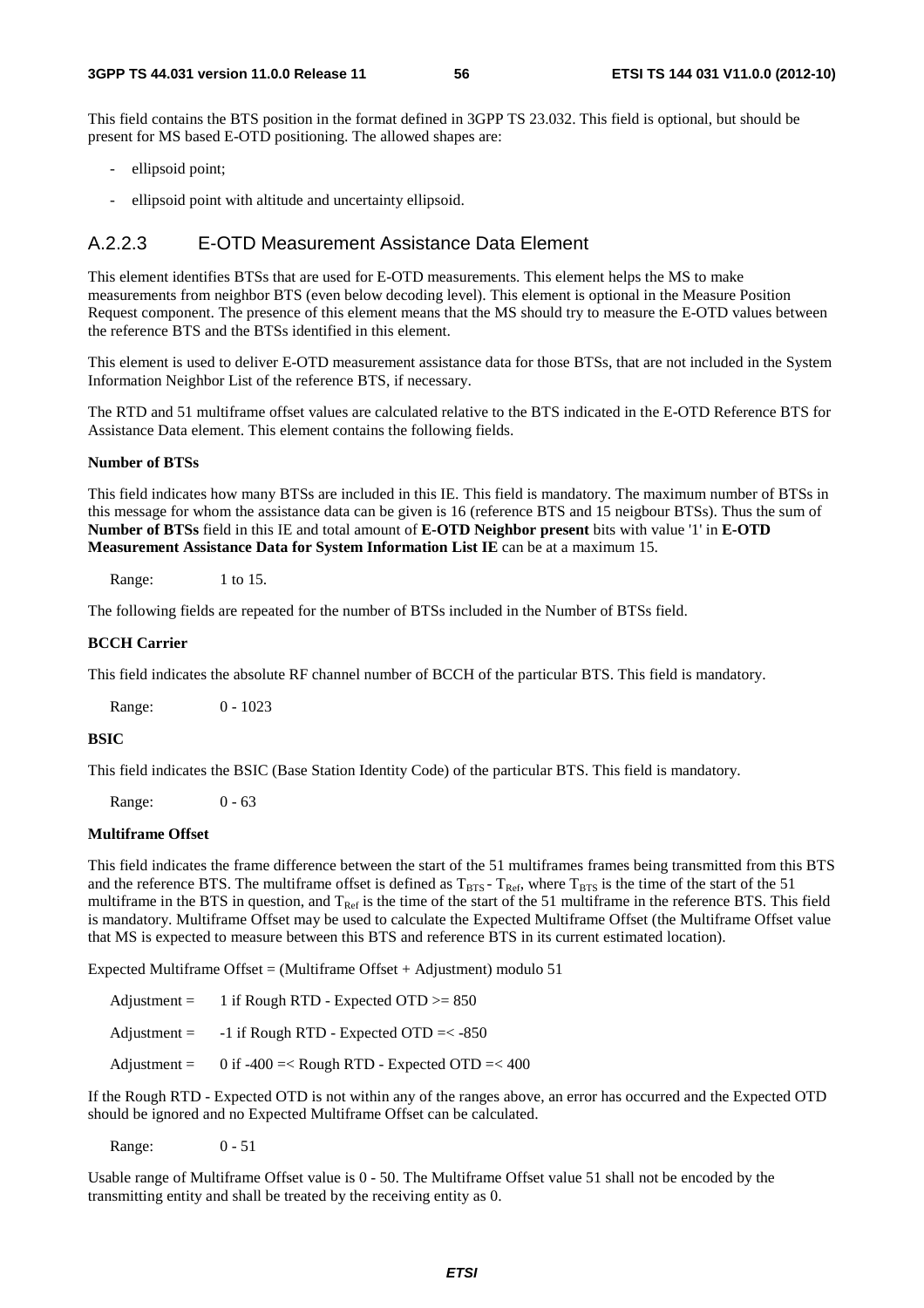# **Time Slot Scheme**

The Time Slot Scheme field indicates the type of transmission scheme the particular BTS is using. If the MS measures BTSs signals from time slots other than 0 or 4, and it is informed about the burst length schemes used by BTSs, then it can compensate for the possible error. (This is necessary if the MS averages bursts from different time slots, and the BTS uses varying lengths of bursts.) This field is mandatory.

 $0'$  = all time slots are 156,25 bits long.

 $'1'$  = time slots 0 and 4 are 157 bits long and other time slots are 156 bits long.

## **Rough RTD**

This field indicates the rough RTD value between this BTS and reference BTS. The used resolution is 1 bits. This RTD value is the RTD value of TS0s (i.e. the difference in starting of TS0), not only the RTD between starts of bursts. The RTD is defined as  $T_{BTS}$  -  $T_{Ref}$ , where  $T_{BTS}$  is the time of the start of TS0 in the BTS in question, and  $T_{Ref}$  is the time of the start of the TS0 in the reference BTS. This field is mandatory.

Range: 0 - 1250

Usable range of Rough RTD value is 0 - 1249. The Rough RTD value 1250 shall not be encoded by the transmitting entity and shall be treated by the receiving entity as 0.

Accurate RTD values are needed for MS based E-OTD, i.e. when the MS calculates its own position.

# **Expected OTD**

This field indicates the OTD value that MS is expected to measure between this BTS and reference BTS in its current estimated location. SMLC can estimate MS's location roughly e.g. based on serving BTS coordinates, TA, and possibly some other information. The used resolution is 1 bits. This OTD value is the OTD value of TS0s (i.e. the difference in starting of TS0), not only the OTD between starts of bursts. The OTD is defined as  $T_{BTS}$ - T<sub>Ref</sub>, where T<sub>BTS</sub> is the time of the start of TS0 in the BTS in question, and  $T_{\text{Ref}}$  is the time of the start of the TS0 in the reference BTS. This is element is Release 98 extension and it is an optional element included in Release98-Ext IE. SMLC shall send this element to MS supporting MS Assisted or MS Based E-OTD.

Range: 0 - 1250

Usable range of Expected OTD value is 0 - 1249. The Expected OTD value 1250 shall not be encoded by the transmitting entity and shall be treated by the receiving entity as 0.

### **Uncertainty Of Expected OTD**

This field indicates the uncertainty in Expected OTD value. The uncertainty is related to SMLC"s estimation of MS"s location. The uncertainty defines following search window for MS, that it can use to speed up the OTD measurements:

Expected OTD - Uncertainty < measured OTD < Expected OTD + Uncertainty.

This is element is Release 98 extension and it is an optional element included in Release98-Ext IE. SMLC shall send this element to MS supporting MS Assisted or MS Based E-OTD.

Range is 0 - 7 with following encoding:

| 'O' | $0 <$ uncertainty $\leq 2$ bit; |
|-----|---------------------------------|
| '1' | 2 < uncertainty $\leq$ 4 bit;   |
| 2'  | $4$ < uncertainty $\leq 8$ bit; |
| '3' | $8$ < uncertainty <= 12 bit;    |
| '4' | $12$ < uncertainty <= 16 bit;   |
| '5' | $16$ < uncertainty <= 22 bit;   |
| '6' | $22$ < uncertainty <= 30 bit;   |
| '7' | uncertainty $>$ 30 bit.         |

NOTE: If uncertainty in MS's location is x bits, uncertainty in Expected OTD is  $2*x$  (in the worst case). When the uncertainty is given with value "7" no upper bound exist for the uncertainty.

The following fields tell the coordinates of neighbor BTSs that are used for E-OTD measurements, and also fine RTD values. This information allows the MS to calculate its own location. These fields (Fine RTD, Relative north, Relative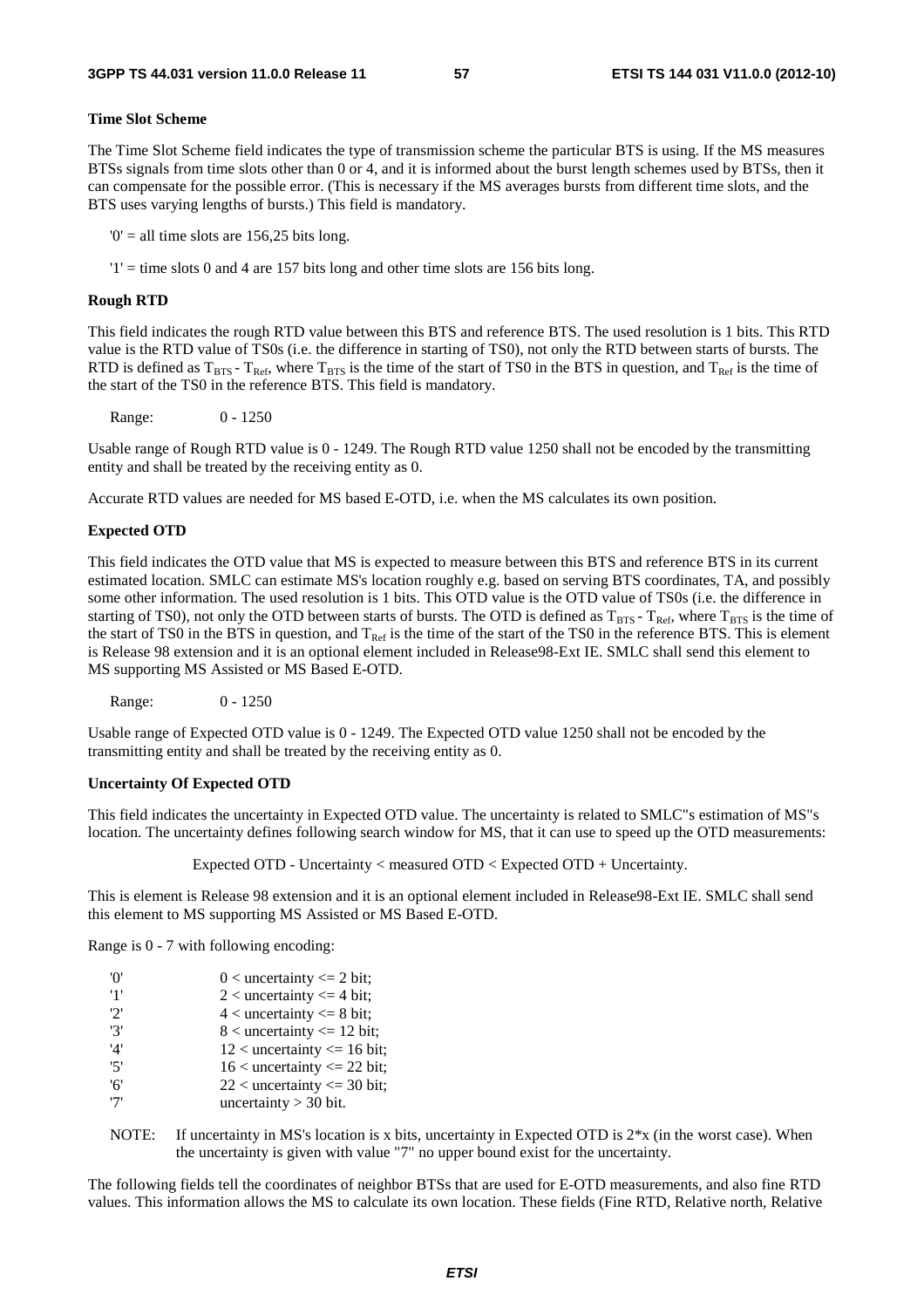east and Relative altitude) are optional. All of Fine RTD, Relative north, and Relative east fields must be present, if some of them is included.

### **Fine RTD**

This field indicates the fine RTD value between this BTS and reference BTS. It provides the 1/256 bit duration resolution to the value expressed in the corresponding Rough RTD field. This RTD value is the RTD value of TS0s (i.e. the difference in starting of TS0), not only the RTD between starts of bursts. The RTD is defined as  $T_{BTS} - T_{Ref}$ , where  $T_{BTS}$  is the time of the start of TS0 in the BTS in question, and  $T_{Ref}$  is the time of the start of the TS0 in the reference BTS. This field is optional.

Range: 0 - 255

### **Relative North**

This field indicates the distance of the neighbor BTS from the reference BTS in north- (negative values mean south) direction. This field is optional. The units are 0,03 seconds. The used reference ellipsoid is WGS 84 ellipsoid.

Range: -200000...200000

### **Relative East**

This field indicates the distance of the neighbor BTS from the reference BTS in east (negative values mean west) direction. This field is optional. The units are 0,03 seconds. The used reference ellipsoid is WGS 84 ellipsoid.

Range: -200000 ... 200000

### **Relative Altitude**

This field indicates the altitude of the neighbor BTS relative to the reference BTS in meters. This field is optional.

Range: -4000... 4000 meters

# A.2.2.4 E-OTD Measurement Assistance Data for System Information List Element

This element identifies those BTSs in the System Information Neighbor List that are used for E-OTD measurements. The System Information Neighbor Lists, to which this assistance data is given, are System Information Neighbor Lists that are sent in the dedicated mode, packet idle mode, packet transfer mode, or dual transfer mode. This element helps the MS to make measurements from those neighbor BTS (even below decoding level). This element is optional in the Measure Position Request component. The presence of this element means that the MS should use the BTSs identified here to the E-OTD measurements.

The RTD and 51 multiframe offset values are calculated relative to the reference BTS. This element contains the following fields.

### **Number of Neighbors**

This field indicates how many neighbors are included in this IE.

Range: 1-32

The following fields are repeated for the number indicated in the Number of Neighbors field.

### **E-OTD Neighbor present**

This field indicates whether the information concerning a certain BTS in the Neighbor List is present. Altogether no more than 15 BTS can have the indication "Neighbor is included". The maximum number of BTSs in this message for whom the assistance data can be given is 16 (reference BTS and 15 neigbour BTSs). Thus the sum of total amount of **E-OTD Neighbor present** bits with value '1' in this IE and **Number of BTSs** field in **E-OTD Measurement Assistance Data IE** can be at a maximum 15.

- '0' Neighbor not included;
- '1' Neighbor is included.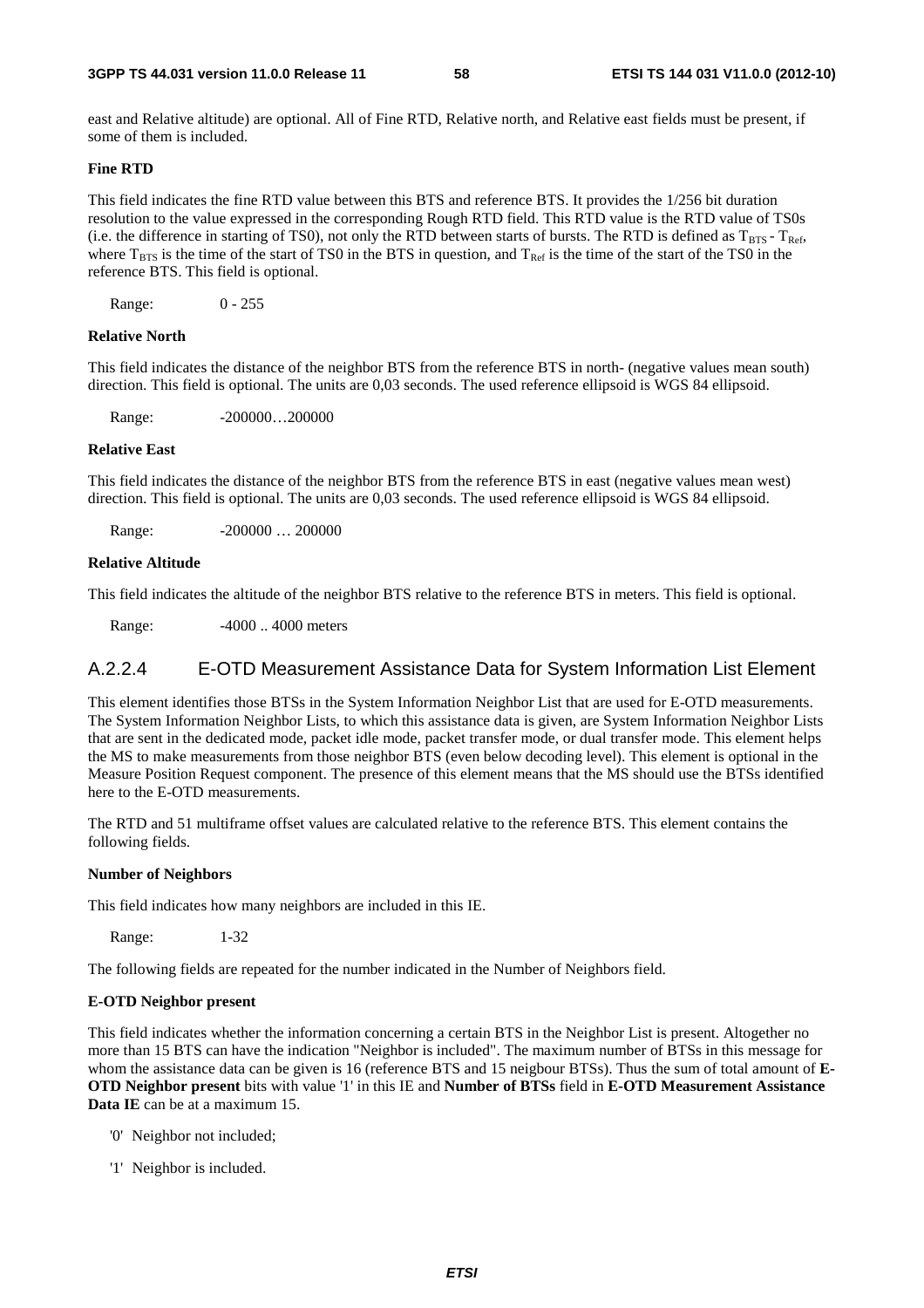The following fields (BSIC, Multiframe Offset, Time Slot Sscheme and Rough RTD) are included if E-OTD neighbor present field is set to '1'.

### **BSIC**

This field indicates the BSIC (Base Station Identity Code) of the particular BTS. This field is mandatory.

Range: 0 - 63

### **Multiframe Offset**

This field indicates the frame difference between the start of the 51 multiframes frames being transmitted from this BTS and the reference BTS. The multiframe offset is defined as  $T_{\rm BTS}$  -  $T_{\rm Ref}$ , where  $T_{\rm BTS}$  is the time of the start of the 51 multiframe in the BTS in question, and  $T_{Ref}$  is the time of the start of the 51 multiframe in the reference BTS. This field is mandatory. Multiframe Offset may be used to calculate the Expected Multiframe Offset (the Multiframe Offset value that MS is expected to measure between this BTS and reference BTS in its current estimated location).

Expected Multiframe Offset = (Multiframe Offset + Adjustment) modulo 51

|        | Adjustment = $1$ if Rough RTD - Expected OTD $>= 850$       |
|--------|-------------------------------------------------------------|
|        | Adjustment = $-1$ if Rough RTD - Expected OTD =< $-850$     |
|        | Adjustment = $0$ if -400 =< Rough RTD - Expected OTD =< 400 |
| Range: | $0 - 51$                                                    |

Usable range of Multiframe Offset value is 0 - 50. The Multiframe Offset value 51 shall not be encoded by the transmitting entity and shall be treated by the receiving entity as 0.

### **Time Slot Scheme**

The Time Slot Scheme field indicates the type of transmission scheme the particular BTS is using. If the MS measures BTSs signals from time slots other than 0 or 4, and it is informed about the burst length schemes used by BTSs, then it can compensate for the possible error. (This is necessary if the MS averages bursts from different time slots, and the BTS uses varying lengths of bursts.) This field is mandatory.

 $0' =$  all time slots are 156,25 bits long;

 $'1'$  = time slots 0 and 4 are 157 bits long and other time slots are 156 bits long.

### **Rough RTD**

This field indicates the RTD value between this BTS and the reference BTS. The used resolution is 1 bit. This RTD value is the RTD value of TS0s (i.e. the difference in starting of TS0), not only the RTD between starts of bursts. The RTD is defined as  $T_{BTS}$  -  $T_{Ref}$ , where  $T_{BTS}$  is the time of the start of TS0 in the BTS in question, and  $T_{Ref}$  is the time of the start of the TS0 in the reference BTS. This field is mandatory.

Range: 0 - 1250

Usable range of Rough RTD value is 0 - 1249. The RoughRTD value 1250 shall not be encoded by the transmitting entity and shall be treated by the receiving entity as 0.

### **Expected OTD**

This field indicates the OTD value that MS is expected to measure between this BTS and reference BTS in its current estimated location. SMLC can estimate MS's location roughly e.g. based on serving BTS coordinates, TA, and possibly some other information. The used resolution is 1 bits. This OTD value is the OTD value of TS0s (i.e. the difference in starting of TS0), not only the OTD between starts of bursts. The OTD is defined as  $T_{BTS}$  -  $T_{Ref}$ , where  $T_{BTS}$  is the time of the start of TS0 in the BTS in question, and  $T_{Ref}$  is the time of the start of the TS0 in the reference BTS. This element is Release 98 extension and it is an optional element included in Release98-Ext IE. SMLC shall send this element to MS supporting MS Assisted or MS Based E-OTD.

Range: 0 - 1250

Usable range of Expected OTD value is 0 - 1249. The Expected OTD value 1250 shall not be encoded by the transmitting entity and shall be treated by the receiving entity as 0.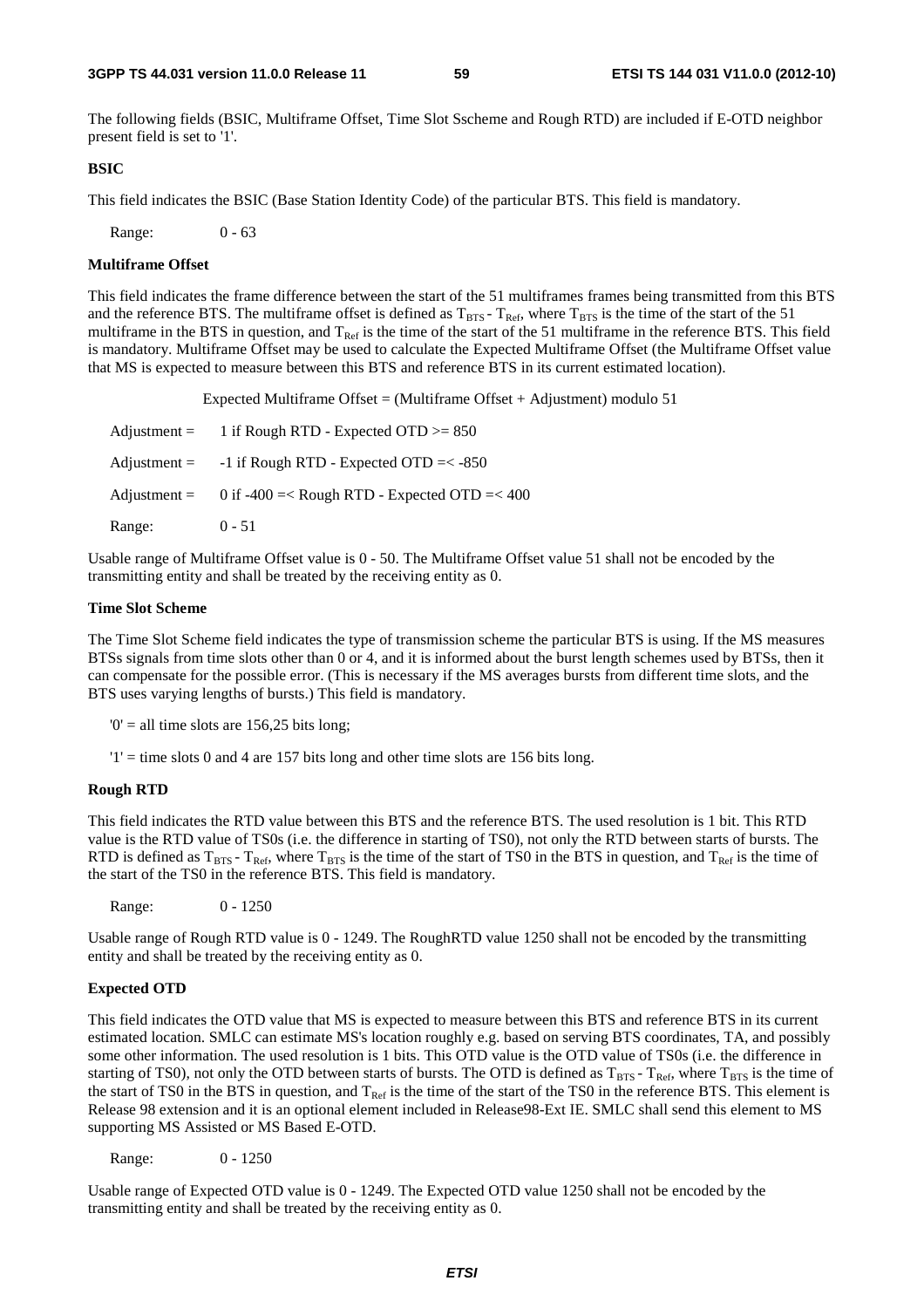### **Uncertainty Of Expected OTD**

This field indicates the uncertainty in Expected OTD value. The uncertainty is related to SMLC"s estimation of MS"s location. The uncertainty defines following search window for MS, that it can use to speed up the OTD measurements:

Expected OTD - Uncertainty < measured OTD < Expected OTD + Uncertainty.

This element is Release 98 extension and it is an optional element included in Release98-Ext IE. SMLC shall send this element to MS supporting MS Assisted or MS Based E-OTD.

Range is 0 - 7 with following encoding:

| 'O' | $0$ < uncertainty <= 2 bit;      |
|-----|----------------------------------|
| '1' | 2 < uncertainty $\leq$ 4 bit;    |
| '2' | $4$ < uncertainty $\leq 8$ bit;  |
| '3' | $8$ < uncertainty $\leq 12$ bit; |
| '4' | $12$ < uncertainty <= 16 bit;    |
| '5' | $16$ < uncertainty <= 22 bit;    |
| '6' | $22$ < uncertainty <= 30 bit;    |
| '7' | uncertainty $>$ 30 bit.          |

NOTE: If uncertainty in MS's location is x bits, uncertainty in Expected OTD is 2\*x (in the worst case). When the uncertainty is given with value "7" no upper bound exist for the uncertainty.

The following fields tell the coordinates of neighbor BTSs that are used for E-OTD measurements, and also fine RTD values. This information allows the MS to calculate its own location. These fields (Fine RTD, Relative north, Relative east and Relative altitude) are optional. All of Fine RTD, Relative north, and Relative east fields must be present, if some of them is included.

### **Fine RTD**

This field indicates the fine RTD value between this BTS and reference BTS. It provides the 1/256 bit duration resolution to the value expressed in the corresponding Rough RTD field. This RTD value is the RTD value of TS0s (i.e. the difference in starting of TS0), not only the RTD between starts of bursts. The RTD is defined as  $T_{BTS}$  -  $T_{Ref}$ , where  $T_{\text{BTS}}$  is the time of the start of TS0 in the BTS in question, and  $T_{\text{Ref}}$  is the time of the start of the TS0 in the reference BTS. This field is optional.

Range: 0 - 255

### **Relative North**

This field indicates the distance of the neighbor BTS from the reference BTS in north- (negative values mean south) direction. This field is optional. The units are 0,03 seconds. The used reference ellipsoid is WGS 84 ellipsoid.

Range: -200000...200000

#### **Relative East**

This field indicates the distance of the neighbor BTS from the reference BTS in east (negative values mean west) direction. This field is optional. The units are 0,03 seconds. The used reference ellipsoid is WGS 84 ellipsoid.

Range: -200000 ... 200000

### **Relative Altitude**

This field indicates the altitude of the neighbor BTS relative to the reference BTS in meters. This field is optional.

Range:  $-4000$ ... 4000 meters

### A.2.2.4a GPS Time Assistance Measurement Request element

This component does not have any information contents. If this component is present, the MS is requested to return GPS time assistance measurements.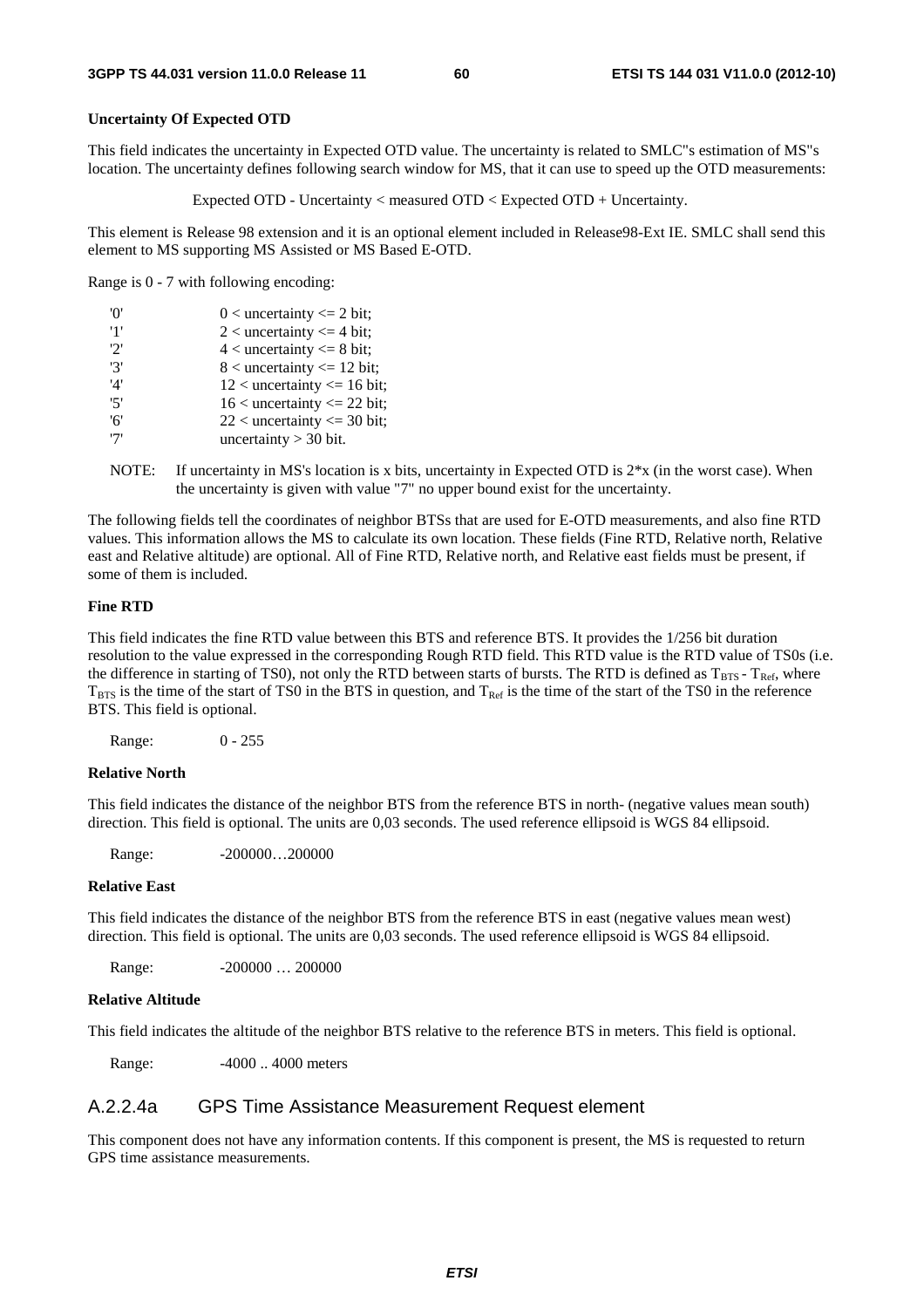# A.2.2.4b GPS Reference Time Uncertainty element

This element provides the accuracy of the relation GPS and GSM time in the Reference Time field in GPS Assistance Data IE. If GPS TOW is the given GPS time, then the true GPS time, corresponding to the provided GSM time as observed at the MS location, lies in the interval (GPS TOW - GPS Reference Time Uncertainty, GPS TOW + GPS Reference Time Uncertainty). An entity that supports this element shall always include it when appropriate. This means that when the element is expected but is not received, lack of support at the sender can be assumed and some implementation dependent default interpretation can then be applied.

The uncertainty *r*, expressed in microseconds, is mapped to a number K, with the following formula:

$$
r = C^*((1+x)^K)-1)
$$

with  $C = 0.0022$  and  $x = 0.18$ . With  $0 \le K \le 127$ , a suitably useful range between 0 and 3 second is achieved for the uncertainty, while still being able to code down to values as small as 0,3 nanoseconds. To encode any higher value of uncertainty than that corresponding in the above formula to  $K=127$ , the same value,  $K=127$ , shall also be used. The uncertainty is then coded on 7 bits, as the binary encoding of K.

| Value of uncertainty |
|----------------------|
| 0 nanoseconds        |
| $ 0,396$ nanoseconds |
| $0,863$ nanoseconds  |
|                      |
| 8,64 microseconds    |
|                      |
| $\geq$ 2,96 seconds  |
|                      |

### **Table A.1a: Example values for the GPS Reference Time Uncertainty Parameter Format**

# A.2.2.4c Velocity Request element

If this element is present, the MS is requested to return a velocity estimate along with the location estimate. Requesting velocity does not guarantee its delivery, if conditions support its availability and it is requested it will be provided.

# A.2.2.4d GANSS Carrier-Phase Measurement Request Element

This component does not have any information contents. If this component is present, the MS is requested to return carrier phase measurements in the GANSS Measurement Information IE.

# A.2.2.4e GANSS TOD - GSM Time Association Request Element

This component does not have any information contents. If this component is present, the MS is requested to return GANSS TOD - GSM time association measurements. Only either GPS Timing Assistance Measurement Request Element or GANSS TOD - GSM Time Association Measurement Request should be present in Measure Position Request.

# A.2.2.4f Required Response Time

This element indicates the maximum response time that shall be allowed for the positioning request in the MS. When this element is received, the MS shall send an RRLP Measure Position Response before the required response time has elapsed.

When this element is received, the MS shall ignore the Response Time field in the Positioning Instructions element.

The Required Response Time has a value from 1 to 128 seconds.

# A.2.2.4g GANSS Multi-frequency Measurement Request Element

This component does not have any information contents.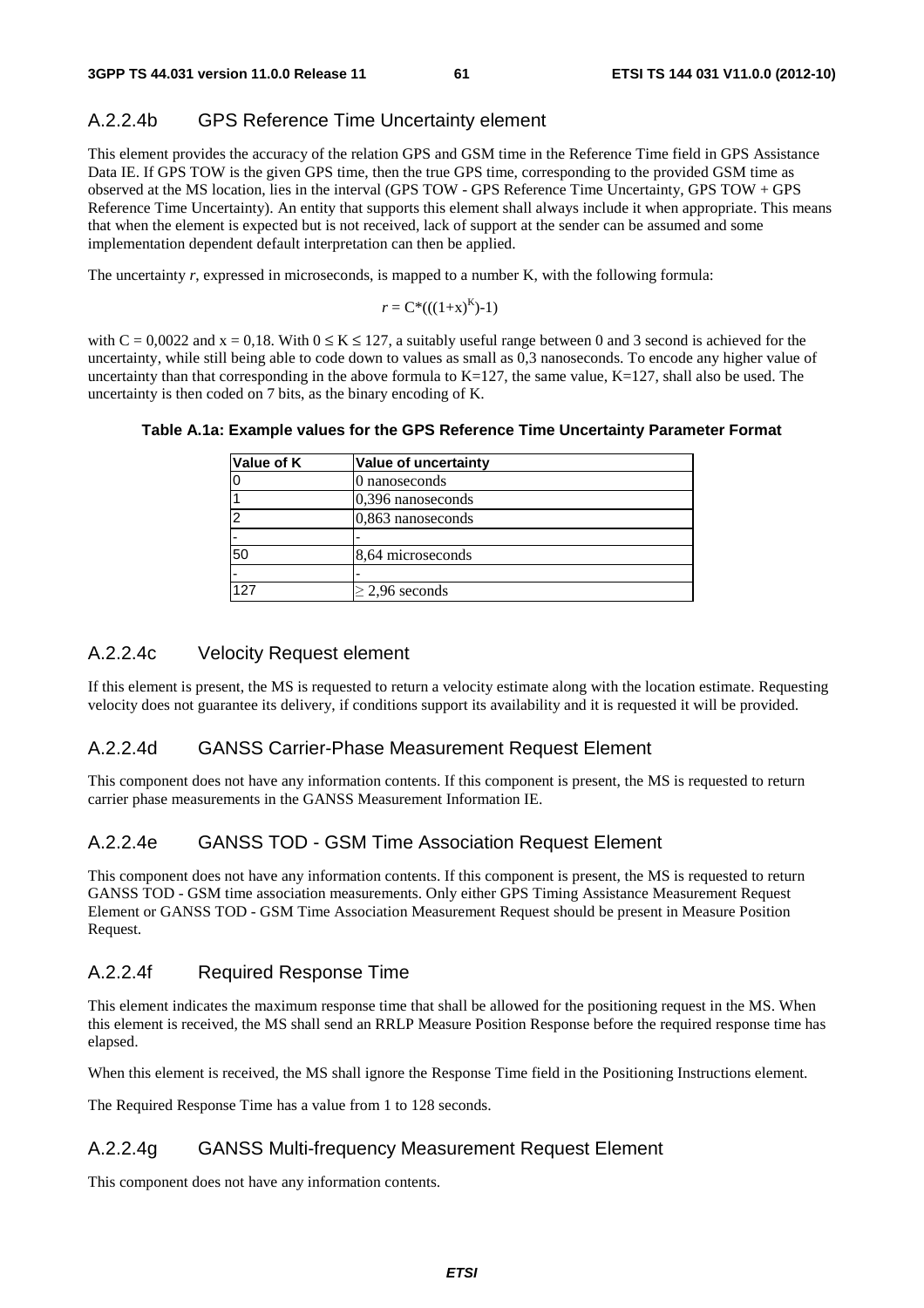If this component is present, the MS is requested to return measurements performed on multiple GANSS signal types if the MS supports this capability. If this component is not present, the MS shall report only one signal type for each GANSS.

If SMLC has indicated supported signal types in Positioning Capability Request, the MS shall only report signals that are supported by SMLC.

# A.2.2.5 Extended Reference IE

This element is mandatory in any RRLP Measure Position Request component, any RRLP Assistance Data component, any RRLP Positioning Capability Request component and any RRLP Positioning Capability response component.

NOTE: For reasons of backward compatibility, the IE is not defined for a Release 4 or earlier SMLC and would be ignored, when received, by a Release 4 or earlier MS. Additionally, other requirements associated with this IE would not be supported by a Release 4 or earlier MS or SMLC.

The Extended Reference IE contains the following elements:

- SMLC code: an integer in the range 0-63 distinguishing any SMLC from other neighbour SMLCs in the same Routing Area. Each SMLC is assigned a specific SMLC ID value. The values assigned to neighbour SMLCs in the same Routing Area between which inter-NSE cell change is possible should be different.
- Transaction ID: an integer in the range 0-262143 distinguishing different RRLP transactions in different MSs currently being served by the same SMLC. An SMLC shall assign a different transaction ID to each currently open RRLP transaction for positioning and assistance data delivery among all target MSs. When any RRLP transaction for any MS is completed in the SMLC (e.g. the MS has sent a correctly formatted RRLP Measure Position Response or Assistance Data Ack.) or if the transaction is aborted (e.g. SMLC timeout on an RRLP response), the associated transaction ID value shall become free and may be later assigned to a new RRLP transaction by the SMLC. When any transaction ID value becomes free, an SMLC should attempt to wait for at least 128 seconds (the maximum defined RRLP response time from an MS) before reassigning the same value.

# A.3 Measure Position Response

# A.3.1 General

The Measure Position Response is a RRLP component from the MS to the network. It is the response to the Measure Position Request. It contains the following elements. One of the five elements containing measurement data or location estimate (*E-OTD Measurement Information*, *Location Information*, *GPS Measurement Information, GANSS Measurement Information or GANSS Location Information)* or *Location Information Error element* must be included.

| <b>Element</b>                          | <b>Type/Reference</b>                       | <b>Presence</b> |
|-----------------------------------------|---------------------------------------------|-----------------|
| <b>Multiple Sets</b>                    | Multiple Sets 3.2.1                         |                 |
| Reference BTS Identity                  | Reference BTS Identity 3.2.2                |                 |
| E-OTD Measurement Information           | E-OTD Measurement Information 3.2.3         | ∩               |
| Location Information                    | Location Information 3.2.4                  | ∩               |
| <b>GPS Measurement Information</b>      | GPS Measurement Information 3.2.5           | Ω               |
| <b>Location Information Error</b>       | Location Information Error 3.2.6            | C               |
| <b>GPS Time Assistance Measurements</b> | GPS Time Assistance Measurements 3.2.6a     | ∩               |
| <b>Velocity Estimate</b>                | Velocity Estimate 3.2.6b                    | Ω               |
| <b>Extended Reference</b>               | Extended Reference 3.2.7                    | C               |
| <b>Uplink RRLP Pseudo Segmentation</b>  | Uplink RRLP Pseudo Segmentation Indication  | C               |
| Indication                              | 3.2.8                                       |                 |
| <b>GANSS Location Information</b>       | <b>GANSS Location Information 3.2.9</b>     | ∩               |
| <b>GANSS Measurement Information</b>    | <b>GANSS Measurement Information 3.2.10</b> |                 |

### **Table A.2: Measure Position Response component content**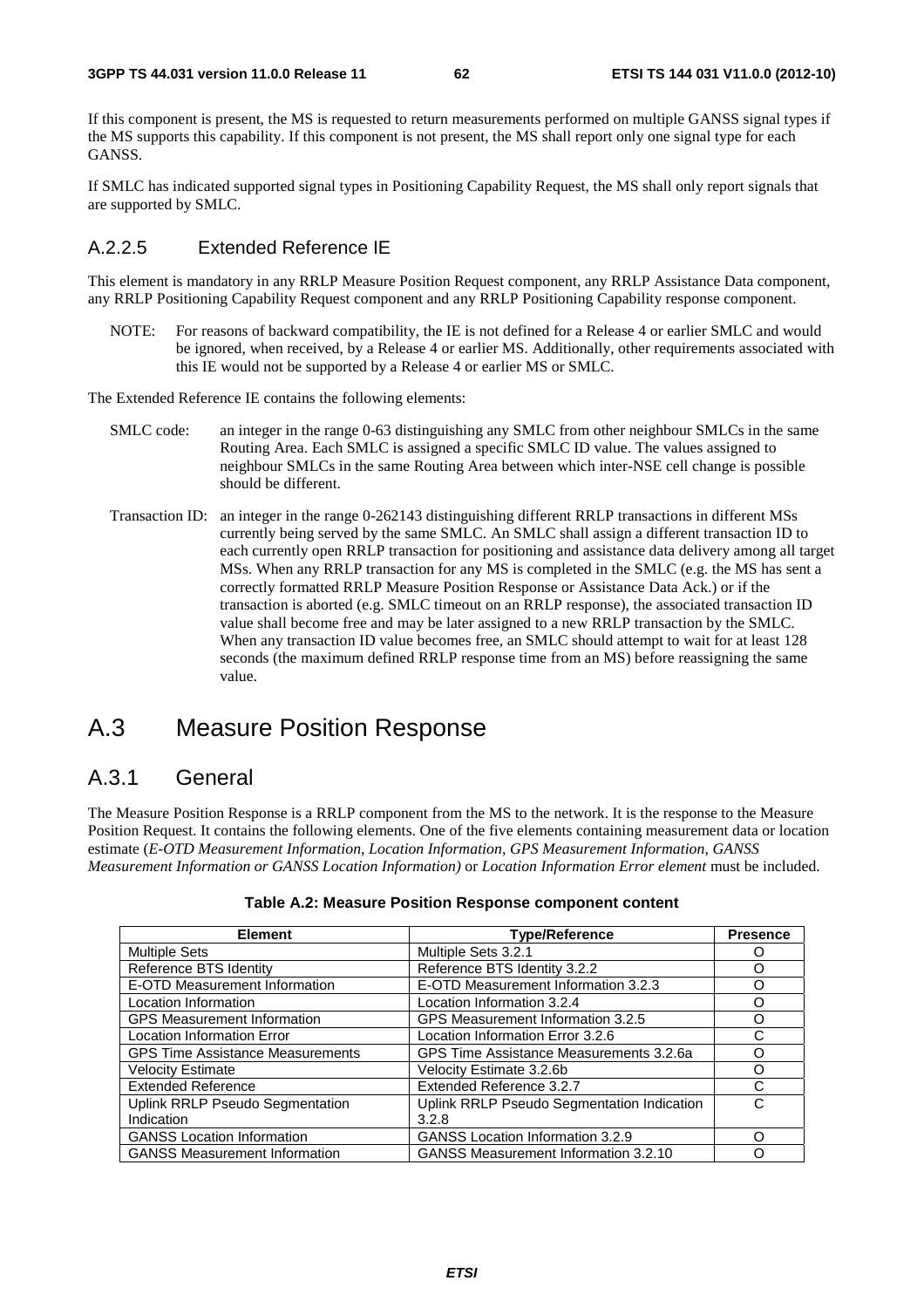# A.3.2 Elements

# A.3.2.1 Multiple Sets Element

This element indicates how many E-OTD Measurement Information sets, GPS Measurement Information sets or GANSS Measurement Information sets, and Reference BTS Identities are included to this element. This element is optional. If this element is absent, a single measurement set is included.

### **Number of E-OTD/GPS/GANSS Measurement Information Sets**

This field indicates the number of *Number of E-OTD/GPS/GANSS Measurement Information* sets included to this component. This field is mandatory. If two or more types of measurement elements are present, then there are the equal number of them, and each pair has the same reference BTS.

Range: 2 - 3

## **Number of Reference BTS**

This field indicates the number of reference BTSs used in this component. This field is mandatory.

Range: 1-3

## **Reference BTS relation to Measurement Elements**

This field indicates how the reference BTSs listed in this element relate to measurement sets later in this component. This field is conditional and included only if Number of E-OTD/GPS/GANSS Measurement Information Sets is '3' and Number of Reference BTSs is '2'.

- '0' = First reference BTS is related to first and second E-OTD/GPS/GANSS Measurement Information Sets, and second reference BTS is related to third E-OTD/GPS Measurement Information Sets.
- '1' = First reference BTS is related to first and third E-OTD/GPS/GANSS Measurement Information Sets, and second reference BTS is related to second E-OTD/GPS/GANSS Measurement Information Sets.
- '2' = First reference BTS is related to first E-OTD/GPS/GANSS Measurement Information Sets, and second reference BTS is related to second and third E-OTD/GPS/GANSS Measurement Information Sets.

If this field is not included, the relation between reference BTS and Number of E-OTD/GPS/GANSS Measurement Information Sets is as follows:

- if there are three sets and three reference BTSs -> First reference BTS relates to first set, second reference BTS relates to second set, and third reference BTS relates to third set;
- if there are two sets and two reference BTS -> First reference BTS relates to first set, and second reference BTS relates to second set;
- if there is only one reference BTS and 1-3 sets -> this reference BTS relates to all sets.

# A.3.2.2 Reference BTS Identity Element

This element identifies the reference BTS(s). This element is conditional to the number of reference BTSs. It is mandatory, if there is more than one reference BTS, and optional otherwise. If this element is not included, the Reference BTS, used in other elements, is the current serving BTS of MS. If this element is included, the BTSs defined here are used as Reference BTSs in all other elements.

*The following fields are repeated for the number of reference BTSs included in the Number of Reference BTS field.* 

## **CellIdType**

This field indicates is the identity method of the Reference BTS. This field is mandatory within this element.

- '0' = Cell identity is told using BSIC and BCCH carrier.
- '1' = Cell identity is told using CI, and the LAC is the same as the current serving BTS.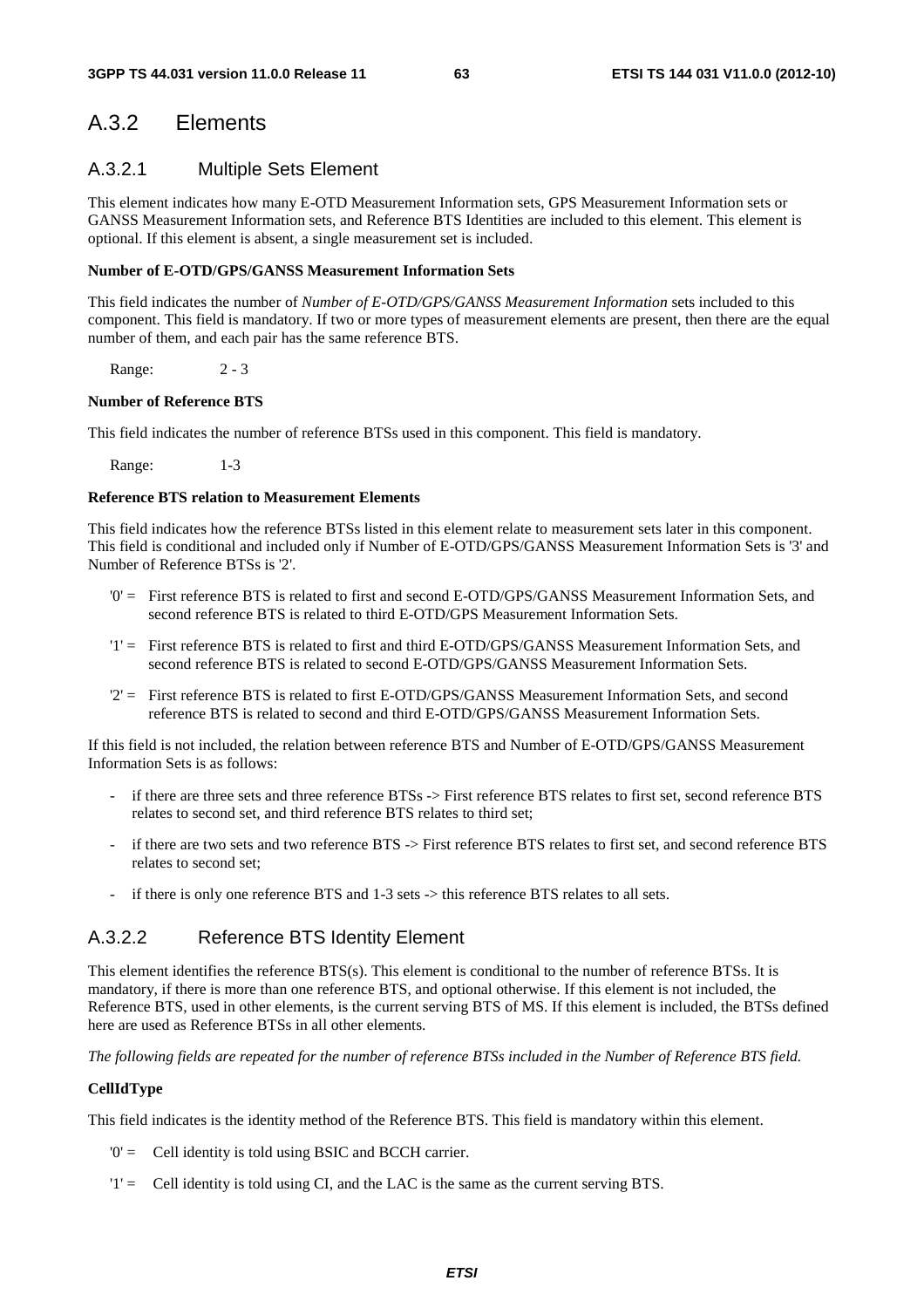- $2'$  = Cell identity is told using an index referring to the BTS listed in the Measure Position Request component (the indicated reference BTS is 1)
- '3' = Cell identity is told using an index referring to the BTS listed in the BCCH allocation list (System Information Neighbor Lists) of the serving BTS. This type of reference identity shall not be used by the MS unless it has received the "E-OTD Measurement Assistance Data for System Information List Element" from the SMLC for this cell.
- '4' = Cell identity is told using CI, and the LAC.

# **Reference LAC**

This field indicates the Location Area Code of the reference BTS. The purpose of the Location Area Code is to identify a location area. This field is conditional, and included, if CellIDType field is '4'.

Range: 0 - 65535

## **Reference CI**

This field indicates the Cell Identity value of the reference BTS. The purpose of the Cell Identity value is to identify a cell within a location area. This field is conditional, and included, if CellIDType field is '1' or '4'.

Range: 0 - 65535

#### **Reference BCCH Carrier**

This field indicates the absolute RF channel number of the BCCH of the reference base station. BCCH carrier field is conditional and is included only if CellIdType is set '0'.

Range: 0 - 1023

### **Reference BSIC**

This field indicates the BSIC (Base Station Identity Code of the base station).

BSIC field is conditional and is included only if CellIdType is set '0' or '3'.

Range: 0 - 63

## **Request Index**

This field indicates an index identifying the reference BTS by referring to the BTSs listed in the Measure Position Request component (the indicated reference BTS in the Measure Position Request component has the index value 1, and possible next BTS '2', and so on )

This field is conditional and included only if CellIdType is set to '2'.

Range: 1-16

### **System Info Index**

This field indicates an index identifying the reference BTS by referring to the BCCH allocation list (System Information Neighbor List) of the serving BTS .

This field is conditional and included only if CellIdType is set to '3'.

Range: 1-32

# A.3.2.3 E-OTD Measurement Information Element

The purpose of the E-OTD Measurement Information element is to provide OTD measurements of signals sent from the reference and neighbor based stations. The length of this element depends on the number of neighbor cells for which OTD measurements have been collected. This element is optional in the Measure Position Response component. It is included in the Measure Position Response component, if the network has requested the mobile to perform the MS assisted E-OTD method. BTSs which cannot be measured or whose measurements are excessively inaccurate need not be reported. The MS may include measurements for other BTSs not given in the assistance data by the SMLC.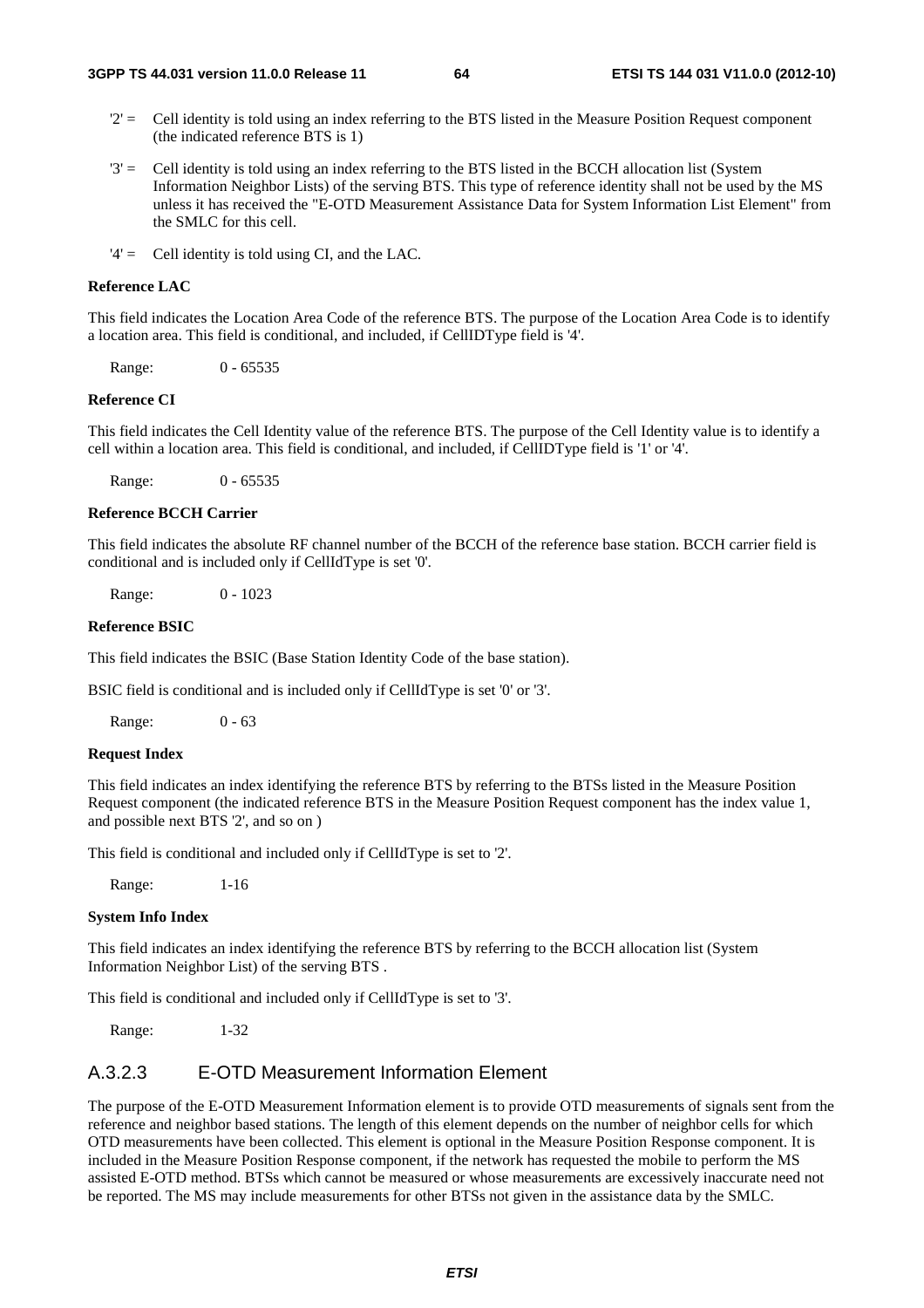The E-OTD and 51 multiframe offset values are reported relative to the reference BTS as defined in the previous subclauses.

The following fields are repeated for each measurement set.

### **Reference Frame Number**

This field indicates the frame number of the last measured burst from the reference BTS modulo 42432. This information can be used as a time stamp for the measurements. This field is mandatory.

Range: 0 - 42431

### **Reference Time Slot**

Reference Time Slot indicates the time slot modulo 4 relative to which the MS reports the reference BTS measurements. This field is mandatory.

Range: 0 to 3

NOTE 1: If MS does not know timeslot scheme, the MS reports the used timeslot. MS can only report results based on one time slot  $(N)$  or two time slots  $(N \text{ and } N+4)$ . If the MS knows the timeslot scheme, it can make measurements from several timeslots and reports that the used timeslot is zero (and makes correction).

### **Reference Quality**

Reference Quality field includes the standard deviation of the TOA measurements from the reference BTS with respect to  $T_{\text{Ref}}$  (where  $T_{\text{Ref}}$  is the time of arrival of signal from the reference BTS used to calculate the OTD values). This field is optional. The Reference Quality field can be used to evaluate the reliability of E-OTD measurements in the SMLC and in weighting of the E-OTD values in the location calculation.

Following linear 5 bit encoding is used:

| '00000' | $0 - (R*1-1)$ meters;   |         |
|---------|-------------------------|---------|
| '00001' | $R*1 - (R*2-1)$ meters; |         |
| '00010' | $R*2 - (R*3-1)$         | meters: |
|         |                         |         |
| '11111' | $R*31$ meters or more.  |         |

where R is the resolution defined by Std Resolution field. For example, if R=20 meters, corresponding values are 0 - 19 meters, 20 - 39 meters, 40 - 59 meters, …, 620+ meters.

#### **Number of Measurements**

Number of Measurements for the Reference Quality field is used together with Reference Quality to define quality of the reference base site TOA. The field indicates how many measurements have been used in the MS to define the standard deviation of the measurements. Following 3 bit encoding is used:

| $'000'$ : | $2-4:$      |
|-----------|-------------|
| $'001'$ : | $5-9:$      |
| $'010'$ : | $10-14$ :   |
| $'011'$ : | $15 - 24$ ; |
| $'100'$ : | $25 - 34$ ; |
| $'101'$ : | $35 - 44:$  |
| $'110'$ : | $45 - 54$ : |
| $'111'$ : | 55 or more. |

This field is optional.

### **Std Resolution**

Std Resolution field includes the resolution used in Reference Quality field and Std of EOTD Measurements field. Encoding on 2 bits as follows:

| 'OO' | 10 meters: |
|------|------------|
| '01' | 20 meters; |
| '10' | 30 meters; |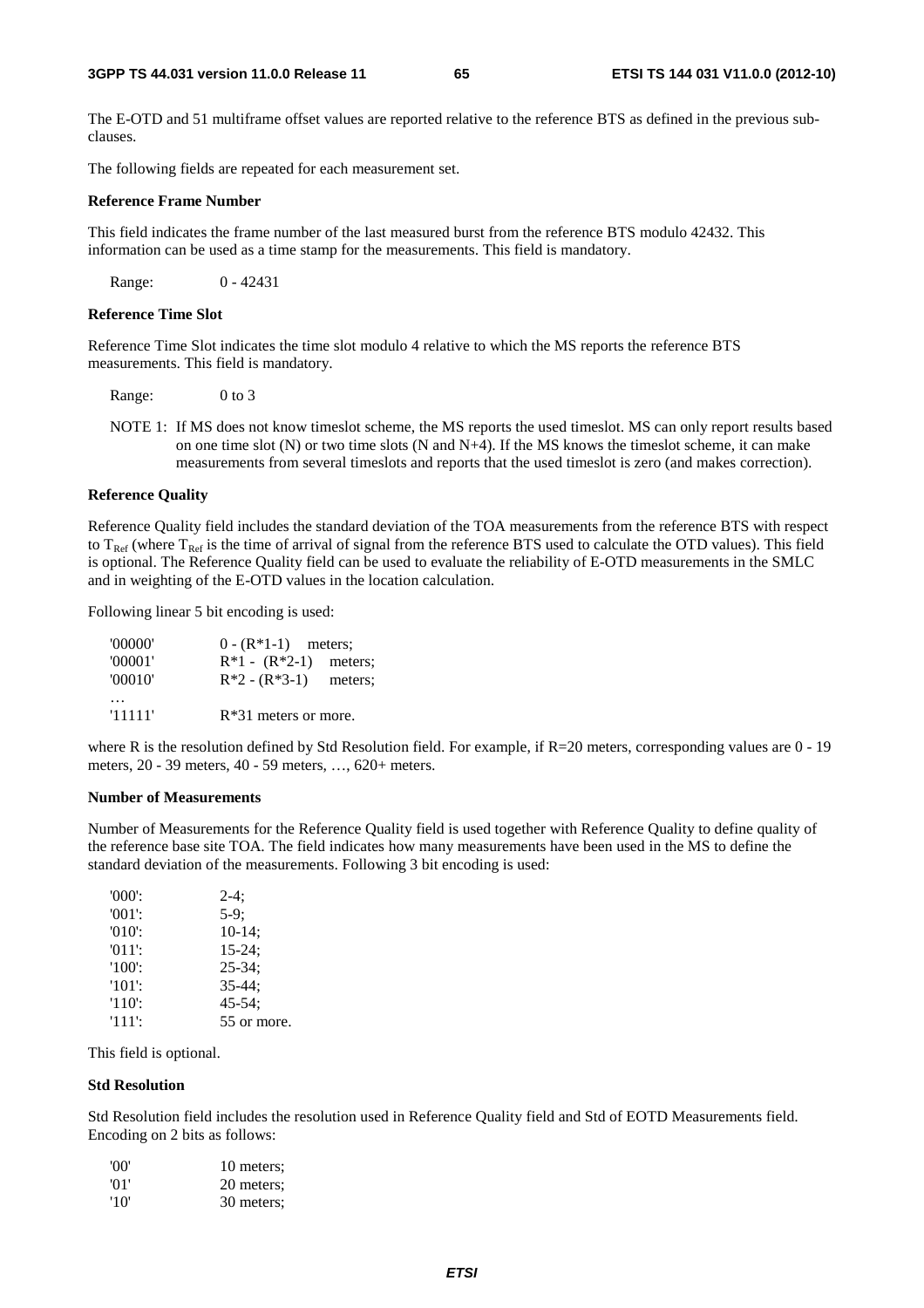'11' Reserved.

This field is mandatory.

### **TA Correction**

This field indicates the estimate of the time difference between the moment that the MS uses to adjust its internal timing for reception and transmission (e.g. corresponding to maximum energy) and the estimate of the reception of the first arriving component from the serving BTS. This value can be used as a correction by the SMLC to the Timing Advance (TA) value when the distance between the MS and the serving BTS is estimated based on TA.

The value *TACor* in this field corresponds to the TA Correction in bit periods as follows:

- TA Correction in bit periods = *TACor*/64 -8.

TA Correction has the resolution of 1/64 bit period, and the range - 8 … +7 bit periods. Negative TA Correction in bits indicates that the first signal component from the serving BTS is estimated to arrive before the moment used for communication. This field is optional.

Range: 0-960

### **Number of Measured Neighbors**

This field indicates the number of different neighbor BTSs. This field is mandatory.

Range: 0 - 10

NOTE 2: If the MS can not measure any neighbor BTSs, then this value is set to '0'.

*The following fields are repeated for the number of BTSs included in the Number of Measured Neighbors field.* 

### **Neighbor Identity Present**

The presence of this field is conditional, it shall not be present in the first set. It is mandatory for the other sets. This field indicates whether the identity information (i.e. CellIDType and possibly Neighbor CI / Neighbor BCCH Carrier / Neighbor BSIC / Neighbor Multiframe Offset / Request Index / System Info Index fields) concerning a certain BTS is present or whether the BTS identity is given as reference to the first measurement set.

- '0' Identity information not included, and identity of this BTS is same as the identity of BTS in first set with same sequence number.
- '1' Identity information is included.

### **CellIdType**

This field indicates is the identity method of the cell. This field is conditional, and included if Neighbor Identity Present is '1'**.** If CellIdType field is not present, the following fields can not be present either: Neighbor CI, Neighbor BCCH Carrier, Neighbor BSIC, Neighbor Multiframe Offset, Request Index, System Info Index.

- '0' = Cell identity is told using BSIC and BCCH carrier.
- '1' = Cell identity is told using CI, and the LAC is the same as the current serving BTS.
- '2' = Cell identity is told using 51 Multiframe offset and BCCH carrier.
- '3' = Cell identity is told using an index referring to the BTS listed in the Measure Position Request component (the indicated reference BTS is 1).
- '4' = Cell identity is told using an index referring to the BTS listed in the BCCH allocation list (System Information Neighbor Lists) of the serving BTS. This type of neighbor identity shall not be used by the MS unless it has received the "E-OTD Measurement Assistance Data for System Information List Element" from the SMLC for this cell.
- $5'$  = Cell identity is told using CI and the LAC.
- NOTE: The MS can decide which of these methods to use. The CellIdType '3' and '4' are preferred.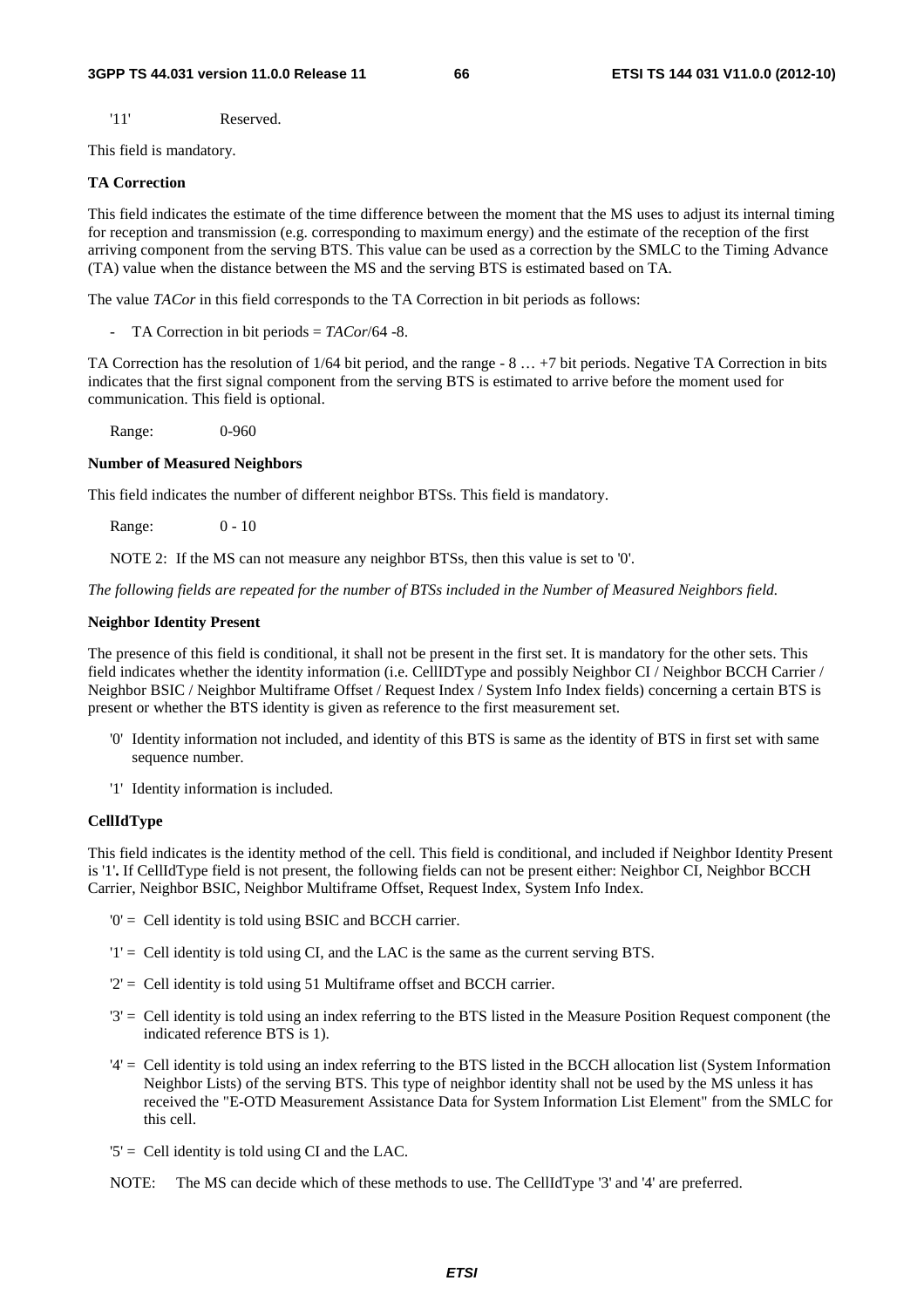### **Neighbor LAC**

This field indicates the Location Area Code of the neighbor BTS. The purpose of the Location Area Code is to identify a location area. This field is conditional, and included, if CellIDType field is '5'.

Range: 0 - 65535

### **Neighbor CI**

This field indicates the Cell Identity of the particular neighbor cell. The purpose of the Cell Identity value is to identify a cell within a location area.

Neighbor CI field is conditional and is included only if CellIdType is set '1' or '5' and the CI value of the given cell is available.

Range: 0 - 65535

#### **Neighbor BCCH Carrier**

This field indicates the absolute RF channel number of the BCCH of the neighbor base station. BCCH carrier field is conditional and is included only if CellIdType is set '0' or '2'.

Range: 0 - 1023

#### **Neighbor BSIC**

This field indicates the BSIC (Base Station Identity Code of the base station).

BSIC field is conditional and is included only if CellIdType is set '0' or '4'.

Range: 0 - 63

### **Neighbor Multiframe Offset**

This field indicates the frame difference between the start of the 51 multiframes frames arriving from this BTS and the reference BTS. The multiframe offset is defined as  $T_{BTS}$  -  $T_{Ref}$ , where  $T_{BTS}$  is the time of the start of the 51 multiframe in the BTS in question, and  $T_{Ref}$  is the time of the start of the 51 multiframe in the reference BTS. This field is conditional and included only if CellIdType is set to '2'.

Range: 0 - 51

### **Request Index**

This field indicates an index identifying the reference BTS by referring to the BTSs listed in the Measure Position Request component (the indicated reference BTS in the Measure Position Request component has the index value 1, and possible next BTS '2', and so on).

This field is conditional and included only if CellIdType is set to '3'.

Range: 1-16

#### **System Info Index**

This field indicates an index identifying the reference BTS by referring to the BCCH allocation list (System Information Neighbor List) of the serving BTS.

This field is conditional and included only if CellIdType is set to '4'.

Range: 1-32

### **Neighbor Time Slot**

Neighbor Time Slot indicates the time slot modulo 4 relative to which the MS reports the neighbor BTS measurements. This field is mandatory.

Range: 0 to 3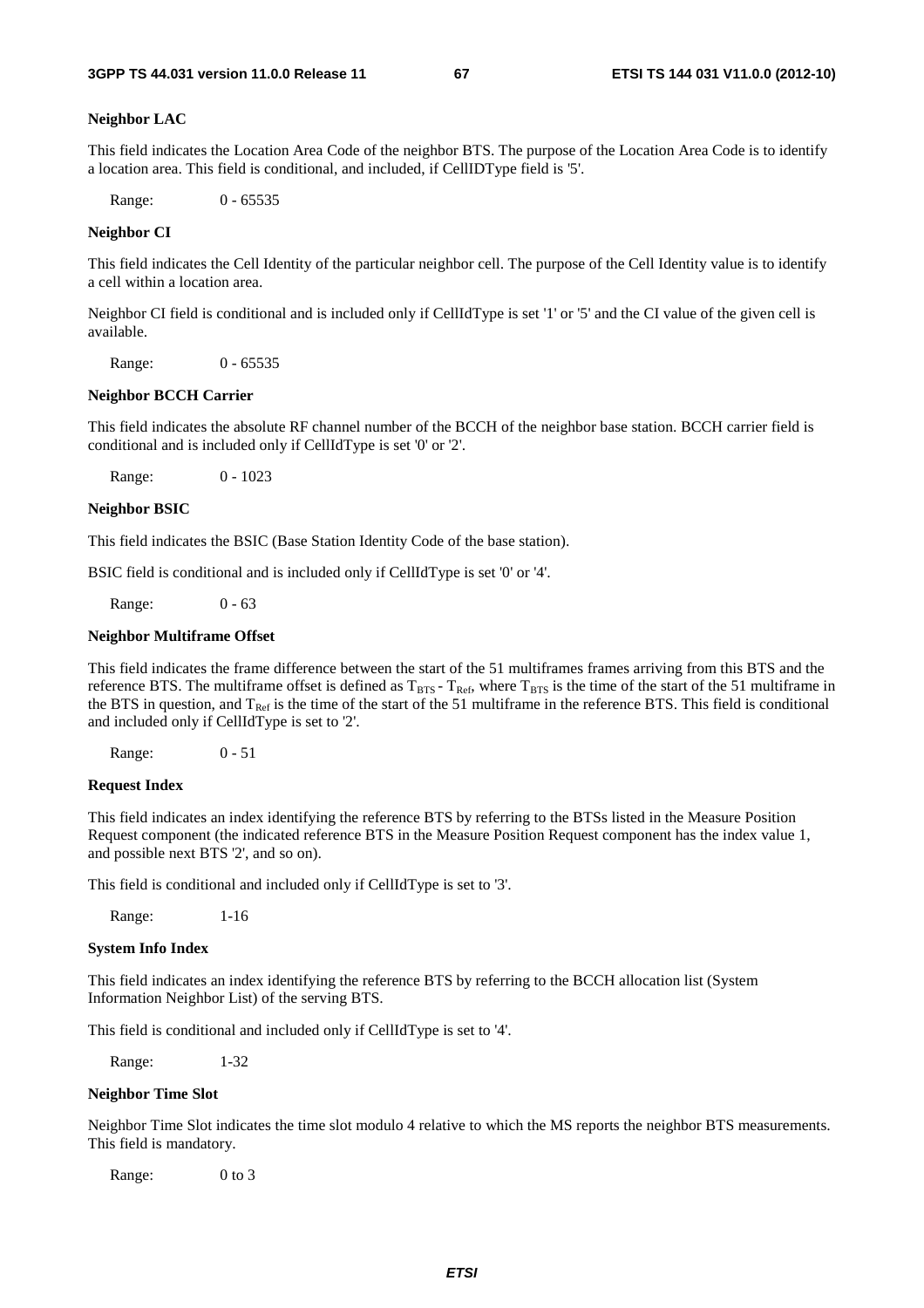NOTE 3: If the MS does not know the timeslot scheme, the MS reports the used timeslot. MS can only report a result based on one time slot (N) or two time slots (N and N+4). If the MS knows the timeslot scheme, the MS can make measurements from several timeslots and reports that the used timeslot is zero (and makes correction).

### **Number of EOTD Measurements**

Number of Measurements field is used together with Std of EOTD Measurements field to define quality of a reported EOTD measurement. The field indicates how many EOTD measurements have been used in the MS to define the standard deviation of these measurements. Following 3 bit encoding is used.

| $'000$ .  | $2-4:$      |
|-----------|-------------|
| $'001'$ : | $5-9:$      |
| $'010'$ : | $10-14$ ;   |
| $'011'$ : | $15 - 24$ ; |
| $'100'$ : | $25 - 34$ ; |
| $'101'$ : | $35 - 44:$  |
| $'110'$ : | $45 - 54$ ; |
| $'111'$ : | 55 or more. |

This field is mandatory.

### **Std of EOTD Measurements**

Std of EOTD Measurements field includes standard deviation of EOTD measurements. This field is mandatory. It can be used to evaluate the reliability of EOTD measurements in the SMLC and in weighting of the OTD values in location calculation.

Following linear 5 bit encoding is used:

| '00000' | $0 - (R*1-1)$ meters;   |
|---------|-------------------------|
| '00001' | $R*1 - (R*2-1)$ meters; |
| '00010' | $R*2 - (R*3-1)$ meters; |
|         |                         |
| '11111' | $R*31$ meters or more.  |

where R is the resolution defined by Std Resolution field. For example, if R=20 meters, corresponding values are 0 - 19 meters, 20 - 39 meters, 40 - 59 meters, …, 620+ meters.

### **OTD**

This field indicates the measured OTD value between the receptions of signals from the reference and the neighbor BTS. The OTD is defined as  $T_{Nbor}$  -  $T_{Ref}$  (modulo burst length) where  $T_{Nbor}$  is the time of arrival of signal from the neighbor BTS, and  $T_{\text{Ref}}$  is the time of arrival of signal from the reference BTS. The reporting resolution of the OTD value is 1/256 bit. This field is mandatory.

Range: 0 - 39999

# A.3.2.3a E-OTD Measurement Extended Information Element

The purpose of the E-OTD Measurement Ext Information element is to provide OTD measurements of signals sent from the reference and neighbour base stations. The length of this element depends on the number of neighbour cells for which OTD measurements have been collected. This element is optional in the Measure Position Response component. It is included in the Measure Position Response component, if E-OTD measurements didn"t fit in the E-OTD Measurement Information Element.

The E-OTD and 51 multiframe offset values are reported relative to the reference BTS as defined in the previous subclauses.

The following fields are valid only for the first set of measurements

### **Number of Measured Neighbors**

This field indicates the number of different neighbor BTSs. This field is mandatory.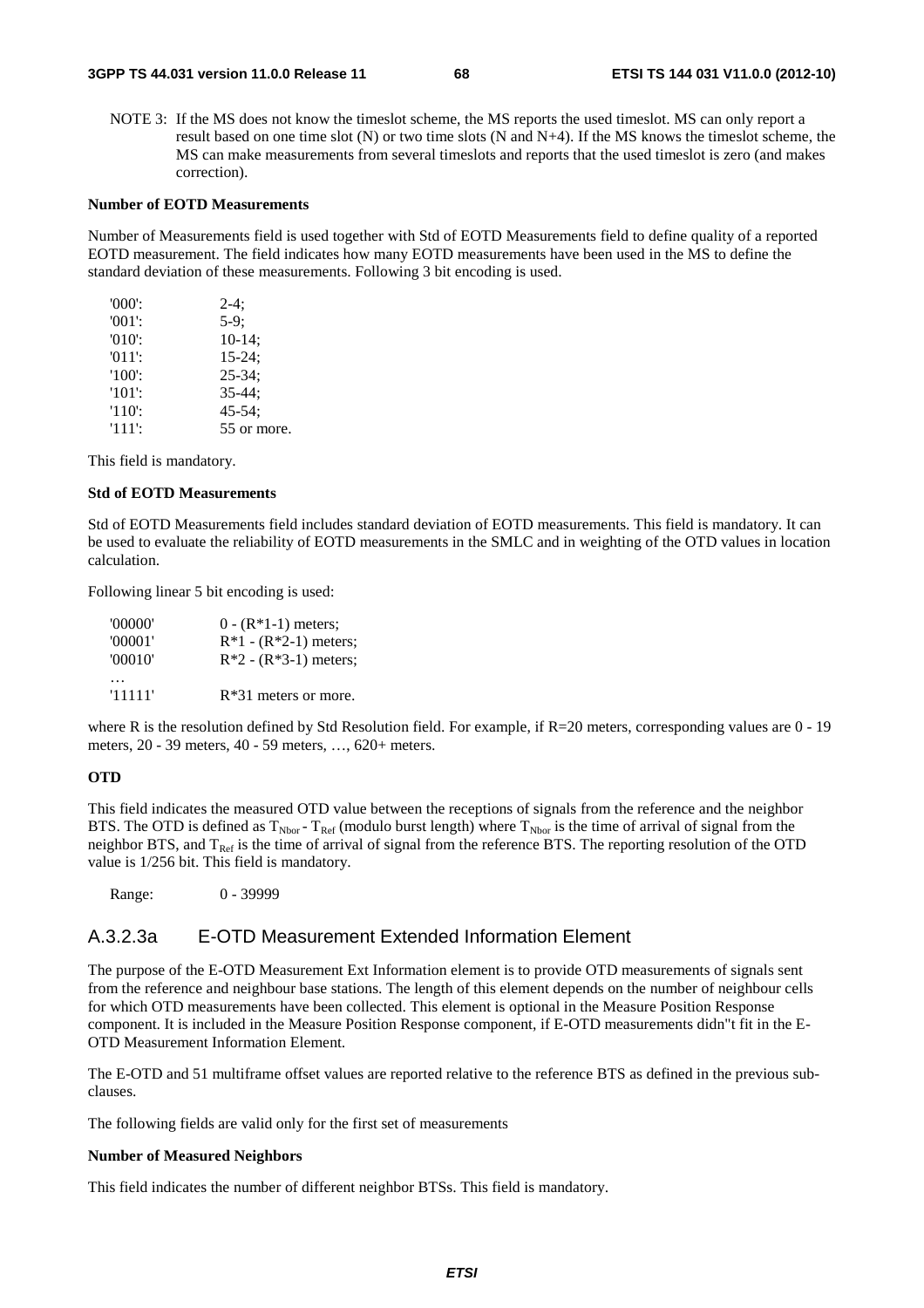Range: 0 - 5

NOTE: If the MS can not measure any neighbor BTSs, then this value is set to '0'.

*The following fields are repeated for the number of BTSs included in the Number of Measured Neighbors field. They are defined in the previous sub-clause :*

- CellIdType,
- Neighbor LAC,
- Neighbor CI,
- Neighbor BCCH Carrier,
- Neighbor BSIC,
- Neighbor Multiframe Offset,
- Request Index,
- System Info Index,
- Neighbor Time Slot,
- Number of EOTD Measurements,
- Std of EOTD Measurements,
- OTD

# A.3.2.4 Location Information Element

The purpose of Location Information element is to provide the location estimate from the MS to the network, if the MS is capable of determining its own position. Optionally, the element may contain the velocity parameters computed by the MS.

This element is optional. This element contains the following fields.

### **Reference Frame**

This field specifies the reference BTS Reference Frame number during which the location estimate was measured. The time of the Reference Frame boundary is as observed by the MS, ie without Timing Advance compensation. This field is mandatory. However, if the Reference Frame number is within (42432..65535), the value of this field shall be ignored and in that case the MS should provide GPS TOW if available.

| <b>Parameter</b> | # of Bits | <b>Resolution</b> | .≺anqe | Jnits  |
|------------------|-----------|-------------------|--------|--------|
| Reference Frame  | 16        | ---               | `5535  | trames |

**Table A.3: Reference Frame field contents** 

Note that expected values for Reference Frame are in range 0 - 42431.

## **GPS TOW**

This field specifies the GPS TOW for which the location estimate is valid , rounded down to the nearest millisecond unit. This field is optional but shall be included if GPS Time Assistance Measurements are included. If GPS Time Assistance Measurements are included in the RRLP Measure Position Response, the MS shall align GPS System time (as defined by the GPS TOW and the GPS TOW Subms fields) with the reported GSM frame boundary observed by the MS at that time.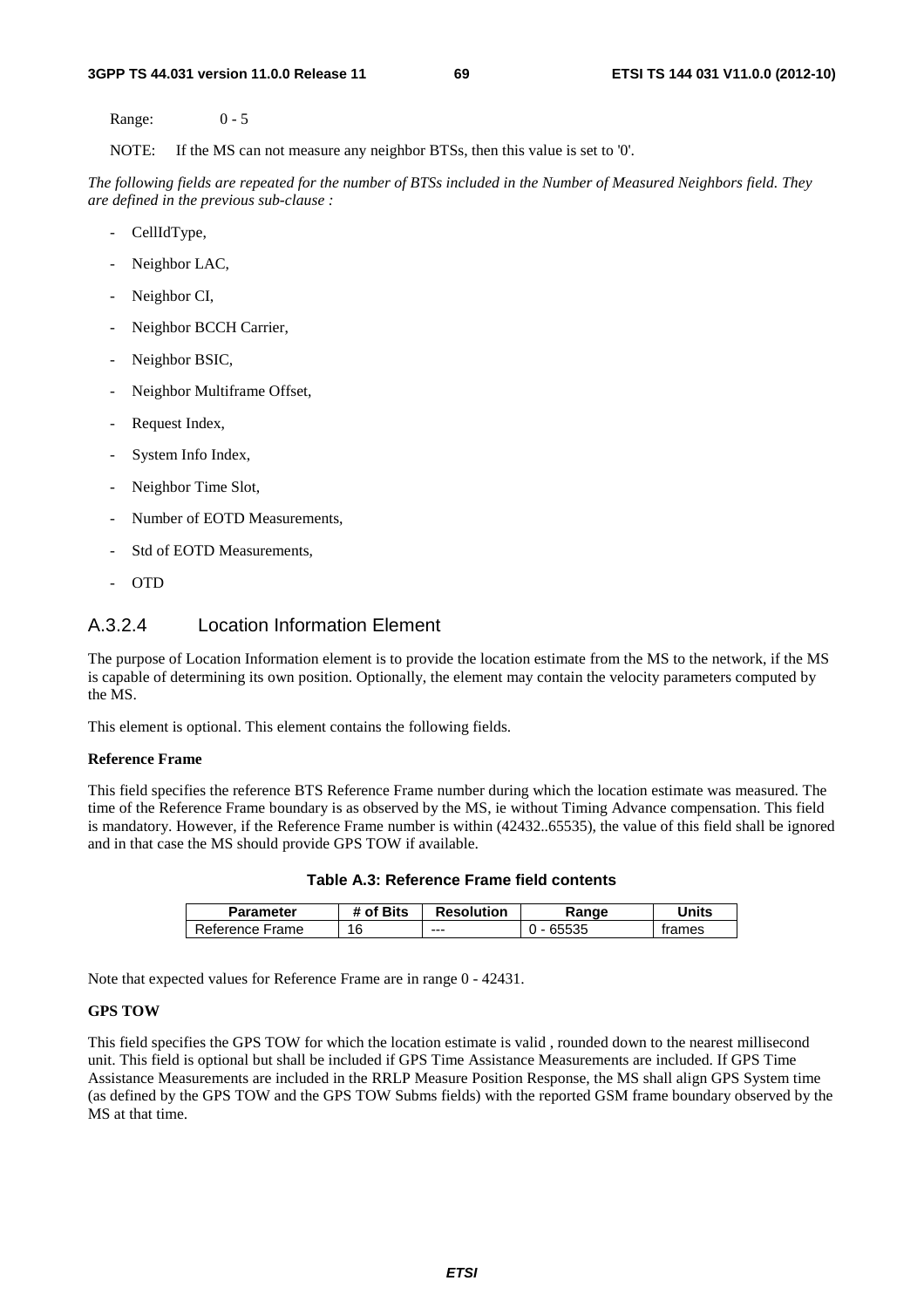### **Table A.4: GPS TOW field contents**

| Parameter | <b>'</b> Bits<br>Ω1 | <b>Resolution</b> | ₹anqe | Units |
|-----------|---------------------|-------------------|-------|-------|
| ١W<br>GPS | 24                  | ms                | aaaa  | ms    |

The 24 bits of GPS TOW are the least significant bits. The most significant bits shall be derived by the Serving Mobile Location Center to unambiguously derive the GPS TOW.

# **Fix Type**

This field contains an indication as to the type of measurements performed by the MS: 2D or 3D. This field is mandatory.

 $0' = 2D$  fix.

 $'1' = 3D$  fix.

### **Position Estimate**

This field contains the calculated position estimate in the format defined in 3GPP TS 23.032. The allowed shapes are:

- ellipsoid Point;
- ellipsoid point with uncertainty circle;
- ellipsoid point with uncertainty ellipse;
- ellipsoid point with altitude and uncertainty ellipsoid.

# A.3.2.5 GPS Measurement Information Element

The purpose of the GPS Measurement Information element is to provide GPS measurement information from the MS to the SMLC. This information includes the measurements of code phase and Doppler, which enables the network-based GPS method where position is computed in the SMLC. The proposed contents are shown in table A.5, and the individual fields are described subsequently. See also Figure A.1 for an illustration of the relation between some of the fields.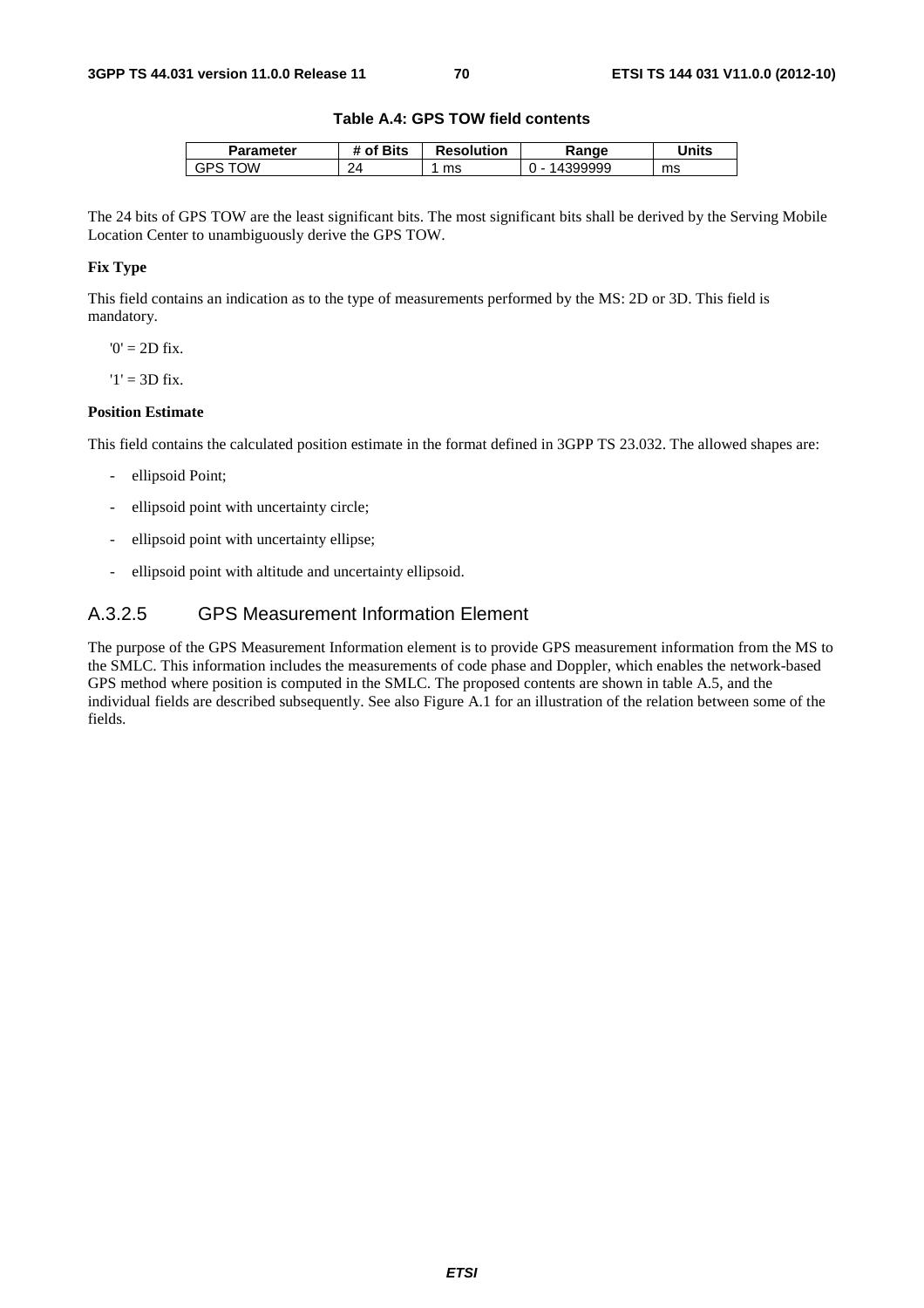

**Figure A.1. Exemplary definitions of GPS measurement information fields.**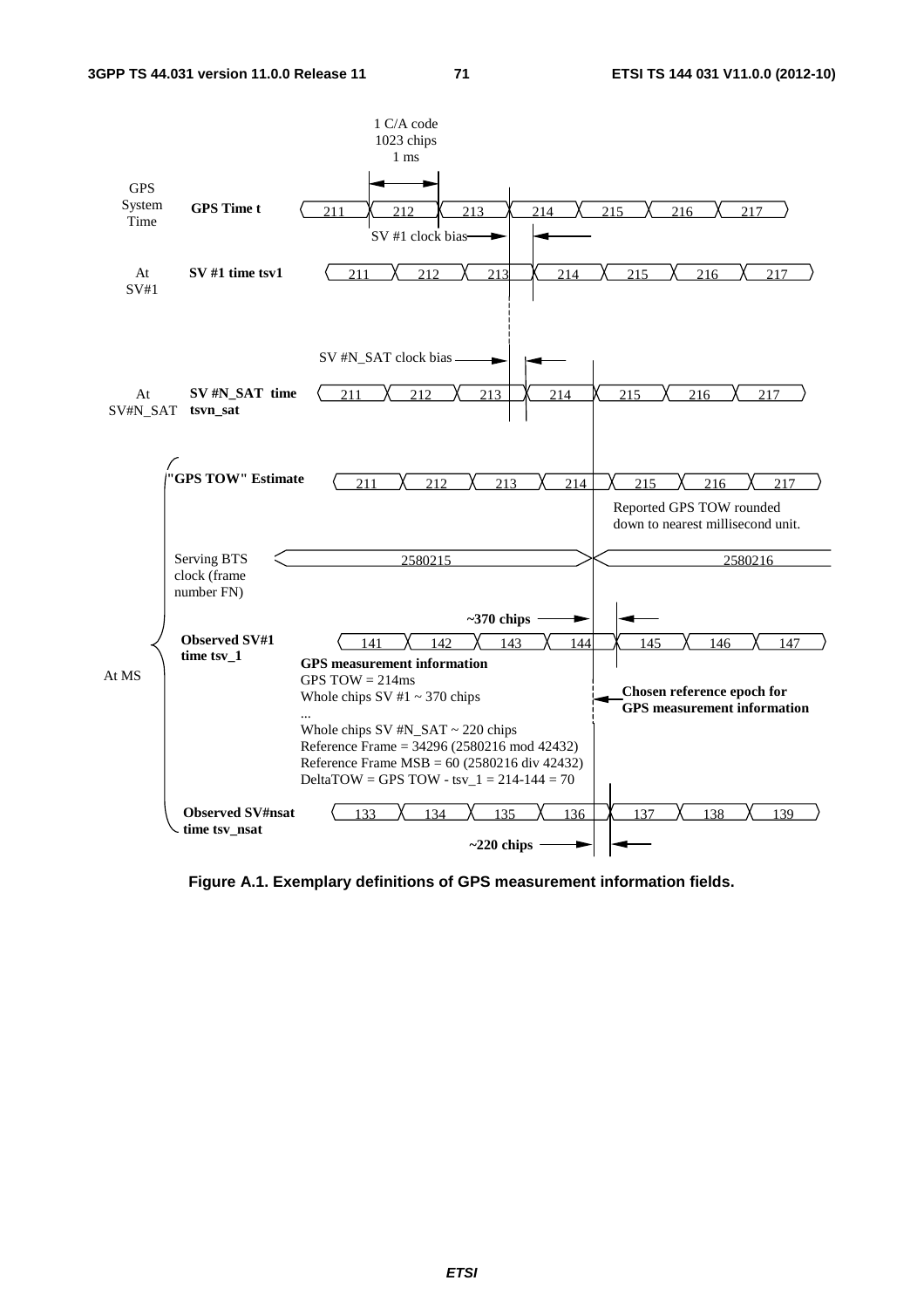This element is included in the Measure Position Response component if the network has requested the mobile to perform mobile-assisted location measurements using a GPS location method.

Following fields are repeated a number of times told in Number of E-OTD/GPS Measurement *Sets* field if Multiple Sets element is included. If Multiple Sets element is not included, the default value for sets is one (i.e. the following fields are present only once).

| Element fields                | <b>Presence</b> | <b>Occurrences</b> |
|-------------------------------|-----------------|--------------------|
| Reference Frame               |                 |                    |
| <b>GPS TOW</b>                |                 |                    |
| # of Satellites (N SAT)       |                 |                    |
| <b>Measurement Parameters</b> |                 |                    |

**Table A.5: GPS Measurement Information element content** 

The following paragraphs describe the content of each information field of this element.

#### **Reference Frame**

This field is optional.

## **Table A.6: Reference Frame field contents**

| Parameter       | # of Bits | <b>Resolution</b> | Range | Units  |
|-----------------|-----------|-------------------|-------|--------|
| Reference Frame | 16        | $--$              | 65535 | trames |

Note that expected values for Reference Frame are in range 0 - 42431. If Reference Frame and GPS Time Assistance Measurements both are included in the RRLP Measure Position Response, the code phase measurements shall be aligned with the reported GSM frame boundary observed by the MS at that time, as indicated in Figure A.1. The time of the Reference Frame boundary is as observed by the MS, ie without Timing Advance compensation.

## **GPS TOW**

This field specifies the GPS TOW for which the location estimate is valid, rounded down to the nearest millisecond unit.This field is mandatory.

## **Table A.7: GPS TOW field contents**

| Parameter | of Bits | <b>Resolution</b> | Range                              | <b>Units</b> |
|-----------|---------|-------------------|------------------------------------|--------------|
| ١W<br>GPS | 24      | ms                | 399999<br>$\overline{\phantom{a}}$ | ms           |

The 24 bits of GPS TOW are the least significant bits. The most significant bits shall be derived by the Serving Mobile Location Center to unambiguously derive the GPS TOW.

NOTE: The GPS Reference Time Uncertainty, if present, indicates the accuracy of GPSTOW, as described in sub-clause A.3.2.6.a.

## **# of Satellites (***N\_SAT***)**

#### **Number of Measurements**

This field specifies the number of measurements for which measurements satellites are provided in the component. This value represents the number of satellites that were measured by the MS. This value of *N\_SAT* determines the length of the payload portion of the component. Typical range for *N\_SAT* is four to a maximum of 12. This field is mandatory and occurs once per set.

| Parameter | <sup>4</sup> of Bits | <b>Resolution</b> | Ranqe | <b>Inits</b> |
|-----------|----------------------|-------------------|-------|--------------|
| N<br>_    |                      | $--$              |       | $- - -$      |

#### **Measurement Parameters**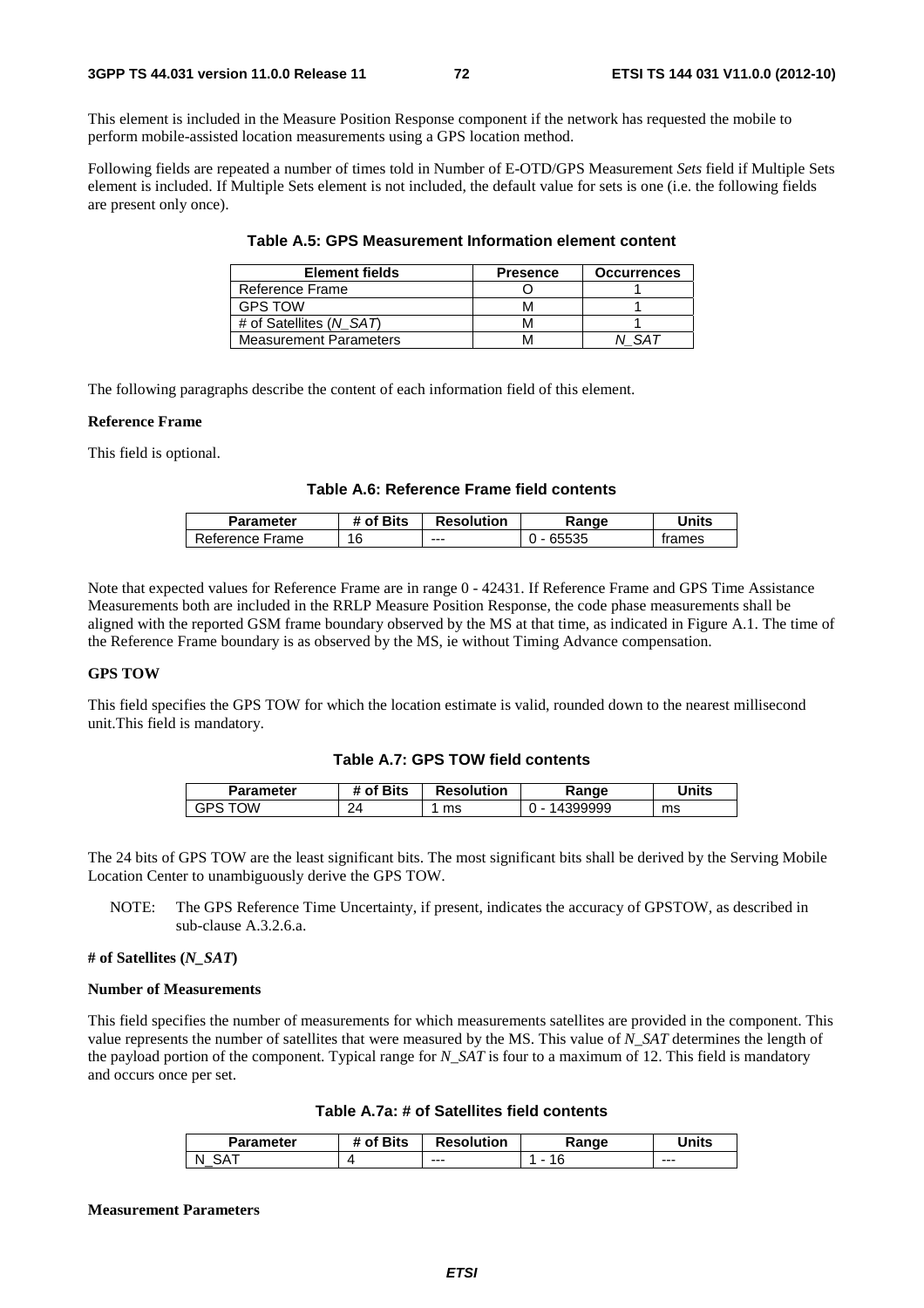This field contains information about the measurements of code phase and Doppler, which enables the network-based method where position is computed in the SMLC. This field is mandatory and occurs *N\_SAT* times per message.

| <b>Parameter</b>        | # of Bits      | <b>Resolution</b> | Range               | <b>Units</b> |
|-------------------------|----------------|-------------------|---------------------|--------------|
| Satellite ID            | 6              | ---               | $0 - 63$            | ---          |
| C/N <sub>o</sub>        | 6              |                   | $0 - 63$            | dB-Hz        |
| Doppler                 | 16             | 0.2               | ±6553,6             | Hz           |
| <b>Whole Chips</b>      | 10             |                   | $0 - 1022$          | chips        |
| <b>Fractional Chips</b> | 11             | $2^{-10}$         | $0 - (1 - 2^{-10})$ | chips        |
| Multipath Indicator     | $\overline{2}$ | see Table A.9     | TBD                 | ---          |
| Pseudorange RMS         | 6              | 3 bit mantissa    | $0.5 - 112$         | m            |
| Error                   |                | 3 bit exp         |                     |              |

**Table A.8: Measurement Parameters field contents** 

### **Satellite ID**

This field identifies the particular satellite for which the measurement data is valid. This values 0 - 63 represent satellite PRNs 1 - 64, respectively.

#### **C/N0**

This field contains the estimate of the carrier-to-noise ratio of the received signal from the particular satellite used in the measurement. It is given in whole dBs and has a range of 0 to 63. Typical levels observed by MS-based GPS units will be in the range of 20 dB to 50 dB.

## **Doppler**

This field contains the Doppler measured by the MS for the particular satellite signal. This information can be used to compute the 3-D velocity of the MS. The Doppler range is sufficient to cover the potential range of values measured by the MS.

### **Whole Chips**

This field contains the whole value of the code-phase measurement made by the MS for the particular satellite signal at the time of measurement, in units of 1 GPS chip in the range from 0 to 1022 chips, where increasing binary values of the field signify increasing measured pseudoranges. The code phase measurement is divided into two fields, "Whole Chips" and "Fractional Chips".

## **Fractional Chips**

This field contains the fractional value of the code-phase measurement made by the MS for the particular satellite signal at the time of measurement. The resolution of the fractional portion is approximately 0,3 m.

NOTE: The actual ASN.1 coding of this field reserves 11 bits for legacy compatibility. Only the 10 least significant bits are actually required to code the values (0..1023)

#### **Multipath Indicator**

This field contains the Multipath Indicator value. This parameter is specified according to the representation described in table A.9.

| Value | <b>Multipath Indication</b>     |  |  |
|-------|---------------------------------|--|--|
| 00    | Not measured                    |  |  |
| 01    | Low, MP error $<$ 5m            |  |  |
| 10    | Medium, $5m < MP$ error $<$ 43m |  |  |
| 11    | High, MP error $>$ 43m          |  |  |

Range: 0 - 3

## **Pseudorange RMS Error**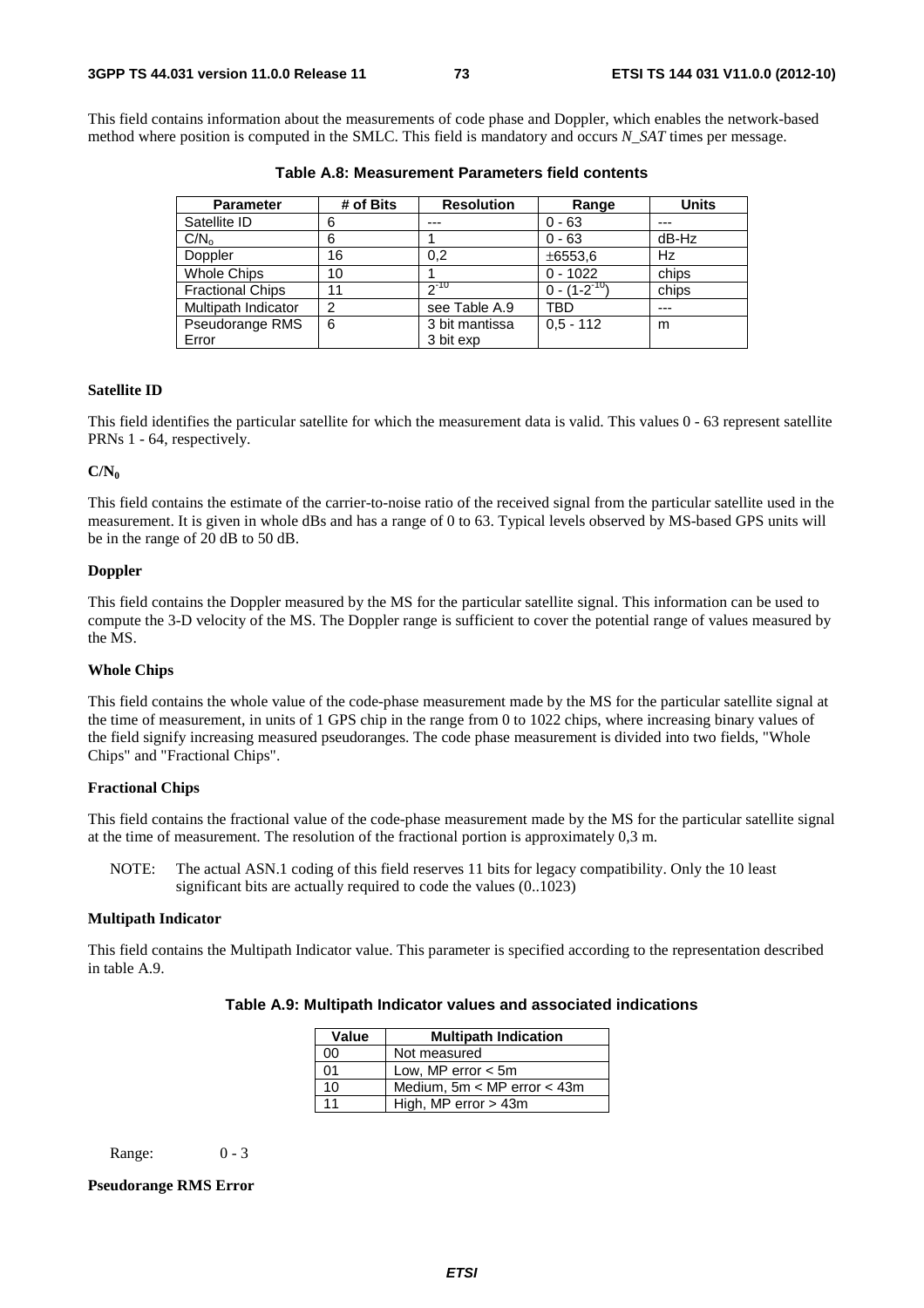#### **3GPP TS 44.031 version 11.0.0 Release 11 74 ETSI TS 144 031 V11.0.0 (2012-10)**

This field contains a Pseudorange RMS Error value.

Range: 0,5 m to 112 m

NOTE: This parameter is specified according to a floating-point representation as described in Table A.10.

| <b>Index</b> | <b>Mantissa</b> | <b>Exponent</b> | Floating-Point value, $x_i$ | Pseudorange<br>value, P  |
|--------------|-----------------|-----------------|-----------------------------|--------------------------|
|              | 000             | 000             | 0.5                         | P < 0.5                  |
|              | 001             | 000             | 0,5625                      | $0,5 \leq P \leq 0,5625$ |
|              |                 |                 | $0.5*(1 + x/8)*2^{y}$       | $x_{i-1}$ <= P < $x_i$   |
| 62           | 110             | 111             | 112                         | $104 \leq P \leq 112$    |
| 63           | 111             | 111             | --                          | $112 \le P$              |

## **Table A.10: Pseudorange RMS Error representation**

## A.3.2.6 Location Information Error Element

The purpose of Location Information Error element is to provide the indication of error and the reason for it, when the MS can not perform the required location or the network can not determine the position estimate. The element may also indicate what further assistance data may be needed by the target MS to produce a successful location estimate or location measurements. This element is optional. This element has the following fields.

#### **Error Reason**

This field indicates the reason for error. This field is mandatory.

| $^{\prime}$ (0': | Undefined error.                                                                   |
|------------------|------------------------------------------------------------------------------------|
| $1!$ :           | There were not enough BTSs to be received when performing mobile based E-OTD.      |
| $2$ :            | There were not enough GPS satellites to be received, when performing GPS location. |
| $'3'$ :          | E-OTD location calculation assistance data missing.                                |
| $'4$ :           | E-OTD assistance data missing.                                                     |
| $'5$ :           | GPS location calculation assistance data missing.                                  |
| $^{\prime}6$ .   | GPS assistance data missing.                                                       |
| "7               | Requested method not supported.                                                    |
| $'8'$ :          | Location request not processed.                                                    |
| '9               | Reference BTS for GPS is not the serving BTS.                                      |
| $'10'$ :         | Reference BTS for E-OTD is not the serving BTS.                                    |
| -'11':           | There were not enough GANSS satellites received, when performing GANSS location.   |
| 12:              | GANSS assistance data missing.                                                     |
| $'13$ :          | Reference BTS for GANSS is not the serving BTS.                                    |

## **Additional Assistance Data**

This field is optional. Its presence indicates that the target MS will retain assistance data already sent by the SMLC. The SMLC may send further assistance data for any new location attempt but need not resend previous assistance data. The field may contain the following:

| GPS Assistance Data:          | Necessary additional GPS assistance data (structure and encoding as for the GPS<br>Assistance Data IE in 3GPP TS 49.031 excluding the IEI and length octets)     |
|-------------------------------|------------------------------------------------------------------------------------------------------------------------------------------------------------------|
| <b>GANSS</b> Assistance Data: | Necessary additional GANSS assistance data (structure and encoding as for the GANSS<br>Assistance Data IE in 3GPP TS 49.031 excluding the IEI and length octets) |

## A.3.2.6a GPS Time Assistance Measurements Element

This IE contains measurements that are used to define an accurate relation between GSM and GPS time or to provide additional GPS TOW information for MS Assisted A-GPS. The contents are shown in Table A.10a, and the individual fields are described subsequently.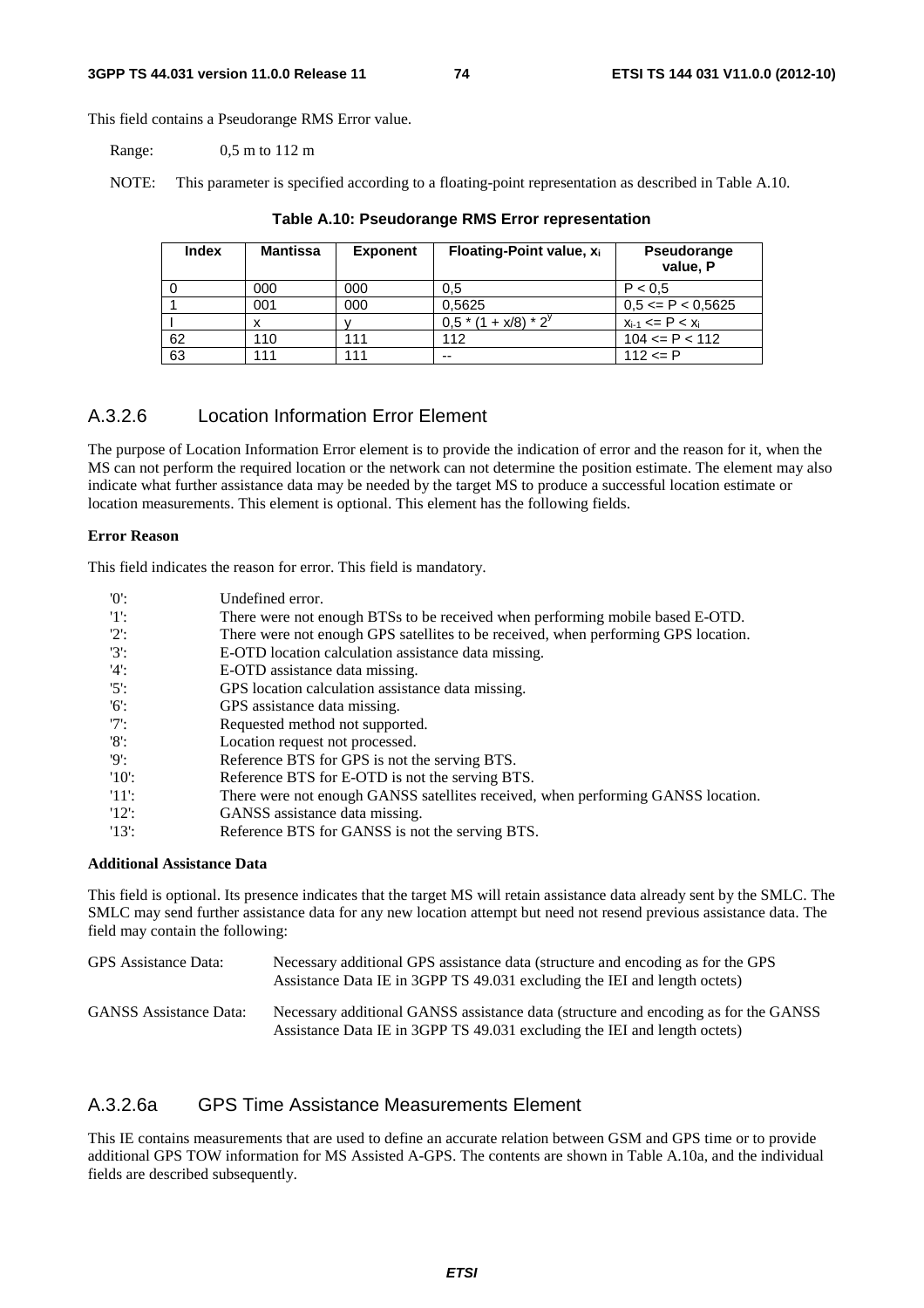#### **Table A.10a: GPS Time Assistance Measurements Information element content**

| <b>Element fields</b>                 | <b>Presence</b> |
|---------------------------------------|-----------------|
| Reference Frame MSB                   |                 |
| <b>GPS TOW Subms</b>                  |                 |
| Delta TOW                             |                 |
| <b>GPS Reference Time Uncertainty</b> |                 |

### **Reference Frame MSB**

This field shall be included when GPS-GSM time association is provided for either MS Based A-GPS or MS Assisted A-GPS. It indicates the Most Significant Bits (MSBs) of the frame number of the reference BTS corresponding to the GPS measurement or location estimate. Starting from the complete GSM frame number denoted FN, the MS calculates Reference Frame MSB as

Reference Frame MSB = floor(FN/42432)

The complete GSM frame number FN can then be reconstructed in the SMLC by combining the fields Reference Frame with Reference Frame MSB in the following way

FN = Reference Frame MSB\*42432+Reference Frame

Range: 0-63

## **GPS TOW Subms**

This field is only applicable for MS-Based A-GPS. This field indicates in units of 100ns the submillisecond part of the GPS time of measurement. This field together with the GPS TOW field in the Location Information Element provides a more accurate time stamp of the location estimate for MS based AGPS Expressed in units of microseconds. The precise GPS time of measurements in milliseconds is thus equal to

GPS TOW + 0,0001\*GPS TOW Subms

The estimation of precise GPS time of measurement using AGPS is vulnerable to millisecond ambiguities. Therefore the MS shall only report this field when it is confident that any millisecond ambiguities have been avoided.

Range: 0-9999

## **Delta TOW**

This field is only applicable for MS-Assisted A-GPS. This field specifies the difference in milliseconds between the GPS TOW reported in the GPS Measurement Information Element and the millisecond part of the SV time tsv\_1 of the first SV in the list reported from the MS. Figure A.1 shows an example of Delta TOW calculation. The Delta TOW is defined as Delta TOW = GPS TOW - fix(tsy\_1)

where fix() denotes rounding to the nearest integer towards zero. The estimation of tsv $1$  which forms the basis for the calculation of Delta TOW is vulnerable to millisecond ambiguities. Therefore the MS shall only report this field when it is confident that the correct millisecond event has been recovered.

Range: 0-127

#### **GPS Reference Time Uncertainty**

This element is optional. It provides the accuracy of the relation GPS and GSM time in the Location Information or GPS Measurement Information Element when GPS-GSM time association is provided. For MS Assisted A-GPS when GPS-GSM time association is not provided, even if GPS Time Assistance Measurement Request is not included in the Measure Position Request, this element can be included to provide the accuracy of the reported GPS TOW. The interval, range and treatment is as described in sub-clause 2.2.4b.

## A.3.2.6b Velocity Estimate Element

This field contains the calculated velocity estimate in the format defined in 3GPP TS 23.032. The allowed encodings are:

- Horizontal Velocity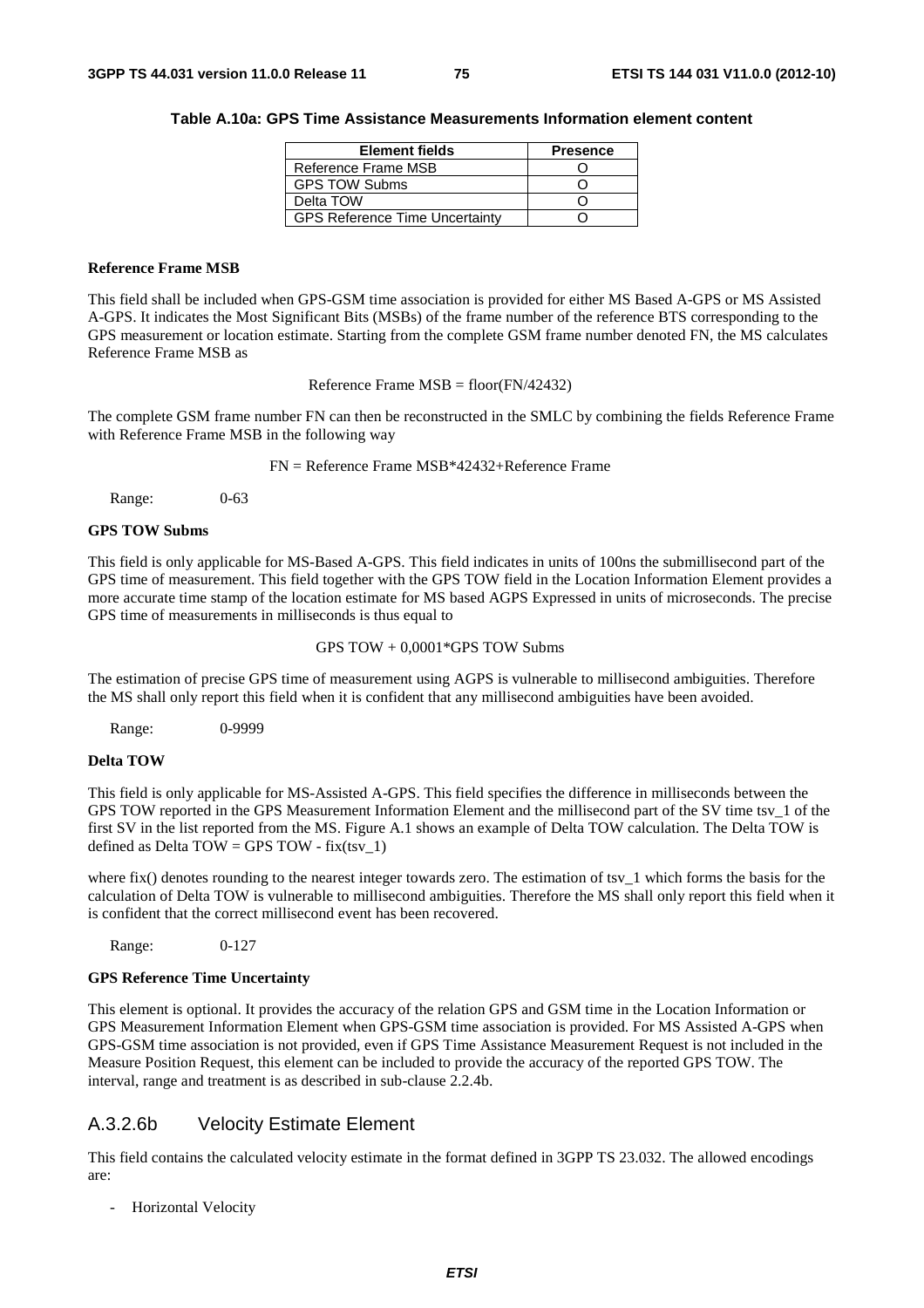- Horizontal with Vertical Velocity
- Horizontal Velocity with uncertainty
- Horizontal with Vertical Velocity and uncertainty

## A.3.2.7 Extended Reference IE

This IE shall be included in any Measure Position Response if and only if an Extended Reference IE was received in the corresponding previous Measure Position Request message.

NOTE: For reasons of backward compatibility, a Release 4 or earlier MS will not include this IE.

The Extended Reference IE contains the following elements.

- SMLC code: an integer in the range 0-63. The value returned by a target MS in a Measure Position Response shall equal the value received from the SMLC in the earlier Measure Position Request.
- Transaction ID: an integer in the range 0-262143 distinguishing different RRLP transactions in different MSs currently being served by the same SMLC. The value returned by a target MS in a Measure Position Response shall equal the value received from the SMLC in the earlier Measure Position Request.

When an MS employs pseudo-segmentation to return an RRLP response, the same Extended Reference IE shall be included in each RRLP Measure Position Response component.

## A.3.2.8 Uplink RRLP Pseudo Segmentation Indication

This element is included by the MS when up-link RRLP pseudo-segmentation is used. In the first segment, "first of many" is indicated and in the second "second of many" is indicated. It is not included when up-link pseudosegmentation is not used.

## A.3.2.9 GANSS Location Information Element

The purpose of GANSS Location Information element is to provide the GANSS location estimate from the MS to the SMLC, if the MS is capable of determining its own position. Optionally, the element may contain Reference Frame element for including accurate relation between the cellular frame and GANSS Time of Day (TOD) for the serving cell if requested by the SMLC.

If GANSS Positioning Method was included in a Measure Position Request component, this field shall be used to report the location estimate from the MS to the network.

The time reference of GANSS TOD in GANSS Location Information Element can be any GNSS specific system time. The time reference is indicated by GANSS\_TIME\_ID.

The contents of GANSS Location Information are shown in Table A.10.1, and the individual fields are described subsequently.

| <b>Element fields</b>                       | <b>Presence</b> |  |
|---------------------------------------------|-----------------|--|
| Reference Frame                             | (note 1)        |  |
| <b>GANSS TOD</b>                            | (note 1)        |  |
| <b>GANSS TOD Frac</b>                       |                 |  |
| <b>GANSS TOD Uncertainty</b>                |                 |  |
| GANSS_TIME_ID                               | (note 2)        |  |
| <b>Fix Type</b>                             | м               |  |
| <b>Position Data</b>                        | м               |  |
| Stationary Indication                       |                 |  |
| <b>Location Estimate</b>                    | м               |  |
| NOTE 1: Either Reference Frame or GANSS     |                 |  |
| Reference Time shall always be included.    |                 |  |
| NOTE 2. Absence of this field means Galileo |                 |  |

| Table A.10.1: GANSS Location Information Element Content |  |  |  |  |
|----------------------------------------------------------|--|--|--|--|
|----------------------------------------------------------|--|--|--|--|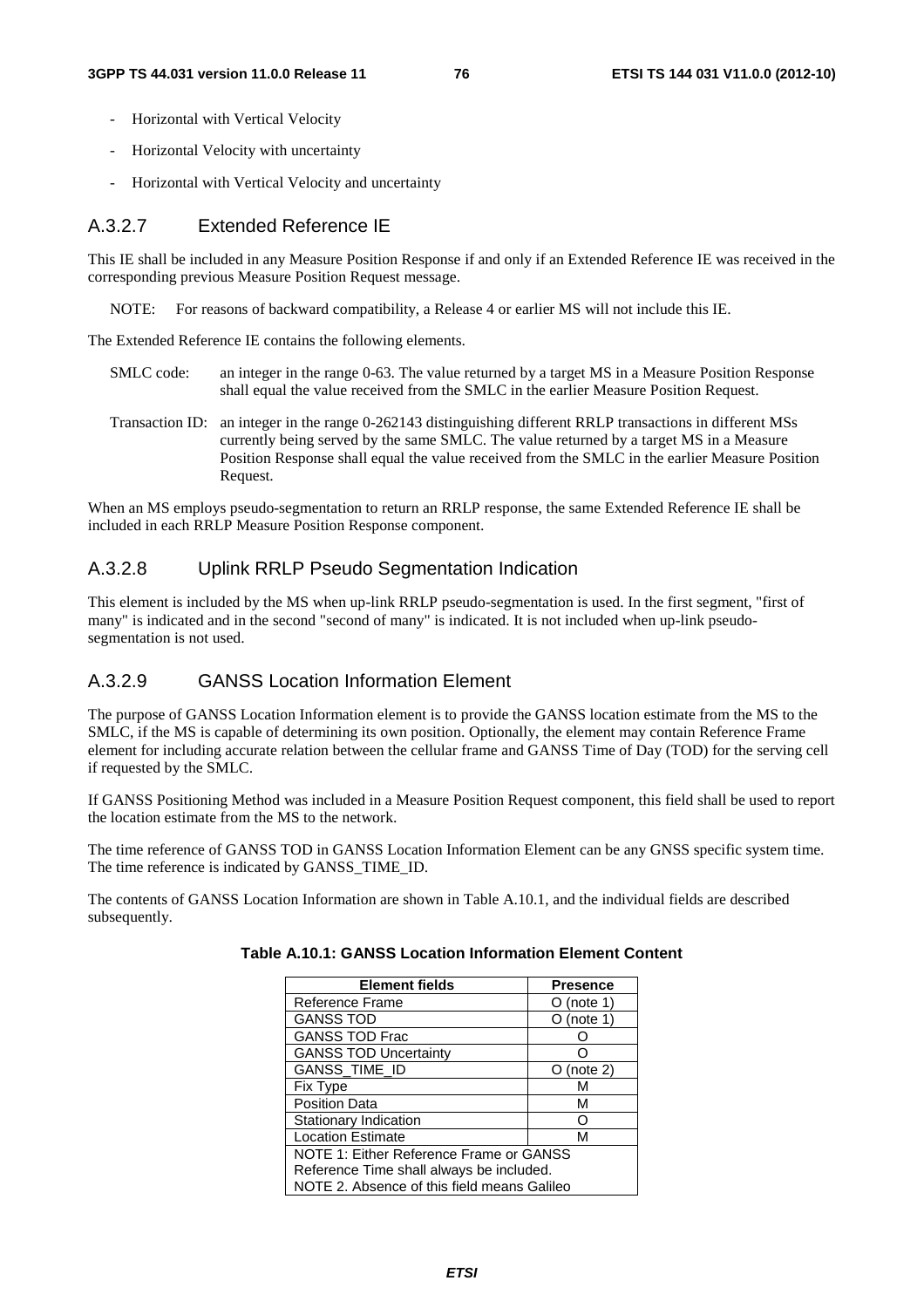#### **Reference Frame**

This element contains Reference FN and Reference FN MSB fields. Reference FN field specifies the reference BTS reference frame number during which the location estimate was measured. The time of the reference frame boundary is as observed by the MS, i.e. without Timing Advance compensation.

Note that expected values for Reference FN are in range 0 - 42431.

Reference FN MSB field specifies the Most Significant Bits (MSB) of the frame number of the reference BTS corresponding to the GANSS Measurement Information or Location Estimate. Starting from the complete GSM frame number denoted FN, the MS calculates Reference FN MSB as

Reference FN  $MSB = floor(FN/42432)$ 

The complete GSM frame number FN can then be reconstructed in the SMLC by combining the fields Reference Frame with Reference FN MSB in the following way

FN = Reference FN MSB\*42432+Reference FN

Range: 0-63

## **Table A.10.2: Reference Frame field contents**

| <b>Parameter</b> | # of Bits | <b>Resolution</b> | Range | Unit  | Incl. |
|------------------|-----------|-------------------|-------|-------|-------|
| Reference FN     | 16        | $- - -$           | 65535 | trame | M     |
| Reference FN MSB |           | $- - -$           | 63    | trame |       |

#### **GANSS TOD**

This field specifies the time for which the location estimate is valid, rounded down to the nearest integer millisecond. This field is optional but shall be included if GANSS TOD - GSM time association is included in which case the MS shall align GANSS TOD with the reported GSM frame boundary observed by the MS at that time. The time reference of GANSS TOD is indicated by GANSS\_TIME\_ID.

| Table A.10.3: GANSS TOD contents |  |  |  |
|----------------------------------|--|--|--|
|----------------------------------|--|--|--|

| Parameter    | f Bits *<br>იf | <b>Resolution</b> | Range   | Unit |
|--------------|----------------|-------------------|---------|------|
| OD.<br>GANSS | ົ<br>້         |                   | 3599999 | ms   |

The 22 bits of GANSS TOD are the least significant bits. The most significant bits shall be derived by the SMLC to unambiguously derive the GANSS TOD.

#### **GANSS TOD Frac**

This field is the submillisecond part of the GANSS time of day. This field together with the GANSS TOD field provides a more accurate time stamp of the Location Estimate having resolution of ~61 ns. This field is optional but shall be included if GANSS TOD - GSM time association is included.

## **Table A.10.4: GANSS TOD Frac contents**

| Parameter     | f Bits<br>оt | <b>Resolution</b> | Range | Unit |
|---------------|--------------|-------------------|-------|------|
| GANSS<br>Frac | $\Delta$     | ∩-14<br>-         |       | ms   |

#### **GANSS TOD Uncertainty**

.

This parameter provides the accuracy of the relation between GANSS TOD and GSM time if GANSS TOD- GSM time association is provided. When GANSS TOD-GSM time association is not provided, this element can be included to provide the accuracy of the reported GANSS TOD.

The uncertainty *r*, expressed in microseconds, is mapped to a number K, with the following formula:

 $r = C^*((1+x)^K)-1)$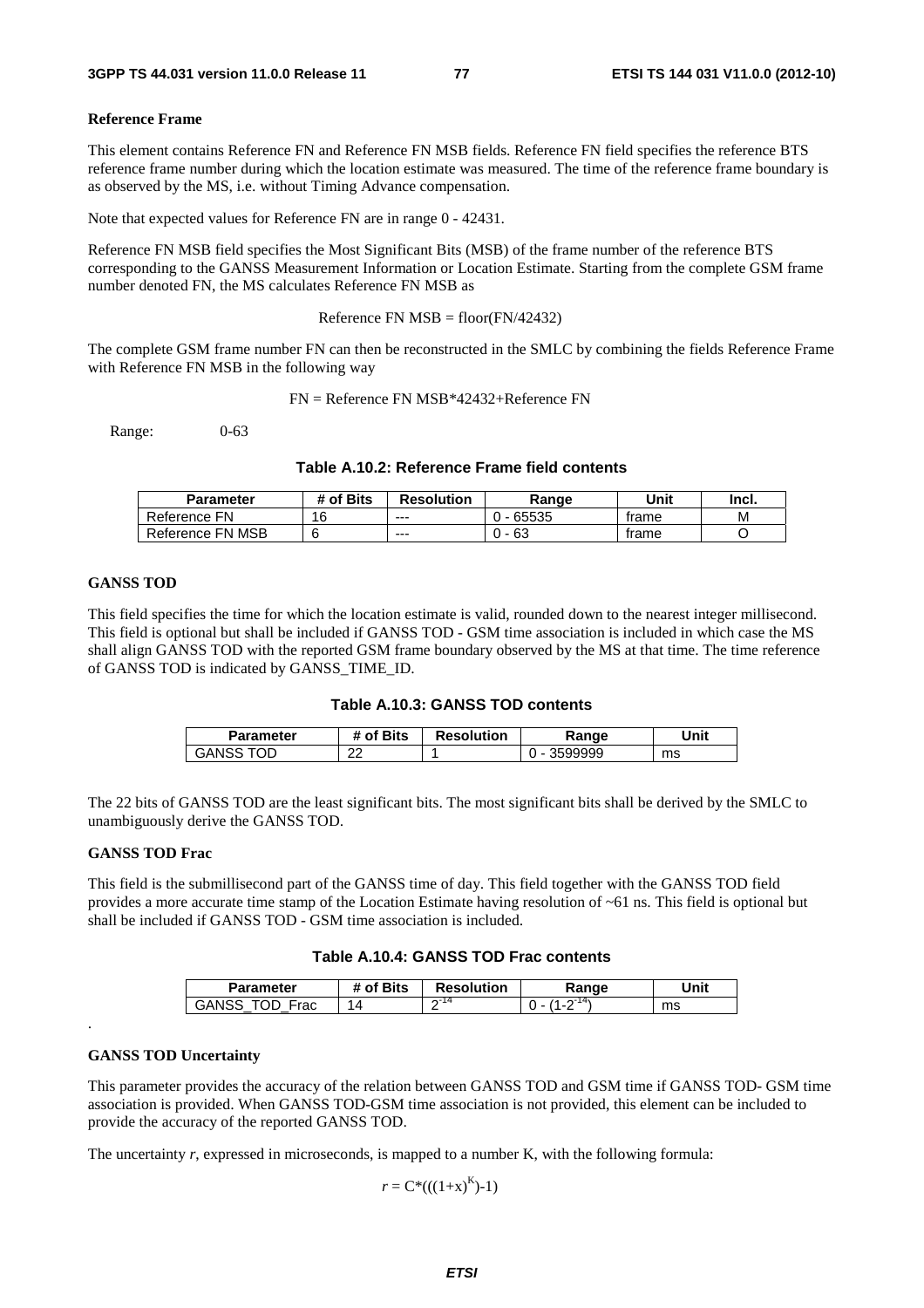with  $C = 0.0022$  and  $x = 0.18$ . With  $0 \le K \le 127$ , a suitably useful range between 0 and 3 second is achieved for the uncertainty, while still being able to code down to values as small as 0,3 nanoseconds. To encode any higher value of uncertainty than that corresponding in the above formula to  $K=127$ , the same value,  $K=127$ , shall also be used. The uncertainty is then coded on 7 bits, as the binary encoding of K.

| Value of K | Value of uncertainty |
|------------|----------------------|
|            | 0 nanoseconds        |
|            | 0,396 nanoseconds    |
|            | 0,863 nanoseconds    |
|            |                      |
| 50         | 8,64 microseconds    |
|            |                      |
| 127        | $\geq$ 2,96 seconds  |

## **GANSS\_TIME\_ID**

This field indicates which GNSS has been used as the time reference for GANSS Location Information. This field is optional and absence of this field means that Galileo system time is used as time reference.

### **Table A.10.6: GANSS\_TIME\_ID**

| <b>GANSS TIME ID</b>    | Indication |
|-------------------------|------------|
| GPS                     |            |
| QZSS.                   |            |
| <b>GLONASS</b>          |            |
| Reserved for future use | $3 - 7$    |

#### **Fix Type**

This field contains an indication as to the type of measurements performed by the MS: 2D or 3D. This field is mandatory.

 $'0' = 2D$  fix.

 $'1' = 3D$  fix.

### **Position Data**

This element provides a list of positioning methods and satellite systems used to calculate the Position Estimate. Each bit of this bitmap is of type Boolean, where TRUE ("1") means the particular positioning method or signal(s) from a satellite system has been used.

| "bit $0$ ":    | E-OTD:          |
|----------------|-----------------|
| "bit $1$ "     | GPS:            |
| "bit $2$ ":    | Galileo:        |
| "bit $3$ ":    | SBAS:           |
| "bit 4":       | Modernized GPS; |
| "bit $5$ ":    | OZSS:           |
| "bit $6$ ":    | GLONASS:        |
| "bit $7-15$ ": | Reserved.       |

**Stationary Indication**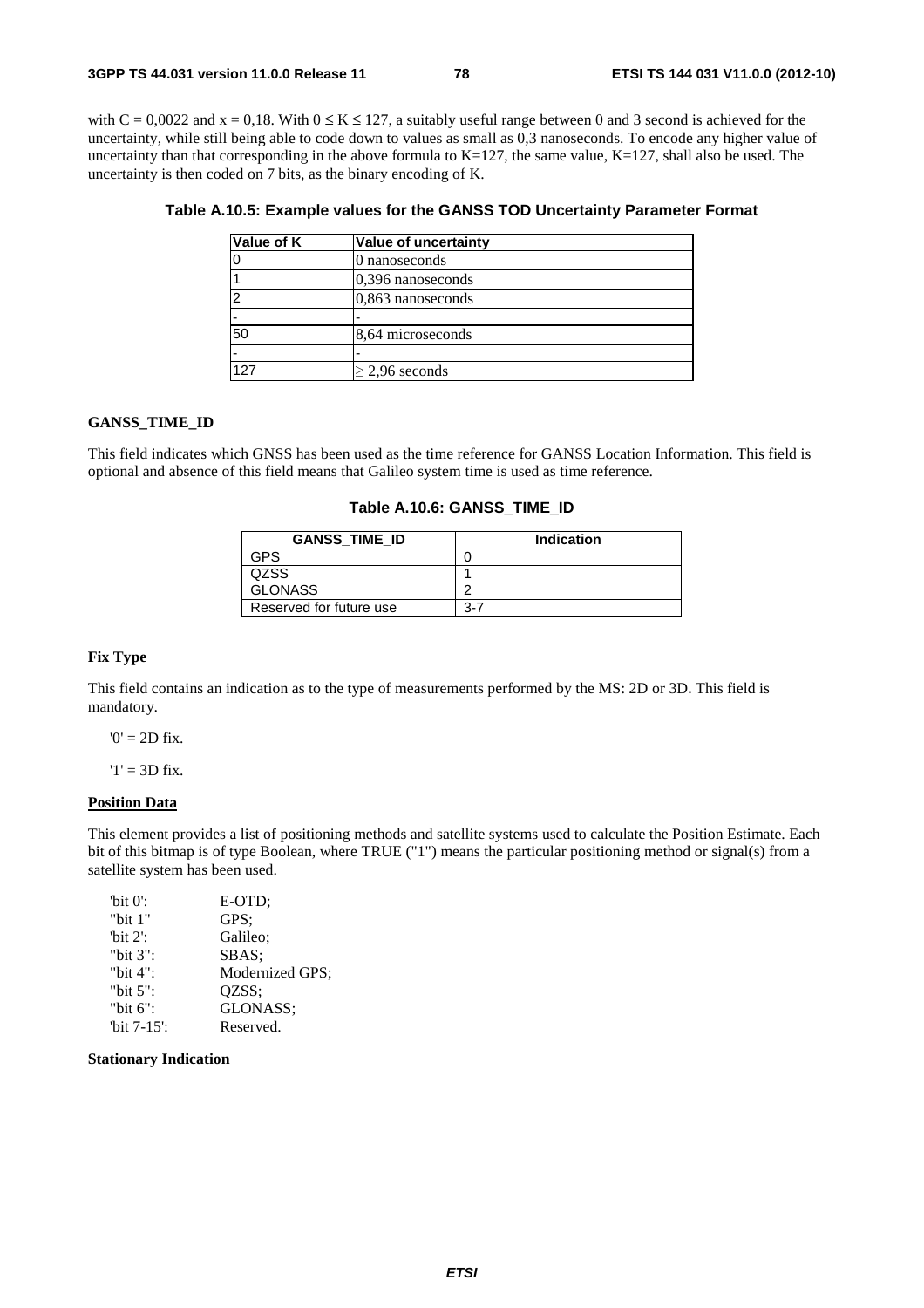This field indicates whether the MS is stationary (horizontal and vertical speeds less than the resolution of the Velocity Estimate parameters as defined in 3GPP TS 23.032).

If Velocity Estimate is requested and the MS is stationary, then the Stationary Indication is set to "1" and Velocity Estimate may not be included in Measure Position Response Element.

## **Position Estimate**

This field contains the calculated position estimate in the format defined in 3GPP TS 23.032. The allowed shapes are:

- ellipsoid Point;
- ellipsoid point with uncertainty circle;
- ellipsoid point with uncertainty ellipse;
- ellipsoid point with altitude and uncertainty ellipsoid.

As defined in 3GPP TS 23.032, the position estimate is provided in WGS-84 reference system.

## A.3.2.10 GANSS Measurement Information Element

The purpose of the GANSS Measurement Information element is to provide GANSS measurement information from the MS to the SMLC and GANSS TOD - GSM time association if requested by the SMLC. This information includes the measurements of code phase, Doppler,  $CN<sub>o</sub>$  and optionally accumulated carrier phase, also called accumulated deltarange (ADR), which enable the network-based GANSS method where position is computed in the SMLC. The contents are shown in table A.10.7, and the individual fields are described subsequently. See also Figure A.1a for an illustration of the relation between some of the fields.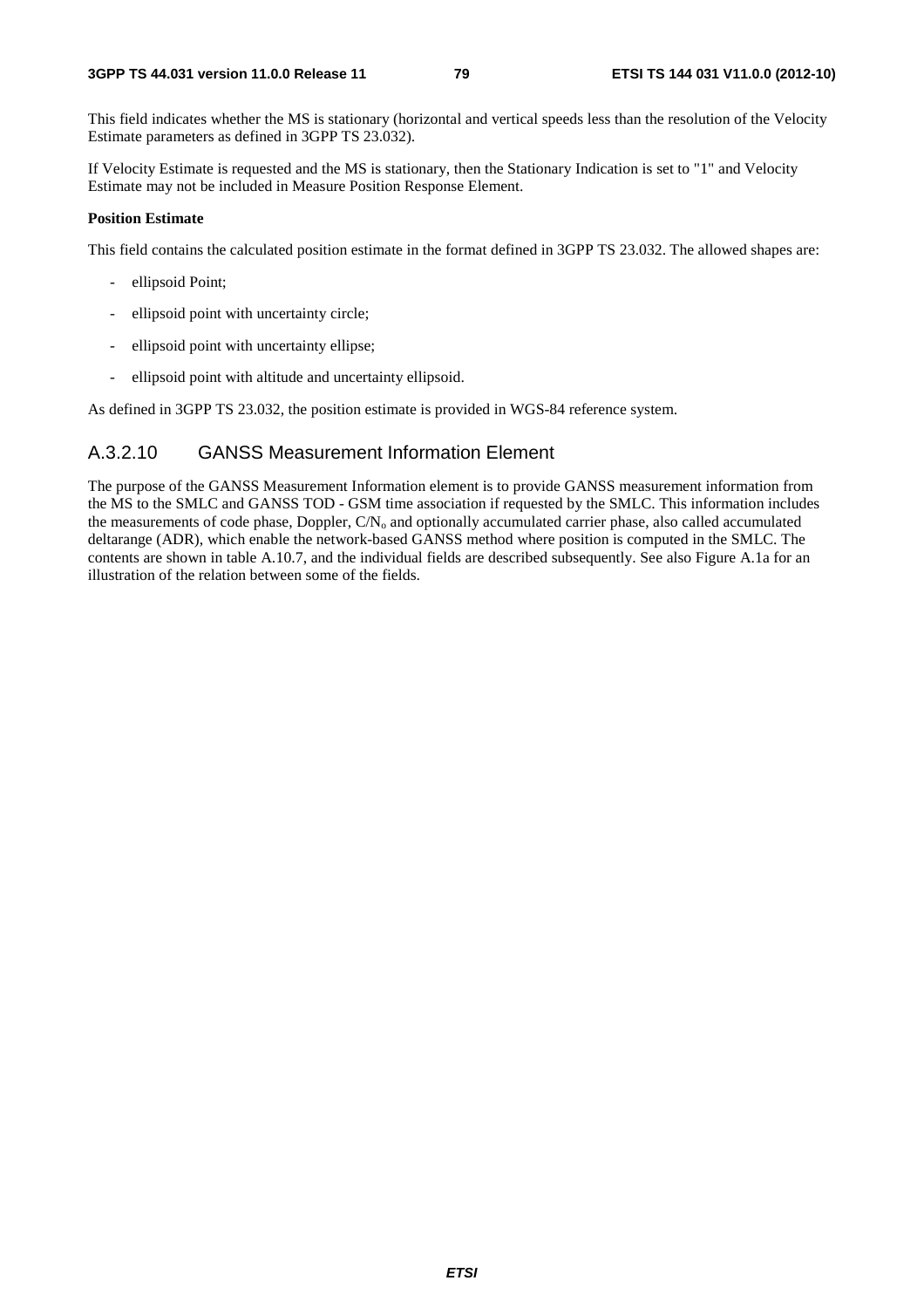

**Figure A.1a. Exemplary definitions of GANSS measurement information fields.**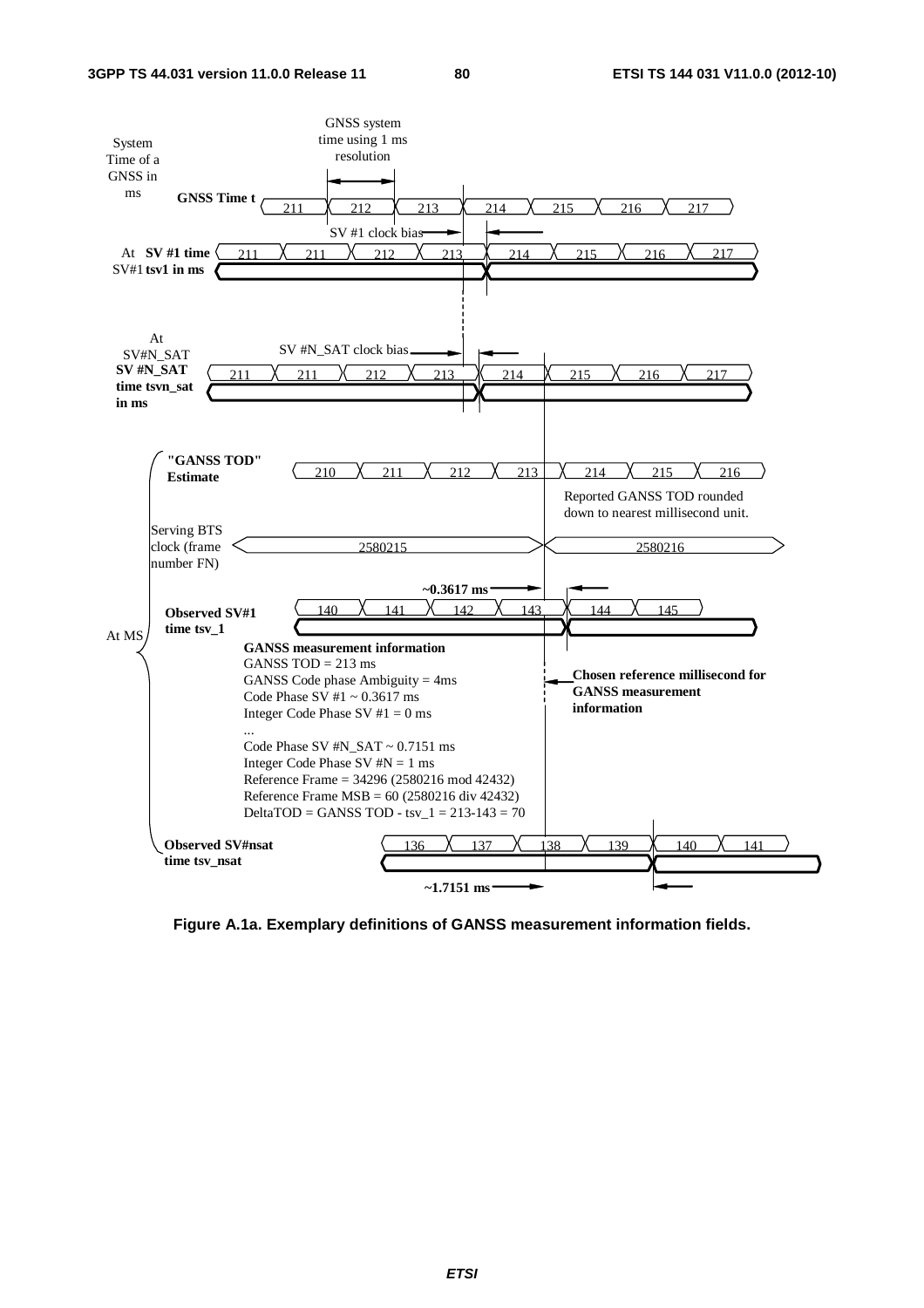GANSS Measurement Information element is included in the Measure Position Response component if the network has requested the mobile to perform mobile-assisted location measurements using GANSS Positioning Method. GANSS Measurement Information element will also optionally include carrier phase measurements if SMLC has requested the MS to perform carrier phase measurements.

The following fields are repeated the number of times indicated in Number of E-OTD/GPS/GANSS Measurement Sets field if Multiple Sets element is included. If Multiple Sets element is not included, the default value for sets is one (i.e. the following fields are present only once).

| <b>Element fields</b>                                                       | <b>Presence</b> | <b>Occurrences</b> |  |  |
|-----------------------------------------------------------------------------|-----------------|--------------------|--|--|
| Reference Frame                                                             |                 |                    |  |  |
| <b>GANSS TOD</b>                                                            | $O$ (note 1)    |                    |  |  |
| <b>DeltaTOD</b>                                                             |                 |                    |  |  |
| <b>GANSS TOD Uncertainty</b>                                                |                 |                    |  |  |
| <b>GANSS Generic Measurement Information</b><br>N GANSS<br>м                |                 |                    |  |  |
| NOTE 1: If GPS Measurement Information element is not included in a Measure |                 |                    |  |  |
| Position Response component, this field shall be present.                   |                 |                    |  |  |

The following paragraphs describe the content of each information field of this element.

## **Reference Frame**

These fields are shown in Table A.10.8 and are optional, but shall be included when GANSS TOD- GSM time association is provided.

Note that expected values for Reference FN are in range  $0 - 42431$ . The time of the reference frame boundary is as observed by the MS, ie without Timing Advance compensation.

Reference FN MSB field indicates the Most Significant Bits (MSB) of the frame number of the reference BTS corresponding to the GANSS Measurement Information.

Starting from the complete GSM frame number denoted FN, the MS calculates Reference FN MSB as

### Reference FN  $MSB = floor(FN/42432)$

The complete GSM frame number FN can then be reconstructed in the SMLC by combining the fields Reference Frame with Reference FN MSB in the following way

FN = Reference FN MSB\*42432+Reference FN

| Table A.10.8: Reference Frame field contents |  |  |
|----------------------------------------------|--|--|
|----------------------------------------------|--|--|

| <b>Parameter</b> | # of Bits | <b>Resolution</b> | Range       | Unit  |
|------------------|-----------|-------------------|-------------|-------|
| Reference FN     | 16        | $- - -$           | $0 - 65535$ | trame |
| Reference FN MSB |           | $--$              | - 63<br>∩.  | trame |

## **GANSS TOD**

This field specifies the GANSS TOD for which the GANSS Measurement Parameters in GANSS Generic Measurement Information Element are valid. This field shall be included when GANSS TOD-GSM time association is provided or if GPS Measurement Information element is not present in a Measure Position Response component. If GPS Measurement Information element is present in a Measure Position Response component, and GANSS TOD field is absent in the GANSS Measurement Information element, the GPS TOW included in the GPS Measurement Information element specifies the reference time for which the GANSS Measurement Parameters are valid.

The 22 bits of GANSS TOD are the least significant bits. The most significant bits shall be derived by the Serving Mobile Location Centre to unambiguously derive the GANSS TOD.

The value for GANSS TOD is derived from the GNSS specific system time of the GNSS reported first in the GANSS Measurement IE rounded down to the nearest millisecond unit.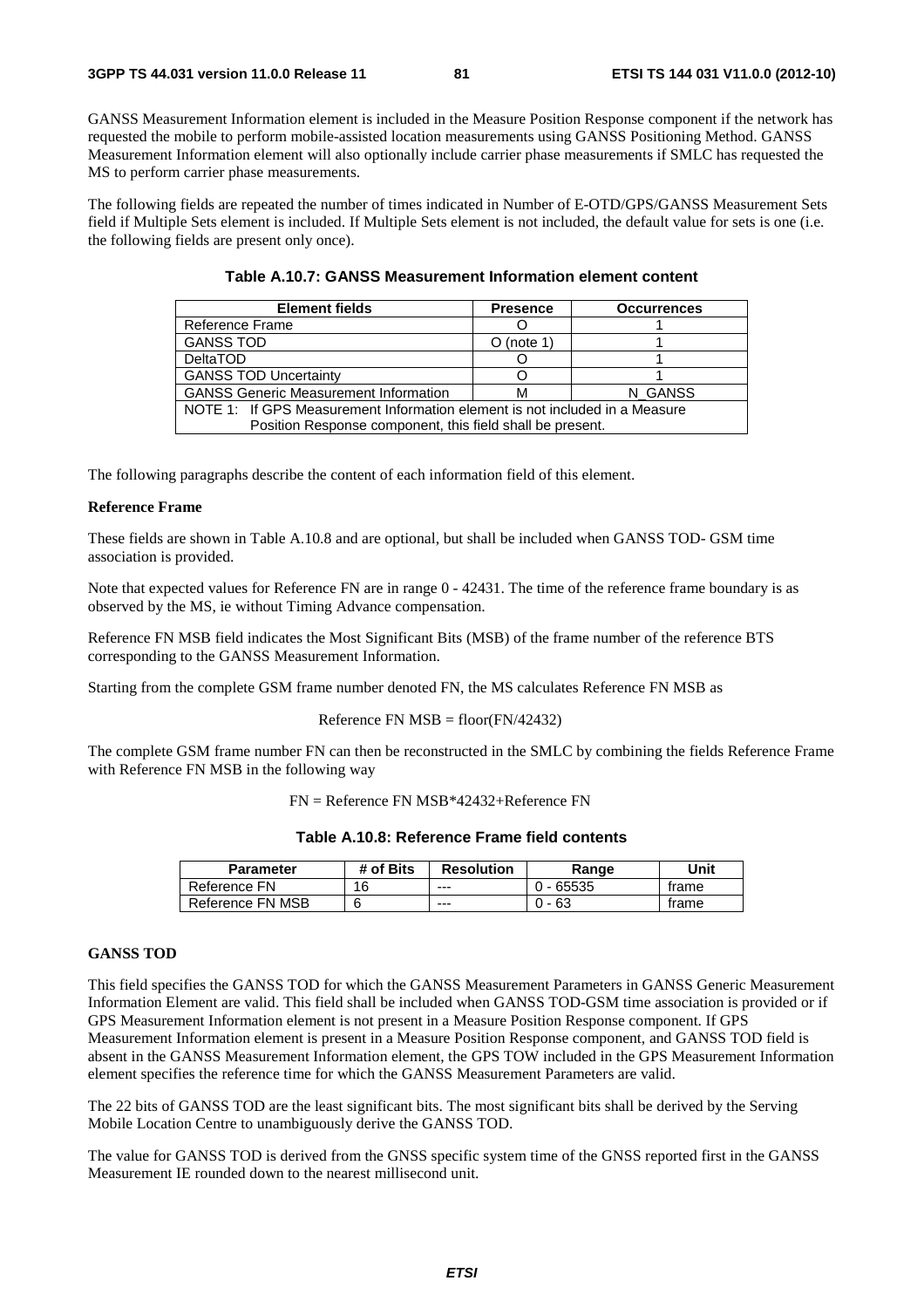## **Table A.10.9: GANSS TOD field contents**

| Parameter   | <b>'</b> Bits<br>⊹of | <b>Resolution</b> | Ranqe | Units |
|-------------|----------------------|-------------------|-------|-------|
| ОE<br>GANS: | ົ<br>"               | ms                | 99999 | ms    |

## **DeltaTOD**

This field specifies the difference in milliseconds between GANSS TOD reported in the GANSS Measurement Information Element and the millisecond part of the SV time tsv\_1 of the first SV in the list reported from the MS. The DeltaTOD is defined as

 $DeltaTOP = GANSS TOP - fix(tsv_1)$ 

where fix() denotes rounding to the nearest integer towards zero.

Range: 0-127

#### **GANSS TOD Uncertainty**

This element provides the accuracy of the relation GANSS TOD -GSM time when GANSS TOD-GSM time association is provided. When GANSS TOD-GSM time association is not provided, even if GANSS TOD - GSM Time Association Measurement Request is not included in the Measure Position Request, this element can be included to provide the accuracy of the reported GANSS TOD.

If GANSS TOD is the given GNSS time, then the true GNSS time, corresponding to the provided GSM time as observed at the MS location, lies in the interval (GANSS TOD – GANSS TOD Uncertainty, GANSS TOD + GANSS TOD Uncertainty).

The uncertainty *r*, expressed in microseconds, is mapped to a number K, with the following formula:

$$
r = C^*(( (1+x)^K )-1)
$$

with  $C = 0.0022$  and  $x = 0.18$ . With  $0 \le K \le 127$ , a suitably useful range between 0 and 3 second is achieved for the uncertainty, while still being able to code down to values as small as 0,3 nanoseconds. To encode any higher value of uncertainty than that corresponding in the above formula to  $K=127$ , the same value,  $K=127$ , shall also be used. The uncertainty is then coded on 7 bits, as the binary encoding of K.

Examples of GANSS TOD Uncertainty value are shown in Table A.10.10.

| Table A.10.10: Example values for the GANSS TOD-GSM Time Uncertainty Parameter Format |  |  |  |
|---------------------------------------------------------------------------------------|--|--|--|
|---------------------------------------------------------------------------------------|--|--|--|

| Value of K | Value of uncertainty |
|------------|----------------------|
|            | 0 nanoseconds        |
|            | 0,396 nanoseconds    |
| ◠          | 0,863 nanoseconds    |
|            |                      |
| 50         | 8,64 microseconds    |
| -          |                      |
| 127        | $\geq$ 2,96 seconds  |

## **N\_GANSS, Number of GANSS Generic Measurement Information Elements**

N\_GANSS specifies the number of GANSS Generic Measurement Information Element occurrences in GANSS Measurement Information element, one occurrence for each reported GANSS. The range is from 1 to 8.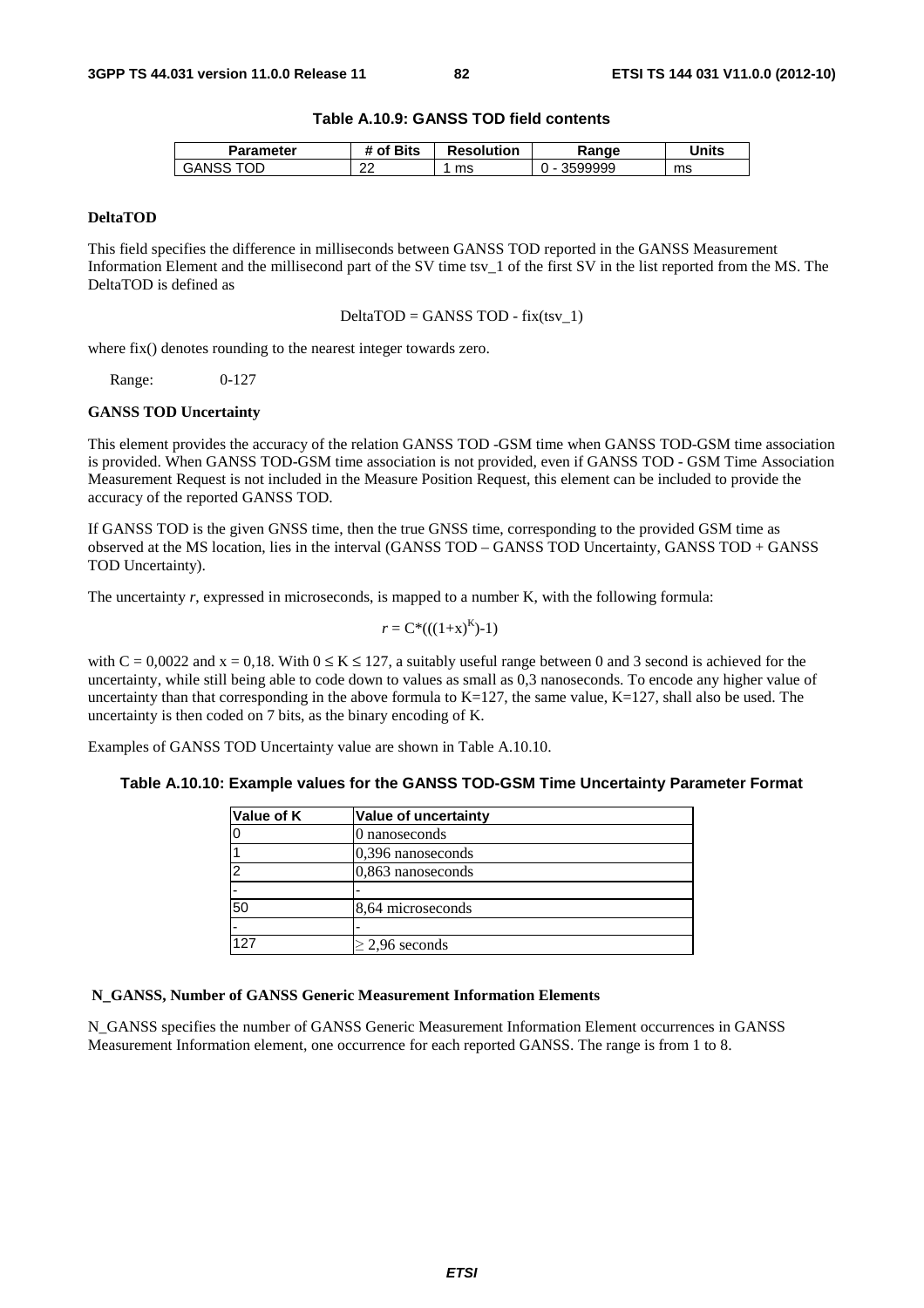## A.3.2.10.1 GANSS Generic Measurement Information Element

**Table A.10.11: GANSS Generic Measurement Information** 

| <b>Element fields</b>                        | <b>Presence</b> | <b>Occurrences</b> |
|----------------------------------------------|-----------------|--------------------|
| <b>GANSS ID</b>                              | $O$ (note 1)    |                    |
| <b>GANSS Generic Measurement Element</b>     | м               | N SGN TYPE         |
| Note 1: Absence of this field means Galileo. |                 |                    |

#### **GANSS ID**

GANSS ID field identifies the GNSS constellation on which GANSS Measurement Parameters were measured according to Table A.40.

Range:  $0 - 7$ 

#### **N\_SGN\_TYPE, Number of GANSS Generic Measurement Elements**

N\_SGN\_TYPE specifies the number of GANSS Generic Measurement Element occurrences in GANSS Generic Measurement Information element. The range for N\_SGN\_TYPE is from 1 to 8.

## **Table A.10.12: GANSS Generic Measurement Element contents**

| <b>Element fields</b>               | <b>Presence</b> | <b>Occurrences</b> |
|-------------------------------------|-----------------|--------------------|
| <b>GANSS Signal ID</b>              | м               |                    |
| <b>GANSS Code Phase Ambiguity</b>   |                 |                    |
| <b>GANSS Measurement Parameters</b> | м               | SGN                |

This element contains measurement information for one GNSS signal type indicated by GANSS Signal ID.

## **GANSS Signal ID**

GANSS Signal ID field identifies the signal on which GANSS Measurement Parameters were measured. The supported signals are listed in Table A.59.

Range: 0 - 7

#### **GANSS Code Phase Ambiguity**

The GANSS Code Phase Ambiguity field gives the ambiguity of the code phase measurement. It is given in ms and is an integer between 0 and 127.

The Total Code Phase for a satellite k (Satk) is given modulo this GANSS Code Phase Ambiguity and is reconstructed with :

Code Phase  $Tot(Satk) = Code\_Phase (Satk) + Integer Code Phase(Satk) + n * Code Phase Ambiguity, n= 0,1,2,...$ 

If there is no code phase ambiguity, the GANSS Code Phase Ambiguity shall be set to 0.

The field is optional. If GANSS Code Phase Ambiguity is absent, the default value is 0.

## *N\_SGN***, Number of Signal Measurements**

*N\_SGN* specifies the number of GANSS Measurement Parameters element occurrence in GANSS Generic Measurement Information element. Typical range for *N\_SGN* is 4 to a maximum of 16.

#### **GANSS Measurement Parameters**

This field contains information about the measurements of code phase and Doppler, which enables the network-based method where position is computed in the SMLC. This field is mandatory and occurs *N\_SGN* times in GANSS Generic Measurement Information element.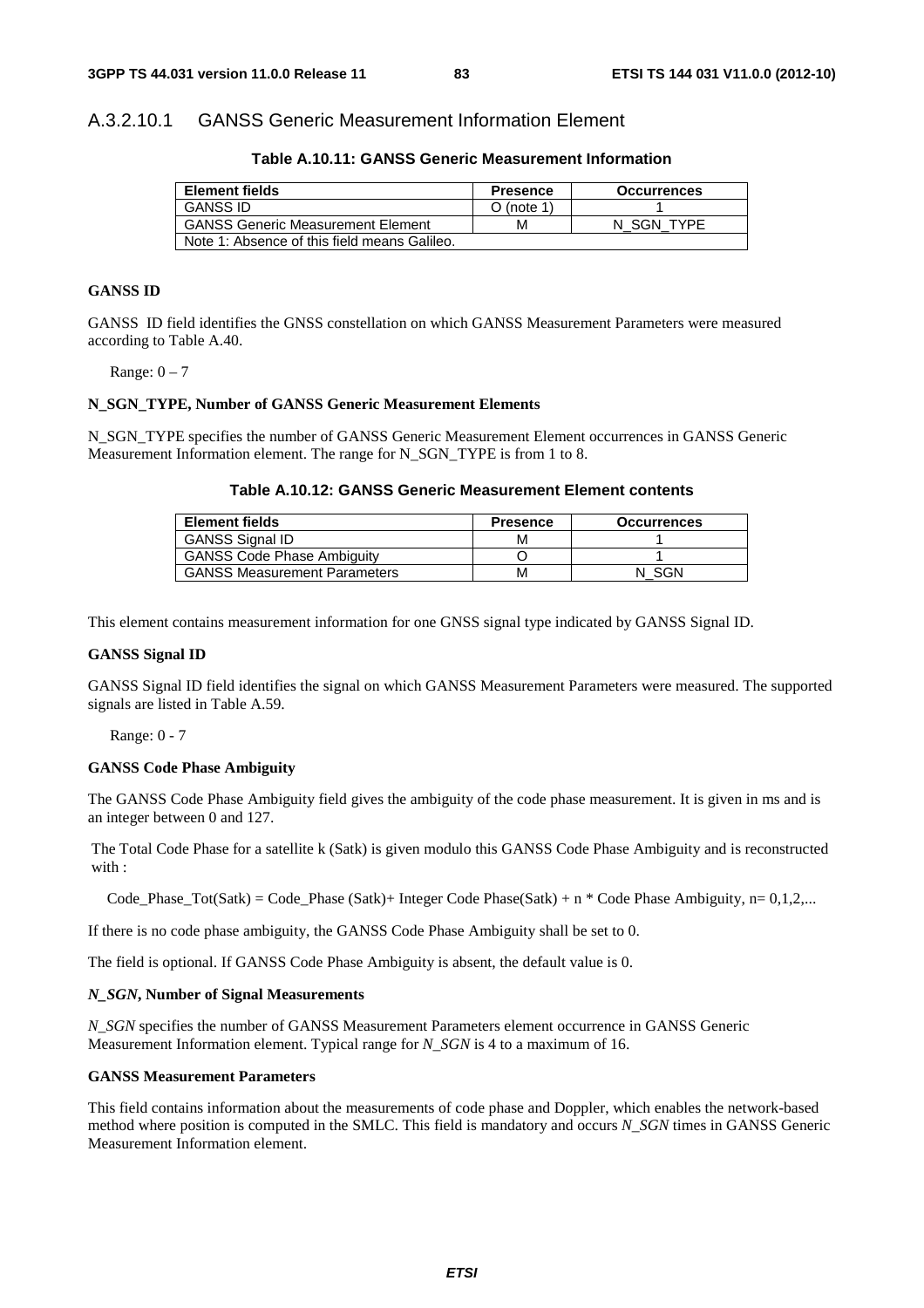| <b>Parameter</b>                                                                         | # of Bits | <b>Resolution</b>       | Range               | <b>Units</b> | Incl.     |
|------------------------------------------------------------------------------------------|-----------|-------------------------|---------------------|--------------|-----------|
| <b>Signal Quality Parameters</b>                                                         |           |                         |                     |              |           |
| SV ID                                                                                    | 6         | ---                     |                     |              | M         |
| C/N <sub>o</sub>                                                                         | 6         |                         | $0 - 63$            | $dB-Hz$      | M         |
| Multipath Indicator                                                                      | 2         | ---                     | See Table A.9       | ---          | М         |
| <b>Carrier Quality</b>                                                                   | 2         |                         |                     |              | $O^{(1)}$ |
| Indication                                                                               |           |                         |                     |              |           |
|                                                                                          |           | Code Phase Measurements |                     |              |           |
| Code Phase                                                                               | 21        | $2^{-21}$               | $0 - (1 - 2^{-21})$ | ms           | M         |
| Integer Code Phase                                                                       | 7         |                         | $0 - 127$           | ms           | O         |
| Code Phase RMS                                                                           | 6         | 3 bit mantissa          | $0,5 - 112$         | m            | M         |
| Error                                                                                    |           | 3 bit exp               |                     |              |           |
| Doppler Frequency Measurements                                                           |           |                         |                     |              |           |
| Doppler                                                                                  | 16        | 0.04                    | ±1310.7             | m/s          | O         |
| <b>ADR</b>                                                                               | 25        | $2^{-10}$               | $0 - 32767.5$       | m            | $O^{(1)}$ |
| NOTE 1: All of these fields shall be present together, or none of them shall be present. |           |                         |                     |              |           |

## **SV ID**

The SV ID is an index number for a satellite within a satellite system. The SV ID value range starts from 0 for each satellite system. The interpretation of SV ID for each GANSS is defined in Table A.10.14.

| <b>System</b>  | Value of SV ID | Interpretation of SV ID             |
|----------------|----------------|-------------------------------------|
| Galileo        | TBD            | TBD                                 |
| Modernized GPS | $"0" - "62"$   | Satellite PRN Signal No. 1 to 63    |
|                | "63"           | Reserved                            |
| <b>SBAS</b>    | $"0" - "38"$   | Satellite PRN Signal No. 120 to 158 |
|                | $"39" - "63"$  | Reserved                            |
| <b>QZSS</b>    | $"0" - "4"$    | Satellite PRN Signal No. 193 to 197 |
|                | $"5 - "63"$    | Reserved                            |
| <b>GLONASS</b> | $"0" - "23"$   | Slot Number 1 to 24                 |
|                | $"24 - "63"$   | Reserved                            |

## **Table A.10.14: Interpretation of SV ID**

## **C/N0**

This field contains the estimate of the carrier-to-noise ratio of the received signal from the particular satellite. It is given in whole dB-Hz and has a range of 0 to 63. Typical levels observed by GNSS receivers will be in the range of 16 dB-Hz to 50 dB-Hz.

## **Carrier Quality Indication**

This field indicates the quality of a carrier phase measurement as a bit field. The LSB indicates the data polarity, that is. if the data from a specific satellite is received inverted, this is indicated by setting the LSB value to "1". In the case the data is not inverted, the LSB is set to "0". The MSB indicates if accumulation of the carrier phase has been continuous, that is, without cycle slips since the previous measurement report. If the carrier phase accumulation has been continuous, the MSB value is set to "1X". Otherwise, the MSB is set to "0X".

This field is optional and shall be included only when carrier phase measurements are requested.

## **Table A.10.16: Carrier Phase Quality Indication values and associated indications**

| Bit               | <b>Polarity Indication</b>   |  |
|-------------------|------------------------------|--|
| "በ"               | Data Direct                  |  |
| 141               | Data Inverted                |  |
| "0X"              | Carrier phase not continuous |  |
| "1X"              | Carrier phase continuous     |  |
| $X =$ do not care |                              |  |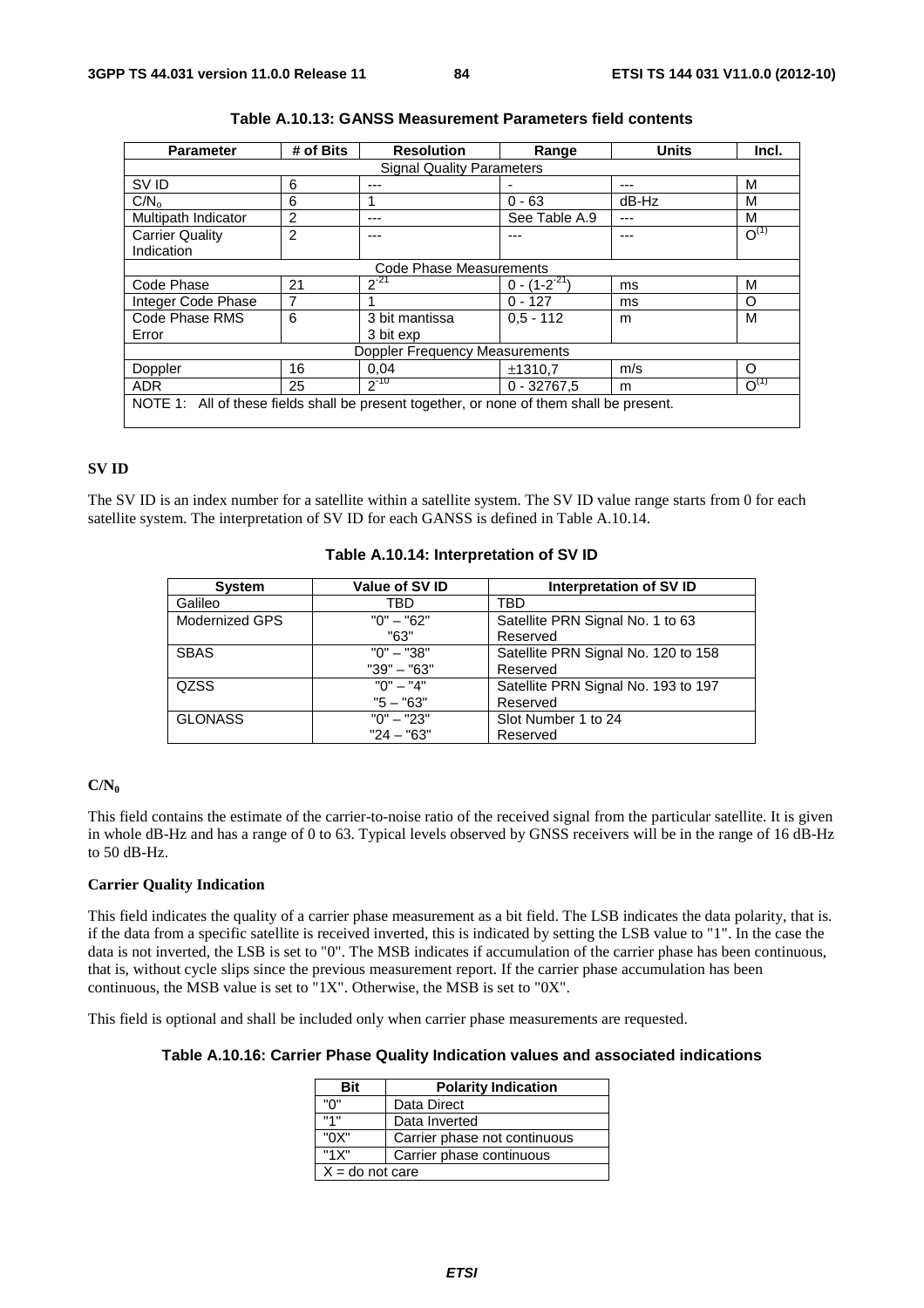### **Code Phase**

This field contains the whole and fractional value of the code-phase measurement made by the MS for the particular satellite signal at the time of measurement in the units of ms. GNSS specific code phase measurements (e.g. chips) are converted into unit of ms by dividing the measurements by the *nominal* values of the measured signal chipping rate (e.g. Galileo L1 OS measurement is divided by 1023,0 chip/ms).

#### **Integer Code Phase**

This field indicates the integer millisecond part of the code phase that is expressed modulo the GANSS Code PhaseAmbiguity.

The value of the ambiguity is given in the GANSS Ambiguity field of the GANSS Generic Measurement Information element.

The Integer code phase is optional. The default value is 0.

#### **Code Phase RMS Error**

This field contains Code Phase RMS Error value. This parameter has the same range as described in Table A.10.

#### **Doppler**

This field contains the Doppler measured by the MS for the particular satellite signal. This information can be used to compute the 3-D velocity of the MS.

The Doppler range is sufficient to cover the potential range of values measured by the MS. Doppler measurements are converted into unit of m/s by multiplying the Doppler measurement in Hz by the *nominal* wavelength of the measured signal.

## **ADR**

This field contains the ADR measurement measured by the MS for the particular satellite signal. This information can be used to compute the 3-D velocity or high-accuracy position of the MS. ADR measurements are converted into units of m by multiplying the ADR measurement by the *nominal* wavelength of the measured signal.

This field is optional and shall be included only when carrier phase measurements are requested.

# A.4 Assistance Data

## A.4.1 General

The Assistance Data is a RRLP component from the network to the MS. It is used by the network to provide assistance data to enable MS-based E-OTD or MS-based Assisted GPS capabilities in the MS and may be used to help support MS-assisted E-OTD and MS-assisted Assisted GPS. It contains the following elements.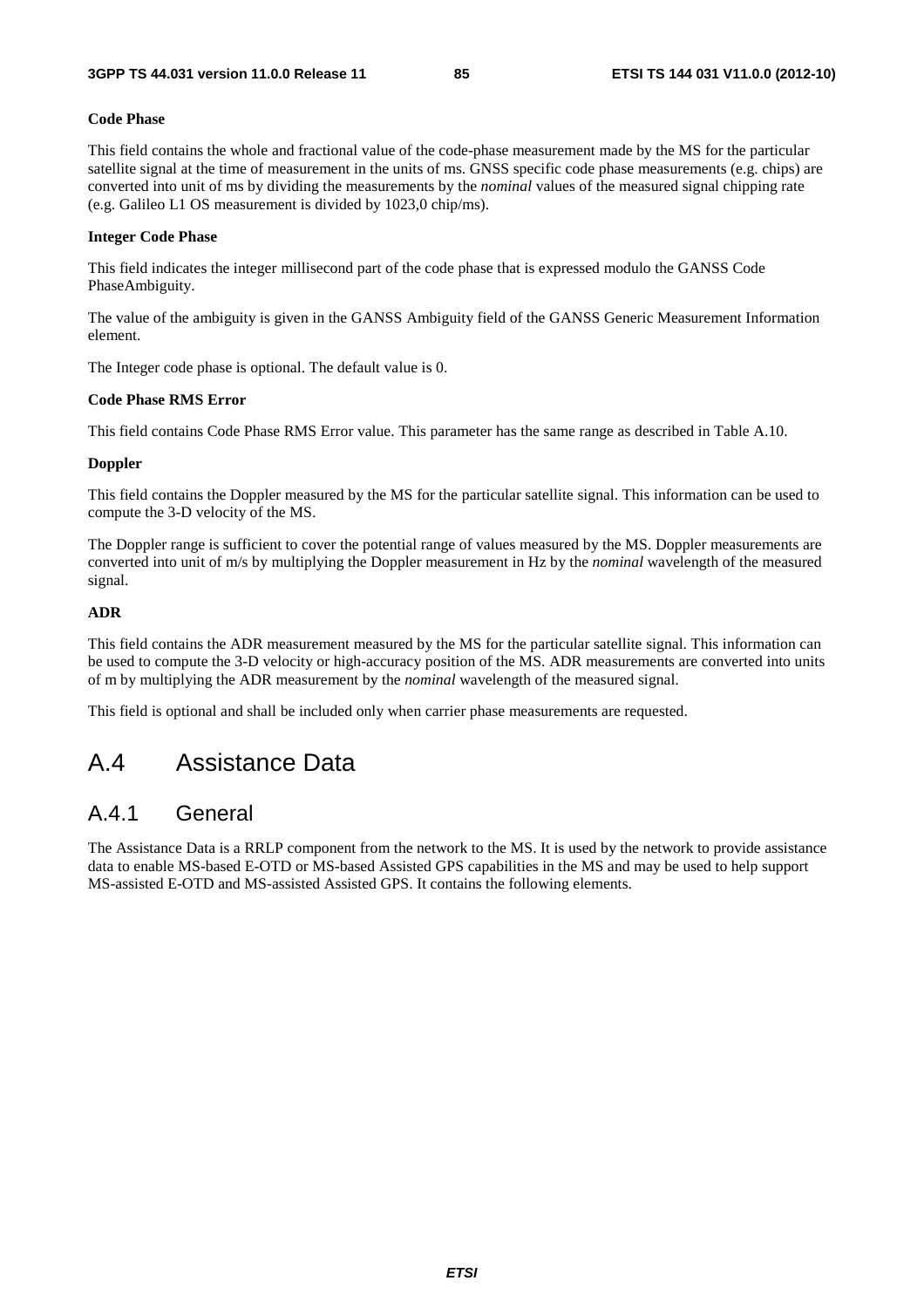| <b>Element</b>                         | <b>Type/Reference</b>                                | <b>Presence</b> |
|----------------------------------------|------------------------------------------------------|-----------------|
| E-OTD Reference BTS for                | E-OTD Reference BTS for Assistance Data 2.2.3        | C               |
| Assistance Data                        |                                                      |                 |
| E-OTD Measurement Assistance           | E-OTD Measurement Assistance Data 2.2.4              | С               |
| Data                                   |                                                      |                 |
| E-OTD Measurement Assistance           | E-OTD Measurement Assistance Data for System         | С               |
| Data for System Information List       | Information List 2.2.5                               |                 |
| <b>GPS Assistance Data</b>             | GPS Assistance Data 4.2.4                            | С               |
| Additional GPS Assistance Data         | Additional GPS Assistance Data 4.2.4c                | O               |
| <b>GPS Time Assistance Measurement</b> | <b>GPS Time Assistance Measurement Request</b>       | Ω               |
| Request                                | 4.2.4a                                               |                 |
| <b>GPS Reference Time Uncertainty</b>  | GPS Reference Time Uncertainty 4.2.4b                | O               |
| More Assistance Data To Be Sent        | More Assistance Data To Be Sent 4.2.5                | С               |
| <b>Extended Reference</b>              | Extended Reference 2.2.5                             | С               |
| <b>GANSS Assistance Data</b>           | GANSS Assistance Data 4.2.6                          | C               |
| <b>GANSS Carrier-Phase</b>             | <b>GANSS Carrier-Phase Measurement Request 4.2.7</b> | Ω               |
| <b>Measurement Request</b>             |                                                      |                 |
| <b>GANSS TOD - GSM Time</b>            | <b>GANSS TOD - GSM Time Association Request</b>      | Ω               |
| <b>Association Request</b>             | 4.2.8                                                |                 |

## A.4.2 Elements

## A.4.2.1 E-OTD Reference BTS for Assistance Data Element

This element is conditional. It is as described in sub-clause 2.2.3. If the network can provide assistance data, and data for E-OTD has been requested, this element is included.

## A.4.2.2 E-OTD Measurement Assistance Data Element

This element is conditional. It is as described in sub-clause 2.2.4. If the network can provide assistance data, and data for E-OTD has been requested, this element is included.

## A.4.2.3 E-OTD Measurement Assistance Data for System Information List Element

This element is conditional. It is as described in sub-clause 2.2.5. If the network can provide assistance data, and data for E-OTD has been requested, this element is included.

## A.4.2.4 GPS Assistance Data Element

The GPS Assistance Data element contains a single GPS assistance message that supports both MS-assisted and MSbased GPS methods. This element can contain one or more of the fields listed in table A.12 below, which support both MS-assisted and MS-based GPS methods. As table A.12 shows, all fields are optional.

Note that certain types of GPS Assistance data may be derived, wholly or partially, from other types of GPS Assistance data.

In addition, an Integrity Monitor (IM) shall detect unhealthy (e.g., failed/failing) satellites and also shall inform users of measurement quality in DGPS modes when satellites are healthy. Excessively large pseudo range errors, as evidenced by the magnitude of the corresponding DGPS correction, shall be used to detect failed satellites. Unhealthy satellites should be detected within 10 seconds of the occurrence of the satellite failure. When unhealthy (e.g., failed/failing) satellites are detected, the assistance and/or DGPS correction data shall not be supplied for these satellites. When the error in the IM computed position is excessive for solutions based upon healthy satellites only, DGPS users shall be informed of measurement quality through the supplied UDRE values. After bad satellites have been indicated in the Real Time Integrity field, if the satellites return to healthy condition for some period of time, the indications for them shall be removed from this field.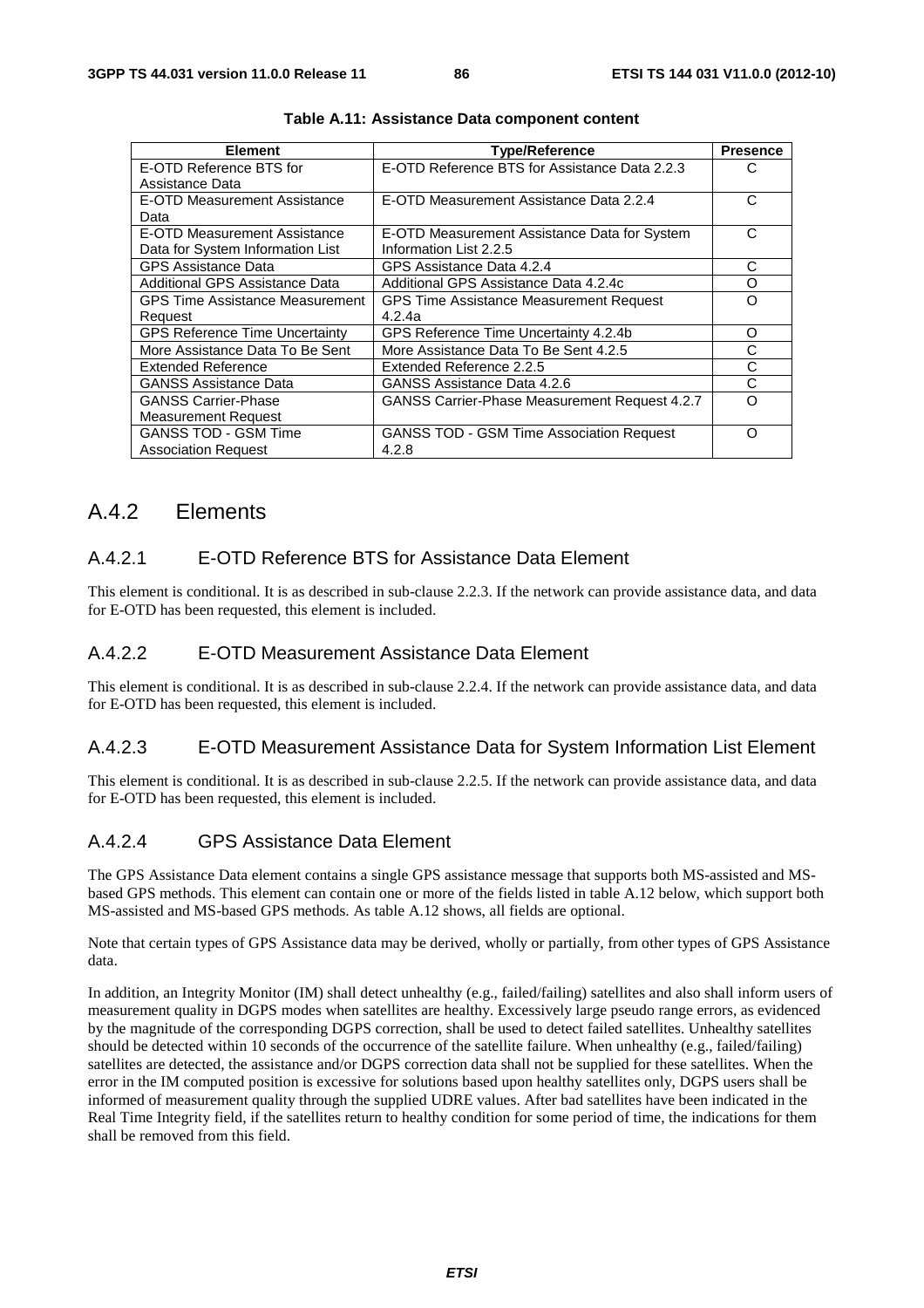| <b>Parameter</b>              | <b>Presence</b> | <b>Repetition</b> |
|-------------------------------|-----------------|-------------------|
| Reference Time                |                 | Yes               |
| Reference Location            |                 | No                |
| <b>DGPS Corrections</b>       |                 | Yes               |
| Navigation Model              |                 | Yes               |
| Ionospheric Model             |                 | No                |
| <b>UTC Model</b>              |                 | No                |
| Almanac                       |                 | Yes               |
| <b>Acquisition Assistance</b> |                 | Yes               |
| Real-Time Integrity           |                 | Yes               |

| Table A.12: Fields in the GPS Assistance Data element |  |
|-------------------------------------------------------|--|
|-------------------------------------------------------|--|

When RRLP pseudo-segmentation is used, Table A.12 indicates which parameters may be repeated in more than one RRLP segment in order to provide data for multiple satellites. When any such parameter appears in more than one segment, the following rules shall apply.

- 1. There shall be no repetition of data for the same satellite.
- 2. Optional and conditional elements in the parameter not associated with a particular satellite shall each appear in at most one RRLP segment.
- 3. Any mandatory element not associated with a particular satellite shall assume consistent values in the case of an element related to current GPS time and the same value otherwise.
- 4. The maximum number of satellites defined in sub-clause 5.1 for which data can be included for any parameter in one RRLP segment shall apply also when counted over all RRLP segments.

#### **Reference Time**

These fields specify the relationship between GPS time and air-interface timing of the BTS transmission in the reference cell. These fields occur once per message; some are mandatory and some are conditional, as shown in table A.14. Note that Reference Time may also be present within the Acquisition Assistance parameter. In such a case, the SMLC shall ensure consistency.

| <b>Parameter</b>                                                                         | # Bits   | <b>Scale</b>  | Range              | <b>Units</b> | Incl.         |
|------------------------------------------------------------------------------------------|----------|---------------|--------------------|--------------|---------------|
|                                                                                          |          | <b>Factor</b> |                    |              |               |
| <b>GPS Week</b>                                                                          | 10       |               | $0 - 1023$         | weeks        | м             |
| <b>GPS TOW</b>                                                                           | 23       | 0.08          | 0-604799,92        | sec          | м             |
| <b>BCCH Carrier</b>                                                                      | 10       |               | $0 - 1023$         | ---          | $O$ (note 1)  |
| <b>BSIC</b>                                                                              | 6        |               | $0 - 63$           | ---          | $O$ (note 1)  |
| <b>FNm</b>                                                                               | 21       |               | $0 - (2^{21} - 1)$ | frames       | $O$ (note 1)  |
| <b>TN</b>                                                                                | 3        |               | $0 - 7$            | timeslots    | (note 1)<br>O |
| <b>BN</b>                                                                                | 8        |               | $0 - 156$          | bits         | $O$ (note 1)  |
| <b>GPS TOW Assist</b>                                                                    | 24*N_SAT | ---           |                    | ---          | O             |
| NOTE 1: All of these fields shall be present together, or none of them shall be present. |          |               |                    |              |               |

**Table A.14: Reference Time (Fields occurring once per message)** 

#### **GPS Week**

This field specifies the GPS week number of the assistance being provided. GPS Week eliminates one-week ambiguities from the time of the GPS assistance. This field is mandatory.

NOTE: The number of 1024 week cycles since the GPS zero time-point is provided in the GPS Reference Time Extension in Table A.29u.

#### **GPS TOW**

The GPS TOW (time-of-week) is a mandatory field and is specified with 80 msec resolution. When GSM Time Present is "1", GPS TOW and BCCH/BSIC/FNm/TN/BN IEs provide a valid relationship between GPS and GSM time, as seen at the approximate location of the MS, ie the propagation delay from BTS to MS shall be compensated for by the SMLC. Depending on implementation, the relation between GPS and GSM time may have varying accuracy. Therefore, the uncertainty of the timing relation may be provided in the optional field GPS Reference Time Uncertainty. If the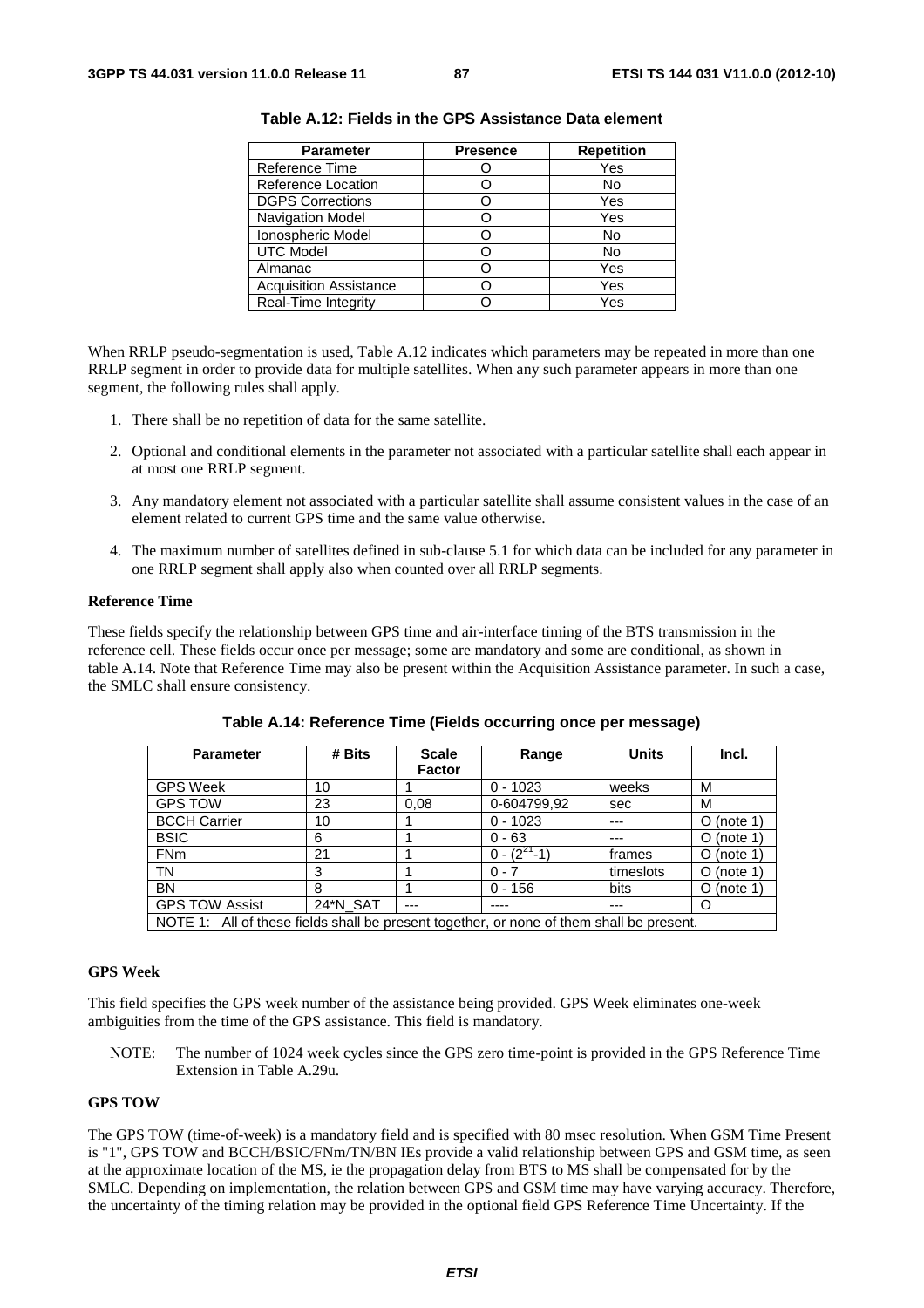propagation delay from BTS to MS is not accurately known, the SMLC shall use the best available approximation of the propagation delay and take the corresponding delay uncertainty into account in the calculation of the field GPS Reference Time Uncertainty. When GSM Time Present is "0", GPS TOW is an estimate of current GPS time of week at time of reception of the RRLP segment containing this data by the MS. The SMLC should achieve an accuracy of +/- 3 seconds for this estimate including allowing for the transmission delay between SMLC and MS of the RRLP segment containing GPS TOW. Note that the MS should further compensate GPS TOW for the time between the reception of the segment containing GPS TOW and the time when the GPS TOW field is used.

## **BCCH Carrier/BSIC/FNm/TN/BN**

These fields specify the state of the GSM frame number, timeslot number, and bit number, respectively, of the reference BTS with the specified BCCH carrier and BSIC at the time that correspond to GPS TOW. The SMLC shall use the current serving BTS as the reference BTS. The frame number field is given modulo  $2^{21}$ , i.e., the MSB of the GSM frame number is truncated. The MS shall interpret FNm as the most recent of the two possible frame numbers that FNm could represent. The target MS has the option of rejecting a GPS position request or GPS assistance data if the reference BTS is not the serving BTS.

## **GPS TOW Assist**

This field contains several fields in the Telemetry (TLM) Word and Handover Word (HOW) that are currently being broadcast by the respective GPS satellites. Combining this information with GPS TOW enables the MS to know the entire 1,2-second (60-bit) pattern of TLM and HOW that is transmitted at the start of each six-second subframe by the particular GPS satellite. This field contains information for each of N\_SAT satellites, and optional. The individual fields for each satellite in the message are shown in table A.15a.

| <b>Parameter</b>    | # Bits | <b>Scale</b><br><b>Factor</b> | Range       | <b>Units</b>     | Incl. |
|---------------------|--------|-------------------------------|-------------|------------------|-------|
| SatID               |        | ---                           | $0 - 63$    | $- - -$          | M     |
| TLM Message         | 14     | ---                           | $0 - 16383$ | <b>Bit field</b> | M     |
| Anti-Spoof          |        |                               | $0 - 1$     | <b>Bit field</b> | м     |
| Alert               |        |                               | $0 - 1$     | <b>Bit field</b> | M     |
| <b>TLM Reserved</b> |        | $---$                         | $0 - 3$     | <b>Bit field</b> | M     |

**Table A.15a: GPS TOW Assist (Fields occurring N\_SAT times per message)** 

### **SatID**

This field identifies the satellite for which the corrections are applicable. The values ranging from 0 to 63 represent satellite PRNs ranging from 1 to 64, respectively.

### **TLM Message**

This field contains a 14-bit value representing the Telemetry Message (TLM) being broadcast by the GPS satellite identified by the particular SatID, with the MSB occurring first in the satellite transmission.

#### **Anti-Spoof/Alert**

These fields contain the Anti-Spoof and Alert flags that are being broadcast by the GPS satellite identified by SatID.

## **TLM Reserved**

These fields contain the two reserved bits in the TLM Word being broadcast by the GPS satellite identified by SatID, with the MSB occurring first in the satellite transmission.

#### **Reference Location**

The Reference Location field contains a 3-D location (with uncertainty) specified as per 3GPP TS 23.032. The purpose of this field is to provide the MS with a priori knowledge of its location in order to improve GPS receiver performance. The allowed shape is 3-D location with uncertainty (ellipsoid point with altitude and uncertainty ellipsoid).

### **DGPS Corrections**

These fields specify the DGPS corrections to be used by the MS. All fields are mandatory when DGPS Corrections are present in the GPS Assistance Data.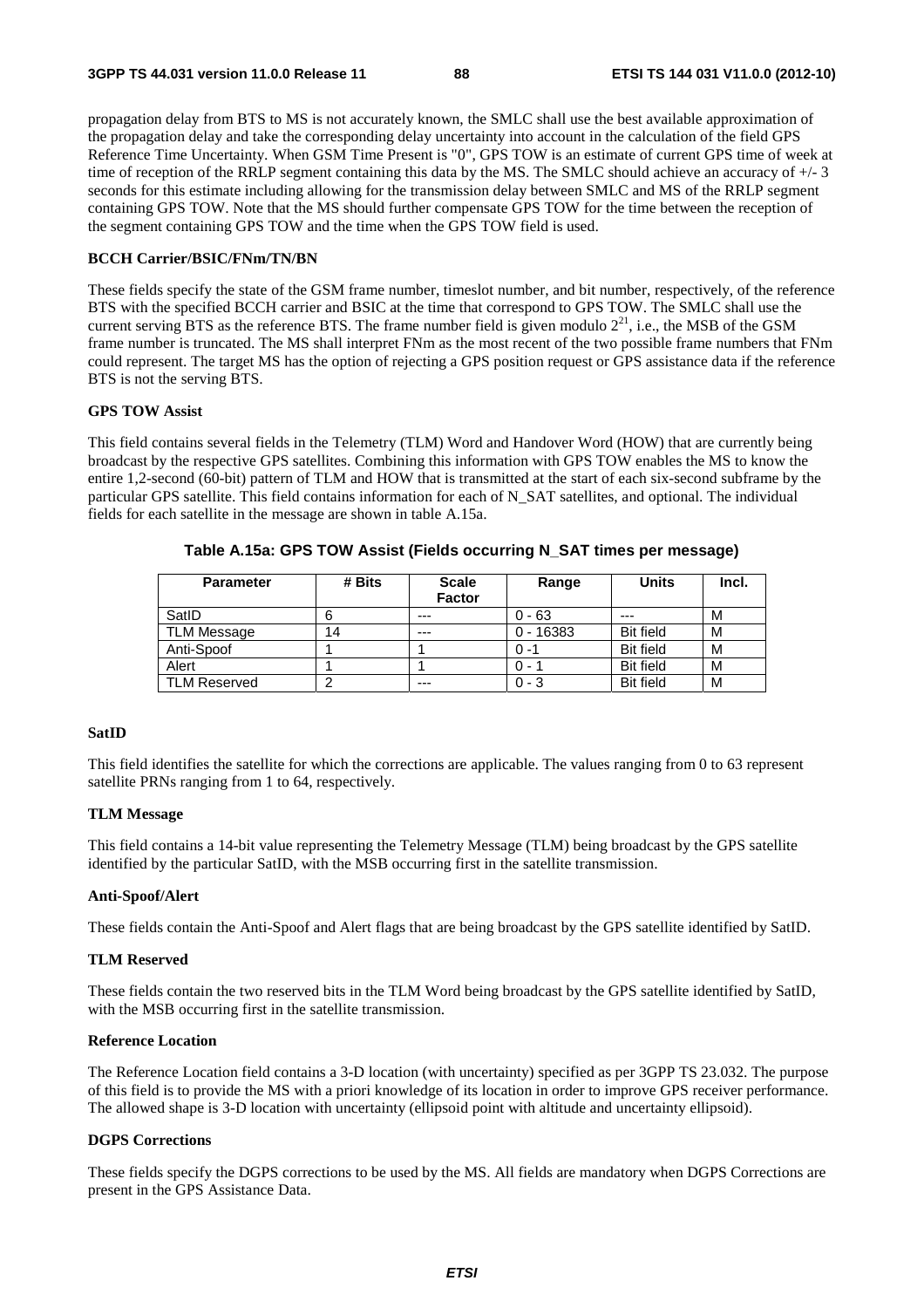| <b>Parameter</b>                            | # Bits | <b>Scale Factor</b>                                         | Range        | <b>Units</b> | Incl. |  |  |
|---------------------------------------------|--------|-------------------------------------------------------------|--------------|--------------|-------|--|--|
| The following fields occur once per message |        |                                                             |              |              |       |  |  |
| <b>GPS TOW</b>                              | 20     |                                                             | $0 - 604799$ | sec          | м     |  |  |
| Status/Health                               | 3      |                                                             | $0 - 7$      |              | м     |  |  |
| N SAT                                       | 4      |                                                             | $1 - 16$     | ---          | м     |  |  |
|                                             |        | The following fields occur once per satellite (N_SAT times) |              |              |       |  |  |
| SatID                                       | 6      |                                                             | $0 - 63$     | ---          | м     |  |  |
| <b>IODE</b>                                 | 8      |                                                             | $0 - 255$    | ---          | М     |  |  |
| <b>UDRE</b>                                 | 2      |                                                             | $0 - 3$      | ---          | м     |  |  |
| <b>PRC</b>                                  | 12     | 0,32                                                        | ±655.04      | meters       | м     |  |  |
| <b>RRC</b>                                  | 8      | 0.032                                                       | ±4.064       | meters/sec   | м     |  |  |
| Delta PRC2                                  | 8      |                                                             |              |              | м     |  |  |
| Delta RRC2                                  | 4      |                                                             |              |              | м     |  |  |
| Delta PRC3                                  | 8      |                                                             |              |              | м     |  |  |
| Delta RRC3                                  | 4      |                                                             |              |              | м     |  |  |

#### **Table A.15: DGPS Corrections**

### **GPS TOW**

This field indicates the baseline time for which the corrections are valid.

## **Status/Health**

This field indicates the status of the differential corrections contained in the broadcast message. The values of this field and their respective meanings are shown below in table A.16.

| Code | <b>Indication</b>                            |  |  |
|------|----------------------------------------------|--|--|
| 000  | UDRE Scale Factor = $1,0$                    |  |  |
| 001  | UDRE Scale Factor = $0.75$                   |  |  |
| 010  | UDRE Scale Factor = $0.5$                    |  |  |
| 011  | UDRE Scale Factor = $0.3$                    |  |  |
| 100  | UDRE Scale Factor = $0.2$                    |  |  |
| 101  | UDRE Scale Factor = $0.1$                    |  |  |
| 110  | Reference Station Transmission Not Monitored |  |  |
| 111  | Data is invalid - disregard                  |  |  |

## **Table A.16: Values of Status/Health IE**

The first six values in this field indicate valid differential corrections. When using the values described below, the "UDRE Scale Factor" value is applied to the UDRE values contained in the message. The purpose is to indicate an estimate in the amount of error in the corrections.

The value "110" indicates that the source of the differential corrections (e.g., reference station or external DGPS network) is currently not being monitored. The value "111" indicates that the corrections provided by the source are invalid, as judged by the source. In the later case, the message shall contain no corrections for individual satellites. Any MS that receives DGPS Corrections in a GPS Assistance Data IE shall contain the appropriate logic to properly interpret this condition and look for the next IE.

#### **N\_SAT**

This field indicates the number of satellites for which differential corrections are available. Corrections for up to 16 satellites.

#### **SatID**

This field identifies the satellite for which the corrections are applicable. The values ranging from 0 to 63 represent satellite PRNs ranging from 1 to 64, respectively.

#### **IODE**

This IE is the sequence number for the ephemeris for the particular satellite. The MS can use this IE to determine if new ephemeris is used for calculating the corrections that are provided in the broadcast message. This eight-bit IE identifies a particular set of ephemeris data for a GPS satellite and may occupy the numerical range of [0, 255]. The transmitted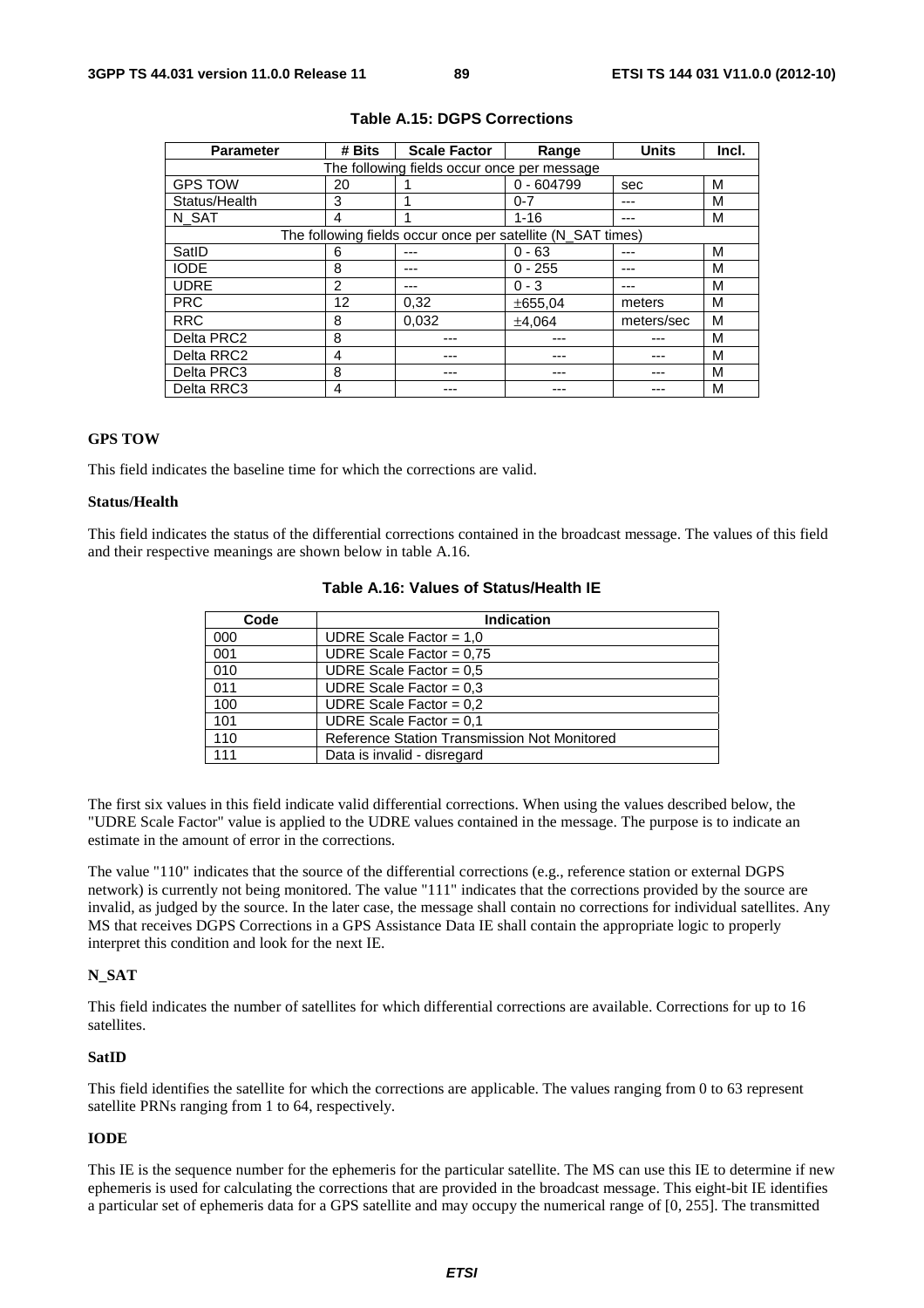IODE value will be different from any value transmitted by the GPS satellite during the preceding six hours. For more information about this field can be found from RTCM-SC104.

#### **User Differential Range Error (UDRE)**

This field provides an estimate of the uncertainty  $(1-\sigma)$  in the corrections for the particular satellite. The value in this field shall be multiplied by the UDRE Scale Factor in the common Corrections Status/Health field to determine the final UDRE estimate for the particular satellite. The meanings of the values for this field are described in table A.18.

| Value | Indication                  |
|-------|-----------------------------|
| ററ    | UDRE $\leq 1.0$ m           |
| ሰ1    | 1.0 m $<$ UDRE $\leq$ 4.0 m |
| 10    | 4,0 m < UDRE $\leq$ 8,0 m   |
|       | $8.0 m <$ UDRE              |

| Table A.18: Values of UDRE IE |  |  |
|-------------------------------|--|--|
|-------------------------------|--|--|

Each UDRE value shall be adjusted based on the operation of an Integrity Monitor (IM) function which exists at the network (SMLC, GPS server, or reference GPS receiver itself). Positioning errors derived at the IM which are excessive relative to DGPS expected accuracy levels shall be used to scale the UDRE values to produce consistency.

#### **Pseudo-Range Correction (PRC)**

This field indicates the correction to the pseudorange for the particular satellite at the GPS Reference Time, *t*0. The value of this field is given in meters (m) and the resolution is 0,32, as shown in table A.15 above. The method of calculating this field is described in [9].

If the SMLC has received a request for GPS assistance data from an MS which included a request for the navigation models and DGPS (i.e., bit D and E are set to one in "Requested GPS Assistance Data, see 3GPP TS 49.031), the SMLC shall determine, for each satellite, if the navigation model stored by the MS is still suitable for use with DGPS corrections (also see navigation model update conditions right before Table A.19) and if so and if DGPS corrections are supported the SMLC should send DGPS corrections without including the navigation model.

The IODE value sent for a satellite shall always be the IODE value that corresponds to the navigation model for which the pseudo-range corrections are applicable.

The pseudo-range correction shall correspond to the available navigation model (the one already stored in and identified by the MS or the one included in the same procedure as the pseudo-range correction). The MS shall only use the PRC value when the IODE value received matches its available navigation model.

### **Pseudo-Range Rate Correction (RRC)**

This field indicates the rate-of-change of the pseudorange correction for the particular satellite, using the satellite ephemeris identified by the IODE IE. The value of this field is given in meters per second (m/sec) and the resolution is 0,032, as shown in table A.15 above. For some time  $t_1 > t_0$ , the corrections for IODE are estimated by

$$
PRC(t_{1,\text{IODE}}) = PRC(t_{0,\text{IODE}}) + RRC(t_{0,\text{IODE}}) (t_1 - t_0),
$$

and the MS uses this to correct the pseudorange it measures at  $t_1$ ,  $PR_m(t_1 \text{ IODE})$ , by

$$
PR(t_{1,\text{IODE}}) = PR_{m}(t_{1,\text{IODE}}) + PRC(t_{1,\text{IODE}}).
$$

The SMLC shall always send the RRC value that corresponds to the PRC value that it sends (see above for details). The MS shall only use the RRC value when the IODE value received matches its available navigation model.

#### **Delta Pseudo-Range Correction 2 (Delta PRC2)**

This IE is not used. The sender shall set it to zero and the receiver shall ignore it.

#### **Delta Pseudo-Range Rate Correction 2 (Delta RRC2)**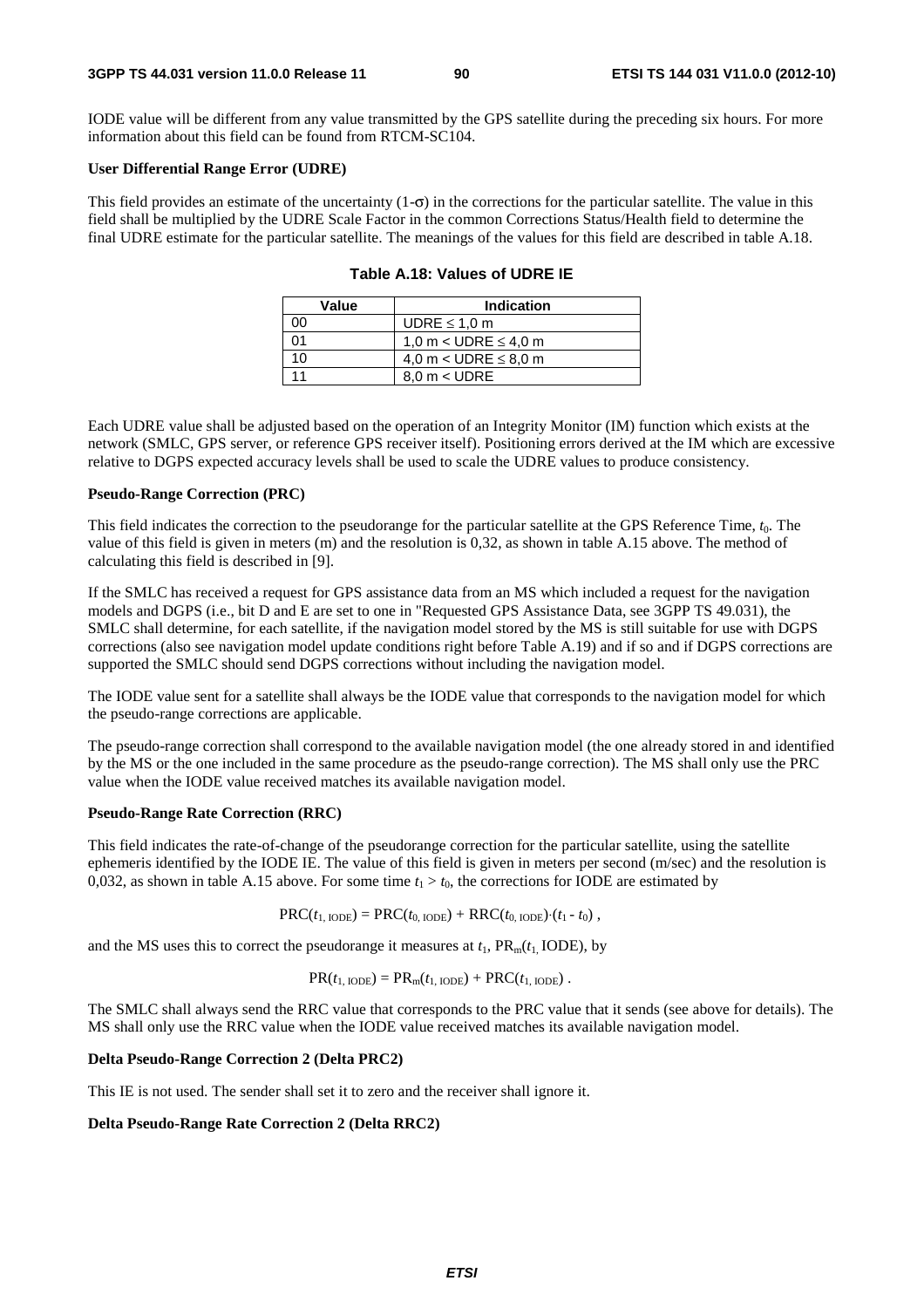This IE is not used. The sender shall set it to zero and the receiver shall ignore it.

#### **Delta Pseudo-Range Correction 3 (Delta PRC3)**

This IE is not used. The sender shall set it to zero and the receiver shall ignore it.

## **Delta Pseudo-Range Rate Correction 3 (Delta RRC3)**

This IE is not used. The sender shall set it to zero and the receiver shall ignore it.

## **Navigation Model**

This set of fields contains information required to manage the transfer of precise navigation data to the GPS-capable MS. In response to a request from an MS for GPS assistance data, the SMLC shall determine whether to send the navigation model for a particular satellite to an MS based upon factors like the T-Toe limit specified by the MS and any request from the MS for DGPS (also see above). This information includes control bit fields as well as satellite ephemeris and clock corrections. The individual fields are given in Table A.19 below, and the conditions for their presence is discussed below.

| <b>Parameter</b>                                 | # Bits          | <b>Scale</b><br><b>Factor</b> | <b>Units</b>                                                        | Incl.                               |  |  |
|--------------------------------------------------|-----------------|-------------------------------|---------------------------------------------------------------------|-------------------------------------|--|--|
| Navigation Model Flow Control (once per message) |                 |                               |                                                                     |                                     |  |  |
| Num_Sats_Total                                   | $4^{(1)}$       | $\mathbf{1}$                  | $-$                                                                 | M                                   |  |  |
|                                                  |                 |                               | Satellite and Format Identification (once per satellite)            |                                     |  |  |
| SatID                                            | $6^{(1)}$       | $---$                         | $\overline{a}$                                                      | M                                   |  |  |
| <b>Satellite Status</b>                          | $\mathcal{P}$   | ---                           | Boolean                                                             | M                                   |  |  |
|                                                  |                 |                               | Satellite Navigation Model and Associated Bits (once per satellite) |                                     |  |  |
| C/A or P on L2                                   | $\overline{2}$  | $---$                         | Boolean                                                             | C                                   |  |  |
| <b>URA Index</b>                                 | 4               | ---                           | Boolean                                                             | C                                   |  |  |
| SV Health                                        | 6               | ---                           | <b>Boolean</b>                                                      | $\overline{C}$                      |  |  |
| <b>IODC</b>                                      | $10^{(1)}$      | ---                           | $---$                                                               | $\frac{\overline{C}}{\overline{C}}$ |  |  |
| $\overline{L2}$ P Data Flag                      | 1               | ---                           | Boolean                                                             |                                     |  |  |
| SF 1 Reserved                                    | 87              | ---                           | $---$                                                               | $\overline{\text{c}}$               |  |  |
| $T_{GD}$                                         | 8               | $2^{-31}$                     | sec                                                                 | $\bar{\bar{c}}$                     |  |  |
| $t_{\underline{o}\underline{c}}$                 | $16^{(1)}$      | $2^4$                         | sec                                                                 | $\overline{\text{c}}$               |  |  |
| af <sub>2</sub>                                  | 8               | $2^{-55}$                     | sec/sec <sup>2</sup>                                                | $\overline{\text{c}}$               |  |  |
| af <sub>1</sub>                                  | 16              | $2^{-43}$                     | sec/sec                                                             | $\overline{\text{c}}$               |  |  |
| af <sub>0</sub>                                  | 22              | $2^{31}$                      | sec                                                                 | $\overline{\text{c}}$               |  |  |
| $C_{rs}$                                         | 16              | $2^{5}$                       | meters                                                              | $\overline{\text{c}}$               |  |  |
| Δn                                               | 16              | $2^{-43}$                     | semi-circles/sec                                                    | $\overline{\text{c}}$               |  |  |
| M <sub>0</sub>                                   | $\overline{32}$ | $2^{-31}$                     | semi-circles                                                        | $\overline{\text{c}}$               |  |  |
| $C_{uc}$                                         | 16              | $2^{-29}$                     | radians                                                             | $\overline{\text{c}}$               |  |  |
| e                                                | $32^{(1)}$      | $2^{-33}$                     | $---$                                                               | C                                   |  |  |
|                                                  | 16              | $2^{-29}$                     | radians                                                             | $\overline{\text{c}}$               |  |  |
| $\frac{C_{us}}{(A)^{1/2}}$                       | $32^{(1)}$      | $2^{-19}$                     | $meters$ <sup><math>1/2</math></sup>                                | $\overline{\text{c}}$               |  |  |
| $\mathfrak{t}_{\text{oe}}$                       | $16^{(1)}$      | $2^4$                         | sec                                                                 | $\overline{\text{c}}$               |  |  |
| Fit Interval Flag                                | $\mathbf 1$     | ---                           | Boolean                                                             | $\overline{C}$                      |  |  |
| <b>AODO</b>                                      | 5               | 900                           | sec                                                                 | $\overline{\text{c}}$               |  |  |
| $C_{ic}$                                         | 16              | $2^{-29}$                     | radians                                                             | $\overline{\text{c}}$               |  |  |
| OMEGA <sub>0</sub>                               | $\overline{32}$ | $2^{-31}$                     | semi-circles                                                        | $\overline{\text{c}}$               |  |  |
| $C_{is}$                                         | 16              | $2^{-29}$                     | radians                                                             | $\overline{\text{c}}$               |  |  |
| $\mathsf{i}_0$                                   | $\overline{32}$ | $2^{-31}$                     | semi-circles                                                        | $\overline{\text{c}}$               |  |  |
| $C_{rc}$                                         | 16              | $2^{5}$                       | meters                                                              | $\overline{\text{c}}$               |  |  |
| $\omega$                                         | $\overline{32}$ | $2^{31}$                      | semi-circles                                                        | $\overline{\text{c}}$               |  |  |
| <b>OMEGAdot</b>                                  | 24              | $2^{-43}$                     | semi-circles/sec                                                    | $\overline{C}$                      |  |  |
| Idot                                             | 14              | $2^{-43}$                     | semi-circles/sec                                                    | $\overline{C}$                      |  |  |

## **Table A.19: Navigation Model (per-satellite fields - (1) = Positive range only)**

#### **Num\_Sats\_Total**

This field specifies the number of satellites that are included in the provided Navigation Model. A range of 1-16 is available. This field is mandatory when the Navigation Model field is included in the message.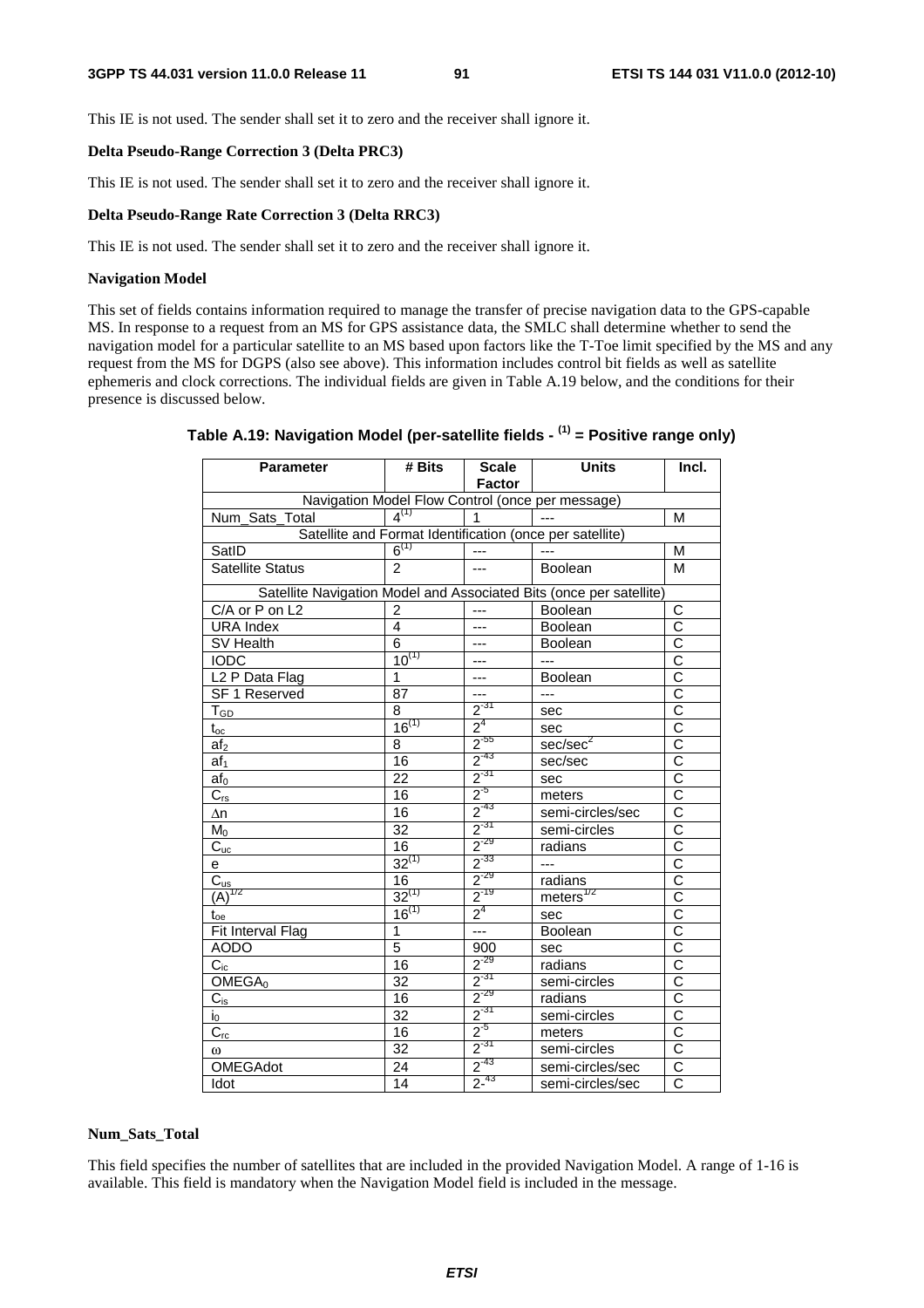#### **SatID**

This field identifies the satellite for which the assistance is applicable. This value is the same as the PRN number provided in the navigation message transmitted by the particular satellite. The range is 0 to 63, with 0-31 indicating GPS satellites 1-32, respectively, and 32-63 indicating satellites in future augmentation systems (e.g., WAAS or EGNOS). This field is mandatory for each included satellite.

### **Satellite Status**

This field is a two-bit value that indicates the status of the Navigation Model for the particular satellite specified by SatID. This field is mandatory for each included satellite. The MS shall interpret the combinations of the two bits as follows.

| <b>MSB</b> | ∟SB. | Interpretation                            |
|------------|------|-------------------------------------------|
|            |      | New satellite, new Navigation Model       |
| 0          |      | Existing satellite, same Navigation Model |
|            |      | Existing satellite, new Navigation Model  |
|            |      | Reserved                                  |

**Table A.20: Satellite Status (per-satellite field)** 

This Satellite Navigation Model and associated bit fields include the parameters that accurately model the orbit and clock state of the particular satellite. For the particular satellite, these fields are conditional based on the value of Satellite Status for that satellite. The fields are absent when Satellite Status is "01", and present for all other values. The format for the ephemeris, clock corrections, and associate bits are specified in ICD-GPS-200.

### **Ionospheric Model**

The Ionospheric Model contains fields needed to model the propagation delays of the GPS signals through the ionosphere. The information elements in this field are shown in table A.21. Proper use of these fields allows a single-frequency GPS receiver to remove approximately 50 % of the ionospheric delay from the range measurements. The Ionospheric Model is valid for the entire constellation and changes slowly relative to the Navigation Model. All of the fields must be included when Ionospheric Model is present.

| <b>Parameter</b> | # Bits | <b>Scale Factor</b> | <b>Units</b>                   | Incl. |
|------------------|--------|---------------------|--------------------------------|-------|
| $\alpha_0$       | 8      | $2^{-30}$           | seconds                        |       |
| $\alpha_1$       | 8      | $2^{-27}$           | sec/semi-circle                |       |
| $\alpha_2$       | 8      | $2^{-24}$           | sec/(semi-circle) $2^2$        |       |
| $\alpha_3$       | 8      | $2^{-24}$           | sec/(semi-circle) <sup>3</sup> |       |
| $\beta_0$        | 8      | 211                 | seconds                        |       |
|                  | 8      | $2^{14}$            | sec/semi-circle                |       |
| $\beta_2$        | 8      | 216                 | sec/(semi-circle) <sup>2</sup> |       |
| $\beta_3$        | 8      | $2^{16}$            | sec/(semi-circle) <sup>3</sup> |       |

**Table A.21: Ionospheric Model (occurs once per message, when present)** 

## **UTC Model**

The UTC Model field contains a set of parameters needed to relate GPS time to Universal Time Coordinate (UTC). All of the fields in the UTC Model are mandatory when the field is present.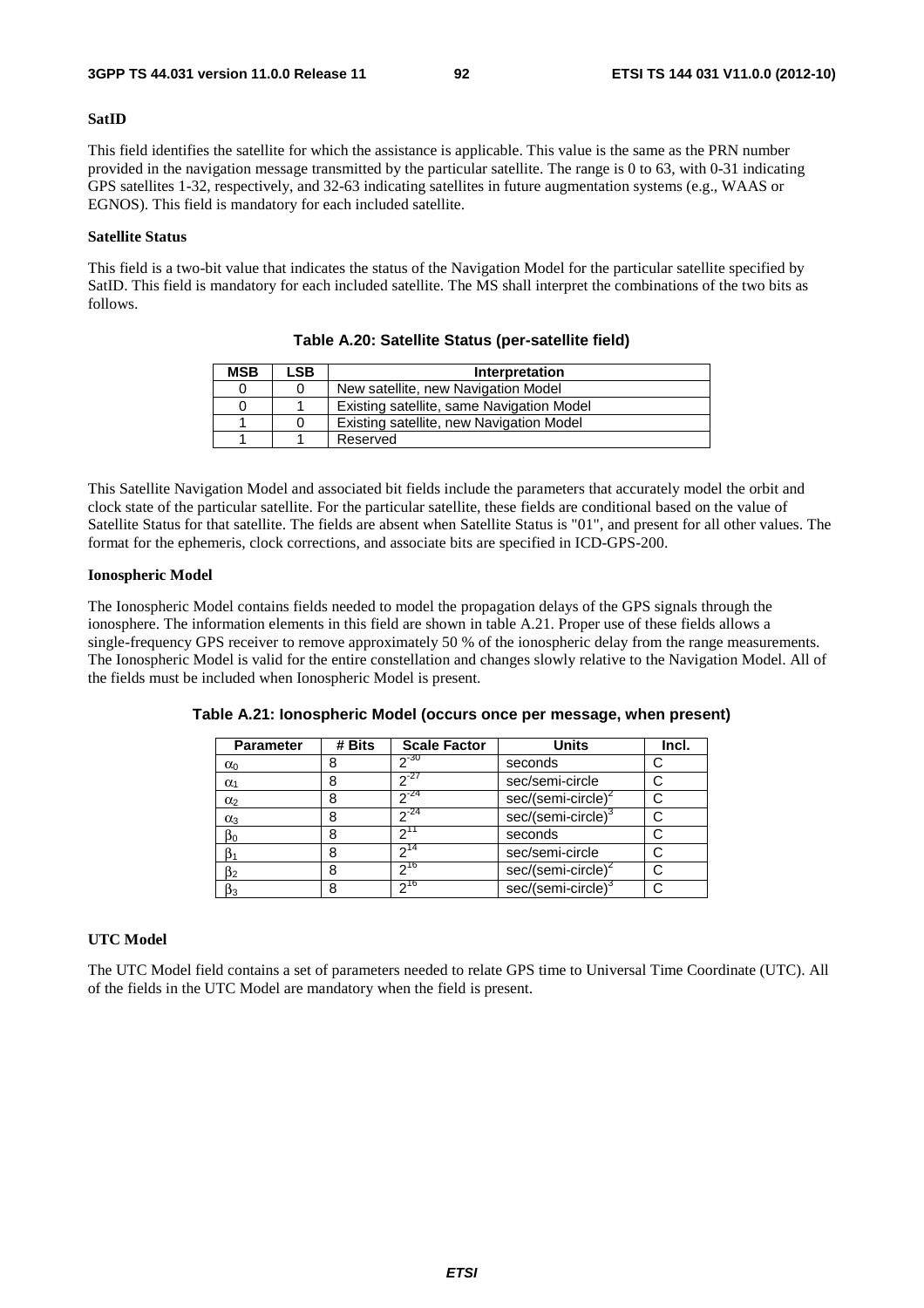| <b>Parameter</b>                      | # Bits | <b>Scale Factor</b> | <b>Units</b> | Incl. |
|---------------------------------------|--------|---------------------|--------------|-------|
| A٠                                    | 24     | $2^{-50}$           | sec/sec      | C     |
| Aი                                    | 32     | $20 - 30$           | seconds      | С     |
| $\mathfrak{t}_{\mathrm{ot}}$          | 8      | 712                 | seconds      | С     |
| $\mathsf{WN}_{\mathsf{t}}^\mathsf{C}$ | 8      |                     | weeks        | С     |
| $\Delta t_{LS}$                       | 8      |                     | seconds      | С     |
| $WN_{LSF}$ <sup>(1)</sup>             | 8      |                     | weeks        |       |
| DN                                    | 8      |                     | days         |       |
| $\Delta t_{\text{LSF}}$               | 8      |                     | seconds      | С     |

## **Table A.22: UTC Model (occurs once per message, when present per-satellite fields - (1) = Positive range only)**

#### **Almanac**

These fields specify the coarse, long-term model of the satellite positions and clocks. These fields are given in table A.23. With one exception (δi), these parameters are a subset of the ephemeris and clock correction parameters in the Navigation Model, although with reduced resolution and accuracy. The almanac model is useful for receiver tasks that require coarse accuracy, such as determining satellite visibility. The model is valid for up to one year, typically. Since it is a long-term model, the field should be provided for all satellites in the GPS constellation. If almanac is not provided for the full GPS constellation, the SMLC shall set the Complete Almanac Provided field in Table A.29w to FALSE. All fields in the Almanac are mandatory when the Almanac is present. The fields  $t_{oa}$  and WN<sub>a</sub> specify the GPS time-of-week and week number, respectively, that are the reference points for the Almanac parameters.

The Almanac also is useful as an acquisition aid for network-based GPS methods. Given a recent Almanac (< 3-4 weeks old), the MS only needs Reference Time and Reference Location information to quickly acquire the signals and return measurements to the network.

The Almanac also contains information about the health of that satellite as described in ICD-GPS-200. If this Alamanc has been captured from the satellite signal, the SV Health field represents the predicted satellite health at the time the GPS control segment uploaded the Almanac to the satellite. According to ICD-GPS-200, this health information may differ from the SV Health field in the Navigation Model (table A.19) due to different upload times.

The parameters Num\_Sats\_Total and SatID shall be interpreted in the same manner as described under table A19.

| <b>Parameter</b>   | # Bits                                      | <b>Scale Factor</b>                           | <b>Units</b>          | Incl. |  |  |  |
|--------------------|---------------------------------------------|-----------------------------------------------|-----------------------|-------|--|--|--|
|                    | The following fields occur once per message |                                               |                       |       |  |  |  |
| Num_Sats_Total     | $6^{(1)}$                                   |                                               |                       | M     |  |  |  |
| WN <sub>a</sub>    | $8^{(1)}$                                   |                                               | weeks                 | M     |  |  |  |
|                    |                                             | The following fields occur once per satellite |                       |       |  |  |  |
| SatID              | $6^{(1)}$                                   |                                               |                       | M     |  |  |  |
| $e^{(1)}$          | 16                                          | $2^{-21}$                                     | dimensionless         | M     |  |  |  |
| $t_{oa}^{(1)}$     | 8                                           | $2^{12}$                                      | sec                   | M     |  |  |  |
| δi                 | 16                                          | $2^{-19}$                                     | semi-circles          | M     |  |  |  |
| <b>OMEGADOT</b>    | 16                                          | $2^{-38}$                                     | semi-circles/sec      | M     |  |  |  |
| SV Health          | 8                                           | ---                                           | <b>Boolean</b>        | M     |  |  |  |
| $A^{1/2(1)}$       | 24                                          | $2^{-11}$                                     | meters <sup>1/2</sup> | M     |  |  |  |
| OMEGA <sub>0</sub> | 24                                          | $2^{-23}$                                     | semi-circles          | M     |  |  |  |
| $\omega$           | 24                                          | $2^{-23}$                                     | semi-circles          | M     |  |  |  |
| $M_0$              | 24                                          | $2^{-23}$                                     | semi-circles          | M     |  |  |  |
| af <sub>0</sub>    | 11                                          | $2^{-20}$                                     | seconds               | M     |  |  |  |
| af <sub>1</sub>    | 11                                          | $2^{-38}$                                     | sec/sec               | M     |  |  |  |

## **Table A.23: Almanac (per-satellite fields - (1) = Positive range only)**

### **Acquisition Assistance**

The Acquisition Assistance field of the GPS Assistance Data Information Element contains parameters that enable fast acquisition of the GPS signals in network-based GPS positioning. Essentially, these parameters describe the range and derivatives from respective satellites to the Reference Location at the Reference Time. Table A.24 illustrates the assistance data occurring once per message and table A.25 illustrates the assistance data occurring per number of satellites for which acquisition assistance is being provided. Figure A.2 illustrates the relation between some of the fields.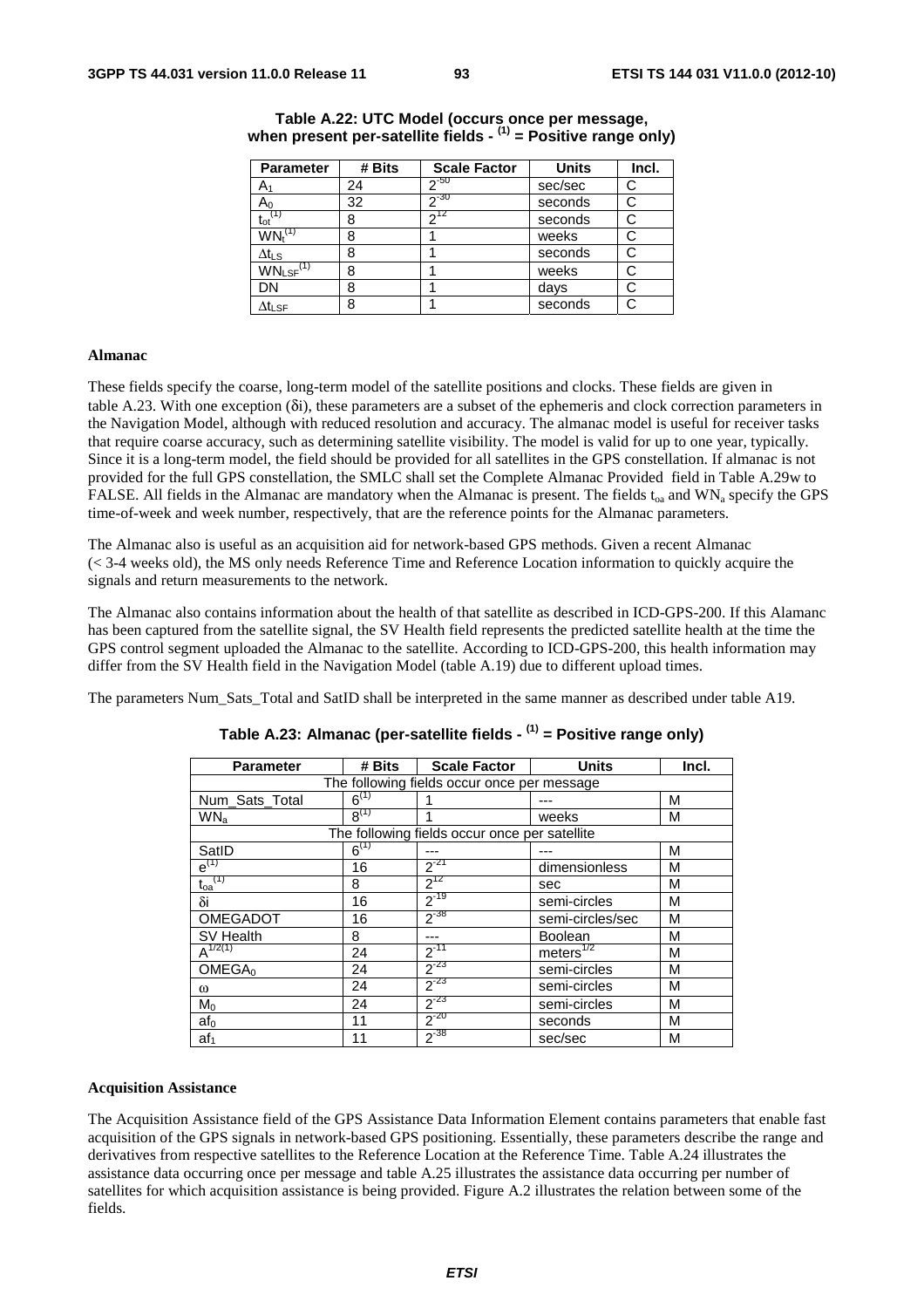This field is optional. The field would probably appear when the Method Type field of the Positioning Instructions IE is set to 0 (MS-Assisted) and the Positioning Methods field of the Position Instructions IE is set to 1 (GPS) or 2 (GPS or E-OTD).

| Table A.24: GPS Acquisition Assist - Parameters appearing once per message |       |             |            |       |              |  |  |
|----------------------------------------------------------------------------|-------|-------------|------------|-------|--------------|--|--|
| <b>Parameter</b>                                                           | Range | <b>Bits</b> | Resolution | Incl. | <b>Notes</b> |  |  |

| <b>Parameter</b>                                                                         |                     | Range            | <b>Bits</b> | <b>Resolution</b> | inci. | <b>Notes</b> |  |
|------------------------------------------------------------------------------------------|---------------------|------------------|-------------|-------------------|-------|--------------|--|
| <b>Number of Satellites</b>                                                              |                     | $0 - 15$         |             |                   | М     |              |  |
| Reference Time                                                                           | <b>GPS TOW</b>      | 0 -604799,92 sec | 23          | $0.08$ sec        | M     |              |  |
|                                                                                          | <b>BCCH Carrier</b> | $0 - 1023$       | 10          |                   |       |              |  |
|                                                                                          | <b>BSIC</b>         | $0 - 63$         | 6           |                   |       |              |  |
|                                                                                          | Frame #             | $0 - 2097151$    | 21          |                   |       |              |  |
|                                                                                          | Timeslots #         | $0 - 7$          |             |                   |       |              |  |
|                                                                                          | Bit #               | $0 - 156$        |             |                   |       |              |  |
| NOTE:<br>All of these field shall be present together, or none of them shall be present. |                     |                  |             |                   |       |              |  |

field shall be present together, or none of them shall be present.

## **Table A.25: GPS Acquisition Assist - Parameters appearing [number of satellites] times per message**

| <b>Parameter</b>                                                                          | Range                        | <b>Bits</b> | <b>Resolution</b> | Incl.          | <b>Notes</b> |  |  |
|-------------------------------------------------------------------------------------------|------------------------------|-------------|-------------------|----------------|--------------|--|--|
| SVID/PRNID                                                                                | $1 - 64 (0 - 63)$            | 6           |                   | М              |              |  |  |
| Doppler (0 <sup>th</sup> order term)                                                      | -5120 Hz to 5117,5 Hz        | 12          | $2.5$ Hz          | М              |              |  |  |
| Doppler (1 <sup>st</sup> order term)                                                      | $-1,0 - 0,5$ Hz/sec.         | 6           | $1/42$ Hz/sec.    | $\circ$        |              |  |  |
| <b>Doppler Uncertainty</b>                                                                | 12.5 Hz - 200 Hz             | 3           |                   | O <sup>1</sup> |              |  |  |
|                                                                                           | $[2^{n}(200)$ Hz, n = 0 - 4] |             |                   |                |              |  |  |
| Code Phase                                                                                | 0 - 1022 chips               | 10          | 1 chip            | M              |              |  |  |
| Integer Code Phase                                                                        | $0 - 19$                     | 5           | 1 C/A period      | M              |              |  |  |
| <b>GPS Bit number</b>                                                                     | $0 - 3$                      | 2           |                   | м              |              |  |  |
| Code Phase Search Window                                                                  | 1 - 192 chips                | 4           |                   | м              |              |  |  |
| Azimuth                                                                                   | $0 - 348,75$ deg             | 5           | 11,25 deg         | $\Omega^2$     |              |  |  |
| Elevation                                                                                 | $0 - 78,75$ deg              | 3           | 11,25 deg         | $\Omega^2$     |              |  |  |
| NOTE 1: Both of these fields shall be present together, or none of them shall be present. |                              |             |                   |                |              |  |  |
| NOTE 2: Both of these fields shall be present together, or none of them shall be present. |                              |             |                   |                |              |  |  |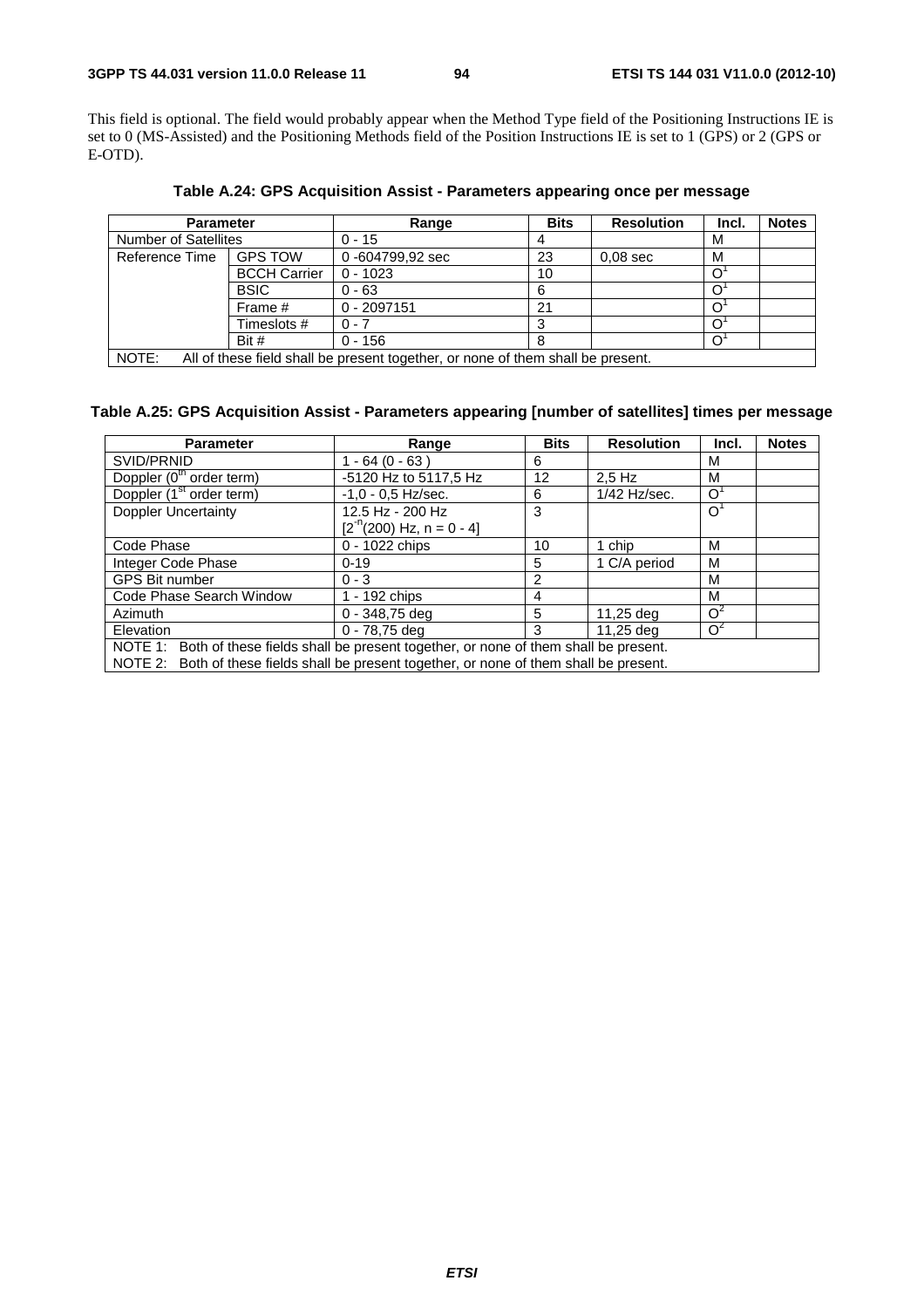

### **Figure A.2. Exemplary calculations of Acquisition Assistance fields.**

This field indicates whether or not angle information is present in this message. The MS shall interpret a value of "1" to mean that angle (Azimuth and Elevation) information is present, and "0" to mean that it is not provided. This field is mandatory.

## **Number of Satellites**

This field contains the number of satellites identified in this information element. This field is mandatory.

Range: 0 - 15

#### **Reference Time**

The Reference Time field of the GPS Acquisition Assistance Data IE specifies the relationship between GPS time and air-interface timing of the BTS transmission in the reference cell.

**GPS TOW** subfield specifies the GPS TOW for which the location estimate is valid. When the parameters BCCH Carrier/BSIC/Frame #/Timeslots #/Bit # are present, together with GPSTOW they provide a valid relationship between GPS and GSM time, as seen at the approximate location of the MS, ie the propagation delay from BTS to MS shall be compensated for by the SMLC. Depending on implementation, the relation between GPS and GSM time may have varying accuracy. The uncertainty of the timing relation may be provided in the optional field GPS Reference Time Uncertainty. If the propagation delay from BTS to MS is not accurately known, the SMLC shall use the best available approximation of the propagation delay and take the corresponding delay uncertainty into account in the calculation of the field GPS Reference Time Uncertainty. GPS TOW is mandatory when the GPS Acquisition Assistance Data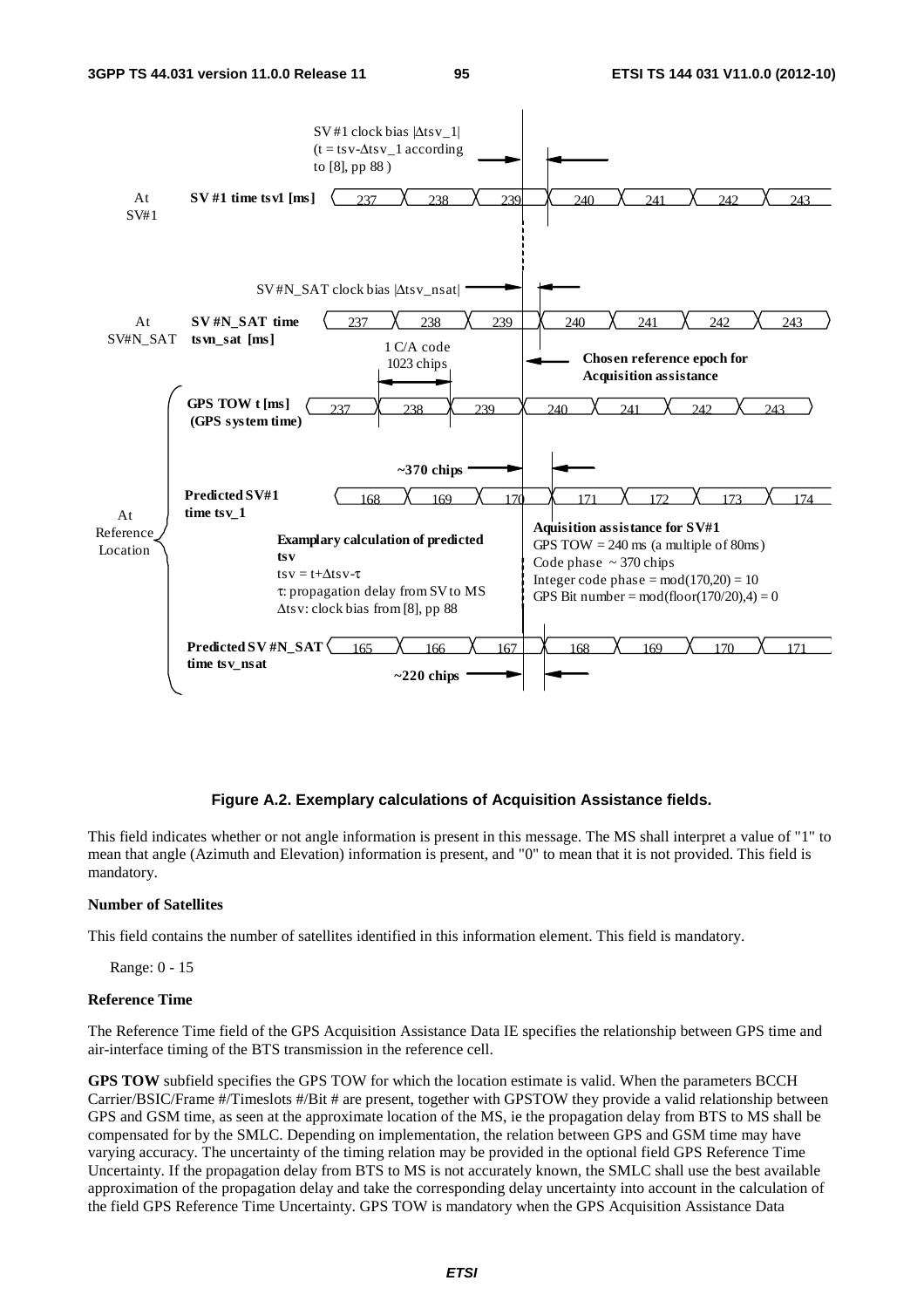Information Element is included. When the GSM time parameters are not present the GPS TOW is an estimate of current GPS time of week at time of reception of the RRLP segment containing the GPS TOW by the MS. The SMLC should achieve an accuracy of +/- 3 seconds for this estimate including allowing for the transmission delay between SMLC and MS of the RRLP segment containing GPS TOW. Note that the MS should further compensate GPS TOW for the time between the reception of the segment containing GPS TOW and the time when the GPS TOW field is used.

Range: 0 - 604799,92 sec

The **BCCH Carrier** # and **BSIC** subfields specify the reference cell for which GSM timing is provided. These subfields are optional when the GPS Acquisition Assistance Data Information Element is included. If included, the SMLC shall set the reference cell to the current serving cell. A target MS has the option of rejecting a GPS position request or GPS assistance data if the reference cell is not the serving cell.

The **Frame #** subfield specifies the GSM frame number of the BTS transmissions for the reference cell that occur at the given GPS TOW. This subfield is optional when the GPS Acquisition Assistance Data Information Element is included.

Range: 0 - 2097151

The **Timeslots #** subfield specifies the GSM timeslot of the BTS transmissions for the reference cell that occur at the given GPS TOW. This subfield is optional when the GPS Acquisition Assistance Data Information Element is included.

Range: 0 - 7

The **Bit #** subfield specifies the GSM and bit number of the BTS transmissions for the reference cell that occur at the given GPS TOW. This subfield is optional when the GPS Acquisition Assistance Data Information Element is included.

Range: 0 - 156

#### **SVID/PRNID**

This field identifies the particular satellite for which the measurement data is supplied. This value is the same as the PRN number provided in the navigation message transmitted by the particular satellite.

The range is 0 to 63, where  $SVID = PRNID - 1$ 

## **Doppler (0th order term)**

This field contains the Doppler  $(0<sup>th</sup>$  order term) value. A positive value defines the increase in satellite signal frequency due to velocity towards the MS. A negative value defines the decrease in satellite signal frequency due to velocity away from the MS. This field is mandatory.

Range: 5120 Hz to 5117,5 Hz

## **Doppler (1st order term**)

This field contains the Doppler  $(1<sup>st</sup> order term)$  value. A positive value defines the rate of increase in satellite signal frequency due to acceleration towards the MS. A negative value defines the rate of decrease in satellite signal frequency due to acceleration away from the MS. This field is optional.

Range: -1,0 Hz to 0,5 Hz / s

## **Doppler Uncertainty**

This field contains the Doppler uncertainty value. It is defined such that the Doppler experienced by a stationary MS is in the range "Doppler − Doppler Uncertainty" to "Doppler + Doppler Uncertainty". This field is optional. If Doppler Uncertainty (together with Doppler  $1<sup>st</sup>$  order term) is omitted, the terminal shall interpret Doppler Uncertainty as greater than +/-200 Hz.

Permitted Values: 12,5 Hz, 25 Hz, 50 Hz, 100 Hz, 200 Hz as encoded by an integer n in the range 0-4 according to the formula in Table A.25

## **Code Phase**

This field contains code phase, in units of 1 GPS chip, in the range from 0 to 1022 GPS chips, where increasing binary values of the field signify increasing predicted pseudoranges, as seen by a receiver at the Reference Location at the time GPS TOW. The Reference Location would typically be an apriori estimate of the MS location. This field is mandatory.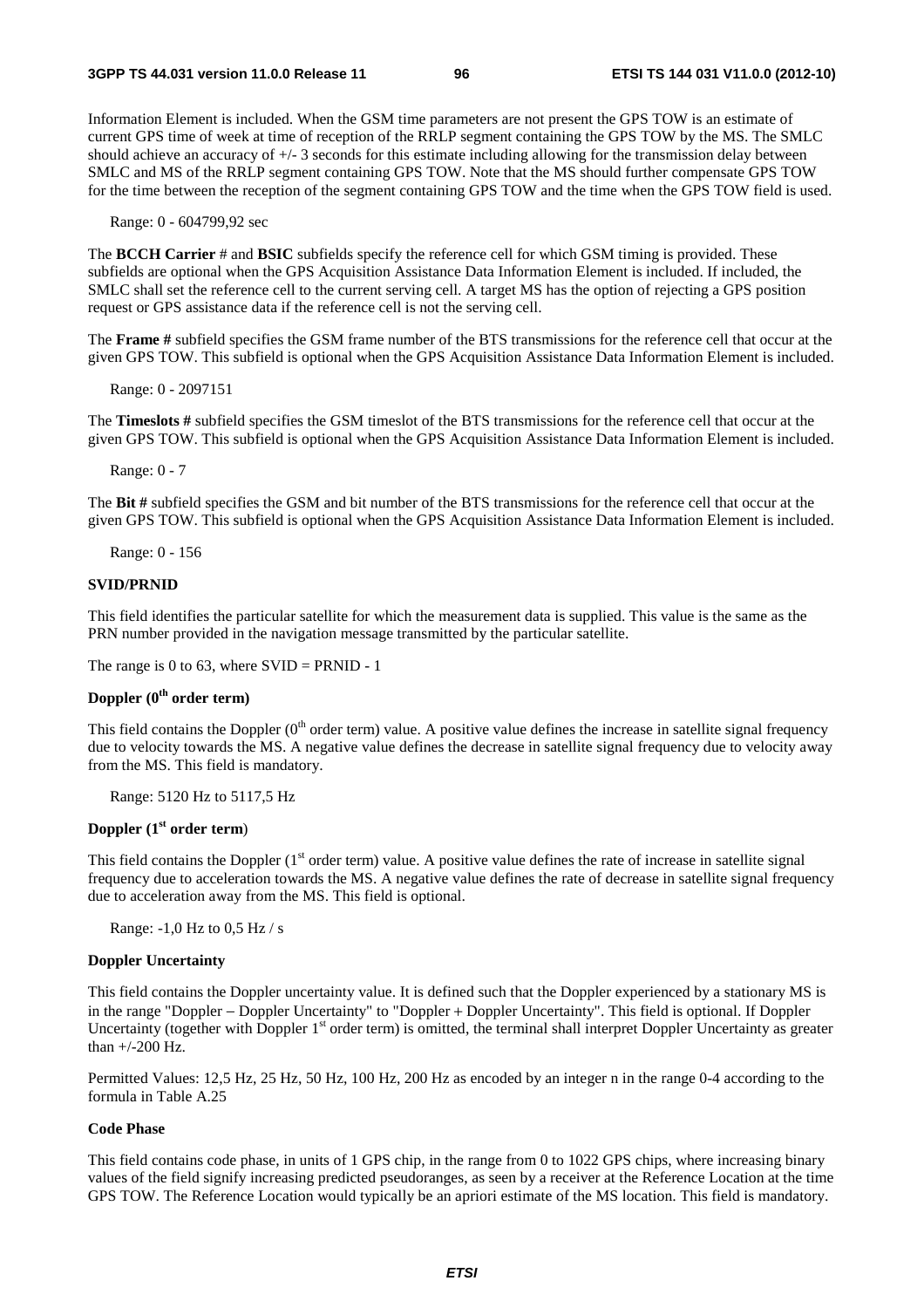Range: 0-1022 chips

#### **Integer Code Phase**

This field contains integer code phase, i.e. the number of the code periods that have elapsed since the latest GPS bit boundary, in units of C/A code period, as seen by a receiver at the Reference Location at the time GPS TOW. This field is mandatory.

Range: 0-19

## **GPS Bit Number**

This field contains GPS bit number (expressed modulo 4) currently being transmitted at the time GPS TOW, as seen by a receiver at the Reference Location. This field is mandatory.

Range: 0-3

#### **Code Phase Search Window**

This field contains the code phase search window. The code phase search window accounts for the uncertainty in the estimated MS location but not any uncertainty in GPS TOW. It is defined such that the expected code phase is in the range "Code Phase - Code Phase Search Window" to "Code Phase + Code Phase Search Window". This field is mandatory.

Range: 0-15 (i.e. 1-512 chips according to following table)

#### **Table A.26: Code Phase Search Window Parameter Format**

| <b>CODE PHASE WIN</b> | <b>Code Phase Search</b><br><b>Window (GPS chips)</b> |
|-----------------------|-------------------------------------------------------|
| '0000'                | 512                                                   |
| '0001'                | 1                                                     |
| '0010'                | $\overline{2}$                                        |
| '0011'                | 3                                                     |
| '0100'                | 4                                                     |
| '0101'                | 6                                                     |
| '0110'                | 8                                                     |
| '0111'                | 12                                                    |
| '1000'                | 16                                                    |
| '1001'                | 24                                                    |
| '1010'                | 32                                                    |
| '1011'                | 48                                                    |
| '1100'                | 64                                                    |
| '1101'                | 96                                                    |
| '1110'                | 128                                                   |
| '1111'                | 192                                                   |

### **Azimuth**

This field together with the Azimuth LSB included in Acquisition Assistance Extension in Table A.29v contains the azimuth angle. An angle of x degrees means the satellite azimuth a is in the range ( $x \le a \lt x+0.703125$ ) degrees. This field is optional.

Range: 0 – 359,296875 degrees.

## **Elevation**

This field together with the Elevation LSB included in Acquisition Assistance Extension in Table A.29v contains the elevation angle. An angle of y degrees means the satellite elevation e is in the range ( $y \le e \lt y+0.703125$ ) degrees except for  $y = 89,296875$  where the range is extended to include 90 degrees. This field is optional.

Range: 0 – 89,296875 degrees

## **Real-Time Integrity**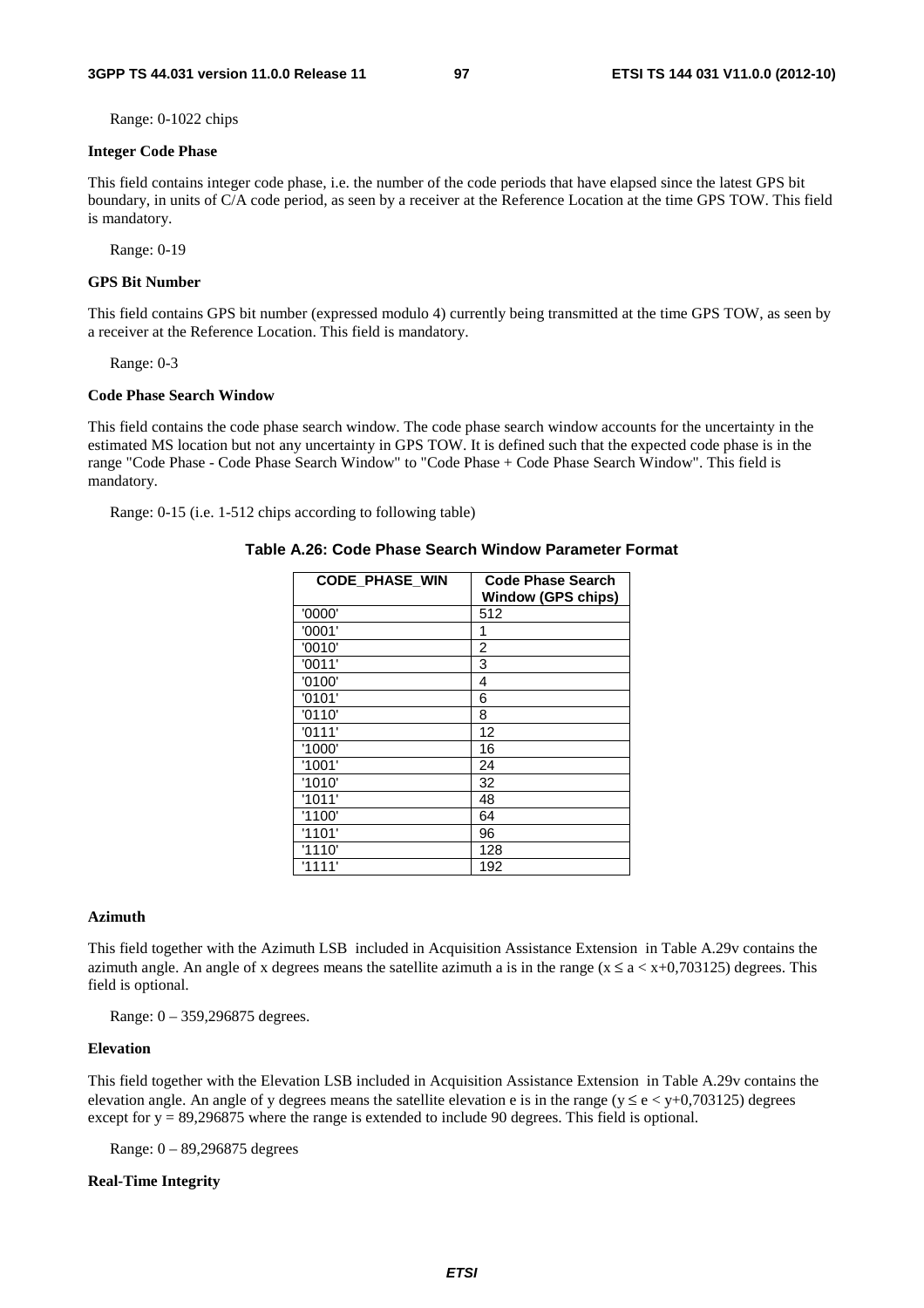The Real-Time Integrity field of the GPS Assistance Data Information Element contains parameters that describe the real-time status of the L1C/A signal in GPS constellation. Primarily intended for non-differential applications, the realtime integrity of the satellite constellation is of importance as there is no differential correction data by which the mobile can determine the soundness of each satellite signal. The Real-Time GPS Satellite Integrity data communicates the health of the L1C/A signal to the mobile in real-time. The format is shown in table A.29. The SMLC shall always transmit the Real Time Integrity field with the current list of satellites with unhealthy L1C/A signal, for any A-GPS positioning attempt and whenever A-GPS assistance data is sent. The same applies for GANSS positioning attempt and assistance data when modernized GPS is involved. If the number of bad satellites (NBS) is zero, then the Real Time Integrity field shall be omitted. When the Extended Reference IE is included in the RRLP Measure Position Request message or in the RRLP Assistance Data message, then the MS shall interpret the absence of a Real Time Integrity field in the assistance data provided by the SMLC to mean that NBS is zero. If the Extended Reference IE is not present, this interpretation applies when the assistance data is provided by the SMLC following a previous request of the MS for Real Time Integrity data.

## **Table A.29: Real-Time Integrity - Parameters appearing NBS times**

| <b>Parameter</b> | <b>Bits</b> | <b>Scale Factor</b> | Ranqe | Units   | Incl. |
|------------------|-------------|---------------------|-------|---------|-------|
| SVID<br>Bad      |             |                     | ว-63  | $- - -$ | ∼     |

### **NBS (Number of Bad Satellites)**

The NBS value indicates the number of satellite ID's that follow. The user should not use the L1C/A signal of those satellites at this time in a fix. This NBS value is determined from the Bad\_SVID list.

## **Bad\_SVID**

This six bit field appears NBS times, and indicates the SVID of satellites which L1C/A signal should not be used for fix by the user at this time. The values ranging from 0 to 63 represent satellite PRNs ranging from 1 to 64, respectively.

## A.4.2.4a GPS Time Assistance Measurement Request Element

This element is optional and controls if the MS should return GPS time assistance measurements or not to the SMLC. The inclusion of this parameter implies use of measure Position Request The description is found in sub-chapter 2.2.4a.

## A.4.2.4b GPS Reference Time Uncertainty Element

This element is conditional and provides the accuracy of the relation GPS and GSM time in the Acquisition Assistance in GPS Assistance Data Element. The interval, range and treatment is as described in sub-clause 2.2.4b.

## A.4.2.4c Additional GPS Assistance Data

The Additional GPS Assistance Data Element contains additional GPS assistance data which are not included in the GPS Assistance Data Element. This element can contain one or more of the fields listed in Table A.29a below.

| <b>Parameter</b>                            | <b>Presence</b> | <b>Repetition</b> |
|---------------------------------------------|-----------------|-------------------|
| <b>GPS Ephemeris Extension</b>              |                 | Yes               |
| <b>GPS Ephemeris Extension Check</b>        |                 | Yes               |
| <b>DGPS Corrections Validity Period</b>     |                 | Yes               |
| <b>GPS Reference Time Extension</b>         |                 | No                |
| <b>GPS Acquisition Assistance Extension</b> |                 | Yes               |
| <b>GPS Almanac Extension</b>                |                 |                   |

| Table A.29a: Fields in the Additional GPS Assistance Data element |  |
|-------------------------------------------------------------------|--|
|-------------------------------------------------------------------|--|

When RRLP pseudo-segmentation is used, Table A.29a indicates which parameters may be repeated in more than one RRLP segment in order to provide data for multiple satellites. When any such parameter appears in more than one segment, the following rules shall apply.

1. There shall be no repetition of the same data for the same satellite, even though there might be multiple realizations of the IEs for the same satellite. For example, GPS Ephemeris Extension may occur multiple times for the same satellite, but with different data content.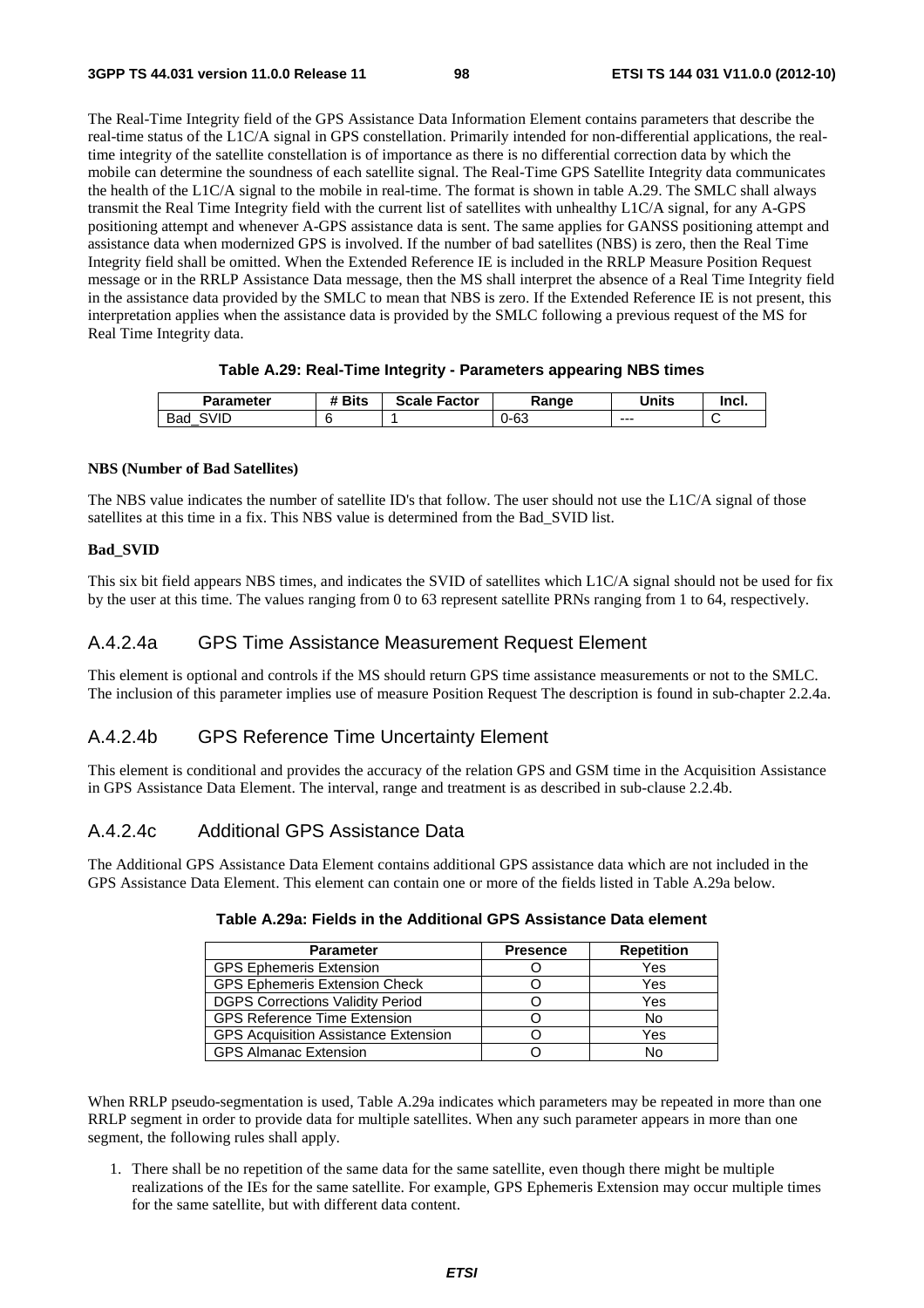- 2. Optional and conditional elements in the parameter not associated with a particular satellite shall each appear in at most one RRLP segment.
- 3. Any mandatory element not associated with a particular satellite shall assume consistent values in the case of an element related to current GPS time and the same value otherwise.
- 4. The maximum number of satellites defined in sub-clause 5.1 for which data can be included for any parameter in one RRLP segment shall apply also when counted over all RRLP segments.

#### **GPS Ephemeris Extension**

The GPS Ephemeris extension contains parameters designed to extend the time of applicability of the Ephemeris terms by the continuous addition of the delta ephemeris terms to the respective terms of the referenced ephemeris.

This message can provide extension information for every satellite for many days into the future; doing so may create a large message, thus care must be taken to consider the transport bandwidth. The SMLC can limit the duration of the extension to decrease the message size. For example if the extension duration is limited to twelve hours the payload will be approximately 2,000 octets, for a typical 27 satellite constellation.

| <b>Parameter</b>     | # Bits                          | <b>Scale Factor</b> | Units | Incl. |
|----------------------|---------------------------------|---------------------|-------|-------|
| gpsEphemerisHeader   | See Table A.29.c                |                     | ---   |       |
| gpsReferenceSet      | See Table A.29.e                |                     | ---   |       |
| ephemerisDeltaMatrix | List of GPSEphemerisDeltaEpochs |                     |       |       |

#### **Table A.29.c: GPS Ephemeris Header**

| <b>Parameter</b>                           | # Bits           | <b>Scale Factor</b> | Units   | Incl. |  |  |
|--------------------------------------------|------------------|---------------------|---------|-------|--|--|
| GPS Ephemeris Extension (Once per message) |                  |                     |         |       |  |  |
| timeOfEstimation                           | See Table A.29.d |                     | $- - -$ | М     |  |  |
| validitvPeriod                             |                  |                     | Hours   | М     |  |  |
| ephemerisExtensionDuration                 | 9                |                     | Hours   | M     |  |  |

## **Time of Estimation**

The GPS Time at Estimation provides the GPS time at which the ephemeris extensions were created.

## **Table A.29.d: Time of Estimation**

| <b>Parameter</b>              | <b>Bits</b> | <b>Scale Factor</b> | Units   | Incl. |
|-------------------------------|-------------|---------------------|---------|-------|
| <b>GPS Week of Estimation</b> | 10          |                     | Week    | M     |
| <b>GPS TOW of Estimation</b>  | 20          |                     | Seconds | M     |

## **GPS Week of Estimation**

This field specifies the week of the time that the estimation was determined.

Range: 0 - 1023 weeks

### **GPS TOW of Estimation**

Integer number of GPS TOW seconds within the current week of the time that the estimation was determined.

Range: 0 - 604800 s.

## **Validity Period**

The validityPeriod indicates the validity period of the GPS Reference Set. It also indicates the default validity period of each individual delta ephemeris packet in the case that the individual validityPeriod is not present in the GPS Delta Epoch Header (see Table A.29.j). It is the length of time that the GPS Reference Set is intended to last and, if applicable, it is the length of time that the ephemeris constructed by application of the delta is intended to last.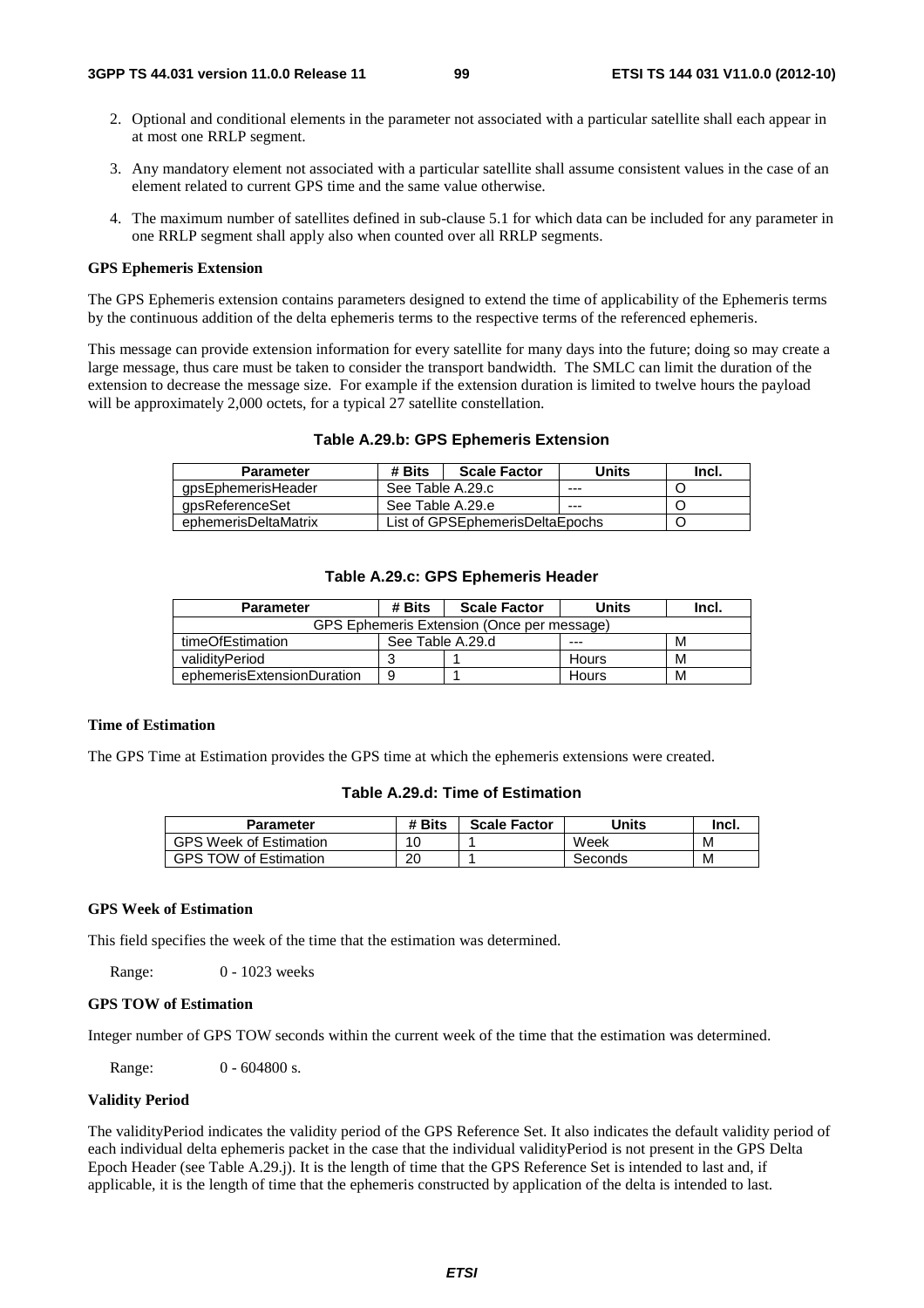Range:  $1 - 8$  hours.

#### **Ephemeris Extension Duration**

The Ephemeris Extension duration indicates the total block of time measured in units of hours that the extended ephemeris covers.

Range:  $1 - 512$  hours.

The gpsEphemeris header is mandatory only once in the delivery of the GPS Ephemeris Extension message.

## **GPS Reference Set**

### **Table A.29.e: GPS Reference Set**

| <b>Parameter</b> | 'resence | Note             |
|------------------|----------|------------------|
| रeference Orbit  | М        | ple A.29.f<br>ء∩ |

The GPS Reference Set is a list of GPS Reference Orbits, one for each healthy satellite vehicle at the time of construction.

## **GPSReference Orbit**

### **Table A.29.f: GPS Reference Orbit**

| <b>Parameter</b> | # Bits           | <b>Scale Factor</b> | Units | Incl. |
|------------------|------------------|---------------------|-------|-------|
| svID             |                  |                     | ---   | М     |
| apsOrbitModel    |                  | See Table A.29.g    |       | М     |
| apsClockModel    | See Table A.29.h |                     | --    | М     |

#### **SvID**

The satellite vehicle ID identifying to which satellite the following orbital and clock model apply

## **GPSOrbitModel**

This field is a structure that contains the Reference Nav Model satellite orbit information upon which all subsequent delta information will be applied to create the next ephemeris for use in navigation.

| <b>Parameter</b> | # Bits | <b>Scale Factor</b> | <b>Units</b>     | Incl. |
|------------------|--------|---------------------|------------------|-------|
| keplerToe        | 16     | 24                  | seconds          | М     |
| keplerW          | 32     | $2 - 31$            | hours            | M     |
| keplerDeltaN     | 16     | $2 - 43$            | semi-circles/sec | M     |
| keplerM0         | 32     | $2^{-31}$           | semi-circles     | M     |
| keplerOmegaDot   | 27     | $2^{-43}$           | semi-circles/sec | M     |
| keplerE          | 32     | $2^{-33}$           |                  | M     |
| keplerIDot       | 14     | $2^{-43}$           | semi-circles/sec | M     |
| keplerAPowerHalf | 32     | $2^{-19}$           | Meters $^{772}$  | M     |
| keplerIO         | 32     | $2^{-31}$           | semi-circles     | М     |
| kelerOmega0      | 32     | $2^{-31}$           | semi-circles     | M     |
| keplerCrs        | 16     | $2^{5}$             | meters           | M     |
| keplerCis        | 16     | $2^{-29}$           | radians          | M     |
| keplerCus        | 16     | $2^{-29}$           | radians          | M     |
| keplerCrc        | 16     | $2^{5}$             | meters           | M     |
| keplerCic        | 16     | $2^{-29}$           | radians          | M     |
| KeplerCuc        | 16     | $2^{-29}$           | radians          | M     |

## **Table A.29.g: Reference Nav Model**

#### **GPSClockModel**

This field is a structure that contains the satellite clock model upon which all subsequent clock information will be applied to create the next clock model for use in navigation.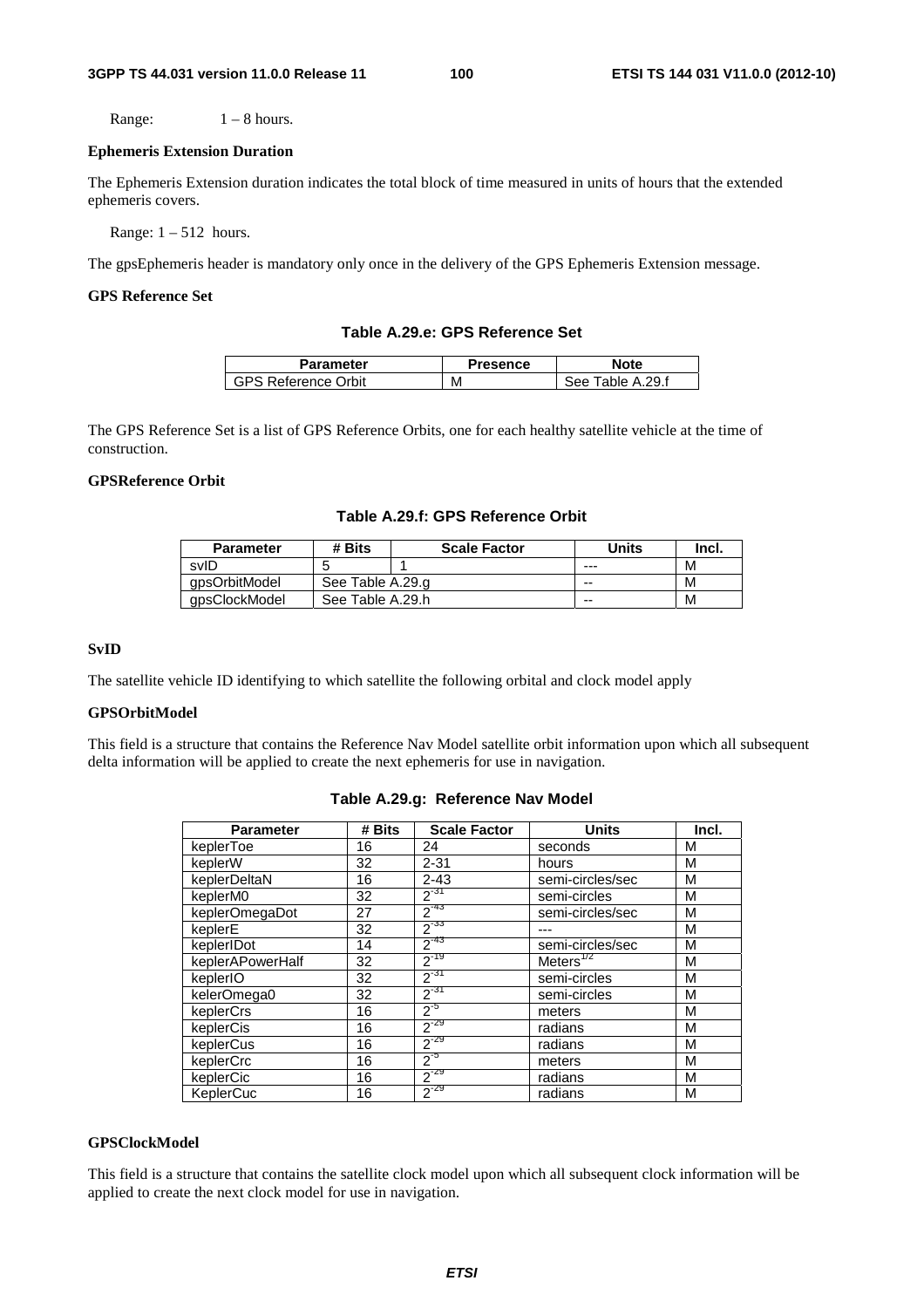## **GPS Clock Model**

| <b>Parameter</b> | # Bits | <b>Scale Factor</b> | Units            | Incl. |
|------------------|--------|---------------------|------------------|-------|
| aF <sub>2</sub>  |        | ਨ-55                | seconds/seconds2 | М     |
| aF1              | 16     | ឹ−43                | seconds/seconds  | М     |
| aF <sub>0</sub>  | າາ     | $\sim$ 31           | seconds          | М     |
| tad              |        | $\sim$ 31           | seconds          | М     |

## **Table A.29.h: GPS Clock Model**

### **GPS Ephemeris Delta Matrix**

GPS Ephemeris Delta Matrix is a list of GPS Ephemeris Delta Epochs. Each epoch is indicated by a unique seqNum. Each epoch corresponds to a specific update interval and contains a delta epoch header and ephemeris delta elements for all PRNs for that epoch.

## **GPS Ephemeris Delta Epoch**

## **Table A.29.i: GPS Ephemeris Delta Epoch**

| Parameter |                     | <b>Note</b>                          | Incl. |
|-----------|---------------------|--------------------------------------|-------|
|           | qpsDeltaEpochHeader | See Table A.29.i                     |       |
|           | qpsDeltaElementList | List of GPS Ephemeris Delta Elements | M     |

### **GPS Delta Epoch Header**

### **Table A.29.j: GPS Delta Epoch Header**

| <b>Parameter</b>     | # Bits           | <b>Scale Factor</b> | Units | lncl. |
|----------------------|------------------|---------------------|-------|-------|
| validityPeriod       |                  |                     | Hours |       |
| ephemerisDeltaSizes  | See Table A.29.k |                     |       |       |
| ephemerisDeltaScales | See Table A.29.I |                     |       |       |

### **Validity Period**

The validityPeriod indicates the validity period of each individual delta ephemeris packet. It is the length of time that the ephemeris constructed by application of the delta is intended to last. If not present then the default validityPeriod in the GPS Ephemeris Header IE applies (see Table A.29.c).

Range:  $1 - 8$  hours.

#### **Ephemeris Delta Sizes**

This field is a structure that indicates the bit sizes for all the fields in the GPS Ephemeris Delta structure.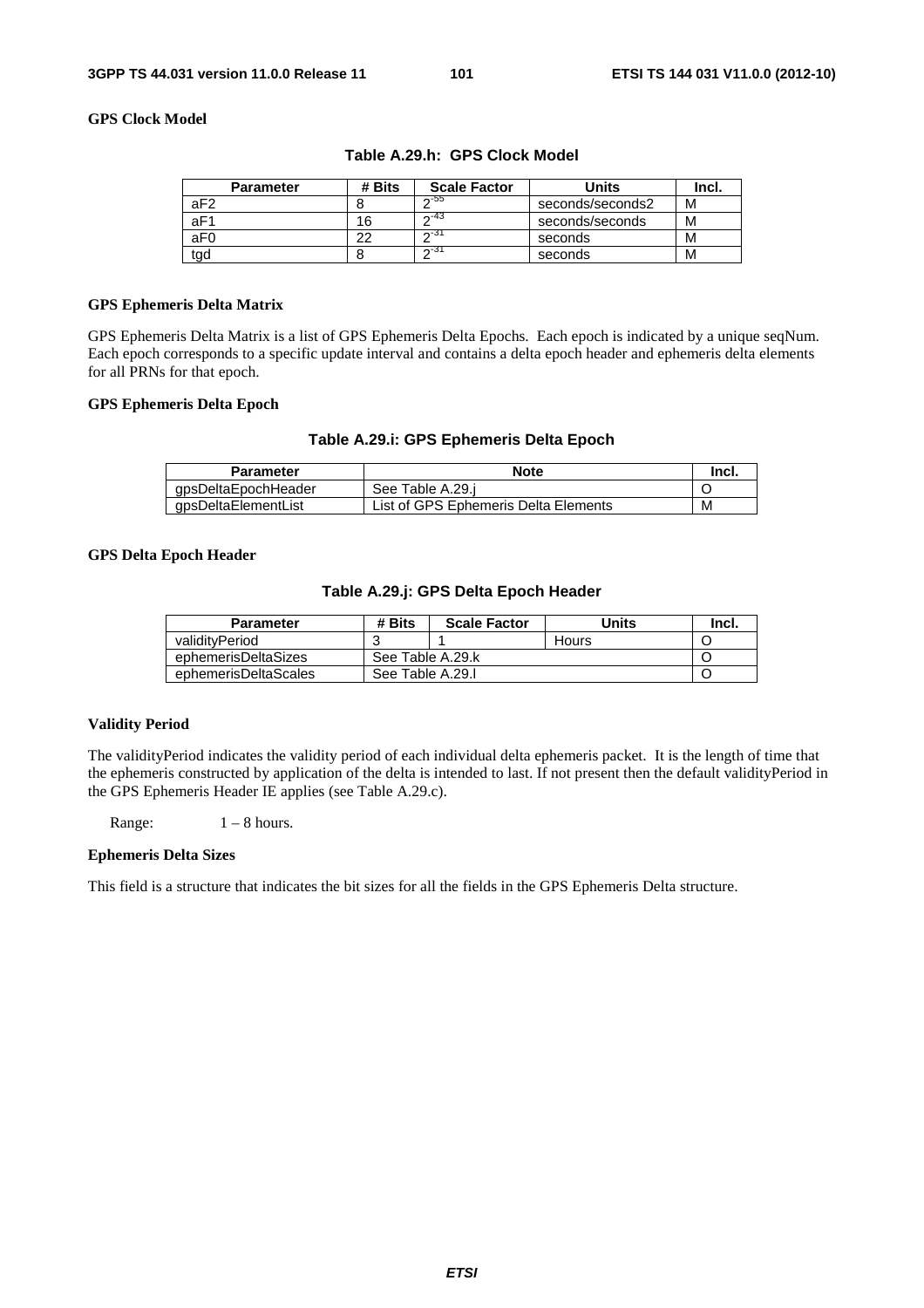| <b>Parameter</b>       | # Bits | <b>Scale Factor</b> | <b>Units</b> | Incl. |
|------------------------|--------|---------------------|--------------|-------|
| bitSize_delta_ω        | 5      | 1                   |              | M     |
| bitSize delta ∆n       | 4      | 1                   |              | M     |
| bitSize_delta_M0       | 5      | 1                   |              | M     |
| bitSize_delta_OMEGAdot | 5      | 1                   |              | М     |
| bitSize delta e        | 5      | 1                   |              | M     |
| bitSize_delta_Idot     | 4      | 1                   |              | M     |
| bitSize delta sgrtA    | 5      | 1                   |              | М     |
| bitSize delta i0       | 5      |                     |              | М     |
| bitSize_delta_OMEGA0   | 5      | 1                   |              | M     |
| bitSize delta Crs      | 4      |                     |              | M     |
| bitSize delta Cis      | 4      | 1                   |              | M     |
| bitSize delta Cus      | 4      | 1                   |              | M     |
| bitSize_delta_Crc      | 4      | 1                   |              | M     |
| bitSize delta Cic      | 4      | 1                   |              | M     |
| bitSize delta Cuc      | 4      | 1                   |              | М     |
| bitSize_delta_tgd      | 4      | 1                   |              | М     |

## **Table A.29.k: GPS Ephemeris Delta Sizes**

#### **Ephemeris Delta Scales**

This field is a structure that indicates the scale factor modifiers for all the fields in the GPS Ephemeris Delta structure.

| <b>Parameter</b>      | # Bits | <b>Scale Factor</b> | <b>Units</b> | Incl. |
|-----------------------|--------|---------------------|--------------|-------|
| scale_delta_ $\omega$ | 5      |                     |              | м     |
| scale_delta_∆n        | 5      |                     |              | M     |
| scale_delta_M0        | 5      |                     |              | M     |
| scale_delta_OMEGAdot  | 5      | 1                   |              | М     |
| scale_delta_e         | 5      |                     |              | M     |
| scale_delta_Idot      | 5      |                     |              | М     |
| scale_delta_sqrtA     | 5      |                     |              | M     |
| scale delta i0        | 5      |                     |              | M     |
| scale_delta_OMEGA0    | 5      |                     |              | M     |
| scale_delta_Crs       | 5      | 1                   |              | M     |
| scale delta Cis       | 5      | 1                   |              | М     |
| scale_delta_Cus       | 5      |                     |              | M     |
| scale_delta_Crc       | 5      |                     |              | м     |
| scale_delta_Cic       | 5      |                     |              | M     |
| scale_delta_Cuc       | 5      |                     |              | м     |
| scale delta tgd       | 5      |                     |              | М     |

### **Table A.29.l: GPS Ephemeris Delta Scales**

#### **GPS Delta Element List**

GPS Delta Element List is a list of GPS Ephemeris Delta Elements

#### **GPS Ephemeris Delta Element**

Each GPS Ephemeris Delta Element is encoded as an octet string of up to 47 octets. Each element is uniquely identified by the pair (seqNum, sv\_ID) and it is defined as a structure as shown in table A.29.m. The MS should parse the octet string according to the fields specified in table A.29.m. Each element in table A.29.m but for seqNum and sv\_ID should be treated as a signed integer. The actual number of octets is determined by the size of the bit fields in the GPS\_Ephemeris\_Delta\_Sizes table (table A.29.k). Each set of up to 47 octets represents a single extension for a single satellite vehicle. Each element encodes the satellite vehicle ID and the sequence number. The sequence number specifies the order in which the individual ephemeris extension elements are assembled as time marches forward to create the next ephemeris. The sequence number is the same for all satellite vehicle IDs for a particular update period.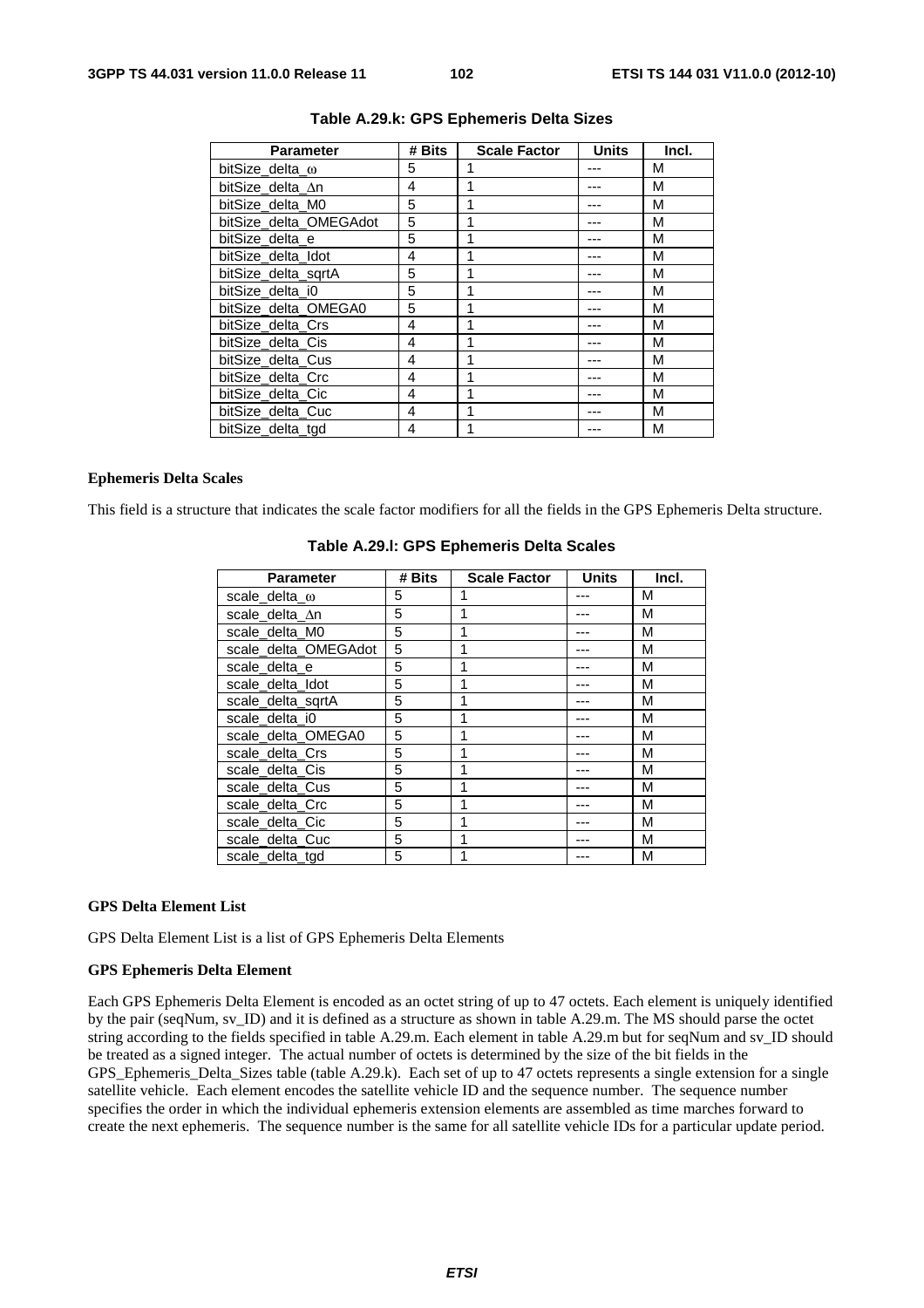| <b>Parameter</b> | # Bits | <b>Default</b><br># Bits | <b>Scale Factor</b>                               | <b>Default</b><br><b>Scale</b> | <b>Units</b>     | Incl. |
|------------------|--------|--------------------------|---------------------------------------------------|--------------------------------|------------------|-------|
| sequenceNum      | 7      |                          |                                                   |                                | ---              | M     |
| svID             | 5      |                          | 1                                                 | 1                              | ---              | M     |
| delta $\omega$   | 132(1) | 21                       | $2^{16*2^{31}} \cdot 2^{15*2^{31}1^{21}}$         | $2^{-31}$                      | semi-circles     | M     |
| delta_∆n         | 116(1) | 12                       | $2^{-16}*2^{-43}$ $2^{15}*2^{-43}$                | $2^{-43}$                      | semi-circles/sec | M     |
| delta_M0         | 132(1) | 21                       | $2^{-16*2^{31}}$ $2^{15*2^{31}}$                  | $2^{-31}$                      | semi-circles     | M     |
| delta OMEGAdot   | 124(1) | 13                       | $2^{-16}*2^{-43}$ $2^{15}*2^{-43}$                | $2^{-43}$                      | semi-circles/sec | M     |
| delta e          | 132(1) | 18                       | $2^{-16}*2^{-33}$ $2^{-15}*2^{-33}$               | $2^{-33}$                      |                  | M     |
| delta Idot       | 114(1) | 11                       | $2^{-16}*2^{-43}$ $2^{15}*2^{-43}$                | $2^{-43}$                      | semi-circles/sec | M     |
| delta sgrtA      | 132(1) | 14                       | $2^{-16}*2^{-19}$ $2^{15}*2^{-19}$                | $2^{-19}$                      | meters $1/2$     | M     |
| delta i0         | 132(1) | 14                       | $2^{-16}*2^{-31}$ $2^{15}*2^{-31}$ $1^2$          | $2^{-31}$                      | semi-circles     | M     |
| delta OMEGA0     | 132(1) | 14                       | $2^{-16}*2^{-31}$ $2^{15}*2^{-31}$                | $2^{-31}$                      | semi-circles     | M     |
| delta Crs        | 116(1) | 12                       | $2^{-16}*2^{-5}$ $2^{15}*2^{-5}$ $\binom{2}{1}$   | $2^{-5}$                       | meters           | M     |
| delta Cis        | 116(1) | 11                       | $2^{-16}*2^{-29}$ $2^{15}*2^{-29}$ $1^{25}$       | $2^{-29}$                      | radians          | M     |
| delta Cus        | 116(1) | 12                       | $2^{-16}*2^{-29}$ $2^{15}*2^{-29}$                | $2^{-29}$                      | radians          | M     |
| delta Crc        | 116(1) | 12                       | $2^{-16}*2^{-5}$ $2^{15}*2^{-5}$ $(2)$            | $2^{5}$                        | meters           | M     |
| delta_Cic        | 116(1) | 11                       | $2^{-16}*2^{-29}$ $2^{15}*2^{-29}$ $1^{21}$       | $2^{-29}$                      | radians          | M     |
| delta Cuc        | 116(1) | 12                       | $2^{-16}*2^{-29}$ $2^{15}*2^{-29}$ $1^2$          | $2^{-29}$                      | radians          | M     |
| delta_tgd        | 116(1) | 2                        | $2^{-16}*2^{-31}$ $2^{15}*2^{-31}$ $\binom{2}{3}$ | $2^{-31}$                      | seconds          | M     |

- (1) The number of bits of each signed integer field is variable and it is indicated once for all numEphemerisDeltas by the structure ephemerisDeltasSizes. When the ephemerisDeltaSizes field is not present, the values found in the columns 'Default # Bits' shall be used.
- (2) The scale factor of each parameter is variable around the default scale factor. The variation for each field is indicated once for all numEphemerisDeltas by the structure ephemerisDeltasScales. For example, if the scale factor modifier for delta\_omega has a value of 4, the scale factor for delta\_omega is  $2^4 * 2^{31}$ . When the ephemerisDeltaScales is not used, the values found in the column 'Default Scale' shall be used.

#### **sequenceNum**

This field indicates the order of the Ephemeris delta terms. The ephemeris constructed for use in satellite positioning is built by adding the delta terms to the referenced GPS\_Navigation Model in the order dictated by this sequence number. The sequence number shall remain the same for each svID in an epoch of Ephemeris Deltas corresponding to a particular update interval.

#### **svID**

This field identifies the satellite ID within a particular sequenceNum or epoch.

These fields, with the exception of sequenceNum and svID, specify the deltas to be added to the existing Ephemeris to create a new Ephemeris suite that is extended from its predecessor by the time provided in the 'validityPeriod' parameter. To compute the time of ephemeris for the newly constructed ephemeris, validityPeriod is added to the preceding toe. The ephemeris time of clock (toc) is set equal to the toe.

For each of the other ephemeris terms the corresponding delta ephemeris term is added in order to create the updated ephemeris. The terms delta\_M0, delta\_i0, and delta\_OMEGA0 of the delta ephemeris must be extrapolated prior to the addition of the delta terms as follows:

$$
delta_{-}M_{0(i+1)} = delta_{-}M_{0(i)} + (\sqrt{\frac{\mu}{A_i^3}} + \Delta n_i) * dt
$$

Where  $\mu$  is the WGS 84 value of the earth"s gravitational constant for GPS user and is equal to 3,986005  $*$  10<sup>14</sup>  $m<sup>3</sup>/sec<sup>2</sup>$ , and A(i) is the semi-major axis associated with this satellite"s update. The extrapolation of delta\_M0, uses the prior set"s sqrtA term to compute  $A_{(i)}$  as the square of sqrt $A_{(i)}$ .

delta\_OMEGA<sub>(i+1)</sub> = delta\_OMEGA<sub>(i)</sub> + delta\_OMEGAdot<sub>(i)</sub> \* dt  
 
$$
i0_{(i+1)} = i0_{(i)} + Idot(i) * dt
$$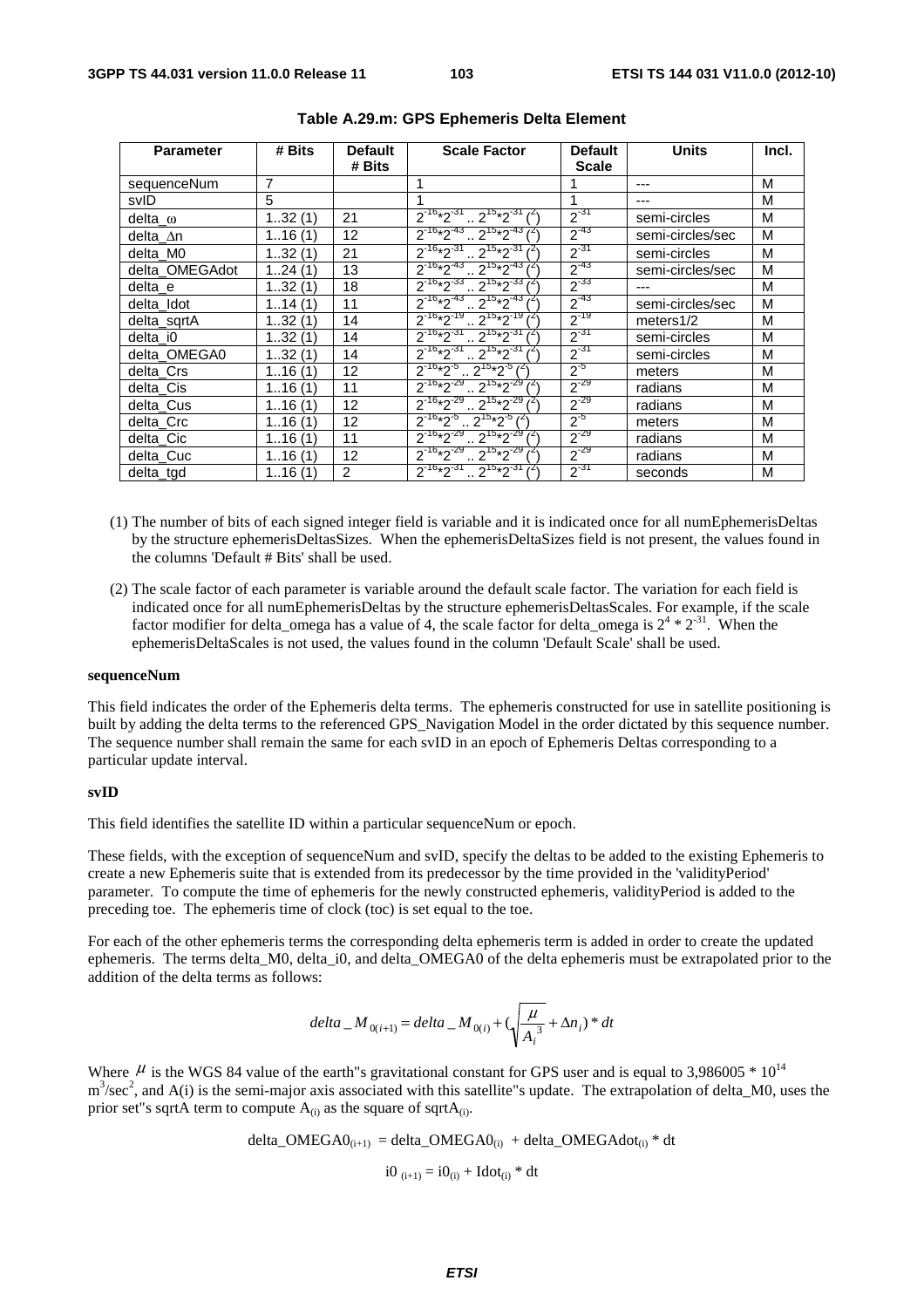Where dt is equal to the validity period \* 3600. The terms af0, and af1 from the GPS clock model must be extrapolated as follows:

$$
af0_{(i+1)} = af0_{(i)} + af1_{(i)} * dt + af2 * dt2
$$

$$
af1_{(i+1)} = af1_{(i)} + 2 * af2_{(i)} * dt
$$

$$
af2_{(i+1)} = af2_{(i)}
$$

Where af0, af1, and af2 are the clock model terms as shown in table A.29.c

dt is equal to the validity period represented in seconds (validityPeriod \* 3600)

The following demonstrates the application of the ephemeris extension technique. Assume the validityPeriod  $= 5$ , representing: (5+1) hours = 6 hours, and the GPS Navigation model for a particular satellite, identified by the reference IOD has a toe  $= 0$  seconds.

The toe for sequenceNumber 1 is computed by adding the validityPeriod to the initial toe of 0 as  $0 + 6$  hours =  $0 +$ 21600 seconds. The new ephemeris is constructed by adding the delta ephemeris terms from set 1 to the reference ephemeris creating the new ephemeris, which will be used for the next six hours. For the five terms listed above (delta\_M0, delta\_i0, delta\_OMEGA0, af0, and af1) the extrapolation described must occur prior to the addition of the delta term.

The next ephemeris computation will occur by adding the validityPeriod to the current toe of  $21600$  as:  $21600 + 6$  hours  $= 21600 + 21600 = 43200$ . The ephemeris delta terms from set two are added to the ephemeris resulting from the prior addition to create the next ephemeris. This is done for each satellite vehicle ID.

### **GPS Ephemeris Extension check**

The GPS Ephemeris Extension check provides information about non foreseen events that occurred during the period starting at the gpsBeginTime to the current time. An event is signified through a bit string . Each bits refers to one PRN. If a bit is set to one, this means that the ephemeris extension is no longer valid for this specific PRN. In order to indicate planned future manuvers an end time is provided. The SMLC can indicate that a future event is planned between the current time and the end time of this ephemeris extension.

| <b>Parameter</b> | <b>Presence</b> | <b>Note</b>     |
|------------------|-----------------|-----------------|
| gpsBeginTime     | М               | See Table A.29o |
| qpsEndTime       | м               | See Table A.29p |
| gpsSatEventsInfo | м               | See Table A.29g |

## **Table A.29.n: Ephemeris Extension check**

#### **GPS Begin Time**

The GPS begin time corresponds to the GPS Week and GPS Seconds of Estimation of the ephemeris extensions block.

### **Table A.29.o: GPS Begin Time**

| Parameter       | # Bits | <b>Scale Factor</b> | Units   | Incl. |
|-----------------|--------|---------------------|---------|-------|
| <b>GPS Week</b> | u      |                     | Weeks   | M     |
| <b>GPS TOW</b>  | 20     |                     | Seconds | M     |

## **GPS End Time**

The GPS end time represents the final time the Ephemeris extension is valid.

**Table A.29.p: GPS End Time** 

| Parameter       | # Bits    | <b>Scale Factor</b> | Units   | Incl. |
|-----------------|-----------|---------------------|---------|-------|
| <b>GPS Week</b> | 10        |                     | Weeks   | М     |
| <b>GPS TOW</b>  | nr.<br>∠∪ |                     | Seconds | М     |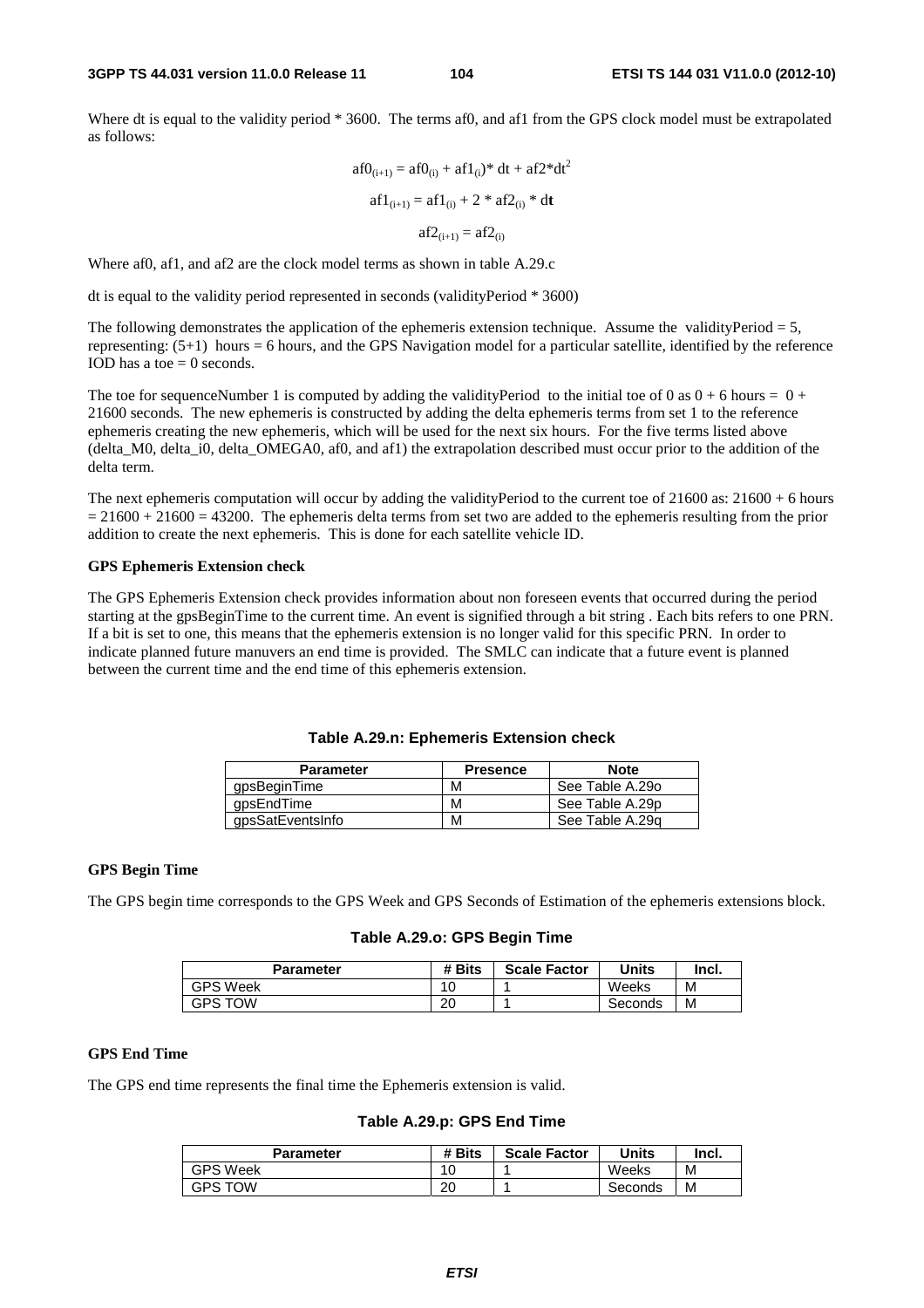## **GPS Sat Event Information**

This IE is designed to indicate events that have or may occur between the gpsBeginTime and the gpsEndTime.

**Table A.29.q: GPS Sat Event Information** 

| <b>Parameter</b>     | # Bits   | <b>Scale Factor</b> | Units | Incl. |
|----------------------|----------|---------------------|-------|-------|
| <b>EventOccurred</b> | ົດ<br>ےں |                     |       | M     |
| FutureEventNoted     | ົດ<br>ےں |                     | -     | M     |

### **EventOccurred**

If a bit is is clear in the eventOccured field it indicates that a satellite maneuver has not occurred since the ganssBeginTime nor is a maneuver planned for the next sixty minutes.

## **FutureEventNoted**

If a bit is set in the futureEventNoted field it indicates that a maneuver is planned during the time period between current time plus sixty minutes and gpsEndTime

#### **DGPS Corrections Validity Period**

This element is an extension to the DGPS Corrections IE and provides the validity period of the differential corrections for each satellite included in the DGPS Corrections IE (see Table A.15). This element may only be included if the DGPS Corrections IE is included in the GPS Assistance Data element.

| <b>Parameter</b>                                            | # Bits | <b>Scale Factor</b> | Range    | Units   | Incl. |
|-------------------------------------------------------------|--------|---------------------|----------|---------|-------|
| N SAT                                                       |        |                     | $1 - 16$ | $- - -$ | М     |
| The following fields occur once per satellite (N_SAT times) |        |                     |          |         |       |
| SatID                                                       |        | ---                 | $0 - 63$ | $-$     | м     |
| <b>UDRE Growth Rate</b>                                     |        | $- - -$             | 0-7      | $- - -$ | М     |
| Time of Validity for                                        |        | ---                 | $0 - 7$  | $- - -$ | м     |
| <b>UDRE Growth Rate</b>                                     |        |                     |          |         |       |

**Table A.29r: DGPS Corrections Validity Period** 

### **N\_SAT**

This field indicates the number of satellites for which differential corrections validity period is available. This field shall be set to the same value as the N\_SAT parameter in the DGPS Corrections element in Table A.15.

### **SatID**

This field identifies the satellite for which the corrections validity period is applicable. The values ranging from 0 to 63 represent satellite PRNs ranging from 1 to 64, respectively. The UDRE Growth Rate and Time of Validity for UDRE Growth Rate IEs shall be included for the same satellite IDs as the differential corrections in Table A.15 are provided.

### **UDRE Growth Rate**

This field provides an estimate of the growth rate of uncertainty  $(1-\sigma)$  in the corrections for the particular satellite identified by SatID. The estimated UDRE at time value specified in the 'Time of Validity for UDRE Growth Rate'  $t_1$  is calculated as follows:

## $\text{UDRE}(t_0 + t_1) = \text{UDRE}(t_0) \times \text{UDRE}$  Growth Rate

where  $t_0$  is the DGPS Reference Time GPS TOW for which the corrections in Table A.15 are valid,  $t_1$  is the 'Time of Validity for UDRE Growth Rate' field as shown in Table A.29t, UDRE( $t_0$ ) is the User Differential Range Error field as provided in Table A.15, and 'UDRE Growth Rate' field is the factor as shown in Table A.29s.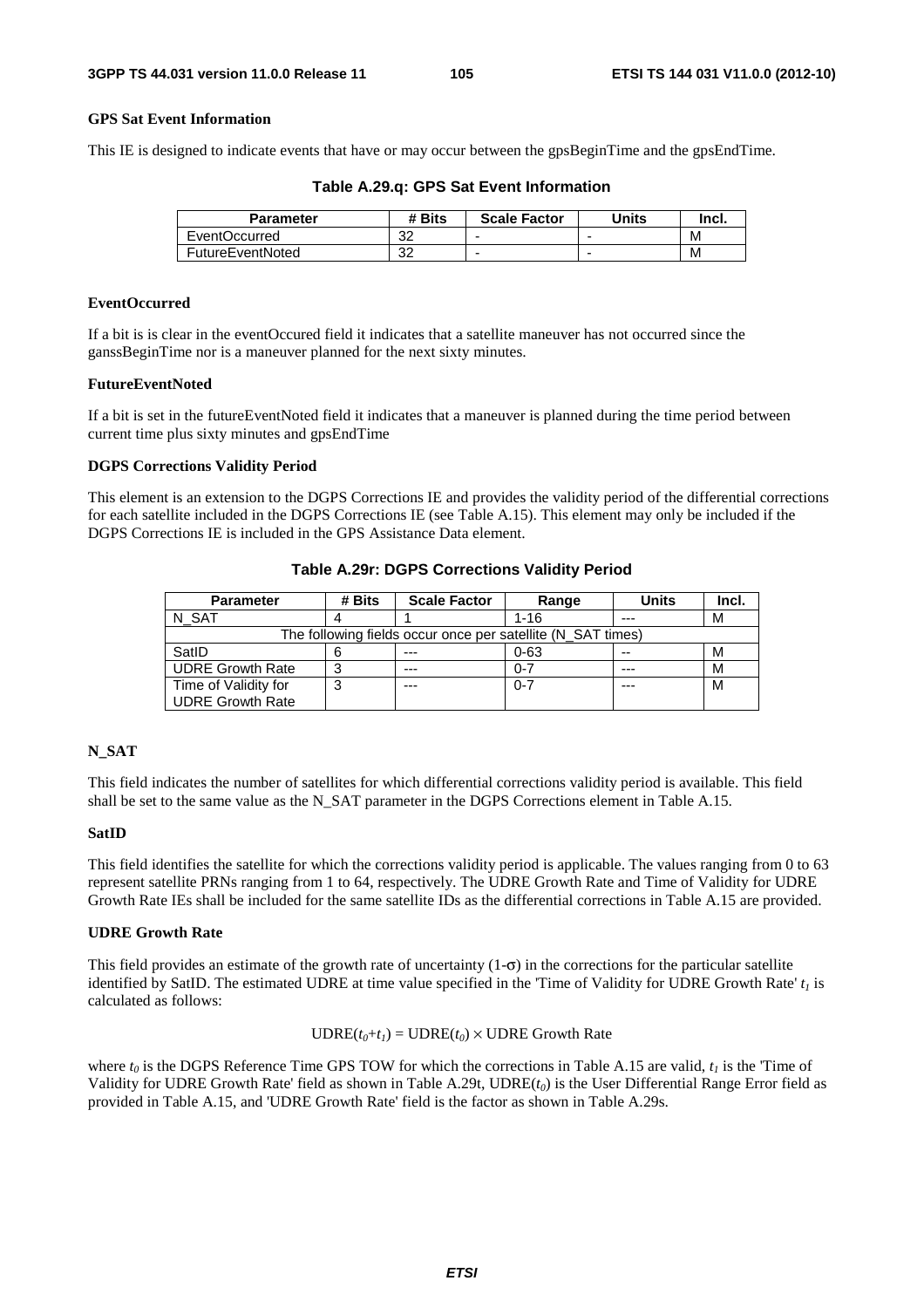| Value | <b>Indication</b> |
|-------|-------------------|
| 000   | 1,5               |
| 001   | 2                 |
| 010   |                   |
| 011   | 6                 |
| 100   | 8                 |
| 101   | 10                |
| 110   | 12                |
| 111   | 16                |

## **Table A.29s: Values of UDRE Growth Rate IE**

### **Time of Validity for UDRE Growth Rate**

This field specifies the time when the 'UDRE Growth Rate' field applies. The meaning of the values for this field is described in Table A.29t.

## **Table A.29t: Time of Validity for UDRE Growth Rate IE**

| Value | <b>Indication</b><br>[seconds] |
|-------|--------------------------------|
| 000   | 20                             |
| 001   | 40                             |
| 010   | 80                             |
| 011   | 160                            |
| 100   | 320                            |
| 101   | 640                            |
| 110   | 1280                           |
| 111   | 2560                           |

## **GPS Reference Time Extension**

This element is an extension to the Reference Time IE and is shown in Table A.29u. If Reference Time is provided by the SMLC, the GPS Reference Time Extension shall also be provided.

NOTE: For reasons of backward compatibility, this IE is not defined for a Release 9 or earlier SMLC and would be ignored, when received, by a Release 9 or earlier MS. This means that when the element is expected but is not received, the SMLC is Release 9 or earlier.

## **Table A.29u: Reference Time Extension**

| Parameter                            | # Bits | <b>Scale Factor</b> | Ranɑe | Units        | Incl. |
|--------------------------------------|--------|---------------------|-------|--------------|-------|
| GPS<br>., Week (*<br>Cvcle<br>Number |        |                     | . .   | 024<br>weeks | М     |

### **GPS Week Cycle Number**

This field provides the number of 1024 GPS week cycles occurred since the GPS zero time-point (midnight of the night of January 5, 1980/morning of January 6, 1980). The first 1024 GPS weeks since the zero time-point is GPS Week Cycle Number 0.

### **GPS Acquisition Assistance Extension**

This element is an extension to the Acquisition Assistance IE and is shown in Table A.29v. If Acquisition Assistance is provided by the SMLC, the GPS Acquisition Assistance Extension shall also be provided.

NOTE: For reasons of backward compatibility, this IE is not defined for a Release 9 or earlier SMLC and would be ignored, when received, by a Release 9 or earlier MS. This means that when the element is expected but is not received, the SMLC is Release 9 or earlier.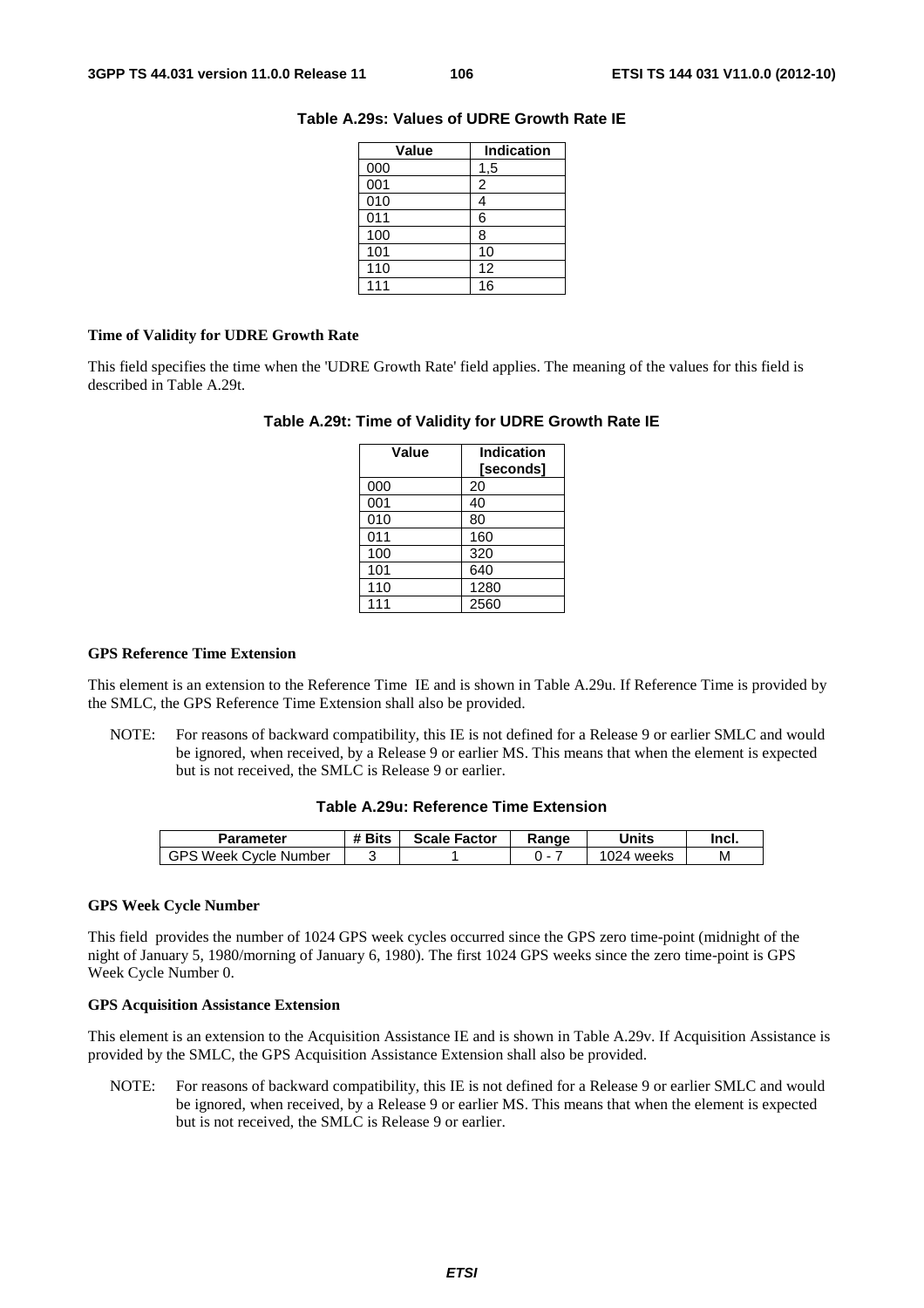| <b>Parameter</b>                                            | # Bits | <b>Scale Factor</b> | Range       | <b>Units</b> | Incl. |
|-------------------------------------------------------------|--------|---------------------|-------------|--------------|-------|
| N SAT                                                       |        |                     | $0 - 15$    | $- - -$      | М     |
| The following fields occur once per satellite (N SAT times) |        |                     |             |              |       |
| SatID                                                       |        | ---                 | $0 - 63$    | $- -$        | м     |
| Azimuth LSB                                                 |        | 0.703125            | 0-10,546875 | degrees      | м     |
| <b>Elevation LSB</b>                                        |        | 0.703125            | 0-10.546875 | degrees      | М     |

**Table A.29v: Acquisition Assistance Extension** 

## **N\_SAT**

This field indicates the number of satellites for which Acquisition Assistance is provided. This field shall be set to the same value as the Number of Satellites parameter in theAcquisition Assist element in Table A.24.

### **SatID**

This field identifies the satellite for which the Acquisition Assistance is provided. This field shall be set to the same value as the SVID/PRN field in Table A.25.

#### **Azimuth LSB**

This field specifies the 4 least significant bits of the satellite azimuth angle. The 5 most significant bits are provided in the Azimuth field in Table A.25. The full satellite azimuth is constructed as 'Azimuth'  $\times$  11,25 + 'Azimuth LSB'  $\times$ 0,703125 degrees.

#### **Elevation LSB**

This field specifies the 4 least significant bits of the satellite elevation angle. The 5 most significant bits are provided in the Elevation field in Table A.25. The full satellite elevation is constructed as 'Elevation'  $\times$  11,25 + 'Elevation LSB'  $\times$ 0,703125 degrees.

#### **GPS Almanac Extension**

This element is an extension to the Almanac IE and and is shown in Table A.29w. If Almanac is provided by the SMLC, the Almanac Extension shall also be provided.

NOTE: For reasons of backward compatibility, this IE is not defined for a Release 9 or earlier SMLC and would be ignored, when received, by a Release 9 or earlier MS. This means that when the element is expected but is not received, the SMLC is Release 9 or earlier.

## **Table A.29w: Almanac Extension**

| Parameter                                  | <b><i># Bits</i></b> | <b>Scale Factor</b> | Ranɑe   | Units   | Incl. |
|--------------------------------------------|----------------------|---------------------|---------|---------|-------|
| <b>Provided</b><br>Complete ∂<br>. Almanac |                      | $--$                | $- - -$ | Boolean | M     |

#### **Complete Almanac Provided**

This field indicates whether the SMLC provided Almanac for the full GPS constellation or not. TRUE means complete GPS almanac is provided.

## A.4.2.5 More Assistance Data To Be Sent Element

This element is set by the SMLC to indicate to the MS if more Assistance Data components or a the final RRLP Measure Position Request component will be sent in the current procedure in order to deliver the entire set of assistance data.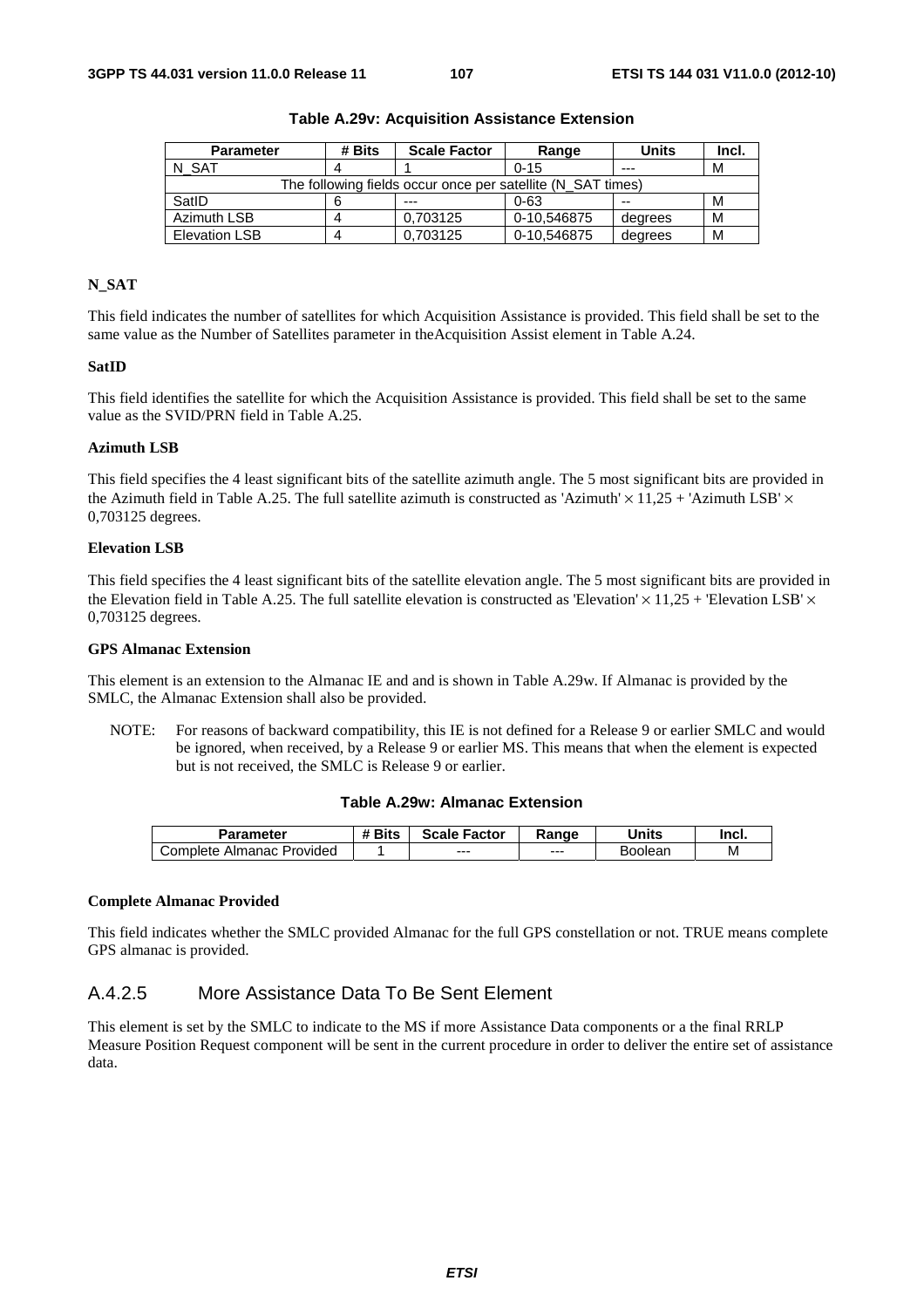## A.4.2.6 GANSS Assistance Data

The GANSS Assistance Data consists of two or more data elements depending on the number of GNSS constellations included in the GANSS Assistance Data. GANSS Assistance Data elements are of two different types: GANSS Common Assistance Data and GANSS Generic Assistance Data. GANSS Common Assistance Data element is included at most only once and it contains Information Elements that can be used with any GNSS constellation. GANSS Generic Assistance data element can be included multiple times depending on the number of GNSS constellations supported in the GANSS Assistance Data. One GANSS Generic Assistance Data element contains Information Elements dedicated only for one specific GNSS constellation at a time. If two or more constellations are supported, GANSS Generic Assistance Data is given for each constellation separately.

The fields in GANSS Assistance Data are listed in Table A.30 below. As table A.30 shows, all fields are optional.

| Element                              | <b>Presence</b> | Repetition |
|--------------------------------------|-----------------|------------|
| <b>GANSS Common Assistance Data</b>  |                 | No.        |
| <b>GANSS Generic Assistance Data</b> |                 | Yes        |

## **Table A.30: Fields in the GANSS Assistance Data element**

When RRLP pseudo-segmentation is used, Tables A.30, A.31 and A.39 indicate which elements may be repeated in more than one RRLP segment in order to provide data for multiple constellations, satellites or signals. When any such element – with the exception of the GANSS ID and SBAS ID element – appears in more than one segment, the following rules shall apply.

- 1. There shall be no repetition of the same data for the same constellation, satellite or signal even though there might be multiple realizations of the IEs for the same constellation, satellite or signal. For example, DGANSS corrections may occur multiple times for the same satellite.
- 2. Optional and conditional fields in the element not associated with a particular satellite or signal shall each appear in at most one RRLP segment.
- 3. Any mandatory field not associated with a particular satellite or signal shall assume consistent values in the case of a field related to current reference time and the same value otherwise.
- 4. The maximum number of constellations, satellites or signals defined in sub-clause 5.1 for which data can be included for any parameter in one RRLP segment shall apply also when counted over all RRLP segments.

## A.4.2.6.1 GANSS Common Assistance Data

GANSS Common Assistance Data element contains GNSS constellation independent information elements that can be applied on any specific GNSS or on a combination of GNSS. GANSS Common Assistance Data fields are included in GANSS Assistance Data only once. This element can contain one or more of the fields listed in table A.31 below. As Table A.31 shows, all fields are optional.

| <b>Element</b>                            | <b>Presence</b> | <b>Repetition</b> |
|-------------------------------------------|-----------------|-------------------|
| <b>GANSS Reference Time</b>               |                 | No                |
| <b>GANSS Reference Location</b>           |                 | No                |
| <b>GANSS lonospheric Model</b>            |                 | No                |
| <b>GANSS Additional Ionospheric Model</b> |                 | No                |
| <b>GANSS Earth Orientation Parameters</b> |                 | No                |
| <b>GANSS Reference Time Extension</b>     |                 |                   |

| Table A.31: GANSS Common Assistance Data content |  |
|--------------------------------------------------|--|
|--------------------------------------------------|--|

#### **GANSS Reference Time**

This field specifies the GANSS Time Of Day (TOD) with uncertainty and relationship between GANSS Reference Time and air-interface timing of the BTS transmission in the reference cell. These fields occur once per message; some are mandatory and some are optional, as shown in Table A.33.

When GANSS TOD -GSM Time association is present, GANSS TOD and BCCH/BSIC/FN<sub>m</sub>/TN/BN IEs provide a valid relationship between GANSS TOD and GSM time, as seen at the approximate location of the MS, i.e. the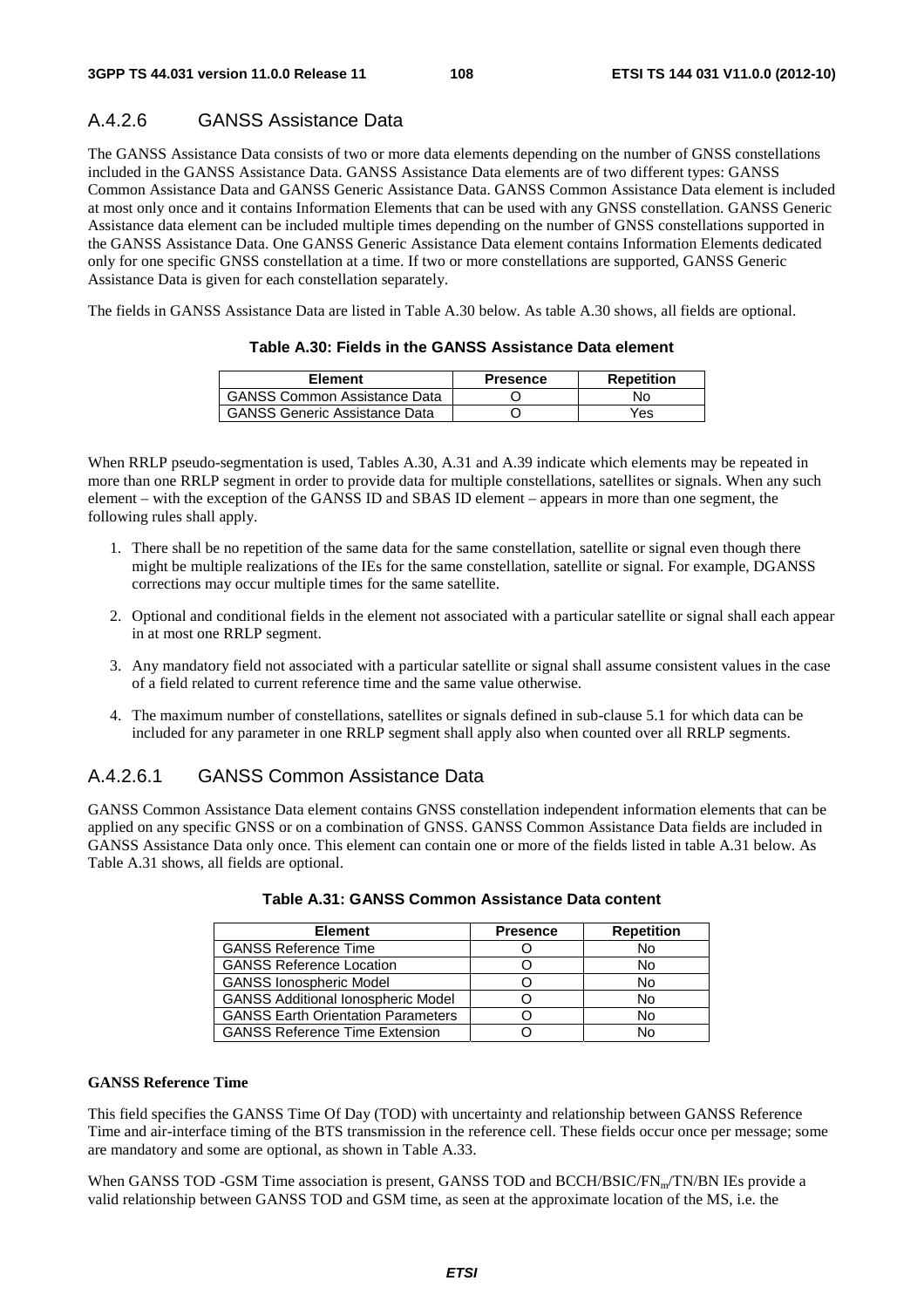propagation delay from BTS to MS shall be compensated for by the SMLC. Depending on implementation, the relation between GANSS TOD and GSM time may have varying accuracy. Therefore, the uncertainty of the timing relation is provided in GANSS TOD Uncertainty. If the propagation delay from BTS to MS is not accurately known, the SMLC shall use the best available approximation of the propagation delay and take the corresponding delay uncertainty into account in the calculation of the field GANSS TOD Uncertainty. When GANSS TOD -GSM Time association is not present, GANSS TOD is an estimate of current GANSS TOD at time of reception of the RRLP segment containing this data by the MS. The SMLC should achieve an accuracy of +/- 3 seconds for this estimate including allowing for the transmission delay between SMLC and MS of the RRLP segment containing GANSS TOD. Note that the MS should further compensate GANSS TOD for the time between the reception of the segment containing GANSS TOD and the time when the GANSS TOD field is used.

| <b>Parameter</b>                                                                              | # Bits | <b>Scale Factor</b> | Range              | <b>Units</b> | Incl.        |
|-----------------------------------------------------------------------------------------------|--------|---------------------|--------------------|--------------|--------------|
| GANSS Reference Time Information (once per message)                                           |        |                     |                    |              |              |
| <b>GANSS Day</b>                                                                              | 13     |                     | $0 - 8191$         | day          | м            |
| <b>GANSS TOD</b>                                                                              | 17     |                     | $0 - 86399$        | sec          | M            |
| <b>GANSS TOD Uncertainty</b>                                                                  | 7      |                     | 0127               |              | O            |
| GANSS_TIME_ID                                                                                 | 3      | ---                 | ---                | ---          | $O$ (note 3) |
| GANSS TOD - GSM Time Association (once per message)                                           |        |                     |                    |              |              |
| <b>BCCH Carrier</b>                                                                           | 10     |                     | $0 - 1023$         |              | $O$ (note 1) |
| <b>BSIC</b>                                                                                   | 6      |                     | $0 - 63$           | ---          | O (note 1)   |
| <b>FNm</b>                                                                                    | 21     |                     | $0 - (2^{27} - 1)$ | frames       | $O$ (note 1) |
| TN                                                                                            | 3      |                     | $0 - 7$            | timeslots    | $O$ (note 1) |
| <b>BN</b>                                                                                     | 8      |                     | $0 - 156$          | bits         | $O$ (note 1) |
| FN <sub>1</sub>                                                                               | 7      | $2^{-30}$           | $-5.9605e-8 -$     | sec/sec      | $O$ (note 2) |
|                                                                                               |        |                     | +5.8673e-8         |              |              |
| NOTE 1: All of these fields shall be present together, or none of them shall be present.      |        |                     |                    |              |              |
| NOTE 2: This field can be optionally included if GANSS TOD - GSM Time association is present. |        |                     |                    |              |              |
| NOTE 3.<br>Absence of this field means Galileo system time.                                   |        |                     |                    |              |              |

## **Table A.33: GANSS Reference Time**

#### **GANSS Day**

This field specifies the sequential number of days from the origin of the GNSS system time indicated by GANSS TIME ID modulo 8192 days (about 22 years). The GNSS system time origin is defined in Table A.34 for each GANSS.

NOTE: The number of 8192 day cycles since the GANSS zero time-point is provided in the GANSS Reference Time Extension in Table A.35c.

#### **GANSS TOD**

Integer number of GANSS TOD seconds within the current day.

Range: 0 - 86399 s.

#### **GANSS TOD Uncertainty**

GANSS TOD uncertainty value as described in 3.2.9. This field is optional.

#### **GANSS\_TIME\_ID**

This field specifies the GNSS system time used in GANSS Reference Time. The SMLC shall set the GANSS\_TIME\_ID only to system times for corresponding GANSSs supported by the MS.

| <b>GANSS TIME ID</b>       | <b>Indication</b> | <b>GNSS System Time Origin</b>       |
|----------------------------|-------------------|--------------------------------------|
| Galileo System Time        | (default)         | August 22, 1999; 00:00:00 UTC (BIPM) |
| <b>GPS System Time</b>     |                   | January 6, 1980; 00:00:00 UTC(USNO)  |
| QZSS System Time           |                   | January 6, 1980; 00:00:00 UTC(USNO)  |
| <b>GLONASS System Time</b> |                   | January 1, 1996; 03:00:00 UTC(RU)    |
| Reserved for future use    | $3 - 7$           |                                      |

## **Table A.34: GANSS\_TIME\_ID**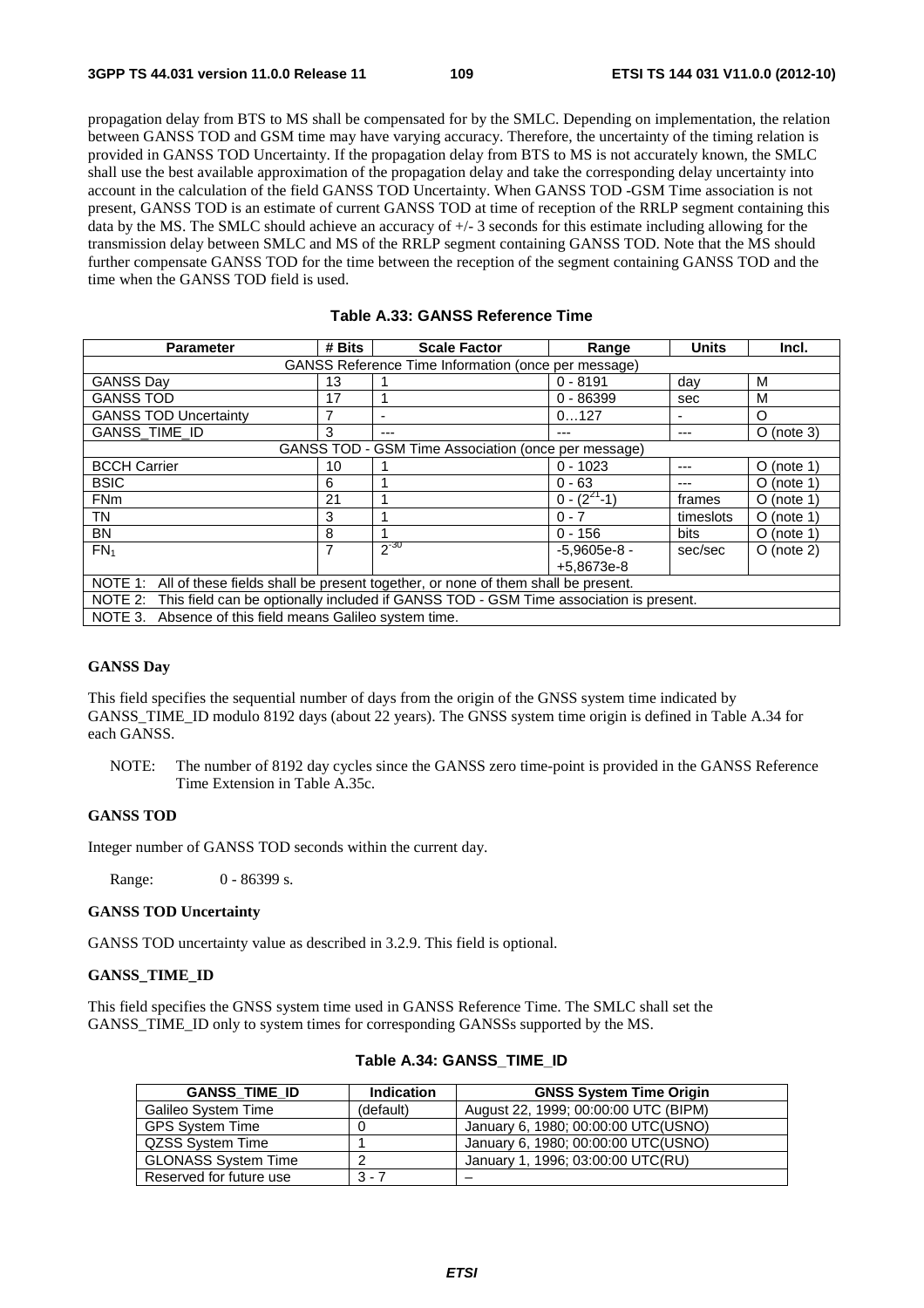## **BCCH Carrier/BSIC/FNm/TN/BN/FN1**

These fields specify the state of the GSM frame number, respectively, of the reference BTS with the specified BCCH carrier and BSIC at the time that correspond to GANSS TOD. Also, the drift rate of the frame timing,  $FN_1$ , with respect to the GANSS TOD is optionally given. The SMLC shall use the current serving BTS as the reference BTS. The target MS has the option of rejecting a GANSS position request or GANSS assistance data if the reference BTS is not the serving BTS. If  $FN_m$  field is present in the assistance, cellular time parameters  $FN_m/TN/BN$  shall be aligned with the integer GANSS TOD second given in GANSS TOD field.

## **GANSS Reference Location**

The Reference Location field contains a 3-D location (with uncertainty) specified as per 3GPP TS 23.032. The purpose of this field is to provide the MS with a priori knowledge of its location in order to improve GNSS receiver performance. The allowed shape is 3-D location with uncertainty (ellipsoid point with altitude and uncertainty ellipsoid). As defined in 3GPP TS 23.032, the GANSS Reference Location is provided in WGS-84 reference system.

NOTE: If GPS Assistance Data component is present as well, the SMLC should include the Reference Location either in the GPS Assistance Data or GANSS Common Assistance Data element.

#### **GANSS Ionospheric Model**

GANSS Ionospheric Model contains parameters to model the propagation delay of the GNSS signals through the ionosphere. The information elements in this field are shown in Table A.35. Proper use of these fields as defined in [11] allows a single-frequency GNSS receiver to remove the ionospheric delay from the pseudorange measurements.

| <b>Parameter</b>                                                                | # Bits | <b>Scale Factor</b>                          | <b>Units</b> | Incl.                |  |
|---------------------------------------------------------------------------------|--------|----------------------------------------------|--------------|----------------------|--|
| <b>GANSS lonosphere Model Parameters</b>                                        |        |                                              |              |                      |  |
| $a_{i0}$                                                                        | 12     |                                              |              | м                    |  |
| $a_{i1}$                                                                        | 12     |                                              |              | м                    |  |
| $a_{i2}$                                                                        | 12     |                                              |              | м                    |  |
|                                                                                 |        | <b>GANSS lonosphere Regional Storm Flags</b> |              |                      |  |
| Storm Flag 1                                                                    |        |                                              |              | $O$ (note 1)         |  |
| Storm Flag 2                                                                    |        |                                              |              | (note 1)<br>O        |  |
| Storm Flag 3                                                                    |        |                                              |              | (note 1)<br>$\Omega$ |  |
| Storm Flag 4                                                                    |        |                                              |              | (note 1)<br>O        |  |
| Storm Flag 5                                                                    |        |                                              |              | (note 1)<br>O        |  |
| NOTE 1: All of these fields shall be present together, or none of them shall be |        |                                              |              |                      |  |
| present.                                                                        |        |                                              |              |                      |  |

#### **Table A.35: GANSS Ionospheric Model**

#### **GANSS Ionosphere Parameters**

The ionosphere model parameters are used to estimate the ionospheric distortions on pseudoranges as described in [11] on page 71.

### **GANSS Ionosphere Regional Storm Flags**

Ionosphere storm flags (1,…,5) are optionally provided separately for five different regions as described in [11] on page 71.

#### **GANSS Additional Ionospheric Model**

The GANSS Additional Ionospheric Model contains parameters to model the propagation delays of the GANSS signals through the ionosphere. The information elements in this field are shown in table A.35.a.

When Data ID has the value "11" it indicates that the parameters have been generated by QZSS, and the parameters have been specialized and are applicable within the area defined in [16]. When Data ID has the value "00" it indicates the parameters are applicable worldwide [16]. All other values for Data ID are reserved.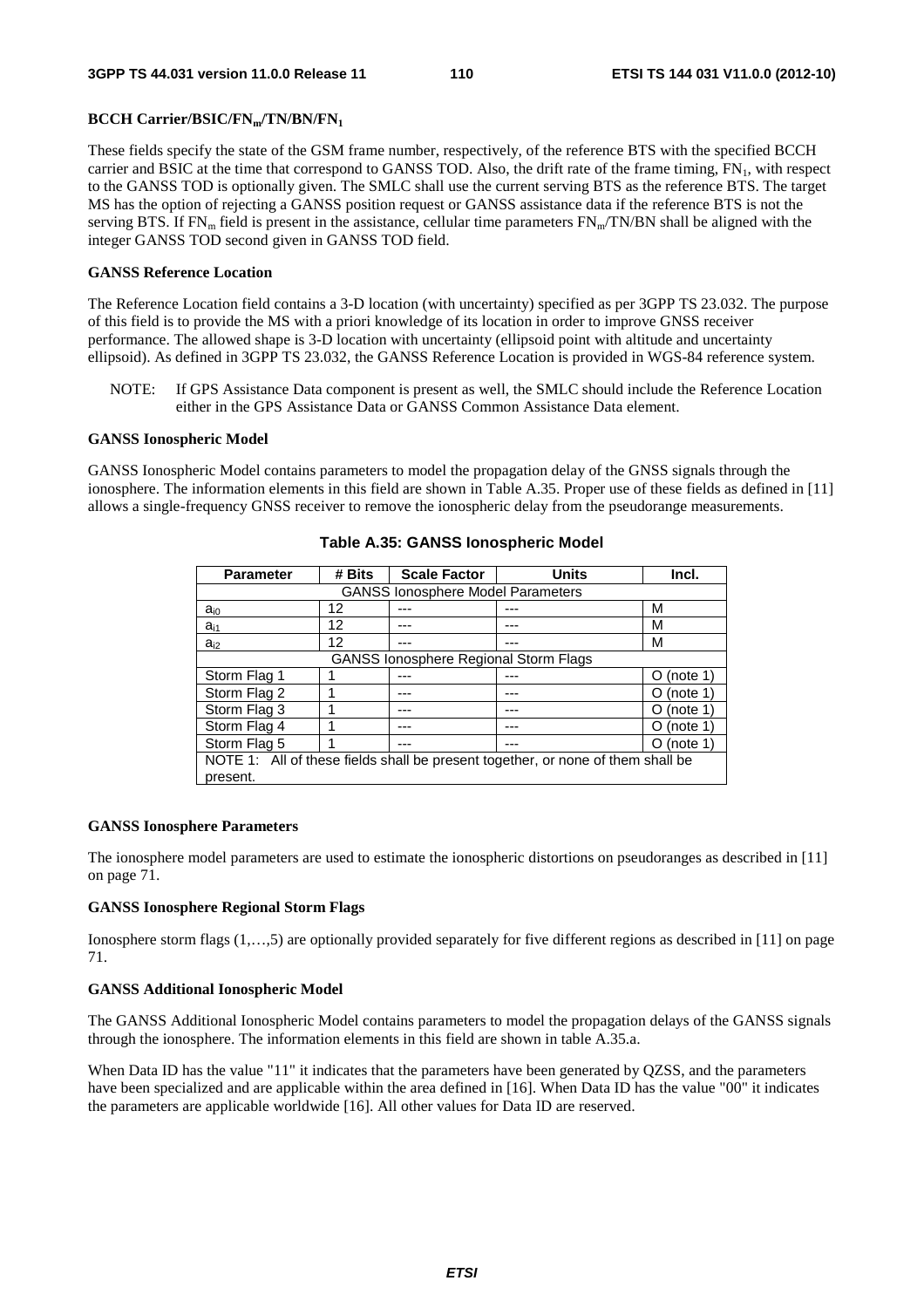| <b>Parameter</b> | # Bits | <b>Scale Factor</b> | <b>Units</b>                   | Incl. |
|------------------|--------|---------------------|--------------------------------|-------|
| Data ID          | 2      |                     | See text                       | М     |
| $\alpha$         | 8      | $2^{-30}$           | seconds                        | М     |
| $\alpha_1$       | 8      | $2^{-27}$           | sec/semi-circle                | м     |
| $\alpha_2$       | 8      | $2^{-24}$           | sec/(semi-circle) <sup>2</sup> | М     |
| $\alpha_3$       | 8      | $2^{-24}$           | sec/(semi-circle) <sup>3</sup> | м     |
| $\beta_0$        | 8      | $2^{11}$            | seconds                        | М     |
| β1               | 8      | $2^{14}$            | sec/semi-circle                | м     |
| $\beta_2$        | 8      | $2^{16}$            | $sec/(semi-circle)^2$          | М     |
| $\beta_3$        | 8      | 216                 | sec/(semi-circle) <sup>3</sup> | м     |

**Table A.35.a: GANSS Additional Ionospheric Model** 

#### **GANSS Earth Orientation Parameters**

The GANSS Earth Orientation Parameters provides parameters to construct the ECEF and ECI coordinate transformation as defined in [12] and are shown in Table A.35.b. GANSS Earth Orientation Parameters indicate the relationship between the Earth"s rotational axis and WGS-84 reference system.

| <b>Parameter</b> | # Bits | <b>Scale Factor</b> | <b>Units</b>    | Incl. |
|------------------|--------|---------------------|-----------------|-------|
| t <sub>EOP</sub> | 16     |                     | seconds         | М     |
| PM X             | 21     | $20 - 20$           | arc-seconds     | М     |
| PM X dot         | 15     | $2^{21}$            | arc-seconds/day | М     |
| PM Y             | 21     | 20                  | arc-seconds     | М     |
| PM Y dot         | 15     | 21                  | arc-seconds/day | М     |
| $\Delta$ UT1     | 31     | $2^{24}$            | seconds         | М     |
| $\Delta$ UT1 dot | 19     | 25                  | seconds/day     | М     |

**Table A.35.b: GANSS Earth Orientation Paramaters** 

#### **GANSS Reference Time Extension**

This element is an extension to the GANSS Reference Time IE and is shown in Table A.35c. If GANSS Reference Time is provided by the SMLC, the GANSS Reference Time Extension shall also be provided.

NOTE: For reasons of backward compatibility, this IE is not defined for a Release 9 or earlier SMLC and would be ignored, when received, by a Release 9 or earlier MS. This means that when the element is expected but is not received, the SMLC is Release 9 or earlier.

| Table A.35c: GANSS Reference Time Extension |  |
|---------------------------------------------|--|
|---------------------------------------------|--|

| Parameter                     | # Bits | <b>Scale Factor</b> | Range | <b>Units</b> | Incl. |
|-------------------------------|--------|---------------------|-------|--------------|-------|
| <b>GANSS Day Cycle Number</b> |        |                     |       | 8192 days    | М     |

#### **GANSS Day Cycle Number**

This field provides the number of 8192 day cycles occurred since the GANSS zero time-point defined in Table A.34. The first 8192 GANSS days since the zero time-point is GANSS Day Cycle Number 0.

## A.4.2.6.2 GANSS Generic Assistance Data

GANSS Generic Assistance data elements contain Information Elements that are applied on one specific GNSS at a time indicated by GANSS\_ID. The format of the IE"s remains the same regardless of the GANSS; only the values of the parameters and inclusion of certain optional fields will vary.

GANSS Generic Assistance Data is repeated for each GNSS included in GANSS Assistance Data. GANSS Generic Assistance Data can contain one or more of the elements listed in Table A.39 below. As Table A.39 shows, all fields are optional.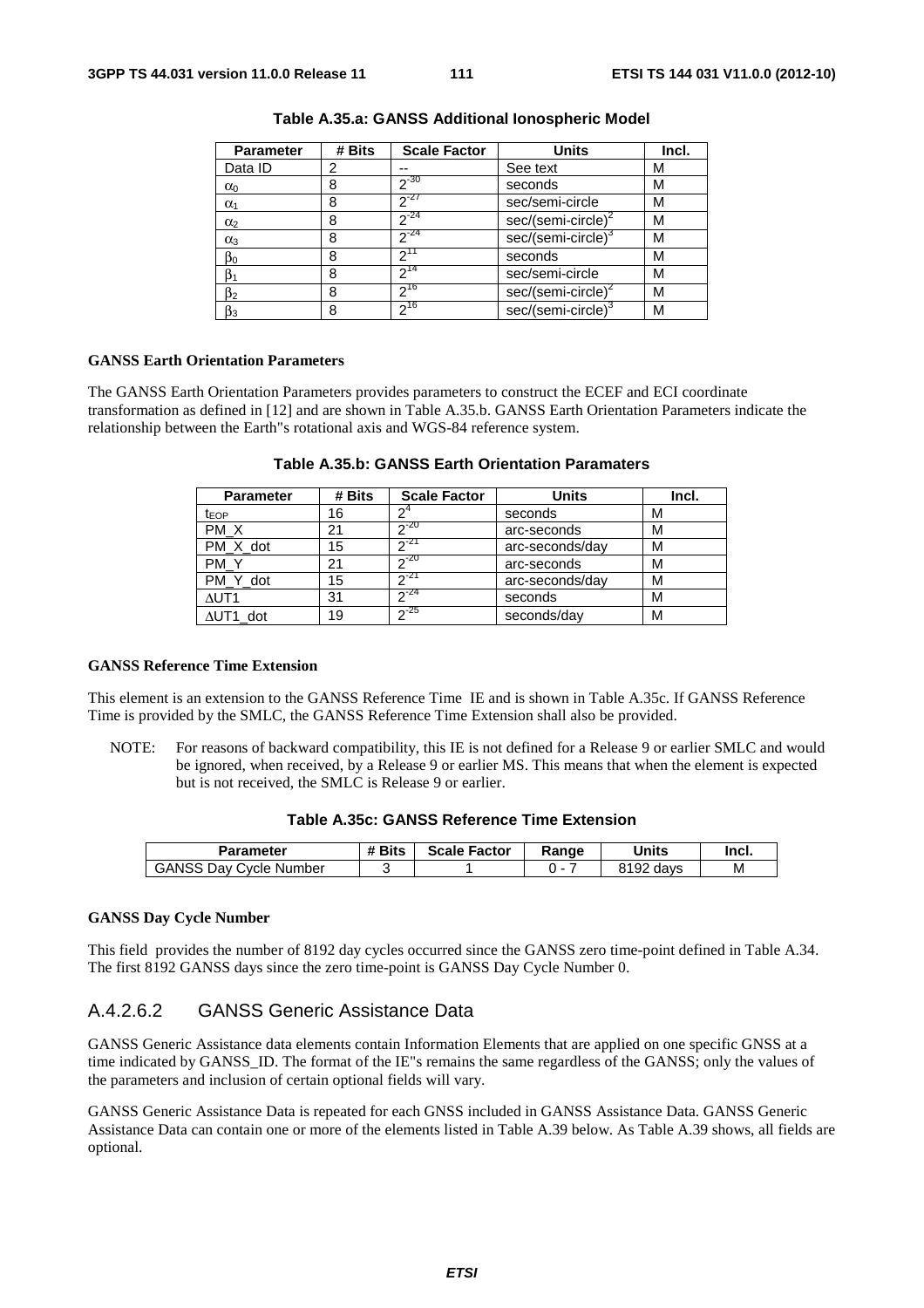| <b>Element</b>                                 | <b>Presence</b> | <b>Repetition</b> |
|------------------------------------------------|-----------------|-------------------|
| <b>GANSS ID</b>                                | O (note 1)      | Yes               |
| <b>GANSS Time Model</b>                        | Ω               | Yes               |
| <b>DGANSS Corrections</b>                      | O               | Yes               |
| <b>GANSS Navigation Model</b>                  | O               | Yes               |
| <b>GANSS Real-Time Integrity</b>               | O               | Yes               |
| <b>GANSS Data Bit Assistance</b>               | O               | Yes               |
| <b>GANSS Reference Measurement Information</b> | O               | Yes               |
| <b>GANSS Almanac Model</b>                     | O               | Yes               |
| <b>GANSS UTC Model</b>                         | O               | Yes               |
| <b>GANSS Ephemeris Extension</b>               | O               | Yes               |
| <b>GANSS Ephemeris Ext Check</b>               | O               | Yes               |
| SBAS ID                                        | O               | Yes               |
| <b>GANSS Additional UTC Model</b>              | റ               | Yes               |
| <b>GANSS Auxiliary Information</b>             | O               | Yes               |
| <b>DGANSS Corrections Validity Period</b>      | റ               | Yes               |
| <b>GANSS Time Model Extension</b>              | റ               | Yes               |
| <b>GANSS Reference Measurement Extension</b>   | റ               | Yes               |
| <b>GANSS Almanac Model Extension</b>           | റ               | Yes               |
| NOTE 1: Absence of this field means Galileo.   |                 |                   |

## **Table A.39: GANSS Generic Assistance Data content**

## **GANSS\_ID**

This field indicates the GNSS for which the following assistance data IE"s in GANSS Generic Assistance Data element are dedicated. The supported GANSS are listed in Table A.40. Absence of this field indicates Galileo. If GANSS ID indicates SBAS, the SBAS ID shall be included to indicate the specific SBAS addressed.

Range: 0 - 7

#### **Table A.40: GANSS\_ID**

| <b>GANSS ID</b>         | Indication |
|-------------------------|------------|
| <b>SBAS</b>             |            |
| Modernized GPS          |            |
| <b>QZSS</b>             | c          |
| <b>GLONASS</b>          | ◠          |
| Reserved for future use | 4-7        |

#### **GANSS Time Model**

This field specifies a model to relate GNSS system time to a selected time reference. GNSS Time Offset ID (GNSS\_TO\_ID) identifies the GNSS for which the relation is provided.

The SMLC may send multiple GANSS Time Models (up to 7) for a specific GNSS depending on the number of the allowed satellite systems in GANSS Positioning Method. For example, the SMLC may send two GANSS Time Models for Galileo to give the relations between Galileo and two GNSS system times.

NOTE: The integer number of seconds of the GNSS-GNSS Time Offset is provided in the GANSS Time Model Extension in Table A.55.22.

| <b>Parameter</b>                  | # Bits | <b>Scale Factor</b> | Range        | <b>Units</b> | Incl. |
|-----------------------------------|--------|---------------------|--------------|--------------|-------|
| <b>GANSS Time Model Reference</b> | 16     | $\mathsf{\Omega}^4$ | $0 - 604784$ | s            | M     |
| Time                              |        |                     |              |              |       |
| $T_{\sf A0}$                      | 32     | $\sim$ 35           |              | sec          | м     |
| T <sub>A1</sub>                   | 24     | ഹ-51                |              | sec/sec      |       |
| $T_{A2}$                          |        | _ი−68               |              | sec/sec      |       |
| GNSS_TO_ID                        |        | $---$               | $---$        | $---$        | м     |
| Week Number                       | 13     |                     | $0 - 8191$   | week         |       |

#### **Table A.41: GANSS Time Model**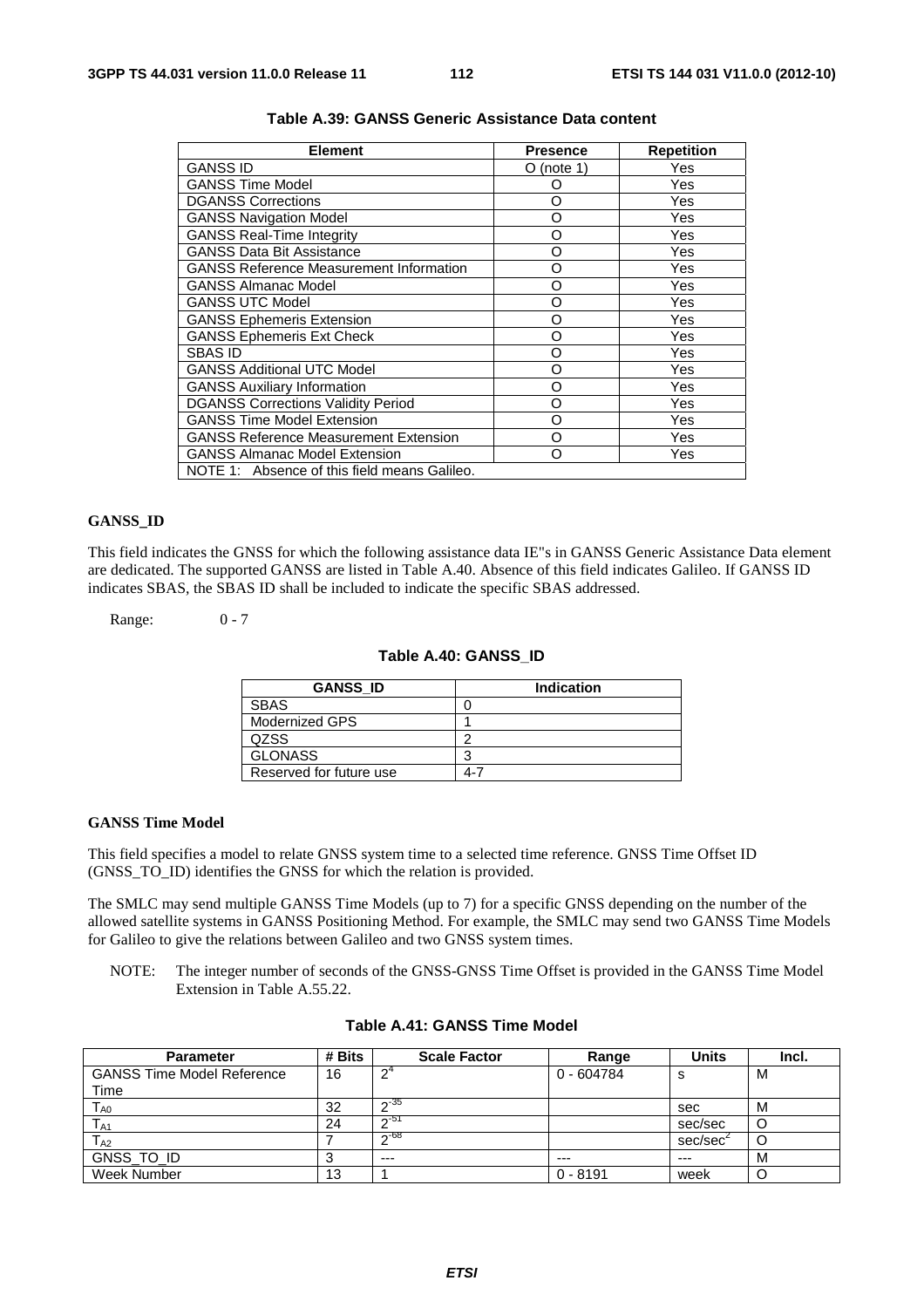## **GANSS Time Model Reference Time**

This field specifies the reference time of week for GANSS Time Model and it is given in GNSS specific system time.

Range: 0 604784 seconds

## $T_{A0}/T_{A1}/T_{A2}$

These fields specify the GANSS Time Model for a specific GNSS system by constant and first and second order terms of polynomial. The first and second order terms are optional.

## **GNSS\_TO\_ID**

This field specifies GNSS Time Offset ID. GANSS Time Model contains parameters to convert GNSS System Time from the system indicated by GANSS\_ID to GNSS System Time indicated by GNSS\_TO\_ID. The conversion is defined in [12,13,14].

| <b>GNSS TO ID</b>       | <b>Indication</b> |
|-------------------------|-------------------|
| GPS                     |                   |
| <b>GALILEO</b>          |                   |
| <b>QZSS</b>             | ╭                 |
| <b>GLONASS</b>          | ◠                 |
| Reserved for future use |                   |

|  | Table A.42: GNSS TO ID |
|--|------------------------|
|  |                        |

#### **Week Number**

This field specifies the reference week of GANSS Time Model given in GNSS specific system time. This field is optional.

#### **DGANSS Corrections**

These fields specify the DGANSS corrections to be used by the MS.

| Table A.43: DGANSS Corrections |  |
|--------------------------------|--|
|--------------------------------|--|

| <b>Parameter</b>                            | # Bits         | <b>Scale Factor</b>                                                      | Range      | <b>Units</b> | Incl. |  |  |
|---------------------------------------------|----------------|--------------------------------------------------------------------------|------------|--------------|-------|--|--|
| The following fields occur once per message |                |                                                                          |            |              |       |  |  |
| <b>DGANSS Reference Time</b>                |                | 30                                                                       | $0 - 3570$ | seconds      | м     |  |  |
| N SGN TYPE                                  | 2              |                                                                          | $1 - 3$    |              | М     |  |  |
|                                             |                | The following fields occur once per GANSS signal type (N_SGN_TYPE times) |            |              |       |  |  |
| GANSS_Signal_ID                             | 3              | ---                                                                      |            |              | М     |  |  |
| Status/Health                               | 3              |                                                                          | $0 - 7$    |              | М     |  |  |
| N SAT                                       | 4              |                                                                          | 1 - 16     | ---          | м     |  |  |
|                                             |                | The following fields occur once per satellite (N_SAT times)              |            |              |       |  |  |
| SV_ID                                       | 6              |                                                                          | 063        |              | M     |  |  |
| <b>IOD</b>                                  | 10             |                                                                          |            |              | м     |  |  |
| <b>UDRE</b>                                 | $\overline{2}$ | ---                                                                      | $0 - 3$    |              | М     |  |  |
| <b>PRC</b>                                  | 12             | 0.32                                                                     | ±655,04    | meters       | м     |  |  |
| <b>RRC</b>                                  | 8              | 0.032                                                                    | ±4.064     | meters/sec   | М     |  |  |

#### **DGANSS Reference Time**

This field indicates the baseline time for which the DGANSS corrections are valid as modulo 3600 s. DGANSS Reference Time is given in GNSS system time.

Range: 0 - 3600 s

#### **N\_SGN\_TYPE**

This field indicates the number of GNSS signal types included in DGANSS Corrections IE.

Range: 1 - 3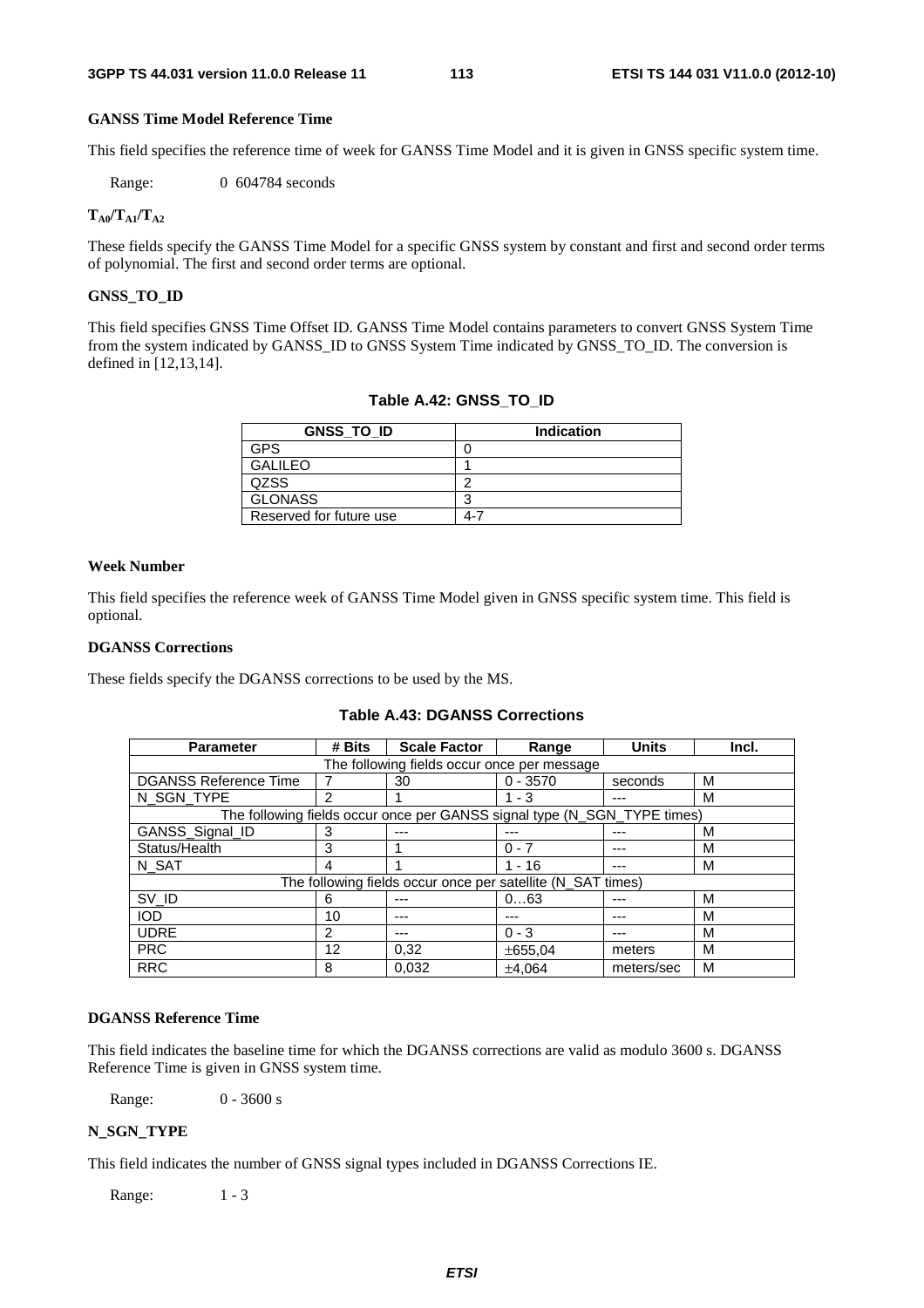#### **GANSS\_Signal\_ID**

DGANSS corrections are provided per GNSS signal type identified by GANSS\_Signal\_ID. The supported signals are listed in Table A.59.

## **Status/Health**

This field indicates the status of the differential corrections contained in the broadcast message. The values of this field and their respective meanings are shown below in Table A.44.

| Code | <b>Indication</b>                            |  |  |  |  |  |
|------|----------------------------------------------|--|--|--|--|--|
| 000  | UDRE Scale Factor = $1,0$                    |  |  |  |  |  |
| 001  | UDRE Scale Factor = $0.75$                   |  |  |  |  |  |
| 010  | UDRE Scale Factor = $0.5$                    |  |  |  |  |  |
| 011  | UDRE Scale Factor = $0.3$                    |  |  |  |  |  |
| 100  | UDRE Scale Factor = $0.2$                    |  |  |  |  |  |
| 101  | UDRE Scale Factor = $0.1$                    |  |  |  |  |  |
| 110  | Reference Station Transmission Not Monitored |  |  |  |  |  |
| 111  | Data is invalid - disregard                  |  |  |  |  |  |

**Table A.44: Values of Status/Health IE** 

The first six values in this field indicate valid differential corrections. When using the values described below, the "UDRE Scale Factor" value is applied to the UDRE values contained in the message. The purpose is to indicate an estimate in the amount of error in the corrections.

The value "110" indicates that the source of the differential corrections (e.g., reference station or external DGANSS network) is currently not being monitored. The value "111" indicates that the corrections provided by the source are invalid, as judged by the source. In the later case, the message shall contain no corrections for individual satellites. Any MS that receives DGANSS Corrections in a GANSS Assistance Data IE shall contain the appropriate logic to properly interpret this condition and look for the next IE.

## **N\_SAT**

This field indicates the number of satellites (per specified GANSS\_Signal\_ID) for which differential corrections areincluded in this element.

Range: 1 - 16

#### **SV\_ID**

The SV ID is an index number for a satellite. The interpretation of SV ID is defined in Table A.10.14.

## **Issue Of Data**

Issue of Data field contains the identity for the GANSS Navigation Model, as defined in Table A.48.2 (i.e., excluding the IOD\_MSB, if applicable for the particular GANSS or signal).

#### **User Differential Range Error (UDRE)**

This field provides an estimate of the uncertainty  $(1-\sigma)$  in the corrections for the particular satellite. The value in this field shall be multiplied by the UDRE Scale Factor in the common Corrections Status/Health field to determine the final UDRE estimate for the particular satellite. The meanings of the values for this field are described in Table A.45.

| Value | <b>Indication</b>         |  |
|-------|---------------------------|--|
|       | UDRE $\leq 1.0$ m         |  |
|       | 1,0 m < UDRE $\leq$ 4,0 m |  |
| 10    | 4,0 m < UDRE $\leq$ 8,0 m |  |
|       | $8.0 m <$ UDRE            |  |

## **Table A.45: Values of UDRE IE**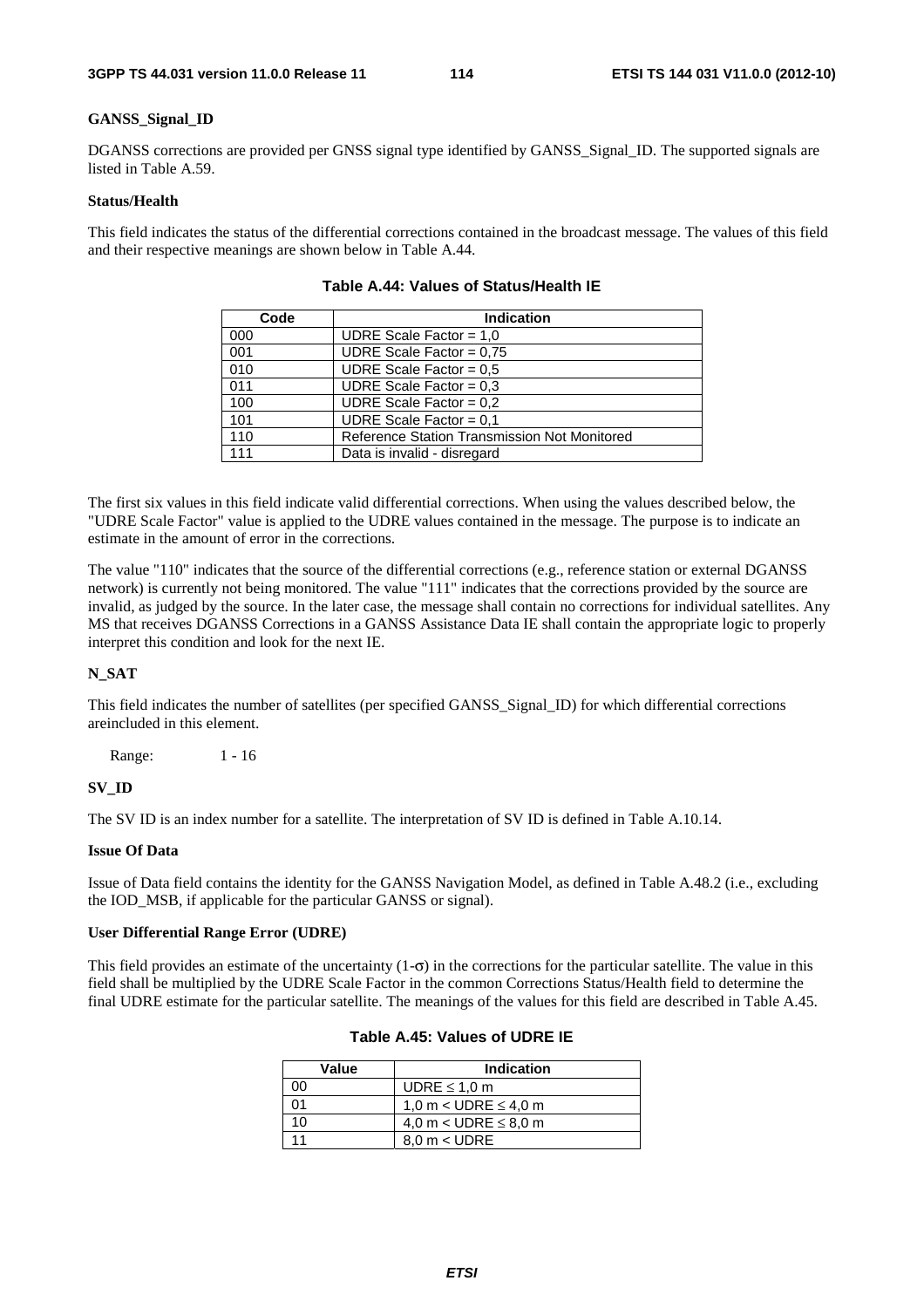Each UDRE value shall be adjusted based on the operation of an Integrity Monitor (IM) function which exists at the network (SMLC, GPS server, or reference GPS receiver itself). Positioning errors derived at the IM which are excessive relative to DGPS expected accuracy levels shall be used to scale the UDRE values to produce consistency.

#### **Pseudo-Range Correction (PRC)**

This field indicates the correction to the pseudorange for the particular satellite at DGANSS Reference Time, *t*0. The value of this field is given in meters (m) and the resolution is 0,32, as shown in Table A.43 above. The method of calculating this field is described in [9].

If the SMLC has received a request for GANSS assistance data from an MS which included a request for the navigation models and DGANSS (i.e., bit J and M are set to one in "Requested GANSS Assistance Data, see 3GPP TS 49.031), the SMLC shall determine, for each satellite, if the navigation model stored by the MS is still suitable for use with DGANSS corrections (also see navigation model update conditions right before Table A.46) and if so and if DGANSS corrections are supported the SMLC should send DGANSS corrections without including the navigation model.

The IOD value sent for a satellite shall always be the IOD value that corresponds to the navigation model for which the pseudo-range corrections are applicable.

The pseudo-range correction shall correspond to the available navigation model (the one already stored in and identified by the MS or the one included in the same procedure as the pseudo-range correction). The MS shall only use the PRC value when the IOD value received matches its available navigation model.

Pseudo-range corrections are provided with respect to GNSS specific geodetic datum (e.g., PZ-90.02 if GANSS ID indicates GLONASS).

#### **Pseudo-Range Rate Correction (RRC)**

This field indicates the rate-of-change of the pseudorange correction for the particular satellite, using the satellite ephemeris and clock corrections identified by the IOD IE. The value of this field is given in meters per second (m/sec) and the resolution is 0,032, as shown in table A.43 above. For some time  $t_1 > t_0$ , the corrections for IOD are estimated by

$$
PRC(t_{1,\text{IOD}}) = PRC(t_{0,\text{IOD}}) + RRC(t_{0,\text{IOD}}) \cdot (t_1 - t_0),
$$

and the MS uses this to correct the pseudorange it measures at  $t_1$ ,  $PR_m(t_1 | OD)$ , by

$$
PR(t_{1, DDD}) = PR_m(t_{1, DDD}) + PRC(t_{1, DDD}).
$$

The SMLC shall always send the RRC value that corresponds to the PRC value that it sends (see above for details). The MS shall only use the RRC value when the IOD value received matches its available navigation model.

#### **GANSS Navigation Model**

This set of fields contains information required to manage the transfer of precise navigation data to the GANSS-capable MS. In response to a request from a MS for GANSS Assistance Data, the SMLC shall determine whether to send the navigation model for a particular satellite to an MS based upon factors like the T-Toe limit specified by the MS and any request from the MS for DGANSS (also see above). This information includes control bit fields as well as satellite ephemeris and clock corrections and clock and orbit accuracy models. GANSS Orbit Model can be given in Keplerian parameters or as state vector in Earth-Centered Earth-Fixed coordinates, dependent on the GANSS-ID and the MS capabilities. The meaning of these parameters is defined in relevant ICDs of the particular GANSS and GNSS specific interpretations apply. For example, Modernized GPS and QZSS use the same model parameters but some parameters have a different interpretation [16].

GANSS Navigation Model element can contain data up to at most 32 satellites. The individual fields are given in Table A.46 and the conditions for their presence is discussed below.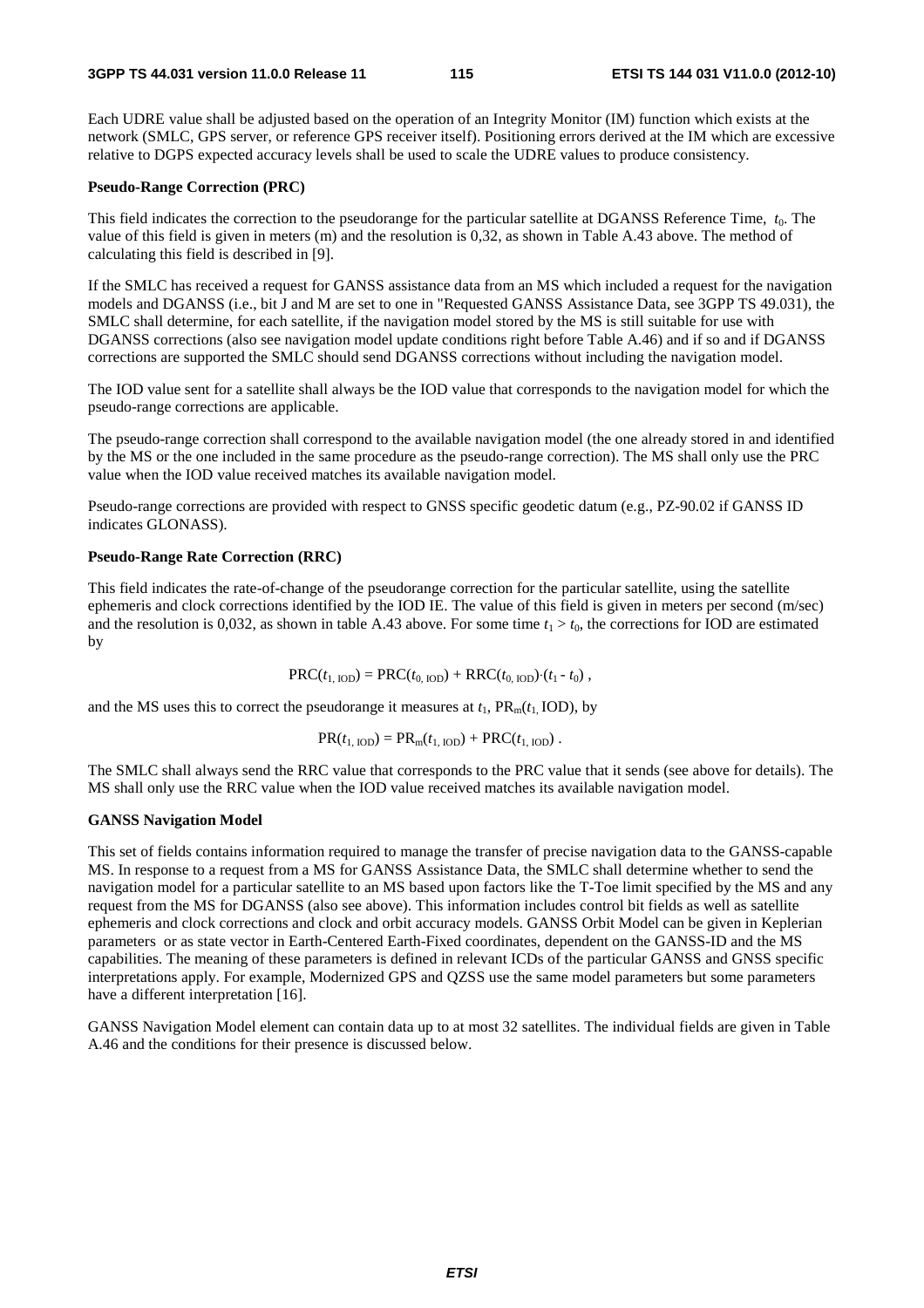| <b>Parameter</b>                                 | # Bits                                                        | <b>Scale Factor</b> | <b>Units</b> | Incl. |  |  |  |
|--------------------------------------------------|---------------------------------------------------------------|---------------------|--------------|-------|--|--|--|
| Navigation Model Flow Control (once per message) |                                                               |                     |              |       |  |  |  |
| Num Sat                                          |                                                               |                     | ---          | M     |  |  |  |
| INon-Broadcast Indication                        |                                                               |                     |              | M     |  |  |  |
|                                                  | The following fields occur once per satellite (Num_Sat times) |                     |              |       |  |  |  |
| <b>SVID</b>                                      |                                                               |                     |              | М     |  |  |  |
| <b>SV Health</b>                                 | 5                                                             | ---                 |              | М     |  |  |  |
| <b>IOD</b>                                       | 10                                                            | ---                 |              | M     |  |  |  |
| <b>GANSS Clock Model</b>                         | See Table A.49.1                                              |                     |              | М     |  |  |  |
| <b>GANSS Orbit Model</b>                         | See Table A.49.2                                              |                     |              | М     |  |  |  |
| <b>SV Health MSB</b>                             |                                                               |                     |              |       |  |  |  |
| <b>IOD MSB</b>                                   |                                                               |                     |              |       |  |  |  |

#### **Table A.46: GANSS Navigation Model contents**

## **Num\_Sat**

This field specifies the number of satellites that are included in the provided GANSS Navigation Model element. A range of 1-32 is available. This field is mandatory when the GANSS Navigation Model field is included in the GANSS Assistance Data message.

#### **Non-Broadcast Indication**

This field indicates if the GANSS Navigation Model Elements are not derived from satellite broadcast data or are given in a format not native to the GANSS.

#### **Table A.47: Values of Non-Broadcast Indication Flag**

| Value | <b>Non-Broadcast Indication</b>                                      |
|-------|----------------------------------------------------------------------|
|       | <b>GANSS Navigation Data elements corresponding with broadcasted</b> |
|       | data                                                                 |
|       | GANSS Navigation Data element not derived from satellite broadcast   |

## **SV\_ID**

The field specifies the SV/Slot ID for which the GANSS Navigation Model Elements is given. The interpretation of SV ID is defined in Table A.10.14.

Range: 0 - 63

#### **SV Health and SV Health\_MSB**

This parameter gives information about the satellite"s current health. The health values are GNSS system specific. The SV Health bits have the encoding as in Table A.48.1 for a particular GANSS. The SV Health\_MSB may be present for some GANSS or signals as defined in Table A.48.1. If SV Health\_MSB is present, the total SV Health information is created by appending the SV Health field to the SV Health\_MSB field.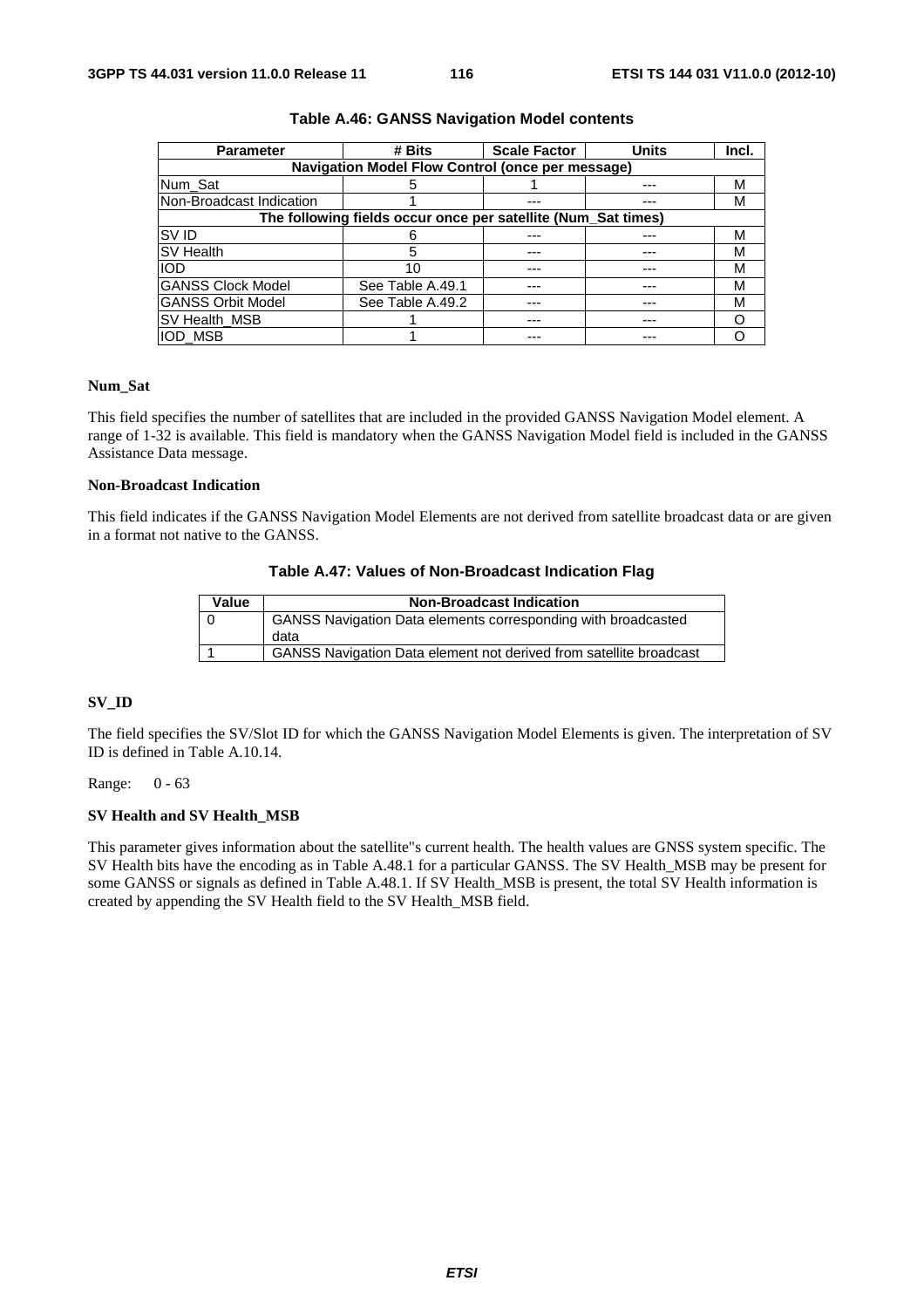| <b>GANSS</b>        | SV                | SV Health Bit String(5)          |                        |                          |                    |                          |  |
|---------------------|-------------------|----------------------------------|------------------------|--------------------------|--------------------|--------------------------|--|
|                     | <b>Health MSB</b> | Bit 1 (MSB)                      | Bit 2                  | Bit 3                    | Bit 4              | <b>Bit 5 (LSB)</b>       |  |
| Galileo             | $-(-1)$           | E5a Data                         | E5b Data               | E1-B Data                |                    | E5a Signal Health Status |  |
| $[11, pages 75-76]$ |                   | <b>Validity Status</b>           | <b>Validity Status</b> | <b>Validity Status</b>   | See [11]. Table 67 |                          |  |
| Modernized          | $-(-1)$           | L <sub>1</sub> C Health          | L1 Health              | L <sub>2</sub> Health    | L5 Health          | "በ"                      |  |
| $GPS^{(2)}$         |                   | [14]                             | [12, 13]               | [12,13]                  | [12, 13]           | (reserved)               |  |
| $S}{BAS}^{(3)}$     | $---(1)$          | Ranging On                       | Corrections            | Integrity On             | "በ"                | "በ"                      |  |
|                     |                   | $(0),$ Off $(1)$                 | On (0), Off (1)        | $(0)$ , Off $(1)$        | (reserved)         | (reserved)               |  |
| QZSS                | MSB of SV         |                                  |                        | 5 LSBs of SV Health [16] |                    |                          |  |
| $QZS-L1^{(4)}$      | Health [16]       |                                  |                        |                          |                    |                          |  |
| QZSS                | $---(1)$          | L1C Health                       | Health<br>l 1          | L <sub>2</sub> Health    | L5 Health          | "በ"                      |  |
| QZS-                |                   | [16]                             | $[16]$                 | $[16]$                   | $[16]$             | (reserved)               |  |
| $L1C/L2C/L5^{(5)}$  |                   |                                  |                        |                          |                    |                          |  |
| <b>GLONASS</b>      | $-$ (1)           | $F_{\rm T}$<br>$B_n$ (MSB)       |                        |                          |                    |                          |  |
|                     |                   | [17, Table 4.4]<br>[17, page 23] |                        |                          |                    |                          |  |

### **Table A.48.1: Interpretation SV Health Bits**

Note 1: The SV Health\_MSB field shall not be present in GANSS Navigation Model for these GANSS or GANSS signals. Note 2: If a certain signal is not supported on the satellite indicated by SV\_ID, the corresponding health bit shall be set to "1" (i.e., signal can not be used).

Note 3: SV Health in case of GANSS ID indicates SBAS includes the 5 LSBs of the Health included in GEO Almanac Message Parameters (Type 17) [15].

Note 4: If GANSS ID indicates "QZSS", and GANSS Orbit Model-2 is included, this interpretation of SV Health applies. Note 5: If GANSS ID indicates "QZSS", and GANSS Orbit Model-3 is included, this interpretation of SV Health applies.

#### **Issue Of Data**

Issue of Data field contains the identity for GANSS Navigation Model. The IOD\_MSB may be present for some GANSS or signals as defined in Table A.48.2a. If IOD\_MSB is present, the total IOD information is constructed as defined in Table A.48.2a.

In the case of broadcasted Galileo ephemeris, the IOD contains the IOD index as described in [11].

In case of broadcasted Modernized GPS ephemeris, the IOD contains the 11-bit parameter  $t_{oe}$  as defined in [12, Table 30-I] [14, Table 3.5-1] and is constructed using IOD and IOD\_MSB fields.

In case of broadcasted SBAS ephemeris, the IOD contains the 8 bits Issue of Data as defined in [15] Message Type 9.

In case of broadcasted QZSS QZS-L1 ephemeris, the IOD contains the IODC as described in [16].

In case of broadcasted QZSS QZS-L1C/L2C/L5 ephemeris, the IOD contains the 11-bit parameter  $t_{\text{oe}}$  as defined in [16] and is constructed using IOD and IOD\_MSB fields.

In case of broadcasted GLONASS ephemeris, the IOD contains the parameter  $t<sub>b</sub>$  as defined in [17].

| <b>GANSS</b>                  | <b>Parameter</b>             | # Bits | <b>Scale Factor</b> | Range      | Units   |
|-------------------------------|------------------------------|--------|---------------------|------------|---------|
| Galileo                       | <b>IOD</b>                   | 10     | $-$                 | $0 - 1023$ | $- -$   |
| Modernized GPS <sup>(1)</sup> | $\sf{LSBs}$ of t $_{\sf oe}$ | 10     | 300                 | 0-306900   | seconds |
| <b>SBAS</b>                   | <b>IOD</b>                   | 8      | $- -$               | $0 - 255$  | $- -$   |
| $QZSS - QZS-L1^{(2)}$         | <b>IODC</b>                  | 10     | $-$                 | $0 - 1023$ | $- -$   |
| $QZSS - QZS-$                 | $LSBs$ of $t_{oe}$           | 10     | 300                 | 0-306900   | seconds |
| $L1C/L2C/L5^{(1)(3)}$         |                              |        |                     |            |         |
| <b>GLONASS</b>                | tb                           |        | 15                  | 15-1425    | minutes |

**Table A.48.2: Interpretation of Issue Of Data** 

Note 1: The MSB of t<sub>oe</sub> is provided in IOD\_MSB field.

Note 2: If GANSS ID indicates "QZSS", and GANSS Clock and Orbit Model-2 are included, this interpretation of IOD applies.

Note 3: If GANSS ID indicates "QZSS", and GANSS Clock and Orbit Model-3 are included, this interpretation of IOD applies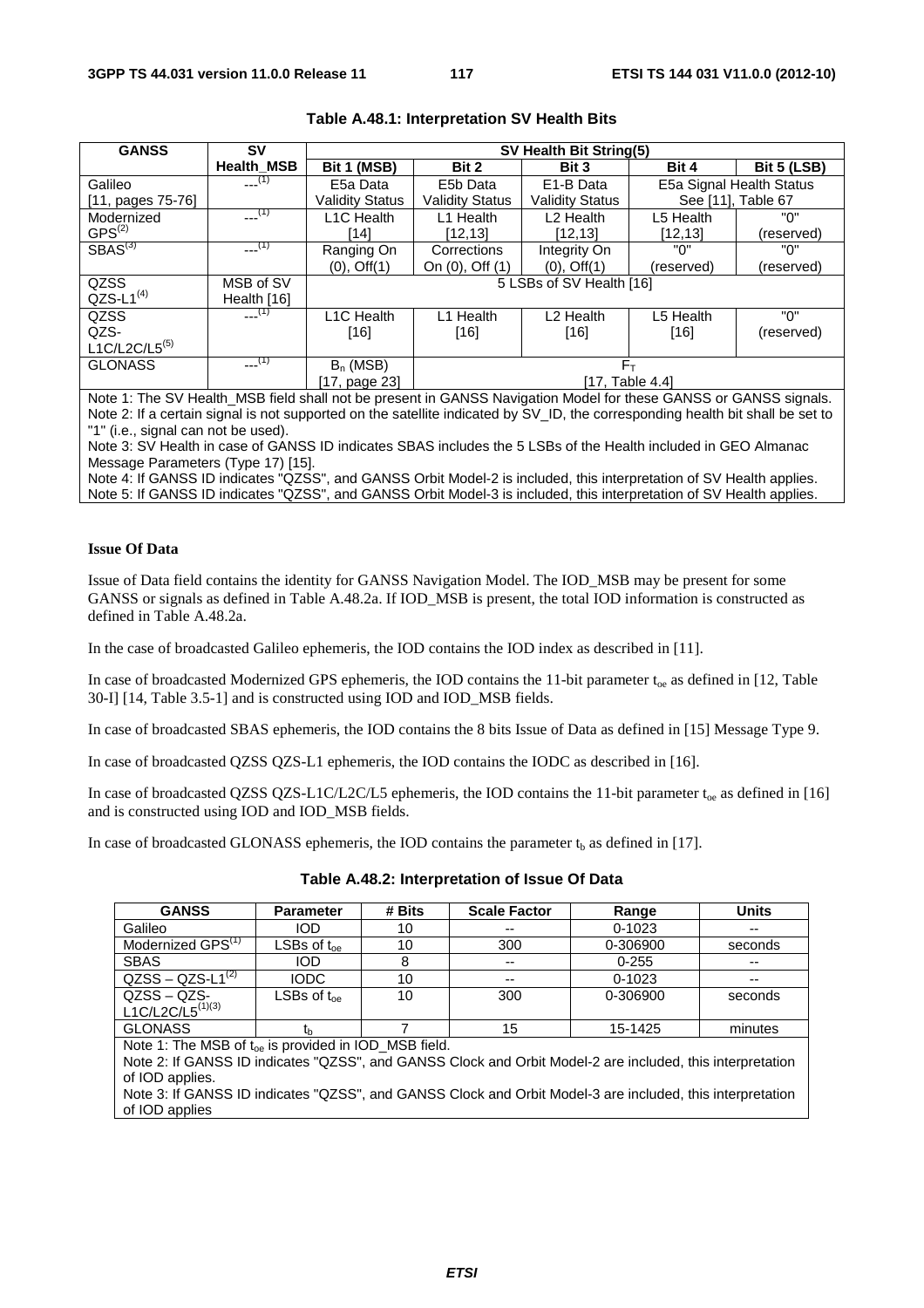| GANSS <sup>(1)</sup>                                                                                                              | <b>IOD MSB</b>            | <b>Scale Factor</b> | <b>Units</b> | <b>Comment</b>                                                                                                                                                      |  |  |
|-----------------------------------------------------------------------------------------------------------------------------------|---------------------------|---------------------|--------------|---------------------------------------------------------------------------------------------------------------------------------------------------------------------|--|--|
| Modernized GPS                                                                                                                    | $MSB$ of $t_{\text{one}}$ | 307200              | seconds      | The full $t_{oe}$ is constructed as 'MSB of<br>$t_{oe}$ ' x 307200 + 'LSBs of $t_{oe}$ ' x 300<br>(Effective range of full t <sub>oe</sub> is 0-<br>604500 seconds) |  |  |
| $QZSS - QZS$<br>L1C/L2C/L5                                                                                                        | $MSB$ of $t_{\text{oe}}$  | 307200              | seconds      | The full $t_{oe}$ is constructed as 'MSB of<br>$t_{oe}$ ' x 307200 + 'LSBs of $t_{oe}$ ' x 300<br>(Effective range of full t <sub>oe</sub> is 0-<br>604500 seconds) |  |  |
| Note 1: The IOD_MSB field shall not be present in GANSS Navigation Model for GANSS or GANSS signals<br>not defined in this Table. |                           |                     |              |                                                                                                                                                                     |  |  |

**Table A.48.2a: Interpretation of IOD\_MSB** 

#### **GANSS Clock Model**

GANSS clock model (Model-1) contains one or two clock model elements depending on the GNSS. Clock Model-1 shall be included once or twice depending on the MS capability.

If the MS is supporting multiple Galileo signals, SMLC shall include both F/Nav and I/Nav clock models in GANSS Clock Model IE if the SMLC assumes the MS to perform Location Information calculation using multiple signals. The MS capabilities to support multiple GNSS frequencies are indicated in the Positioning Capability Response element (clause A.8). Otherwise, SMLC shall include only the model suitable for the GNSS.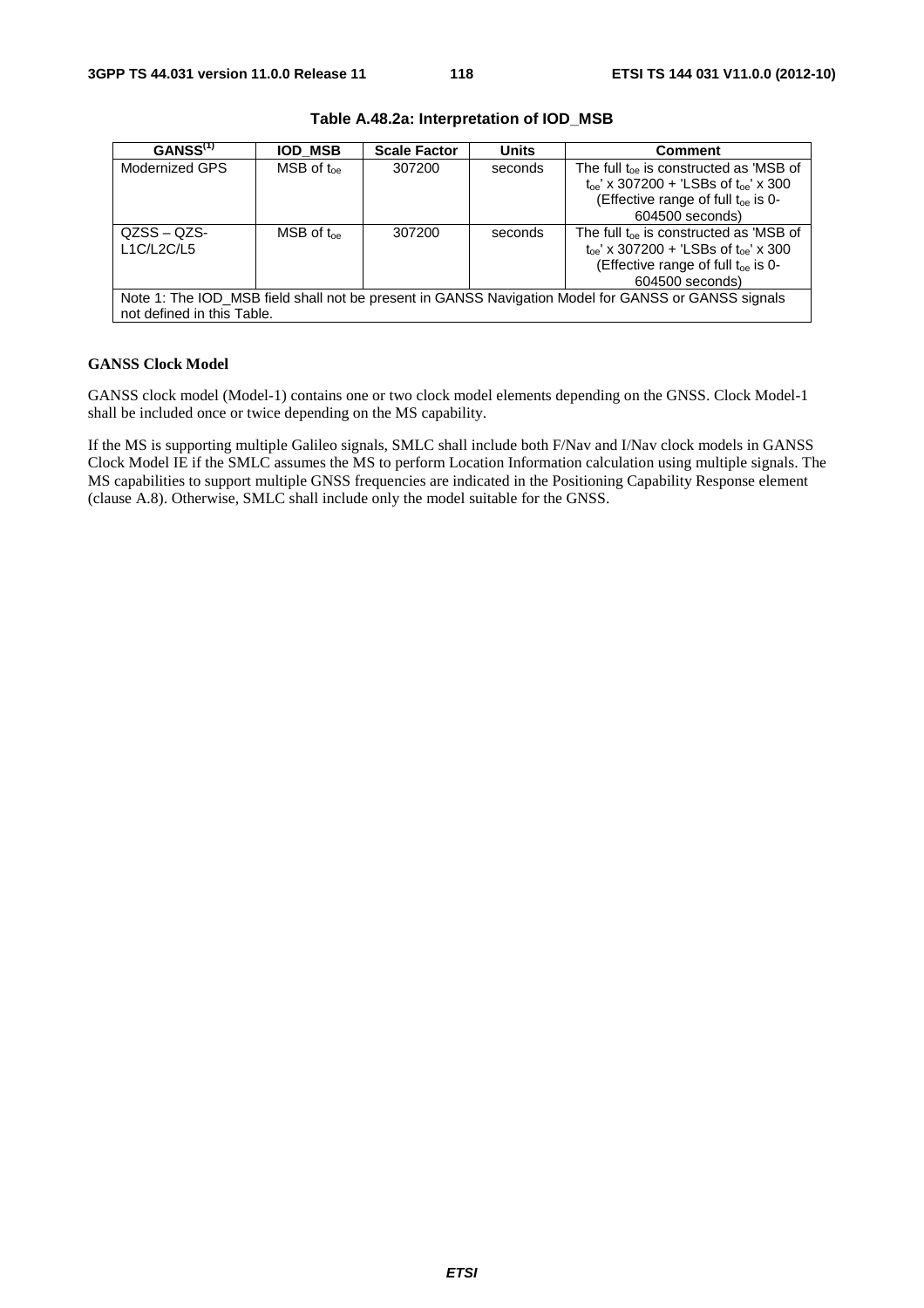| <b>Parameter</b>                                            | # Bits                                                                            | <b>Scale Factor</b>                                                                       | <b>Units</b>                                     | Incl.                                       |  |
|-------------------------------------------------------------|-----------------------------------------------------------------------------------|-------------------------------------------------------------------------------------------|--------------------------------------------------|---------------------------------------------|--|
| One of the following models can be included:                |                                                                                   |                                                                                           |                                                  |                                             |  |
|                                                             |                                                                                   | Model-1:                                                                                  |                                                  |                                             |  |
|                                                             |                                                                                   | Standard Satellite Clock Model (can occur multiple times per model, N_CLOCK, if selected) |                                                  |                                             |  |
| $t_{oc}$                                                    | $14^{(u)}$                                                                        | 60                                                                                        | sec                                              | $C^{(1)}$                                   |  |
| af <sub>2</sub>                                             | 12                                                                                | $2-65$ , if GANSS_ID                                                                      | sec/sec <sup>2</sup>                             | $C^{(1)}$                                   |  |
|                                                             |                                                                                   | indicates Galileo                                                                         |                                                  |                                             |  |
|                                                             |                                                                                   |                                                                                           |                                                  |                                             |  |
| af <sub>1</sub>                                             | 18                                                                                | $2^{-45}$                                                                                 | sec/sec                                          | $\overline{C}^{(1)}$                        |  |
| af <sub>0</sub>                                             | 28                                                                                | $2^{-33}$                                                                                 | sec                                              | $C^{(1)}$                                   |  |
| $T_{GD}$                                                    | 10                                                                                | $2-32$ , if GANSS_ID                                                                      | sec                                              | $O^{(1)}$                                   |  |
|                                                             |                                                                                   | indicates Galileo                                                                         |                                                  |                                             |  |
|                                                             |                                                                                   |                                                                                           |                                                  |                                             |  |
| Model ID                                                    | 1                                                                                 |                                                                                           | ---                                              | O                                           |  |
|                                                             |                                                                                   | Model-2:                                                                                  |                                                  |                                             |  |
|                                                             |                                                                                   | NAV Clock Model<br>2 <sup>4</sup>                                                         |                                                  | $C^{(1)}$                                   |  |
| $t_{oc}$                                                    | 16                                                                                | $2^{55}$                                                                                  | seconds                                          |                                             |  |
| af <sub>2</sub>                                             | 8                                                                                 | $2^{-43}$                                                                                 | sec/sec <sup>2</sup>                             | $C^{(1)}$                                   |  |
| af <sub>1</sub>                                             | 16                                                                                | $2^{31}$                                                                                  | sec/sec                                          | $C^{(1)}$<br>$C^{(1)}$                      |  |
| $af_0$                                                      | 22                                                                                | $2^{-31}$                                                                                 | seconds                                          | $C^{(1)}$                                   |  |
| $\mathsf{T}_{\mathsf{GD}}$                                  | 8                                                                                 |                                                                                           | seconds                                          |                                             |  |
|                                                             |                                                                                   | Model-3:                                                                                  |                                                  |                                             |  |
|                                                             |                                                                                   | CNAV/CNAV-2 Clock Model                                                                   |                                                  | $C^{(1)}$                                   |  |
| $t_{\rm oc}$                                                | 11                                                                                | 300                                                                                       | seconds                                          | $C^{(1)}$                                   |  |
| $t_{op}$                                                    | 11                                                                                | 300                                                                                       | seconds                                          |                                             |  |
| URA <sub>oc</sub> Index                                     | 5<br>3                                                                            | $\overline{a}$                                                                            |                                                  | $\frac{\mathbf{C}^{(1)}}{\mathbf{C}^{(1)}}$ |  |
| URA <sub>oc1</sub> Index<br><b>URA</b> <sub>oc2</sub> Index | $\overline{3}$                                                                    |                                                                                           | $\overline{a}$                                   | $C^{(1)}$                                   |  |
|                                                             | 10                                                                                | 44<br>$2^{-60}$                                                                           | $\hspace{0.05cm} \ldots$<br>sec/sec <sup>2</sup> | $C^{(1)}$                                   |  |
| $a_{f2-n}$                                                  | 20                                                                                | $2^{-48}$                                                                                 | sec/sec                                          | $C^{(1)}$                                   |  |
| $a_{f1-n}$                                                  | 26                                                                                |                                                                                           | seconds                                          | $C^{(1)}$                                   |  |
| $a_{f0-n}$<br>$T_{GD}$                                      | 13                                                                                | $\frac{2^{35}}{2^{35}}$                                                                   | seconds                                          | $C^{(1)}$                                   |  |
| $ISC_{L1CP}$                                                | 13                                                                                |                                                                                           | seconds                                          | $O^{(2)}$                                   |  |
| $ISC_{L1CD}$                                                | $\overline{13}$                                                                   | $\frac{2^{35}}{2^{35}}$<br>$\frac{2^{35}}{2^{35}}$                                        | seconds                                          | $O^{(2)}$                                   |  |
| $\overline{\sf{ISC}}_{\sf L1C/A}$                           | 13                                                                                |                                                                                           | seconds                                          | $O^{(3)}$                                   |  |
| $ISC_{L2C}$                                                 | 13                                                                                | $2^{35}$                                                                                  | seconds                                          | $O^{(3)}$                                   |  |
| ISC <sub>L515</sub>                                         | 13                                                                                | $2^{-35}$                                                                                 | seconds                                          | $O^{(4)}$                                   |  |
| $\overline{\text{ISC}_{L5Q5}}$                              | 13                                                                                | $\frac{1}{2}$ -35                                                                         | seconds                                          | $O^{(4)}$                                   |  |
|                                                             |                                                                                   | Model-4:                                                                                  |                                                  |                                             |  |
|                                                             |                                                                                   | <b>GLONASS Satellite Clock Model</b>                                                      |                                                  |                                             |  |
| $\tau_n(t_b)$                                               | 22                                                                                | $2^{-30}$                                                                                 | seconds                                          | $C^{(1)}$                                   |  |
| $\gamma_n(t_b)$                                             | 11                                                                                | 2                                                                                         | ---                                              | $C^{(1)}$                                   |  |
|                                                             | 5                                                                                 | $2^{-30}$                                                                                 | seconds                                          | O                                           |  |
| $\Delta\tau_{\textsf{n}}$                                   |                                                                                   |                                                                                           |                                                  |                                             |  |
| Model-5:<br><b>SBAS Satellite Clock Model</b>               |                                                                                   |                                                                                           |                                                  |                                             |  |
|                                                             | 13                                                                                | 16                                                                                        | seconds                                          | $\overline{C^{(1)}}$                        |  |
| to                                                          | 12                                                                                | $2^{-31}$                                                                                 | seconds                                          | $\textsf{C}^{\textsf{(1)}}$                 |  |
| a <sub>Gfo</sub>                                            | 8                                                                                 | $2^{-40}$                                                                                 | Seconds/sec                                      | $C^{(1)}$                                   |  |
| a <sub>Gf1</sub><br>NOTE 2:                                 |                                                                                   | Both of these fields shall be present together, or none of them shall be present.         |                                                  |                                             |  |
| NOTE 3:                                                     |                                                                                   | Both of these fields shall be present together, or none of them shall be present.         |                                                  |                                             |  |
| NOTE 4:                                                     |                                                                                   |                                                                                           |                                                  |                                             |  |
|                                                             | Both of these fields shall be present together, or none of them shall be present. |                                                                                           |                                                  |                                             |  |

## **Table A.49.1: GANSS Clock Model**

## **Model ID**

This field specifies the identity of the clock model according to Table A.49.1a. This field is optional.

**Table A.49.1a: Galileo Clock Model Identity** 

| Value | <b>Identity</b> |
|-------|-----------------|
|       | I/Nav           |
|       | F/Nav           |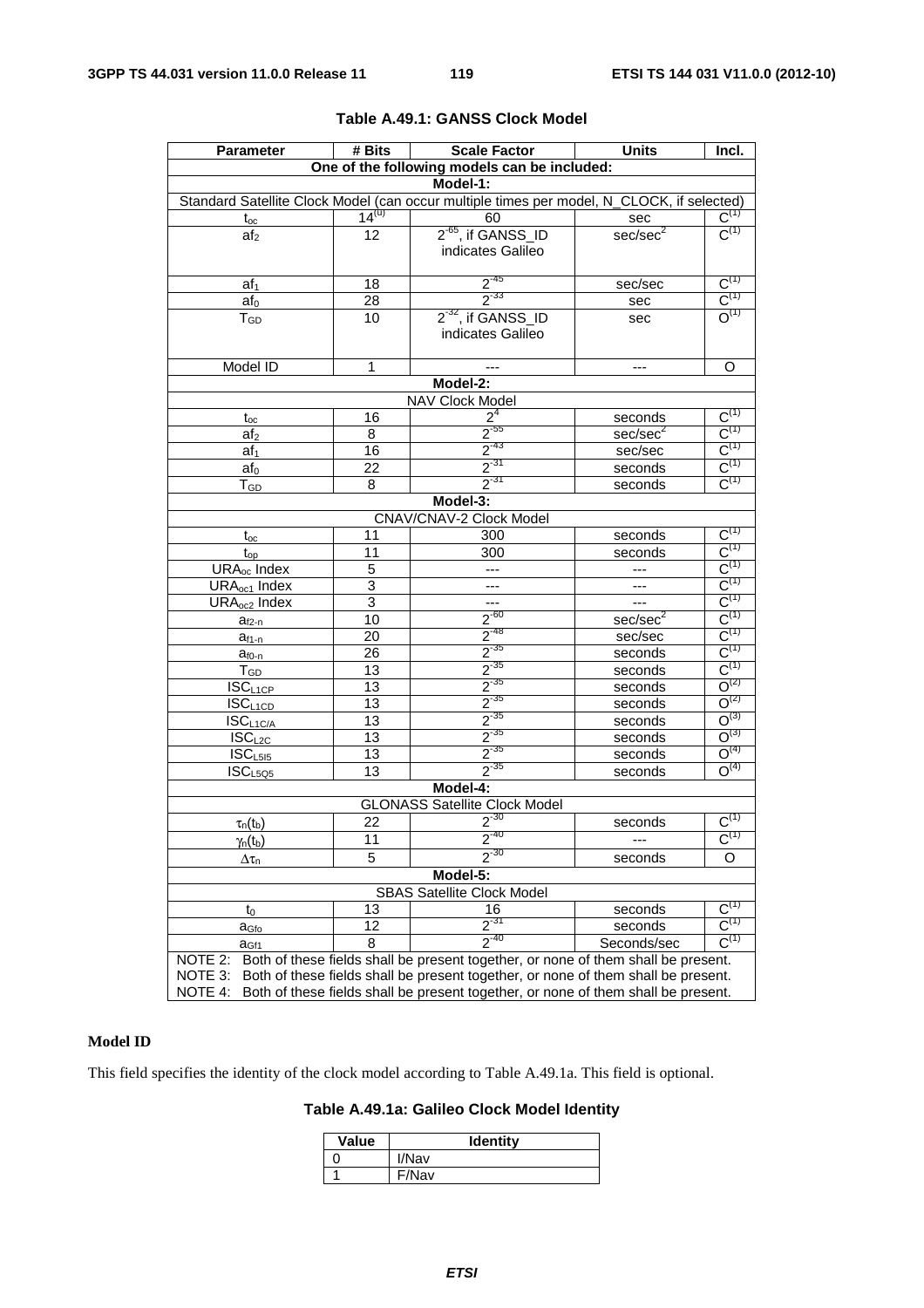## **GANSS Orbit Model**

GANSS Orbit Model IE contains the following presentation: Satellite Navigation Model Using Keplerian Parameters or Satellite Navigation Model Using Earth-Centered, Earth-fixed Parameters as described in Table A.49.2.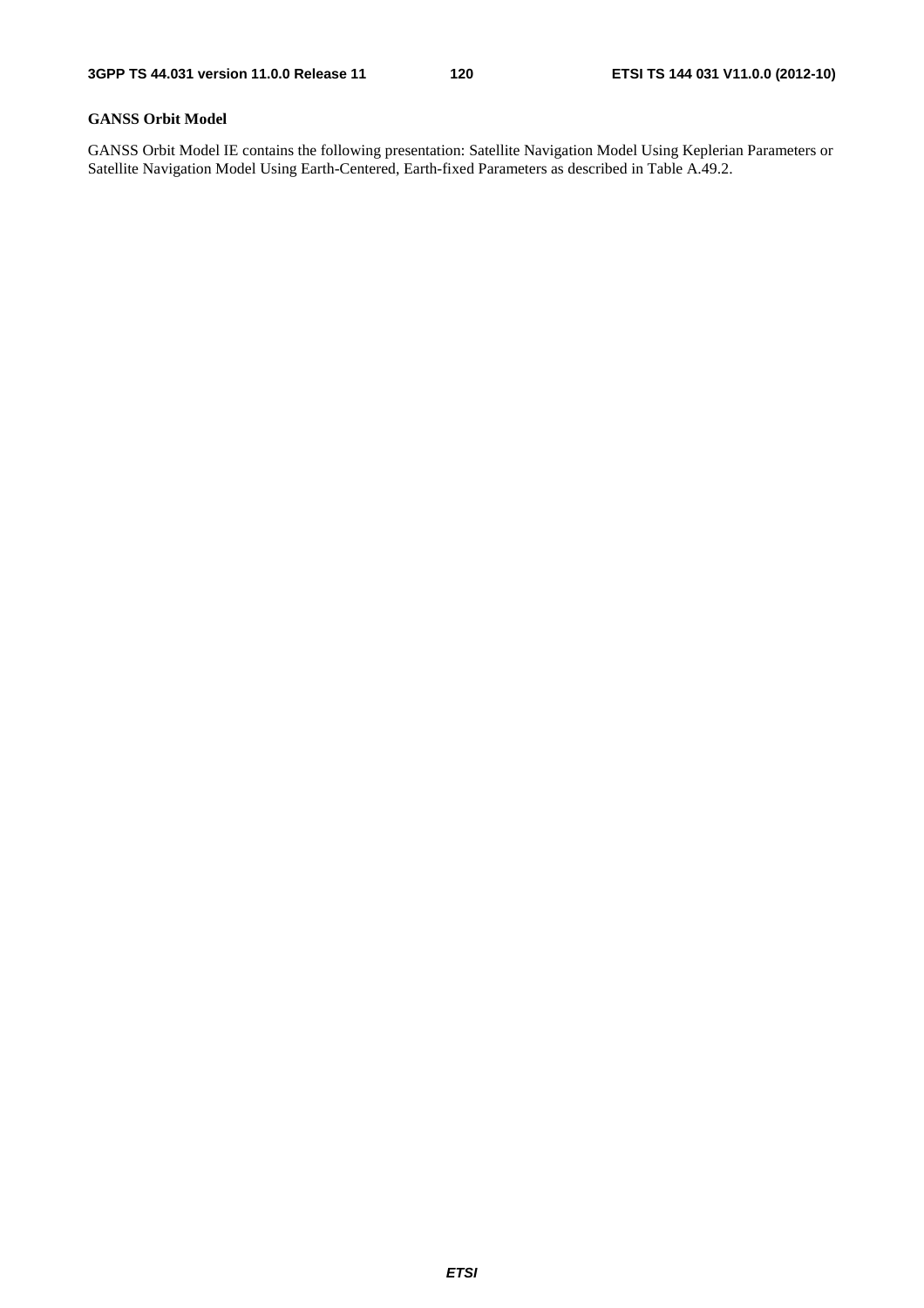| <b>Parameter</b>               | # Bits                                                                          | <b>Scale Factor</b>                                               | <b>Units</b>                     | Incl.                      |  |
|--------------------------------|---------------------------------------------------------------------------------|-------------------------------------------------------------------|----------------------------------|----------------------------|--|
|                                |                                                                                 | One of the following models can be included:                      |                                  |                            |  |
|                                |                                                                                 | Model-1:                                                          |                                  |                            |  |
|                                |                                                                                 | Satellite Navigation Model Using Keplerian Parameters             |                                  |                            |  |
| $t_{oe}$                       | $14^{(u)}$                                                                      | 60                                                                | sec                              | C                          |  |
| $\omega$                       | 32                                                                              | $2^{31}$                                                          | semi-circles                     | C                          |  |
| Δn                             | 16                                                                              | $2^{-43}$                                                         | semi-circles/sec                 | $\overline{\text{c}}$      |  |
| Mo                             | 32                                                                              | $2^{-31}$                                                         | semi-circles                     | $\overline{C}$             |  |
| OMEGAdot                       | $\overline{24}$                                                                 | $2^{-43}$                                                         | semi-circles/sec                 | $\overline{\text{c}}$      |  |
| е                              | $32^{(u)}$                                                                      | $2^{-33}$                                                         | $---$                            | $\overline{C}$             |  |
| Idot                           | 14                                                                              | $\frac{2^{-43}}{2^{-19}}$                                         | semi-circles/sec                 | $\overline{\text{c}}$      |  |
| sqrtA                          | $32^{(u)}$                                                                      |                                                                   | meters <sup>1/2</sup>            | $\overline{\text{c}}$      |  |
| I <sub>0</sub>                 | 32                                                                              | $2^{-31}$                                                         | semi-circles                     | C                          |  |
| OMEGA <sub>0</sub>             | $\overline{32}$                                                                 | $2^{-31}$                                                         | semi-circles                     | $\overline{\text{c}}$      |  |
| $C_{rs}$                       | 16                                                                              | $2^{5}$                                                           | meters                           | C                          |  |
| $C_{is}$                       | 16                                                                              | $2^{-29}$                                                         | radians                          | $\overline{\text{c}}$      |  |
| $C_{us}$                       | 16                                                                              | $2^{-29}$                                                         | radians                          | $\overline{\text{c}}$      |  |
| $C_{rc}$                       | 16                                                                              | $2^{5}$                                                           | meters                           | $\overline{\text{c}}$      |  |
| $C_{ic}$                       | 16                                                                              | $2^{-29}$                                                         | radians                          | $\overline{C}$             |  |
| $C_{uc}$                       | 16                                                                              | $2^{-29}$                                                         | radians                          | C                          |  |
|                                |                                                                                 | Model-2:                                                          |                                  |                            |  |
|                                |                                                                                 | Satellite Navigation Model Using NAV Keplerian Parameters         |                                  |                            |  |
| <b>URA</b> Index               | 4                                                                               | $\overline{\phantom{a}}$                                          |                                  | C                          |  |
| Fit Interval Flag              | 1                                                                               | $\ddotsc$                                                         | Boolean                          | $\overline{\text{c}}$      |  |
| $t_{oe}$                       | 16                                                                              | 2 <sup>4</sup>                                                    | sec                              | C                          |  |
| $\omega$                       | 32                                                                              | $2^{-31}$                                                         | semi-circles                     | $\overline{C}$             |  |
| $\Delta n$                     | 16                                                                              | $2^{-43}$                                                         | semi-circles/sec                 | $\overline{\text{c}}$      |  |
| $M_0$                          | 32                                                                              | $2^{-31}$                                                         | semi-circles                     | C                          |  |
| OMEGAdot                       | $\overline{24}$                                                                 | $2^{-43}$                                                         | semi-circles/sec                 | $\overline{\text{c}}$      |  |
| e                              | $32^{(u)}$                                                                      | $2^{-33}$                                                         | $\overline{a}$                   | $\overline{\text{c}}$      |  |
| Idot                           | 14                                                                              | $2^{-43}$                                                         | semi-circles/sec                 | $\overline{\text{c}}$      |  |
| sqrtA                          | $32^{(u)}$                                                                      | $2^{-19}$                                                         | meters $^{1/2}$                  | С                          |  |
| İ0.                            | 32                                                                              | $2^{-31}$                                                         | semi-circles                     | $\overline{C}$             |  |
| OMEGA <sub>0</sub>             | $\overline{32}$                                                                 | $2^{-31}$                                                         | semi-circles                     | $\overline{\text{c}}$      |  |
| $C_{rs}$                       | 16                                                                              | $2^{5}$                                                           | meters                           | $\overline{\text{c}}$      |  |
| $C_{is}$                       | 16                                                                              | $2^{-29}$                                                         | radians                          | $\overline{C}$             |  |
| $C_{us}$                       | 16                                                                              | $2^{-29}$                                                         | radians                          | $\overline{C}$             |  |
| $C_{rc}$                       | 16                                                                              | $2^{5}$                                                           | meters                           | $\overline{C}$             |  |
| $C_{ic}$                       | 16                                                                              | $2^{-29}$                                                         | radians                          | C                          |  |
| $C_{uc}$                       | 16                                                                              | $2^{-29}$                                                         | radians                          | $\overline{\text{c}}$      |  |
|                                |                                                                                 | Model-3:                                                          |                                  |                            |  |
|                                |                                                                                 | Satellite Navigation Model Using CNAV/CNAV-2 Keplerian Parameters |                                  |                            |  |
| $t_{op}$                       | 11                                                                              | 300                                                               | seconds                          | С                          |  |
| URA <sub>oe</sub> Index        | $\overline{5}$                                                                  | ---                                                               | $---$                            | $\overline{\text{c}}$      |  |
| ΔΑ                             | 26                                                                              | $2^{-9}$                                                          | meters                           | $\overline{C}$             |  |
| A_dot                          | 25                                                                              | $2^{-21}$                                                         | meters/sec                       | $\overline{\text{c}}$      |  |
| $\Delta$ n $_{\rm O}$          | 17                                                                              | $2^{-44}$                                                         | semi-circles/sec                 | $\overline{C}$             |  |
| $\Delta n_0$ _dot              | 23                                                                              | $2^{57}$                                                          | semi-circles/sec <sup>2</sup>    | $\overline{C}$             |  |
| $M_{0-n}$                      | 33                                                                              | $2^{-32}$                                                         | semi-circles                     | $\overline{C}$             |  |
| $e_n$                          | 33                                                                              | $2^{-34}$                                                         | $---$                            | С                          |  |
|                                | 33                                                                              | $2^{-32}$                                                         | semi-circles                     | $\overline{\text{c}}$      |  |
| $\omega_{n}$<br>$\Omega_{0-n}$ | 33                                                                              | $2^{-32}$                                                         | semi-circles                     | $\overline{\text{c}}$      |  |
| $\Delta\Omega$ _dot            | 17                                                                              | $2^{-44}$                                                         | semi-circles/sec                 | $\overline{C}$             |  |
|                                | 33                                                                              | $2^{-32}$                                                         |                                  | C                          |  |
| lo-n                           | 15                                                                              | $2^{-44}$                                                         | semi-circles<br>semi-circles/sec | $\overline{C}$             |  |
| $i_{0-n}$ _dot                 | 16                                                                              | $2^{-30}$                                                         | radians                          | $\overline{C}$             |  |
| $C_{is-n}$                     |                                                                                 | $2^{-30}$                                                         |                                  |                            |  |
| $C_{ic-n}$                     | 16                                                                              | $2^{-8}$                                                          | radians                          | С<br>$\overline{\text{c}}$ |  |
| $C_{\underline{rs-n}}$         | 24                                                                              | $2^{-8}$                                                          | meters                           |                            |  |
| $C_{rc-n}$                     | 24                                                                              | $2^{-30}$                                                         | meters                           | $\overline{C}$             |  |
| $C_{us-n}$                     | 21                                                                              | $2^{-30}$                                                         | radians                          | $\overline{\mathsf{C}}$    |  |
| $C_{uc-n}$                     | 21                                                                              |                                                                   | radians                          | C                          |  |
|                                |                                                                                 | Model-4:                                                          |                                  |                            |  |
|                                | Satellite Navigation Model Using GLONASS Earth-Centered, Earth-fixed Parameters |                                                                   |                                  |                            |  |

## **Table A.49.2: GANSS Orbit Model**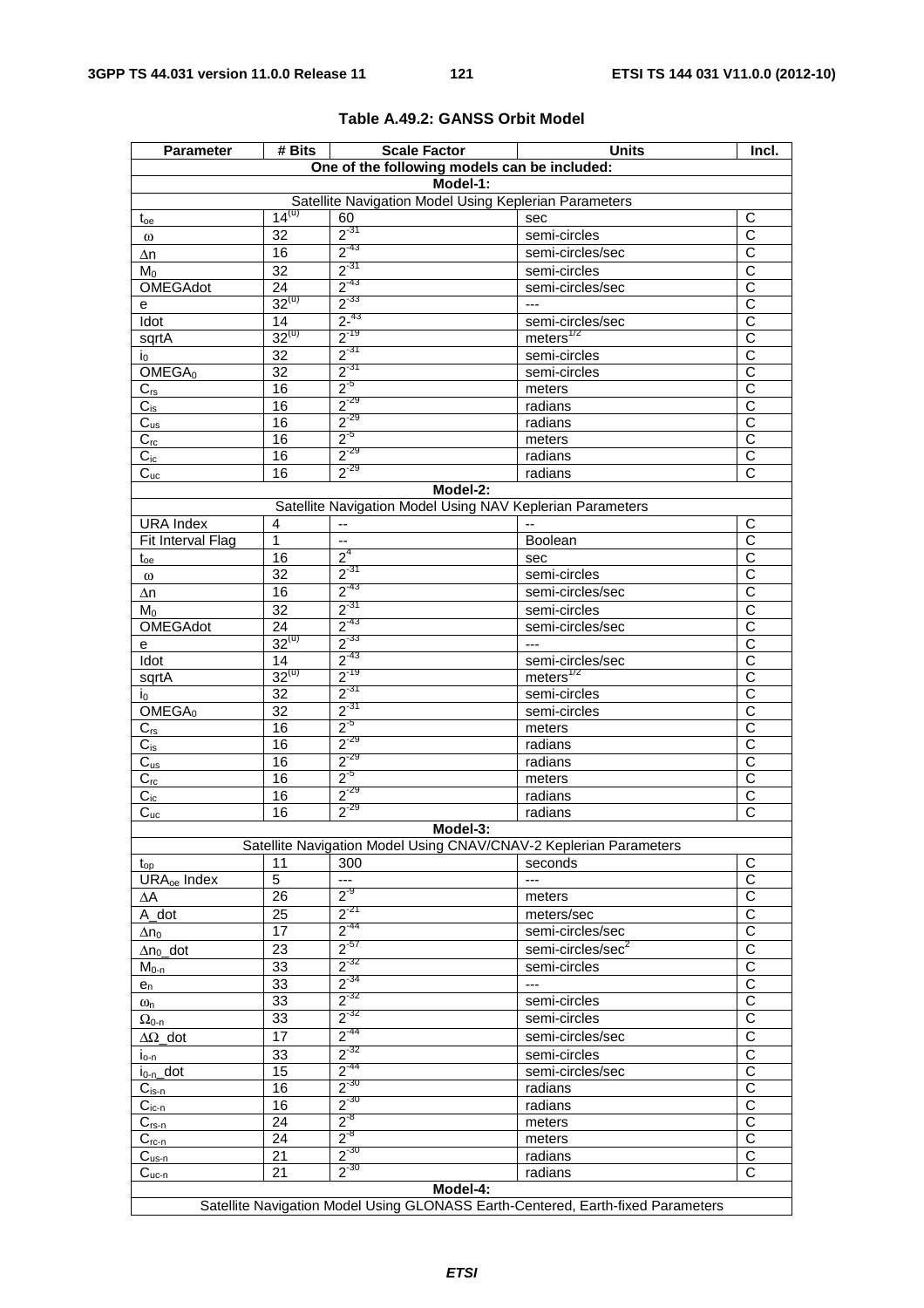| $E_n$                       | 5 <sup>(u)</sup> | 1                                                                            | days                                                                         | C                     |
|-----------------------------|------------------|------------------------------------------------------------------------------|------------------------------------------------------------------------------|-----------------------|
| P <sub>1</sub>              | $2^{(u)}$        | $\overline{\phantom{a}}$                                                     | $\overline{a}$                                                               | $\overline{c}$        |
| P2                          | 1 <sup>(u)</sup> | $\overline{1}$                                                               | ---                                                                          | $\overline{\text{c}}$ |
| M                           | $2^{(u)}$        | $\overline{1}$                                                               | ---                                                                          | $\overline{O}$        |
| $x_n(t_b)$                  | 27               | $2^{-11}$                                                                    | kilometers                                                                   | $\overline{C}$        |
| $\dot{x}_n(t_b)$            | $\overline{24}$  | $2^{-20}$                                                                    | kilometres/second                                                            | $\overline{\text{c}}$ |
| $\ddot{x}_n(t_b)$           | 5                | $2^{-30}$                                                                    | kilometres/second <sup>2</sup>                                               | $\mathsf{C}$          |
| $y_n(t_b)$                  | 27               | $2^{-11}$                                                                    | kilometers                                                                   | $\mathsf{C}$          |
| $\dot{y}_n(t_b)$            | 24               | $2^{-20}$                                                                    | kilometres/second                                                            | C                     |
| $\ddot{y}_n(t_b)$           | 5                | $2^{-30}$                                                                    | kilometres/second <sup>2</sup>                                               | C                     |
| $z_n(t_b)$                  | 27               | $2^{-11}$                                                                    | kilometers                                                                   | $\mathsf{C}$          |
| $\dot{z}_n(t_b)$            | 24               | $2^{-20}$                                                                    | kilometres/second                                                            | $\mathsf{C}$          |
| $\ddot{z}_n(t_h)$           | 5                | $2^{-30}$                                                                    | kilometres/second <sup>2</sup>                                               | C                     |
|                             |                  | Model-5:                                                                     |                                                                              |                       |
|                             |                  |                                                                              | Satellite Navigation Model Using SBAS Earth-Centered, Earth-fixed Parameters |                       |
| $t_0$                       | 13               | 16                                                                           | seconds                                                                      | $O^{(1)}$             |
| Accuracy                    | $\overline{4}$   | $\overline{a}$                                                               |                                                                              |                       |
| $X_G$                       | 30               | 0,08                                                                         | meters                                                                       | $\frac{1}{2}$         |
| $Y_G$                       | $\overline{30}$  | 0,08                                                                         | meters                                                                       |                       |
| $Z_G$                       | $\overline{25}$  | 0,4                                                                          | meters                                                                       |                       |
| $X_G$                       | 17               | 0,000625                                                                     | meters/sec                                                                   | $\overline{c}$        |
| Rate-of-Change              |                  |                                                                              |                                                                              |                       |
| $Y_G$                       | 17               | 0,000625                                                                     | meters/sec                                                                   | $\overline{\text{c}}$ |
| Rate-of-Change              |                  |                                                                              |                                                                              |                       |
| $Z_{G}$                     | $\overline{18}$  | 0,004                                                                        | meters/sec                                                                   | $\overline{\text{c}}$ |
| Rate-of-Change              |                  |                                                                              |                                                                              |                       |
| X <sub>G</sub> Acceleration | 10               | 0,0000125                                                                    | meters/sec <sup>2</sup>                                                      | C                     |
| Y <sub>G</sub> Acceleration | 10               | 0,0000125                                                                    | meters/sec <sup>2</sup>                                                      | $\overline{\text{c}}$ |
| Z <sub>G</sub> Acceleration | 10               | 0,0000625                                                                    | meters/sec $2$                                                               | $\overline{C}$        |
|                             |                  | Note 1: If GANSS Clock Model-5 is not included, this field shall be present. |                                                                              |                       |
| NOTE u: unsigned parameter  |                  |                                                                              |                                                                              |                       |
|                             |                  |                                                                              |                                                                              |                       |

#### **GANSS Real-Time Integrity**

Integrity Monitor (IM) shall detect unhealthy (e.g., failed/failing) satellite signals and also shall inform users of measurement quality in DGANSS modes when satellite signals are healthy. Excessively large pseudo range errors, as evidenced by the magnitude of the corresponding DGANSS correction, shall be used to detect failed satellite signals. Unhealthy satellite signals should be detected within 10 seconds of the occurrence of the satellite signal failure. When unhealthy (e.g., failed/failing) satellite signals are detected, the assistance and/or DGANSS correction data shall not be supplied for these satellite signals. When the error in the IM computed position is excessive for solutions based upon healthy satellite signals only, DGANSS users shall be informed of measurement quality through the supplied UDRE values. After bad satellite signals have been indicated in the Real Time Integrity field, if the satellite signals return to healthy condition for some period of time, the indications for them shall be removed from this field.

GANSS Real-Time Integrity field of the GANSS Assistance Data Information Element contains parameters that describe the real-time status of the GANSS constellations. Primarily intended for non-differential applications, the realtime integrity of the satellite constellation is of importance as there is no differential correction data by which the mobile can determine the soundness of each satellite signal. GANSS Real-Time Integrity data communicates the health of the GNSS signals to the mobile in real-time. The format is shown in Table A.50. The SMLC shall always transmit the GANSS Real Time Integrity field with the current list of unhealthy signals, for any GANSS positioning attempt and whenever GANSS Assistance Data is sent. If the number of bad signals (NBS) is zero, then the GANSS Real Time Integrity field shall be omitted.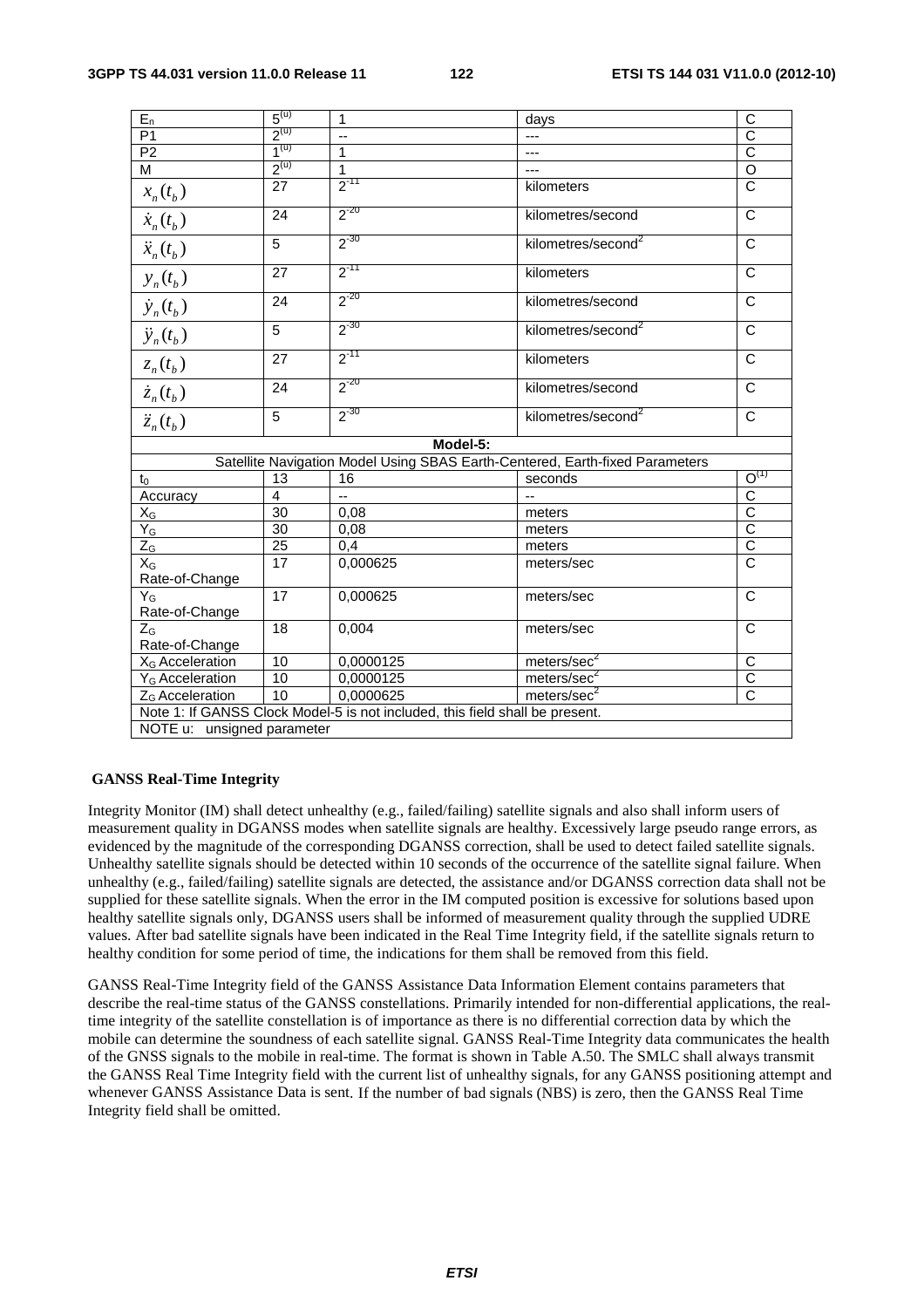| <b>Parameter</b>                                                   | # Bits | <b>Scale Factor</b> | Range   | Units   | Incl. |
|--------------------------------------------------------------------|--------|---------------------|---------|---------|-------|
| The following fields occur once per SV with bad signal (NBS times) |        |                     |         |         |       |
| Bad GNSS SV ID                                                     |        |                     | $- - -$ | $- - -$ | M     |
| Bad_GNSS_Signal_ID                                                 |        |                     | $- - -$ | ---     |       |

#### **Table A.50: GANSS Real-Time Integrity**

#### **NBS (Number of satellites with bad signal)**

The NBS value indicates the number of satellites with bad signal.

#### **Bad\_GNSS\_SV\_ID**

This field specifies the SV ID of the satellite with bad signal or signals. The interpretation of SV ID is defined in Table A.10.14.

#### **Bad\_GNSS\_Signal\_ID**

This field identifies the bad signal of a satellite. Absence of this field means that all signals on the specific SV are bad. The interpretation of Bad\_GNSS\_Signal\_ID is listed in Table A.59. If the satellite in question belongs to the modernized GPS constellation and has some healthy signals but bad L1C/A signal, Bad\_GNSS\_Signal\_ID shall be present but may have all the bits set to "0". Status of L1C/A signal shall be indicated with Real-Time Integrity IE in GPS Assistance Data Element.

#### **GANSS Data Bit Assistance**

This element provides data bit assistance data for specific satellite signals for data wipe-off. The data bits included in the assistance data depends on the GANSS and its signal.

| <b>Parameter</b> | <b>Bits</b>                                                 | <b>Resolution</b> | Range      | Incl. |  |  |
|------------------|-------------------------------------------------------------|-------------------|------------|-------|--|--|
| <b>GANSS TOD</b> |                                                             |                   | $0 - 59$   |       |  |  |
|                  | The following fields occur once per satellite (N_SAT times) |                   |            |       |  |  |
| SV ID            |                                                             |                   |            |       |  |  |
|                  | The following fields occur once per signal (N_SGN times)    |                   |            |       |  |  |
| GANSS_Signal_ID  |                                                             |                   | ი - 7      |       |  |  |
| N BIT            | 10                                                          |                   | $1 - 1024$ |       |  |  |
| Data Bits        |                                                             |                   |            |       |  |  |

#### **Table A.51: GANSS Data Bit Assistance**

#### **GANSS TOD**

This field indicates the reference time of the first bit of the data in GANSS Data Bit Assistance in integer seconds in GNSS specific system time.

Data Bit Reference Time is given as modulo 60 s from GANSS TOD.

#### **N\_SAT**

This field specifies the number of satellites in GANSS Data Bit Assistance element.

### **SV\_ID**

The field specifies the SV for which the GANSS Data Bit Assistance is given. The interpretation of SV ID is defined in Table A.10.14.

Range:  $0 - 63$ 

#### **N\_SGN**

This field specifies the number of signals for which GANSS Data Bit Assistance is provided.

Range:  $1-8$ 

#### **GANSS\_Signal\_ID**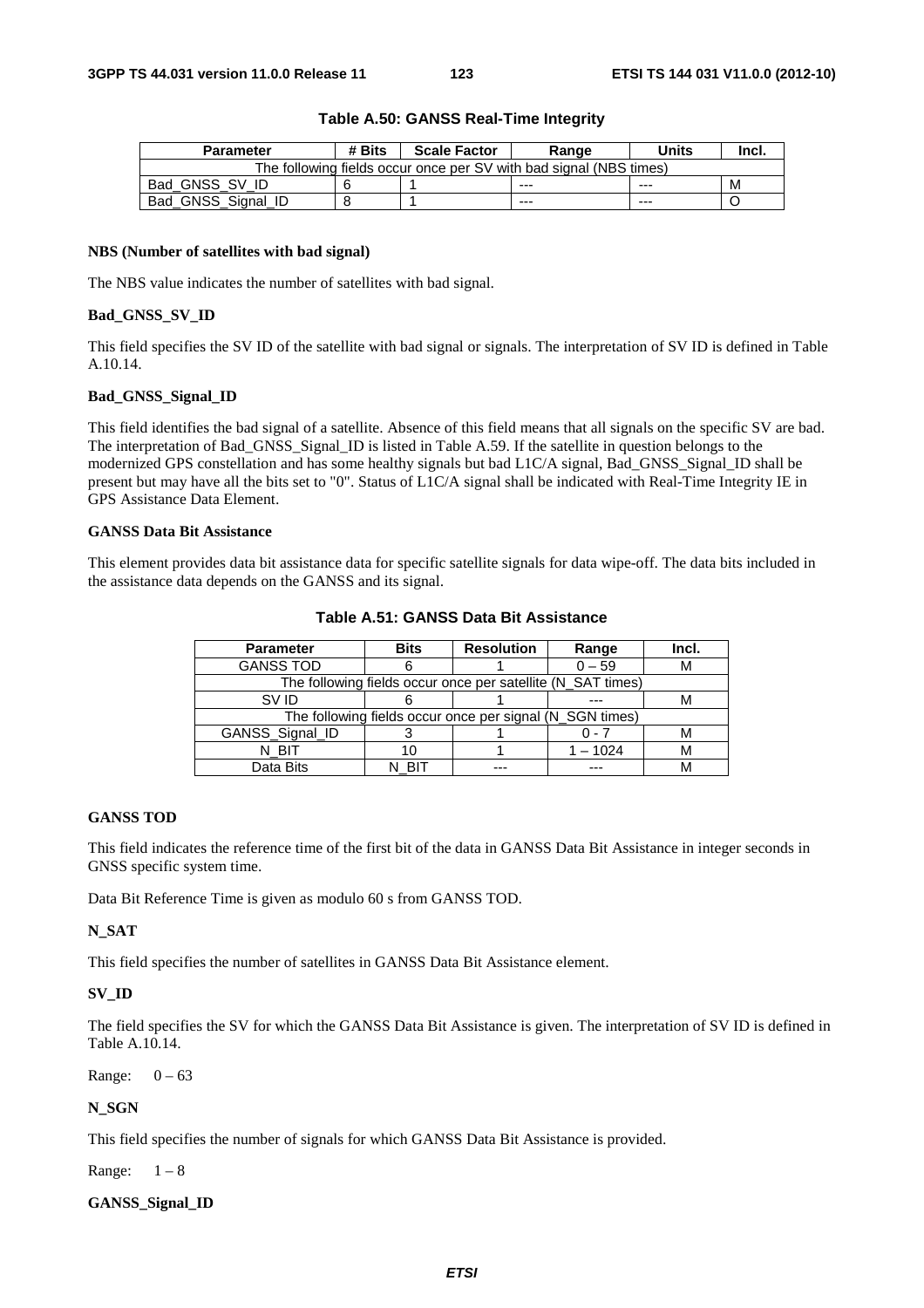This field specifies the GANSS signal type of the GANSS Data Bit Assistance as listed in Table A.59.

## **N\_BIT**

This field indicates the number of bits (or symbols) included in the IE.

## **Data Bits**

Data bits are contained in GNSS system and data type specific format.

In case of Galileo, it contains the FEC encoded and interleaved modulation symbols. The logical levels 1 and 0 correspond to signal levels -1 and +1, respectively. In case of Modernized GPS L1C, it contains the encoded and interleaved modulation symbols as defined in [14] section 3.2.3.1.

In case of Modernized GPS L2C, it contains either the NAV data modulation bits, the FEC encoded NAV data modulation symbols, or the FEC encoded CNAV data modulation symbols, dependent on the current signal configuration of this satellite as defined in [12, Table 3-III].

In case of Modernized GPS L5, it contains the FEC encoded CNAV data modulation symbols as defined in [13].

In case of SBAS, it contains the FEC encoded data modulation symbols as defined in [15].

In case of QZSS QZS-L1, it contains the NAV data modulation bits as defined in [16] section 5.2. In case of QZSS QZS-L1C, it contains the encoded and interleaved modulation symbols as defined in [16] section 5.3. In case of QZSS QZS-L2C, it contains the encoded modulation symbols as defined in [16] section 5.5. In case of QZSS QZS-L5, it contains the encoded modulation symbols as defined in [16] section 5.6.

In case of GLONASS, it contains the 100 sps differentially Manchester encoded modulation symbols as defined in [17] section 3.3.2.2.

## **GANSS Reference Measurement Information**

This field provides reference code and Doppler measurement information of visible satellites of a GANSS constellation. The information can be used as acquisition assistance to improve the sensitivity of the receiver.

These parameters describe the range and optionally the derivatives from respective satellites to the GANSS Reference Location at the GANSS Reference Time. The code phase and Doppler fields are aligned with the time provided in GANSS Reference Time. Figure A.4a illustrates the relation between some of the fields with respect to the GANSS TOD.

If GPS Acquisition Assistance is included the Reference Time included in the GPS Acquisition Assistance is also valid for the GANSS Reference Measurement fields and the parameters are referenced to GPS TOW. Figure A.4b illustrates the relation between some of the fields with respect to GPS TOW.

The parameters are given in units of ms and m/s which makes it possible to convert the values to any nominal frequency and chipping and code rate.

| <b>Parameter</b>                                              | Range                                                                            | <b>Bits</b> | <b>Resolution</b>          | Incl.     |  |  |
|---------------------------------------------------------------|----------------------------------------------------------------------------------|-------------|----------------------------|-----------|--|--|
| GANSS Signal ID                                               | $0 - 7$                                                                          |             |                            | м         |  |  |
| The following fields occur once per satellite (Num_Sat times) |                                                                                  |             |                            |           |  |  |
| SV ID                                                         | $0 - 63$                                                                         | 6           |                            | М         |  |  |
| Doppler (0 <sup>th</sup> order term)                          | -1024 m/s to 1023,5 m/s                                                          | 12          | $0.5$ m/s                  | м         |  |  |
| Doppler (1 <sup>st</sup> order term)                          | $-0.2 - 0.1$ m/s <sup>2</sup> .                                                  | 6           | $1/210$ m/s <sup>2</sup> . | $O^{(1)}$ |  |  |
| <b>Doppler Uncertainty</b>                                    | $2,5$ m/s - 40 m/s                                                               | 3           |                            | $O^{(1)}$ |  |  |
|                                                               | $[2^{n}(40)$ m/s, n = 0 - 4]                                                     |             |                            |           |  |  |
| Code Phase                                                    | $0 - (1 - 2^{-10})$ ms                                                           | 10          | $2^{-10}$ ms               | M         |  |  |
| Integer Code Phase                                            | $0 - 127$ ms                                                                     |             | 1 ms                       | М         |  |  |
| Code Phase Search                                             | See Table A.53                                                                   | 5           | ---                        | M         |  |  |
| Window                                                        |                                                                                  |             |                            |           |  |  |
| Azimuth                                                       | $0 - 348,75$ deg                                                                 | 5           | 11,25 deg                  | $O^{(2)}$ |  |  |
| Elevation                                                     | 0 - 78,75 deg                                                                    | 3           | 11,25 deg                  | $O^{(2)}$ |  |  |
| <b>NOTE 1.2:</b>                                              | All of these fields shall be present together, or none of them shall be present. |             |                            |           |  |  |

**Table A.52: GANSS Reference Measurement Information Contents**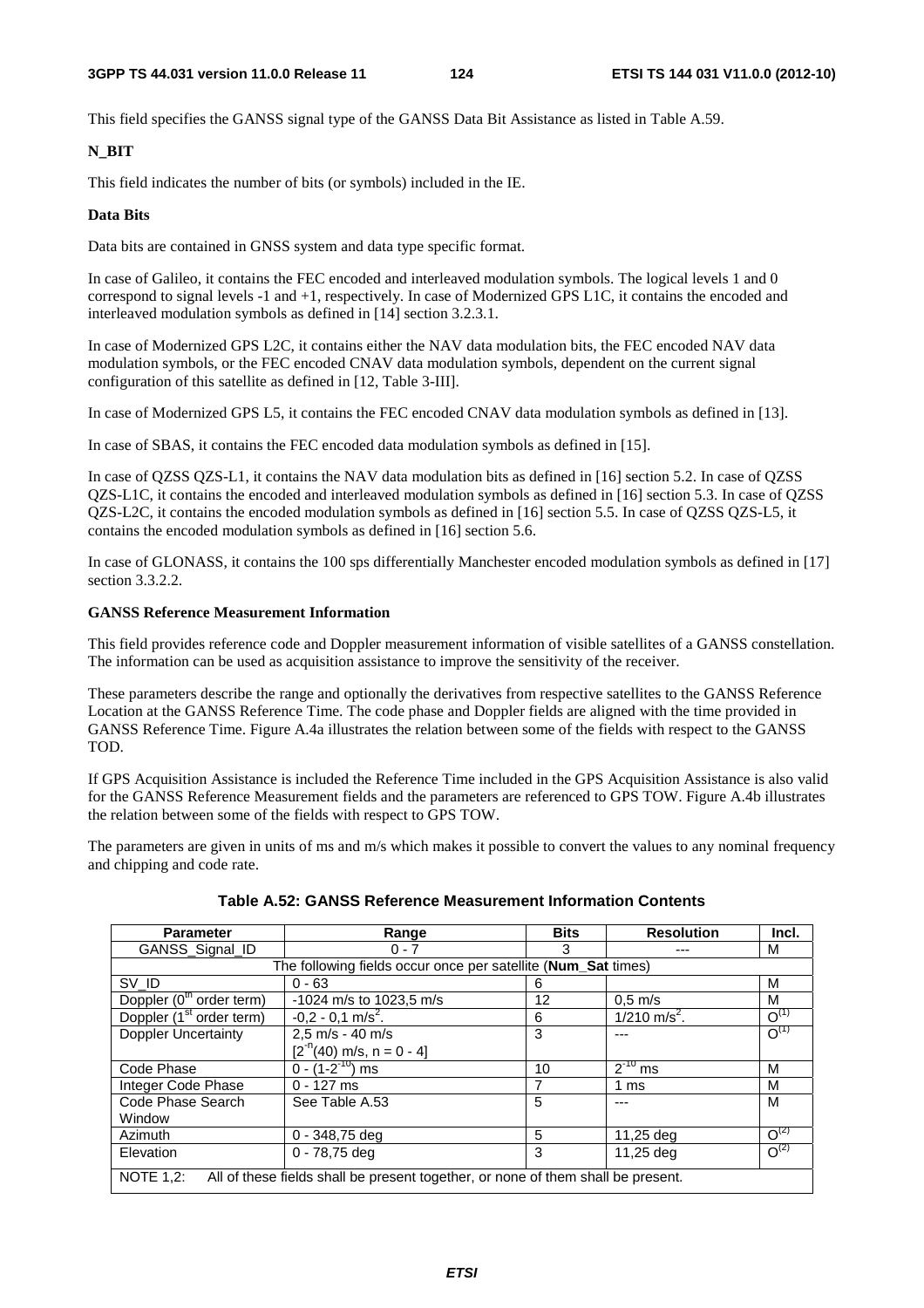

**Figure A.4a. Exemplary calculations of some GANSS Reference Measurement fields with respect to GANSS TOD.**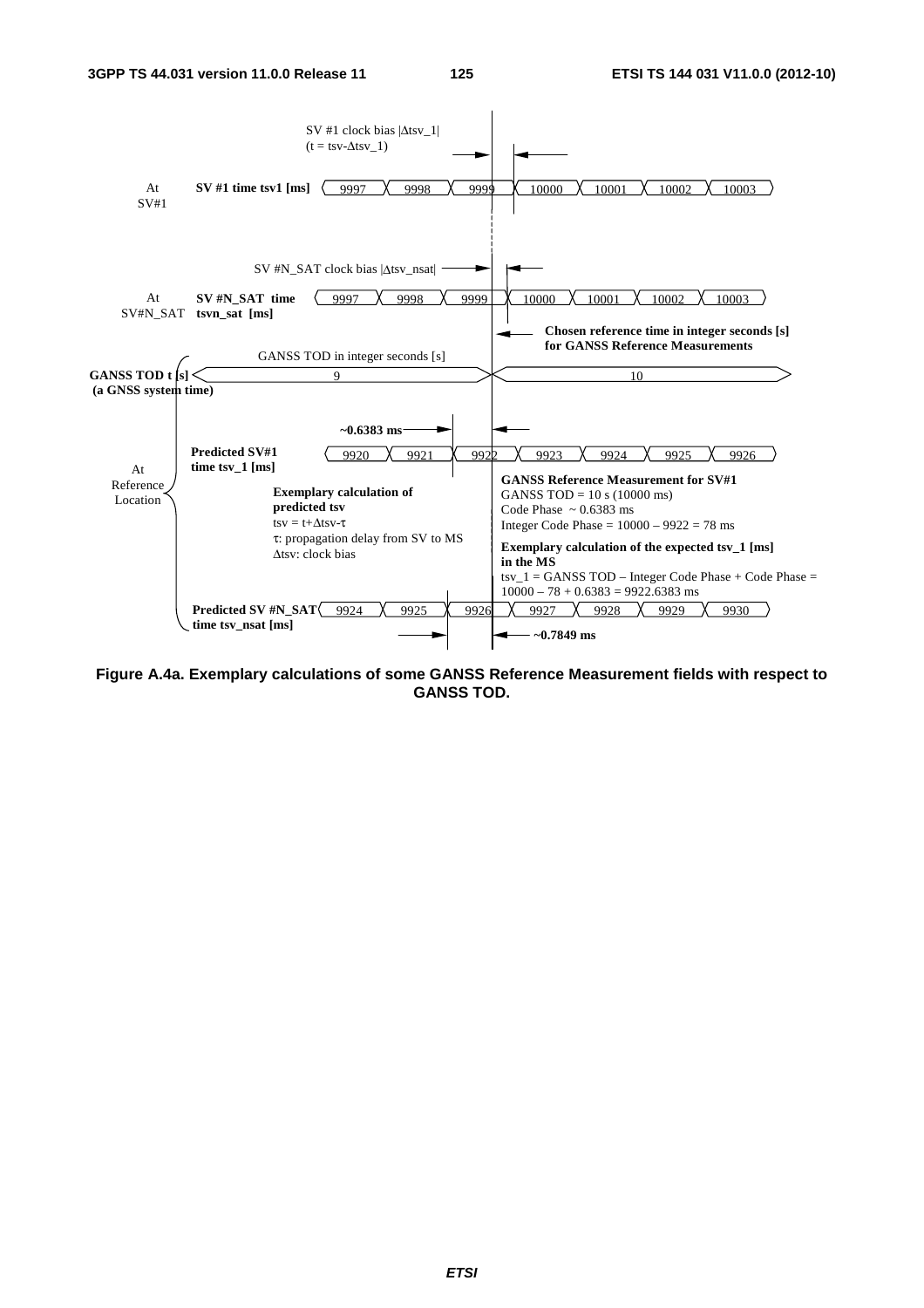

## **Figure A.4b. Exemplary calculations of some GANSS Reference Measurement fields with respect to GPS TOW.**

## **GANSS\_Signal\_ID**

This field specifies the GNSS signal type. The supported signals are listed in Table A.59.

#### **Num\_Sat**

This field specifies the number of satellites in GANSS Reference Measurement Information element.

#### **SV\_ID**

This field specifies the SV for which the GANSS Reference Measurement Assistance is given. The interpretation of SV ID is defined in Table A.10.14.

Range:  $0 - 63$ 

## **Doppler (0th order term)**

This field contains the Doppler  $(0<sup>th</sup>$  order term) value. A positive value in Doppler defines the increase in satellite signal frequency due to velocity towards the MS. A negative value in Doppler defines the decrease in satellite signal frequency due to velocity away from the MS.

Doppler is given in unit of m/s by multiplying the Doppler value in Hz by the *nominal* wavelength of the assisted signal.

This field is mandatory.

## **Doppler (1st order term**)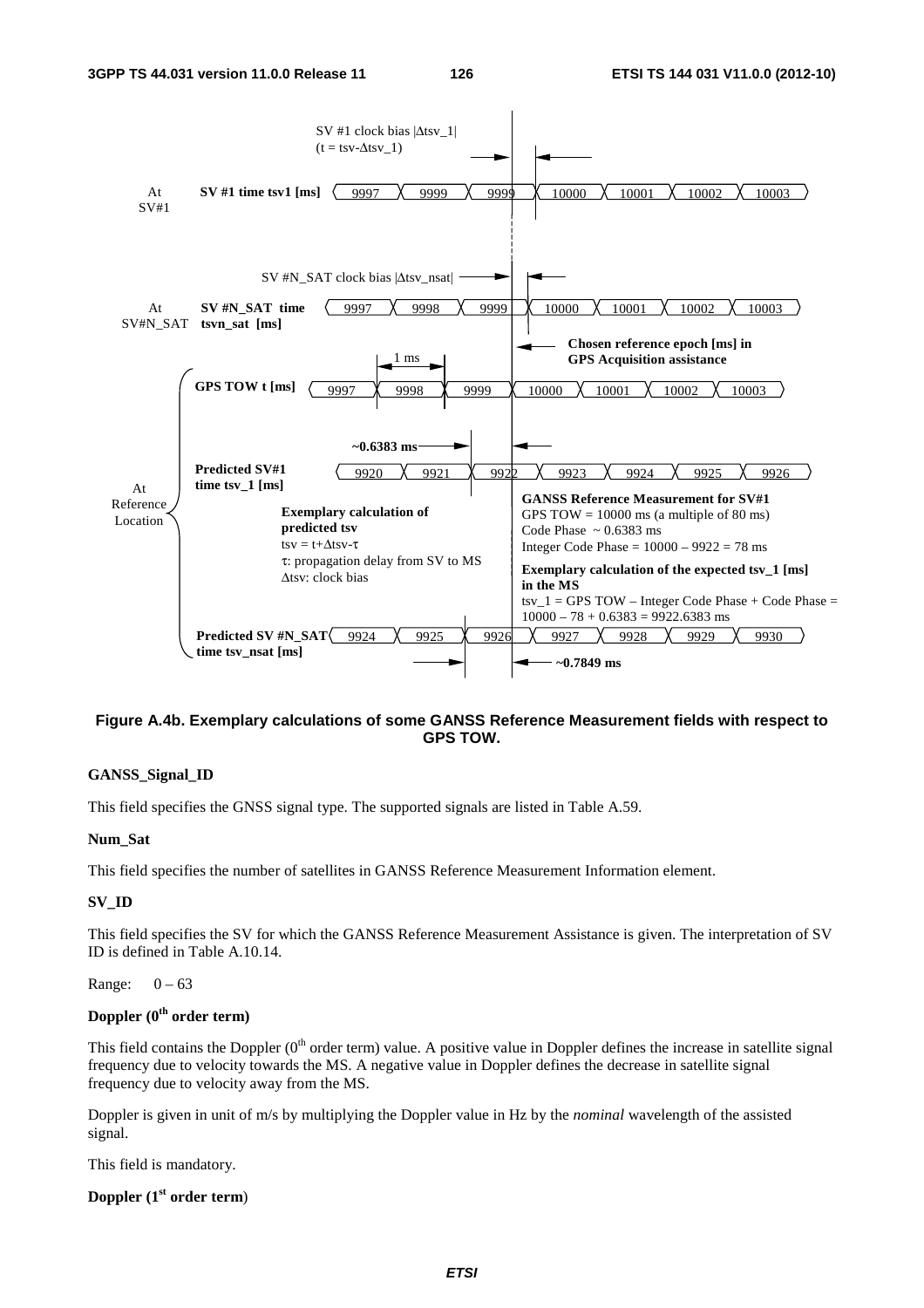This field contains the Doppler  $(1<sup>st</sup> order term)$  value. A positive value defines the rate of increase in satellite signal frequency due to acceleration towards the MS. A negative value defines the rate of decrease in satellite signal frequency due to acceleration away from the MS.

Doppler (1<sup>st</sup> order term) is given in unit of m/s by multiplying the Doppler value in Hz by the *nominal* wavelength of the assisted signal.

This field is optional.

#### **Doppler Uncertainty**

This field contains the Doppler uncertainty value. It is defined such that the Doppler experienced by a stationary MS is in the range "Doppler − Doppler Uncertainty" to "Doppler + Doppler Uncertainty". This field is optional. If Doppler Uncertainty (together with Doppler 1<sup>st</sup> order term) is omitted, the terminal shall interpret Doppler Uncertainty as greater than  $+/-40$  m/s.

Doppler Uncertainty is given in unit of m/s by multiplying the Doppler Uncertainty value in Hz by the *nominal* wavelength of the assisted signal.

Permitted Values: 2,5 m/s, 5 m/s, 10 m/s, 20 m/s, 40 m/s as encoded by an integer n in the range 0-4 according to the formula in Table A.52.

## **Code Phase**

This field contains code phase, in units of milliseconds, in the range from 0 to 1 millisecond scaled by the *nominal* chipping rate of the GNSS signal, where increasing values of the field signify increasing predicted signal code phases, as seen by a receiver at the Reference Location at the GANSS Reference Time. The Reference Location would typically be an apriori estimate of the MS location. This field is mandatory.

Range:  $0 - (1 - 2^{-10})$  ms

#### **Integer Code Phase**

This field contains integer code phase (expressed modulo 128 ms) currently being transmitted at the GANSS Reference Time, as seen by a receiver at the Reference Location. This field is mandatory.

Range: 0-127 ms

#### **Code Phase Search Window**

This field contains the code phase search window. The code phase search window accounts for the uncertainty in the estimated MS location but not any uncertainty in GANSS Reference Time. It is defined such that the expected code phase is in the range "Code Phase - Code Phase Search Window" to "Code Phase + Code Phase Search Window" given in units of milliseconds. This field is mandatory.

Range: 0-31 (i.e. 0,002 - 2,000 ms according to following table)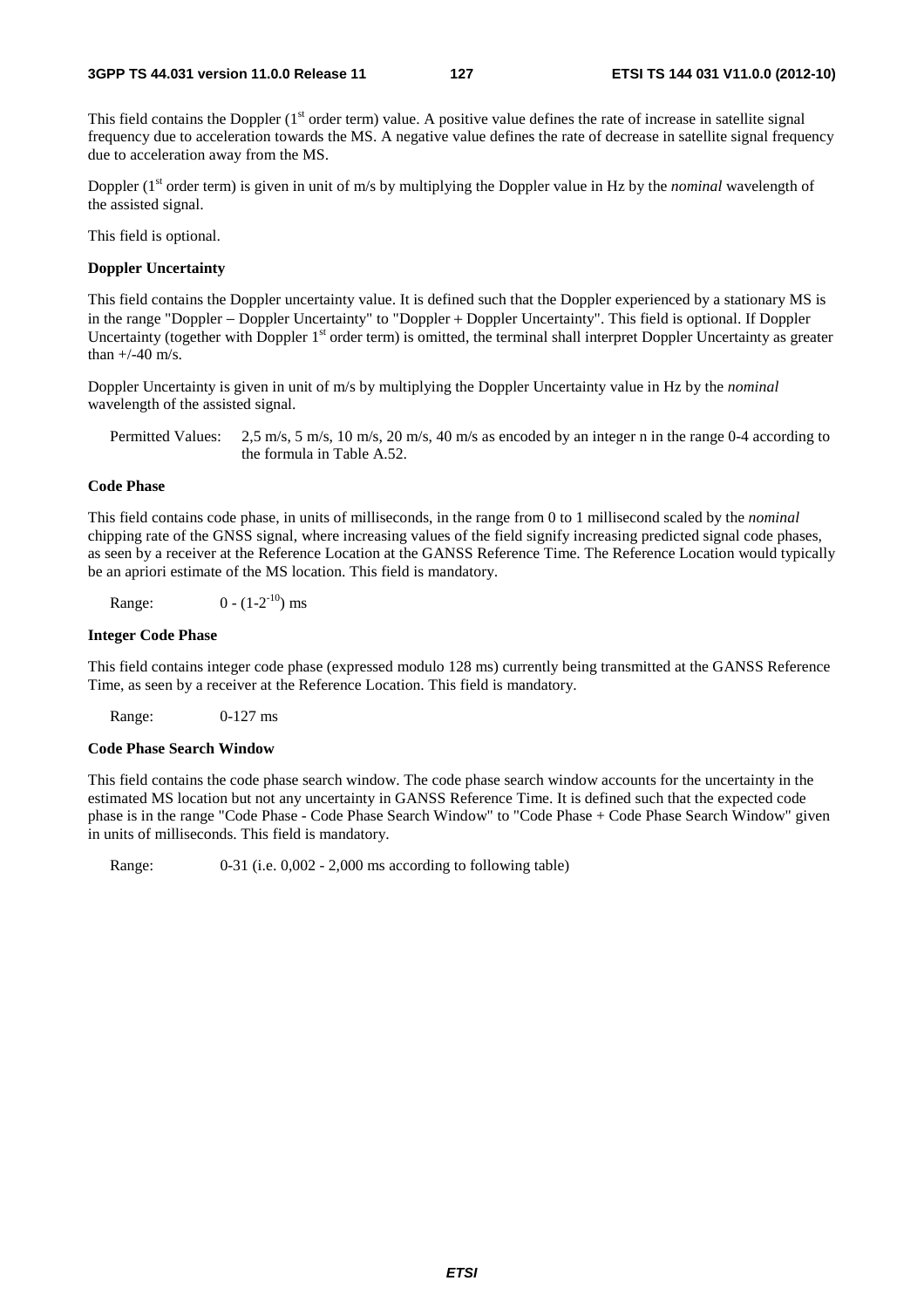| '00000'<br>No information<br>'00001'<br>0,002<br>'00010'<br>0,004<br>'00011'<br>0,008<br>'00100'<br>0,012<br>'00101'<br>0,016<br>'00110'<br>0,024<br>'00111'<br>0,032<br>'01000'<br>0,048<br>'01001'<br>0,064<br>'01010'<br>0,096<br>'01011'<br>0,128<br>'01100'<br>0,164<br>'01101'<br>0,200<br>'01110'<br>0,250<br>'01111'<br>0,300<br>'10000'<br>0,360<br>'10001'<br>0,420<br>'10010'<br>0,480<br>'10011'<br>0,540<br>'10100'<br>0,600<br>'10101'<br>0,660<br>'10110'<br>0,720<br>'10111'<br>0,780<br>'11000'<br>0,850<br>'11001'<br>1,000<br>'11010'<br>1,150<br>'11011'<br>1,300<br>'11100'<br>1,450<br>'11101'<br>1,600<br>'11110'<br>1,800<br>'11111'<br>2,000 | CODE_PHASE_SEARCH_WINDOW | <b>Code Phase Search Window [ms]</b> |
|-----------------------------------------------------------------------------------------------------------------------------------------------------------------------------------------------------------------------------------------------------------------------------------------------------------------------------------------------------------------------------------------------------------------------------------------------------------------------------------------------------------------------------------------------------------------------------------------------------------------------------------------------------------------------|--------------------------|--------------------------------------|
|                                                                                                                                                                                                                                                                                                                                                                                                                                                                                                                                                                                                                                                                       |                          |                                      |
|                                                                                                                                                                                                                                                                                                                                                                                                                                                                                                                                                                                                                                                                       |                          |                                      |
|                                                                                                                                                                                                                                                                                                                                                                                                                                                                                                                                                                                                                                                                       |                          |                                      |
|                                                                                                                                                                                                                                                                                                                                                                                                                                                                                                                                                                                                                                                                       |                          |                                      |
|                                                                                                                                                                                                                                                                                                                                                                                                                                                                                                                                                                                                                                                                       |                          |                                      |
|                                                                                                                                                                                                                                                                                                                                                                                                                                                                                                                                                                                                                                                                       |                          |                                      |
|                                                                                                                                                                                                                                                                                                                                                                                                                                                                                                                                                                                                                                                                       |                          |                                      |
|                                                                                                                                                                                                                                                                                                                                                                                                                                                                                                                                                                                                                                                                       |                          |                                      |
|                                                                                                                                                                                                                                                                                                                                                                                                                                                                                                                                                                                                                                                                       |                          |                                      |
|                                                                                                                                                                                                                                                                                                                                                                                                                                                                                                                                                                                                                                                                       |                          |                                      |
|                                                                                                                                                                                                                                                                                                                                                                                                                                                                                                                                                                                                                                                                       |                          |                                      |
|                                                                                                                                                                                                                                                                                                                                                                                                                                                                                                                                                                                                                                                                       |                          |                                      |
|                                                                                                                                                                                                                                                                                                                                                                                                                                                                                                                                                                                                                                                                       |                          |                                      |
|                                                                                                                                                                                                                                                                                                                                                                                                                                                                                                                                                                                                                                                                       |                          |                                      |
|                                                                                                                                                                                                                                                                                                                                                                                                                                                                                                                                                                                                                                                                       |                          |                                      |
|                                                                                                                                                                                                                                                                                                                                                                                                                                                                                                                                                                                                                                                                       |                          |                                      |
|                                                                                                                                                                                                                                                                                                                                                                                                                                                                                                                                                                                                                                                                       |                          |                                      |
|                                                                                                                                                                                                                                                                                                                                                                                                                                                                                                                                                                                                                                                                       |                          |                                      |
|                                                                                                                                                                                                                                                                                                                                                                                                                                                                                                                                                                                                                                                                       |                          |                                      |
|                                                                                                                                                                                                                                                                                                                                                                                                                                                                                                                                                                                                                                                                       |                          |                                      |
|                                                                                                                                                                                                                                                                                                                                                                                                                                                                                                                                                                                                                                                                       |                          |                                      |
|                                                                                                                                                                                                                                                                                                                                                                                                                                                                                                                                                                                                                                                                       |                          |                                      |
|                                                                                                                                                                                                                                                                                                                                                                                                                                                                                                                                                                                                                                                                       |                          |                                      |
|                                                                                                                                                                                                                                                                                                                                                                                                                                                                                                                                                                                                                                                                       |                          |                                      |
|                                                                                                                                                                                                                                                                                                                                                                                                                                                                                                                                                                                                                                                                       |                          |                                      |
|                                                                                                                                                                                                                                                                                                                                                                                                                                                                                                                                                                                                                                                                       |                          |                                      |
|                                                                                                                                                                                                                                                                                                                                                                                                                                                                                                                                                                                                                                                                       |                          |                                      |
|                                                                                                                                                                                                                                                                                                                                                                                                                                                                                                                                                                                                                                                                       |                          |                                      |
|                                                                                                                                                                                                                                                                                                                                                                                                                                                                                                                                                                                                                                                                       |                          |                                      |
|                                                                                                                                                                                                                                                                                                                                                                                                                                                                                                                                                                                                                                                                       |                          |                                      |
|                                                                                                                                                                                                                                                                                                                                                                                                                                                                                                                                                                                                                                                                       |                          |                                      |
|                                                                                                                                                                                                                                                                                                                                                                                                                                                                                                                                                                                                                                                                       |                          |                                      |

**Table A.53: Code Phase Search Window Parameter Format** 

## **Azimuth**

This field together with the Azimuth LSB included in GANSS Reference Measurement Extension in Table A.55.23 contains the azimuth angle. An angle of x degrees means the satellite azimuth a is in the range ( $x \le a$  < x+0,703125) degrees. This field is optional.

Range: 0 - 359,296875 degrees.

#### **Elevation**

This field together with the Elevation LSB included in GANSS Reference Measurement Extension in Table A.55.23 contains the elevation angle. An angle of y degrees means the satellite elevation e is in the range ( $y \le e \lt y+0.703125$ ) degrees except for  $y = 89,296875$  where the range is extended to include 90 degrees. This field is optional.

Range: 0 - 89,296875 degrees

## **GANSS Almanac Model**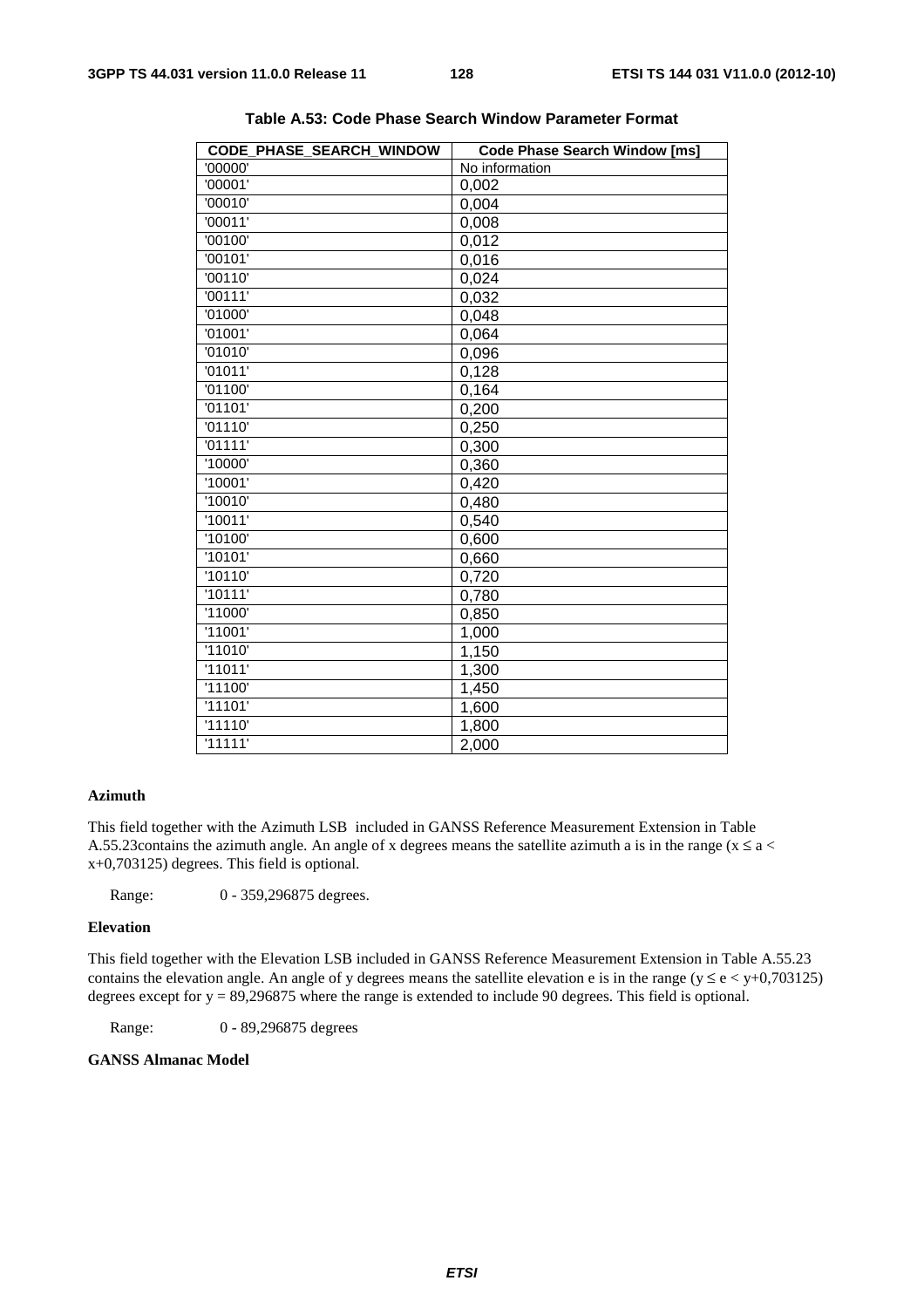These fields specify the coarse, long-term model of the satellite positions and clocks. These fields are given in Table A.54. The meaning of these parameters is defined in relevant ICDs of the particular GANSS and GNSS specific interpretations apply. For example, Modernized GPS and QZSS use the same model parameters but some parameters have a different interpretation [16].

GANSS Almanac Model is useful for receiver tasks that require coarse accuracy, such as determining satellite visibility. The model is valid for up to few weeks, typically. Since it is a long-term model, the field should be provided for all satellites in the GNSS constellation. If almanac is not provided for the full GNSS constellation, the SMLC shall set the Complete Almanac Provided field in Table A.55.24 to FALSE.

| Table A.54: GANSS Almanac Model (per-satellite fields - <sup>(1)</sup> = Positive range only) |
|-----------------------------------------------------------------------------------------------|
|                                                                                               |

| <b>Parameter</b>                                                                        | # Bits          | <b>Scale Factor</b>                                   | Units                                                       | Incl.                   |  |
|-----------------------------------------------------------------------------------------|-----------------|-------------------------------------------------------|-------------------------------------------------------------|-------------------------|--|
|                                                                                         |                 | The following fields occur once per message           |                                                             |                         |  |
| Num_Sats_Total                                                                          | 6               | 1                                                     |                                                             | M                       |  |
| Week Number                                                                             | 8               | 1                                                     | weeks                                                       | M                       |  |
| $\mathsf{T}_{\mathsf{oa}}$                                                              | $\overline{8}$  | $2^{12}$                                              | s                                                           | $O$ (note 1)            |  |
| IOD <sub>a</sub>                                                                        | $\overline{2}$  | $\overline{a}$                                        | $\sim$                                                      | $\overline{O}$ (note 1) |  |
|                                                                                         |                 | One of the following models can be included:          |                                                             |                         |  |
|                                                                                         |                 | Model-1:                                              |                                                             |                         |  |
|                                                                                         |                 |                                                       | This model occurs once per satellite (Num_Sats_Total times) |                         |  |
|                                                                                         |                 | <b>GANSS Almanac Model Using Keplerian Parameters</b> |                                                             |                         |  |
| $SV$ <sub>ID</sub>                                                                      | 6               |                                                       |                                                             | M                       |  |
| е                                                                                       | 11              | $2^{-16}$                                             | dimensionless                                               | M                       |  |
| δi                                                                                      | 11              | $2^{-14}$                                             | semi-circles                                                | M                       |  |
| OMEGADOT                                                                                | 11              | $2^{-33}$                                             | semi-circles/sec                                            | M                       |  |
| SV Health_KP                                                                            | 4               | $\overline{\phantom{a}}$                              | dimensionless                                               | M                       |  |
| delta $A^{1/2}$                                                                         | 17              | $2^{9}$                                               | meters $^{1/2}$                                             | M                       |  |
| OMEGA <sub>0</sub>                                                                      | $\overline{16}$ | $2^{-15}$                                             | semi-circles                                                | M                       |  |
| $\omega$                                                                                | 16              | $2^{-15}$                                             | semi-circles                                                | M                       |  |
| M <sub>0</sub>                                                                          | 16              | $\frac{2^{15}}{2^{19}}$                               | semi-circles                                                | M                       |  |
| $af_0$                                                                                  | 14              |                                                       | seconds                                                     | M                       |  |
| af <sub>1</sub>                                                                         | 11              | $2^{-38}$                                             | sec/sec                                                     | M                       |  |
| NOTE 1: All of these field shall be present together, or none of them shall be present, |                 |                                                       |                                                             |                         |  |
| if GANSS ID indicates Galileo.                                                          |                 |                                                       |                                                             |                         |  |
|                                                                                         |                 | Model-2:                                              |                                                             |                         |  |
|                                                                                         |                 |                                                       | This model occurs once per satellite (Num_Sats_Total times) |                         |  |
|                                                                                         |                 |                                                       | <b>GANSS Almanac Model Using NAV Keplerian Parameters</b>   |                         |  |
| SV_ID                                                                                   | 6               |                                                       |                                                             | M                       |  |
| e                                                                                       | $\overline{16}$ | $2^{-21}$                                             | dimensionless                                               | M                       |  |
| δi                                                                                      | $\overline{16}$ | $2^{-19}$                                             | semi-circles                                                | M                       |  |
| <b>OMEGADOT</b>                                                                         | $\overline{16}$ | $2^{-38}$                                             | semi-circles/sec                                            | M                       |  |
| SV Health                                                                               | 8               | $\frac{1}{2^{11}}$                                    | Boolean                                                     | M                       |  |
| $A^{1/2}$                                                                               | 24              |                                                       | $meters$ <sup>1/2</sup>                                     | M                       |  |
| OMEGA <sub>0</sub>                                                                      | $\overline{24}$ | $2^{-23}$                                             | semi-circles                                                | M                       |  |
| $\omega$                                                                                | 24              | $2^{-23}$                                             | semi-circles                                                | M                       |  |
| $M_0$                                                                                   | 24              | $2^{-23}$                                             | semi-circles                                                | M                       |  |
| af <sub>0</sub>                                                                         | $\overline{11}$ | $2^{-20}$                                             | seconds                                                     | M                       |  |
| af <sub>1</sub>                                                                         | 11              | $2^{-38}$                                             | sec/sec                                                     | M                       |  |
|                                                                                         |                 | Model-3:                                              |                                                             |                         |  |
| This model occurs once per satellite (Num_Sats_Total times)                             |                 |                                                       |                                                             |                         |  |
|                                                                                         |                 |                                                       | GANSS Almanac Model Using Reduced Keplerian Parameters      |                         |  |
| SV ID                                                                                   | 6               |                                                       | $\overline{a}$                                              | M                       |  |
| $\delta_{\mathsf{A}}$                                                                   | 8               | $2^{+9}$                                              | meters                                                      | M                       |  |
| $\Omega_0$                                                                              | 7               | $2^{6}$                                               | semi-cicles                                                 | M                       |  |
| $\Phi_0$                                                                                | $\overline{7}$  | $2^{6}$                                               | semi-circles                                                | M                       |  |
| L1 Health                                                                               | 1               | $---$                                                 | $---$                                                       | M                       |  |
| L <sub>2</sub> Health                                                                   | 1               | ---                                                   | $---$                                                       | M                       |  |
| L5 Health                                                                               | 1               | $---$                                                 | $---$                                                       | M                       |  |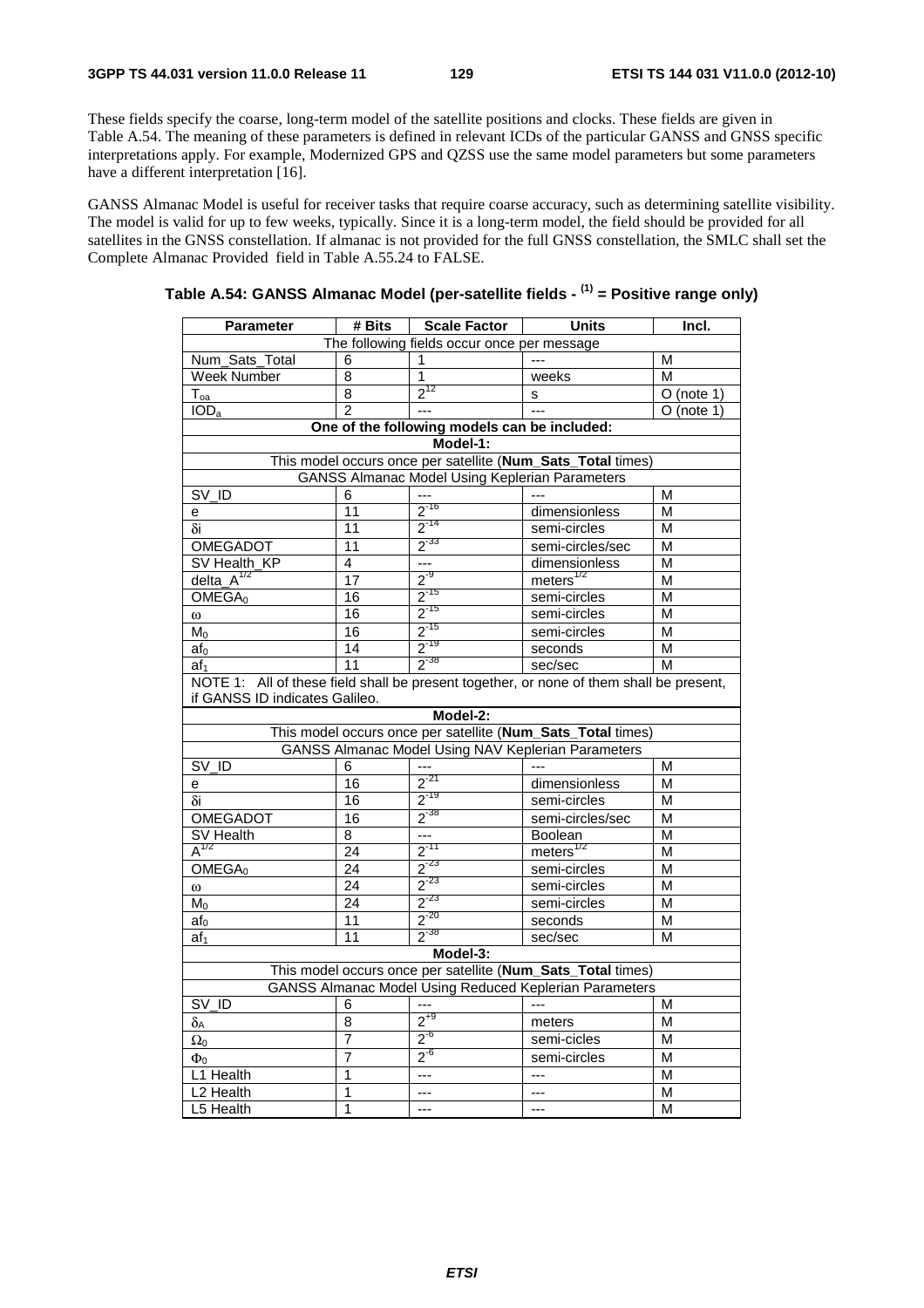| Model-4:                            |                                                             |                          |                                                               |          |  |  |
|-------------------------------------|-------------------------------------------------------------|--------------------------|---------------------------------------------------------------|----------|--|--|
|                                     | This model occurs once per satellite (Num_Sats_Total times) |                          |                                                               |          |  |  |
|                                     | <b>GANSS Almanac Model Using Midi Keplerian Parameters</b>  |                          |                                                               |          |  |  |
| SV_ID                               | 6                                                           |                          |                                                               | Μ        |  |  |
| e                                   | 11                                                          | $2^{-16}$                | ---                                                           | М        |  |  |
| $\delta_i$                          | 11                                                          | $2^{-14}$                | semi-circles                                                  | M        |  |  |
| $\Omega$ dot                        | 11                                                          | $2^{-33}$                | semi-circles/sec                                              | M        |  |  |
| sqrtA                               | 17                                                          | $2^{-4}$                 | meters <sup>1/2</sup>                                         | M        |  |  |
| $\Omega_0$                          | 16                                                          | $2^{-15}$                | semi-circles                                                  | M        |  |  |
| $\omega$                            | 16                                                          | $2^{-15}$                | semi-circles                                                  | M        |  |  |
| M <sub>0</sub>                      | $\overline{16}$                                             | $2^{-15}$                | semi-circles                                                  | M        |  |  |
| $a_{\text{fo}}$                     | 11                                                          | $2^{-20}$                | seconds                                                       | M        |  |  |
| $a_{f1}$                            | 10                                                          | $2^{37}$                 | sec/sec                                                       | M        |  |  |
| L1 Health                           | 1                                                           | $---$                    | $---$                                                         | M        |  |  |
| L2 Health                           | 1                                                           | $---$                    | ---                                                           | M        |  |  |
| L5 Health                           | 1                                                           | $---$                    | $---$                                                         | M        |  |  |
|                                     |                                                             | Model-5:                 |                                                               |          |  |  |
|                                     |                                                             |                          | This model occurs once per satellite (Num_Sats_Total times)   |          |  |  |
|                                     |                                                             |                          | <b>GANSS Almanac Model Using GLONASS Keplerian Parameters</b> |          |  |  |
| $N^A$                               | 11                                                          | 1                        | days                                                          | M        |  |  |
| $n^A$                               | 5                                                           | $\overline{1}$           |                                                               | M        |  |  |
| $H_n^A$                             | 5                                                           | 1                        |                                                               | M        |  |  |
| $\lambda_n^A$                       | $\overline{21}$                                             | $2^{-20}$                | semi-circles                                                  | M        |  |  |
| $t_{\lambda n}^{\text{A}}$          | 21                                                          | $2^{5}$                  | seconds                                                       | M        |  |  |
|                                     | 18                                                          | $2^{-20}$                | semi-circles                                                  | М        |  |  |
| $\frac{\Delta i_n^A}{\Delta T_n^A}$ | 22                                                          | $2^{-9}$                 | seconds/orbit                                                 | М        |  |  |
|                                     |                                                             |                          | period                                                        |          |  |  |
| $\Delta T\_DOT_n^A$                 | $\overline{7}$                                              | $2^{-14}$                | seconds/orbit                                                 | М        |  |  |
|                                     |                                                             |                          | period <sup>2</sup>                                           |          |  |  |
| $\epsilon_n^A$                      | $\overline{15}$                                             | $2^{-20}$                | $\overline{a}$                                                | M        |  |  |
| $\overline{\omega_n^{\;A}}$         | 16                                                          | $2^{-15}$                | semi-circles                                                  | M        |  |  |
| $\tau_n^{\ A}$                      | 10                                                          | $2^{-18}$                | seconds                                                       | M        |  |  |
| $C_n^A$                             | 1                                                           | $\overline{1}$           | ---                                                           | M        |  |  |
| $M_n^A$                             | $\mathfrak{p}$                                              | 1                        | ---                                                           | $\Omega$ |  |  |
|                                     |                                                             | Model-6:                 |                                                               |          |  |  |
|                                     |                                                             |                          | This model occurs once per satellite (Num_Sats_Total times)   |          |  |  |
|                                     |                                                             |                          | <b>GANSS Almanac Model Using SBAS ECEF Parameters</b>         |          |  |  |
| Data ID                             | 2                                                           | 1                        |                                                               | M        |  |  |
| SV_ID                               | 6                                                           | $\overline{\phantom{a}}$ | Ξ.                                                            | M        |  |  |
| Health                              | $\overline{8}$                                              | ÷.                       | $\overline{a}$                                                | M        |  |  |
| $\mathsf{X}_{\mathsf{G}}$           | 15                                                          | 2600                     | meters                                                        | M        |  |  |
| $Y_G$                               | 15                                                          | 2600                     | meters                                                        | М        |  |  |
| $Z_{G}$                             | 9                                                           | 26000                    | meters                                                        | M        |  |  |
| X <sub>G</sub> Rate-of-Change       | 3                                                           | 10                       | meters/sec                                                    | M        |  |  |
| Y <sub>G</sub> Rate-of-Change       | 3                                                           | 10                       | meters/sec                                                    | M        |  |  |
| Z <sub>G</sub> Rate-of-Change       | 4                                                           | 40,96                    | meters/sec                                                    | Μ        |  |  |
| $t_0$                               | 11                                                          | 64                       | seconds                                                       | M        |  |  |
|                                     |                                                             |                          |                                                               |          |  |  |

## **Num\_Sats\_Total**

This field specifies the total number of satellites in GANSS Almanac Model.

Range: 1 - 36

#### **Week Number**

This field specifies the Almanac reference week number in GNSS specific system time to which the Almanac Reference Time  $T_{oa}$  is referenced, modulo 256 weeks. If  $T_{oa}$  is not included in GANSS Almanac Model, the MS shall ignore the Week Number.

Range: 0 - 255

**Toa**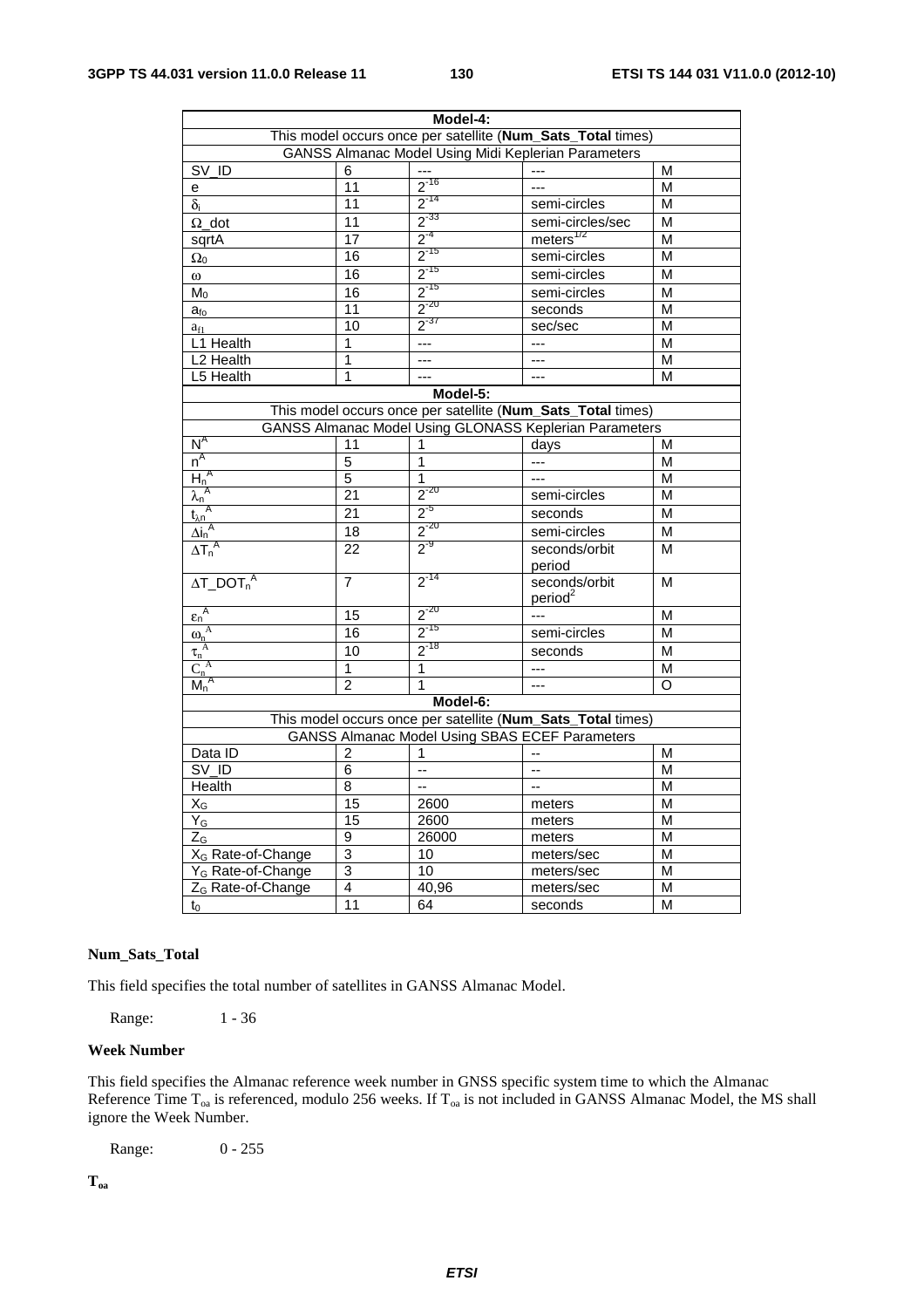This field specifies the Almanac Reference Time common to all satellites in GANSS Almanac Model Using Keplerian Parameters given in GNSS specific system time.

## **IODa**

This field specifies the Issue-Of-Data common to all satellites in GANSS Almanac Model Using Keplerian Parameters.

### **SV\_ID**

This field identifies the satellite for which the GANSS Almanac Model is given. The interpretation of SV ID is defined in Table A.10.14.

Range: 0 - 63

### **SV Health\_KP**

This field specifies the SV Health status in GANSS Almanac Model Using Keplerian Parameters. In Galileo case this field shall contain the I/NAV health status bits.

## **GANSS UTC Model**

The GANSS UTC Model field contains a set of parameters needed to relate GNSS system time to Universal Time Coordinate (UTC). All of the fields in the GANSS UTC Model are mandatory when the field is present. The UTC time standard, UTC(k), is GNSS specific. E.g., if GANSS ID indicates QZSS, GANSS UTC Model field contains a set of parameters needed to relate QZST to UTC(NICT).

| <b>Parameter</b>          | # Bits | <b>Scale Factor</b> | <b>Units</b> | Incl. |
|---------------------------|--------|---------------------|--------------|-------|
| A۱                        | 24     | $2^{-50}$           | sec/sec      | C     |
| $A_0$                     | 32     | $2 - 30$            | seconds      |       |
| $t_{ot}$                  | 8      | $2^{12}$            | seconds      |       |
| WN,                       | 8      |                     | weeks        |       |
| ∆t∟s                      | 8      |                     | seconds      |       |
| <b>WNLSF</b>              | 8      |                     | weeks        |       |
| DN                        | 8      |                     | davs         |       |
| $\Delta t_{\textsf{LSF}}$ | 8      |                     | seconds      |       |

**Table A.55: GANSS UTC Model (Model-1)** 

#### **GANSS Ephemeris Extension**

The GANSS Ephemeris extension contains parameters designed to extend the time of applicability of the Ephemeris terms by the continuous addition of the delta ephemeris terms to the respective terms of the referenced ephemeris.

This message can provide extension information for every satellite for many days into the future; doing so may create a large message, thus care must be taken to consider the transport bandwidth. The SMLC can limit the duration of the extension to decrease the message size. For example if the extension duration is limited to twelve hours the payload will be approximately 2,000 octets, for a typical 27 satellite constellation.

|  |  |  | Table A.55.2: GANSS Ephemeris Extension |  |
|--|--|--|-----------------------------------------|--|
|--|--|--|-----------------------------------------|--|

| <b>Parameter</b>          | # Bits           | <b>Scale Factor</b>               | Units | Incl. |  |
|---------------------------|------------------|-----------------------------------|-------|-------|--|
| qanssEphemerisHeader      | See Table A.55.3 |                                   | ---   |       |  |
| qanssReferenceSet         | See Table A.55.5 |                                   | $--$  |       |  |
| aanssEphemerisDeltaMatrix |                  | List of GANSSEphemerisDeltaEpochs |       |       |  |

## **Table A.55.3: GANSS Ephemeris Header**

| <b>Parameter</b>                                    | # Bits           | <b>Scale Factor</b> | Units | Incl. |  |  |  |
|-----------------------------------------------------|------------------|---------------------|-------|-------|--|--|--|
| <b>GANSS Ephemeris Extension (Once per message)</b> |                  |                     |       |       |  |  |  |
| timeAtEstimation                                    | See Table A.55.4 |                     | $--$  | M     |  |  |  |
| validityPeriod                                      |                  |                     | Hours | M     |  |  |  |
| ephemerisExtensionDuration                          | -9               |                     | Hours | M     |  |  |  |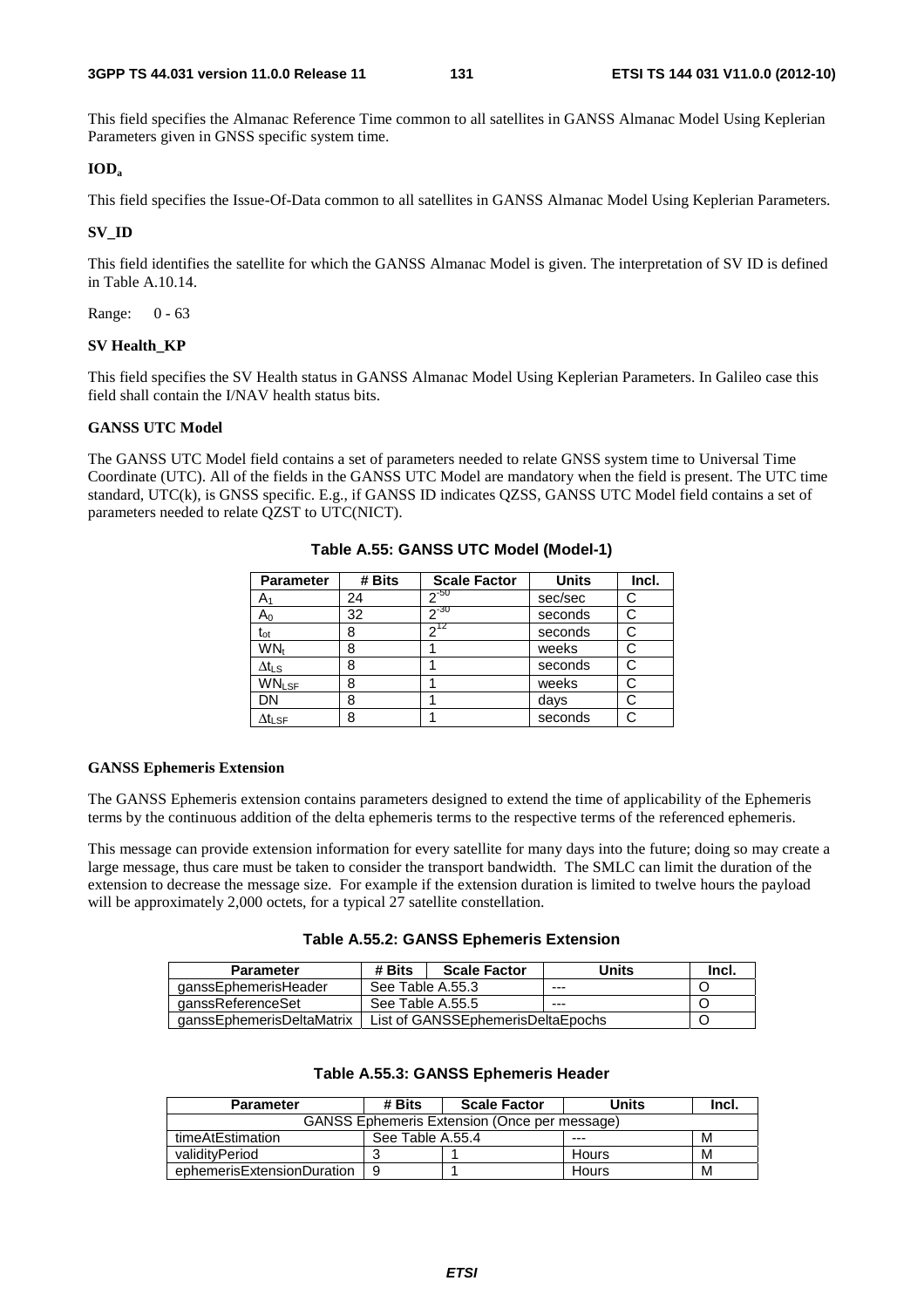## **Time at Estimation**

The Time at Estimation provides the GANSS time at which the ephemeris extensions were created.

| Parameter                      | # Bits | <b>Scale Factor</b> | Units   | Incl. |
|--------------------------------|--------|---------------------|---------|-------|
| <b>GANSS Dav of Estimation</b> | 12     |                     | Dav     | M     |
| <b>GANSS TOD of Estimation</b> |        |                     | Seconds | М     |

**Table A.55.4: Time at Estimation** 

#### **GANSS Day of Estimation**

This field specifies the sequential number of days from the origin of the GNSS system time indicated by GANSS TIME ID modulo 8192 days (about 22 years) of the time that the estimation was determined.

Range: 0 - 8191 days

## **GANSS TOD of Estimation**

Integer number of GANSS TOD seconds within the current day of the time that the estimation was determined.

Range: 0 - 86399 s.

#### **Validity Period**

The validityPeriod indicates the validity period of the GANSS Reference Set. It also indicates the default validity period of each individual delta ephemeris packet in the case that the individual validityPeriod is not present in the GANSS Delta Epoch Header (see Table A.55.8). It is the length of time that the GANSS Reference Set is intended to last and, if applicable, it is the length of time that the ephemeris constructed by application of the delta is intended to last.

Range:  $1 - 8$  hours.

#### **Ephemeris Extension Duration**

The Ephemeris Extension duration indicates the total block of time measured in units of hours that the extended ephemeris covers.

Range: 1 - 512 Hours.

The ganssEphemeris header is mandatory only once in the delivery of the GANSS Ephemeris Extension message

## **GANSS Reference Set**

| Table A.55.5: GANSS Reference Set |  |  |  |  |  |
|-----------------------------------|--|--|--|--|--|
|-----------------------------------|--|--|--|--|--|

| Parameter                    | Presence | lote                |
|------------------------------|----------|---------------------|
| <b>GANSS Reference Orbit</b> | М        | Fable A.55.6<br>see |

#### **GANSS Reference Orbit**

## **Table A.55.6: GANSS Reference Orbit**

| <b>Parameter</b> | # Bits           | <b>Scale Factor</b> | Units | lnci. |
|------------------|------------------|---------------------|-------|-------|
| svID             |                  |                     | ---   | N     |
| qanssOrbitModel  | See Table A.29.g |                     | $- -$ | N     |
| qanssClockModel  | See Table A.49.1 |                     | $- -$ | N     |

#### **SvID**

The satellite vehicle ID identifying to which satellite the following orbital and clock model apply. The interpretation of SV ID is defined in Table A.10.14.

## **GANSS OrbitModel**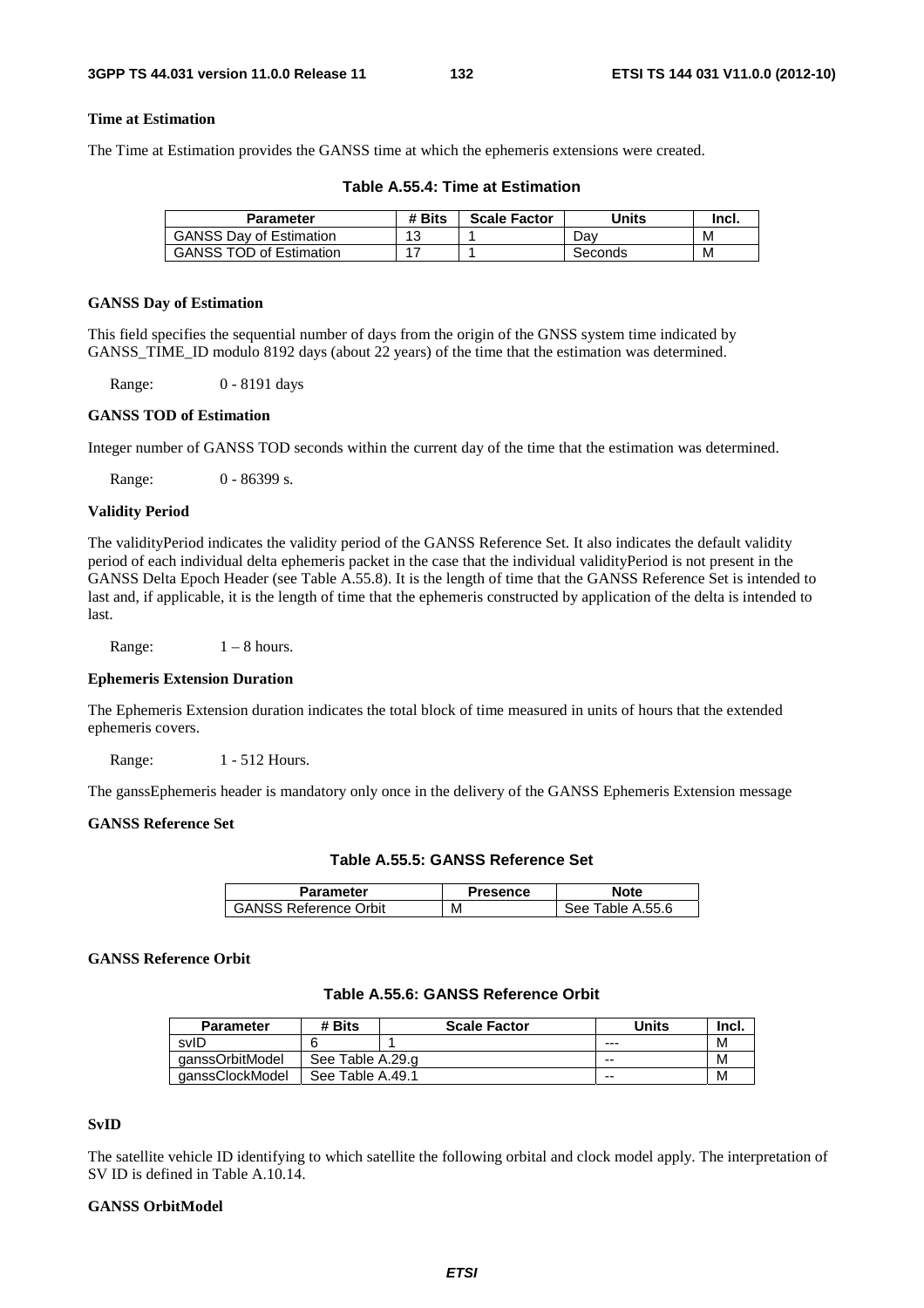This field is a structure that contains the Reference Nav Model (see Table A.29.g) satellite orbit information upon which all subsequent delta information will be applied to create the next ephemeris for use in navigation.

#### **GANSS ClockModel**

This field is a structure that contains the satellite clock model upon which all subsequent clock information will be applied to create the next clock model for use in navigation.

## **GANSA Ephemeris Delta Matrix**

GANSS Ephemeris Delta Matrix is a list of GANSS Ephemeris Delta Epochs. Each epoch is indicated by a unique seqNum. Each epoch corresponds to a specific update interval and contains a delta epoch header and ephemeris delta elements for all PRNs for that epoch.

### **GANSS Ephemeris Delta Epoch**

## **Table A.55.7: GANSS Ephemeris Delta Epoch**

| Parameter             | <b>Note</b>                            | -Incl. |
|-----------------------|----------------------------------------|--------|
| qanssDeltaEpochHeader | See Table A.55.8                       |        |
| ganssDeltaElementList | List of GANSS Ephemeris Delta Elements | м      |

#### **GANSS Delta Epoch Header**

## **Table A.55.8: GANSS Delta Epoch Header**

| <b>Parameter</b>     | # Bits | <b>Scale Factor</b> | Units | -Incl. |
|----------------------|--------|---------------------|-------|--------|
| validitvPeriod       |        |                     | Hours |        |
| ephemerisDeltaSizes  |        | See Table A.55.9    |       |        |
| ephemerisDeltaScales |        | See Table A.55.10   |       |        |

#### **Validity Period**

The validityPeriod indicates the validity period of each individual delta ephemeris packet. It is the length of time that the ephemeris constructed by application of the delta is intended to last. If not present then the default validityPeriod in the GANSS Ephemeris Header IE applies (see Table A.55.3).

Range:  $1 - 8$  hours.

#### **Ephemeris Delta Sizes**

This field is a structure that indicates the bit sizes for all the fields in the GANSS Ephemeris Delta structure

| <b>Parameter</b>       | # Bits | <b>Scale Factor</b> | Units | Incl. |
|------------------------|--------|---------------------|-------|-------|
| bitSize delta $\omega$ | 5      |                     |       | М     |
| bitSize delta An       | 4      |                     |       | M     |
| bitSize delta M0       | 5      |                     |       | M     |
| bitSize delta OMEGAdot | 5      |                     |       | M     |
| bitSize delta e        | 5      |                     |       | M     |
| bitSize delta Idot     | 4      |                     |       | M     |
| bitSize delta sgrtA    | 5      |                     |       | М     |
| bitSize delta i0       | 5      |                     |       | M     |
| bitSize_delta_OMEGA0   | 5      |                     |       | M     |
| bitSize delta Crs      | 4      |                     |       | M     |
| bitSize delta Cis      | 4      |                     |       | M     |
| bitSize delta Cus      | 4      |                     |       | M     |
| bitSize delta Crc      | 4      |                     |       | M     |
| bitSize_delta_Cic      | 4      |                     |       | M     |
| bitSize delta Cuc      | 4      |                     |       | M     |
| bitSize delta tgd1     | 4      |                     |       | M     |
| bitSize delta tgd2     | 4      |                     |       | M     |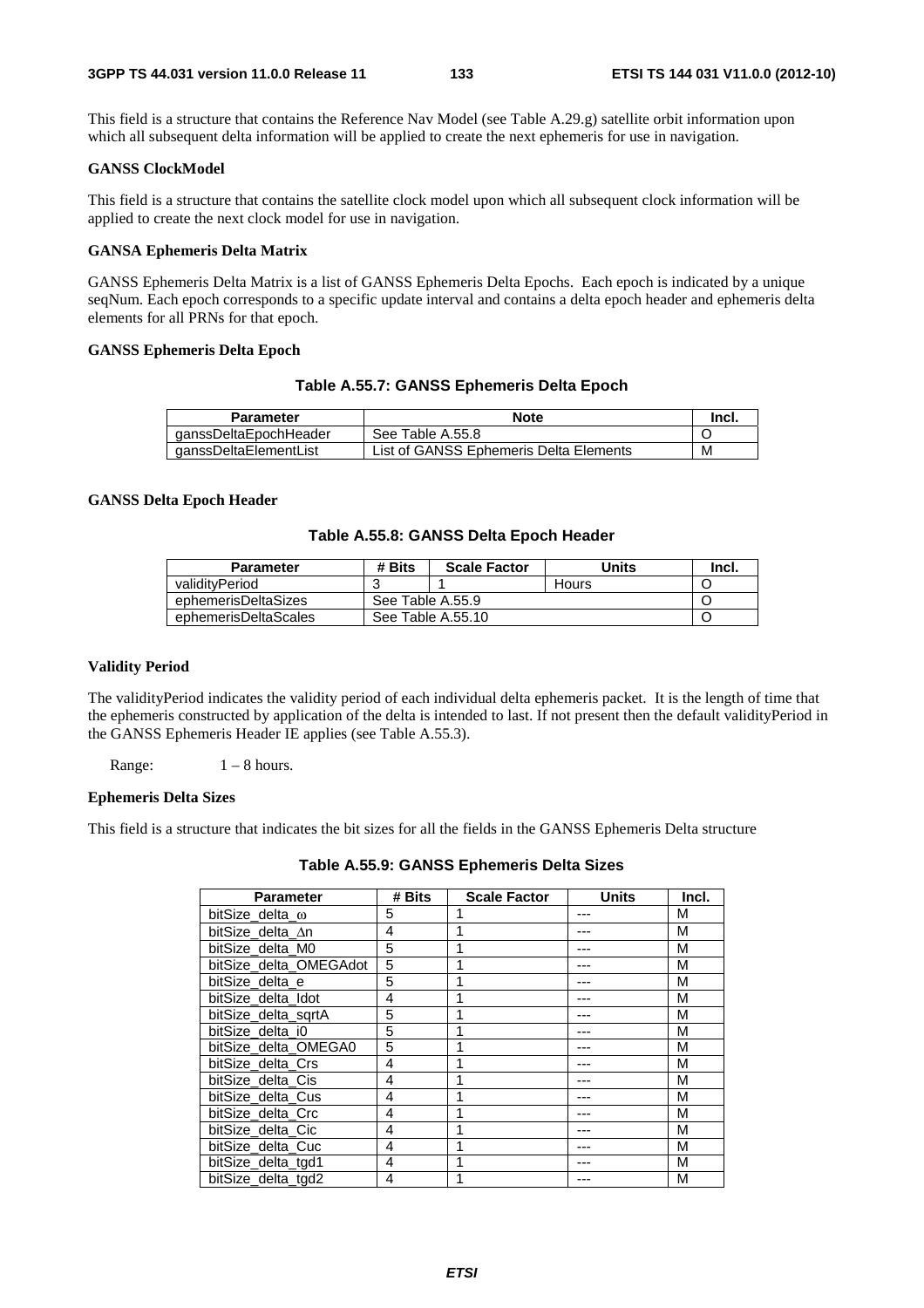#### **Ephemeris Delta Scales**

This field is a structure that indicates the scale factor modifiers for all the fields in the GANSS Ephemeris Delta structure.

| <b>Parameter</b>      | # Bits | <b>Scale Factor</b> | <b>Units</b> | Incl. |
|-----------------------|--------|---------------------|--------------|-------|
| scale_delta_ $\omega$ | 5      |                     |              | M     |
| scale_delta_An        | 5      |                     |              | М     |
| scale_delta_M0        | 5      |                     |              | М     |
| scale delta OMEGAdot  | 5      |                     |              | М     |
| scale delta e         | 5      | 1                   |              | М     |
| scale delta Idot      | 5      | 1                   |              | М     |
| scale delta sgrtA     | 5      | 1                   |              | М     |
| scale delta i0        | 5      |                     |              | М     |
| scale_delta_OMEGA0    | 5      |                     |              | M     |
| scale_delta_Crs       | 5      |                     |              | M     |
| scale_delta_Cis       | 5      | 1                   |              | M     |
| scale_delta_Cus       | 5      |                     |              | M     |
| scale delta Crc       | 5      |                     |              | M     |
| scale delta Cic       | 5      | 1                   |              | M     |
| scale delta Cuc       | 5      | 1                   |              | M     |
| scale_delta_tgd1      | 5      | 1                   |              | M     |
| scale_delta_tgd2      | 5      | 1                   |              | М     |

**Table A.55.10: GANSS Ephemeris Delta Scales** 

#### **GANSS Delta Element List**

GANSS Delta Element List is a list of GANSS Ephemeris Delta Elements

#### **Ephemeris Delta Element**

Each GANSS Ephemeris Delta element is uniquely identified by the pair (seqNum, sv\_ID) and it is defined as a structure as shown in table A.55.11. The MS should parse the octet string according to the fields specified in table A.55.4. Each element in table A.55.4 but for seqNum and sv\_ID should be treated as a signed integer. Each Ephemeris delta is transmitted as an octet string of up to 49 octets. The actual number of octets is determined by the size of the bit fields in the GPS\_Ephemeris\_Delta\_Sizes table (table A.55.9). Each set of up to 49 octets represents a single extension for a single satellite vehicle. Each set encodes the satellite vehicle ID and the sequence number. The sequence number specifies the order in which the individual ephemeris extension elements are assembled as time marches forward to create the next ephemeris. The sequence number is the same for all satellite vehicle IDs for a particular update period.

| <b>Parameter</b> | # Bits | Default #<br><b>Bits</b> | <b>Scale Factor</b>                                 | <b>Default</b><br><b>Scale</b> | <b>Units</b>     | Incl. |
|------------------|--------|--------------------------|-----------------------------------------------------|--------------------------------|------------------|-------|
| sequenceNum      | 7      |                          |                                                     |                                |                  | M     |
| svID             | 6      |                          |                                                     | 1                              |                  | M     |
| delta_o          | 132(1) | 21                       | $2^{16*2^{31}} \cdot 2^{15*2^{31}}$                 | $2^{-31}$                      | semi-circles     | M     |
| delta_∆n         | 116(1) | 12                       | $2^{-16}*2^{-43}$ $2^{15}*2^{-43}$                  | $2^{-43}$                      | semi-circles/sec | M     |
| delta M0         | 132(1) | 21                       | $2^{-16*2^{-31}}$ $2^{15*2^{-31}}$                  | $2^{-31}$                      | semi-circles     | M     |
| delta_OMEGAdot   | 124(1) | 13                       | $2^{-16*2^{-43}} \cdot 2^{15*2^{-43}}$              | $2^{-43}$                      | semi-circles/sec | M     |
| delta_e          | 132(1) | 18                       | $2^{-16}*2^{-33}$ $2^{15}*2^{-33}$ $2^{15}$         | $2^{-33}$                      |                  | M     |
| delta_Idot       | 114(1) | 11                       | $2^{-16*2^{-43}}$ , $2^{15*2^{-43}}$ $\binom{2}{1}$ | $2^{-43}$                      | semi-circles/sec | M     |
| delta_sqrtA      | 132(1) | 14                       | $2^{-16*2^{-19}}$ $2^{15*2^{-19}}$ $3^{21}$         | $2^{-19}$                      | meters1/2        | M     |
| delta_i0         | 132(1) | 14                       | $2^{-16*2^{-31}}$ $2^{15*2^{-31}}$                  | $2^{-31}$                      | semi-circles     | M     |
| delta OMEGA0     | 132(1) | 14                       | $2^{-16*2^{-31}}$ , $2^{15*2^{-31}}$ $\binom{2}{1}$ | $2^{31}$                       | semi-circles     | M     |
| delta_Crs        | 116(1) | 12                       | $2^{16}*2^{15}$ , $2^{15}*2^{15}$                   | $2^{5}$                        | meters           | M     |
| delta_Cis        | 116(1) | 11                       | $2^{-16}*2^{-29}$ $2^{15}*2^{-29}$                  | $2^{-29}$                      | radians          | M     |
| delta_Cus        | 116(1) | $12 \overline{ }$        | $2^{16*2^{29}} \cdot 2^{15*2^{29}}$                 | $2^{-29}$                      | radians          | M     |
| delta_Crc        | 116(1) | 12                       | $2^{-16*}2^{-5}$ $2^{15*}2^{-5}$ $3^{-2}$           | $2^{5}$                        | meters           | M     |
| delta Cic        | 116(1) | 11                       | $2^{-16*2^{29}}$ $2^{15*2^{29}}$                    | $2^{-29}$                      | radians          | M     |
| delta_Cuc        | 116(1) | $12 \overline{ }$        | $2^{-16}*2^{-29}$ $2^{15}*2^{-29}$                  | $2^{-29}$                      | radians          | M     |
| delta_tgd1       | 116(1) | 2                        | $2^{16*2^{31}} \cdot 2^{15*2^{31}}$                 | $2^{31}$                       | seconds          | M     |
| delta_tgd2       | 116(1) | $\overline{2}$           | $2^{-16*2^{31}} \cdot 2^{15*2^{31}$ (2)             | $2^{-31}$                      | seconds          | M     |

|  |  |  | Table A.55.11: GANSS Ephemeris Delta Element |  |  |
|--|--|--|----------------------------------------------|--|--|
|--|--|--|----------------------------------------------|--|--|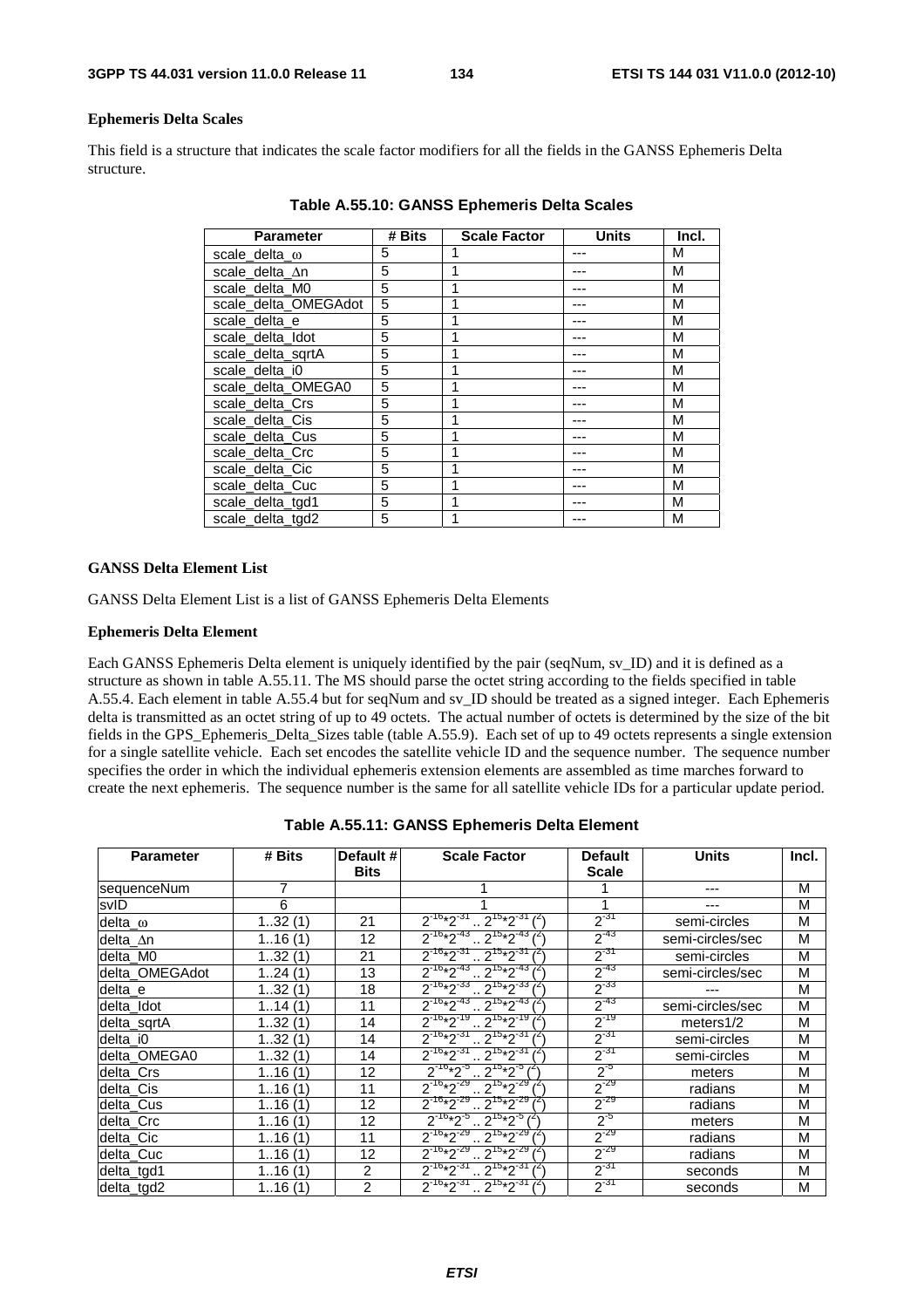- (1) The number of bits of each signed integer field is variable and it is indicated once for all numEphemerisDeltas by the structure ephemerisDeltasSizes. When the ephemerisDeltaSizes field is not present, the values found in the columns 'Default # Bits' shall be used.
- (2) The scale factor of each parameter is variable around the default scale factor. The variation for each field is indicated once for all numEphemerisDeltas by the structure ephemerisDeltasScales. For example, if the scale factor modifier for delta\_omega has a value of 4, the scale factor for delta\_omega is  $2^4 * 2^{31}$ . When the ephemerisDeltaScales is not used, the values found in the column 'Default Scale' shall be used.

#### **sequenceNum**

This field indicates the order of the Ephemeris delta terms. The ephemeris constructed for use in satellite positioning is built by adding the delta terms to the referenced GANSS\_Navigation Model in the order dictated by this sequence number. The sequence number shall remain the same for each svID in a group of Ephemeris Deltas corresponding to a particular update epoch.

#### **svID**

This field identifies the satellite ID within a particular sequenceNum.

These fields, with the exception of sequenceNum and svID, specify the deltas to be added to the existing Ephemeris to create a new Ephemeris suite that is extended from its predecessor by the time provided in the 'validityPeriod' parameter. To compute the time of ephemeris for the newly constructed ephemeris, validityPeriod is added to the preceding toe. The ephemeris time of clock (toc) is set equal to the toe.

For each of the other ephemeris terms the corresponding delta ephemeris term is added in order to create the updated ephemeris. The terms delta\_M0, delta\_i0, and delta\_OMEGA0 of the delta ephemeris must be extrapolated prior to the addition of the delta terms as follows:

$$
M_{0(i+1)} = M_{0(i)} + delta \_M_{0(i)} + (\sqrt{\frac{\mu}{A_{(i)}}^3} + \Delta n_{(i)}) \cdot dt
$$

Where  $\mu$  is the WGS 84 value of the earth"s gravitational constant for GANSS user, and  $A_{(i)}$  is the semi-major axis associated with this satellite"s update. The extrapolation of delta\_M0, uses the prior set"s sqrtA term to compute  $A_{(i)}$ .

 $OMEGA0_{(i+1)} = OMEGA0_{(i)} + deltaOMEGA0_{(i)} + OMEGA0_{(i)} *dt$ 

$$
i0_{(i+1)} = i0_{(i)} + delta_i = i0_{(i)} + Idot_{(i)}
$$
 \* dt

Where dt is equal to validityPeriod\*3600. The terms af0, and af1 from the GANSS clock model must be extrapolated as follows:

$$
af0_{(i+1)} = af0_{(i)} + af1_{(i)} * dt + af2_{(i)} * dt2
$$

$$
af1_{(i+1)} = af1_{(i)} + 2 * af2_{(i)} * dt
$$

$$
af2_{(i+1)} = af2_{(i)}
$$

Where af0, af1, and af2 are the clock model terms as shown in table A.49.1.

The following demonstrates the application of the ephemeris extension technique. Assume the validityPeriod  $= 5$ , representing: (5+1)hours = 6 hours, and the GANSS Navigation model for a particular satellite, identified by the reference IOD has a toe  $= 0$  seconds.

The toe for sequenceNumber 1 is computed by adding the validityPeriod to the initial toe of 0 as  $0 + 6$  hours =  $0 + 1$ 21600 seconds. The new ephemeris is constructed by adding the delta ephemeris terms from set 1 to the reference ephemeris creating the new ephemeris, which will be used for the next six hours. For the five terms listed above (delta\_M0, delta\_i0, delta\_OMEGA0, af0, and af1) the extrapolation described must occur prior to the addition of the delta term. Of course if one of these three delta ephemeris terms was provided in full via the exception table then the extrapolation is unnecessary and the exception term combined with the delta\_ephemeris term is used directly.

The next ephemeris computation will occur by adding the validityPeriod to the current toe of  $21600$  as:  $21600 + 6$  hours  $= 21600 + 21600 = 43200$ . The ephemeris delta terms from set two are added to the ephemeris resulting from the prior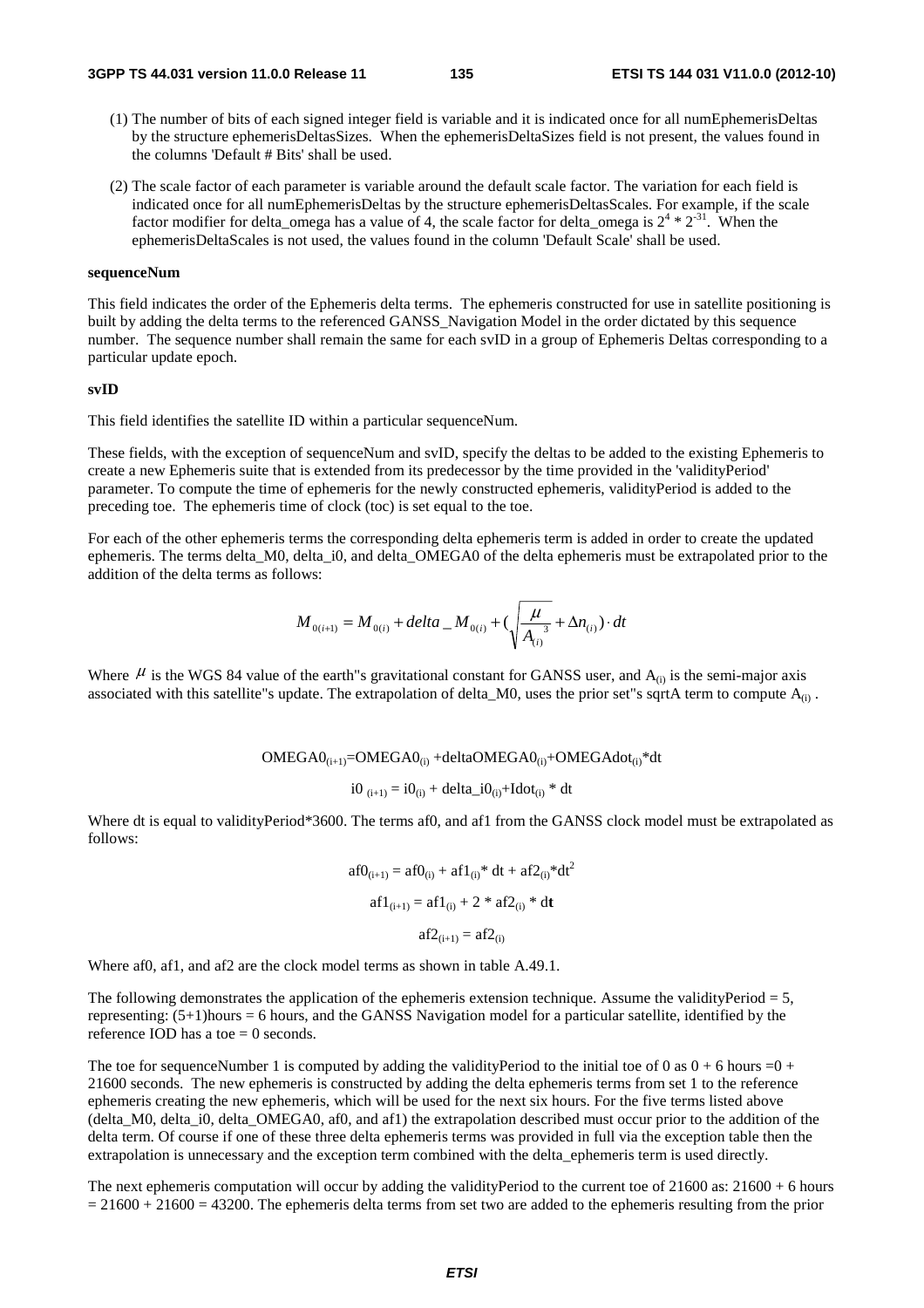addition to create the next ephemeris. This is done for each satellite vehicle ID listed in the provided satellite list

indicated in the ganssSatRef field. If a bit is clear in the eventOccured field it indicates that a satellite maneuver has not occurred since the ganssBeginTime nor is

#### **GANSS Ephemeris Extension check**

The GANSS Ephemeris Extension check provides information about non foreseen events that occurred during the period starting at the ganssBeginTime to the current time. An event is signified through a bit string . Each bits refers to one PRN. If a bit is set to one, this means that the ephemeris extension is no longer valid for this specific PRN. In order to indicate planned future manuvers an end time is provided. The SMLC can indicate that a future event is planned between the current time and the end time of this ephemeris extension.

| <b>Parameter</b>   | <b>Presence</b> | <b>Note</b>       |
|--------------------|-----------------|-------------------|
| qanssBeginTime     | м               | See Table A.55.13 |
| qanssEndTime       | м               | See Table A.55.14 |
| ganssSatEventsInfo | м               | See Table A.55.15 |

**Table A.55.12: Ephemeris Extension check** 

## **GANSS Begin Time**

The GANSS begin time corresponds to the GANSS Day and GANSS Seconds of Estimation of the ephemeris extensions block.

## **Table A.55.13: GANSS Begin Time**

| Parameter        | # Bits    | <b>Scale Factor</b> | Units   | Incl. |
|------------------|-----------|---------------------|---------|-------|
| <b>GANSS Dav</b> | 12<br>ں ا |                     | Dav     | M     |
| <b>GANSS TOD</b> |           |                     | Seconds | М     |

## **GANSS End Time**

The GANSS end time represents the final time the Ephemeris extension is valid.

## **Table A.55.14: GANSS End Time**

| Parameter        | # Bits | <b>Scale Factor</b> | Units   | Incl. |
|------------------|--------|---------------------|---------|-------|
| <b>GANSS Dav</b> | 13     |                     | Dav     | М     |
| <b>GANSS TOD</b> | 17     |                     | Seconds | M     |

## **GANSS Sat Event Information**

This IE is designed to indicate events that have or may occur between the ganssBeginTime and the ganssEndTime.

## **Table A.55.15: GANSS Sat Event Information**

| <b>Parameter</b>     | # Bits | <b>Scale Factor</b> | <b>Units</b> | Incl. |
|----------------------|--------|---------------------|--------------|-------|
| <b>EventOccurred</b> | 64     | -                   | -            | M     |
| FutureEventNoted     | 64     | -                   |              | M     |

## **EventOccurred**

#### **FutureEventNoted**

If a bit is set in the futureEventNoted field it indicates that a maneuver is planned during the time period between current time plus sixty minutes and ganssEndTime

#### **SBAS ID**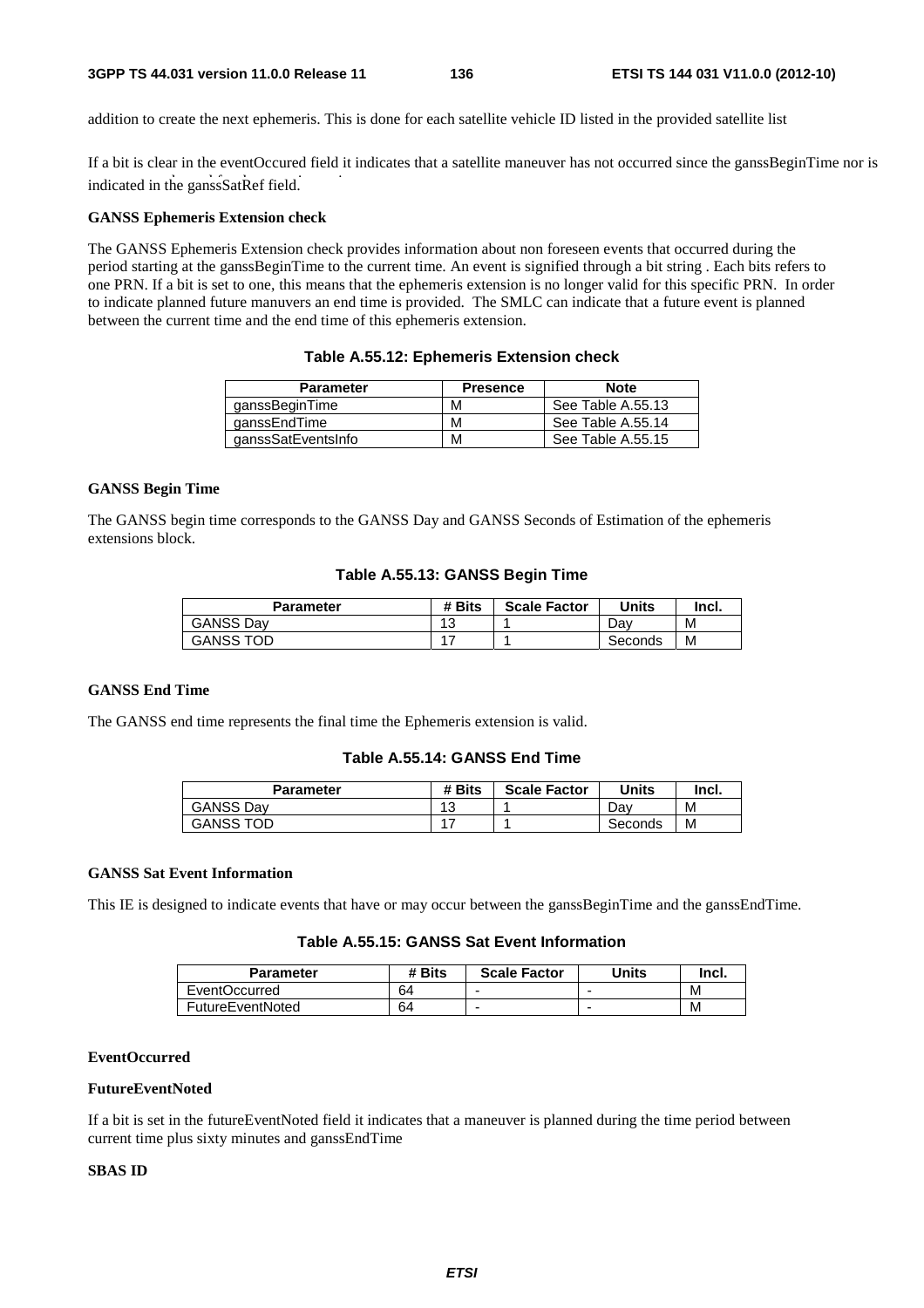If GANSS ID indicates SBAS, this field defines the specific SBAS for which the GANSS specific assistance data are provided according to Table A.55.16.

| <b>SBAS</b>  | <b>Value of SBAS ID</b> |
|--------------|-------------------------|
| <b>WAAS</b>  |                         |
| <b>EGNOS</b> |                         |
| MSAS         |                         |
| <b>GAGAN</b> |                         |
| Reserved     | 4-7                     |

|  |  | Table A.55.16: SBAS ID |
|--|--|------------------------|
|--|--|------------------------|

### **GANSS Additional UTC Model**

The GANSS Additional UTC Model field contains several sets of parameters needed to relate GNSS system time to Universal Time Coordinate (UTC), as defined in [12, 13, 14, 15, 16, 17]. Only one parameter set can be included in one GANSS Additional UTC Model and which set of parameters to include depends on the GANSS-ID and MS capabilities.

The UTC time standard, UTC(k), is GNSS specific. E.g., if GANSS ID indicates QZSS, GANSS Additional UTC Model field contains a set of parameters needed to relate QZST to UTC(NICT). If GANSS ID indicates Modernized GPS, GANSS Additional UTC Model field contains a set of parameters needed to relate GPS system time to UTC(USNO). If GANSS ID indicates GLONASS, GANSS Additional UTC Model field contains a set of parameters needed to relate GLONASS system time to UTC(RU). If GANSS ID indicates SBAS, GANSS Additional UTC Model field contains a set of parameters needed to relate SBAS network time for the SBAS indicated by SBAS ID to the UTC standard defined by the UTC Standard ID.

| <b>Parameter</b>                                                  | # Bits         | <b>Scale Factor</b>                                                   | <b>Units</b>         | Incl.                                |  |  |
|-------------------------------------------------------------------|----------------|-----------------------------------------------------------------------|----------------------|--------------------------------------|--|--|
| One of the following models can be included:                      |                |                                                                       |                      |                                      |  |  |
| Model-2 (as defined in [12,13,14,16])                             |                |                                                                       |                      |                                      |  |  |
| $A_{0-0}$                                                         | 16             | $2^{-35}$                                                             | seconds              | $\overline{C^{(1)}}$                 |  |  |
| $A_{1-n}$                                                         | 13             | $2^{51}$                                                              | sec/sec              | $C^{(1)}$                            |  |  |
| $A_{2-n}$                                                         | $\overline{7}$ | $2^{-68}$                                                             | sec/sec <sup>2</sup> | $C^{(1)}$                            |  |  |
| $\Delta t$ LS                                                     | 8              | $\overline{1}$                                                        | seconds              | $C^{(1)}$                            |  |  |
| $t_{\rm ot}$                                                      | 16             | $2^4$                                                                 | seconds              | $C^{(1)}$                            |  |  |
| <b>WN</b> <sub>ot</sub>                                           | 13             | 1                                                                     | weeks                | $C^{(1)}$                            |  |  |
| <b>WNLSF</b>                                                      | 8              | 1                                                                     | weeks                | $C^{(1)}$                            |  |  |
| <b>DN</b>                                                         | 4              | 1                                                                     | days                 | $C^{(1)}$                            |  |  |
| $\Delta t_{LSF}$                                                  | 8              | 1                                                                     | seconds              | $C^{(1)}$                            |  |  |
|                                                                   |                | Model-3 (as defined in [17])                                          |                      |                                      |  |  |
| $N^A$                                                             | 11             | 1                                                                     | days                 | $C^{(1)}$                            |  |  |
| $\tau_c$                                                          | 32             | $2^{31}$                                                              | seconds              | $\overline{C^{(1)}}$                 |  |  |
| <b>B1</b>                                                         | 11             | $2^{-10}$                                                             | seconds              | $\overline{O^{(2)}}$                 |  |  |
| <b>B2</b>                                                         | 10             | $2^{-16}$                                                             | sec/msd              | $O^{(2)}$                            |  |  |
| <b>KP</b>                                                         | $\mathcal{P}$  | 1                                                                     |                      | O                                    |  |  |
|                                                                   |                | Model-4 (as defined in [15], Message Type 12)                         |                      |                                      |  |  |
| A <sub>1</sub> WNT                                                | 24             | $2^{50}$                                                              | sec/sec              | $\text{C}^{\scriptscriptstyle{(1)}}$ |  |  |
| $A_{\text{OWNT}}$                                                 | 32             | $2^{-30}$                                                             | seconds              | $C^{(1)}$                            |  |  |
| $t_{\rm ot}$                                                      | 8              | $2^{12}$                                                              | seconds              | $C^{(1)}$                            |  |  |
| $WN_t$                                                            | 8              | 1                                                                     | weeks                | $C^{(1)}$                            |  |  |
| $\Delta t_{LS}$                                                   | 8              | 1                                                                     | seconds              | $C^{(1)}$                            |  |  |
| <b>WNLSF</b>                                                      | 8              | 1                                                                     | weeks                | $C^{(1)}$                            |  |  |
| DN                                                                | 8              | 1                                                                     | days                 | $C^{(1)}$                            |  |  |
| $\Delta t_{\textsf{LSF}}$                                         | 8              | 1                                                                     | seconds              | $C^{(1)}$                            |  |  |
| <b>UTC</b>                                                        | 3              | 1                                                                     |                      | $C^{(1)}$                            |  |  |
| Standard                                                          |                |                                                                       |                      |                                      |  |  |
| ID                                                                |                |                                                                       |                      |                                      |  |  |
| Note 1: All of these fields shall be present together, or none of |                |                                                                       |                      |                                      |  |  |
| them shall be present.                                            |                |                                                                       |                      |                                      |  |  |
|                                                                   |                | Note 2: If the optional elements are included, both elements shall be |                      |                                      |  |  |
| included.                                                         |                |                                                                       |                      |                                      |  |  |
|                                                                   |                |                                                                       |                      |                                      |  |  |

## **Table A.55.17: GANSS Additional UTC Model**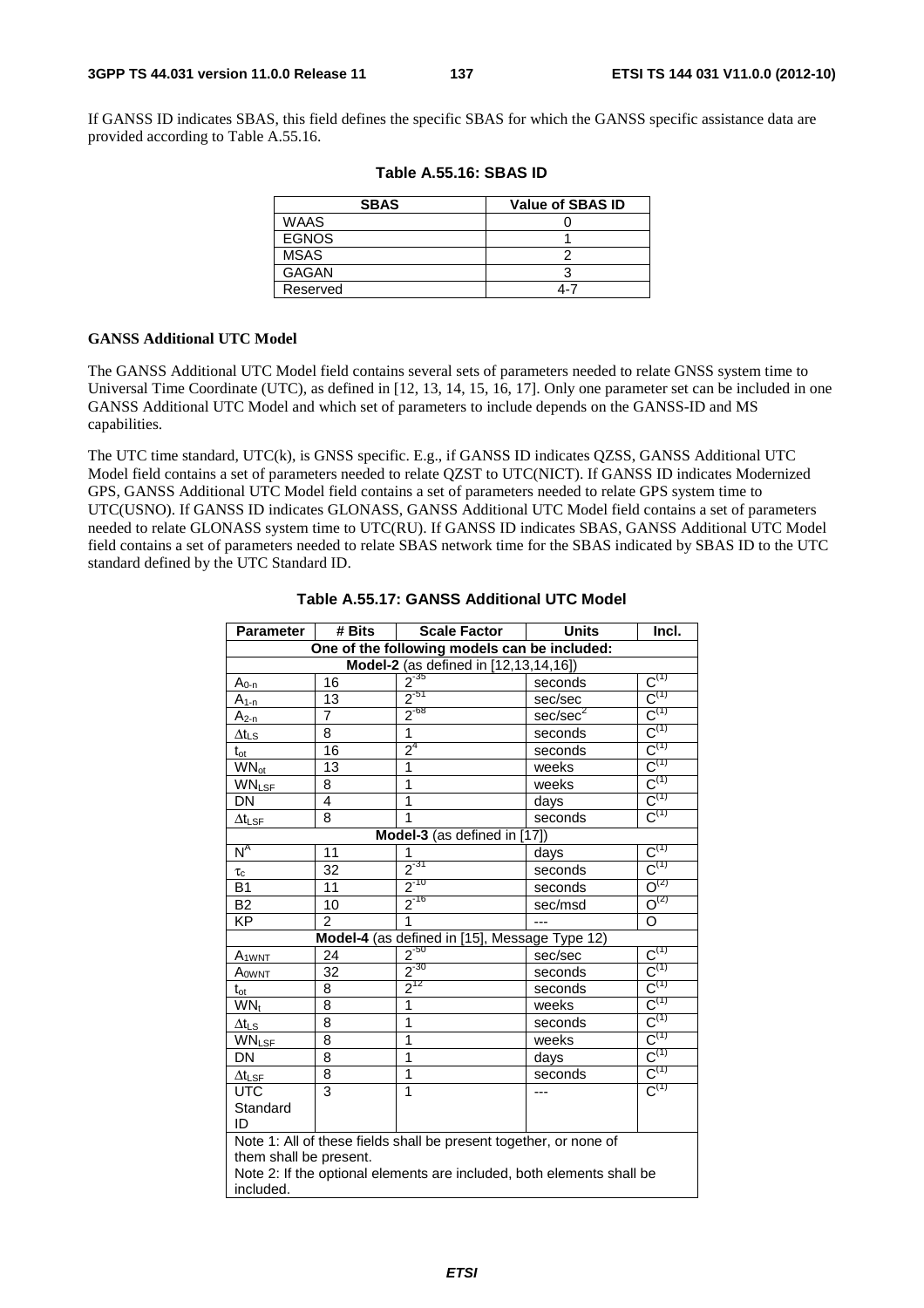## **UTC Standard ID**

If GANSS ID indicates SBAS, this field indicates the UTC standard used for the SBAS network time indicated by SBAS ID to UTC relation as defined in Table A.55.18 ( [15], Message Type 12).

| Table A.55.18: UTC Standard ID |  |
|--------------------------------|--|
|--------------------------------|--|

| <b>UTC Standard</b>                                                           | Value of UTC<br><b>Standard ID</b> |
|-------------------------------------------------------------------------------|------------------------------------|
| UTC as operated by the Communications Research Laboratory (CRL), Tokyo, Japan |                                    |
| UTC as operated by the National Institute of Standards and Technology (NIST)  |                                    |
| UTC as operated by the U.S. Naval Observatory (USNO)                          |                                    |
| UTC as operated by the International Bureau of Weights and Measures (BIPM)    |                                    |
| Reserved for future definition                                                | $4 - 7$                            |

### **GANSS Auxiliary Information**

This field contains additional information dependent on the GANSS ID and is shown in Table A.55.19. If GANSS Auxiliary Information is provided together with other satellite dependent GANSS assistance data (i.e., any of DGANSS Corrections, GANSS Navigation Model, GANSS Data Bit Assistance, or GANSS Reference Measurement Information IEs) and RRLP pseudo-segmentation is used, the GANSS Auxiliary Information should be provided for the same satellites and in the same RRLP segment as the other satellite dependent GANSS assistance data.

### **Table A.55.19: GANSS Auxiliary Information Parameter Format**

| <b>Parameter</b>                                                                  | Range                                                                                                      | <b>Bits</b> | <b>Resolution</b> | Incl. |  |  |  |
|-----------------------------------------------------------------------------------|------------------------------------------------------------------------------------------------------------|-------------|-------------------|-------|--|--|--|
| One of the following group of elements can be included, dependent on the GANSS ID |                                                                                                            |             |                   |       |  |  |  |
|                                                                                   | The following fields may only be present if GANSS ID indicates Modernized GPS and occur once per satellite |             |                   |       |  |  |  |
|                                                                                   | (N SAT times):                                                                                             |             |                   |       |  |  |  |
| SV ID                                                                             | $0 - 63$                                                                                                   | 6           | $---$             | м     |  |  |  |
| Signals Available                                                                 | Table A.59                                                                                                 | 8           | ---               | м     |  |  |  |
|                                                                                   | The following fields may only be present if GANSS ID indicates GLONASS and occur once per satellite        |             |                   |       |  |  |  |
|                                                                                   | (N SAT times):                                                                                             |             |                   |       |  |  |  |
| SV ID                                                                             | $0 - 63$                                                                                                   | 6           | ---               | м     |  |  |  |
| Signals Available                                                                 | Table A.59                                                                                                 | 8           | $--$              | м     |  |  |  |
| Channel number                                                                    | $-7 - 13$                                                                                                  | 5           | $---$             | м     |  |  |  |

## **SV\_ID**

This field specifies the SV for which the GANSS Auxiliary Information is given. The interpretation of SV ID is defined in Table A.10.14.

Range:  $0 - 63$ 

#### **Signals Available**

This field indicates the ranging signals supported by the satellite indicated by SV ID. This field is given as a bit string as shown in Table A.59 for a particular GANSS. If a bit is set to "1" it indicates that the satellite identified by SV ID transmits ranging signals according to the signal correspondence in Table A.59. If a bit is set to "0" it indicates that the corresponding signal is not supported on the satellite identified by SV ID.

#### **Channel number**

This field indicates the GLONASS carrier frequency number of the satellite identified by SV ID, as defined in [17].

## **DGANSS Corrections Validity Period**

This element is an extension to the DGANSS Corrections IE and provides the validity period of the differential corrections for each satellite and signal included in the DGANSS Corrections IE (see Table A.43). This element may only be included if the DGANSS Corrections IE is included in the GANSS Generic Assistance Data element.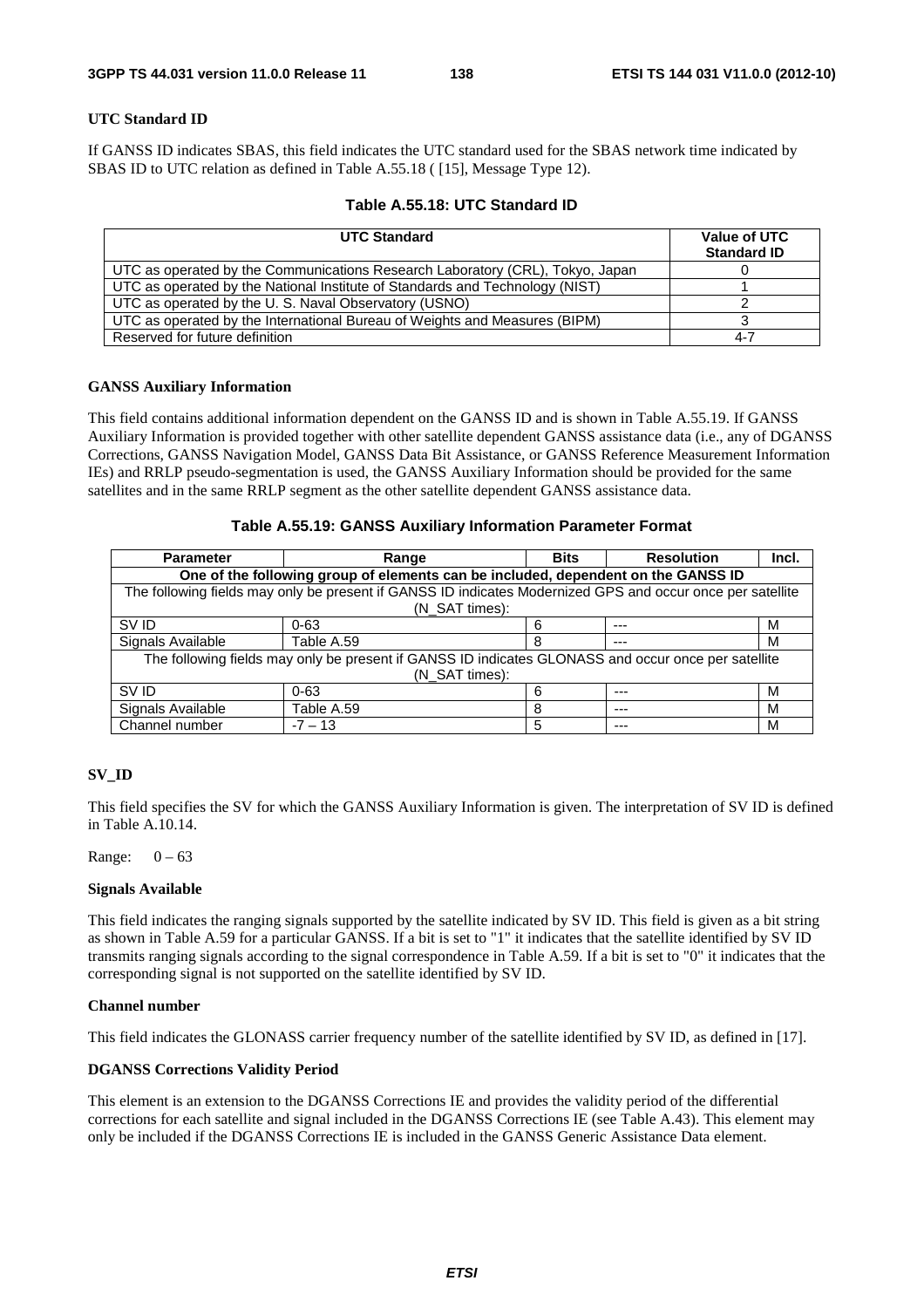| <b>Parameter</b>                                            | # Bits | <b>Scale Factor</b>                                                      | Range    | <b>Units</b> | Incl. |
|-------------------------------------------------------------|--------|--------------------------------------------------------------------------|----------|--------------|-------|
| N_SGN_TYPE                                                  |        |                                                                          | $1 - 3$  | ---          | м     |
|                                                             |        | The following fields occur once per GANSS signal type (N_SGN_TYPE times) |          |              |       |
| GANSS_Signal_ID                                             |        |                                                                          |          |              | м     |
| N SAT                                                       |        |                                                                          | $1 - 16$ | ---          | М     |
| The following fields occur once per satellite (N_SAT times) |        |                                                                          |          |              |       |
| SV ID                                                       |        |                                                                          | $0 - 63$ |              | M     |
| <b>UDRE Growth Rate</b>                                     |        | $- - -$                                                                  | $0 - 7$  | ---          | м     |
| Time of Validity for                                        | 3      | ---                                                                      | $0 - 7$  | $---$        | м     |
| <b>UDRE Growth Rate</b>                                     |        |                                                                          |          |              |       |

**Table A.55.20: DGANSS Corrections Validity Period** 

## **N\_SGN\_TYPE**

This field indicates the number of GNSS signal types included in DGANSS Corrections Validity Period IE. This field shall be set to the same value as the N\_SGN\_TYPE parameter in the DGANSS Corrections element in Table A.43.

## **GANSS\_Signal\_ID**

DGANSS corrections validity period are provided per GNSS signal type identified by GANSS\_Signal\_ID. The supported signals are listed in Table A.59. This field shall be set to the same value as the GANSS\_Signal\_ID parameter in the DGANSS Corrections element in Table A.43.

#### **N\_SAT**

This field indicates the number of satellites for which differential corrections validity period is available. This field shall be set to the same value as the N\_SAT parameter in the DGANSS Corrections element in Table A.43.

#### **SV\_ID**

This field identifies the satellite for which the corrections validity period is applicable. The interpretation of SV ID is defined in Table A.10.14. The UDRE Growth Rate and Time of Validity for UDRE Growth Rate IEs shall be included for the same SV\_IDs as the differential corrections in Table A.43 are provided.

#### **UDRE Growth Rate**

This field provides an estimate of the growth rate of uncertainty  $(1-\sigma)$  in the corrections for the particular satellite identified by SV<sub>ID</sub>. The estimated UDRE at time value specified in the 'Time of Validity for UDRE Growth Rate'  $t_1$  is calculated as follows:

#### $\text{UDRE}(t_0 + t_1) = \text{UDRE}(t_0) \times \text{UDRE}$  Growth Rate

where  $t_0$  is the DGANSS Reference Time for which the corrections in Table A.43 are valid,  $t_1$  is the 'Time of Validity for UDRE Growth Rate' field as shown in Table A.55.21, UDRE(*t0*) is the User Differential Range Error field as provided in Table A.43, and 'UDRE Growth Rate' field is the factor as shown in Table A.55.21.

| Value | Indication |
|-------|------------|
| 000   | 1,5        |
| 001   | 2          |
| 010   | 4          |
| 011   | 6          |
| 100   | 8          |
| 101   | 10         |
| 110   | 12         |
| 111   | 16         |

**Table A.55.21: Values of UDRE Growth Rate IE** 

## **Time of Validity for UDRE Growth Rate**

This field specifies the time when the 'UDRE Growth Rate' field applies. The meaning of the values for this field is described in Table A.55.21.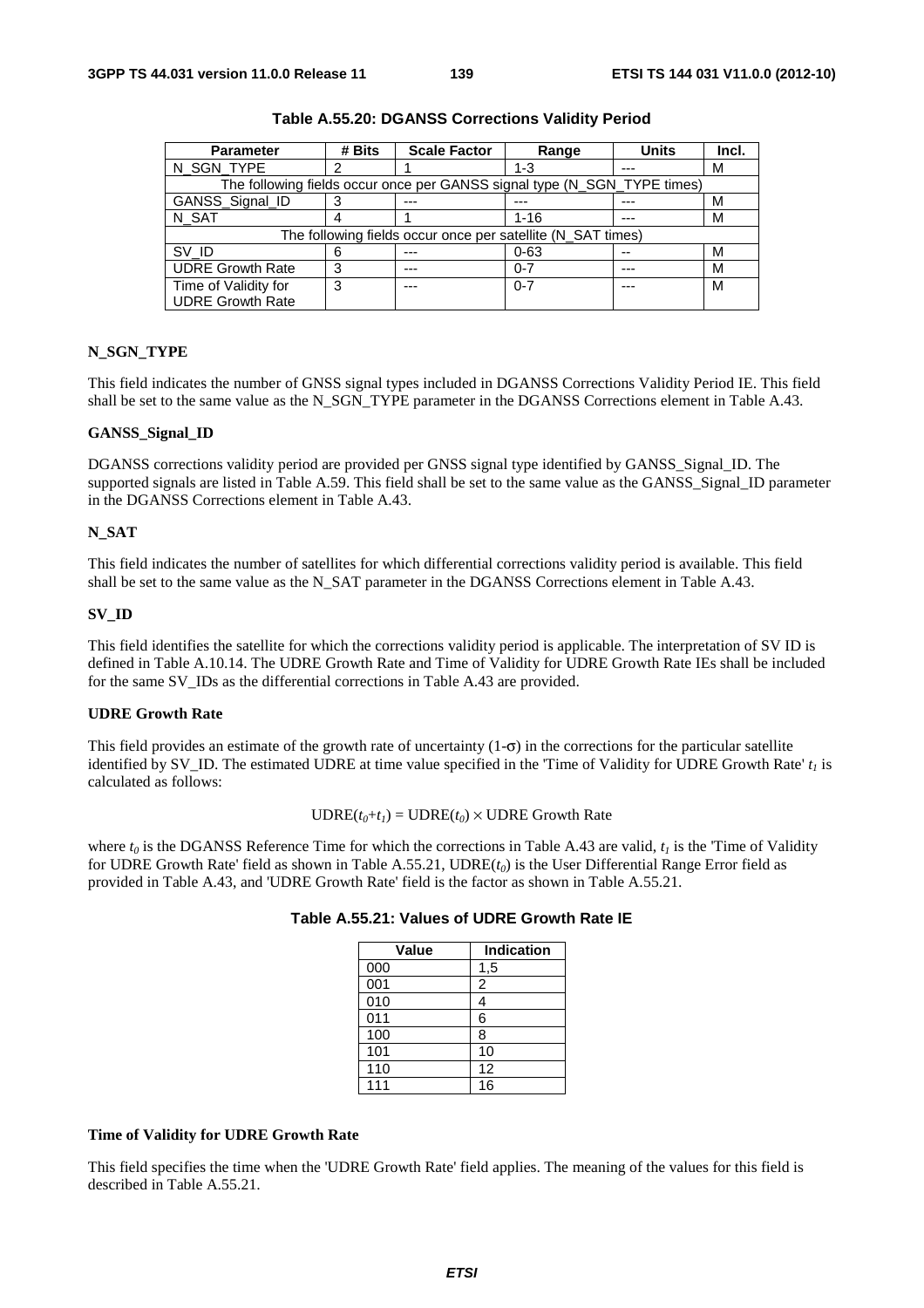| Value | <b>Indication</b><br>[seconds] |
|-------|--------------------------------|
| 000   | 20                             |
| 001   | 40                             |
| 010   | 80                             |
| 011   | 160                            |
| 100   | 320                            |
| 101   | 640                            |
| 110   | 1280                           |
| 111   | 2560                           |

## **Table A.55.21: Time of Validity for UDRE Growth Rate IE**

## **GANSS Time Model Extension**

This element is an extension to the GANSS Time Model IE and is shown in Table A.55.22. If GANSS Time Model is provided by the SMLC, the GANSS Time Model Extension shall also be provided.

NOTE: For reasons of backward compatibility, this IE is not defined for a Release 9 or earlier SMLC and would be ignored, when received, by a Release 9 or earlier MS. This means that when the element is expected but is not received, the SMLC is Release 9 or earlier.

| <b>Parameter</b> | # Bits | <b>Scale Factor</b> | Range            | Units   | Incl. |
|------------------|--------|---------------------|------------------|---------|-------|
| GNSS<br>ID       | ັ      | $--$                | $--$             | $--$    | M     |
| Delta            |        |                     | -127<br>128<br>- | seconds | M     |

## **GNSS\_TO\_ID**

This field is the same as defined in Table A.41 and specifies GNSS for which the GANSS Time Model Extension is provided.

#### **Delta T**

This field specifies the integer seconds of the GNSS-GNSS Time Offset provided in the GANSS Time Model in Table A.41.

## **GANSS Reference Measurement Extension**

This element is an extension to the GANSS Reference Measurement Information IE and is shown in Table A.55.23. If GANSS Reference Measurement Information is provided by the SMLC, the GANSS Reference Measurement Extension shall also be provided.

NOTE: For reasons of backward compatibility, this IE is not defined for a Release 9 or earlier SMLC and would be ignored, when received, by a Release 9 or earlier MS. This means that when the element is expected but is not received, the SMLC is Release 9 or earlier.

| <b>Parameter</b>     | # Bits | <b>Scale Factor</b>                                           | Range       | Units   | Incl. |
|----------------------|--------|---------------------------------------------------------------|-------------|---------|-------|
| Num Sat              |        |                                                               | $0 - 15$    | ---     | М     |
|                      |        | The following fields occur once per satellite (Num_Sat times) |             |         |       |
| SV ID                |        | ---                                                           | $0 - 63$    | --      | М     |
| Azimuth LSB          |        | 0.703125                                                      | 0-10.546875 | degrees | М     |
| <b>Elevation LSB</b> |        | 0.703125                                                      | 0-10,546875 | degrees | М     |

## **Num\_Sat**

This field indicates the number of satellites for which GANSS Reference Measurement is provided. This field shall be set to the same value as the Num\_Sat parameter in the GANSS Reference Measurement Information element in Table A.52.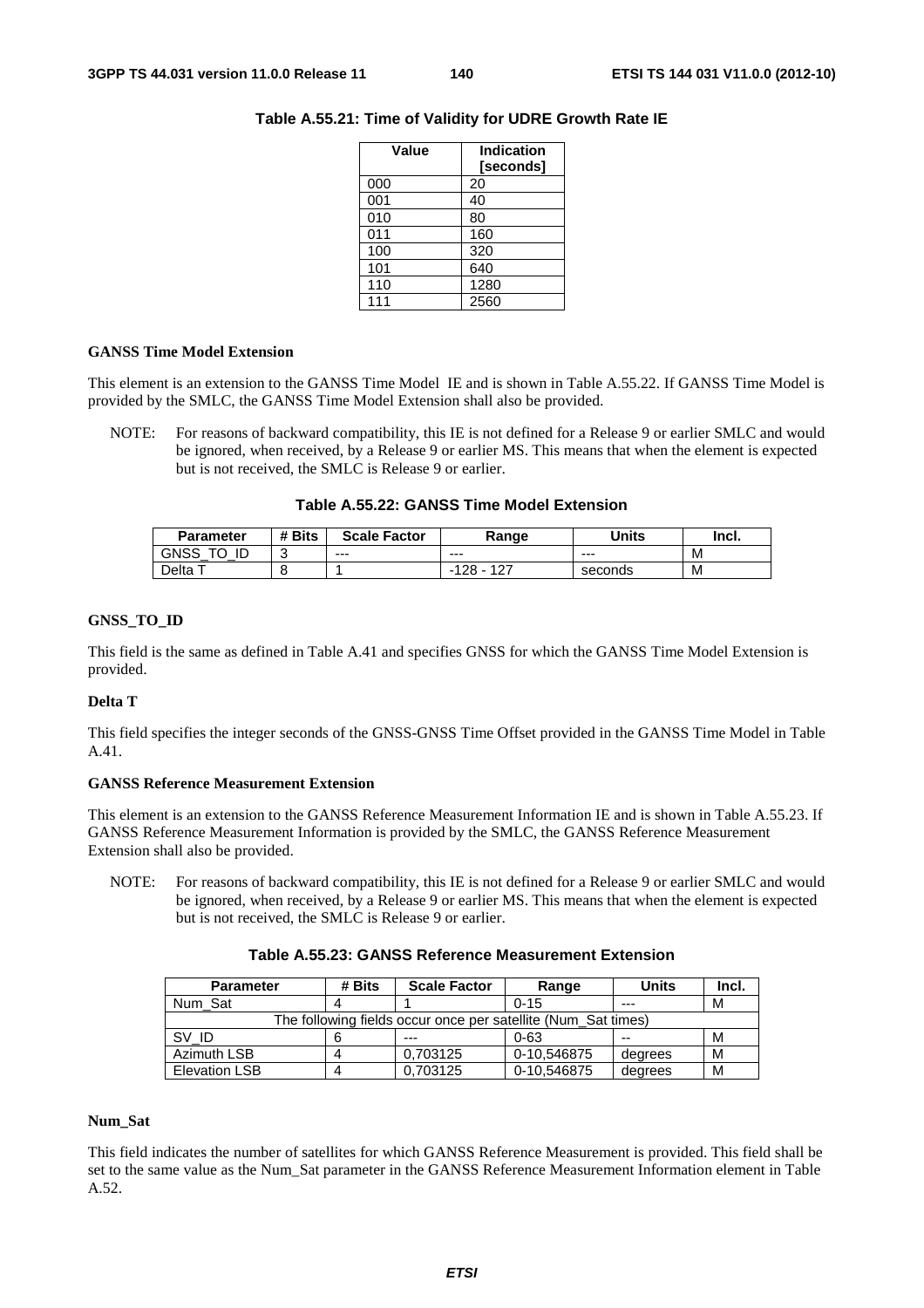## **SV\_ID**

This field identifies the satellite for which the GANSS Reference Measurement is provided. This field shall be set to the same value as the SV\_ID field in Table A.52.

## **Azimuth LSB**

This field specifies the 4 least significant bits of the satellite azimuth angle. The 5 most significant bits are provided in the Azimuth field in Table A.52. The full satellite azimuth is constructed as 'Azimuth'  $\times$  11,.25 + 'Azimuth LSB'  $\times$ 0,703125 degrees.

## **Elevation LSB**

This field specifies the 4 least significant bits of the satellite elevation angle. The 5 most significant bits are provided in the Elevation field in Table A.52. The full satellite elevation is constructed as 'Elevation'  $\times$  11,25 + 'Elevation LSB'  $\times$ 0,703125 degrees.

## **GANSS Almanac Model Extension**

This element is an extension to the GANSS Almanac Model IE and and is shown in Table A.55.24. If GANSS Almanac Model is provided by the SMLC, the GANSS Almanac Model Extension shall also be provided.

NOTE: For reasons of backward compatibility, this IE is not defined for a Release 9 or earlier SMLC and would be ignored, when received, by a Release 9 or earlier MS. This means that when the element is expected but is not received, the SMLC is Release 9 or earlier.

## **Table A.55.24: GANSS Almanac Model Extension**

| Parameter                 | # Bits | <b>Scale Factor</b> | Ranɑe | Jnits          | Incl. |
|---------------------------|--------|---------------------|-------|----------------|-------|
| Complete Almanac Provided |        | $--$                | ---   | <b>Boolear</b> | М     |

## **Complete Almanac Provided**

This field indicates whether the SMLC provided Almanac for the full GANSS constellation or not. TRUE means complete GANSS almanac is provided.

## A.4.2.7 GANSS Carrier-Phase Measurement Request Element

This element is optional and controls if the MS should return carrier-phase measurements in GANSS Measurement Information IE or not to the SMLC. The inclusion of this parameter implies use of measure Position Request. The description is found in sub-chapter 2.2.4d.

## A.4.2.8 GANSS TOD - GSM Time Association Request Element

This element is optional and controls if the MS should return GANSS TOD - GSM Time Association Measurements or not to the SMLC. The inclusion of this parameter implies use of measure Position Request. The description is found in sub-chapter 2.2.4e.

## A.5 Assistance Data Acknowledgement

## A.5.1 General

The MS sends the Assistance Data Acknowledgement component to the SMLC to indicate that it has received the whole Assistance Data component.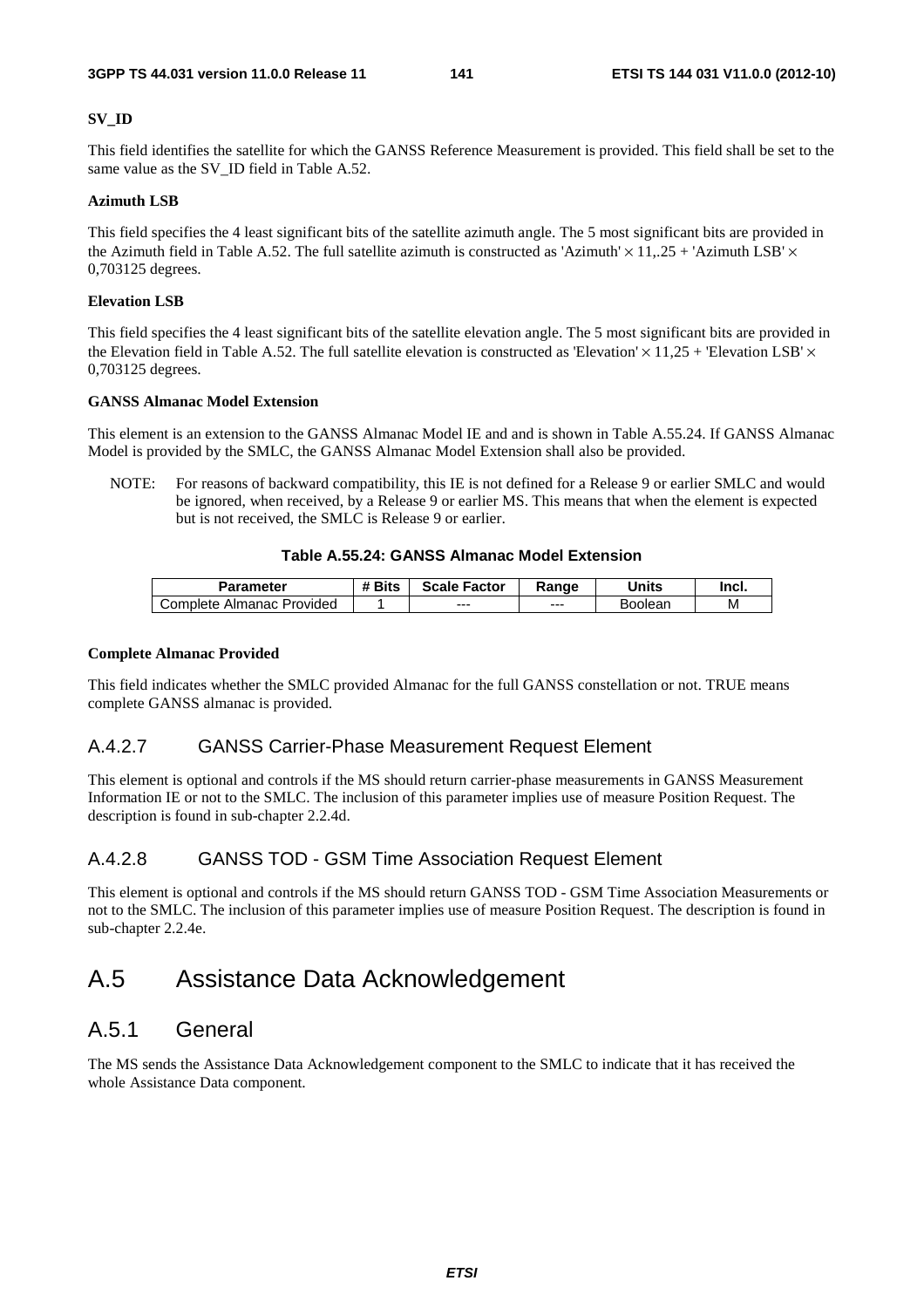# A.6 Protocol Error

## A.6.1 General

This component is used by the receiving entity (SMLC or MS) to indicate to the sending entity, that there is a problem that prevents the receiving entity to receive a complete and understandable component.

This component has the following values:

| '0':    | Undefined:                                        |
|---------|---------------------------------------------------|
| 11:     | Missing Component;                                |
| $'2$ :  | Incorrect Data;                                   |
| $'3'$ : | Missing Information Element or Component Element; |
| $'4$ :  | Message Too Short:                                |
| $'5$ :  | Unknown Reference Number.                         |

## A.6.2 Extended Reference IE

This IE shall be included in any Protocol Error message if and only if an Extended Reference IE was received in the corresponding previous Measure Position Request or Assistance Data message.

NOTE: For reasons of backward compatibility, a Release 4 or earlier MS will not include this IE.

The Extended Reference IE contains the following elements.

- SMLC code: an integer in the range 0-63. The value returned by a target MS in a Protocol Error message shall equal the value received from the SMLC in the earlier Measure Position Request or Assistance Data message.
- Transaction ID: an integer in the range 0-262143 distinguishing different RRLP transactions in different MSs currently being served by the same SMLC. The value returned by a target MS in a Protocol Error message shall equal the value received from the SMLC in the earlier Measure Position Request or Assistance Data message.

## A.7 Positioning Capability Request

## A.7.1 General

The SMLC sends the Positioning Capability Request component to the MS to request the MS positioning capabilities, types of assistance data supported and any assistance data that may be needed. It contains the following elements.

| <b>Element</b>               | <b>Type/Reference</b>        | <b>Presence</b> |
|------------------------------|------------------------------|-----------------|
| Extended Reference           | <b>Extended Reference</b>    | М               |
|                              | 2.2.5                        |                 |
| <b>GANSS Position Method</b> | <b>GANSS Position Method</b> |                 |
| <b>Parameters</b>            | Parameters, Table A.58       |                 |

## **Table A.56: Positioning Capability Request component content**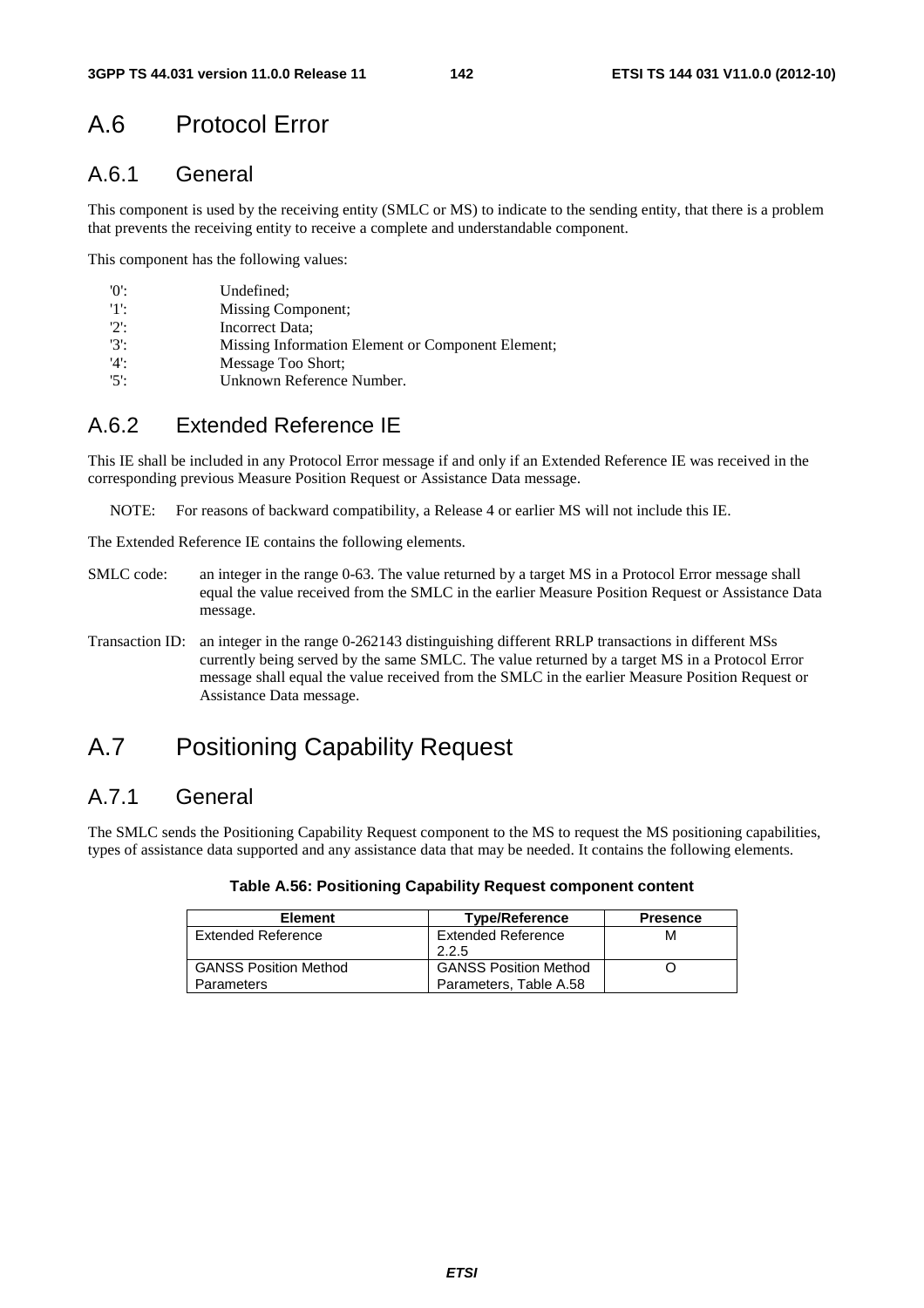## A.8 Positioning Capability Response

## A.8.1 General

The Positioning Capability Response is a RRLP component from the MS to the network. It is the response to the Positioning Capability Request. It contains the following elements.

## **Table A.57: Positioning Capability Response component content**

| <b>Element</b>                  | <b>Type/Reference</b>           | <b>Presence</b> |
|---------------------------------|---------------------------------|-----------------|
| <b>Extended Reference</b>       | Extended Reference 2.2.5        | м               |
| <b>Positioning Capabilities</b> | Positioning Capabilities 8.2.1  | м               |
| Assistance Data Supported       | Assistance Data Supported 8.2.2 |                 |
| Assistance Data Needed          | Assistance Data Needed 8.2.3    |                 |

## A.8.2 Elements

## A.8.2.1 Positioning Capabilities

This element indicates the positioning methods and other positioning capabilities supported by the MS. The inclusion of this element is mandatory.

The MS may indicate support for non-GANSS position methods and/or GANSS position methods. The MS indicates its support for non-GANSS position methods using a bit string with one bit representing each method, set to one if the method is supported and zero if it is not. The following Non-GANSS Position Methods can be identified:

- MS Assisted E-OTD:
- MS Based E-OTD;
- MS Assisted GPS;
- MS Based GPS;
- Standalone GPS.

The MS indicates its support for GANSS position methods by providing the parameters shown in Table A.58 for each GANSS system supported.

**Table A.58: GANSS Position Method Support** 

| <b>GANSS Position Method Parameters</b> |
|-----------------------------------------|
| GANSS_ID                                |
| <b>GANSS Position Method Types</b>      |
| <b>GANSS Signals</b>                    |
| <b>SBAS ID</b>                          |

#### GANSS\_ID

Range: 0 - 7

This field indicates the GANSS. The supported GANSS are defined in sub-clause A.4.2.6.2 (Table A.40). Absence of this field indicates Galileo.

#### GANSS Position Method Types

For each supported GANSS system, the MS shall and SMLC may indicate which method types are supported. This is represented using a bit string with one bit per method type where a one value indicates support and a zero value no support. The following GANSS Method Types can be identified: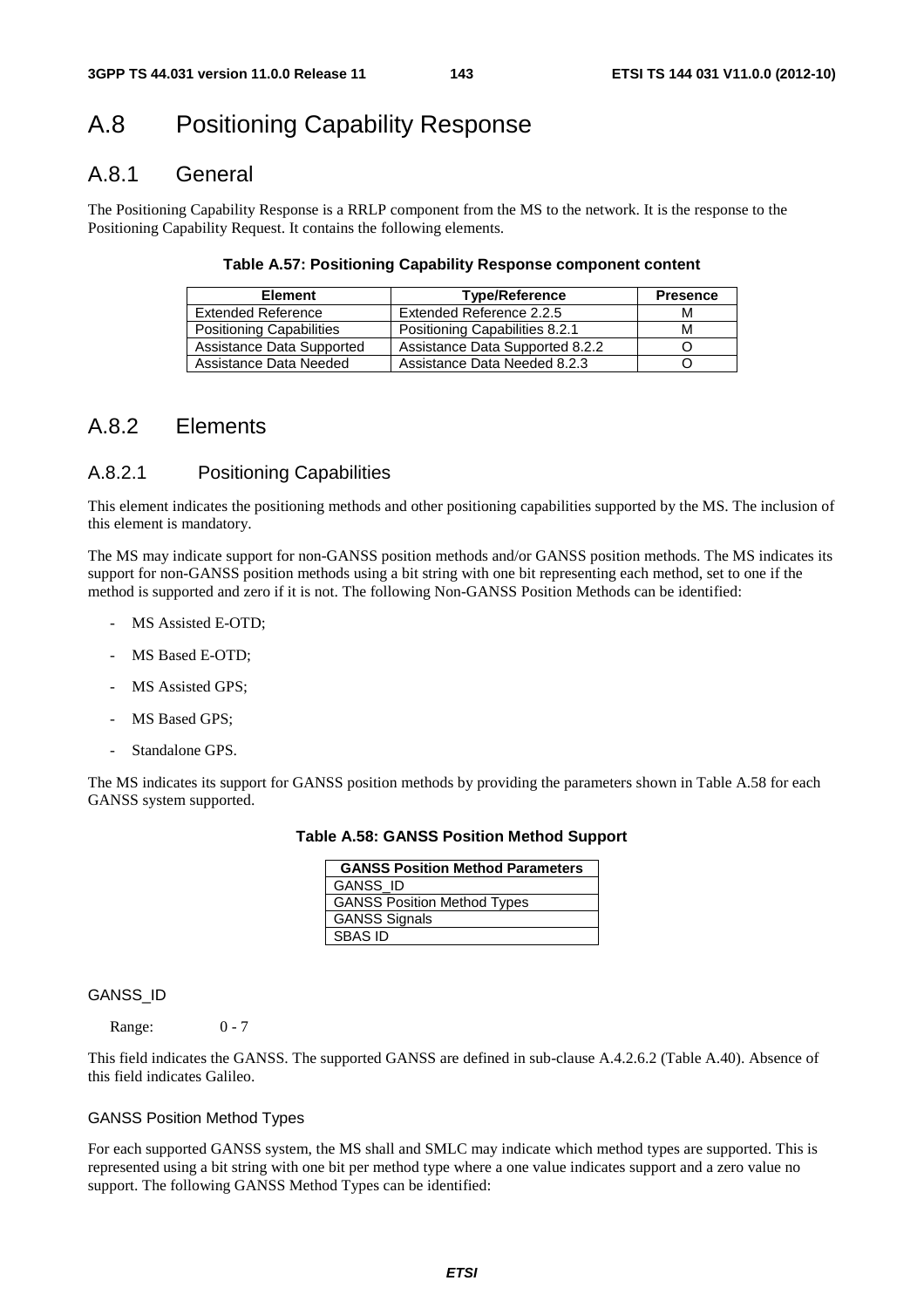- MS Assisted:
- MS Based;
- Standalone.

#### GANSS Signals

For each supported GANSS system, the MS shall and SMLC may indicate which signals are supported. This is represented using a bit string with one bit per signal where a one value indicates support and a zero value no support. The individual signals are denoted generically as signal1, signal2 etc. in the ASN.1 in clause 5.l. Table A.59 shows the signal correspondence for each defined GANSS system. Unfilled table entries indicate no assignment and shall either not be included or set to zero if included.

The GANSS Signal Correspondence in Table A.59 is also used when a single signal is addressed (e.g., when reporting GANSS measurements or providing GANSS assistance data). In this case, an Integer value is used to indicate the signal, and the values 0 to 7 correspond to GANSS Signal 1 to 8, respectively.

| <b>GANSS System</b> | Signal 1         | Signal 2        | Signal 3         | Signal 4 | Signal 5    | Signal 6 | Signal 7 | Signal 8 |
|---------------------|------------------|-----------------|------------------|----------|-------------|----------|----------|----------|
| Galileo             | E1               | E <sub>5a</sub> | E <sub>5</sub> b | E6       | $E5a + E5b$ |          |          |          |
| Modernized          | L <sub>1</sub> C | L2C             | L5               |          |             |          |          |          |
| <b>GPS</b>          |                  |                 |                  |          |             |          |          |          |
| <b>SBAS</b>         | L1               |                 |                  |          |             |          |          |          |
| QZSS                | QZS-L1           | QZS-            | QZS-             | QZS-L5   |             |          |          |          |
|                     |                  | L1C             | L2C              |          |             |          |          |          |
| <b>GLONASS</b>      | G1               | G2              | G3               |          |             |          |          |          |

#### **Table A.59: GANSS Signal Correspondence**

#### SBAS\_ID

If GANSS ID in Table A.58 indicates support for SBAS, this field shall be present to indicate support of specific SBAS using a bit map with one bit per SBAS where a one value indicates support and a zero value no support.

#### **Table A.59.a: SBAS ID Correspondence**

| Bit C | Bit   | Bit 2 | Bit 3 | Bit      | Bit<br>$\overline{\phantom{a}}$ | Bit 6    | Bit 7    |
|-------|-------|-------|-------|----------|---------------------------------|----------|----------|
| WAAS  | EGNOS | MSAS  | GAGAN | reserved | reserved                        | reserved | reserved |

The MS shall also indicate whether it supports multiple measurement sets for the MS Assisted position methods listed below. This is represented using a bit string with one bit representing each position method which is set to a one if multiple measurement sets are supported for that method and to a zero if not. The following MS Assisted Position Methods associated with Multiple Measurement Sets can be identified:

- E-OTD;
- GPS:
- GANSS.

### A.8.2.2 Assistance Data Supported

This element indicates the types of assistance data that the MS supports for GPS and GANSS and is shown in Table A.59.b.

#### **Table A.59.b: Assistance Data Supported**

| <b>GANSS Position Method Parameters</b>         |  |  |  |  |
|-------------------------------------------------|--|--|--|--|
| <b>GPS Assistance Data</b>                      |  |  |  |  |
| <b>GANSS Assistance Data</b>                    |  |  |  |  |
| <b>GANSS Additional Assistance Data Choices</b> |  |  |  |  |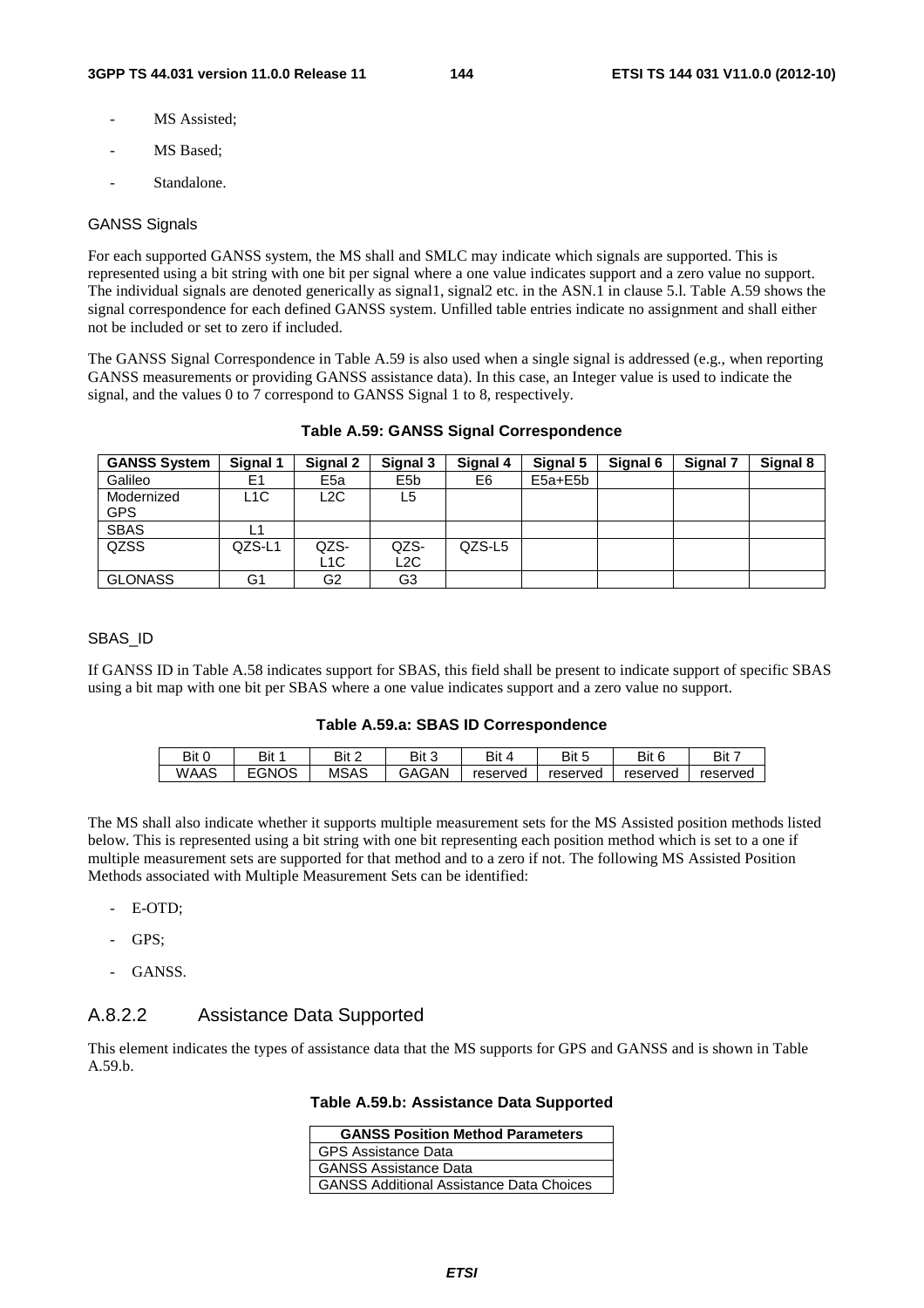#### GPS Assistance Data

In the case of GPS, support for each of the following types of assistance data can be individually indicated using a bit string in which a one value indicates support and a zero no support. The following GPS Assistance Indications can be identified:

- Almanac:
- UTC model:
- Ionospheric Model;
- Navigation Model;
- DGPS Corrections:
- Reference Location;
- Reference Time;
- Acquisition Assistance;
- Real Time Integrity;
- Ephemeris Extension;
- Ephemeris Extension Check.

#### GANSS Assistance Data

In the case of GANSS, support for each of the following types of common assistance data is indicated using a bit string in which each bit represents one type of assistance data and is set to a one to indicate support and a zero to indicate no support. The following Common GANSS Assistance Indications can be identified:

- GANSS Reference Time:
- GANSS Reference Location:
- GANSS Ionospheric Model;
- GANSS Additional Ionospheric Model;
- GANSS Earth Orientation Parameters.

The MS indicates its support for assistance data specific to each GANSS system by providing the parameters shown in Table A.60 for each GANSS system supported.

#### **Table A.60: GANSS Assistance Support**

| <b>GANSS Assistance Parameters</b> |  |
|------------------------------------|--|
| <b>GANSS ID</b>                    |  |
| <b>GANSS Assistance</b>            |  |

#### GANSS\_ID

Range: 0 - 7

This field indicates the GANSS. The supported GANSS are defined in sub-clause A.4.2.6.2 (Table A.40). Absence of this field indicates Galileo.

#### GANSS Assistance

Supported GANSS Assistance data is indicated using a bit string in which each bit represents one type of assistance data and is set to a one to indicate support and a zero to indicate no support. The following types of Specific GANSS Assistance Indications can be identified.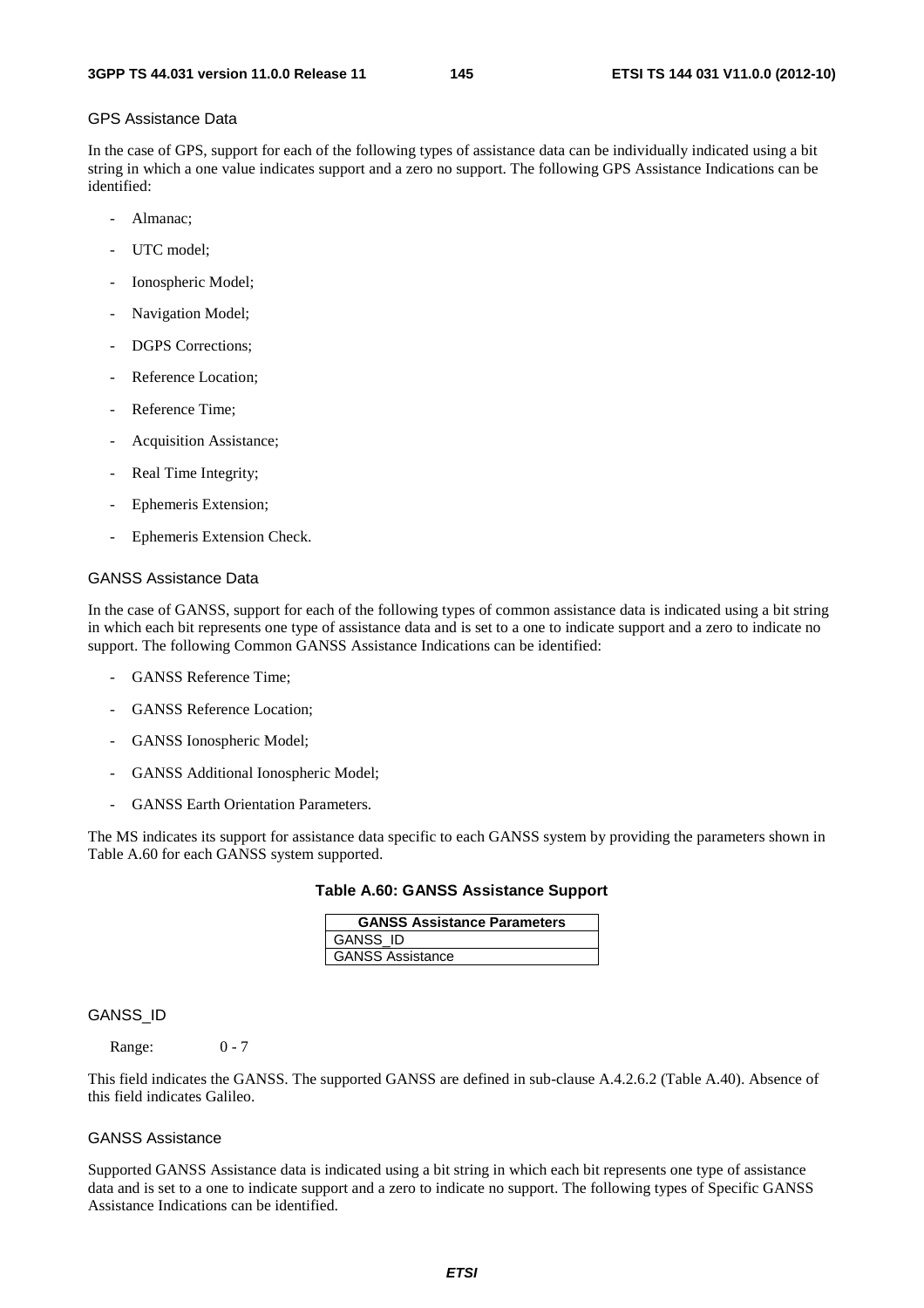- GANSS Real Time Integrity;
- GANSS Differential Corrections;
- GANSS Almanac;
- GANSS Reference Measurement Information:
- GANSS Navigation Model;
- GANSS Time Model GNSS-UTC;
- GANSS Time Model GNSS-GNSS:
- GANSS Data Bit Assistance;
- GANSS Ephemeris Extension;
- GANSS Ephemeris Extension Check;
- GANSS Additional UTC Model;
- GANSS Auxiliary Information.

#### GANSS Additional Assistance Data Choices

For GANSS Assistance Data elements for which multiple choices exist (GANSS Clock Model (Table A.49.1), GANSS Orbit Model (Table A.49.2), GANSS Almanac Model (Table A.54), and GANSS UTC Model/Additional UTC Model (Table A.55/A.55.17)) the MS and SMLC shall support the native formats choice as defined in the relevant ICDs for each GANSS signal. The MS can indicate which additional non-native choice(s) is(are) supported for a particular GANSS using a bit map with one bit per model where a one value indicates support and a zero value no support. Note that native support need not be indicated in this bit map.

| <b>Parameter</b>                                            | #Bits | <b>Type/Reference</b>   | <b>Prsesence</b>    |  |  |  |
|-------------------------------------------------------------|-------|-------------------------|---------------------|--|--|--|
| The following fields occur once per GANSS (Num GANSS times) |       |                         |                     |  |  |  |
| <b>GANSS ID</b>                                             |       | Table A.40              | $\Omega^{(1)}$      |  |  |  |
| <b>GANSS Clock Model Choice</b>                             | 8     | Bit String - Table A.62 | $C^{(2)}$           |  |  |  |
| <b>GANSS Orbit Model Choice</b>                             |       | Bit String - Table A.62 | $C^{(2)}$           |  |  |  |
| <b>GANSS Almanac Model Choice</b>                           |       | Bit String - Table A.62 | $\mathcal{C}^{(3)}$ |  |  |  |
| <b>GANSS UTC Model Choice</b>                               | ö     | Bit String - Table A.62 | $\mathcal{C}^{(4)}$ |  |  |  |
| Note 1: Absence of this field indicates Galileo.            |       |                         |                     |  |  |  |

#### **Table A.61: GANSS Additional Assistance Data Choices**

Note 2: These elements may only be present if GANSS Navigation Model support is indicated in GANSS Assistance.

Note 3: This element may only be present if GANSS Almanac support is indicated in GANSS Assistance.

Note 4: This element may only be present if GANSS Additional UTC Model support is indicated in GANSS Assistance.

### **Table A.62: Bit String of GANSS Additional Assistance Data Choices**

Model 1 | Model 2 | Model 3 | Model 4 | Model 5 | Model 6 | Model 7 | Model 8 The individual Models 1-8 are identified in Tables A.49.1, A.49.2, A.54, and A.55/A.55.17. Non defined Models in Assistance Data Choices shall have the value "0" at the corresponding bit position.

## A.8.2.3 Assistance Data Needed

This element indicates the types of assistance data that the MS may need to obtain a location estimate or positioning measurements. The MS shall use this IE to indicate to the SMLC all the supported assistance data types for which the MS does not have current versions using the assistance data request IEs defined in 3GPP TS 49.031. The SMLC can then decide which subset of these assistance data types if any to download. The IE is encoded using the request for assistance data IEs defined for GPS and GANSS in 3GPP TS 49.031, with the following exceptions:

Requested GPS Assistance Data (clause 10.10 in 3GPP TS 49.031):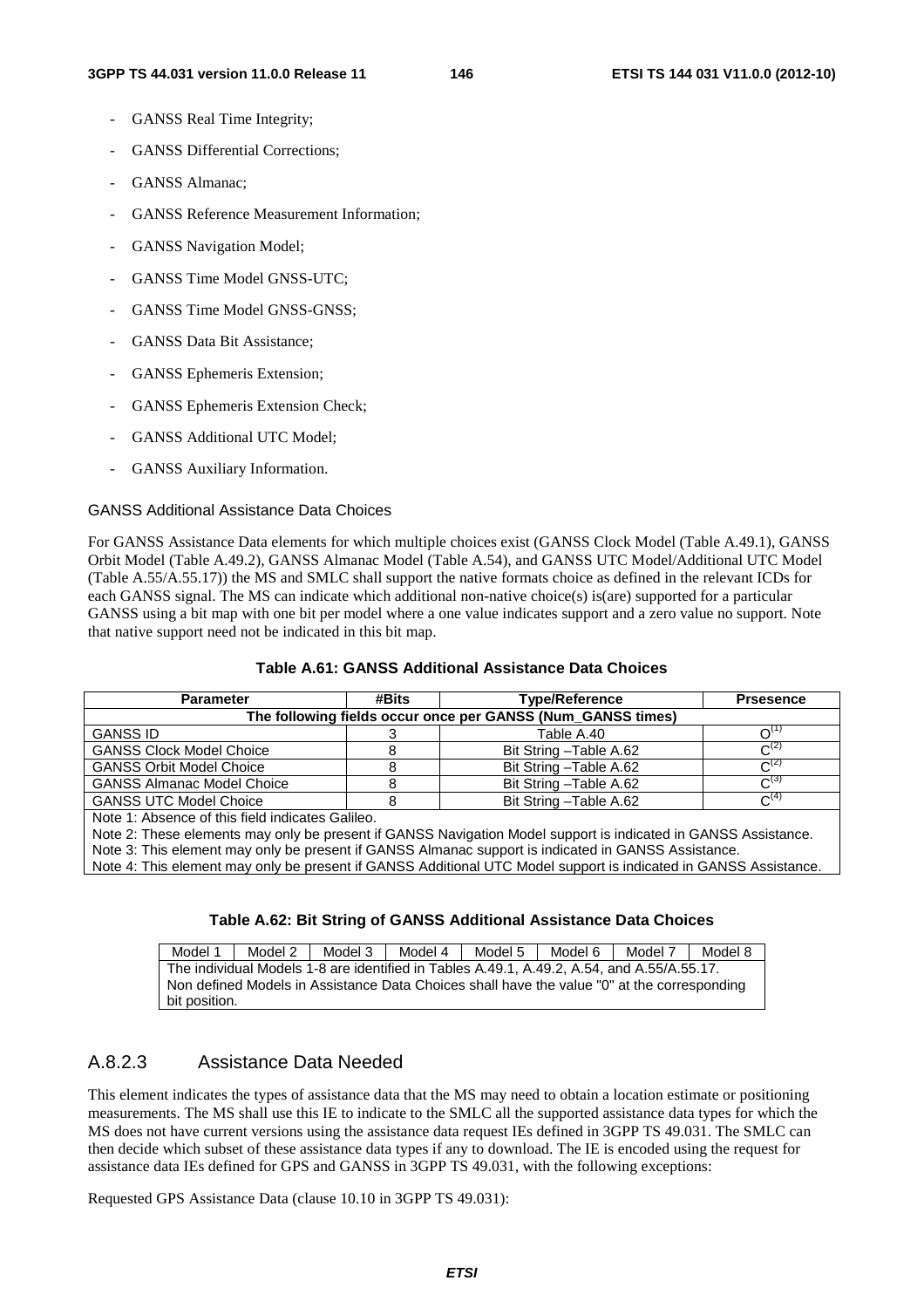If the MS supports Navigation Model (Bit D), Ephemeris Extension (Bit J), and Ephemeris Extension Check (Bit K), all three bits D, J, and K can be set to value 1 if the MS has no current versions of these assistance data types. If bit D is set to value 1, the coding of octets 5 to 8+2n shall be according to Figure 10.10.2 in clause 10.10 of 3GPP TS 49.031.

Requested GANSS Assistance Data (clause 10.31 in 3GPP TS 49.031):

- If the MS supports Navigation Model (Bit M), Ephemeris Extension (Bit N), and Ephemeris Extension Check (Bit R), all three bits M, N, and R can be set to value 1 if the MS has no current versions of these assistance data types.
- If the MS supports GANSS Ephemeris Extension (Bit N) and the MS has no current version of this assistance data type, bit N shall be set to value 1 but the corresponding extension octets in Figure 10.31.3d of 3GPP TS 49.031 shall be omitted.
- If the MS supports GANSS Data Bit Assistance (Bit Q) and the MS has no current version of this assistance data type, bit Q shall be set to value 1 but the corresponding extension octets in Figure 10.31.3c of 3GPP TS 49.031 shall be omitted.
- If the MS supports GANSS Ephemeris Extension Check (Bit R) and the MS has no current version of this assistance data type, bit R shall be set to value 1 but the corresponding extension octets in Figure 10.31.3e of 3GPP TS 49.031 shall be omitted.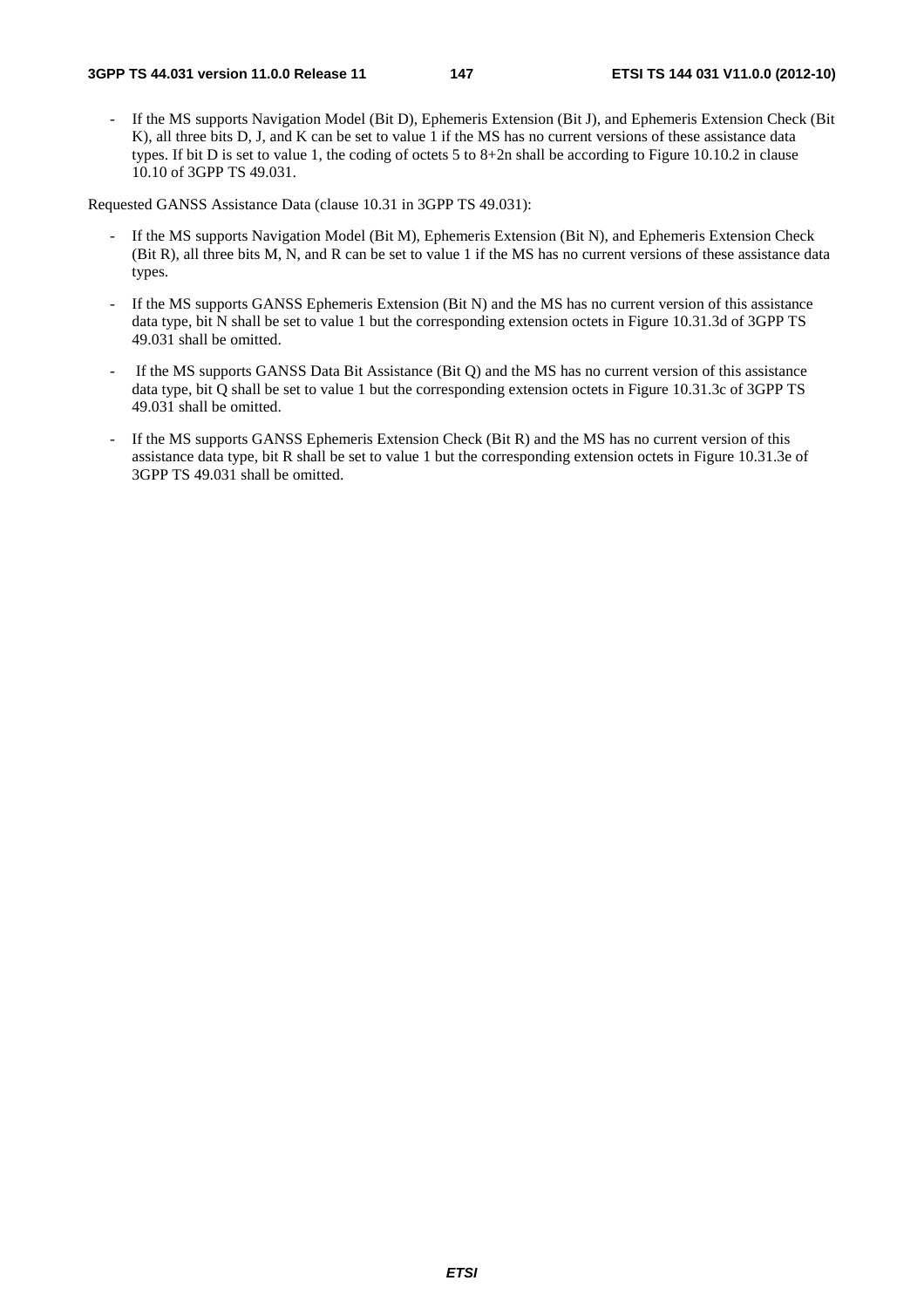# Annex B (informative): Change History

| Meeting#         | Tdoc | <b>CR</b> | Rev | <b>Subiect/Comment</b>            | <b>New</b><br><b>IVersion</b> |
|------------------|------|-----------|-----|-----------------------------------|-------------------------------|
| September 2012 - |      |           |     | IRel-11 version based on v10.0.0. | 1.U.l                         |